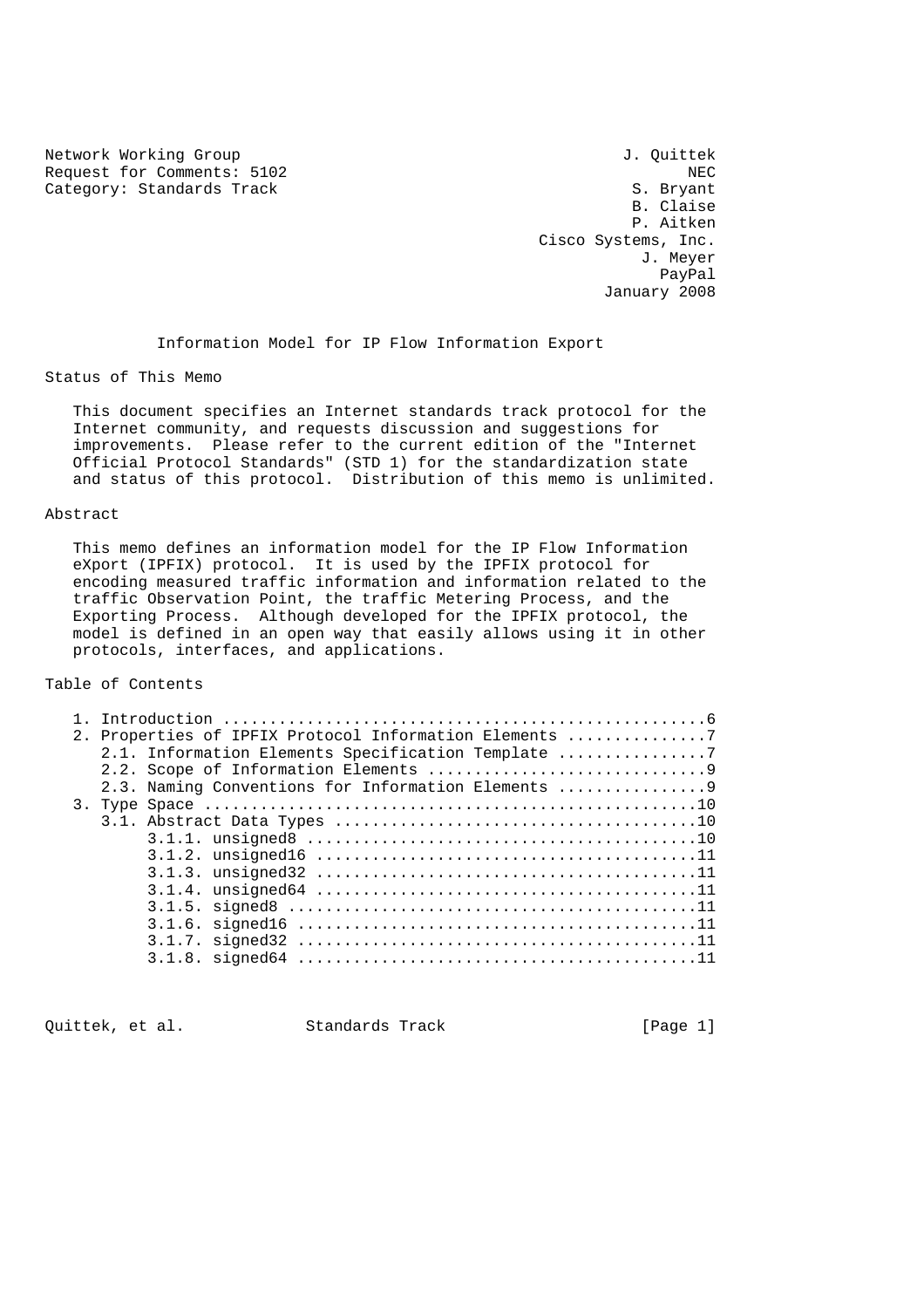| 3.1.17. dateTimeMicroseconds 12                      |  |
|------------------------------------------------------|--|
| 3.1.18. dateTimeNanoseconds 13                       |  |
|                                                      |  |
|                                                      |  |
|                                                      |  |
|                                                      |  |
|                                                      |  |
|                                                      |  |
|                                                      |  |
|                                                      |  |
| 4. Information Element Identifiers 14                |  |
|                                                      |  |
|                                                      |  |
|                                                      |  |
|                                                      |  |
|                                                      |  |
|                                                      |  |
|                                                      |  |
|                                                      |  |
|                                                      |  |
|                                                      |  |
| 5.1.9. observationDomainId 22                        |  |
|                                                      |  |
|                                                      |  |
| 5.2. Metering and Exporting Process Configuration 23 |  |
| 5.2.1. exporterIPv4Address 24                        |  |
|                                                      |  |
| 5.2.3. exporterTransportPort 24                      |  |
| 5.2.4. collectorIPv4Address 25                       |  |
| 5.2.5. collectorIPv6Address 25                       |  |
|                                                      |  |
| 5.2.7. exportProtocolVersion 26                      |  |
| 5.2.8. exportTransportProtocol 26                    |  |
| 5.2.9. collectorTransportPort 27                     |  |
|                                                      |  |
| 5.3. Metering and Exporting Process Statistics 28    |  |
| 5.3.1. exportedMessageTotalCount 28                  |  |
| 5.3.2. exportedOctetTotalCount 28                    |  |
| 5.3.3. exportedFlowRecordTotalCount 29               |  |
|                                                      |  |

Quittek, et al. Standards Track [Page 2]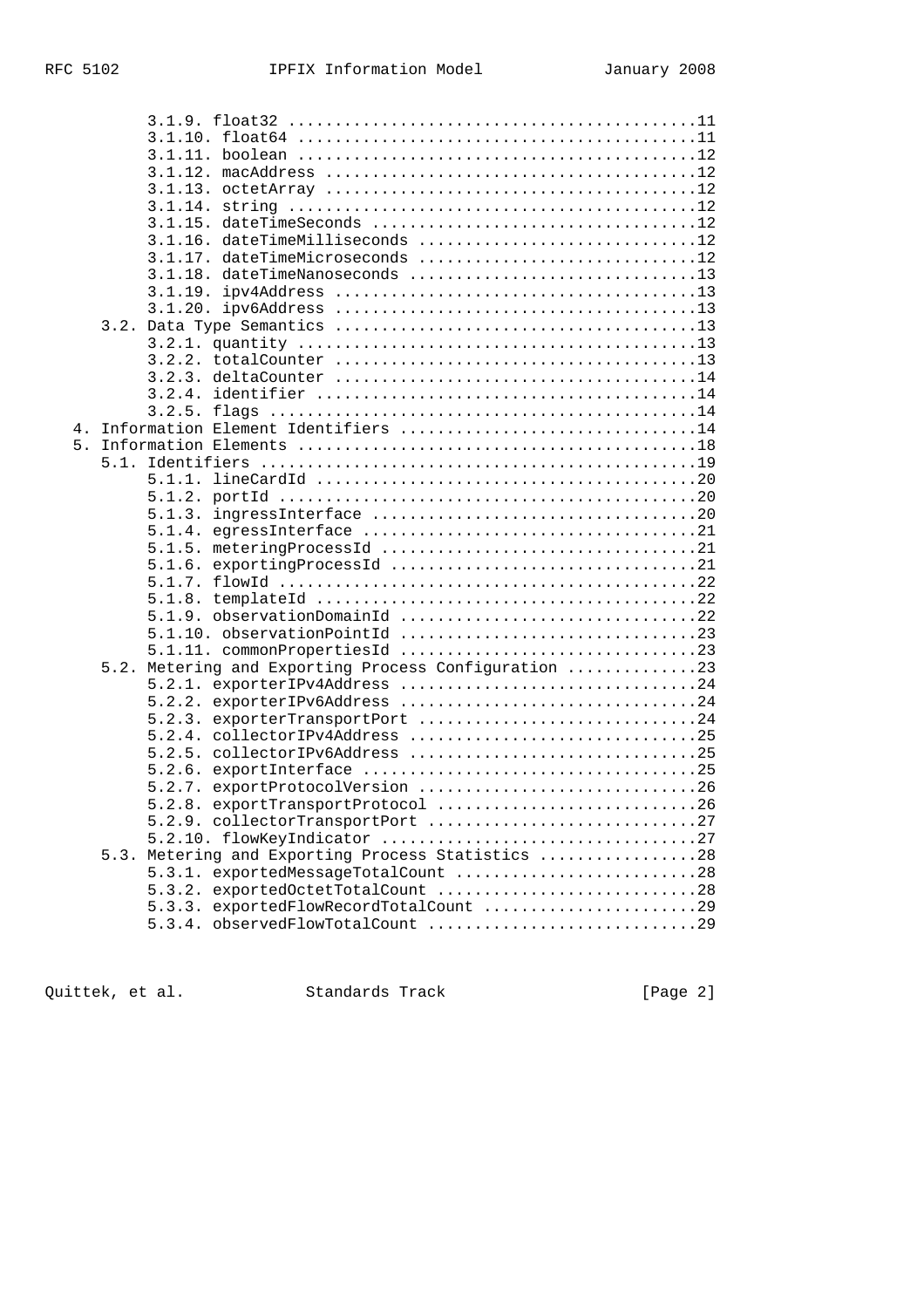|  | 5.3.5. ignoredPacketTotalCount 29                                 |  |
|--|-------------------------------------------------------------------|--|
|  | 5.3.6. ignoredOctetTotalCount 30                                  |  |
|  | 5.3.7. notSentFlowTotalCount 30                                   |  |
|  | 5.3.8. notSentPacketTotalCount 30                                 |  |
|  | 5.3.9. notSentOctetTotalCount 31                                  |  |
|  |                                                                   |  |
|  |                                                                   |  |
|  |                                                                   |  |
|  | $5.4.3.$ sourceIPv6Address 32                                     |  |
|  | 5.4.4. sourceIPv4PrefixLength 32                                  |  |
|  | 5.4.5. sourceIPv6PrefixLength 33                                  |  |
|  |                                                                   |  |
|  |                                                                   |  |
|  | 5.4.8. destinationIPv4Address 33                                  |  |
|  | 5.4.9. destinationIPv6Address 34                                  |  |
|  | 5.4.10. destinationIPv4PrefixLength 34                            |  |
|  | 5.4.11. destinationIPv6PrefixLength 34                            |  |
|  | 5.4.12. destinationIPv4Prefix 34                                  |  |
|  | 5.4.13. destinationIPv6Prefix 35                                  |  |
|  |                                                                   |  |
|  | 5.4.15. protocolIdentifier 35                                     |  |
|  |                                                                   |  |
|  | 5.4.17. ipDiffServCodePoint 36                                    |  |
|  |                                                                   |  |
|  |                                                                   |  |
|  | 5.4.20. postIpClassOfService 37                                   |  |
|  |                                                                   |  |
|  |                                                                   |  |
|  | 5.4.23. fragmentIdentification 39                                 |  |
|  |                                                                   |  |
|  |                                                                   |  |
|  |                                                                   |  |
|  |                                                                   |  |
|  |                                                                   |  |
|  |                                                                   |  |
|  |                                                                   |  |
|  |                                                                   |  |
|  | 5.5.1. sourceTransportPort 42                                     |  |
|  | 5.5.2. destinationTransportPort 42                                |  |
|  |                                                                   |  |
|  |                                                                   |  |
|  |                                                                   |  |
|  |                                                                   |  |
|  | 5.5.7. tcpDestinationPort 44                                      |  |
|  | 5.5.8. tcpSequenceNumber 44<br>5.5.9. tcpAcknowledgementNumber 44 |  |
|  |                                                                   |  |
|  |                                                                   |  |
|  |                                                                   |  |

Quittek, et al. Standards Track [Page 3]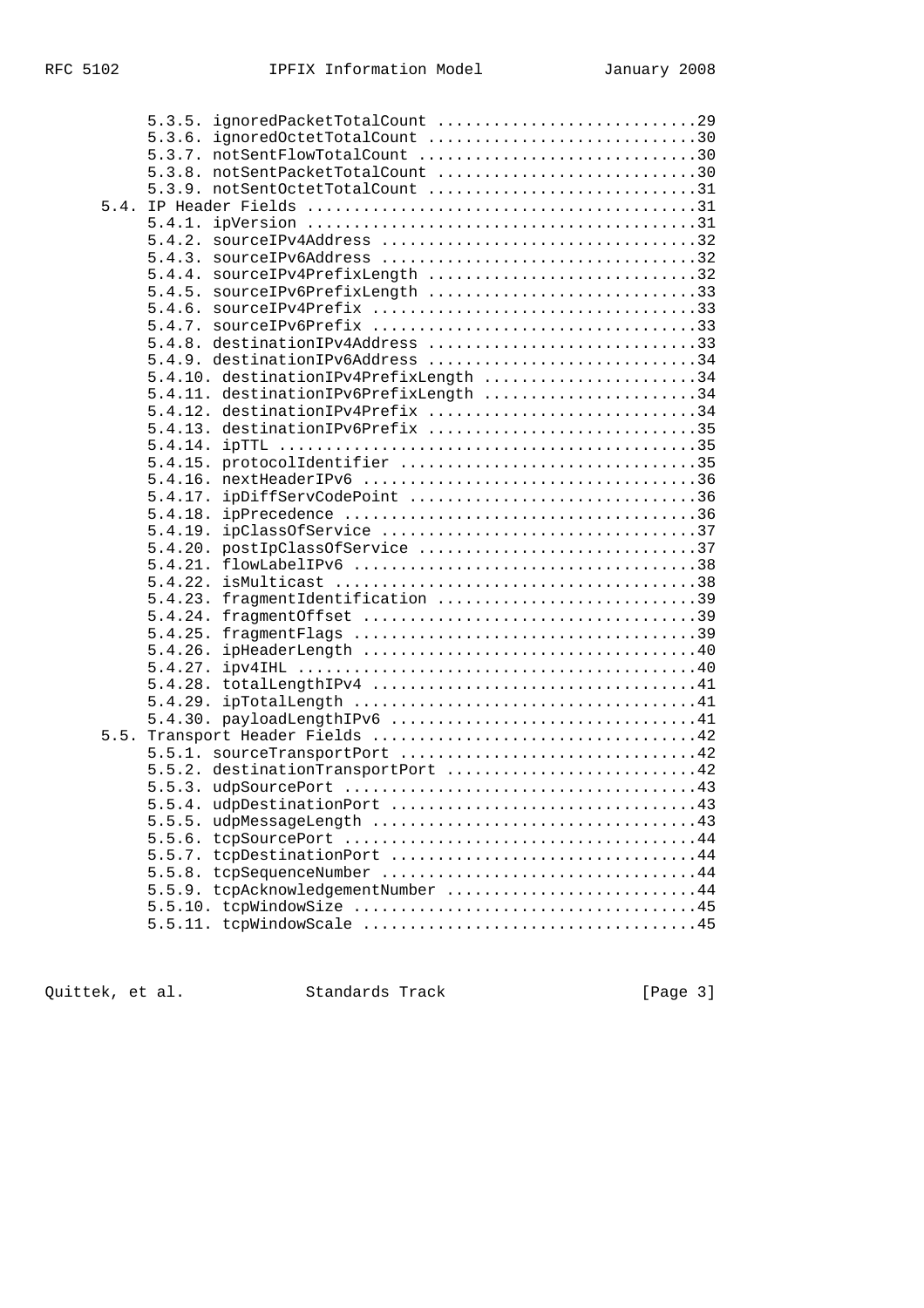| 5.6.2. postSourceMacAddress 48      |  |
|-------------------------------------|--|
|                                     |  |
|                                     |  |
| 5.6.5. destinationMacAddress 49     |  |
| 5.6.6. postDestinationMacAddress 49 |  |
|                                     |  |
|                                     |  |
|                                     |  |
|                                     |  |
| 5.6.11. postMplsTopLabelExp 51      |  |
| 5.6.12. mplsLabelStackDepth 51      |  |
| 5.6.13. mplsLabelStackLength 52     |  |
| 5.6.14. mplsPayloadLength 52        |  |
| 5.6.15. mplsTopLabelStackSection 52 |  |
| 5.6.16. mplsLabelStackSection2 53   |  |
| 5.6.17. mplsLabelStackSection3 53   |  |
| 5.6.18. mplsLabelStackSection4 53   |  |
| 5.6.19. mplsLabelStackSection5 54   |  |
| 5.6.20. mplsLabelStackSection6 54   |  |
| 5.6.21. mplsLabelStackSection7 54   |  |
| 5.6.22. mplsLabelStackSection8 55   |  |
| 5.6.23. mplsLabelStackSection9 55   |  |
| 5.6.24. mplsLabelStackSection10 55  |  |
|                                     |  |
|                                     |  |
| 5.7.2. ipNextHopIPv4Address 56      |  |
| 5.7.3. ipNextHopIPv6Address 57      |  |
|                                     |  |
| 5.7.5. bgpDestinationAsNumber 57    |  |
| 5.7.6. bgpNextAdjacentAsNumber 57   |  |
| 5.7.7. bgpPrevAdjacentAsNumber 58   |  |
| 5.7.8. bgpNextHopIPv4Address 58     |  |
| 5.7.9. bgpNextHopIPv6Address 58     |  |
|                                     |  |
| 5.7.11. mplsTopLabelIPv4Address 59  |  |
|                                     |  |
|                                     |  |

Quittek, et al. Standards Track [Page 4]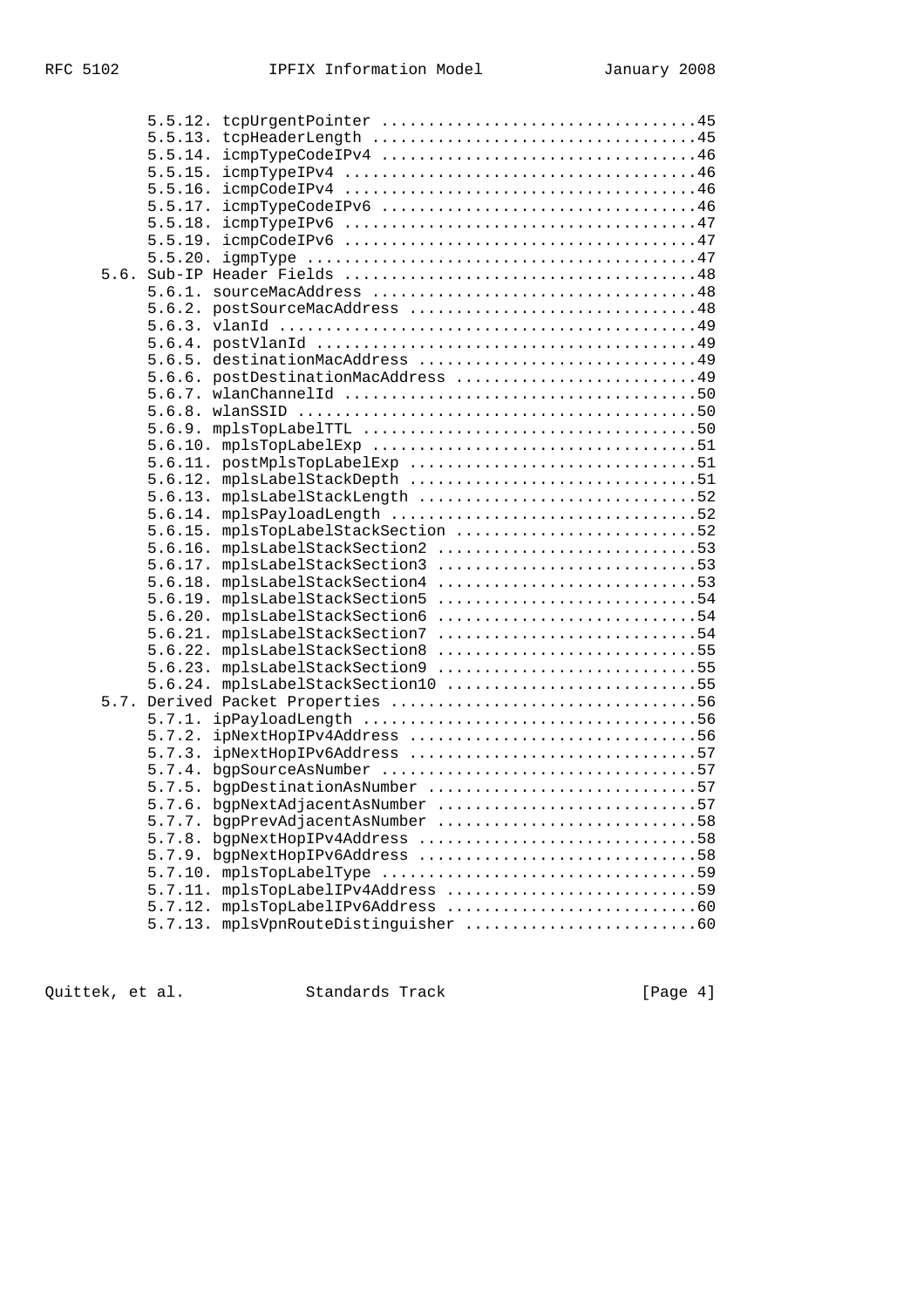| 5.10.12. droppedPacketDeltaCount 74   |  |
|---------------------------------------|--|
| 5.10.13. droppedOctetTotalCount 74    |  |
|                                       |  |
| 5.10.15. postMCastPacketDeltaCount 75 |  |
|                                       |  |
| 5.10.17. postMCastPacketTotalCount 76 |  |
|                                       |  |
|                                       |  |
| 5.10.20. tcpFinTotalCount             |  |
| 5.10.21. tcpRstTotalCount             |  |
| 5.10.22.<br>tcpPshTotalCount          |  |
| 5.10.23.<br>tcpAckTotalCount          |  |
| 5.10.24. tcpUrgTotalCount             |  |

Quittek, et al. Standards Track [Page 5]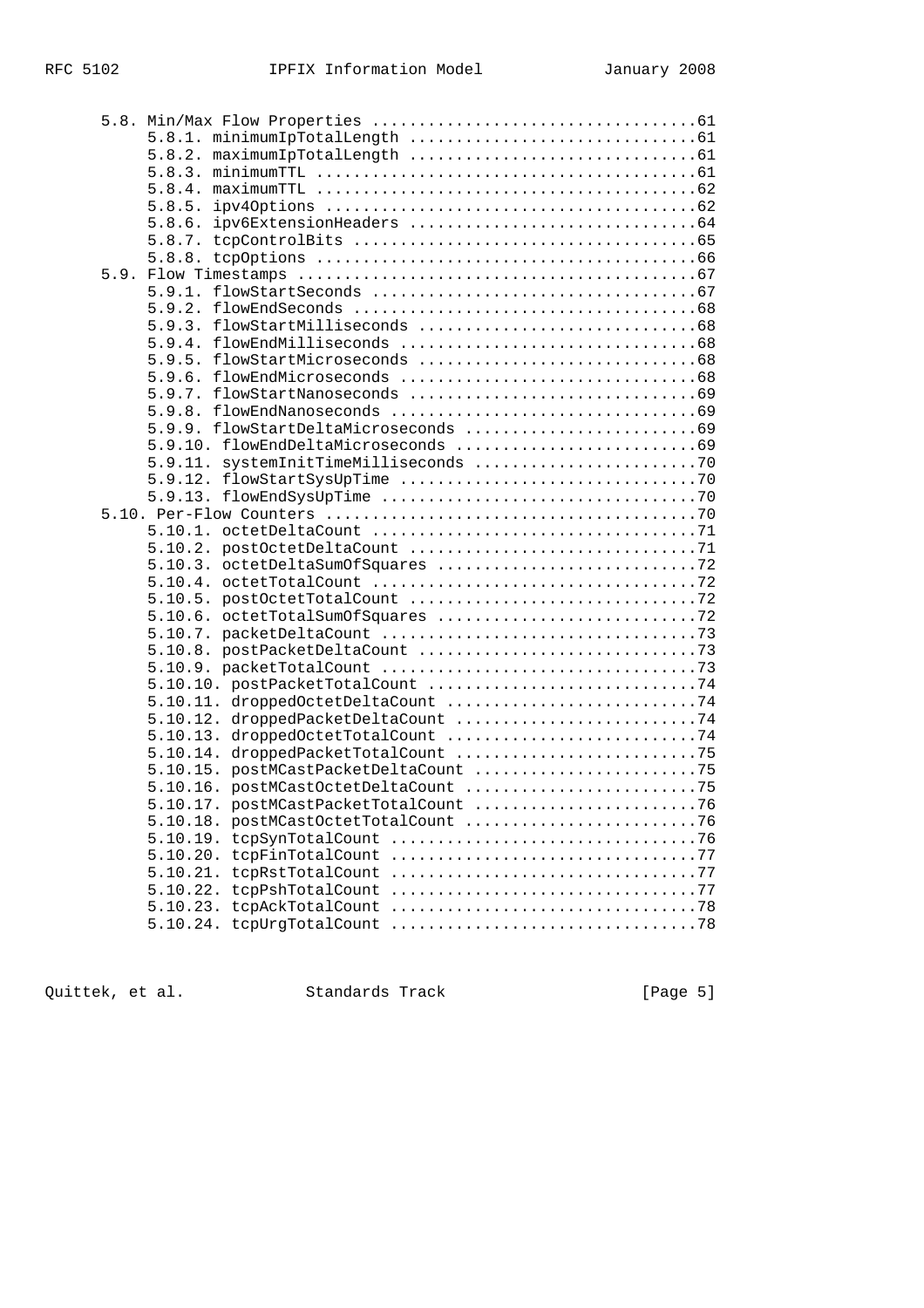| 5.11.4. flowDurationMilliseconds 80                             |
|-----------------------------------------------------------------|
| 5.11.5. flowDurationMicroseconds 80                             |
|                                                                 |
|                                                                 |
|                                                                 |
|                                                                 |
| $7_{\odot}$                                                     |
|                                                                 |
|                                                                 |
|                                                                 |
| 8 <sub>1</sub>                                                  |
| 9.                                                              |
|                                                                 |
|                                                                 |
|                                                                 |
| Appendix A. XML Specification of IPFIX Information Elements  88 |
| Appendix B. XML Specification of Abstract Data Types 157        |

# 1. Introduction

 The IP Flow Information eXport (IPFIX) protocol serves for transmitting information related to measured IP traffic over the Internet. The protocol specification in [RFC5101] defines how Information Elements are transmitted. For Information Elements, it specifies the encoding of a set of basic data types. However, the list of Information Elements that can be transmitted by the protocol, such as Flow attributes (source IP address, number of packets, etc.) and information about the Metering and Exporting Process (packet Observation Point, sampling rate, Flow timeout interval, etc.), is not specified in [RFC5101].

 This document complements the IPFIX protocol specification by providing the IPFIX information model. IPFIX-specific terminology used in this document is defined in Section 2 of [RFC5101]. As in [RFC5101], these IPFIX-specific terms have the first letter of a word capitalized when used in this document.

 The use of the term 'information model' is not fully in line with the definition of this term in [RFC3444]. The IPFIX information model does not specify relationships between Information Elements, but also it does not specify a concrete encoding of Information Elements. Besides the encoding used by the IPFIX protocol, other encodings of IPFIX Information Elements can be applied, for example, XML-based encodings.

Quittek, et al. Standards Track [Page 6]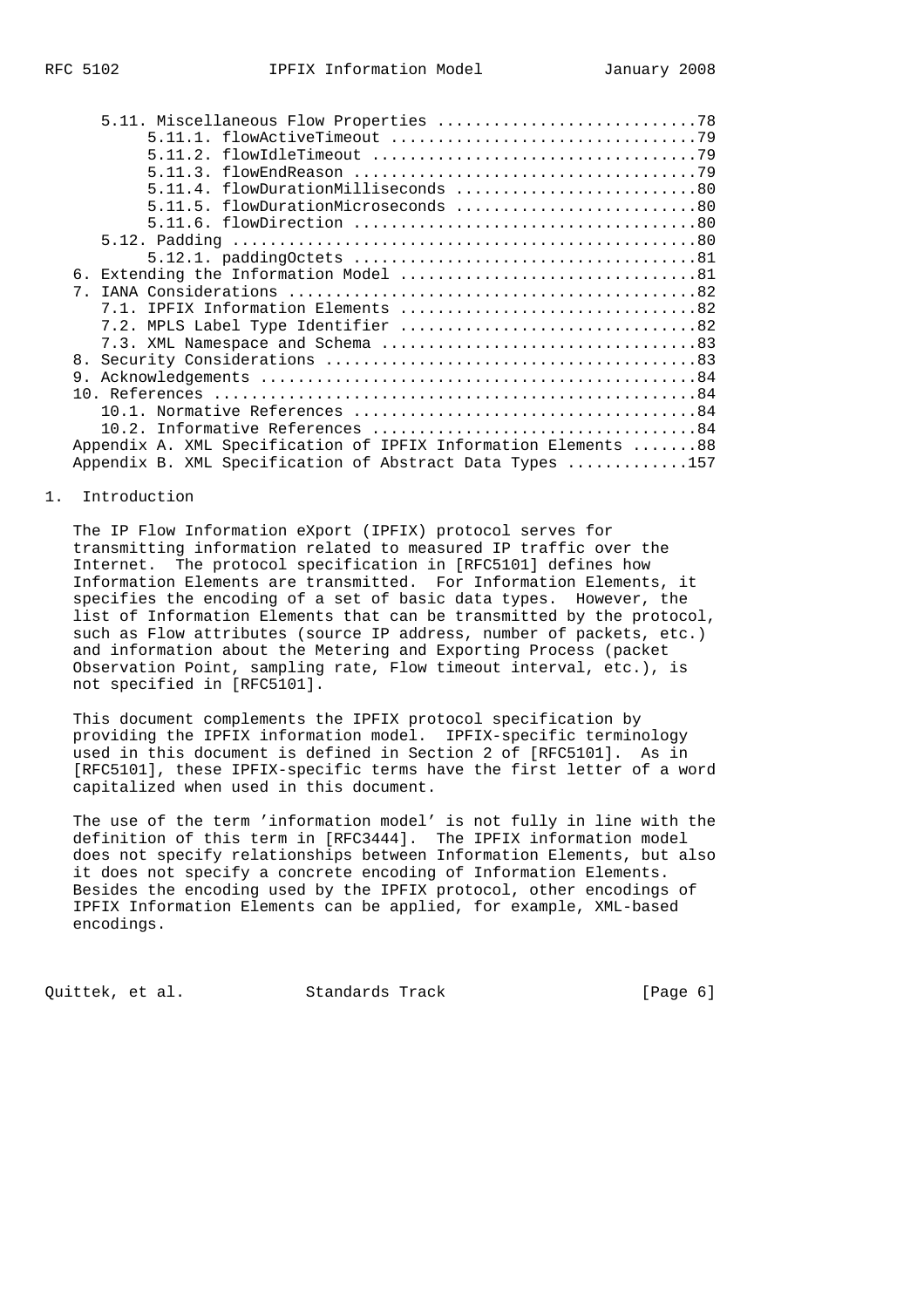The main part of this document is Section 5, which defines the (extensible) list of Information Elements to be transmitted by the IPFIX protocol. Section 2 defines a template for specifying IPFIX Information Elements in Section 5. Section 3 defines the set of abstract data types that are available for IPFIX Information Elements. Section 6 discusses extensibility of the IPFIX information model.

 The main bodies of Sections 2, 3, and 5 were generated from XML documents. The XML-based specification of template, abstract data types, and IPFIX Information Elements can be used for automatically checking syntactical correctness of the specification of IPFIX Information Elements. It can further be used for generating IPFIX protocol implementation code that deals with processing IPFIX Information Elements. Also, code for applications that further process traffic information transmitted via the IPFIX protocol can be generated with the XML specification of IPFIX Information Elements.

 For that reason, the XML document that served as a source for Section 5 and the XML schema that served as source for Sections 2 and 3 are attached to this document in Appendices A and B.

 Note that although partially generated from the attached XML documents, the main body of this document is normative while the appendices are informational.

 The key words "MUST", "MUST NOT", "REQUIRED", "SHALL", "SHALL NOT", "SHOULD", "SHOULD NOT", "RECOMMENDED", "MAY", and "OPTIONAL" in this document are to be interpreted as described in [RFC2119].

2. Properties of IPFIX Protocol Information Elements

2.1. Information Elements Specification Template

 Information in messages of the IPFIX protocol is modeled in terms of Information Elements of the IPFIX information model. IPFIX Information Elements are specified in Section 5. For specifying these Information Elements, a template is used that is described below.

 All Information Elements specified for the IPFIX protocol either in this document or by any future extension MUST have the following properties defined:

name - A unique and meaningful name for the Information Element.

Quittek, et al. Standards Track [Page 7]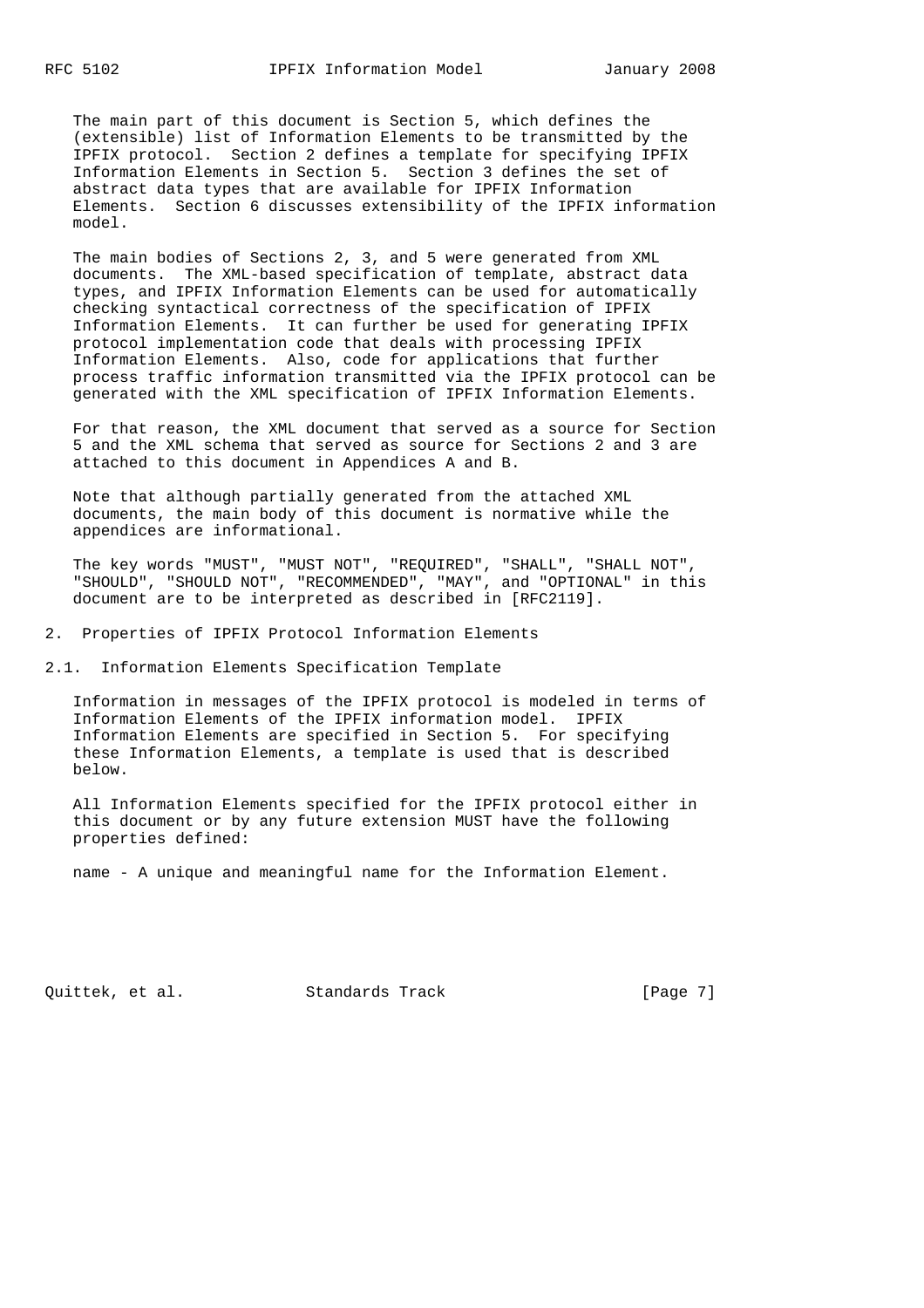- elementId A numeric identifier of the Information Element. If this identifier is used without an enterprise identifier (see [RFC5101] and enterpriseId below), then it is globally unique and the list of allowed values is administered by IANA. It is used for compact identification of an Information Element when encoding Templates in the protocol.
- description The semantics of this Information Element. Describes how this Information Element is derived from the Flow or other information available to the observer.
- dataType One of the types listed in Section 3.1 of this document or in a future extension of the information model. The type space for attributes is constrained to facilitate implementation. The existing type space does however encompass most basic types used in modern programming languages, as well as some derived types (such as ipv4Address) that are common to this domain and useful to distinguish.
- status The status of the specification of this Information Element. Allowed values are 'current', 'deprecated', and 'obsolete'.

 Enterprise-specific Information Elements MUST have the following property defined:

 enterpriseId - Enterprises may wish to define Information Elements without registering them with IANA, for example, for enterprise-internal purposes. For such Information Elements, the Information Element identifier described above is not sufficient when the Information Element is used outside the enterprise. If specifications of enterprise-specific Information Elements are made public and/or if enterprise-specific identifiers are used by the IPFIX protocol outside the enterprise, then the enterprise-specific identifier MUST be made globally unique by combining it with an enterprise identifier. Valid values for the enterpriseId are defined by IANA as Structure of Management Information (SMI) network management private enterprise codes. They are defined at http://www.iana.org/assignments/enterprise numbers.

 All Information Elements specified for the IPFIX protocol either in this document or by any future extension MAY have the following properties defined:

 dataTypeSemantics - The integral types may be qualified by additional semantic details. Valid values for the data type semantics are specified in Section 3.2 of this document or in a future extension of the information model.

Quittek, et al. Standards Track [Page 8]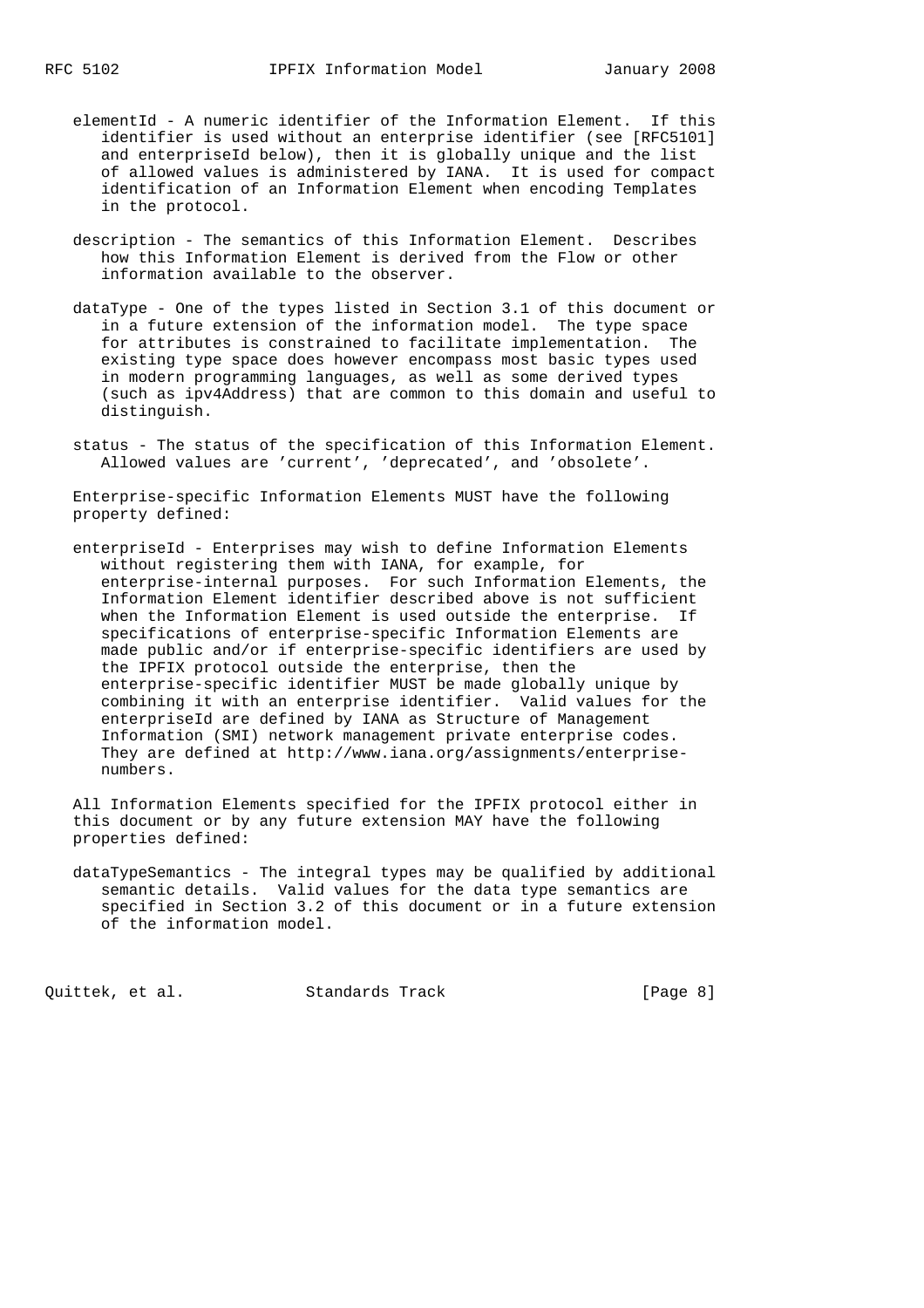- units If the Information Element is a measure of some kind, the units identify what the measure is.
- range Some Information Elements may only be able to take on a restricted set of values that can be expressed as a range (e.g., 0 through 511 inclusive). If this is the case, the valid inclusive range should be specified.
- reference Identifies additional specifications that more precisely define this item or provide additional context for its use.
- 2.2. Scope of Information Elements

 By default, most Information Elements have a scope specified in their definitions.

- o The Information Elements defined in Sections 5.2 and 5.3 have a default of "a specific Metering Process" or of "a specific Exporting Process", respectively.
- o The Information Elements defined in Sections 5.4-5.11 have a scope of "a specific Flow".

 Within Data Records defined by Option Templates, the IPFIX protocol allows further limiting of the Information Element scope. The new scope is specified by one or more scope fields and defined as the combination of all specified scope values; see Section 3.4.2.1 on IPFIX scopes in [RFC5101].

2.3. Naming Conventions for Information Elements

 The following naming conventions were used for naming Information Elements in this document. It is recommended that extensions of the model use the same conventions.

- o Names of Information Elements should be descriptive.
- o Names of Information Elements that are not enterprise-specific MUST be unique within the IPFIX information model. Enterprise-specific Information Elements SHOULD be prefixed with a vendor name.
- o Names of Information Elements start with non-capitalized letters.

Quittek, et al. Standards Track [Page 9]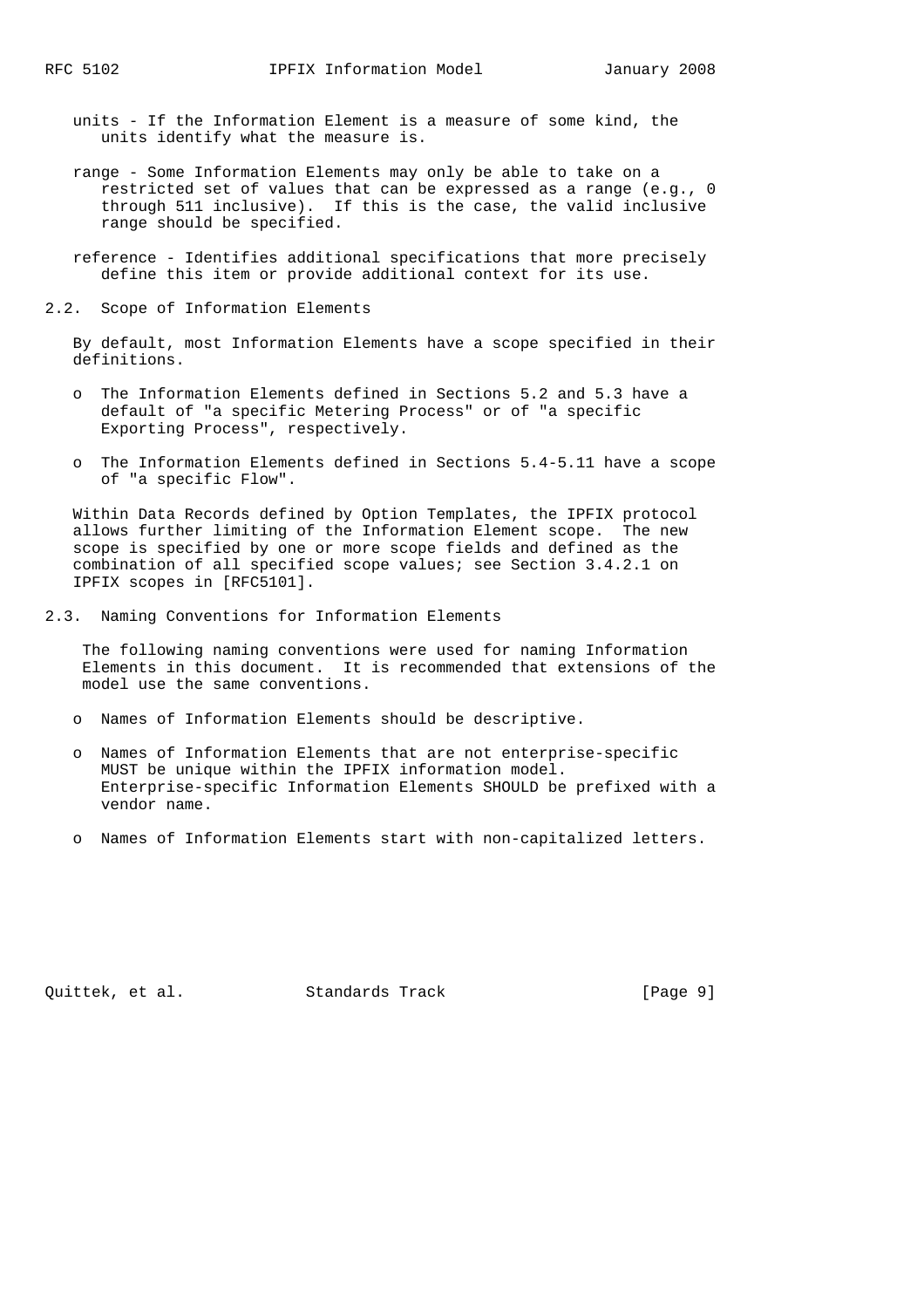- o Composed names use capital letters for the first letter of each component (except for the first one). All other letters are non-capitalized, even for acronyms. Exceptions are made for acronyms containing non-capitalized letter, such as 'IPv4' and 'IPv6'. Examples are sourceMacAddress and destinationIPv4Address.
- o Middleboxes [RFC3234] may change Flow properties, such as the Differentiated Service Code Point (DSCP) value or the source IP address. If an IPFIX Observation Point is located in the path of a Flow before one or more middleboxes that potentially modify packets of the Flow, then it may be desirable to also report Flow properties after the modification performed by the middleboxes. An example is an Observation Point before a packet marker changing a packet's IPv4 Type of Service (TOS) field that is encoded in Information Element classOfServiceIPv4. Then the value observed and reported by Information Element classOfServiceIPv4 is valid at the Observation Point, but not after the packet passed the packet marker. For reporting the change value of the TOS field, the IPFIX information model uses Information Elements that have a name prefix "post", for example, "postClassOfServiceIPv4". Information Elements with prefix "post" report on Flow properties that are not necessarily observed at the Observation Point, but which are obtained within the Flow's Observation Domain by other means considered to be sufficiently reliable, for example, by analyzing the packet marker's marking tables.
- 3. Type Space

 This section describes the abstract data types that can be used for the specification of IPFIX Information Elements in Section 4. Section 3.1 describes the set of abstract data types.

 Abstract data types unsigned8, unsigned16, unsigned32, unsigned64, signed8, signed16, signed32, and signed64 are integral data types. As described in Section 3.2, their data type semantics can be further specified, for example, by 'totalCounter', 'deltaCounter', 'identifier', or 'flags'.

### 3.1. Abstract Data Types

 This section describes the set of valid abstract data types of the IPFIX information model. Note that further abstract data types may be specified by future extensions of the IPFIX information model.

### 3.1.1. unsigned8

 The type "unsigned8" represents a non-negative integer value in the range of 0 to 255.

Quittek, et al. Standards Track [Page 10]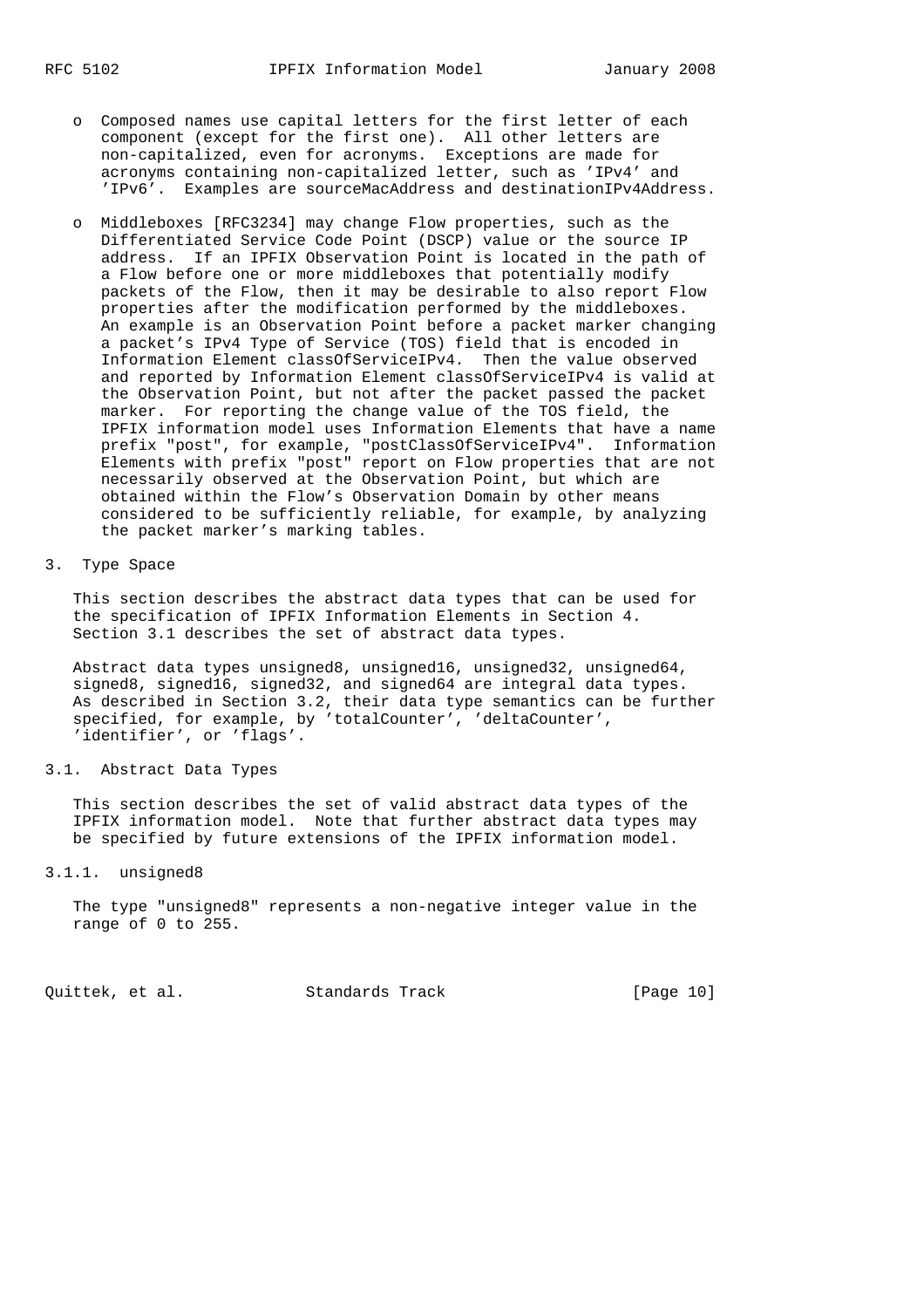# 3.1.2. unsigned16

 The type "unsigned16" represents a non-negative integer value in the range of 0 to 65535.

3.1.3. unsigned32

 The type "unsigned32" represents a non-negative integer value in the range of 0 to 4294967295.

3.1.4. unsigned64

 The type "unsigned64" represents a non-negative integer value in the range of 0 to 18446744073709551615.

3.1.5. signed8

 The type "signed8" represents an integer value in the range of -128 to 127.

3.1.6. signed16

 The type "signed16" represents an integer value in the range of -32768 to 32767.

3.1.7. signed32

 The type "signed32" represents an integer value in the range of -2147483648 to 2147483647.

3.1.8. signed64

 The type "signed64" represents an integer value in the range of -9223372036854775808 to 9223372036854775807.

3.1.9. float32

 The type "float32" corresponds to an IEEE single-precision 32-bit floating point type as defined in [IEEE.754.1985].

3.1.10. float64

 The type "float64" corresponds to an IEEE double-precision 64-bit floating point type as defined in [IEEE.754.1985].

Quittek, et al. Standards Track [Page 11]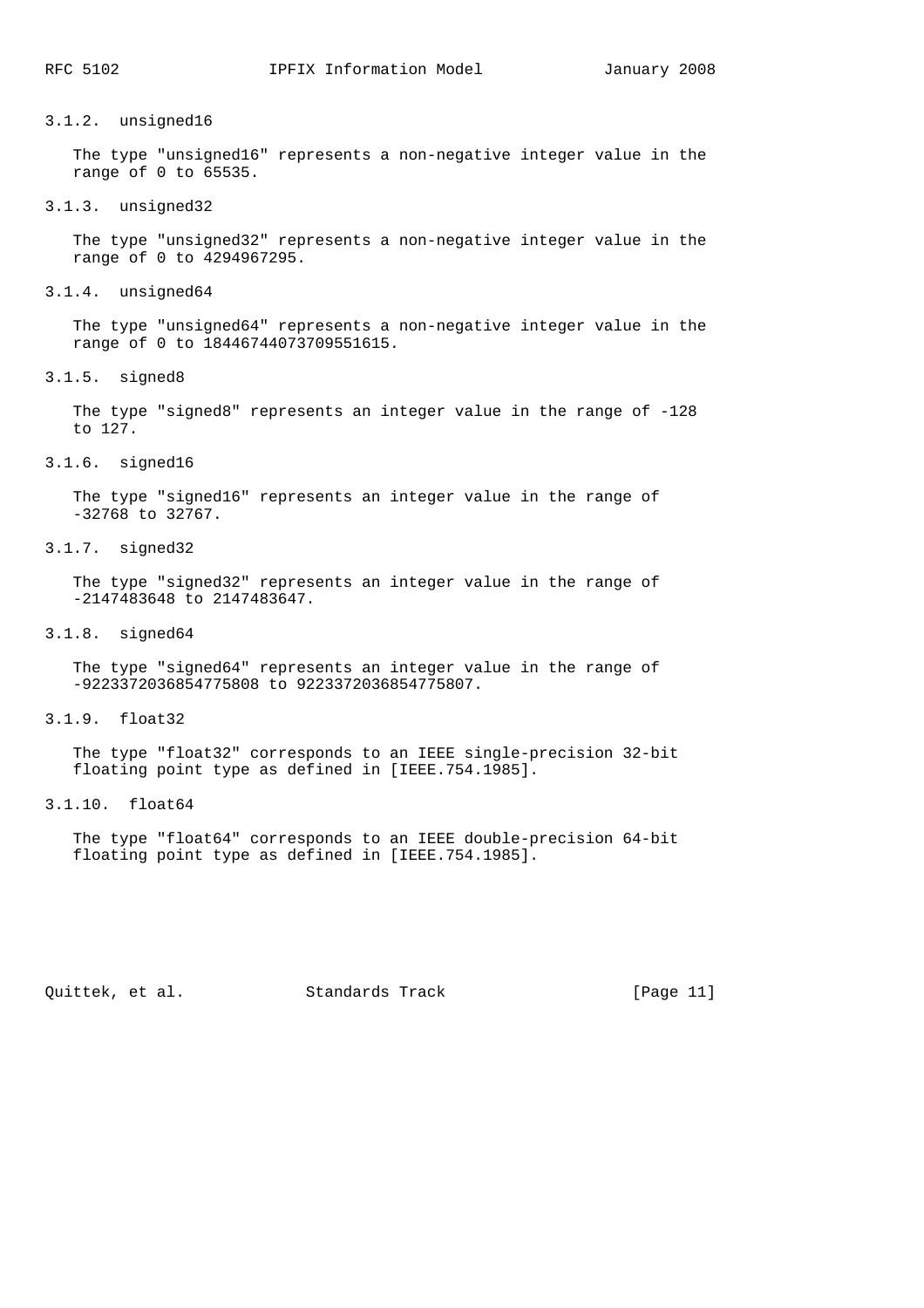# 3.1.11. boolean

 The type "boolean" represents a binary value. The only allowed values are "true" and "false".

### 3.1.12. macAddress

The type "macAddress" represents a string of 6 octets.

#### 3.1.13. octetArray

The type "octetArray" represents a finite-length string of octets.

#### 3.1.14. string

 The type "string" represents a finite-length string of valid characters from the Unicode character encoding set [ISO.10646- 1.1993]. Unicode allows for ASCII [ISO.646.1991] and many other international character sets to be used.

# 3.1.15. dateTimeSeconds

 The type "dateTimeSeconds" represents a time value in units of seconds based on coordinated universal time (UTC). The choice of an epoch, for example, 00:00 UTC, January 1, 1970, is left to corresponding encoding specifications for this type, for example, the IPFIX protocol specification. Leap seconds are excluded. Note that transformation of values might be required between different encodings if different epoch values are used.

### 3.1.16. dateTimeMilliseconds

 The type "dateTimeMilliseconds" represents a time value in units of milliseconds based on coordinated universal time (UTC). The choice of an epoch, for example, 00:00 UTC, January 1, 1970, is left to corresponding encoding specifications for this type, for example, the IPFIX protocol specification. Leap seconds are excluded. Note that transformation of values might be required between different encodings if different epoch values are used.

### 3.1.17. dateTimeMicroseconds

 The type "dateTimeMicroseconds" represents a time value in units of microseconds based on coordinated universal time (UTC). The choice of an epoch, for example, 00:00 UTC, January 1, 1970, is left to

Quittek, et al. Standards Track [Page 12]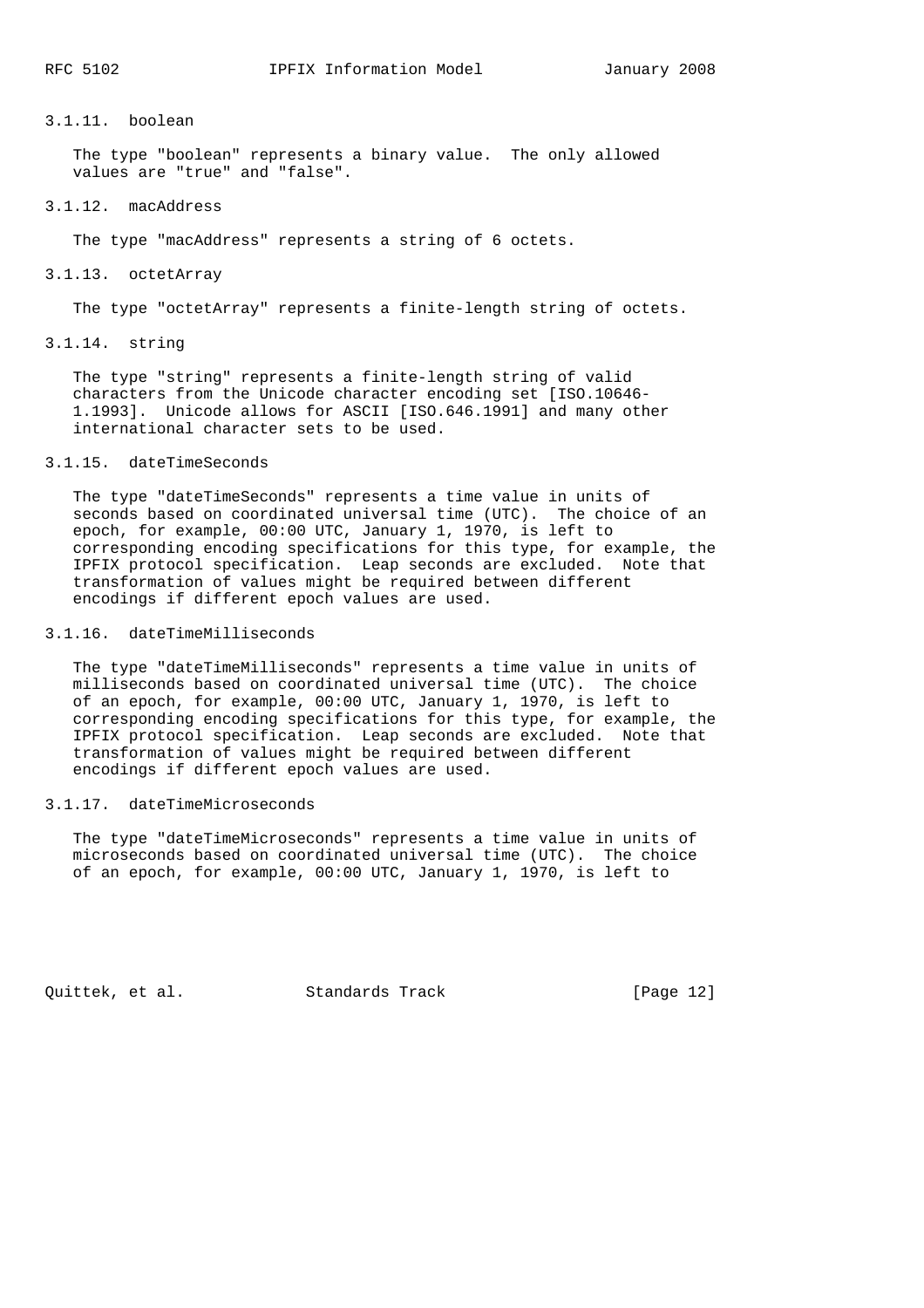corresponding encoding specifications for this type, for example, the IPFIX protocol specification. Leap seconds are excluded. Note that transformation of values might be required between different encodings if different epoch values are used.

### 3.1.18. dateTimeNanoseconds

 The type "dateTimeNanoseconds" represents a time value in units of nanoseconds based on coordinated universal time (UTC). The choice of an epoch, for example, 00:00 UTC, January 1, 1970, is left to corresponding encoding specifications for this type, for example, the IPFIX protocol specification. Leap seconds are excluded. Note that transformation of values might be required between different encodings if different epoch values are used.

### 3.1.19. ipv4Address

The type "ipv4Address" represents a value of an IPv4 address.

# 3.1.20. ipv6Address

The type "ipv6Address" represents a value of an IPv6 address.

#### 3.2. Data Type Semantics

 This section describes the set of valid data type semantics of the IPFIX information model. Note that further data type semantics may be specified by future extensions of the IPFIX information model.

#### 3.2.1. quantity

 A quantity value represents a discrete measured value pertaining to the record. This is distinguished from counters that represent an ongoing measured value whose "odometer" reading is captured as part of a given record. If no semantic qualifier is given, the Information Elements that have an integral data type should behave as a quantity.

### 3.2.2. totalCounter

 An integral value reporting the value of a counter. Counters are unsigned and wrap back to zero after reaching the limit of the type. For example, an unsigned64 with counter semantics will continue to increment until reaching the value of 2\*\*64 - 1. At this point, the next increment will wrap its value to zero and continue counting from zero. The semantics of a total counter is similar to the semantics of counters used in SNMP, such as Counter32 defined in RFC 2578 [RFC2578]. The only difference between total counters and counters

Quittek, et al. Standards Track [Page 13]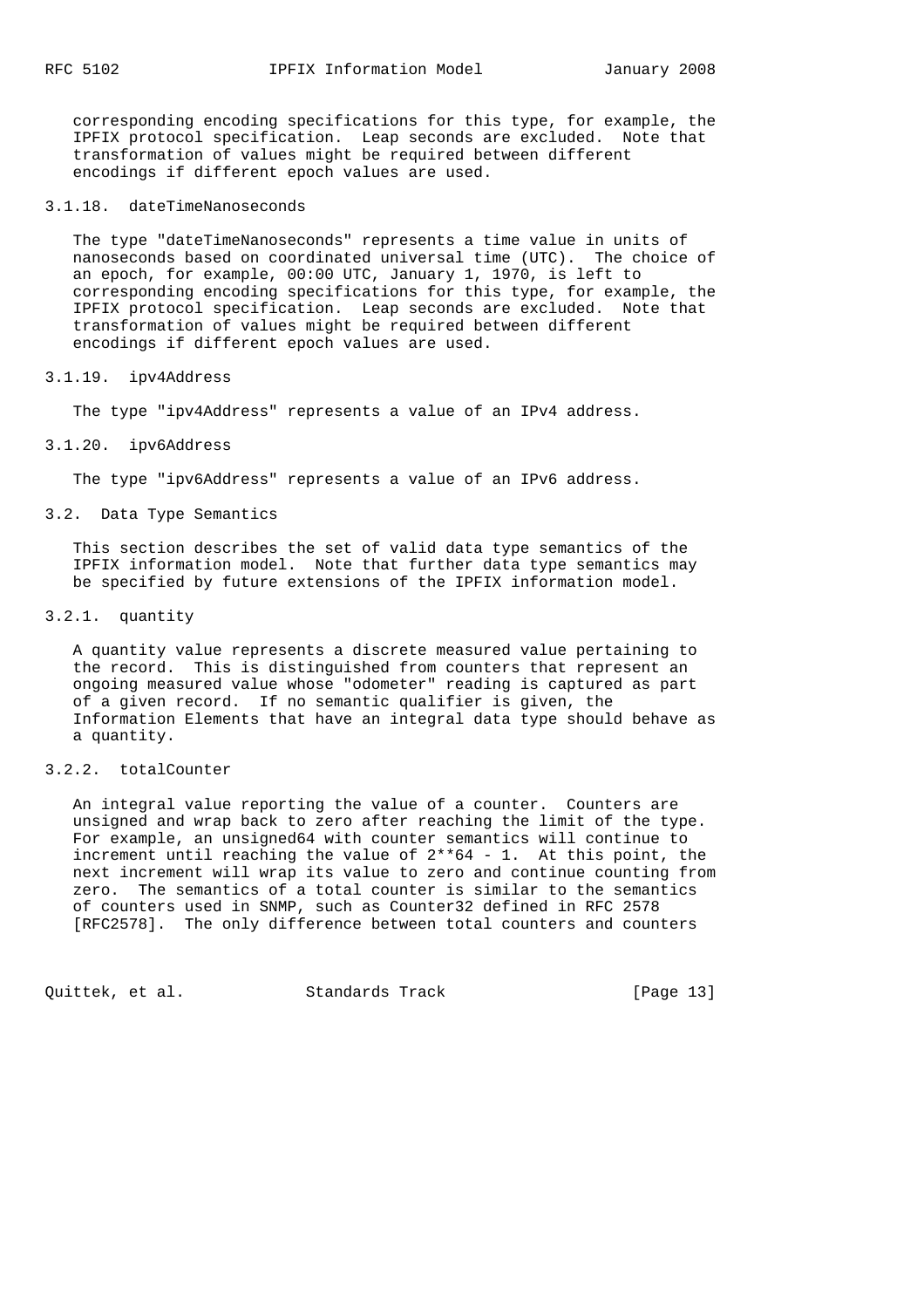used in SNMP is that the total counters have an initial value of 0. A total counter counts independently of the export of its value.

# 3.2.3. deltaCounter

 An integral value reporting the value of a counter. Counters are unsigned and wrap back to zero after reaching the limit of the type. For example, an unsigned64 with counter semantics will continue to increment until reaching the value of 2\*\*64 - 1. At this point, the next increment will wrap its value to zero and continue counting from zero. The semantics of a delta counter is similar to the semantics of counters used in SNMP, such as Counter32 defined in RFC 2578 [RFC2578]. The only difference between delta counters and counters used in SNMP is that the delta counters have an initial value of 0. A delta counter is reset to 0 each time its value is exported.

# 3.2.4. identifier

 An integral value that serves as an identifier. Specifically, mathematical operations on two identifiers (aside from the equality operation) are meaningless. For example, Autonomous System ID 1 \* Autonomous System ID 2 is meaningless.

# 3.2.5. flags

 An integral value that actually represents a set of bit fields. Logical operations are appropriate on such values, but not other mathematical operations. Flags should always be of an unsigned type.

#### 4. Information Element Identifiers

 All Information Elements defined in Section 5 of this document or in future extensions of the IPFIX information model have their identifiers assigned by IANA. Their identifiers can be retrieved at http://www.iana.org/assignments/ipfix.

 The value of these identifiers is in the range of 1-32767. Within this range, Information Element identifier values in the sub-range of 1-127 are compatible with field types used by NetFlow version 9 [RFC3954].

Quittek, et al. Standards Track [Page 14]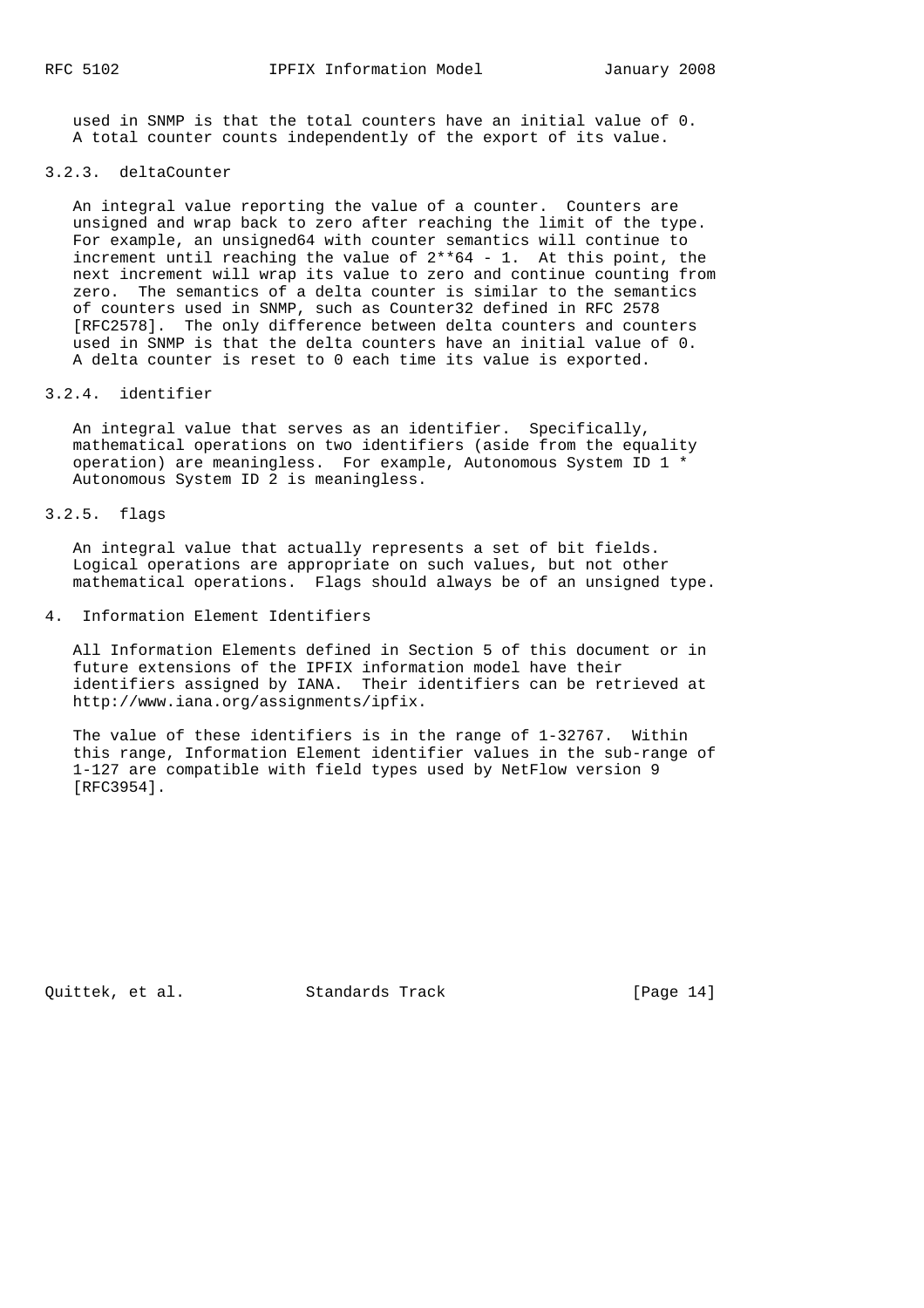| Range of IANA-assigned<br>Information Element identifiers | Description                                                                                                 |
|-----------------------------------------------------------|-------------------------------------------------------------------------------------------------------------|
| $1 - 127$                                                 | Reserved.<br>Information Element identifiers<br>compatible with NetFlow version<br>9 field types [RFC3954]. |
| 128-32767                                                 | Further Information Element<br>identifiers.                                                                 |

 Enterprise-specific Information Element identifiers have the same range of 1-32767, but they are coupled with an additional enterprise identifier. For enterprise-specific Information Elements, Information Element identifier 0 is also reserved.

 Enterprise-specific Information Element identifiers can be chosen by an enterprise arbitrarily within the range of 1-32767. The same identifier may be assigned by other enterprises for different purposes.

 Still, Collecting Processes can distinguish these Information Elements because the Information Element identifier is coupled with an enterprise identifier.

 Enterprise identifiers MUST be registered as SMI network management private enterprise code numbers with IANA. The registry can be found at http://www.iana.org/assignments/enterprise-numbers.

 The following list gives an overview of the Information Element identifiers that are specified in Section 5 and are compatible with field types used by NetFlow version 9 [RFC3954].

Quittek, et al. Standards Track [Page 15]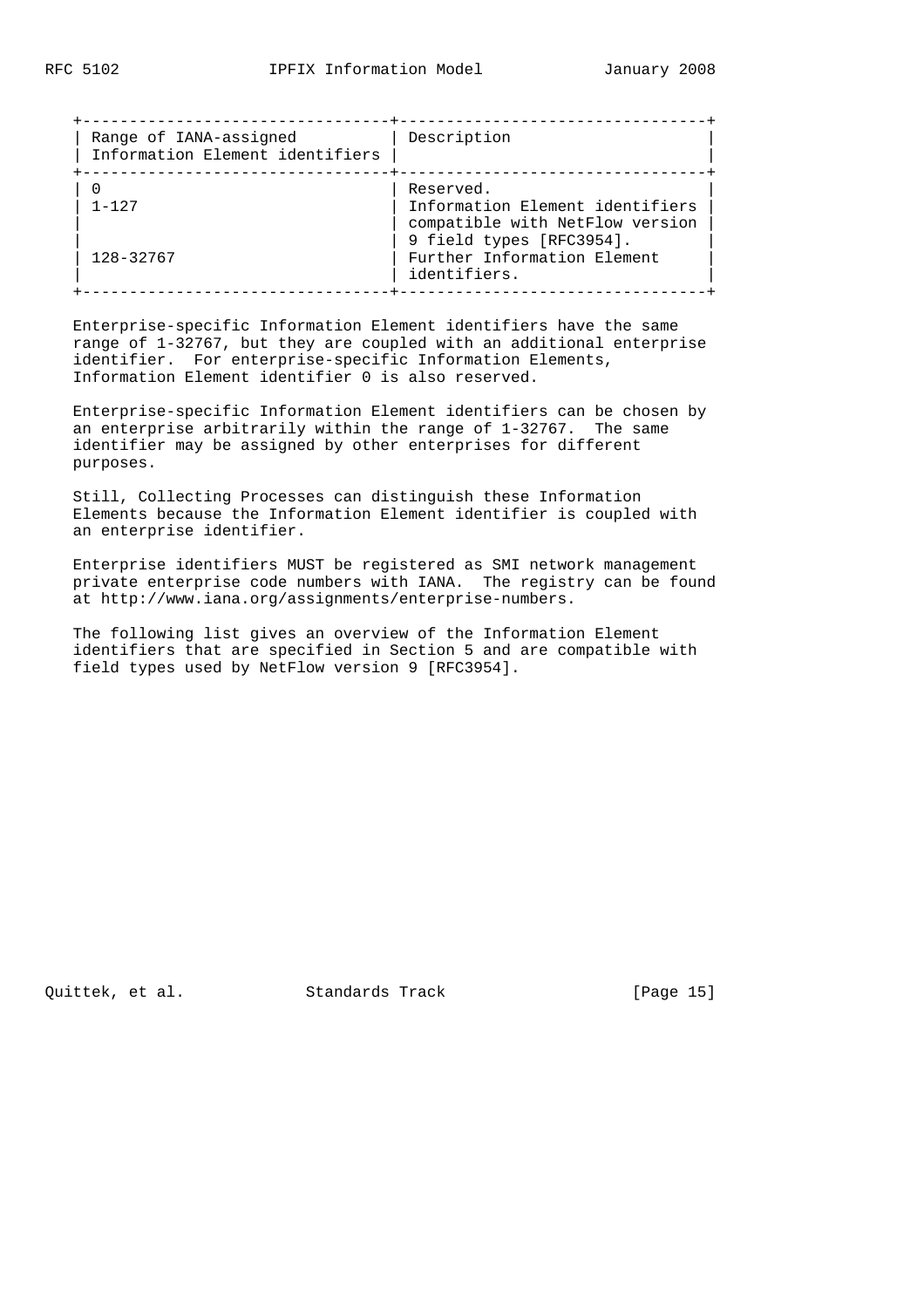| ID             | Name                         | ID         | Name                      |
|----------------|------------------------------|------------|---------------------------|
| 1              | octetDeltaCount              | 43         | <b>RESERVED</b>           |
| $\overline{2}$ | packetDeltaCount             | 44         | sourceIPv4Prefix          |
| 3              | <b>RESERVED</b>              | 45         | destinationIPv4Prefix     |
| 4              | protocolIdentifier           | 46         | mplsTopLabelType          |
| 5              | ipClassOfService             | 47         | mplsTopLabelIPv4Address   |
| 6              | tcpControlBits               | $48 - 51$  | <b>RESERVED</b>           |
| 7              | sourceTransportPort          | 52         | minimumTTL                |
| 8              | sourceIPv4Address            | 53         | maximumTTL                |
| 9              | sourceIPv4PrefixLength       | 54         | fragmentIdentification    |
| 10             | ingressInterface             | 55         | postIpClassOfService      |
| 11             | destinationTransportPort     | 56         | sourceMacAddress          |
| 12             | destinationIPv4Address       | 57         | postDestinationMacAddress |
| 13             | destinationIPv4PrefixLength  | 58         | vlanId                    |
| 14             | egressInterface              | 59         | postVlanId                |
| 15             | ipNextHopIPv4Address         | 60         | ipVersion                 |
| 16             | bqpSourceAsNumber            | 61         | flowDirection             |
| 17             | bgpDestinationAsNumber       | 62         | ipNextHopIPv6Address      |
| 18             | bqpNexthopIPv4Address        | 63         | bgpNexthopIPv6Address     |
| 19             | postMCastPacketDeltaCount    | 64         | ipv6ExtensionHeaders      |
| 20             | postMCastOctetDeltaCount     | $65 - 69$  | <b>RESERVED</b>           |
| 21             | flowEndSysUpTime             | 70         | mplsTopLabelStackSection  |
| 22             | flowStartSysUpTime           | 71         | mplsLabelStackSection2    |
| 23             | postOctetDeltaCount          | 72         | mplsLabelStackSection3    |
| 24             | postPacketDeltaCount         | 73         | mplsLabelStackSection4    |
| 25             | minimumIpTotalLength         | 74         | mplsLabelStackSection5    |
| 26             | maximumIpTotalLength         | 75         | mplsLabelStackSection6    |
| 27             | sourceIPv6Address            | 76         | mplsLabelStackSection7    |
| 28             | destinationIPv6Address       | 77         | mplsLabelStackSection8    |
| 29             | sourceIPv6PrefixLength       | 78         | mplsLabelStackSection9    |
| 30             | destinationIPv6PrefixLength  | 79         | mplsLabelStackSection10   |
| 31             | flowLabelIPv6                | 80         | destinationMacAddress     |
| 32             | icmpTypeCodeIPv4             | 81         | postSourceMacAddress      |
| 33             | igmpType                     | $82 - 84$  | <b>RESERVED</b>           |
| 34             | <b>RESERVED</b>              | 85         | octetTotalCount           |
| 35             | <b>RESERVED</b>              | 86         | packetTotalCount          |
| 36             | flowActiveTimeout            | 87         | <b>RESERVED</b>           |
| 37             | flowIdleTimeout              | 88         | fragmentOffset            |
| 38             | <b>RESERVED</b>              | 89         | <b>RESERVED</b>           |
| 39             | RESERVED                     | 90         | mplsVpnRouteDistinguisher |
| 40             | exportedOctetTotalCount      | $91 - 127$ | <b>RESERVED</b>           |
| 41             | exportedMessageTotalCount    |            |                           |
| 42             | exportedFlowRecordTotalCount |            |                           |

Quittek, et al. Standards Track [Page 16]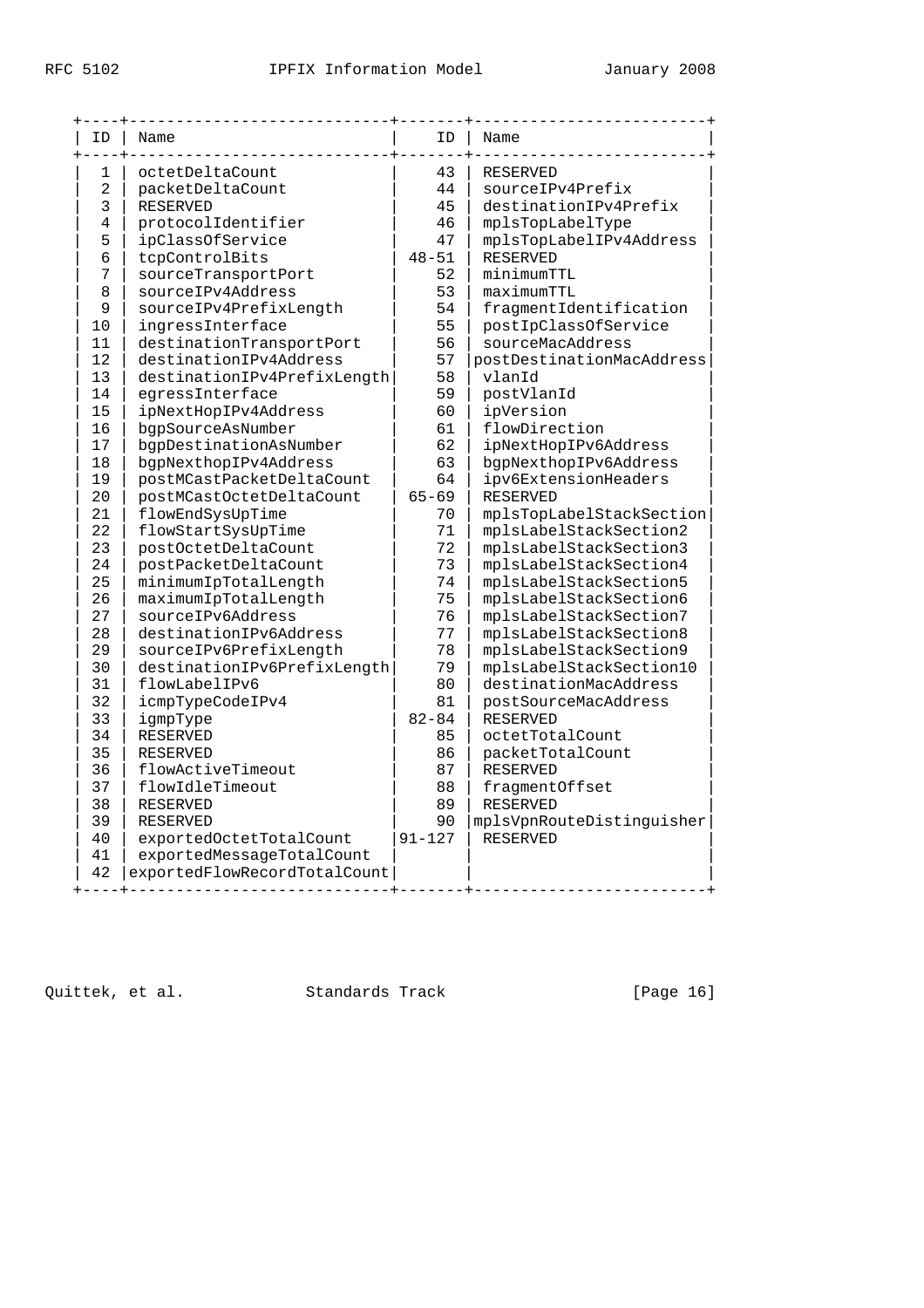The following list gives an overview of the Information Element identifiers that are specified in Section 5 and extends the list of Information Element identifiers specified already in [RFC3954].

| ID  | Name                       | ID  | Name                      |  |
|-----|----------------------------|-----|---------------------------|--|
| 128 | bgpNextAdjacentAsNumber    | 169 | destinationIPv6Prefix     |  |
| 129 | bgpPrevAdjacentAsNumber    | 170 | sourceIPv6Prefix          |  |
| 130 | exporterIPv4Address        | 171 | postOctetTotalCount       |  |
| 131 | exporterIPv6Address        | 172 | postPacketTotalCount      |  |
| 132 | droppedOctetDeltaCount     | 173 | flowKeyIndicator          |  |
| 133 | droppedPacketDeltaCount    | 174 | postMCastPacketTotalCount |  |
| 134 | droppedOctetTotalCount     | 175 | postMCastOctetTotalCount  |  |
| 135 | droppedPacketTotalCount    | 176 | icmpTypeIPv4              |  |
| 136 | flowEndReason              | 177 | icmpCodeIPv4              |  |
| 137 | commonPropertiesId         | 178 | icmpTypeIPv6              |  |
| 138 | observationPointId         | 179 | icmpCodeIPv6              |  |
| 139 | icmpTypeCodeIPv6           | 180 | udpSourcePort             |  |
| 140 | mplsTopLabelIPv6Address    | 181 | udpDestinationPort        |  |
| 141 | lineCardId                 | 182 | tcpSourcePort             |  |
| 142 | portId                     | 183 | tcpDestinationPort        |  |
| 143 | meteringProcessId          | 184 | tcpSequenceNumber         |  |
| 144 | exportingProcessId         | 185 | tcpAcknowledgementNumber  |  |
| 145 | templateId                 | 186 | tcpWindowSize             |  |
| 146 | wlanChannelId              | 187 | tcpUrgentPointer          |  |
| 147 | wlanSSID                   | 188 | tcpHeaderLength           |  |
| 148 | flowId                     | 189 | ipHeaderLength            |  |
| 149 | observationDomainId        | 190 | totalLengthIPv4           |  |
| 150 | flowStartSeconds           | 191 | payloadLengthIPv6         |  |
| 151 | flowEndSeconds             | 192 | ipTTL                     |  |
| 152 | flowStartMilliseconds      | 193 | nextHeaderIPv6            |  |
| 153 | flowEndMilliseconds        | 194 | mplsPayloadLength         |  |
| 154 | flowStartMicroseconds      | 195 | ipDiffServCodePoint       |  |
| 155 | flowEndMicroseconds        | 196 | ipPrecedence              |  |
| 156 | flowStartNanoseconds       | 197 | fragmentFlags             |  |
| 157 | flowEndNanoseconds         | 198 | octetDeltaSumOfSquares    |  |
| 158 | flowStartDeltaMicroseconds | 199 | octetTotalSumOfSquares    |  |
| 159 | flowEndDeltaMicroseconds   | 200 | mplsTopLabelTTL           |  |
| 160 | systemInitTimeMilliseconds | 201 | mplsLabelStackLength      |  |
| 161 | flowDurationMilliseconds   | 202 | mplsLabelStackDepth       |  |
| 162 | flowDurationMicroseconds   | 203 | mplsTopLabelExp           |  |
| 163 | observedFlowTotalCount     | 204 | ipPayloadLength           |  |
| 164 | ignoredPacketTotalCount    | 205 | udpMessageLength          |  |
| 165 | ignoredOctetTotalCount     | 206 | isMulticast               |  |
| 166 | notSentFlowTotalCount      | 207 | ipv4IHL                   |  |
| 167 | notSentPacketTotalCount    | 208 | ipv40ptions               |  |
|     |                            |     |                           |  |

Quittek, et al. Standards Track [Page 17]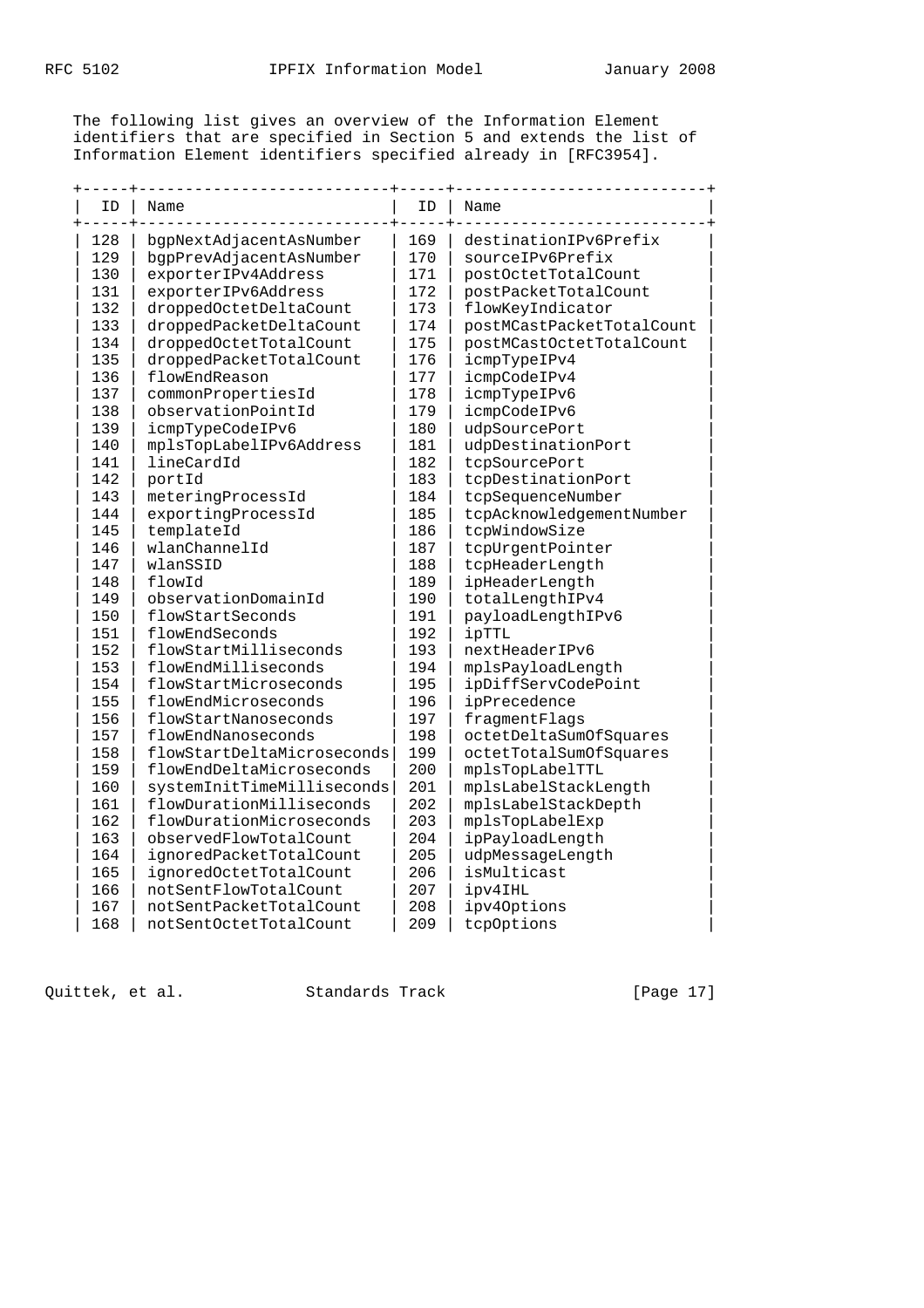| ΙD                                                    | Name                                                                                                                                                                                    | ΙD                                                             | Name                                                                                                                                                                           |
|-------------------------------------------------------|-----------------------------------------------------------------------------------------------------------------------------------------------------------------------------------------|----------------------------------------------------------------|--------------------------------------------------------------------------------------------------------------------------------------------------------------------------------|
| 210<br>211<br>212<br>213<br>2.14<br>215<br>216<br>217 | paddingOctets<br>collectorIPv4Address<br>collectorIPv6Address<br>exportInterface<br>exportProtocolVersion<br>exportTransportProtocol<br>collectorTransportPort<br>exporterTransportPort | 218<br>219<br>220<br>221<br>2.2.2<br>223<br>2.24<br>237<br>238 | tcpSynTotalCount<br>tcpFinTotalCount<br>tcpRstTotalCount<br>tcpPshTotalCount<br>tcpAckTotalCount<br>tcpUrqTotalCount<br>ipTotalLength<br>postMplsTopLabelExp<br>tcpWindowScale |

5. Information Elements

 This section describes the Information Elements of the IPFIX information model. The elements are grouped into 12 groups according to their semantics and their applicability:

- 1. Identifiers
- 2. Metering and Exporting Process Configuration
- 3. Metering and Exporting Process Statistics
- 4. IP Header Fields
- 4. IF neauer Processe<br>5. Transport Header Fields
- 6. Sub-IP Header Fields
- 7. Derived Packet Properties
	- 8. Min/Max Flow Properties
	- 9. Flow Timestamps
	- 10. Per-Flow Counters
	- 11. Miscellaneous Flow Properties
	- 12. Padding

 The Information Elements that are derived from fields of packets or from packet treatment, such as the Information Elements in groups 4-7, can typically serve as Flow Keys used for mapping packets to Flows.

 If they do not serve as Flow Keys, their value may change from packet to packet within a single Flow. For Information Elements with values that are derived from fields of packets or from packet treatment and for which the value may change from packet to packet within a single Flow, the IPFIX information model defines that their value is determined by the first packet observed for the corresponding Flow, unless the description of the Information Element explicitly specifies a different semantics. This simple rule allows writing all

Quittek, et al. Standards Track [Page 18]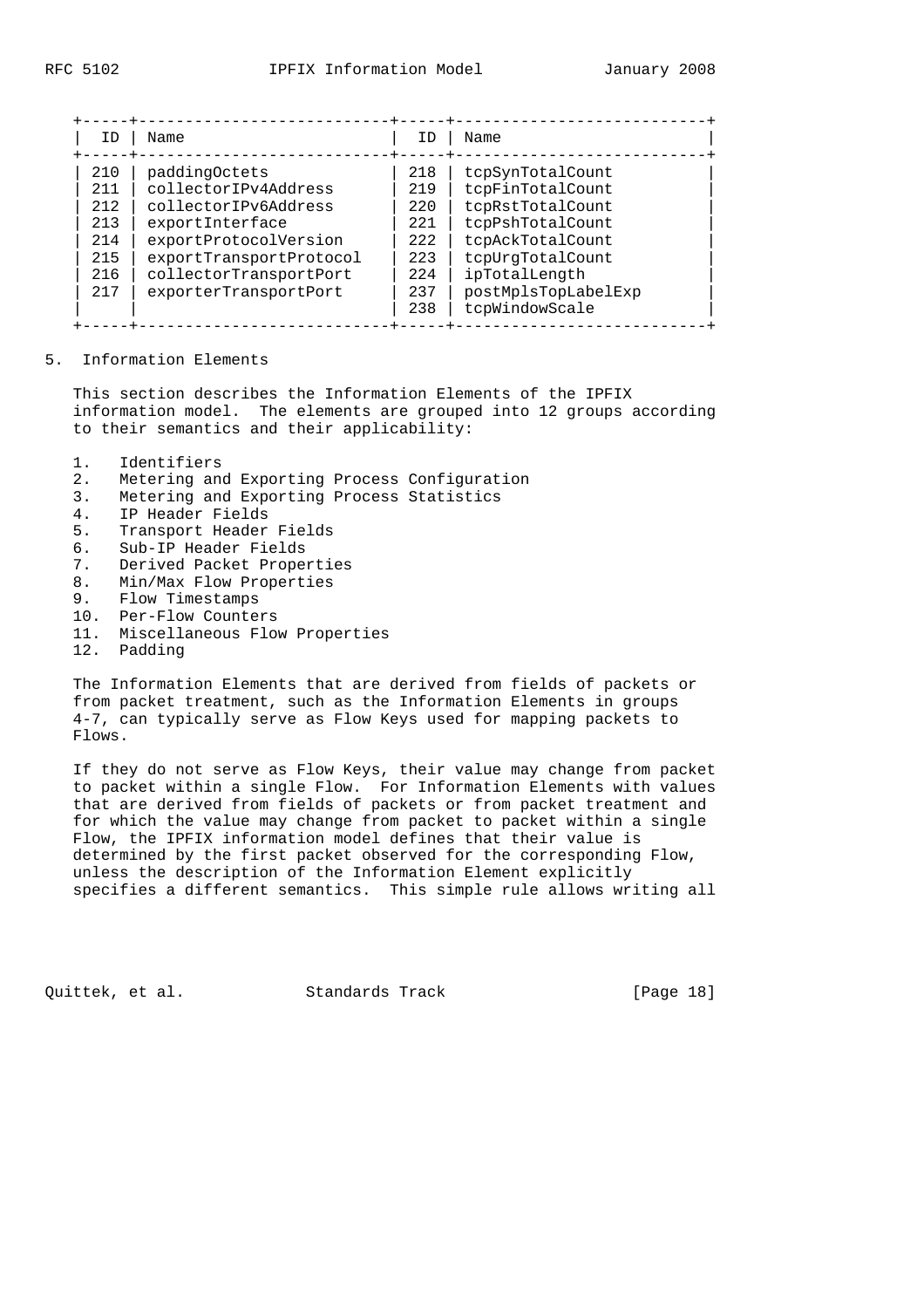Information Elements related to header fields once when the first packet of the Flow is observed. For further observed packets of the same Flow, only Flow properties that depend on more than one packet, such as the Information Elements in groups 8-11, need to be updated.

 Information Elements with a name having the "post" prefix, for example, "postClassOfServiceIPv4", do not report properties that were actually observed at the Observation Point, but retrieved by other means within the Observation Domain. These Information Elements can be used if there are middlebox functions within the Observation Domain changing Flow properties after packets passed the Observation Point.

 Information Elements in this section use the reference property to reference [RFC0768], [RFC0791], [RFC0792], [RFC0793], [RFC1108], [RFC1112], [RFC1191], [RFC1323], [RFC1385], [RFC1812], [RFC1930], [RFC2113], [RFC2119], [RFC2460], [RFC2675], [RFC2863], [RFC3031], [RFC3032], [RFC3193], [RFC3234], [RFC3260], [RFC3270], [RFC3376], [RFC3954], [RFC4271], [RFC4291], [RFC4302], [RFC4303], [RFC4364], [RFC4382], [RFC4443], [RFC4960], [RFC5036], [IEEE.802-11.1999], [IEEE.802-1Q.2003], and [IEEE.802-3.2002].

# 5.1. Identifiers

 Information Elements grouped in the table below are identifying components of the IPFIX architecture, of an IPFIX Device, or of the IPFIX protocol. All of them have an integral abstract data type and data type semantics "identifier" as described in Section 3.2.4.

 Typically, some of them are used for limiting scopes of other Information Elements. However, other Information Elements MAY be used for limiting scopes. Note also that all Information Elements listed below MAY be used for other purposes than limiting scopes.

+-----+---------------------------+-----+---------------------------+

| ΙD  | Name               | ΙD  | Name                |
|-----|--------------------|-----|---------------------|
| 141 | lineCardId         | 148 | flowId              |
| 142 | portId             | 145 | templateId          |
| 10  | ingressInterface   | 149 | observationDomainId |
| 14  | egressInterface    | 138 | observationPointId  |
| 143 | meteringProcessId  | 137 | commonPropertiesId  |
| 144 | exportingProcessId |     |                     |

Quittek, et al. Standards Track [Page 19]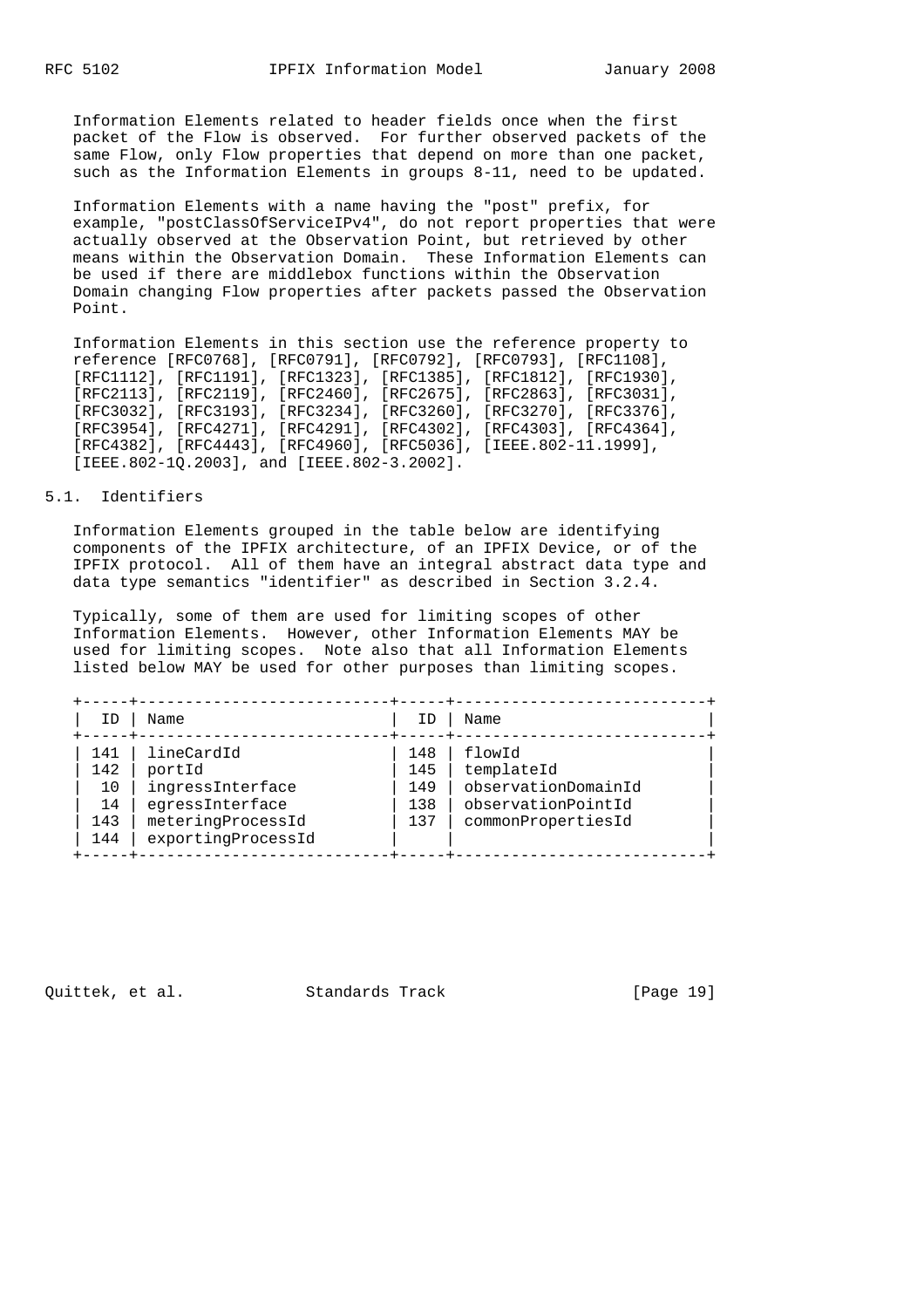5.1.1. lineCardId

 Description: An identifier of a line card that is unique per IPFIX Device hosting an Observation Point. Typically, this Information Element is used for limiting the scope of other Information Elements. Abstract Data Type: unsigned32 Data Type Semantics: identifier ElementId: 141 Status: current 5.1.2. portId Description: An identifier of a line port that is unique per IPFIX Device hosting an Observation Point. Typically, this Information Element is used for limiting the scope of other Information Elements.

 Abstract Data Type: unsigned32 Data Type Semantics: identifier ElementId: 142 Status: current

5.1.3. ingressInterface

 Description: The index of the IP interface where packets of this Flow are being received. The value matches the value of managed object 'ifIndex' as defined in RFC 2863. Note that ifIndex values are not assigned statically to an interface and that the interfaces may be renumbered every time the device's management system is re-initialized, as specified in RFC 2863. Abstract Data Type: unsigned32 Data Type Semantics: identifier ElementId: 10 Status: current Reference: See RFC 2863 for the definition of the ifIndex object.

Quittek, et al. Standards Track [Page 20]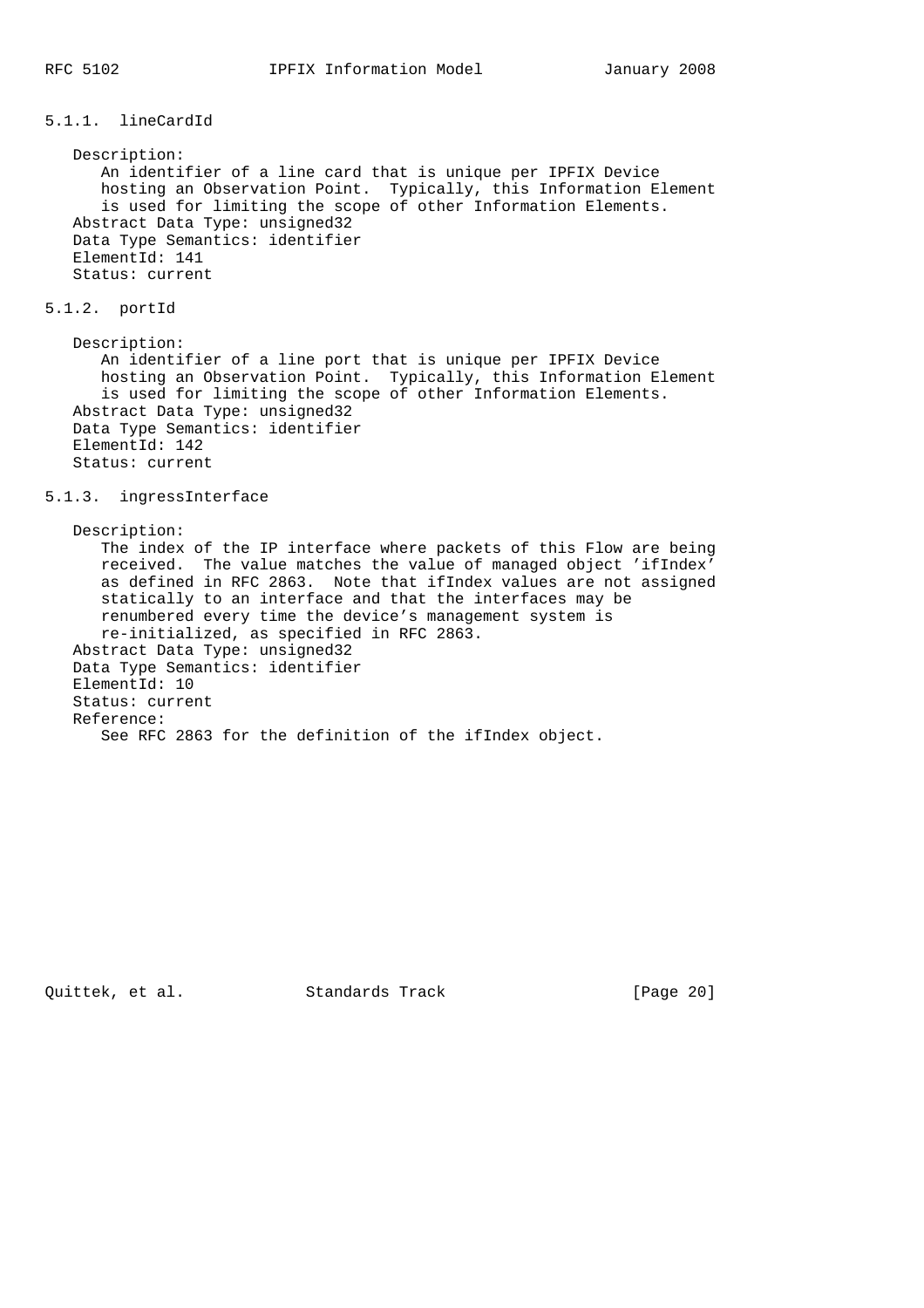### 5.1.4. egressInterface

 Description: The index of the IP interface where packets of this Flow are being sent. The value matches the value of managed object 'ifIndex' as defined in RFC 2863. Note that ifIndex values are not assigned statically to an interface and that the interfaces may be renumbered every time the device's management system is re-initialized, as specified in RFC 2863. Abstract Data Type: unsigned32 Data Type Semantics: identifier ElementId: 14 Status: current Reference: See RFC 2863 for the definition of the ifIndex object.

#### 5.1.5. meteringProcessId

Description:

 An identifier of a Metering Process that is unique per IPFIX Device. Typically, this Information Element is used for limiting the scope of other Information Elements. Note that process identifiers are typically assigned dynamically. The Metering Process may be re-started with a different ID. Abstract Data Type: unsigned32 Data Type Semantics: identifier ElementId: 143 Status: current

5.1.6. exportingProcessId

 Description: An identifier of an Exporting Process that is unique per IPFIX Device. Typically, this Information Element is used for limiting the scope of other Information Elements. Note that process identifiers are typically assigned dynamically. The Exporting Process may be re-started with a different ID. Abstract Data Type: unsigned32 Data Type Semantics: identifier ElementId: 144 Status: current

Quittek, et al. Standards Track [Page 21]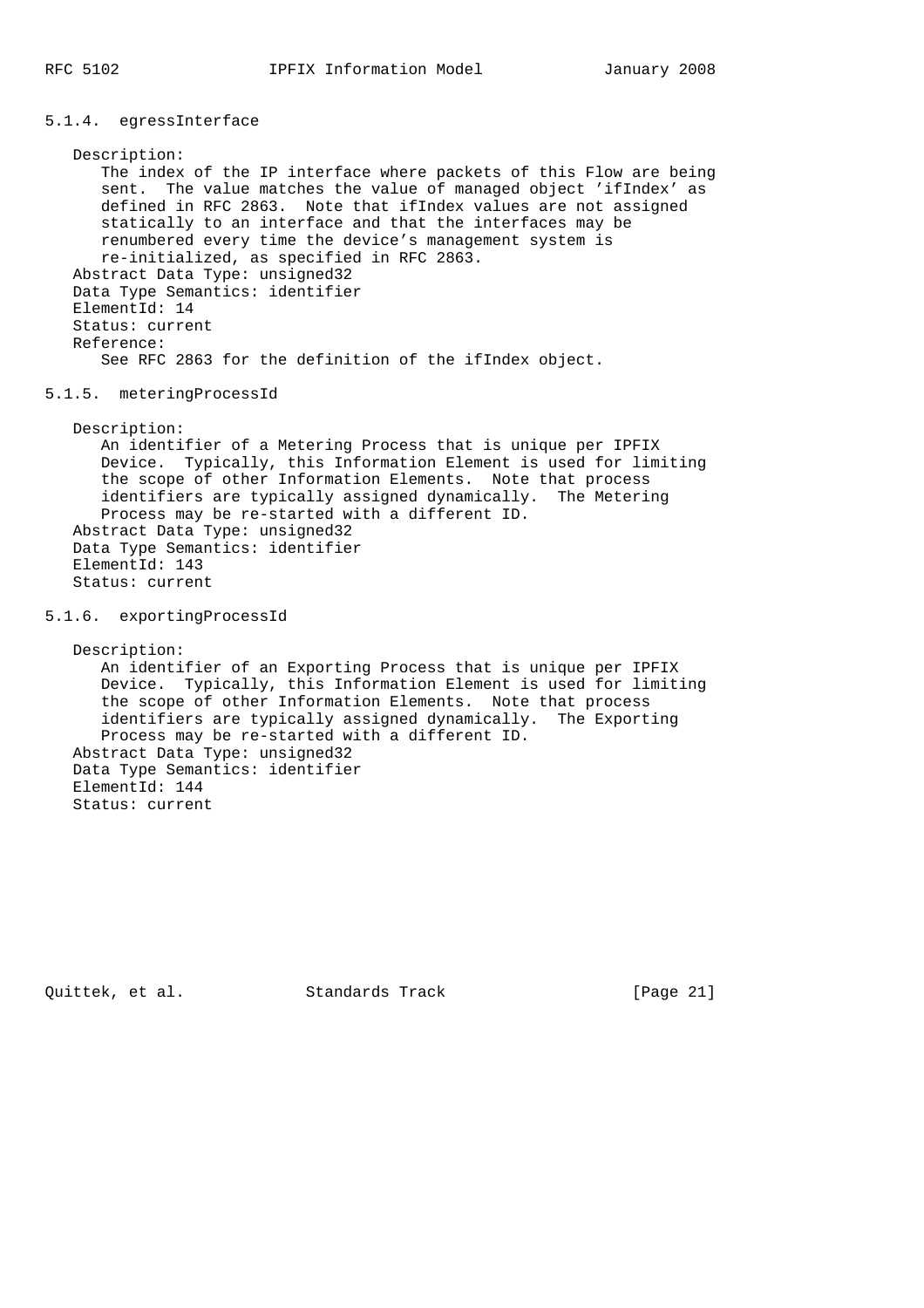# 5.1.7. flowId Description: An identifier of a Flow that is unique within an Observation Domain. This Information Element can be used to distinguish between different Flows if Flow Keys such as IP addresses and port numbers are not reported or are reported in separate records. Abstract Data Type: unsigned64 Data Type Semantics: identifier ElementId: 148 Status: current 5.1.8. templateId Description: An identifier of a Template that is locally unique within a combination of a Transport session and an Observation Domain. Template IDs 0-255 are reserved for Template Sets, Options Template Sets, and other reserved Sets yet to be created. Template IDs of Data Sets are numbered from 256 to 65535. Typically, this Information Element is used for limiting the scope of other Information Elements. Note that after a re-start of the Exporting Process Template identifiers may be re-assigned. Abstract Data Type: unsigned16 Data Type Semantics: identifier ElementId: 145 Status: current

5.1.9. observationDomainId

#### Description:

 An identifier of an Observation Domain that is locally unique to an Exporting Process. The Exporting Process uses the Observation Domain ID to uniquely identify to the Collecting Process the Observation Domain where Flows were metered. It is RECOMMENDED that this identifier is also unique per IPFIX Device. A value of 0 indicates that no specific Observation Domain is identified by this Information Element. Typically, this Information Element is used for limiting the scope of other Information Elements. Abstract Data Type: unsigned32 Data Type Semantics: identifier ElementId: 149 Status: current

Quittek, et al. Standards Track [Page 22]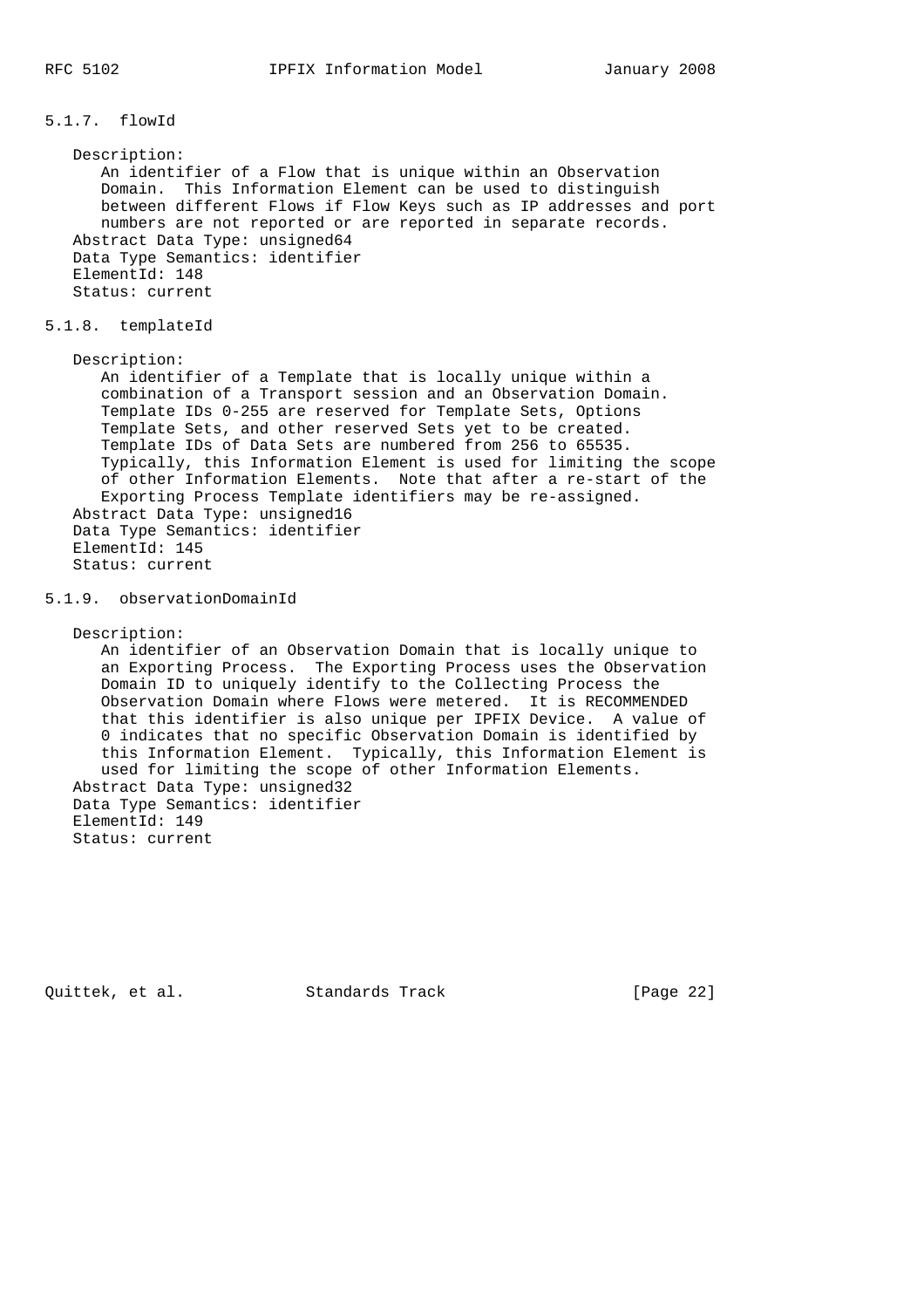5.1.10. observationPointId

 Description: An identifier of an Observation Point that is unique per Observation Domain. It is RECOMMENDED that this identifier is also unique per IPFIX Device. Typically, this Information Element is used for limiting the scope of other Information Elements. Abstract Data Type: unsigned32 Data Type Semantics: identifier ElementId: 138 Status: current

5.1.11. commonPropertiesId

 Description: An identifier of a set of common properties that is unique per Observation Domain and Transport Session. Typically, this Information Element is used to link to information reported in separate Data Records. Abstract Data Type: unsigned64 Data Type Semantics: identifier ElementId: 137 Status: current

5.2. Metering and Exporting Process Configuration

 Information Elements in this section describe the configuration of the Metering Process or the Exporting Process. The set of these Information Elements is listed in the table below.

| ΙD   | Name                  |     | Name                    |
|------|-----------------------|-----|-------------------------|
| 130  | exporterIPv4Address   | 213 | exportInterface         |
| 131  | exporterIPv6Address   | 214 | exportProtocolVersion   |
| 217  | exporterTransportPort | 215 | exportTransportProtocol |
| 2.11 | collectorIPv4Address  | 216 | collectorTransportPort  |
| 212  | collectorIPv6Address  | 173 | flowKeyIndicator        |

Quittek, et al. Standards Track [Page 23]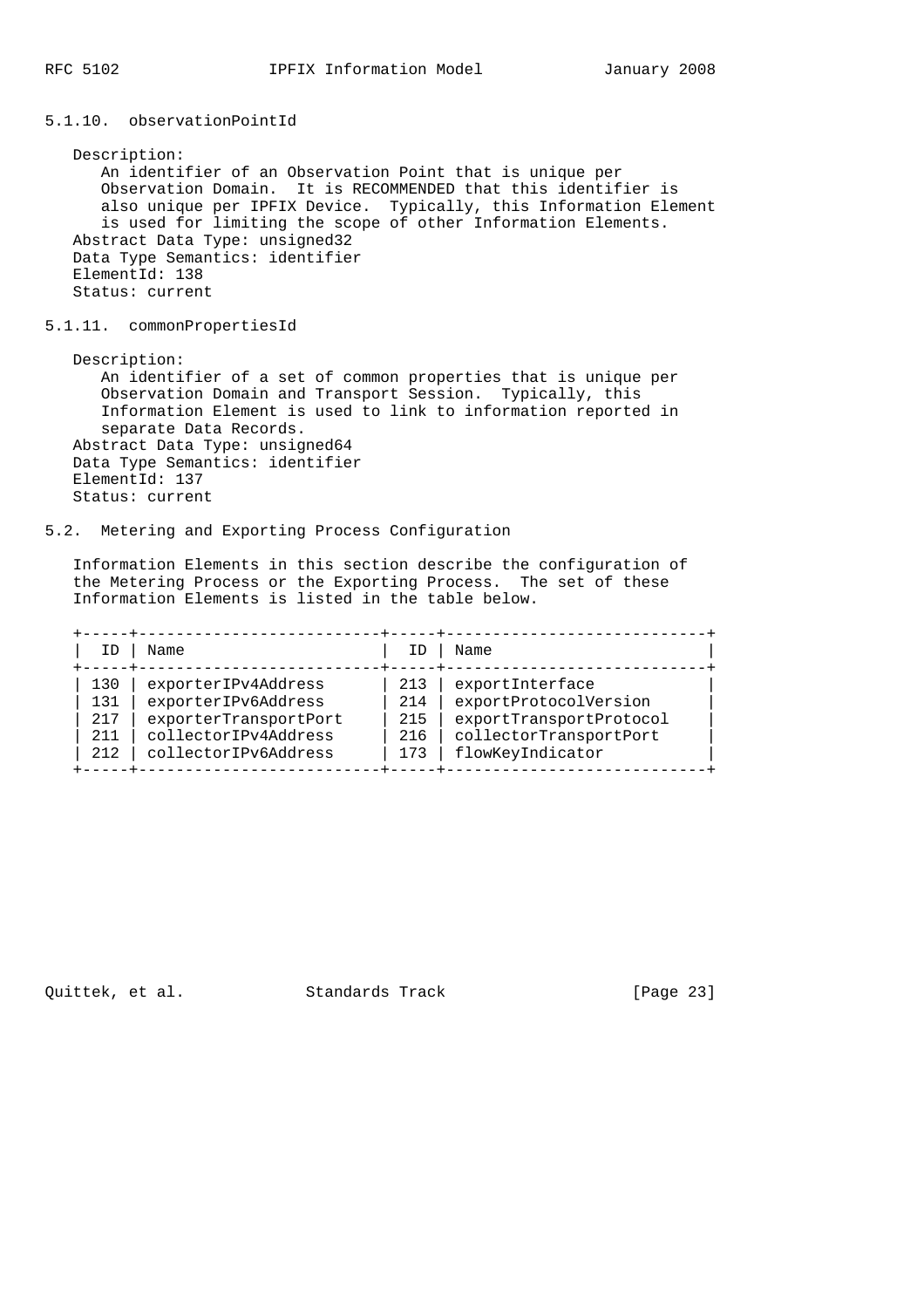#### 5.2.1. exporterIPv4Address

 Description: The IPv4 address used by the Exporting Process. This is used by the Collector to identify the Exporter in cases where the identity of the Exporter may have been obscured by the use of a proxy. Abstract Data Type: ipv4Address Data Type Semantics: identifier ElementId: 130 Status: current

#### 5.2.2. exporterIPv6Address

 Description: The IPv6 address used by the Exporting Process. This is used by the Collector to identify the Exporter in cases where the identity of the Exporter may have been obscured by the use of a proxy. Abstract Data Type: ipv6Address Data Type Semantics: identifier ElementId: 131 Status: current

#### 5.2.3. exporterTransportPort

 Description: The source port identifier from which the Exporting Process sends Flow information. For the transport protocols UDP, TCP, and SCTP, this is the source port number. This field MAY also be used for future transport protocols that have 16-bit source port identifiers. This field may be useful for distinguishing multiple Exporting Processes that use the same IP address. Abstract Data Type: unsigned16 Data Type Semantics: identifier ElementId: 217 Status: current Reference: See RFC 768 for the definition of the UDP source port field. See RFC 793 for the definition of the TCP source port field. See RFC 4960 for the definition of SCTP. Additional information on defined UDP and TCP port numbers can be found at http://www.iana.org/assignments/port-numbers.

Quittek, et al. Standards Track [Page 24]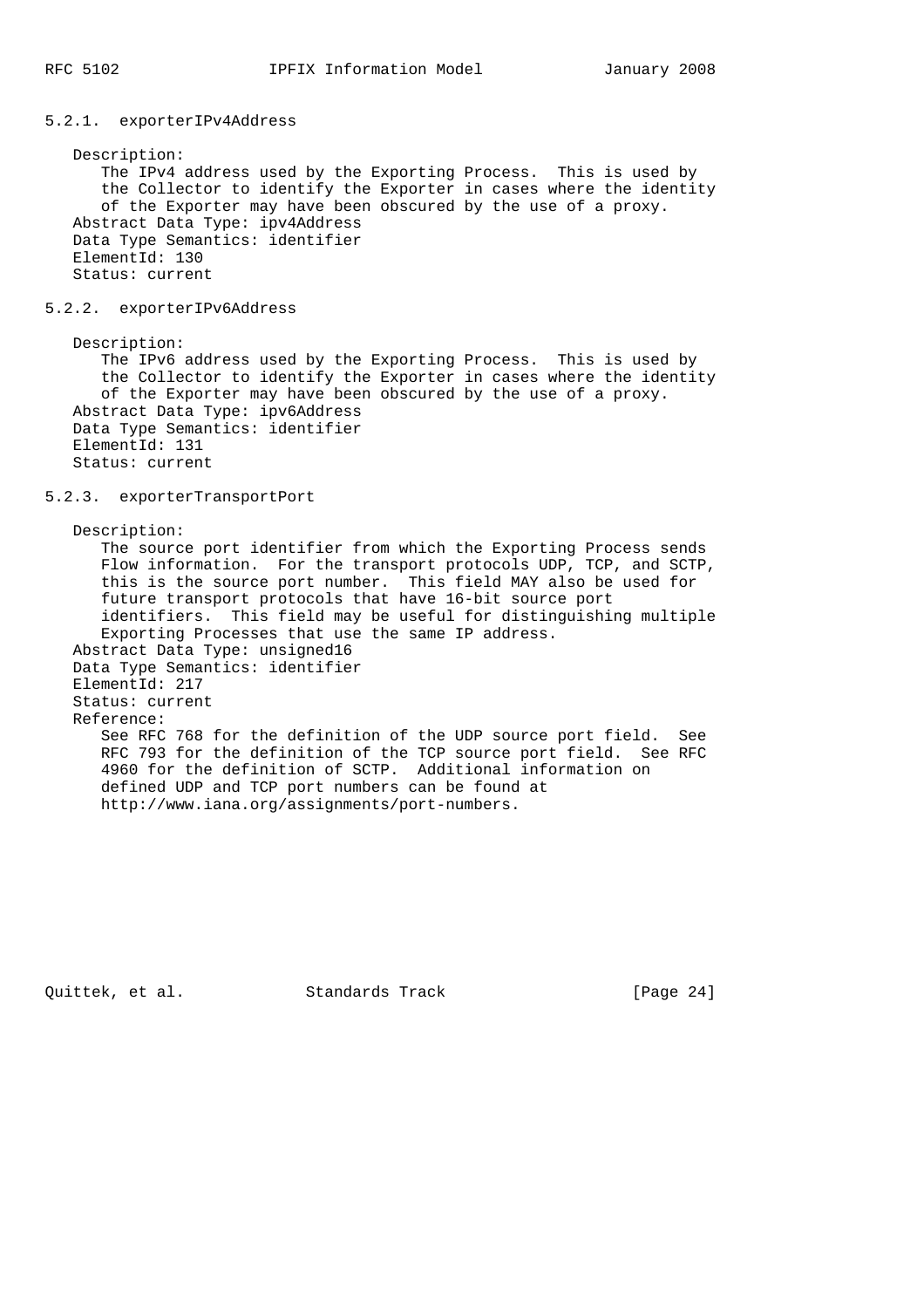5.2.4. collectorIPv4Address

 Description: An IPv4 address to which the Exporting Process sends Flow information. Abstract Data Type: ipv4Address Data Type Semantics: identifier ElementId: 211 Status: current

5.2.5. collectorIPv6Address

 Description: An IPv6 address to which the Exporting Process sends Flow information. Abstract Data Type: ipv6Address Data Type Semantics: identifier ElementId: 212 Status: current

5.2.6. exportInterface

 Description: The index of the interface from which IPFIX Messages sent by the Exporting Process to a Collector leave the IPFIX Device. The value matches the value of managed object 'ifIndex' as defined in RFC 2863. Note that ifIndex values are not assigned statically to an interface and that the interfaces may be renumbered every time the device's management system is re-initialized, as specified in RFC 2863. Abstract Data Type: unsigned32 Data Type Semantics: identifier ElementId: 213 Status: current Reference: See RFC 2863 for the definition of the ifIndex object.

Quittek, et al. Standards Track [Page 25]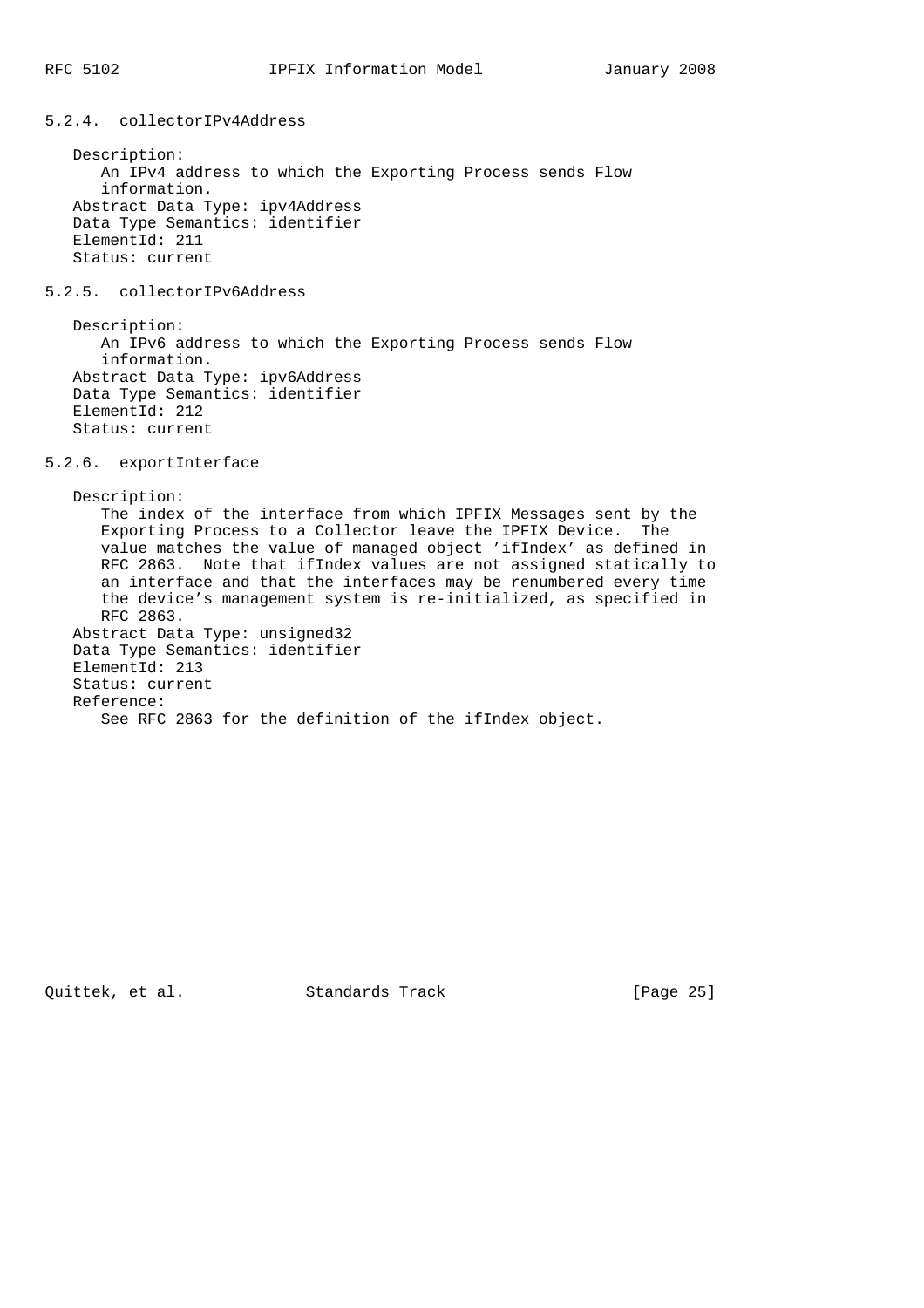5.2.7. exportProtocolVersion

 Description: The protocol version used by the Exporting Process for sending Flow information. The protocol version is given by the value of the Version Number field in the Message Header. The protocol version is 10 for IPFIX and 9 for NetFlow version 9. A value of 0 indicates that no export protocol is in use. Abstract Data Type: unsigned8 Data Type Semantics: identifier ElementId: 214 Status: current Reference: See the IPFIX protocol specification [RFC5101] for the definition of the IPFIX Message Header. See RFC 3954 for the definition of the NetFlow version 9 message header. 5.2.8. exportTransportProtocol Description: The value of the protocol number used by the Exporting Process for sending Flow information. The protocol number identifies the IP packet payload type. Protocol numbers are defined in the IANA Protocol Numbers registry. In Internet Protocol version 4 (IPv4), this is carried in the Protocol field. In Internet Protocol version 6 (IPv6), this is carried in the Next Header field in the last extension header of the packet. Abstract Data Type: unsigned8 Data Type Semantics: identifier ElementId: 215 Status: current Reference: See RFC 791 for the specification of the IPv4 protocol field. See RFC 2460 for the specification of the IPv6 protocol field. See the list of protocol numbers assigned by IANA at http://www.iana.org/assignments/protocol-numbers.

Quittek, et al. Standards Track [Page 26]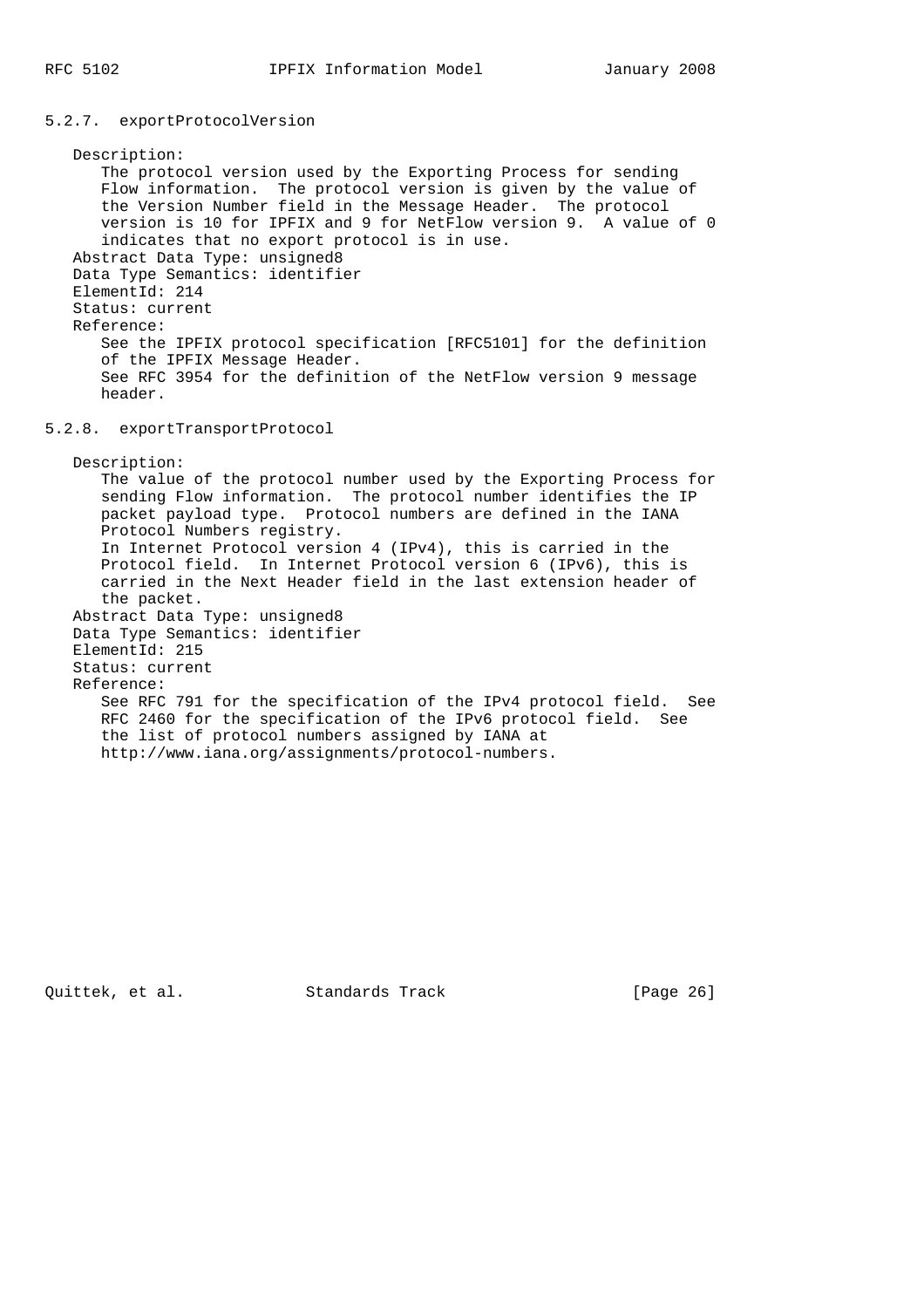#### 5.2.9. collectorTransportPort

 Description: The destination port identifier to which the Exporting Process sends Flow information. For the transport protocols UDP, TCP, and SCTP, this is the destination port number. This field MAY also be used for future transport protocols that have 16-bit source port identifiers. Abstract Data Type: unsigned16 Data Type Semantics: identifier ElementId: 216 Status: current Reference: See RFC 768 for the definition of the UDP destination port field. See RFC 793 for the definition of the TCP destination port field. See RFC 4960 for the definition of SCTP. Additional information on defined UDP and TCP port numbers can be found at http://www.iana.org/assignments/port-numbers.

# 5.2.10. flowKeyIndicator

 Description: This set of bit fields is used for marking the Information Elements of a Data Record that serve as Flow Key. Each bit represents an Information Element in the Data Record with the n-th bit representing the n-th Information Element. A bit set to value 1 indicates that the corresponding Information Element is a Flow Key of the reported Flow. A bit set to value 0 indicates that this is not the case. If the Data Record contains more than 64 Information Elements, the corresponding Template SHOULD be designed such that all Flow Keys are among the first 64 Information Elements, because the flowKeyIndicator only contains 64 bits. If the Data Record contains less than 64 Information Elements, then the bits in the flowKeyIndicator for which no corresponding Information Element exists MUST have the value 0. Abstract Data Type: unsigned64 Data Type Semantics: flags ElementId: 173 Status: current

Quittek, et al. Standards Track [Page 27]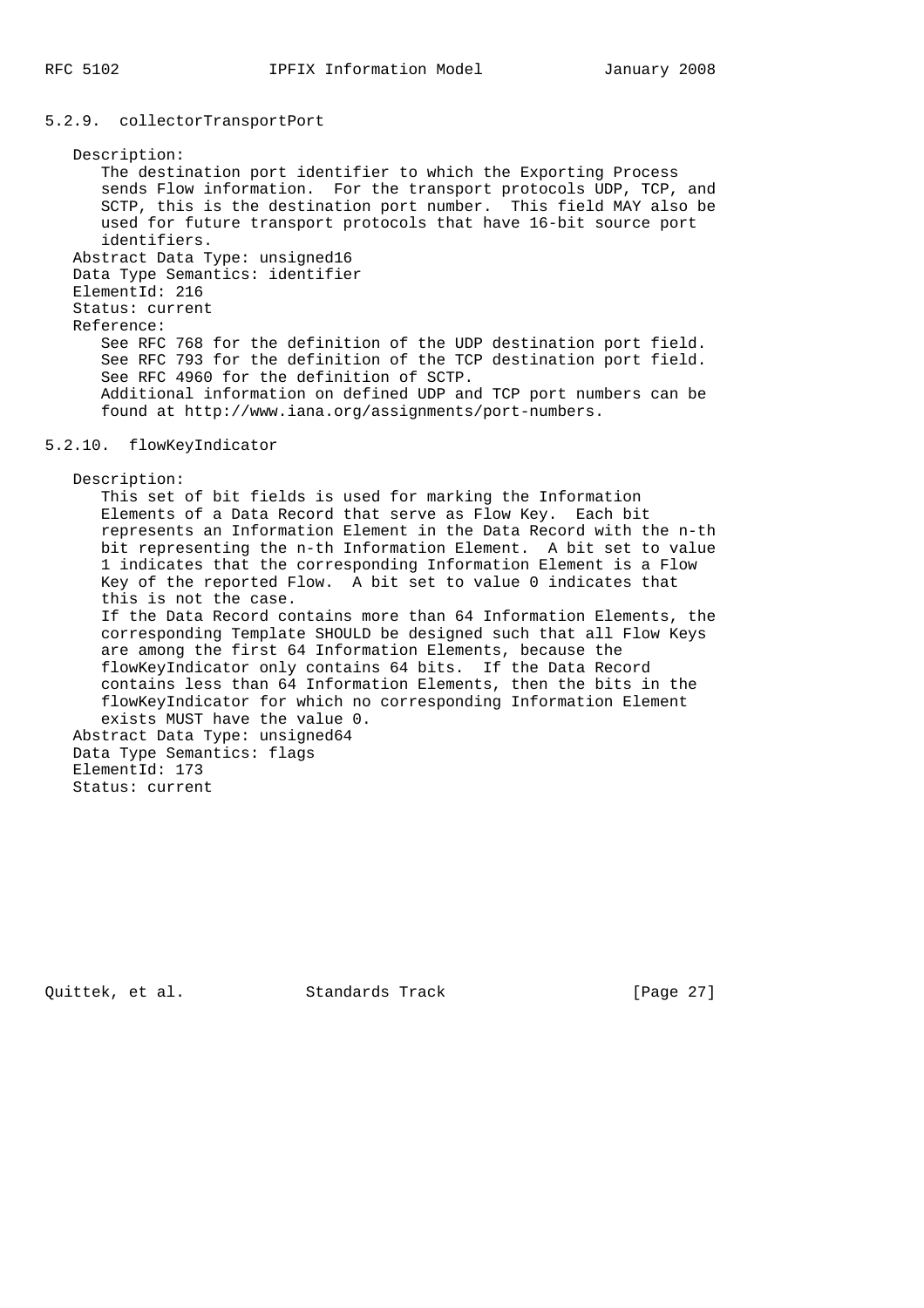# 5.3. Metering and Exporting Process Statistics

 Information Elements in this section describe statistics of the Metering Process and/or the Exporting Process. The set of these Information Elements is listed in the table below.

| Name<br>ΙD                                                                                                                                                                | Name                     |                                                                                                      |
|---------------------------------------------------------------------------------------------------------------------------------------------------------------------------|--------------------------|------------------------------------------------------------------------------------------------------|
| exportedMessageTotalCount<br>41<br>exportedOctetTotalCount<br>40<br>exportedFlowRecordTotalCount<br>42<br>observedFlowTotalCount<br>163<br>ignoredPacketTotalCount<br>164 | 165<br>166<br>167<br>168 | ignoredOctetTotalCount<br>notSentFlowTotalCount<br>notSentPacketTotalCount<br>notSentOctetTotalCount |

5.3.1. exportedMessageTotalCount

Description:

 The total number of IPFIX Messages that the Exporting Process has sent since the Exporting Process (re-)initialization to a particular Collecting Process. The reported number excludes the IPFIX Message that carries the counter value. If this Information Element is sent to a particular Collecting Process, then by default it specifies the number of IPFIX Messages sent to this Collecting Process. Abstract Data Type: unsigned64 Data Type Semantics: totalCounter ElementId: 41 Status: current Units: messages

5.3.2. exportedOctetTotalCount

Description:

 The total number of octets that the Exporting Process has sent since the Exporting Process (re-)initialization to a particular Collecting Process. The value of this Information Element is calculated by summing up the IPFIX Message Header length values of all IPFIX Messages that were successfully sent to the Collecting Process. The reported number excludes octets in the IPFIX Message that carries the counter value. If this Information Element is sent to a particular Collecting Process, then by default it specifies the number of octets sent to this Collecting Process. Abstract Data Type: unsigned64 Data Type Semantics: totalCounter ElementId: 40 Status: current

Quittek, et al. Standards Track [Page 28]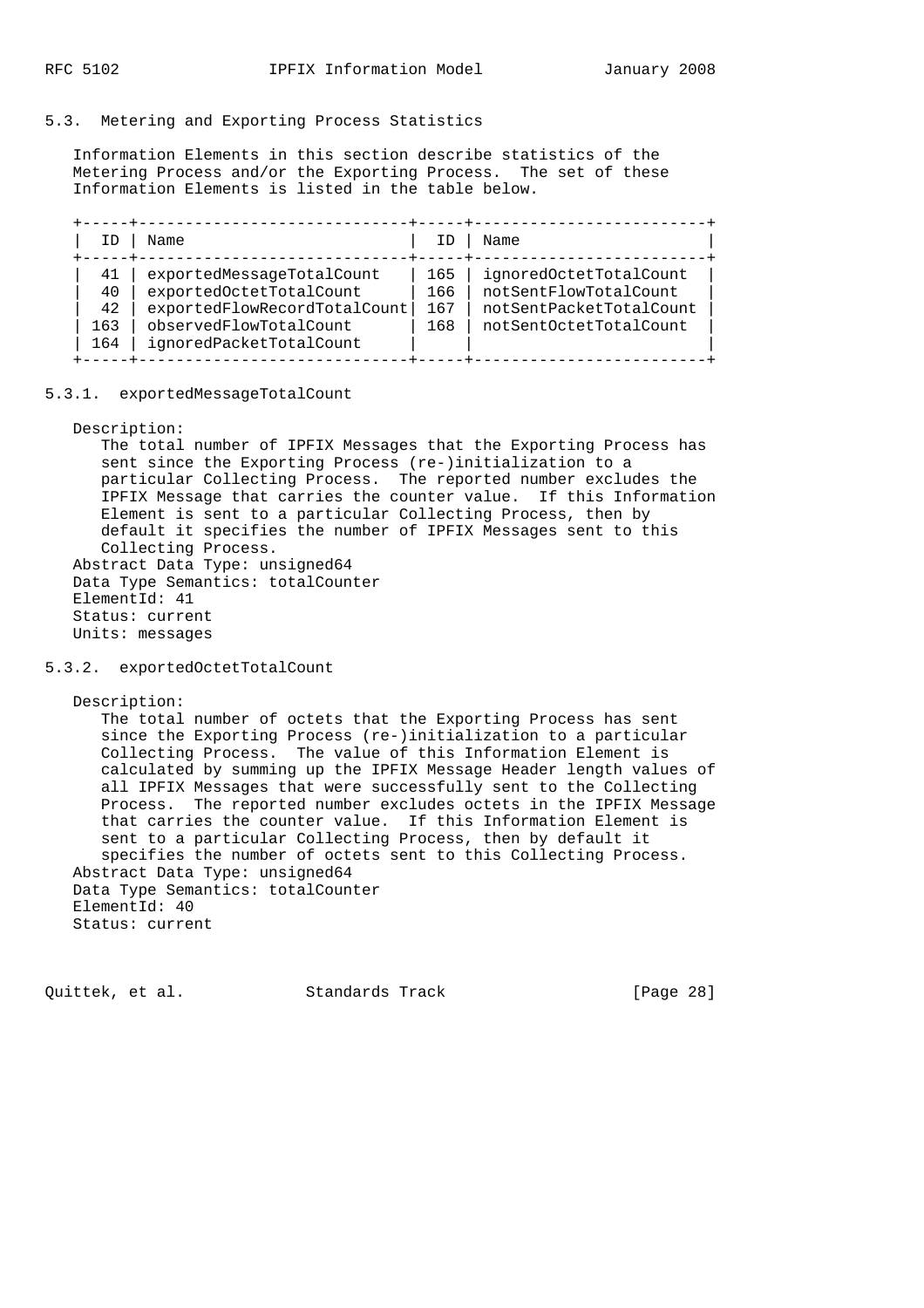Units: octets

5.3.3. exportedFlowRecordTotalCount

```
 Description:
      The total number of Flow Records that the Exporting Process has
       sent as Data Records since the Exporting Process
      (re-)initialization to a particular Collecting Process. The
      reported number excludes Flow Records in the IPFIX Message that
      carries the counter value. If this Information Element is sent to
       a particular Collecting Process, then by default it specifies the
      number of Flow Records sent to this process.
   Abstract Data Type: unsigned64
   Data Type Semantics: totalCounter
   ElementId: 42
   Status: current
   Units: flows
5.3.4. observedFlowTotalCount
   Description:
       The total number of Flows observed in the Observation Domain since
       the Metering Process (re-)initialization for this Observation
       Point.
   Abstract Data Type: unsigned64
   Data Type Semantics: totalCounter
   ElementId: 163
   Status: current
   Units: flows
5.3.5. ignoredPacketTotalCount
   Description:
       The total number of observed IP packets that the Metering Process
       did not process since the (re-)initialization of the Metering
      Process.
   Abstract Data Type: unsigned64
   Data Type Semantics: totalCounter
   ElementId: 164
   Status: current
   Units: packets
```
Quittek, et al. Standards Track [Page 29]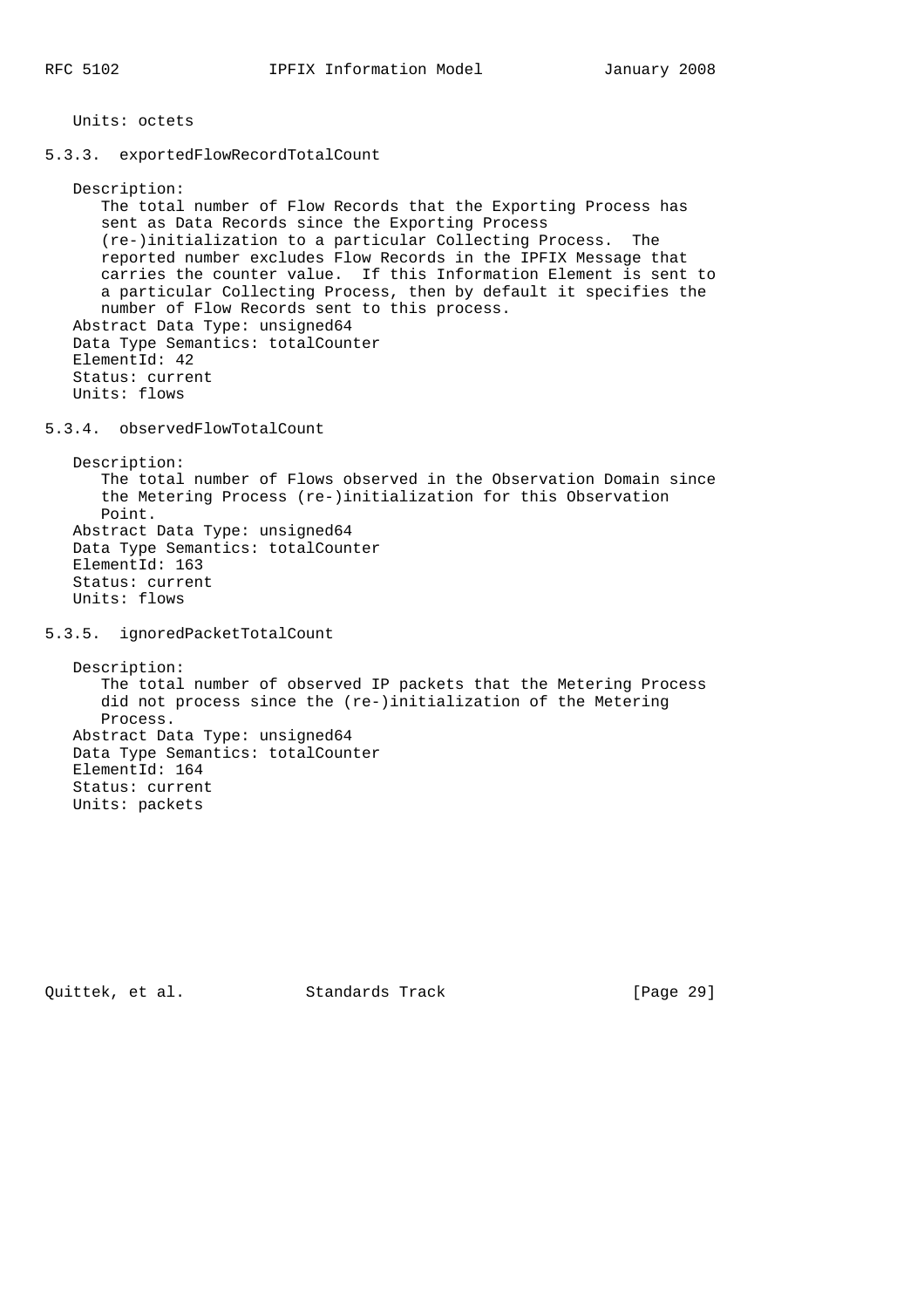5.3.6. ignoredOctetTotalCount

 Description: The total number of octets in observed IP packets (including the IP header) that the Metering Process did not process since the (re-)initialization of the Metering Process. Abstract Data Type: unsigned64 Data Type Semantics: totalCounter ElementId: 165 Status: current Units: octets

5.3.7. notSentFlowTotalCount

 Description: The total number of Flow Records that were generated by the Metering Process and dropped by the Metering Process or by the Exporting Process instead of being sent to the Collecting Process. There are several potential reasons for this including resource shortage and special Flow export policies. Abstract Data Type: unsigned64 Data Type Semantics: totalCounter ElementId: 166 Status: current Units: flows

5.3.8. notSentPacketTotalCount

 Description: The total number of packets in Flow Records that were generated by the Metering Process and dropped by the Metering Process or by the Exporting Process instead of being sent to the Collecting Process. There are several potential reasons for this including resource shortage and special Flow export policies. Abstract Data Type: unsigned64 Data Type Semantics: totalCounter ElementId: 167 Status: current Units: packets

Quittek, et al. Standards Track [Page 30]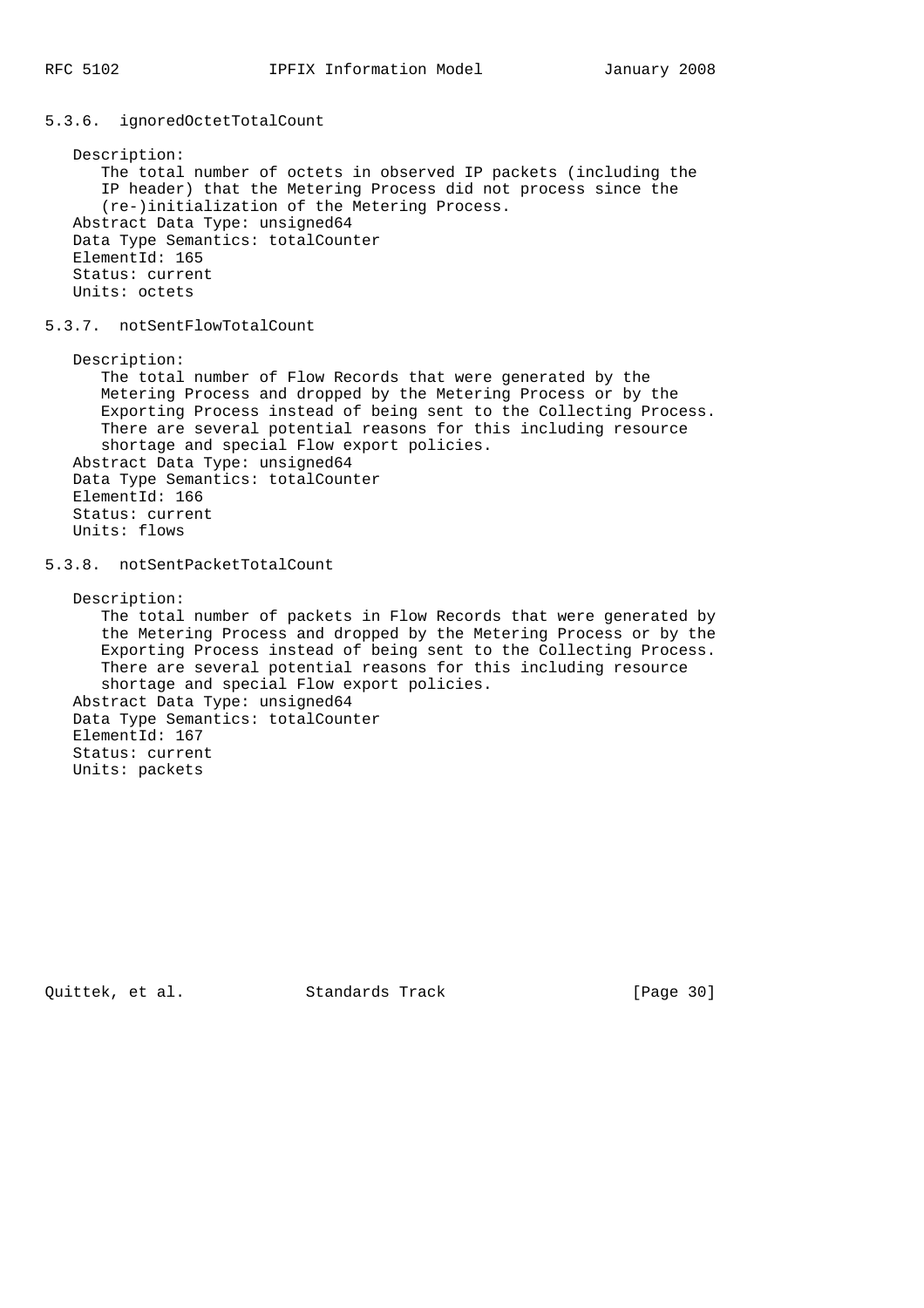# 5.3.9. notSentOctetTotalCount

 Description: The total number of octets in packets in Flow Records that were generated by the Metering Process and dropped by the Metering Process or by the Exporting Process instead of being sent to the Collecting Process. There are several potential reasons for this including resource shortage and special Flow export policies. Abstract Data Type: unsigned64 Data Type Semantics: totalCounter ElementId: 168 Status: current Units: octets

# 5.4. IP Header Fields

 Information Elements in this section indicate values of IP header fields or are derived from IP header field values in combination with further information.

| ID.             | Name                        | ID  | Name                   |
|-----------------|-----------------------------|-----|------------------------|
|                 |                             |     |                        |
| 60              | ipVersion                   | 193 | nextHeaderIPv6         |
| 8               | sourceIPv4Address           | 195 | ipDiffServCodePoint    |
| 27              | sourceIPv6Address           | 196 | ipPrecedence           |
| 9               | sourceIPv4PrefixLength      | 5   | ipClassOfService       |
| 29              | sourceIPv6PrefixLength      | 55  | postIpClassOfService   |
| 44              | sourceIPv4Prefix            | 31  | flowLabelIPv6          |
| 170             | sourceIPv6Prefix            | 206 | isMulticast            |
| $12^{\circ}$    | destinationIPv4Address      | 54  | fragmentIdentification |
| 28              | destinationIPv6Address      | 88  | fragmentOffset         |
| 13 <sup>°</sup> | destinationIPv4PrefixLength | 197 | fragmentFlags          |
| 30              | destinationIPv6PrefixLength | 189 | ipHeaderLength         |
| 45              | destinationIPv4Prefix       | 207 | ipv4IHL                |
| 169             | destinationIPv6Prefix       | 190 | totalLengthIPv4        |
| 192             | ipTTL                       | 224 | ipTotalLength          |
| 4               | protocolIdentifier          | 191 | payloadLengthIPv6      |

5.4.1. ipVersion

 Description: The IP version field in the IP packet header. Abstract Data Type: unsigned8 Data Type Semantics: identifier ElementId: 60 Status: current

Quittek, et al. Standards Track [Page 31]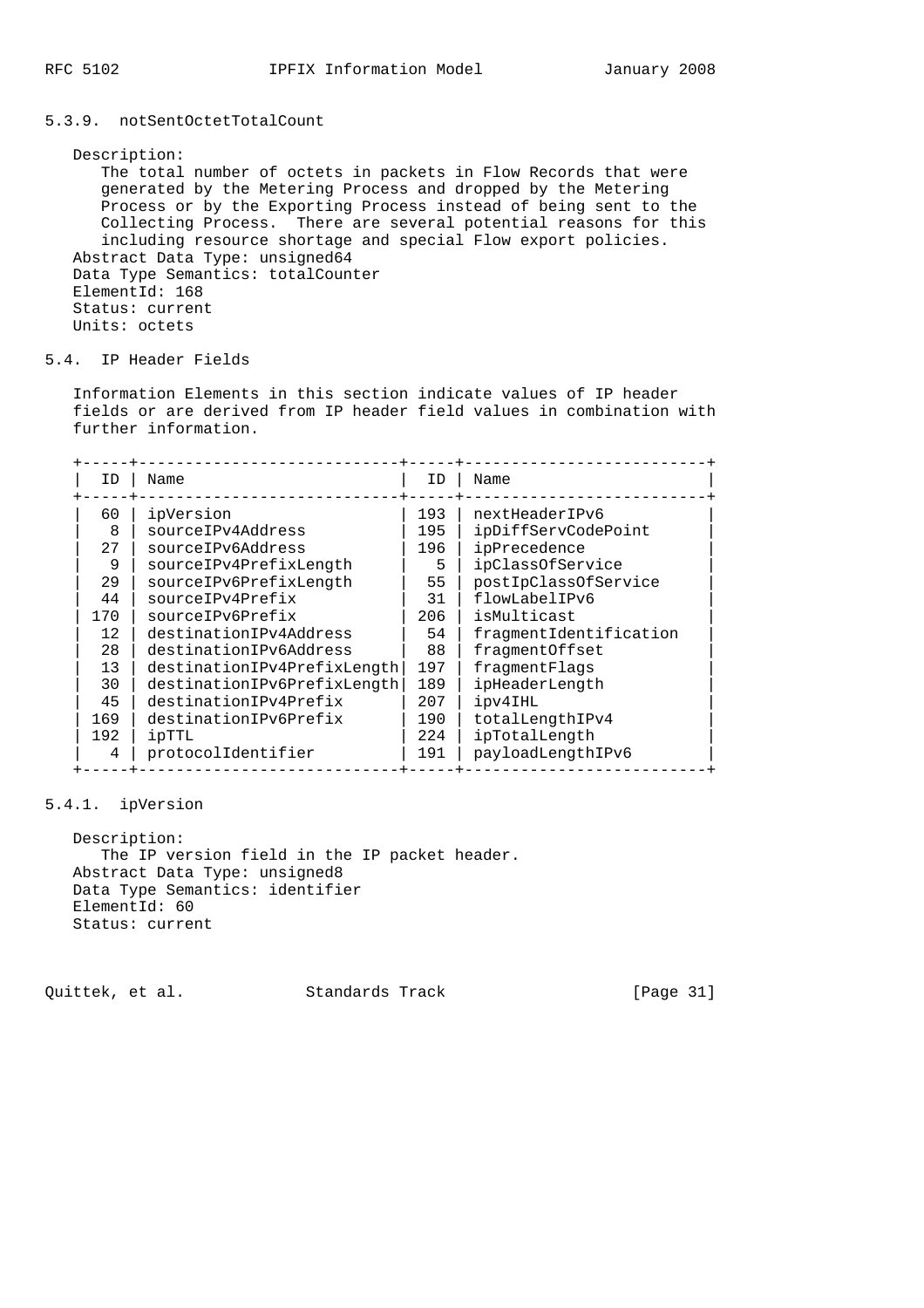Reference: See RFC 791 for the definition of the version field in the IPv4 packet header. See RFC 2460 for the definition of the version field in the IPv6 packet header. Additional information on defined version numbers can be found at http://www.iana.org/assignments/version-numbers. 5.4.2. sourceIPv4Address Description: The IPv4 source address in the IP packet header. Abstract Data Type: ipv4Address Data Type Semantics: identifier ElementId: 8 Status: current Reference: See RFC 791 for the definition of the IPv4 source address field. 5.4.3. sourceIPv6Address Description: The IPv6 source address in the IP packet header. Abstract Data Type: ipv6Address Data Type Semantics: identifier ElementId: 27 Status: current Reference: See RFC 2460 for the definition of the Source Address field in the IPv6 header. 5.4.4. sourceIPv4PrefixLength Description: The number of contiguous bits that are relevant in the sourceIPv4Prefix Information Element.

 ElementId: 9 Status: current Units: bits

Abstract Data Type: unsigned8

Range: The valid range is 0-32.

Quittek, et al. Standards Track [Page 32]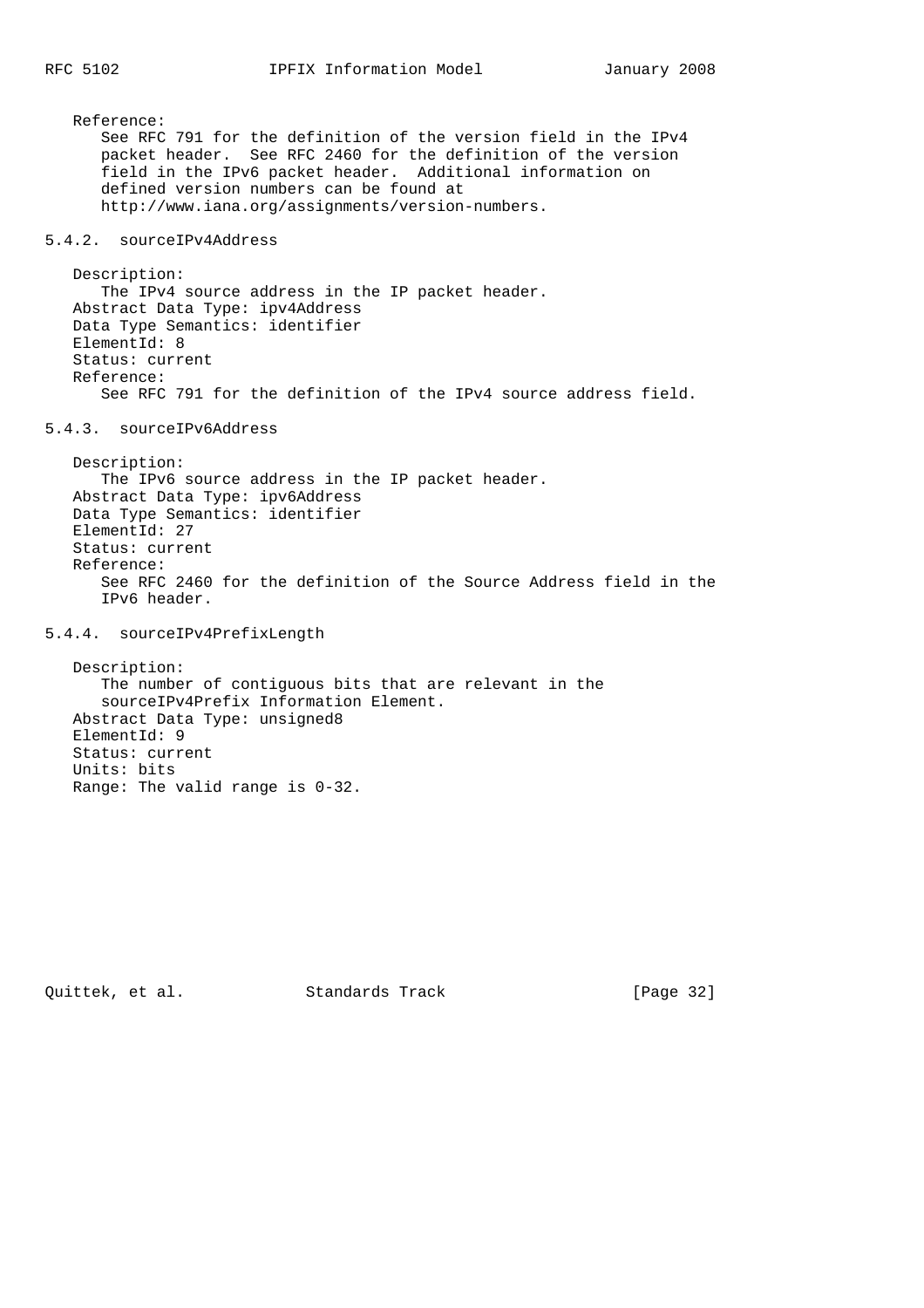5.4.5. sourceIPv6PrefixLength Description: The number of contiguous bits that are relevant in the sourceIPv6Prefix Information Element. Abstract Data Type: unsigned8 ElementId: 29 Status: current Units: bits Range: The valid range is 0-128. 5.4.6. sourceIPv4Prefix Description: IPv4 source address prefix. Abstract Data Type: ipv4Address ElementId: 44 Status: current 5.4.7. sourceIPv6Prefix Description: IPv6 source address prefix. Abstract Data Type: ipv6Address ElementId: 170 Status: current 5.4.8. destinationIPv4Address Description: The IPv4 destination address in the IP packet header. Abstract Data Type: ipv4Address Data Type Semantics: identifier ElementId: 12 Status: current Reference: See RFC 791 for the definition of the IPv4 destination address field.

Quittek, et al. Standards Track [Page 33]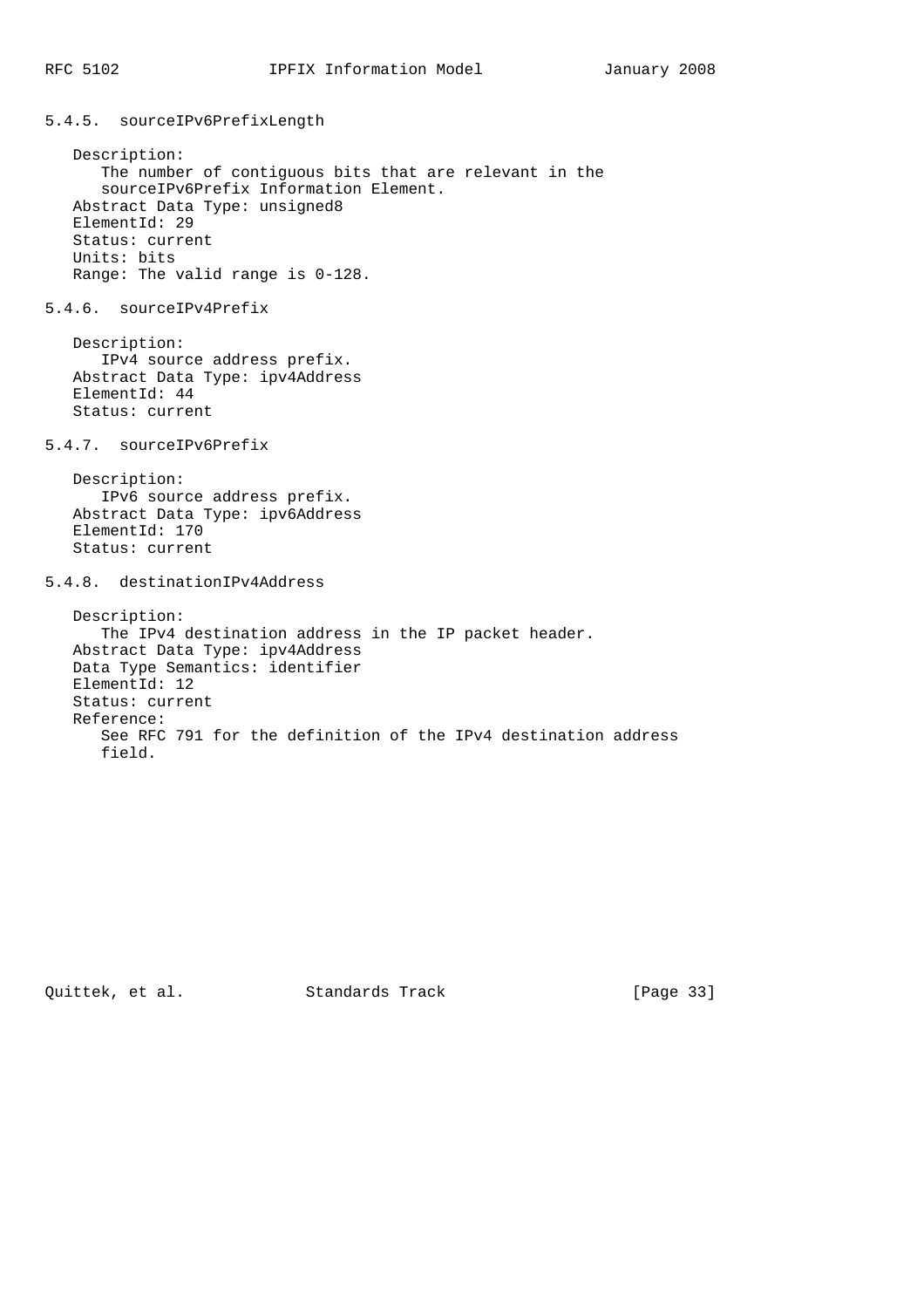5.4.9. destinationIPv6Address Description: The IPv6 destination address in the IP packet header. Abstract Data Type: ipv6Address Data Type Semantics: identifier ElementId: 28 Status: current Reference: See RFC 2460 for the definition of the Destination Address field in the IPv6 header. 5.4.10. destinationIPv4PrefixLength Description: The number of contiguous bits that are relevant in the destinationIPv4Prefix Information Element. Abstract Data Type: unsigned8 ElementId: 13 Status: current Units: bits Range: The valid range is 0-32. 5.4.11. destinationIPv6PrefixLength Description: The number of contiguous bits that are relevant in the destinationIPv6Prefix Information Element. Abstract Data Type: unsigned8 ElementId: 30 Status: current Units: bits Range: The valid range is 0-128. 5.4.12. destinationIPv4Prefix

 Description: IPv4 destination address prefix. Abstract Data Type: ipv4Address ElementId: 45 Status: current

Quittek, et al. Standards Track [Page 34]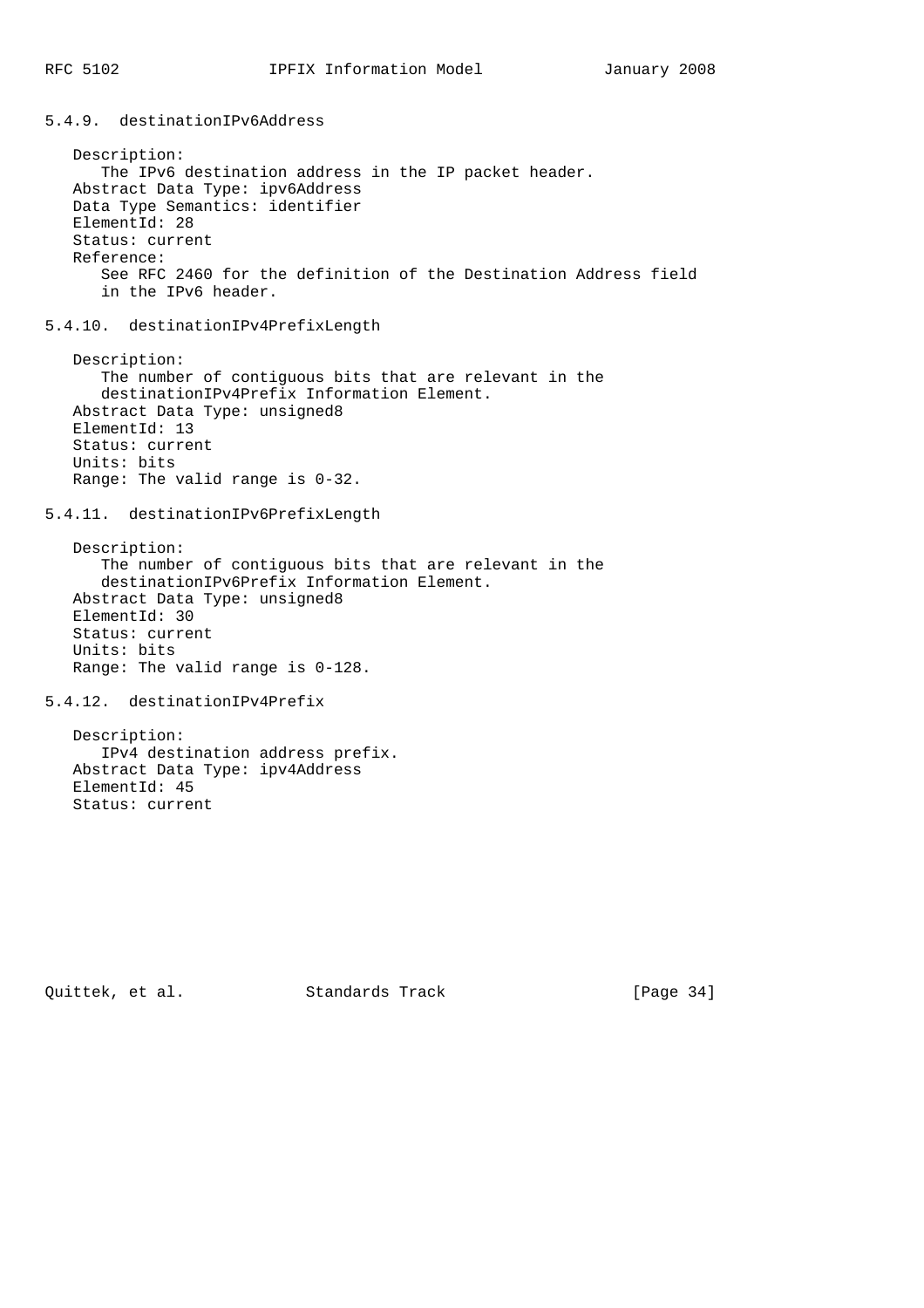5.4.13. destinationIPv6Prefix

 Description: IPv6 destination address prefix. Abstract Data Type: ipv6Address ElementId: 169 Status: current 5.4.14. ipTTL Description: For IPv4, the value of the Information Element matches the value of the Time to Live (TTL) field in the IPv4 packet header. For IPv6, the value of the Information Element matches the value of the Hop Limit field in the IPv6 packet header. Abstract Data Type: unsigned8 ElementId: 192 Status: current Units: hops Reference: See RFC 791 for the definition of the IPv4 Time to Live field. See RFC 2460 for the definition of the IPv6 Hop Limit field. 5.4.15. protocolIdentifier Description: The value of the protocol number in the IP packet header. The protocol number identifies the IP packet payload type. Protocol numbers are defined in the IANA Protocol Numbers registry. In Internet Protocol version 4 (IPv4), this is carried in the Protocol field. In Internet Protocol version 6 (IPv6), this is carried in the Next Header field in the last extension header of the packet. Abstract Data Type: unsigned8 Data Type Semantics: identifier ElementId: 4 Status: current Reference: See RFC 791 for the specification of the IPv4 protocol field. See RFC 2460 for the specification of the IPv6 protocol field. See the list of protocol numbers assigned by IANA at http://www.iana.org/assignments/protocol-numbers.

Quittek, et al. Standards Track [Page 35]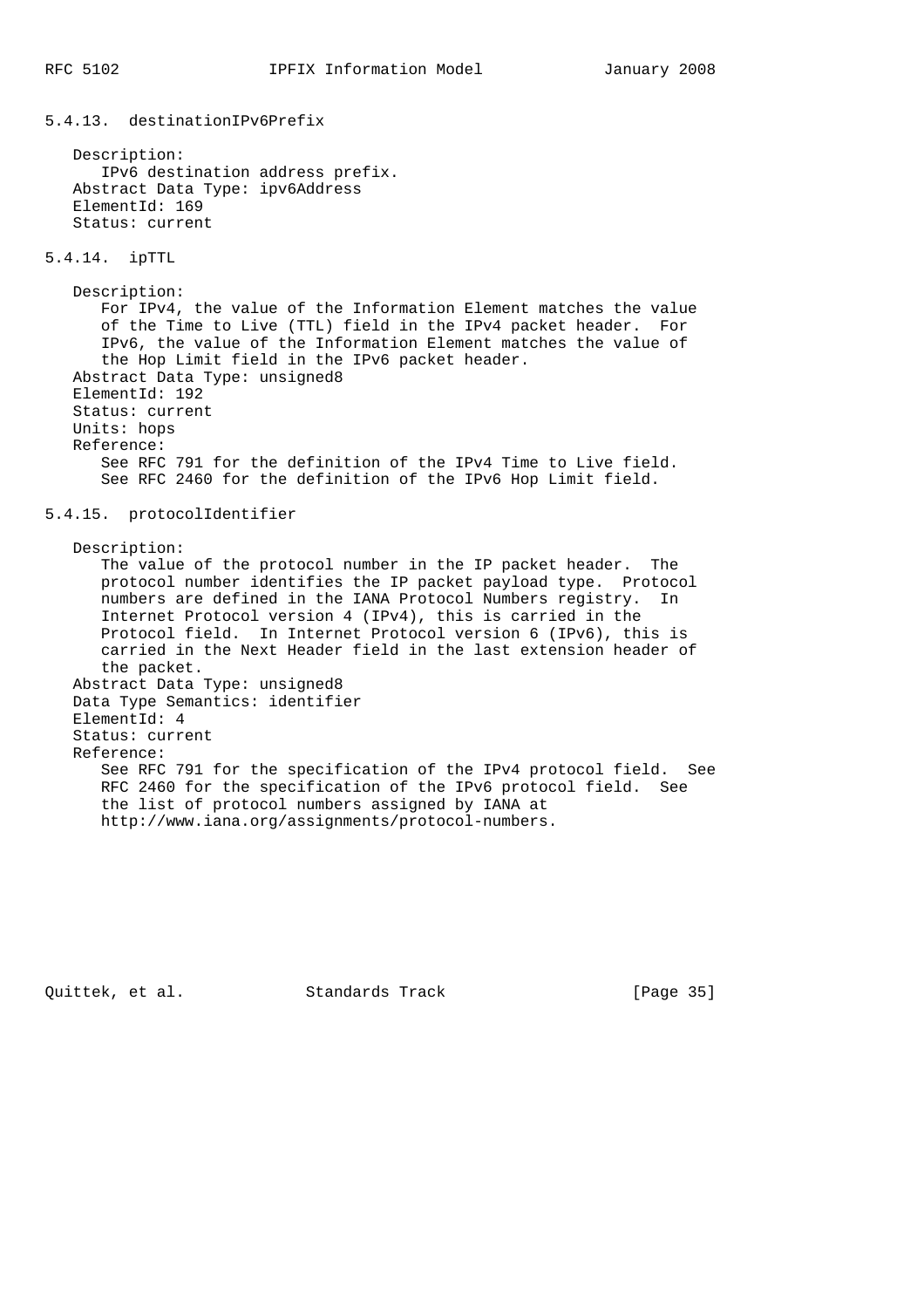5.4.16. nextHeaderIPv6

 Description: The value of the Next Header field of the IPv6 header. The value identifies the type of the following IPv6 extension header or of the following IP payload. Valid values are defined in the IANA Protocol Numbers registry. Abstract Data Type: unsigned8 ElementId: 193 Status: current Reference: See RFC 2460 for the definition of the IPv6 Next Header field. See the list of protocol numbers assigned by IANA at http://www.iana.org/assignments/protocol-numbers.

5.4.17. ipDiffServCodePoint

 Description: The value of a Differentiated Services Code Point (DSCP) encoded in the Differentiated Services field. The Differentiated Services field spans the most significant 6 bits of the IPv4 TOS field or the IPv6 Traffic Class field, respectively. This Information Element encodes only the 6 bits of the Differentiated Services field. Therefore, its value may range from 0 to 63. Abstract Data Type: unsigned8 Data Type Semantics: identifier ElementId: 195 Status: current Range: The valid range is 0-63. Reference: See RFC 3260 for the definition of the Differentiated Services field. See RFC 1812 (Section 5.3.2) and RFC 791 for the definition of the IPv4 TOS field. See RFC 2460 for the definition of the IPv6 Traffic Class field.

5.4.18. ipPrecedence

 Description: The value of the IP Precedence. The IP Precedence value is encoded in the first 3 bits of the IPv4 TOS field or the IPv6 Traffic Class field, respectively. This Information Element encodes only these 3 bits. Therefore, its value may range from 0 to 7. Abstract Data Type: unsigned8 Data Type Semantics: identifier ElementId: 196 Status: current

Quittek, et al. Standards Track [Page 36]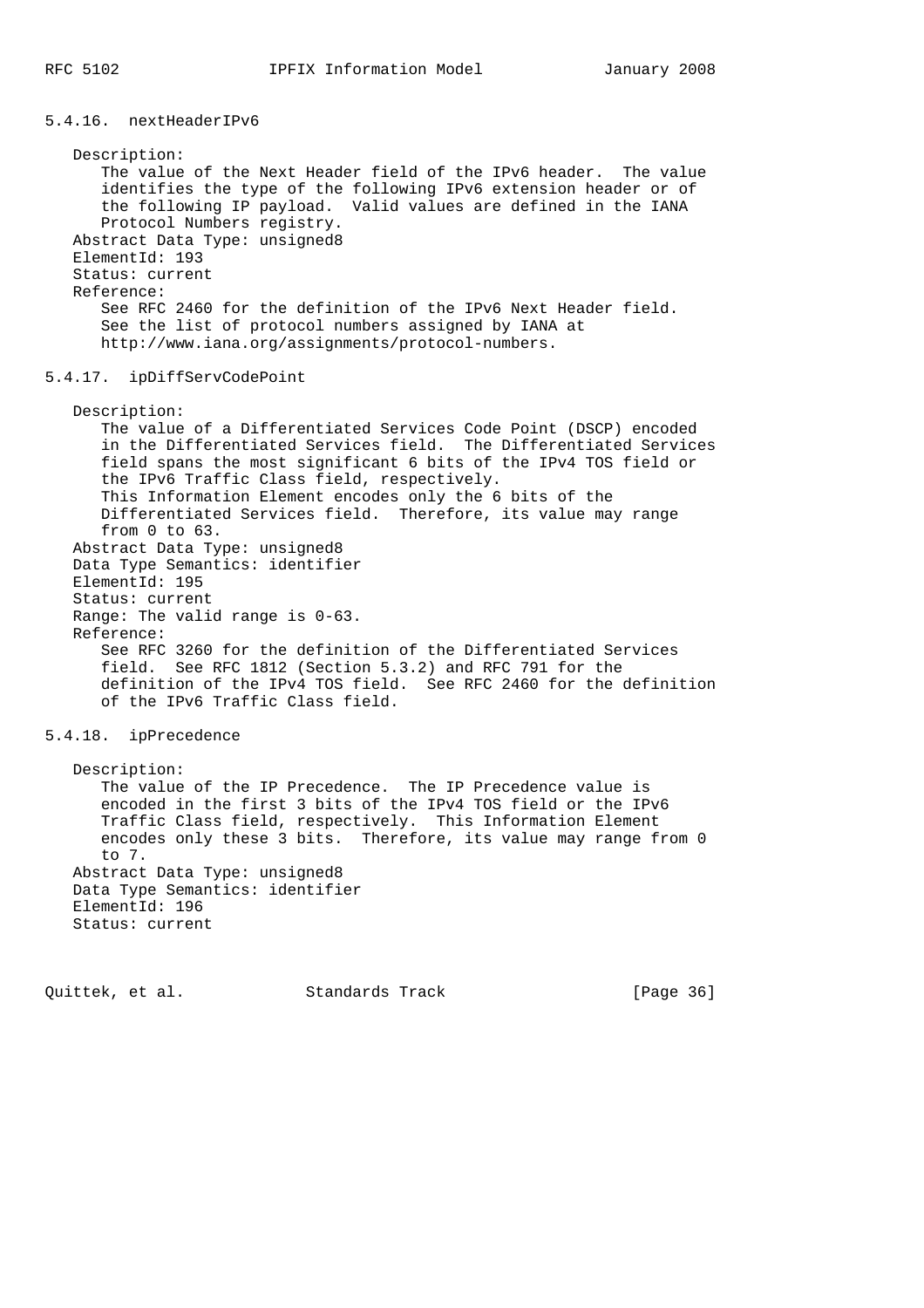Range: The valid range is 0-7. Reference: See RFC 1812 (Section 5.3.3) and RFC 791 for the definition of the IP Precedence. See RFC 1812 (Section 5.3.2) and RFC 791 for the definition of the IPv4 TOS field. See RFC 2460 for the definition of the IPv6 Traffic Class field. 5.4.19. ipClassOfService Description: For IPv4 packets, this is the value of the TOS field in the IPv4 packet header. For IPv6 packets, this is the value of the Traffic Class field in the IPv6 packet header. Abstract Data Type: unsigned8 Data Type Semantics: identifier ElementId: 5 Status: current Reference: See RFC 1812 (Section 5.3.2) and RFC 791 for the definition of the IPv4 TOS field. See RFC 2460 for the definition of the IPv6 Traffic Class field. 5.4.20. postIpClassOfService Description: The definition of this Information Element is identical to the definition of Information Element 'ipClassOfService', except that it reports a potentially modified value caused by a middlebox function after the packet passed the Observation Point. Abstract Data Type: unsigned8 Data Type Semantics: identifier ElementId: 55 Status: current Reference: See RFC 791 for the definition of the IPv4 TOS field. See RFC 2460 for the definition of the IPv6 Traffic Class field. See RFC 3234 for the definition of middleboxes.

Quittek, et al. Standards Track [Page 37]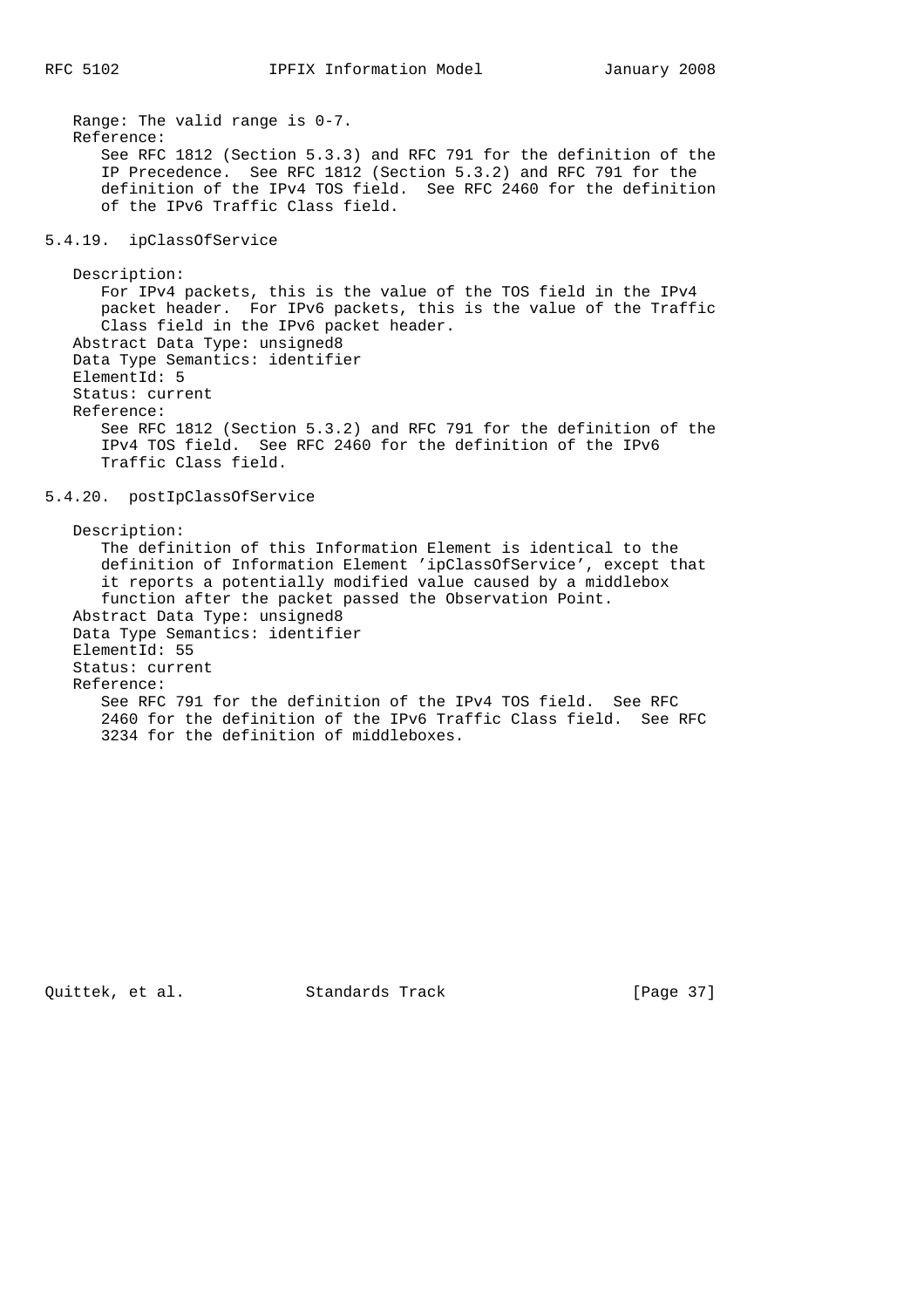5.4.21. flowLabelIPv6

 Description: The value of the IPv6 Flow Label field in the IP packet header. Abstract Data Type: unsigned32 Data Type Semantics: identifier ElementId: 31 Status: current Reference: See RFC 2460 for the definition of the Flow Label field in the IPv6 packet header.

5.4.22. isMulticast

#### Description:

 If the IP destination address is not a reserved multicast address, then the value of all bits of the octet (including the reserved ones) is zero. The first bit of this octet is set to 1 if the Version field of the IP header has the value 4 and if the Destination Address field contains a reserved multicast address in the range from 224.0.0.0 to 239.255.255.255. Otherwise, this bit is set to 0. The second and third bits of this octet are reserved for future use. The remaining bits of the octet are only set to values other than zero if the IP Destination Address is a reserved IPv6 multicast address. Then the fourth bit of the octet is set to the value of the T flag in the IPv6 multicast address and the remaining four bits are set to the value of the scope field in the IPv6 multicast address.

 0 1 2 3 4 5 6 7 +------+------+------+------+------+------+------+------+ | MCv4 | RES. | RES. | T | IPv6 multicast scope | +------+------+------+------+------+------+------+------+

 Bit 0: set to 1 if IPv4 multicast Bits 1-2: reserved for future use Bit 4: set to value of T flag, if IPv6 multicast Bits 4-7: set to value of multicast scope if IPv6 multicast

 Abstract Data Type: unsigned8 Data Type Semantics: flags ElementId: 206 Status: current

Quittek, et al. Standards Track [Page 38]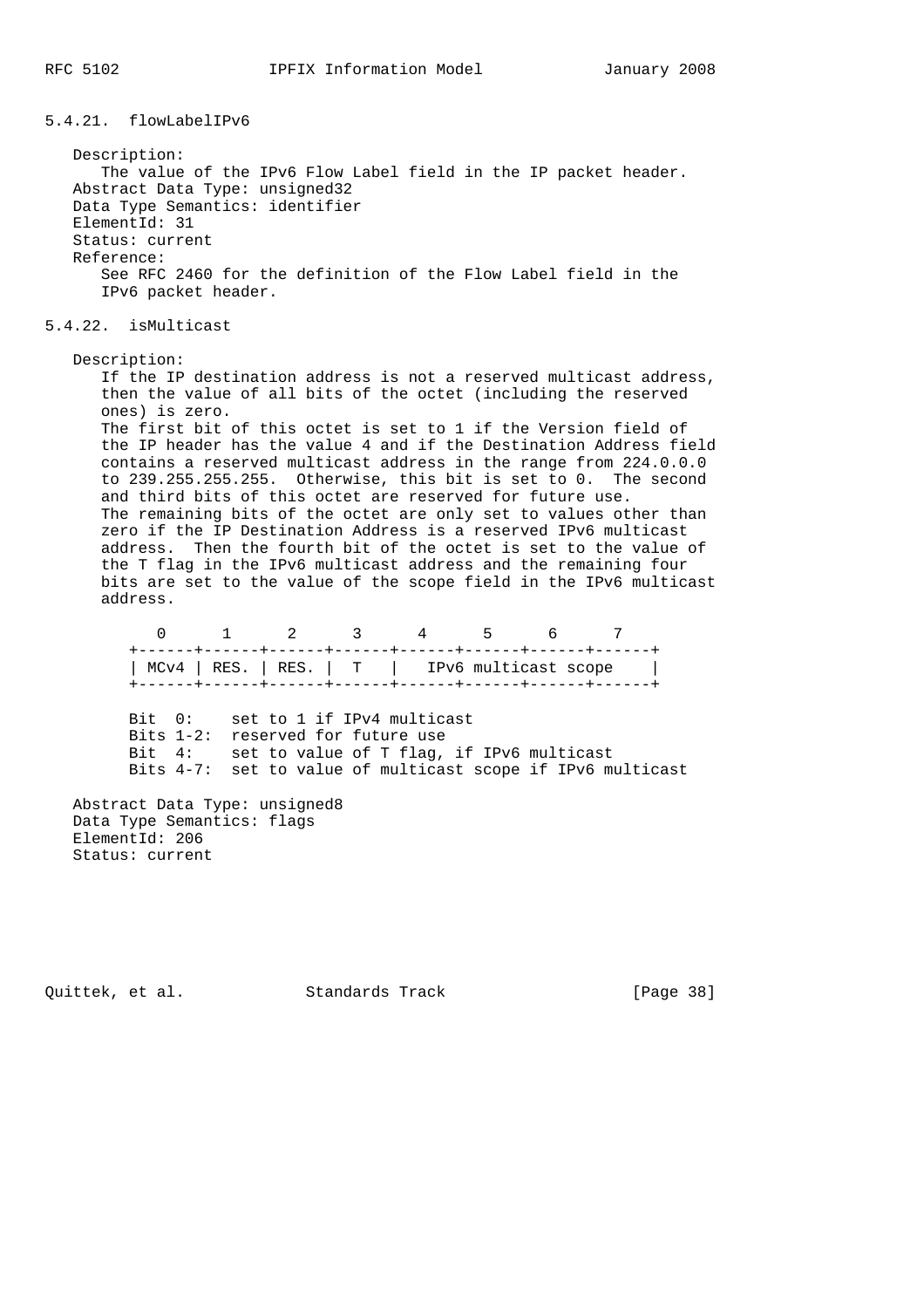Reference: See RFC 1112 for the specification of reserved IPv4 multicast addresses. See RFC 4291 for the specification of reserved IPv6 multicast addresses and the definition of the T flag and the IPv6 multicast scope. 5.4.23. fragmentIdentification Description: The value of the Identification field in the IPv4 packet header or in the IPv6 Fragment header, respectively. The value is 0 for IPv6 if there is no fragment header. Abstract Data Type: unsigned32 Data Type Semantics: identifier ElementId: 54 Status: current Reference: See RFC 791 for the definition of the IPv4 Identification field. See RFC 2460 for the definition of the Identification field in the IPv6 Fragment header. 5.4.24. fragmentOffset Description: The value of the IP fragment offset field in the IPv4 packet header or the IPv6 Fragment header, respectively. The value is 0 for IPv6 if there is no fragment header. Abstract Data Type: unsigned16 Data Type Semantics: identifier ElementId: 88 Status: current Reference: See RFC 791 for the specification of the fragment offset in the IPv4 header. See RFC 2460 for the specification of the fragment offset in the IPv6 Fragment header. 5.4.25. fragmentFlags Description: Fragmentation properties indicated by flags in the IPv4 packet header or the IPv6 Fragment header, respectively. Bit 0: (RS) Reserved. The value of this bit MUST be 0 until specified otherwise.

Quittek, et al. Standards Track [Page 39]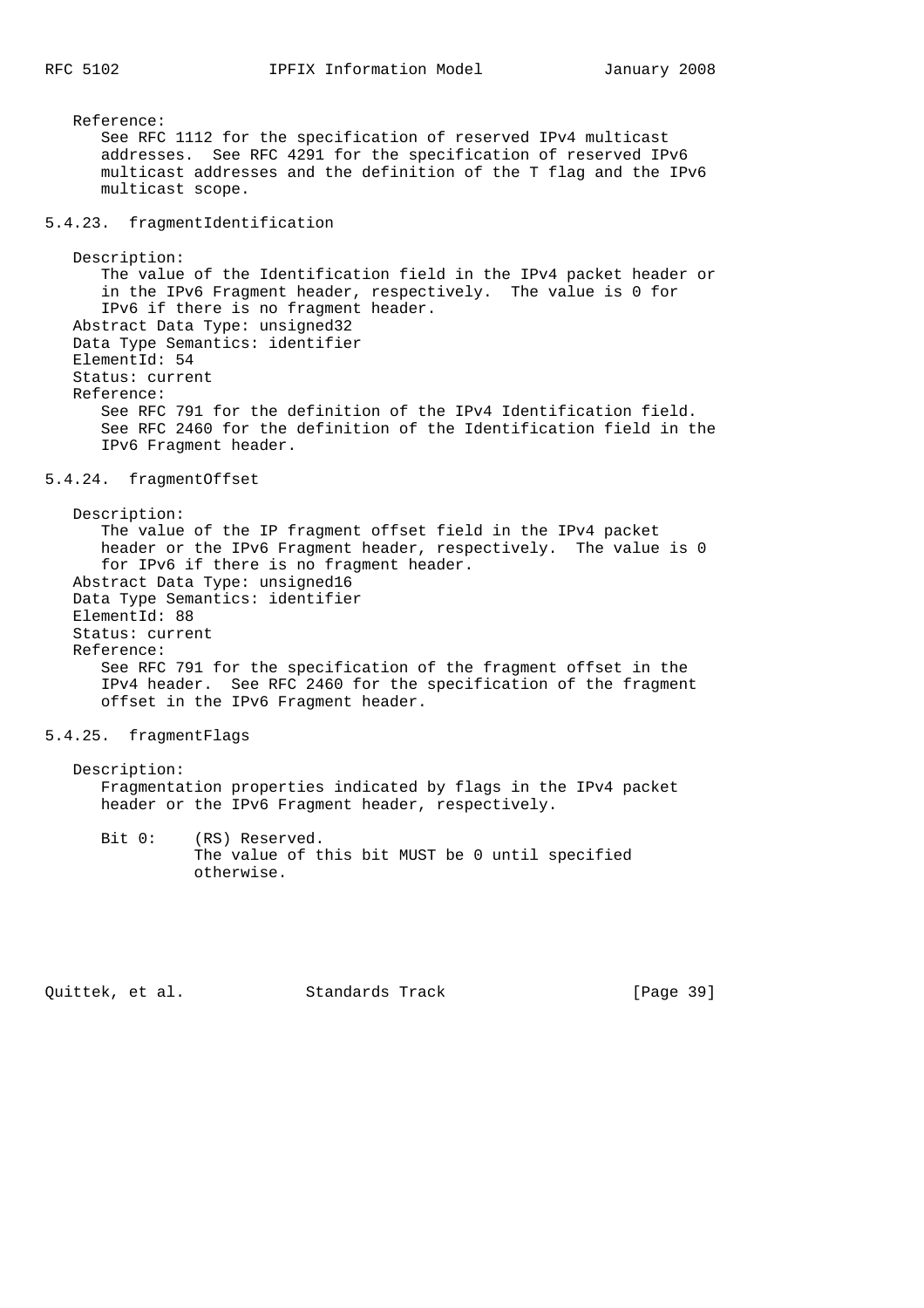- Bit  $1:$  (DF)  $0 = May$  Fragment,  $1 = Don't$  Fragment. Corresponds to the value of the DF flag in the IPv4 header. Will always be 0 for IPv6 unless a "don't fragment" feature is introduced to IPv6.
- Bit 2: (MF)  $0 =$  Last Fragment,  $1 =$  More Fragments. Corresponds to the MF flag in the IPv4 header or to the M flag in the IPv6 Fragment header, respectively. The value is 0 for IPv6 if there is no fragment header.
- Bits 3-7: (DC) Don't Care. The values of these bits are irrelevant.

| +---+---+---+---+---+---+---+---<br>+---+---+---+---+---+---+---+--- |  | 0 1 2 3 4 5 6 7 |  |  |  |  |
|----------------------------------------------------------------------|--|-----------------|--|--|--|--|
|                                                                      |  |                 |  |  |  |  |

 Abstract Data Type: unsigned8 Data Type Semantics: flags ElementId: 197 Status: current Reference: See RFC 791 for the specification of the IPv4 fragment flags. See RFC 2460 for the specification of the IPv6 Fragment header.

5.4.26. ipHeaderLength

 Description: The length of the IP header. For IPv6, the value of this Information Element is 40. Abstract Data Type: unsigned8 ElementId: 189 Status: current Units: octets Reference: See RFC 791 for the specification of the IPv4 header. See RFC 2460 for the specification of the IPv6 header.

5.4.27. ipv4IHL

 Description: The value of the Internet Header Length (IHL) field in the IPv4 header. It specifies the length of the header in units of 4 octets. Please note that its unit is different from most of the other Information Elements reporting length values.

Quittek, et al. Standards Track [Page 40]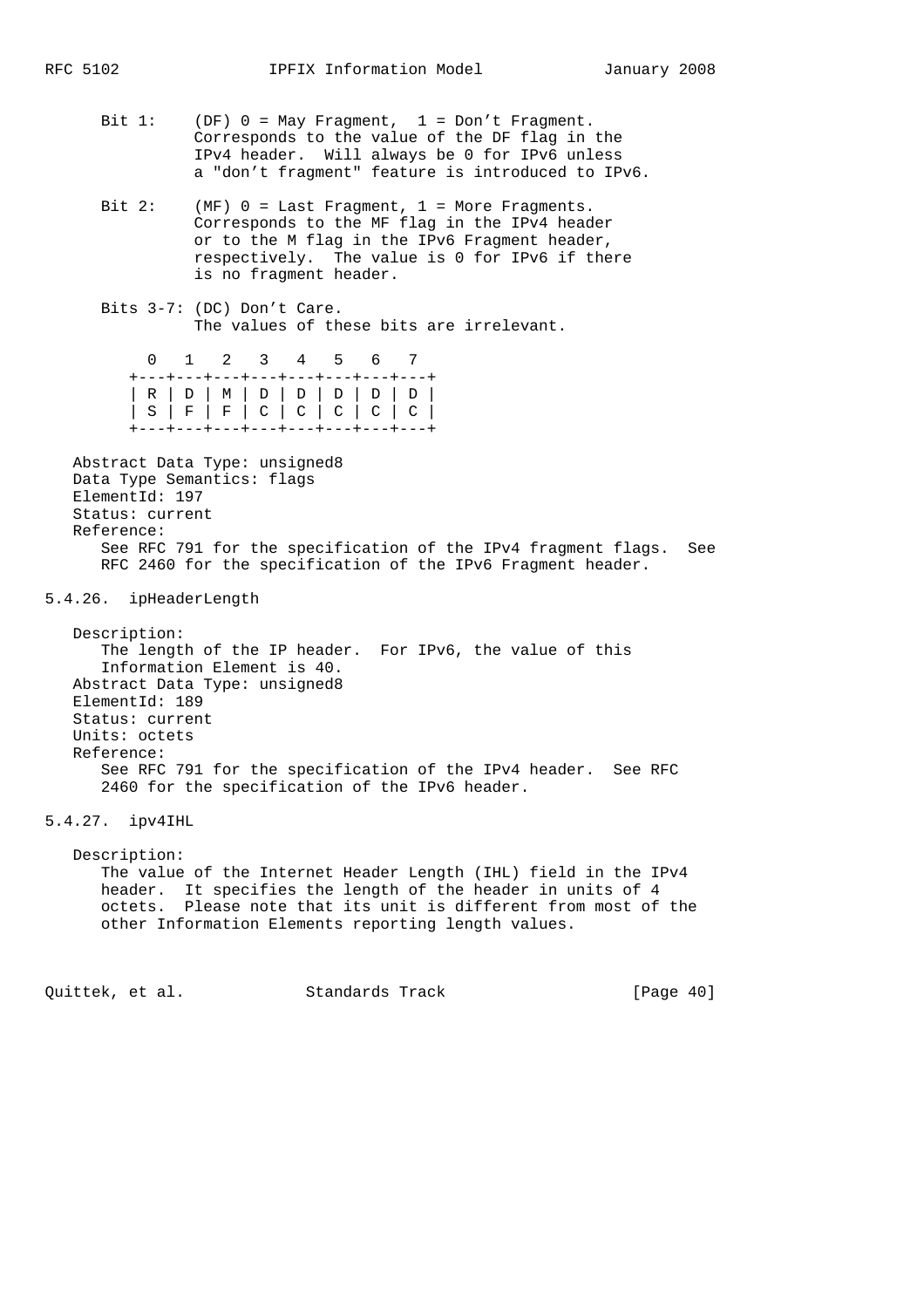Abstract Data Type: unsigned8 ElementId: 207 Status: current Units: 4 octets Reference: See RFC 791 for the specification of the IPv4 header. 5.4.28. totalLengthIPv4 Description: The total length of the IPv4 packet. Abstract Data Type: unsigned16 ElementId: 190 Status: current Units: octets Reference: See RFC 791 for the specification of the IPv4 total length. 5.4.29. ipTotalLength Description: The total length of the IP packet. Abstract Data Type: unsigned64 ElementId: 224 Status: current Units: octets Reference: See RFC 791 for the specification of the IPv4 total length. See RFC 2460 for the specification of the IPv6 payload length. See RFC 2675 for the specification of the IPv6 jumbo payload length. 5.4.30. payloadLengthIPv6 Description: This Information Element reports the value of the Payload Length field in the IPv6 header. Note that IPv6 extension headers belong to the payload. Also note that in case of a jumbo payload option the value of the Payload Length field in the IPv6 header is zero and so will be the value reported by this Information Element. Abstract Data Type: unsigned16 ElementId: 191 Status: current Units: octets Reference: See RFC 2460 for the specification of the IPv6 payload length. See RFC 2675 for the specification of the IPv6 jumbo payload option.

Quittek, et al. Standards Track [Page 41]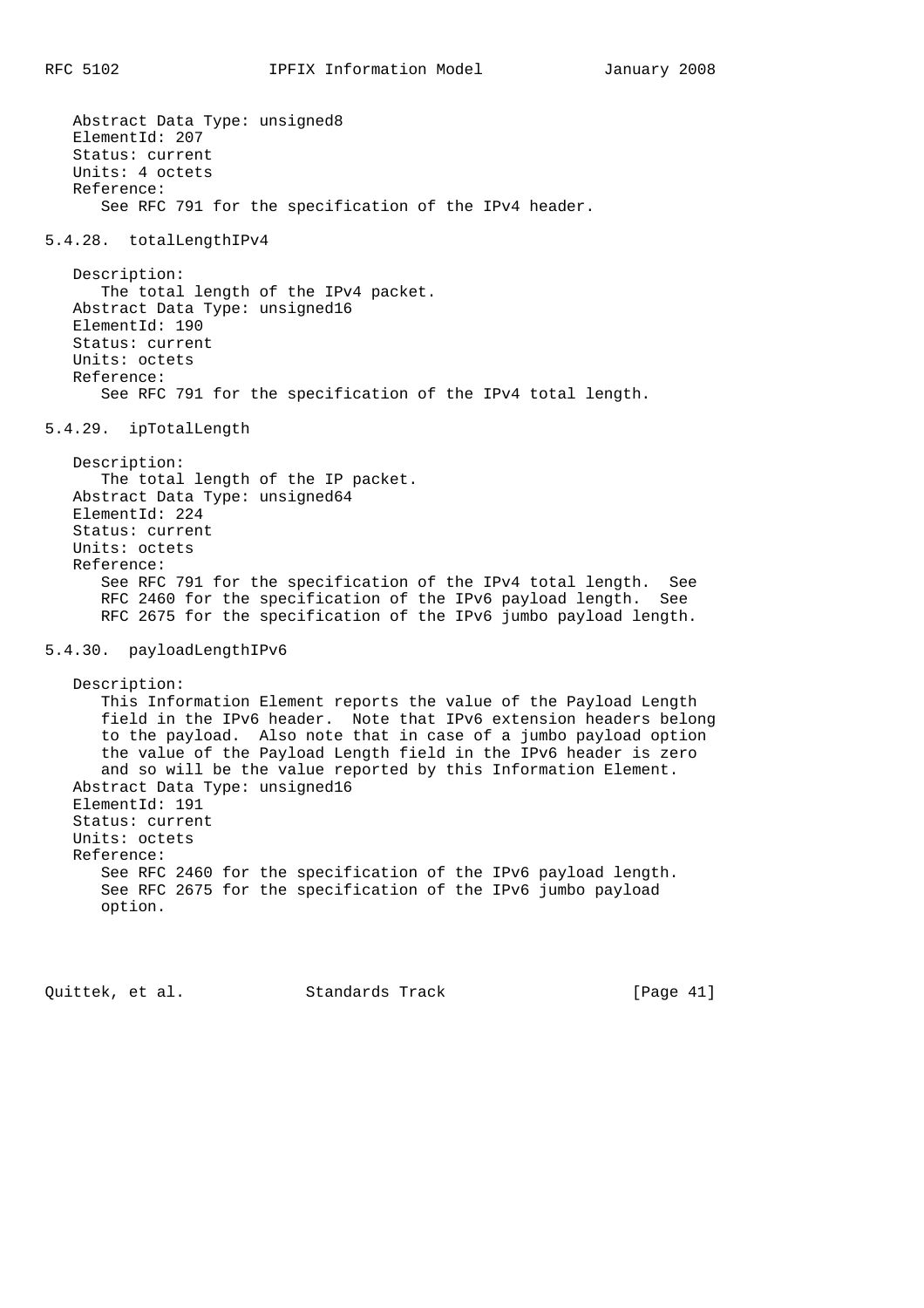## 5.5. Transport Header Fields

 The set of Information Elements related to transport header fields and length includes the Information Elements listed in the table below.

| ΙD  | Name                     | ΙD  | Name             |
|-----|--------------------------|-----|------------------|
|     | sourceTransportPort      | 238 | tcpWindowScale   |
| 11  | destinationTransportPort | 187 | tcpUrgentPointer |
| 180 | udpSourcePort            | 188 | tcpHeaderLength  |
| 181 | udpDestinationPort       | 32  | icmpTypeCodeIPv4 |
| 205 | udpMessageLength         | 176 | icmpTypeIPv4     |
| 182 | tcpSourcePort            | 177 | icmpCodeIPv4     |
| 183 | tcpDestinationPort       | 139 | icmpTypeCodeIPv6 |
| 184 | tcpSequenceNumber        | 178 | icmpTypeIPv6     |
| 185 | tcpAcknowledgementNumber | 179 | icmpCodeIPv6     |
| 186 | tcpWindowSize            | 33  | igmpType         |

## 5.5.1. sourceTransportPort

#### Description:

 The source port identifier in the transport header. For the transport protocols UDP, TCP, and SCTP, this is the source port number given in the respective header. This field MAY also be used for future transport protocols that have 16-bit source port identifiers.

Abstract Data Type: unsigned16

 Data Type Semantics: identifier ElementId: 7

Status: current

Reference:

 See RFC 768 for the definition of the UDP source port field. See RFC 793 for the definition of the TCP source port field. See RFC 4960 for the definition of SCTP. Additional information on defined UDP and TCP port numbers can be found at http://www.iana.org/assignments/port-numbers.

#### 5.5.2. destinationTransportPort

Description:

 The destination port identifier in the transport header. For the transport protocols UDP, TCP, and SCTP, this is the destination port number given in the respective header. This field MAY also be used for future transport protocols that have 16-bit destination port identifiers.

Quittek, et al. Standards Track [Page 42]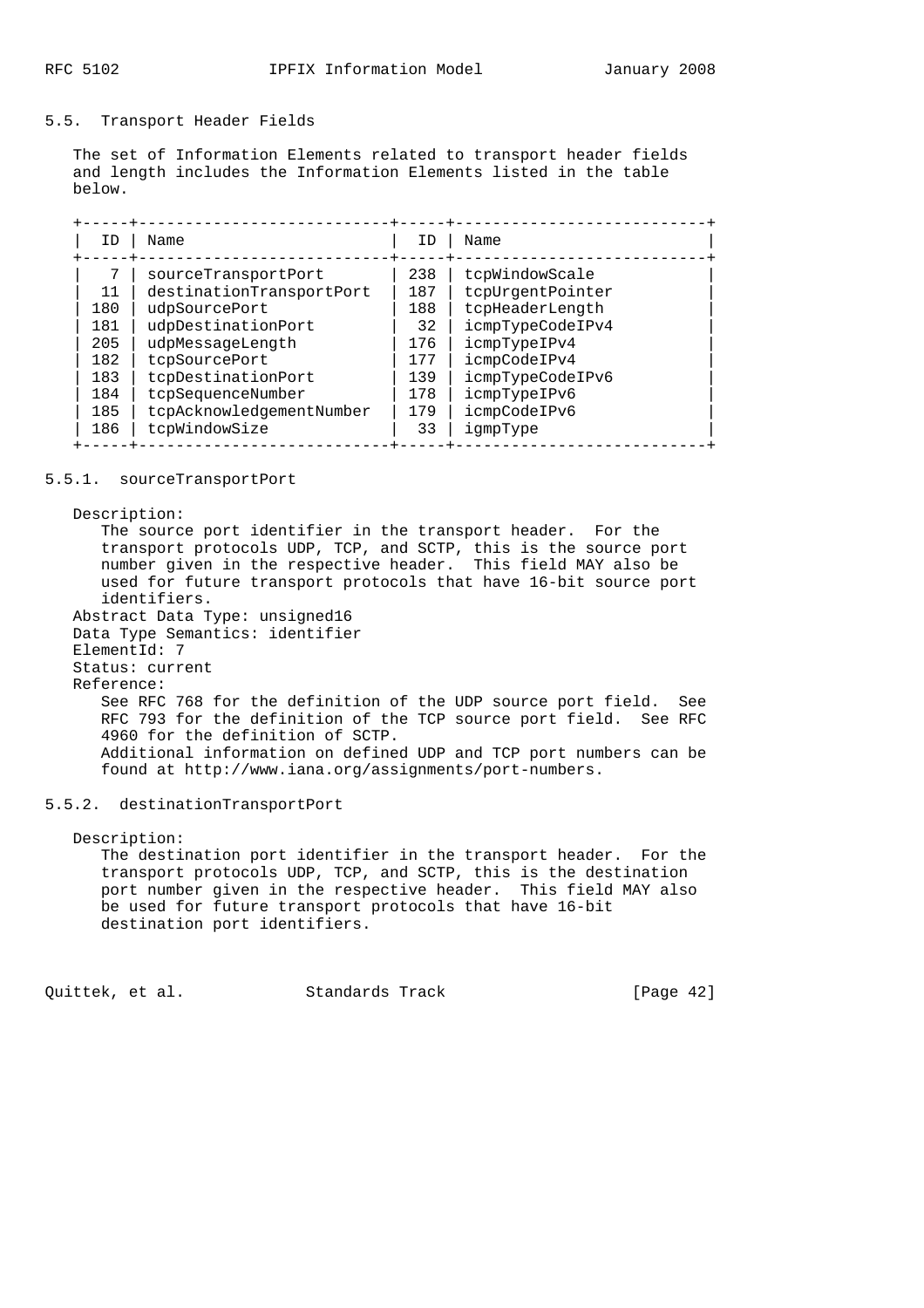Abstract Data Type: unsigned16 Data Type Semantics: identifier ElementId: 11 Status: current Reference: See RFC 768 for the definition of the UDP destination port field. See RFC 793 for the definition of the TCP destination port field. See RFC 4960 for the definition of SCTP. Additional information on defined UDP and TCP port numbers can be found at http://www.iana.org/assignments/port-numbers. 5.5.3. udpSourcePort Description: The source port identifier in the UDP header. Abstract Data Type: unsigned16 Data Type Semantics: identifier ElementId: 180 Status: current Reference: See RFC 768 for the definition of the UDP source port field. Additional information on defined UDP port numbers can be found at http://www.iana.org/assignments/port-numbers. 5.5.4. udpDestinationPort Description: The destination port identifier in the UDP header. Abstract Data Type: unsigned16 Data Type Semantics: identifier ElementId: 181 Status: current Reference: See RFC 768 for the definition of the UDP destination port field. Additional information on defined UDP port numbers can be found at http://www.iana.org/assignments/port-numbers. 5.5.5. udpMessageLength Description: The value of the Length field in the UDP header. Abstract Data Type: unsigned16 ElementId: 205 Status: current Units: octets Reference: See RFC 768 for the specification of the UDP header.

Quittek, et al. Standards Track [Page 43]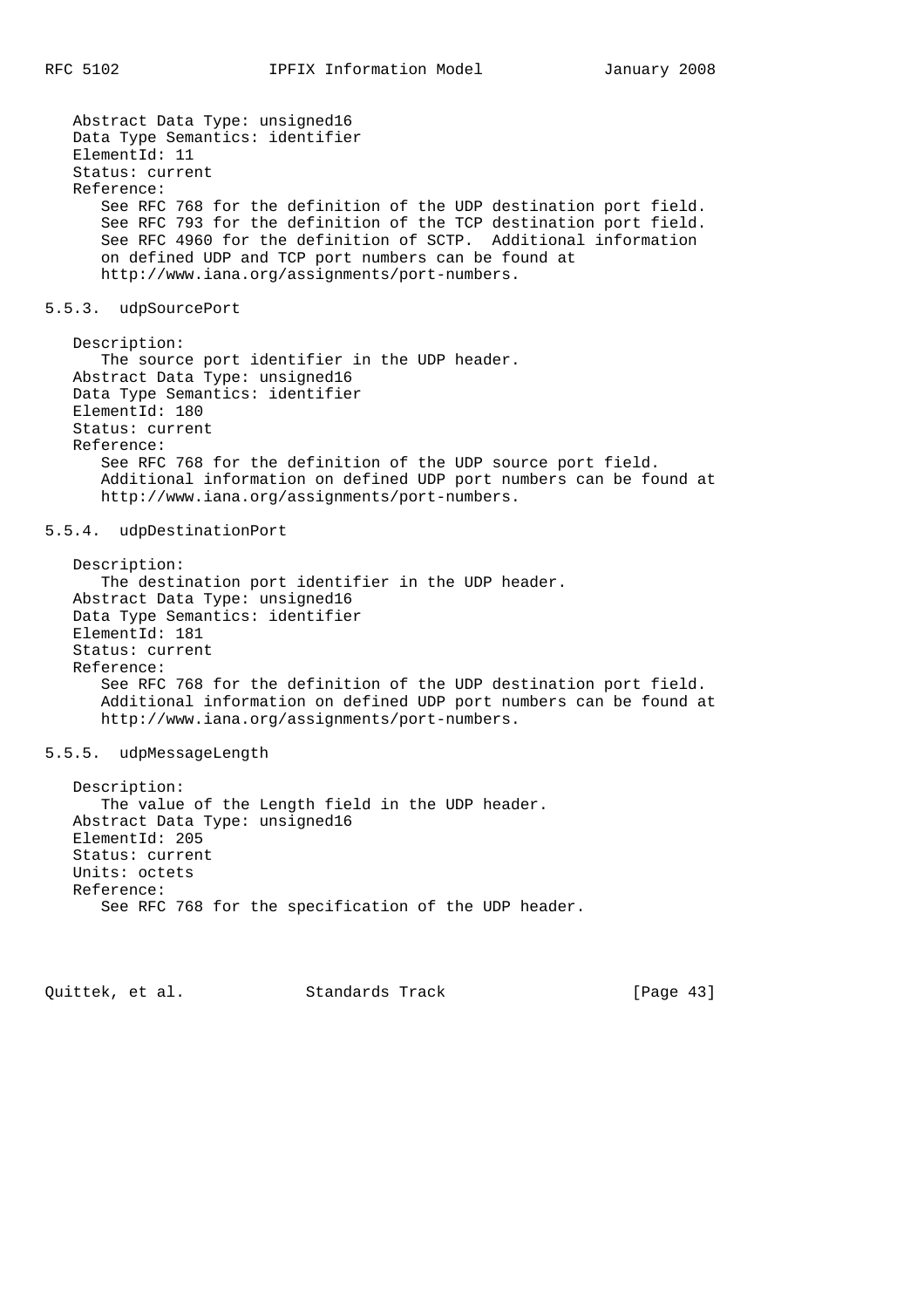5.5.6. tcpSourcePort

 Description: The source port identifier in the TCP header. Abstract Data Type: unsigned16 Data Type Semantics: identifier ElementId: 182 Status: current Reference: See RFC 793 for the definition of the TCP source port field. Additional information on defined TCP port numbers can be found at http://www.iana.org/assignments/port-numbers. 5.5.7. tcpDestinationPort Description: The destination port identifier in the TCP header. Abstract Data Type: unsigned16 Data Type Semantics: identifier ElementId: 183 Status: current Reference: See RFC 793 for the definition of the TCP source port field. Additional information on defined TCP port numbers can be found at http://www.iana.org/assignments/port-numbers. 5.5.8. tcpSequenceNumber Description: The sequence number in the TCP header. Abstract Data Type: unsigned32 ElementId: 184 Status: current Reference: See RFC 793 for the definition of the TCP sequence number. 5.5.9. tcpAcknowledgementNumber Description: The acknowledgement number in the TCP header. Abstract Data Type: unsigned32 ElementId: 185 Status: current

See RFC 793 for the definition of the TCP acknowledgement number.

Quittek, et al. Standards Track [Page 44]

Reference: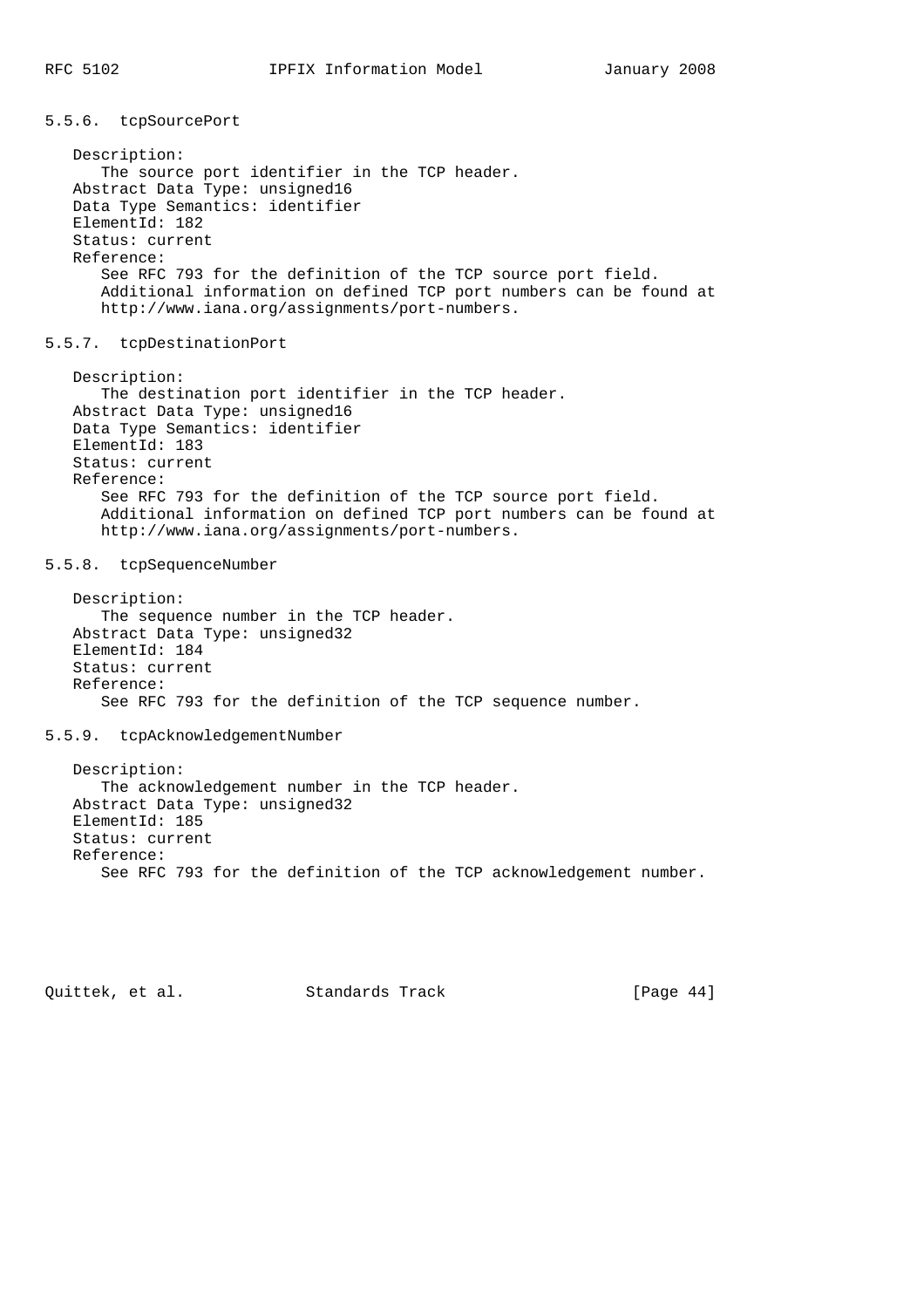5.5.10. tcpWindowSize Description: The window field in the TCP header. If the TCP window scale is supported, then TCP window scale must be known to fully interpret the value of this information. Abstract Data Type: unsigned16 ElementId: 186 Status: current Reference: See RFC 793 for the definition of the TCP window field. See RFC 1323 for the definition of the TCP window scale. 5.5.11. tcpWindowScale Description: The scale of the window field in the TCP header. Abstract Data Type: unsigned16 ElementId: 238 Status: current Reference: See RFC 1323 for the definition of the TCP window scale. 5.5.12. tcpUrgentPointer Description: The urgent pointer in the TCP header. Abstract Data Type: unsigned16 ElementId: 187 Status: current Reference: See RFC 793 for the definition of the TCP urgent pointer. 5.5.13. tcpHeaderLength Description: The length of the TCP header. Note that the value of this Information Element is different from the value of the Data Offset field in the TCP header. The Data Offset field indicates the length of the TCP header in units of 4 octets. This Information Elements specifies the length of the TCP header in units of octets. Abstract Data Type: unsigned8 ElementId: 188 Status: current Units: octets Reference: See RFC 793 for the definition of the TCP header.

Quittek, et al. Standards Track [Page 45]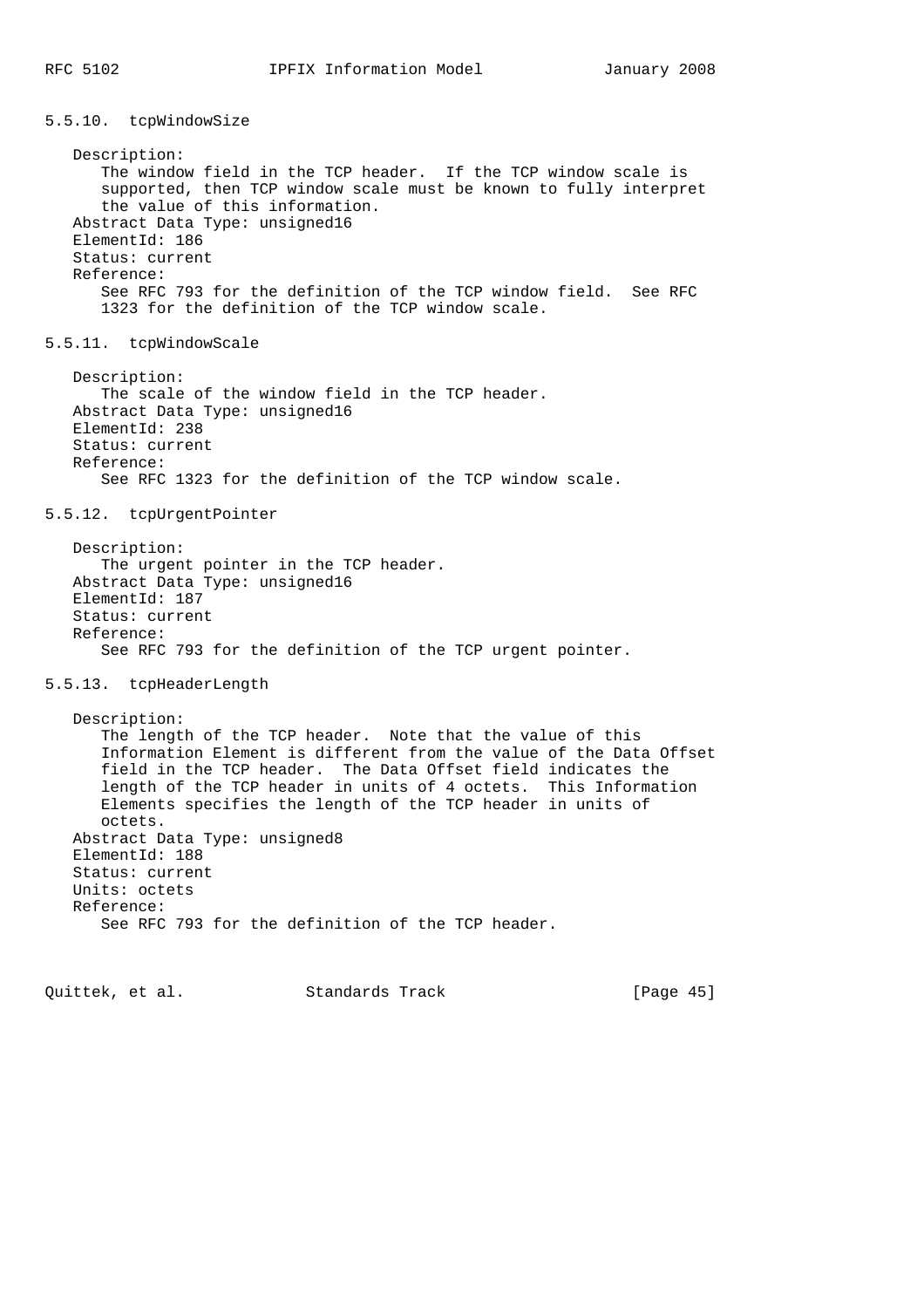5.5.14. icmpTypeCodeIPv4 Description: Type and Code of the IPv4 ICMP message. The combination of both values is reported as (ICMP type \* 256) + ICMP code. Abstract Data Type: unsigned16 Data Type Semantics: identifier ElementId: 32 Status: current Reference: See RFC 792 for the definition of the IPv4 ICMP type and code fields. 5.5.15. icmpTypeIPv4 Description: Type of the IPv4 ICMP message. Abstract Data Type: unsigned8 Data Type Semantics: identifier ElementId: 176 Status: current Reference: See RFC 792 for the definition of the IPv4 ICMP type field. 5.5.16. icmpCodeIPv4 Description: Code of the IPv4 ICMP message. Abstract Data Type: unsigned8 Data Type Semantics: identifier ElementId: 177 Status: current Reference: See RFC 792 for the definition of the IPv4 ICMP code field. 5.5.17. icmpTypeCodeIPv6 Description: Type and Code of the IPv6 ICMP message. The combination of both values is reported as (ICMP type \* 256) + ICMP code. Abstract Data Type: unsigned16 Data Type Semantics: identifier ElementId: 139 Status: current Reference: See RFC 4443 for the definition of the IPv6 ICMP type and code fields.

Quittek, et al. Standards Track [Page 46]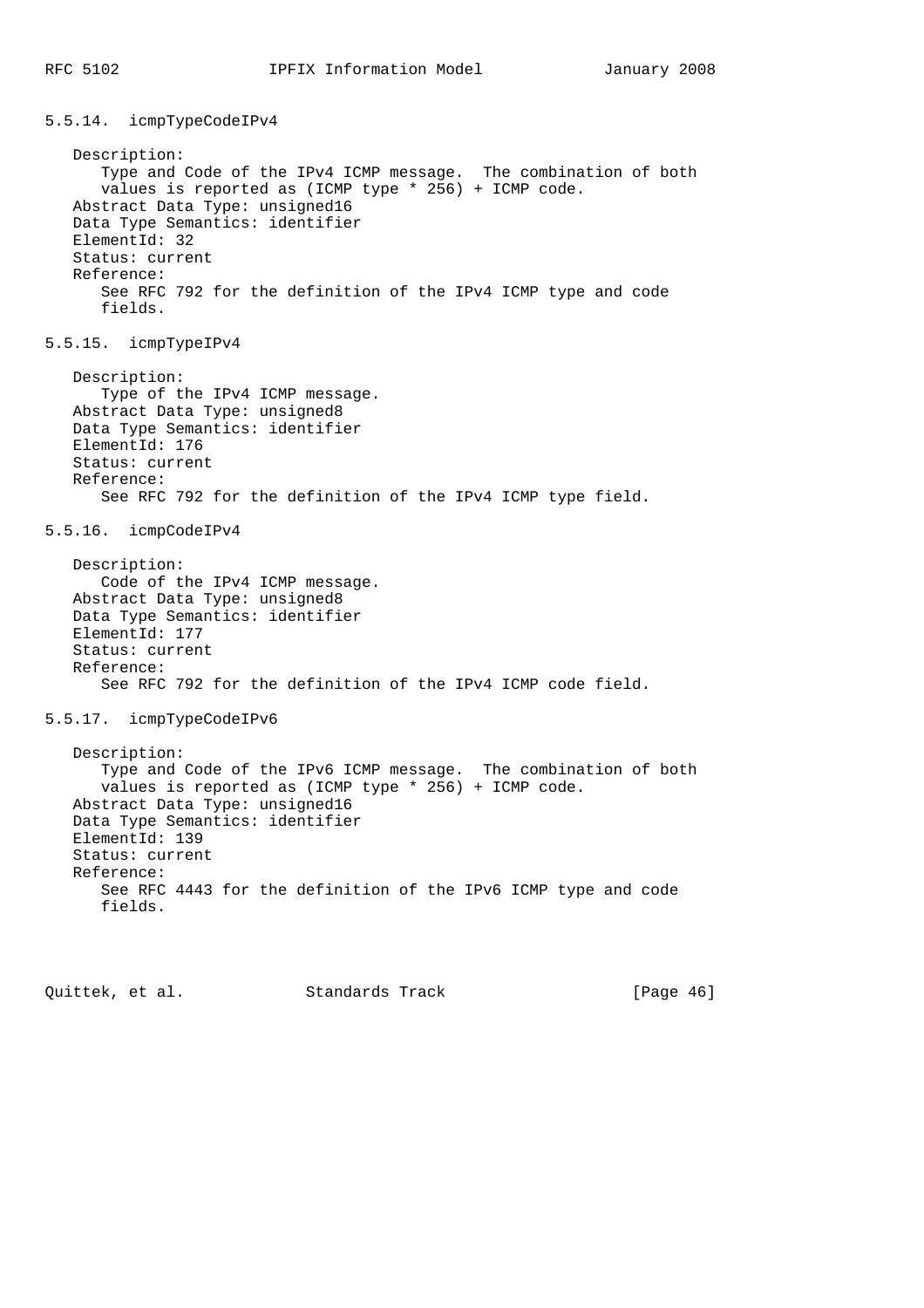5.5.18. icmpTypeIPv6

 Description: Type of the IPv6 ICMP message. Abstract Data Type: unsigned8 Data Type Semantics: identifier ElementId: 178 Status: current Reference: See RFC 4443 for the definition of the IPv6 ICMP type field.

5.5.19. icmpCodeIPv6

 Description: Code of the IPv6 ICMP message. Abstract Data Type: unsigned8 Data Type Semantics: identifier ElementId: 179 Status: current Reference: See RFC 4443 for the definition of the IPv6 ICMP code field.

5.5.20. igmpType

 Description: The type field of the IGMP message. Abstract Data Type: unsigned8 Data Type Semantics: identifier ElementId: 33 Status: current Reference: See RFC 3376 for the definition of the IGMP type field.

Quittek, et al. Standards Track [Page 47]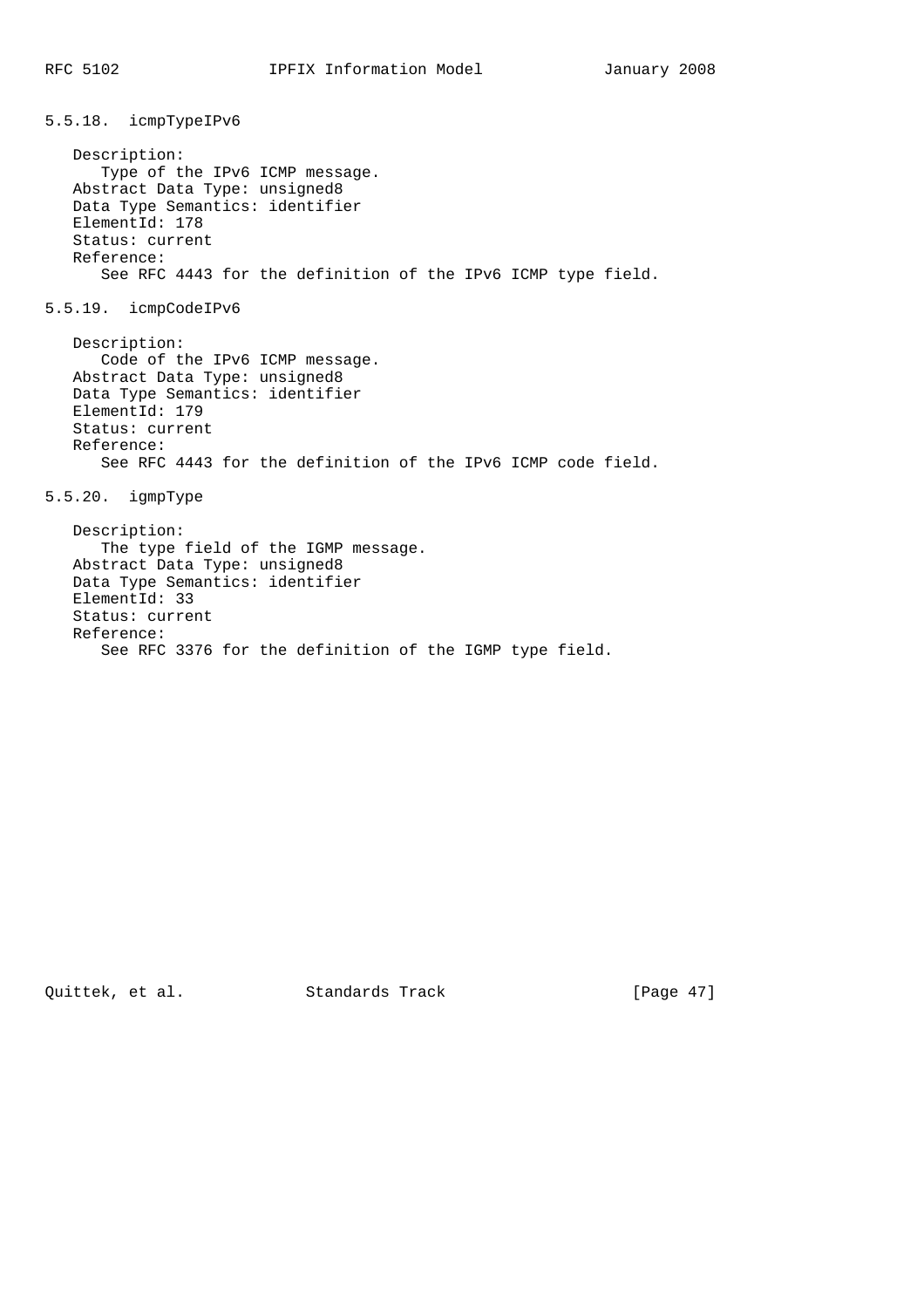## 5.6. Sub-IP Header Fields

 The set of Information Elements related to Sub-IP header fields includes the Information Elements listed in the table below.

| ΙD  | Name                      | ΙD  | Name                     |
|-----|---------------------------|-----|--------------------------|
| 56  | sourceMacAddress          | 201 | mplsLabelStackLength     |
| 81  | postSourceMacAddress      | 194 | mplsPayloadLength        |
| 58  | vlanId                    | 70  | mplsTopLabelStackSection |
| 59  | postVlanId                | 71  | mplsLabelStackSection2   |
| 80  | destinationMacAddress     | 72  | mplsLabelStackSection3   |
| 57  | postDestinationMacAddress | 73  | mplsLabelStackSection4   |
| 146 | wlanChannelId             | 74  | mplsLabelStackSection5   |
| 147 | wlanSSID                  | 75  | mplsLabelStackSection6   |
| 200 | mplsTopLabelTTL           | 76  | mplsLabelStackSection7   |
| 203 | mplsTopLabelExp           | 77  | mplsLabelStackSection8   |
| 237 | postMplsTopLabelExp       | 78  | mplsLabelStackSection9   |
| 202 | mplsLabelStackDepth       | 79  | mplsLabelStackSection10  |

5.6.1. sourceMacAddress

 Description: The IEEE 802 source MAC address field. Abstract Data Type: macAddress Data Type Semantics: identifier ElementId: 56 Status: current Reference: See IEEE.802-3.2002.

5.6.2. postSourceMacAddress

 Description: The definition of this Information Element is identical to the definition of Information Element 'sourceMacAddress', except that it reports a potentially modified value caused by a middlebox function after the packet passed the Observation Point. Abstract Data Type: macAddress Data Type Semantics: identifier ElementId: 81 Status: current Reference: See IEEE.802-3.2002.

Quittek, et al. Standards Track [Page 48]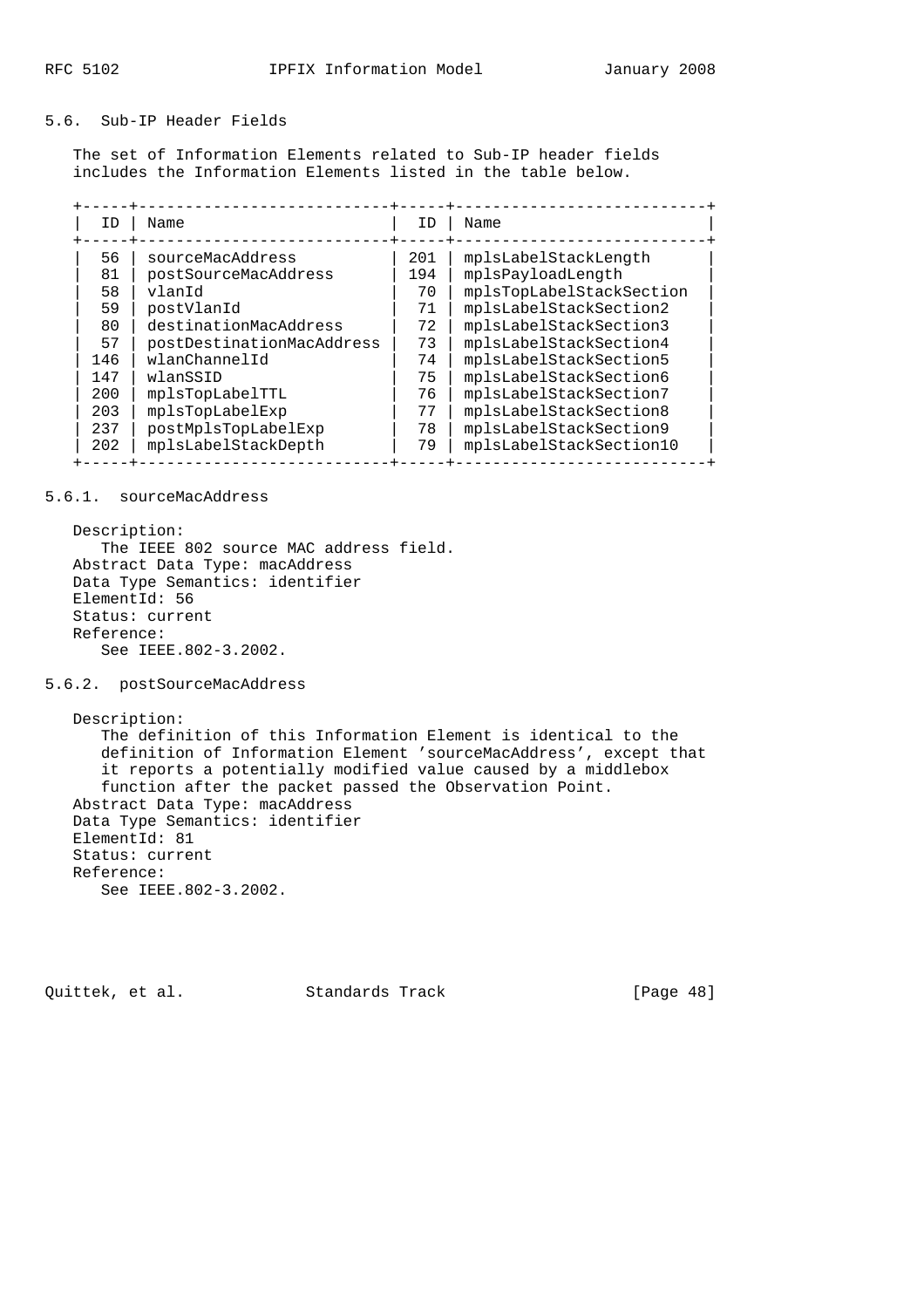5.6.3. vlanId Description: The IEEE 802.1Q VLAN identifier (VID) extracted from the Tag Control Information field that was attached to the IP packet. Abstract Data Type: unsigned16 Data Type Semantics: identifier ElementId: 58 Status: current Reference: See IEEE.802-1Q.2003. 5.6.4. postVlanId Description: The definition of this Information Element is identical to the definition of Information Element 'vlanId', except that it reports a potentially modified value caused by a middlebox function after the packet passed the Observation Point. Abstract Data Type: unsigned16 Data Type Semantics: identifier ElementId: 59 Status: current Reference: See IEEE.802-1Q.2003. 5.6.5. destinationMacAddress Description: The IEEE 802 destination MAC address field. Abstract Data Type: macAddress Data Type Semantics: identifier ElementId: 80 Status: current Reference: See IEEE.802-3.2002. 5.6.6. postDestinationMacAddress Description: The definition of this Information Element is identical to the definition of Information Element 'destinationMacAddress', except that it reports a potentially modified value caused by a middlebox function after the packet passed the Observation Point. Abstract Data Type: macAddress Data Type Semantics: identifier ElementId: 57 Status: current

Quittek, et al. Standards Track [Page 49]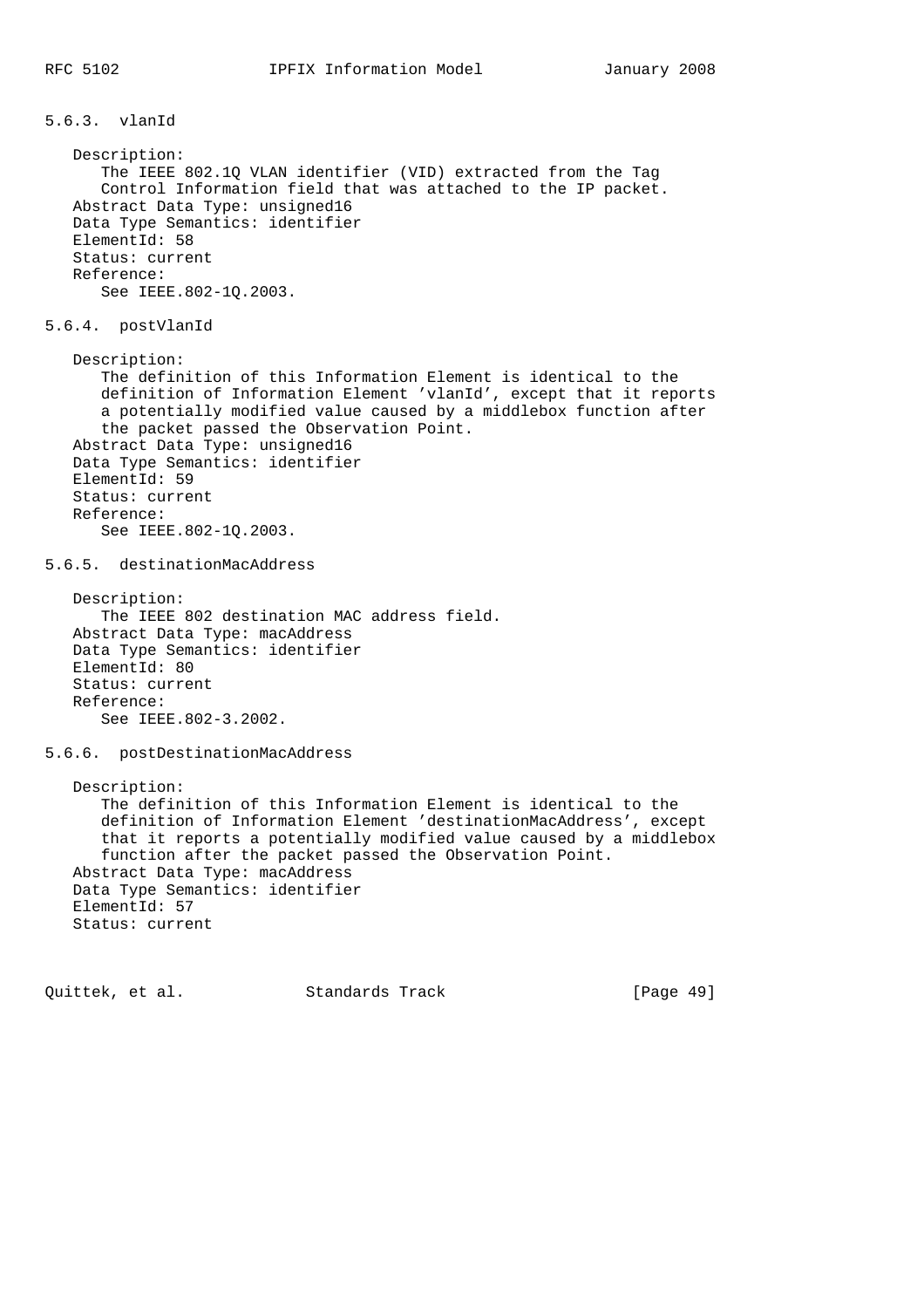Reference: See IEEE.802-3.2002. 5.6.7. wlanChannelId Description: The identifier of the 802.11 (Wi-Fi) channel used. Abstract Data Type: unsigned8 Data Type Semantics: identifier ElementId: 146 Status: current Reference: See IEEE.802-11.1999. 5.6.8. wlanSSID Description: The Service Set IDentifier (SSID) identifying an 802.11 (Wi-Fi) network used. According to IEEE.802-11.1999, the SSID is encoded into a string of up to 32 characters. Abstract Data Type: string ElementId: 147 Status: current Reference: See IEEE.802-11.1999. 5.6.9. mplsTopLabelTTL Description: The TTL field from the top MPLS label stack entry, i.e., the last label that was pushed. Abstract Data Type: unsigned8 ElementId: 200 Status: current Units: hops Reference: See RFC 3032 for the specification of the TTL field.

Quittek, et al. Standards Track [Page 50]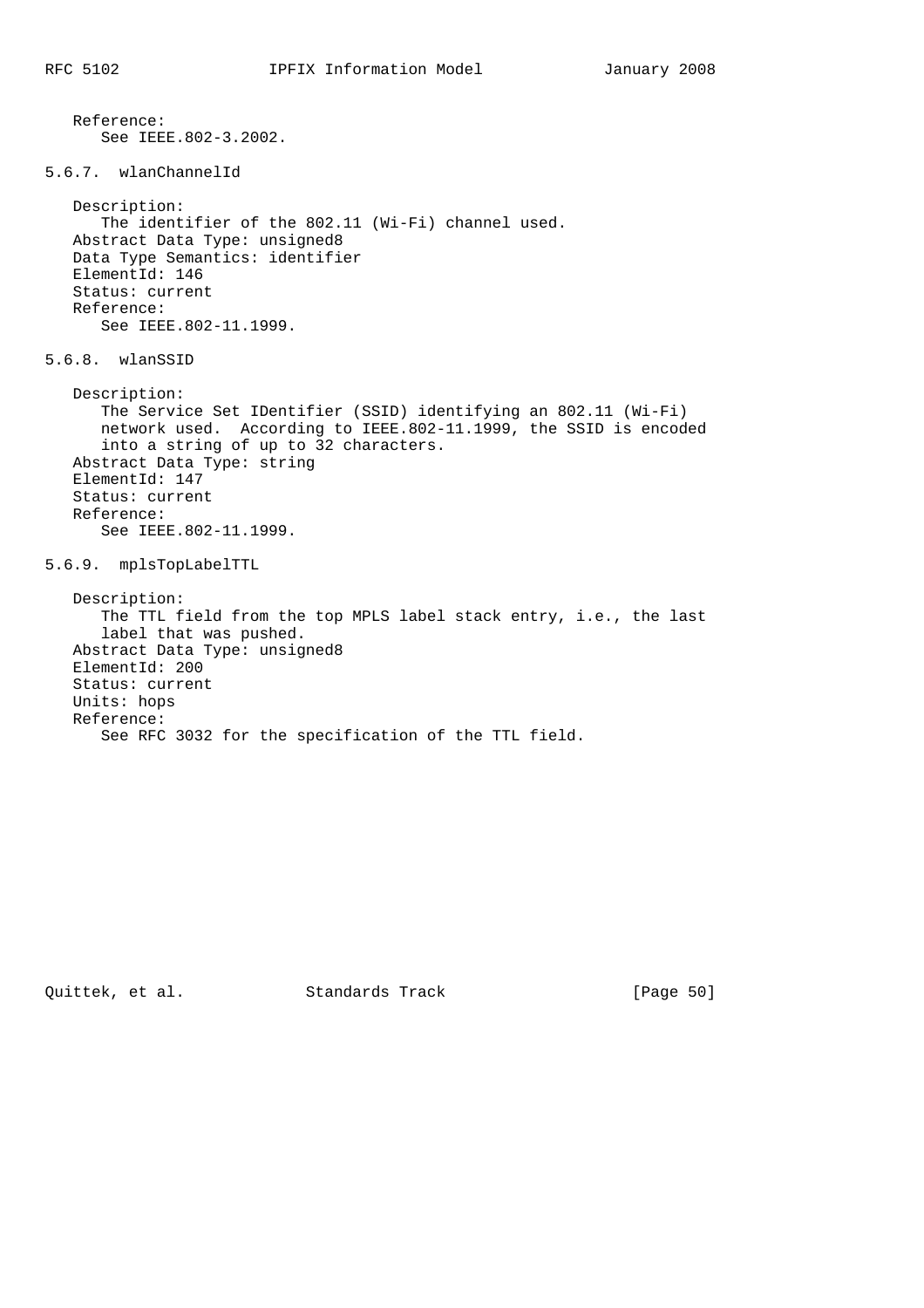5.6.10. mplsTopLabelExp Description: The Exp field from the top MPLS label stack entry, i.e., the last label that was pushed. Bits 0-4: Don't Care, value is irrelevant. Bits 5-7: MPLS Exp field. 0 1 2 3 4 5 6 7 +---+---+---+---+---+---+---+---+ | don't care | Exp | +---+---+---+---+---+---+---+---+ Abstract Data Type: unsigned8 Data Type Semantics: flags ElementId: 203 Status: current Reference: See RFC 3032 for the specification of the Exp field. See RFC 3270 for usage of the Exp field. 5.6.11. postMplsTopLabelExp Description: The definition of this Information Element is identical to the definition of Information Element 'mplsTopLabelExp', except that it reports a potentially modified value caused by a middlebox function after the packet passed the Observation Point. Abstract Data Type: unsigned8 Data Type Semantics: flags ElementId: 237 Status: current Reference: See RFC 3032 for the specification of the Exp field. See RFC 3270 for usage of the Exp field. 5.6.12. mplsLabelStackDepth Description: The number of labels in the MPLS label stack. Abstract Data Type: unsigned32 ElementId: 202 Status: current Units: label stack entries Reference: See RFC 3032 for the specification of the MPLS label stack.

Quittek, et al. Standards Track [Page 51]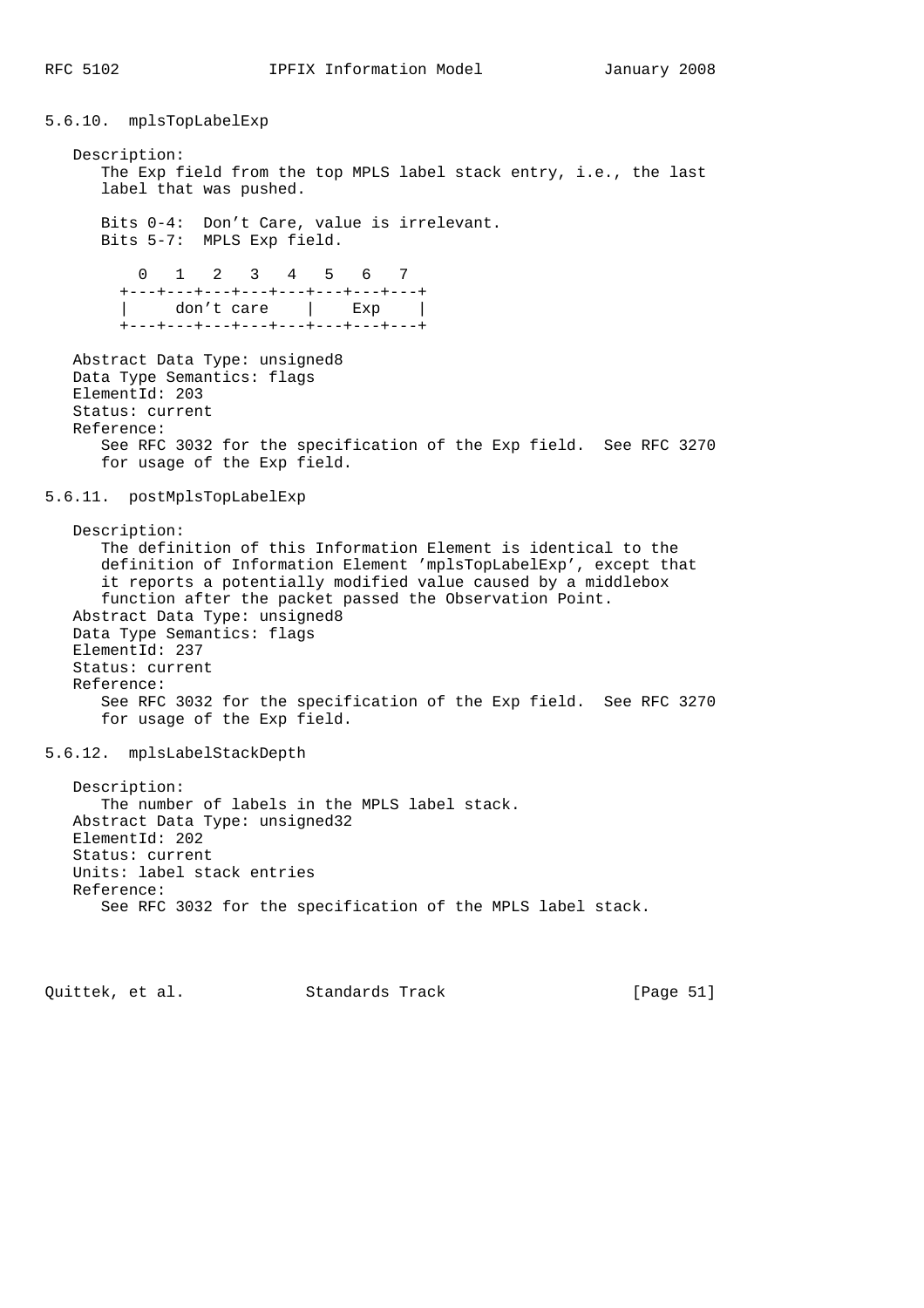5.6.13. mplsLabelStackLength Description: The length of the MPLS label stack in units of octets. Abstract Data Type: unsigned32 ElementId: 201 Status: current Units: octets Reference: See RFC 3032 for the specification of the MPLS label stack. 5.6.14. mplsPayloadLength Description: The size of the MPLS packet without the label stack. Abstract Data Type: unsigned32 ElementId: 194 Status: current Units: octets Reference: See RFC 3031 for the specification of MPLS packets. See RFC 3032 for the specification of the MPLS label stack. 5.6.15. mplsTopLabelStackSection Description: The Label, Exp, and S fields from the top MPLS label stack entry, i.e., from the last label that was pushed. The size of this Information Element is 3 octets.  $0$  1 2 0 1 2 3 4 5 6 7 8 9 0 1 2 3 4 5 6 7 8 9 0 1 2 3 +-+-+-+-+-+-+-+-+-+-+-+-+-+-+-+-+-+-+-+-+-+-+-+-+ Label | Exp |S| +-+-+-+-+-+-+-+-+-+-+-+-+-+-+-+-+-+-+-+-+-+-+-+-+ Label: Label Value, 20 bits Exp: Experimental Use, 3 bits S: Bottom of Stack, 1 bit Abstract Data Type: octetArray Data Type Semantics: identifier ElementId: 70 Status: current Reference: See RFC 3032.

Quittek, et al. Standards Track [Page 52]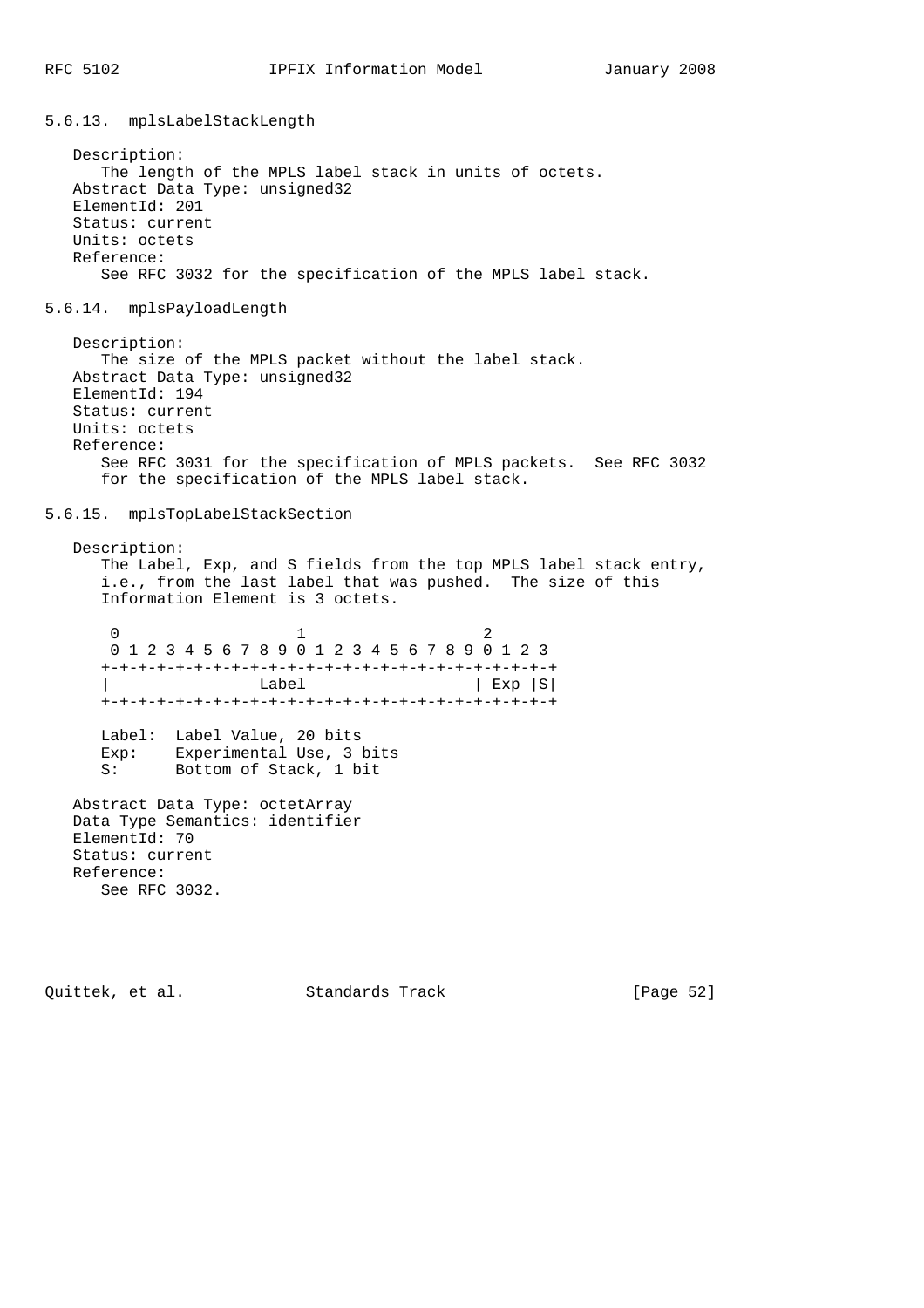5.6.16. mplsLabelStackSection2

 Description: The Label, Exp, and S fields from the label stack entry that was pushed immediately before the label stack entry that would be reported by mplsTopLabelStackSection. See the definition of mplsTopLabelStackSection for further details. The size of this Information Element is 3 octets. Abstract Data Type: octetArray Data Type Semantics: identifier ElementId: 71 Status: current Reference: See RFC 3032.

5.6.17. mplsLabelStackSection3

Description:

 The Label, Exp, and S fields from the label stack entry that was pushed immediately before the label stack entry that would be reported by mplsLabelStackSection2. See the definition of mplsTopLabelStackSection for further details. The size of this Information Element is 3 octets. Abstract Data Type: octetArray Data Type Semantics: identifier ElementId: 72 Status: current Reference: See RFC 3032.

5.6.18. mplsLabelStackSection4

 Description: The Label, Exp, and S fields from the label stack entry that was pushed immediately before the label stack entry that would be reported by mplsLabelStackSection3. See the definition of mplsTopLabelStackSection for further details. The size of this Information Element is 3 octets. Abstract Data Type: octetArray Data Type Semantics: identifier ElementId: 73 Status: current Reference: See RFC 3032.

Quittek, et al. Standards Track [Page 53]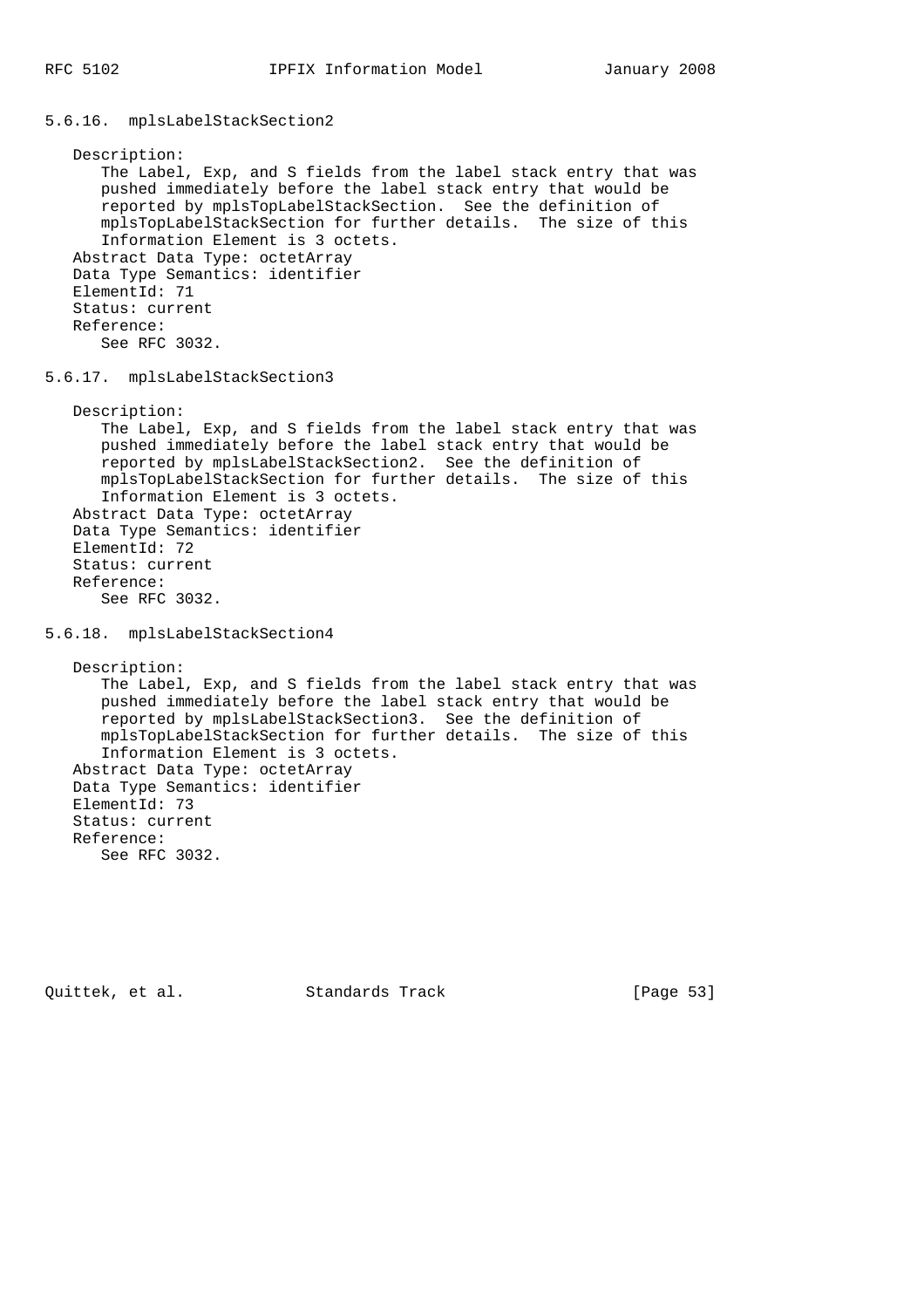5.6.19. mplsLabelStackSection5

 Description: The Label, Exp, and S fields from the label stack entry that was pushed immediately before the label stack entry that would be reported by mplsLabelStackSection4. See the definition of mplsTopLabelStackSection for further details. The size of this Information Element is 3 octets. Abstract Data Type: octetArray Data Type Semantics: identifier ElementId: 74 Status: current Reference: See RFC 3032.

5.6.20. mplsLabelStackSection6

Description:

 The Label, Exp, and S fields from the label stack entry that was pushed immediately before the label stack entry that would be reported by mplsLabelStackSection5. See the definition of mplsTopLabelStackSection for further details. The size of this Information Element is 3 octets. Abstract Data Type: octetArray Data Type Semantics: identifier ElementId: 75 Status: current Reference: See RFC 3032.

5.6.21. mplsLabelStackSection7

 Description: The Label, Exp, and S fields from the label stack entry that was pushed immediately before the label stack entry that would be reported by mplsLabelStackSection6. See the definition of mplsTopLabelStackSection for further details. The size of this Information Element is 3 octets. Abstract Data Type: octetArray Data Type Semantics: identifier ElementId: 76 Status: current Reference: See RFC 3032.

Quittek, et al. Standards Track [Page 54]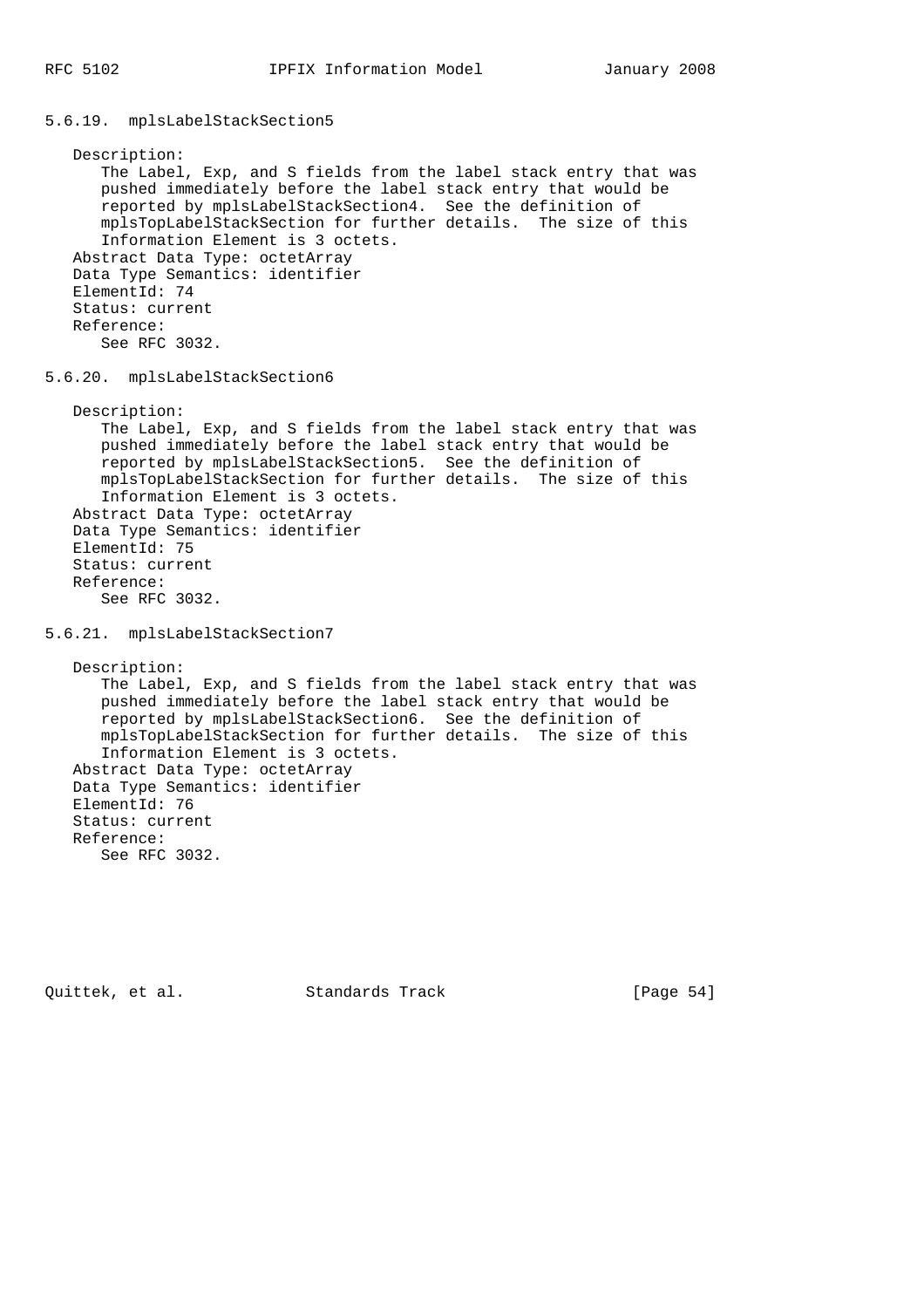5.6.22. mplsLabelStackSection8

 Description: The Label, Exp, and S fields from the label stack entry that was pushed immediately before the label stack entry that would be reported by mplsLabelStackSection7. See the definition of mplsTopLabelStackSection for further details. The size of this Information Element is 3 octets. Abstract Data Type: octetArray Data Type Semantics: identifier ElementId: 77 Status: current Reference: See RFC 3032.

5.6.23. mplsLabelStackSection9

Description:

 The Label, Exp, and S fields from the label stack entry that was pushed immediately before the label stack entry that would be reported by mplsLabelStackSection8. See the definition of mplsTopLabelStackSection for further details. The size of this Information Element is 3 octets. Abstract Data Type: octetArray Data Type Semantics: identifier ElementId: 78 Status: current Reference: See RFC 3032.

5.6.24. mplsLabelStackSection10

 Description: The Label, Exp, and S fields from the label stack entry that was pushed immediately before the label stack entry that would be reported by mplsLabelStackSection9. See the definition of mplsTopLabelStackSection for further details. The size of this Information Element is 3 octets. Abstract Data Type: octetArray Data Type Semantics: identifier ElementId: 79 Status: current Reference: See RFC 3032.

Quittek, et al. Standards Track [Page 55]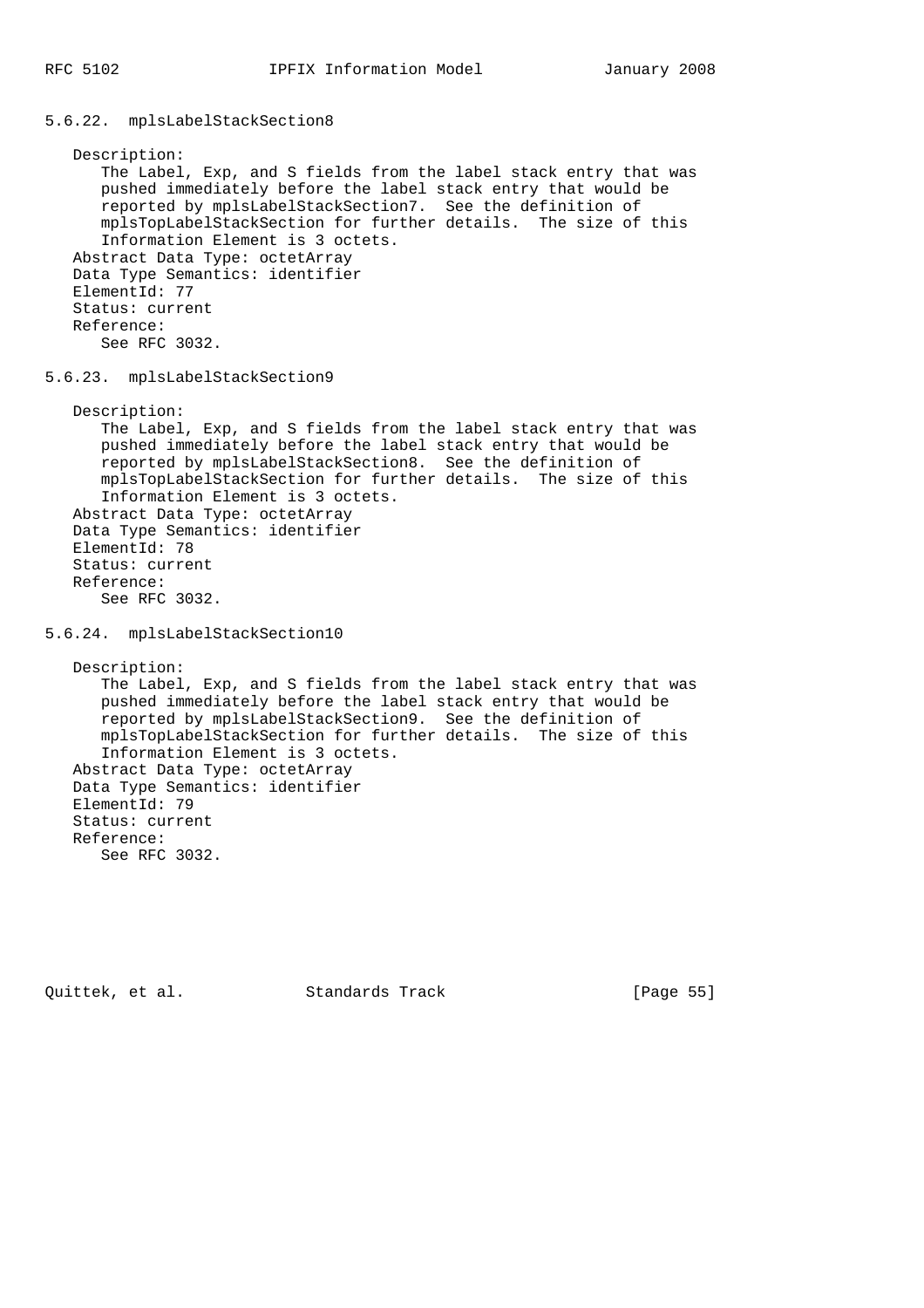## 5.7. Derived Packet Properties

 The set of Information Elements derived from packet properties (for example, values of header fields) includes the Information Elements listed in the table below.

| ΤD  | Name                    | ΙD  | Name                      |
|-----|-------------------------|-----|---------------------------|
| 204 | ipPayloadLength         | 18  | bqpNextHopIPv4Address     |
| 15  | ipNextHopIPv4Address    | 63  | bgpNextHopIPv6Address     |
| 62  | ipNextHopIPv6Address    | 46  | mplsTopLabelType          |
| 16  | bqpSourceAsNumber       | 47  | mplsTopLabelIPv4Address   |
| 17  | bqpDestinationAsNumber  | 140 | mplsTopLabelIPv6Address   |
| 128 | bgpNextAdjacentAsNumber | 90  | mplsVpnRouteDistinguisher |
| 129 | bgpPrevAdjacentAsNumber |     |                           |

### 5.7.1. ipPayloadLength

## Description:

 The effective length of the IP payload. For IPv4 packets, the value of this Information Element is the difference between the total length of the IPv4 packet (as reported by Information Element totalLengthIPv4) and the length of the IPv4 header (as reported by Information Element headerLengthIPv4). For IPv6, the value of the Payload Length field in the IPv6 header is reported except in the case that the value of this field is zero and that there is a valid jumbo payload option. In this case, the value of the Jumbo Payload Length field in the jumbo payload option is reported. Abstract Data Type: unsigned32 ElementId: 204 Status: current Units: octets Reference: See RFC 791 for the specification of IPv4 packets. See RFC 2460 for the specification of the IPv6 payload length. See RFC 2675 for the specification of the IPv6 jumbo payload length.

#### 5.7.2. ipNextHopIPv4Address

 Description: The IPv4 address of the next IPv4 hop. Abstract Data Type: ipv4Address Data Type Semantics: identifier ElementId: 15 Status: current

Quittek, et al. Standards Track [Page 56]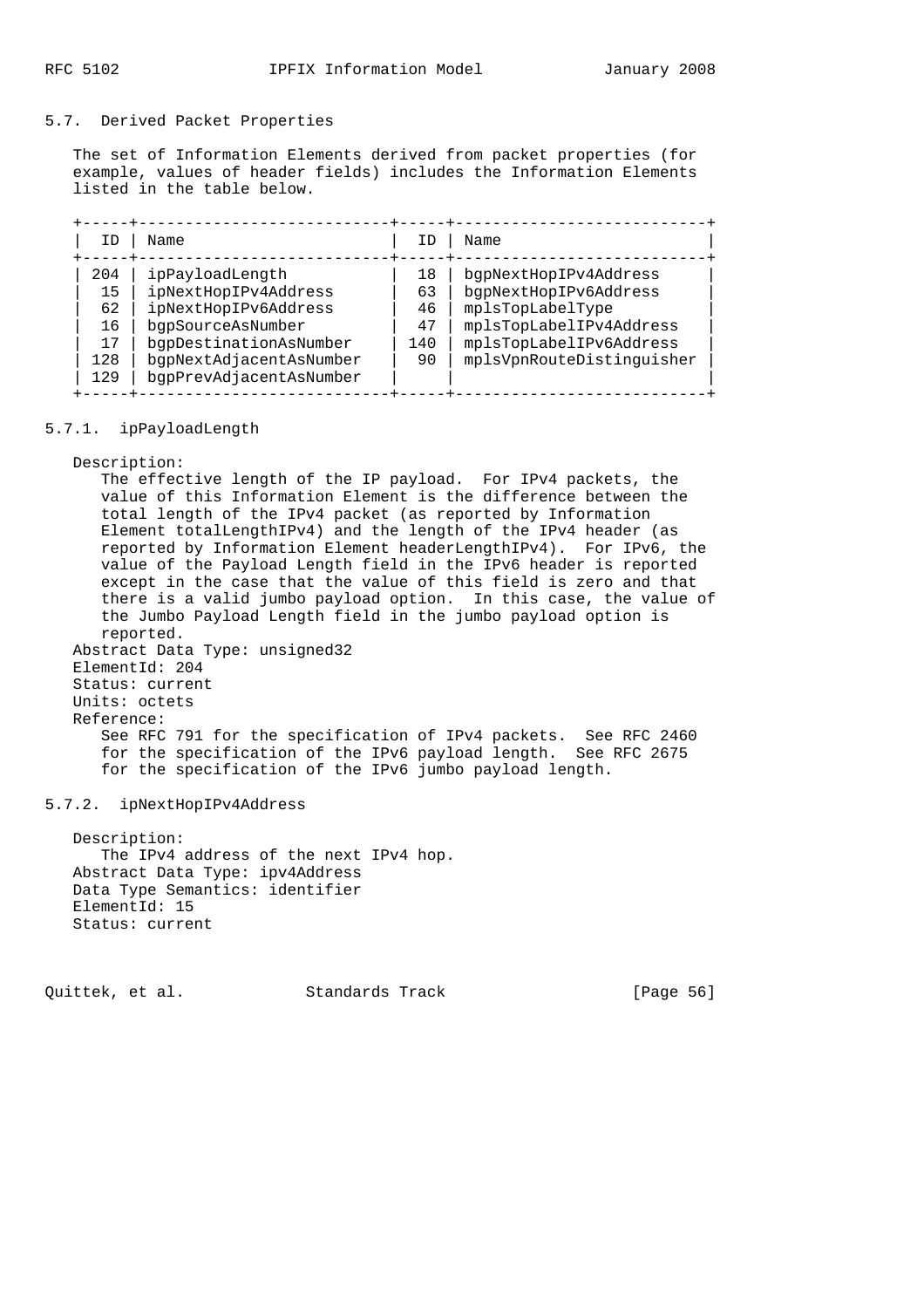5.7.3. ipNextHopIPv6Address

```
 Description:
  The IPv6 address of the next IPv6 hop.
Abstract Data Type: ipv6Address
Data Type Semantics: identifier
ElementId: 62
Status: current
```
5.7.4. bgpSourceAsNumber

 Description: The autonomous system (AS) number of the source IP address. If AS path information for this Flow is only available as an unordered AS set (and not as an ordered AS sequence), then the value of this Information Element is 0. Abstract Data Type: unsigned32 Data Type Semantics: identifier ElementId: 16 Status: current Reference: See RFC 4271 for a description of BGP-4, and see RFC 1930 for the definition of the AS number.

5.7.5. bgpDestinationAsNumber

 Description: The autonomous system (AS) number of the destination IP address. If AS path information for this Flow is only available as an unordered AS set (and not as an ordered AS sequence), then the value of this Information Element is 0. Abstract Data Type: unsigned32 Data Type Semantics: identifier ElementId: 17 Status: current Reference: See RFC 4271 for a description of BGP-4, and see RFC 1930 for the definition of the AS number.

5.7.6. bgpNextAdjacentAsNumber

 Description: The autonomous system (AS) number of the first AS in the AS path to the destination IP address. The path is deduced by looking up the destination IP address of the Flow in the BGP routing information base. If AS path information for this Flow is only available as an unordered AS set (and not as an ordered AS sequence), then the value of this Information Element is 0.

Quittek, et al. Standards Track [Page 57]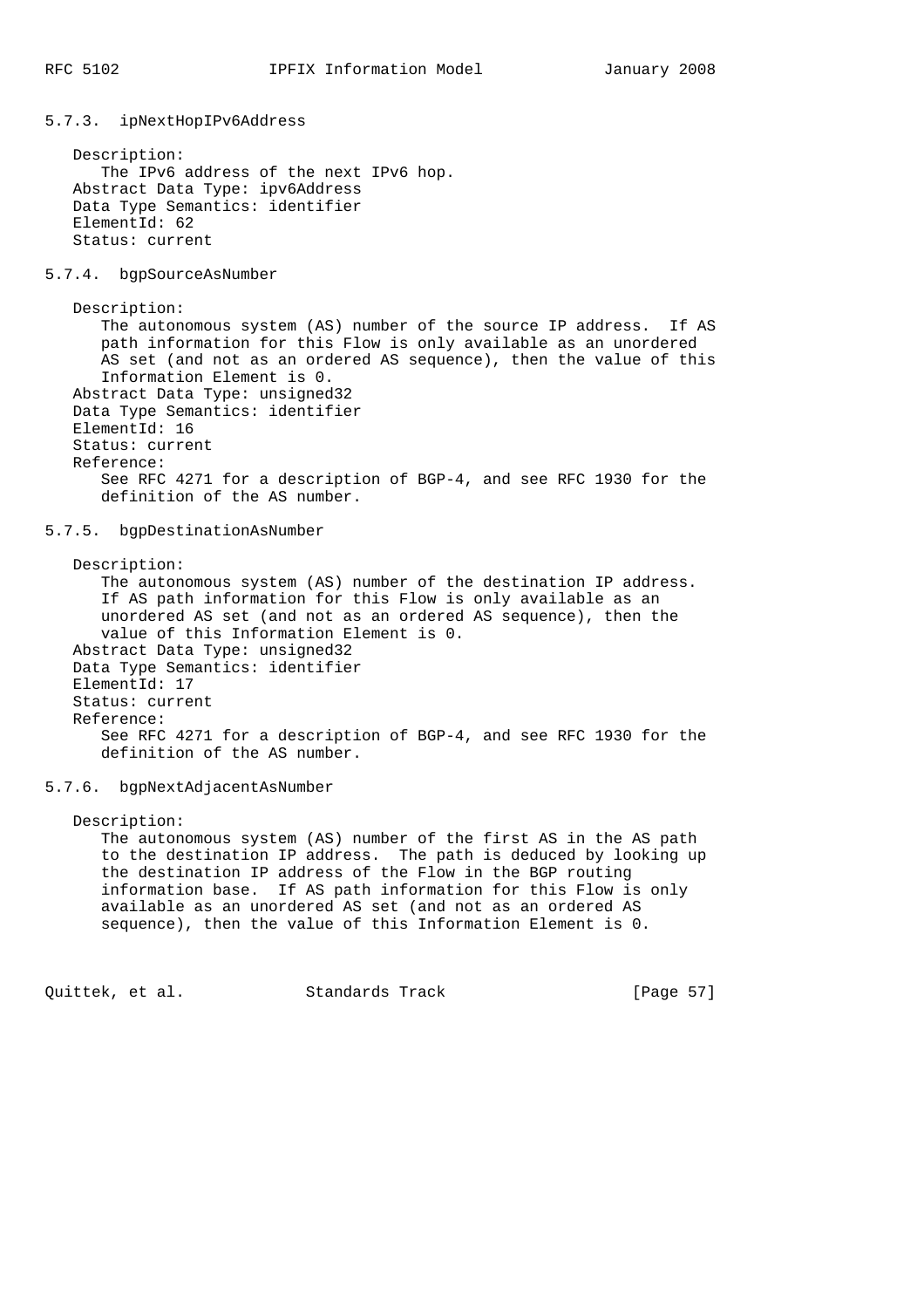Abstract Data Type: unsigned32 Data Type Semantics: identifier ElementId: 128 Status: current Reference: See RFC 4271 for a description of BGP-4, and see RFC 1930 for the definition of the AS number. 5.7.7. bgpPrevAdjacentAsNumber Description: The autonomous system (AS) number of the last AS in the AS path from the source IP address. The path is deduced by looking up the source IP address of the Flow in the BGP routing information base. If AS path information for this Flow is only available as an unordered AS set (and not as an ordered AS sequence), then the value of this Information Element is 0. In case of BGP asymmetry, the bgpPrevAdjacentAsNumber might not be able to report the correct value. Abstract Data Type: unsigned32 Data Type Semantics: identifier ElementId: 129 Status: current Reference: See RFC 4271 for a description of BGP-4, and see RFC 1930 for the definition of the AS number. 5.7.8. bgpNextHopIPv4Address Description: The IPv4 address of the next (adjacent) BGP hop. Abstract Data Type: ipv4Address Data Type Semantics: identifier ElementId: 18 Status: current Reference: See RFC 4271 for a description of BGP-4. 5.7.9. bgpNextHopIPv6Address Description: The IPv6 address of the next (adjacent) BGP hop. Abstract Data Type: ipv6Address Data Type Semantics: identifier ElementId: 63 Status: current Reference: See RFC 4271 for a description of BGP-4.

Quittek, et al. Standards Track [Page 58]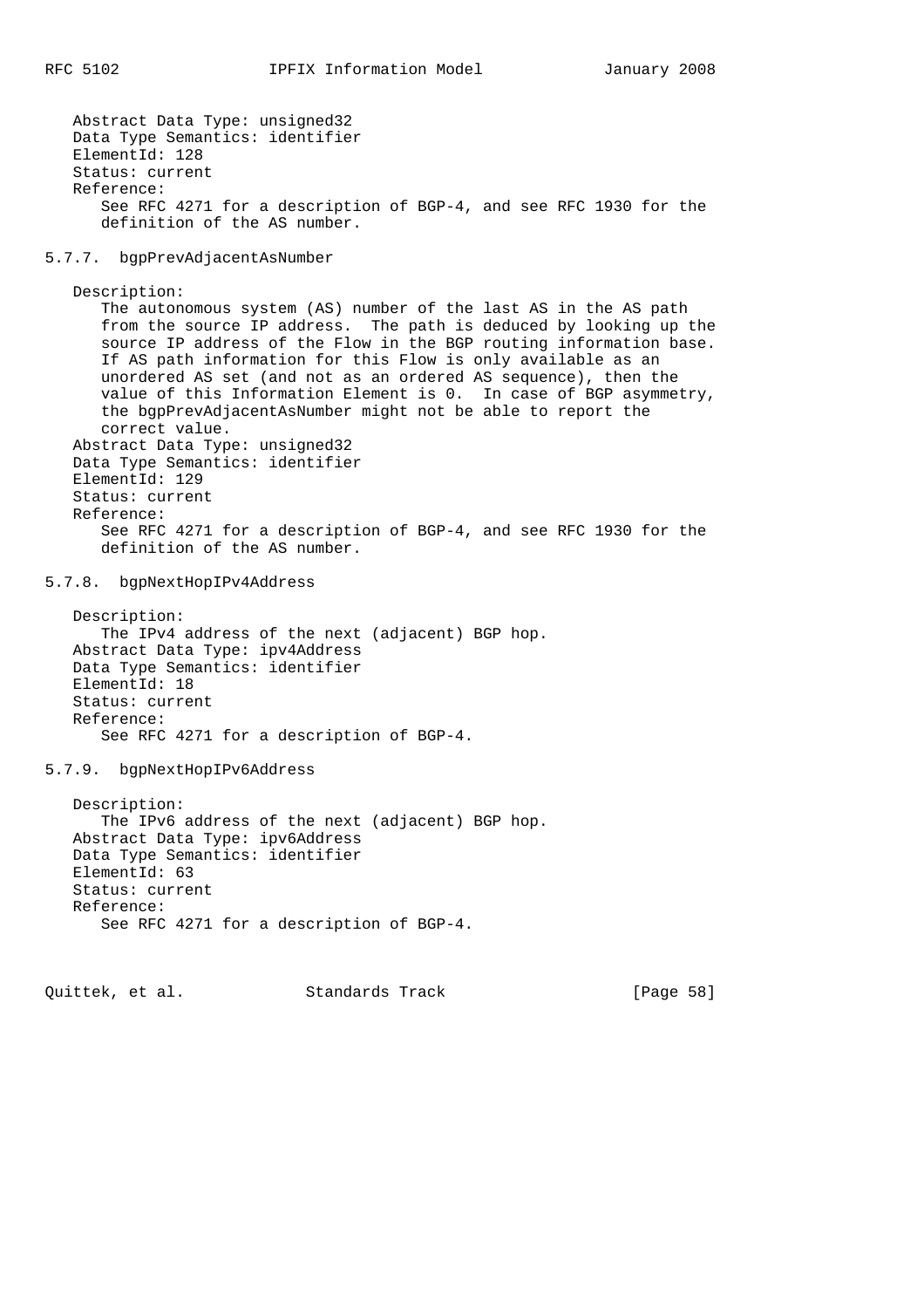5.7.10. mplsTopLabelType

 Description: This field identifies the control protocol that allocated the top-of-stack label. Initial values for this field are listed below. Further values may be assigned by IANA in the MPLS label type registry. - 0x01 TE-MIDPT: Any TE tunnel mid-point or tail label - 0x02 Pseudowire: Any PWE3 or Cisco AToM based label - 0x03 VPN: Any label associated with VPN - 0x04 BGP: Any label associated with BGP or BGP routing - 0x05 LDP: Any label associated with dynamically assigned labels using LDP Abstract Data Type: unsigned8 Data Type Semantics: identifier ElementId: 46 Status: current Reference: See RFC 3031 for the MPLS label structure. See RFC 4364 for the association of MPLS labels with Virtual Private Networks (VPNs). See RFC 4271 for BGP and BGP routing. See RFC 5036 for Label Distribution Protocol (LDP). See the list of MPLS label types assigned by IANA at http://www.iana.org/assignments/mpls-label-values. 5.7.11. mplsTopLabelIPv4Address Description: The IPv4 address of the system that the MPLS top label will cause this Flow to be forwarded to. Abstract Data Type: ipv4Address Data Type Semantics: identifier ElementId: 47 Status: current Reference: See RFC 3031 for the association between MPLS labels and IP addresses.

Quittek, et al. Standards Track [Page 59]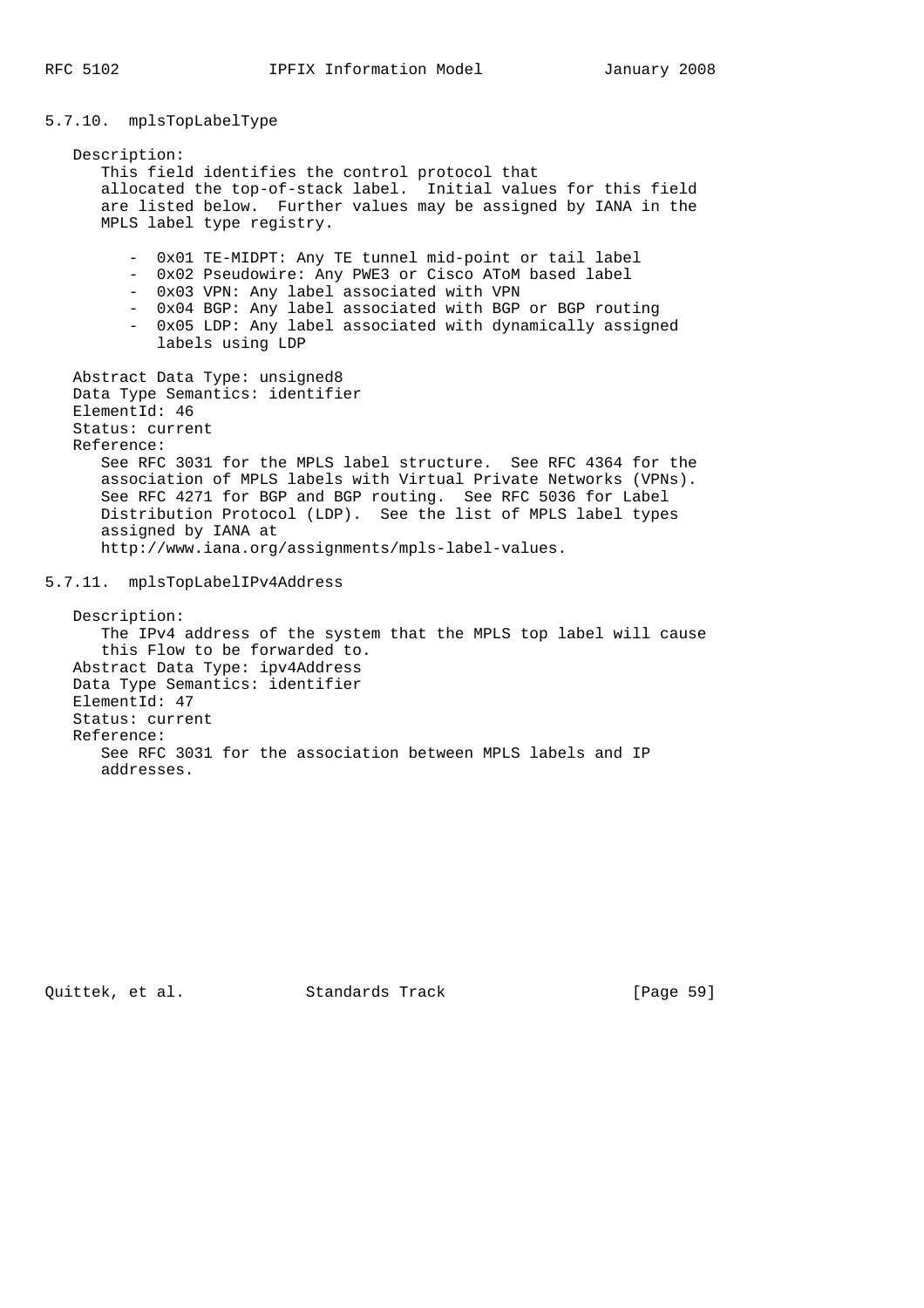5.7.12. mplsTopLabelIPv6Address

 Description: The IPv6 address of the system that the MPLS top label will cause this Flow to be forwarded to. Abstract Data Type: ipv6Address Data Type Semantics: identifier ElementId: 140 Status: current Reference: See RFC 3031 for the association between MPLS labels and IP addresses.

5.7.13. mplsVpnRouteDistinguisher

 Description: The value of the VPN route distinguisher of a corresponding entry in a VPN routing and forwarding table. Route distinguisher ensures that the same address can be used in several different MPLS VPNs and that it is possible for BGP to carry several completely different routes to that address, one for each VPN. According to RFC 4364, the size of mplsVpnRouteDistinguisher is 8 octets. However, in RFC 4382 an octet string with flexible length was chosen for representing a VPN route distinguisher by object MplsL3VpnRouteDistinguisher. This choice was made in order to be open to future changes of the size. This idea was adopted when choosing octetArray as abstract data type for this Information Element. The maximum length of this Information Element is 256 octets. Abstract Data Type: octetArray Data Type Semantics: identifier ElementId: 90 Status: current Reference: See RFC 4364 for the specification of the route distinguisher. See RFC 4382 for the specification of the MPLS/BGP Layer 3 Virtual Private Network (VPN) Management Information Base.

Quittek, et al. Standards Track [Page 60]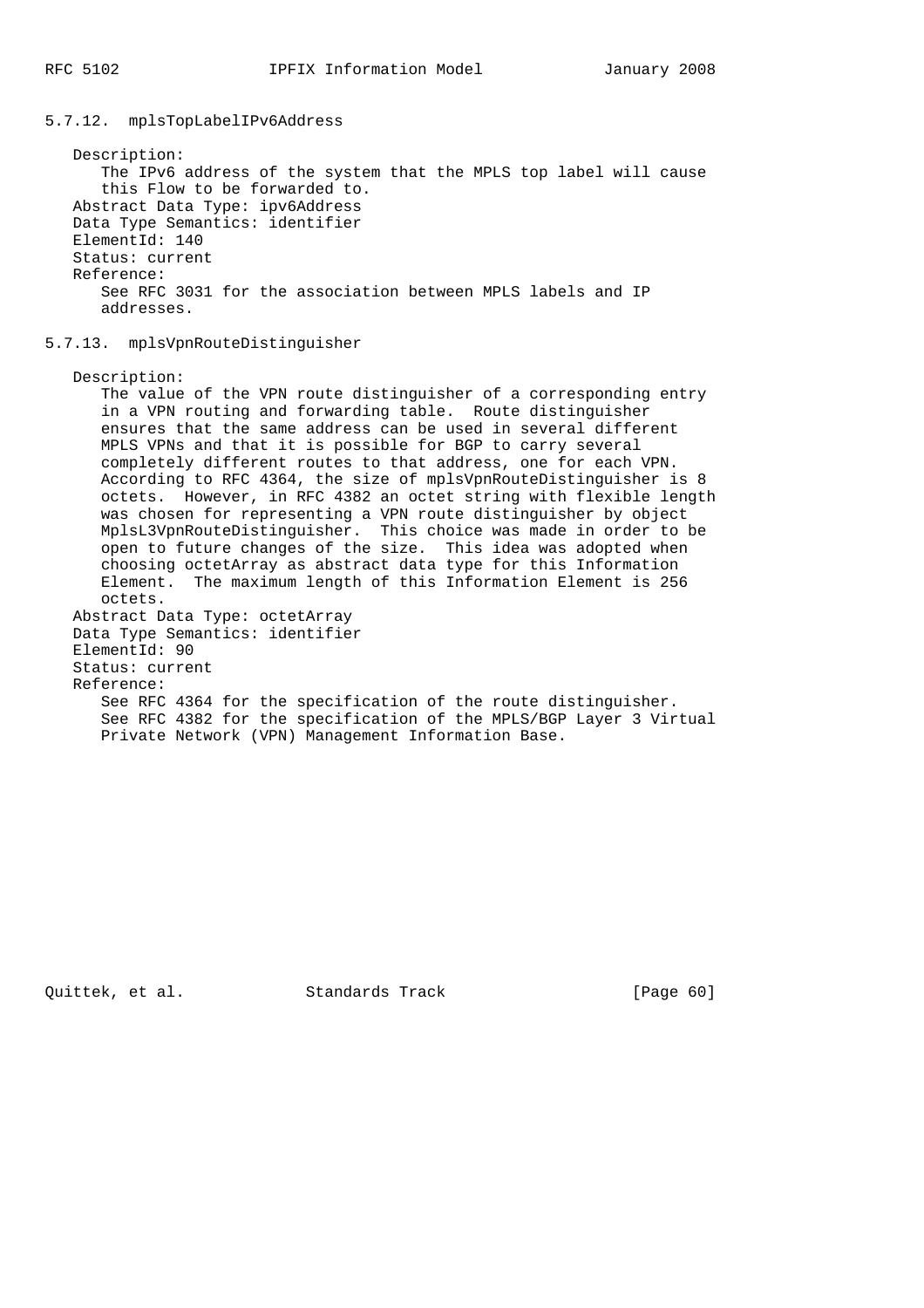## 5.8. Min/Max Flow Properties

 Information Elements in this section are results of minimum or maximum operations over all packets of a Flow.

| Name                                                                                             | ΙD                    | Name                                                                |
|--------------------------------------------------------------------------------------------------|-----------------------|---------------------------------------------------------------------|
| minimumIpTotalLength<br>25<br>maximumIpTotalLength<br>26<br>minimumTTL<br>52<br>maximumTTL<br>53 | 208<br>64<br>6<br>209 | ipv40ptions<br>ipv6ExtensionHeaders<br>tcpControlBits<br>tcpOptions |

5.8.1. minimumIpTotalLength

 Description: Length of the smallest packet observed for this Flow. The packet length includes the IP header(s) length and the IP payload length. Abstract Data Type: unsigned64 ElementId: 25 Status: current Units: octets Reference: See RFC 791 for the specification of the IPv4 total length. See RFC 2460 for the specification of the IPv6 payload length. See RFC 2675 for the specification of the IPv6 jumbo payload length.

5.8.2. maximumIpTotalLength

 Description: Length of the largest packet observed for this Flow. The packet length includes the IP header(s) length and the IP payload length. Abstract Data Type: unsigned64 ElementId: 26 Status: current Units: octets Reference: See RFC 791 for the specification of the IPv4 total length. See RFC 2460 for the specification of the IPv6 payload length. See RFC 2675 for the specification of the IPv6 jumbo payload length.

5.8.3. minimumTTL

 Description: Minimum TTL value observed for any packet in this Flow.

Quittek, et al. Standards Track [Page 61]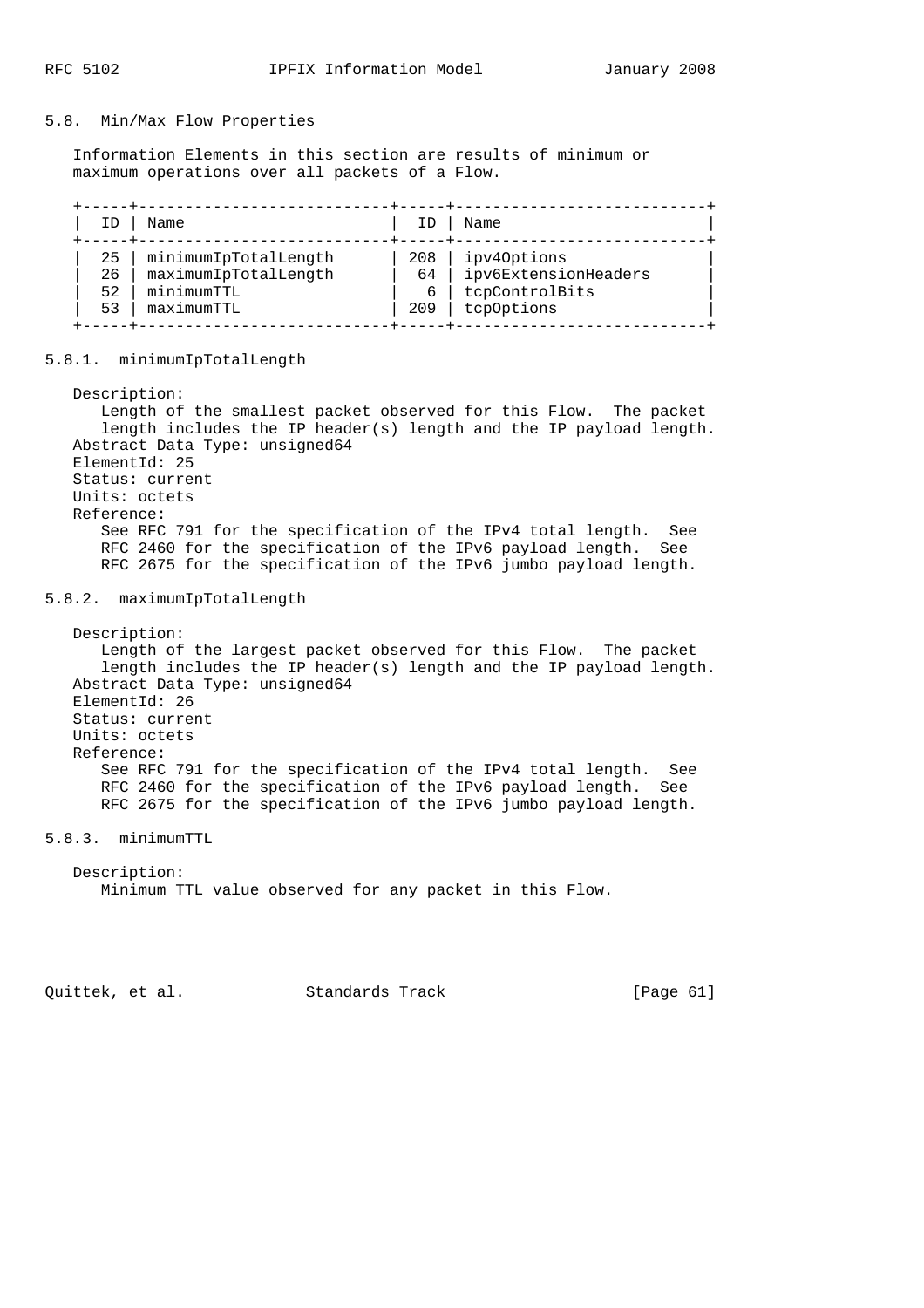Abstract Data Type: unsigned8 ElementId: 52 Status: current Units: hops Reference: See RFC 791 for the definition of the IPv4 Time to Live field. See RFC 2460 for the definition of the IPv6 Hop Limit field.

5.8.4. maximumTTL

 Description: Maximum TTL value observed for any packet in this Flow. Abstract Data Type: unsigned8 ElementId: 53 Status: current Units: hops Reference: See RFC 791 for the definition of the IPv4 Time to Live field. See RFC 2460 for the definition of the IPv6 Hop Limit field.

#### 5.8.5. ipv4Options

#### Description:

 IPv4 options in packets of this Flow. The information is encoded in a set of bit fields. For each valid IPv4 option type, there is a bit in this set. The bit is set to 1 if any observed packet of this Flow contains the corresponding IPv4 option type. Otherwise, if no observed packet of this Flow contained the respective IPv4 option type, the value of the corresponding bit is 0. The list of valid IPv4 options is maintained by IANA. Note that for identifying an option not just the 5-bit Option Number, but all 8 bits of the Option Type need to match one of the IPv4 options specified at http://www.iana.org/assignments/ip-parameters. Options are mapped to bits according to their option numbers. Option number X is mapped to bit X. The mapping is illustrated by the figure below.

|                                                                            | 0 1 2 3 4 5 6 7       |  |  |          |                                                  |  |
|----------------------------------------------------------------------------|-----------------------|--|--|----------|--------------------------------------------------|--|
|                                                                            |                       |  |  |          | EOOL   NOP   SEC   LSR   TS   E-SEC   CIPSO   RR |  |
|                                                                            | 8 9 10 11 12 13 14 15 |  |  |          |                                                  |  |
| $\ldots$   SID   SSR   ZSU   MTUP   MTUR   FINN   VISA   ENCODE   $\ldots$ |                       |  |  |          |                                                  |  |
|                                                                            | 16 17 18 19           |  |  | 20 21 22 |                                                  |  |

Quittek, et al. Standards Track [Page 62]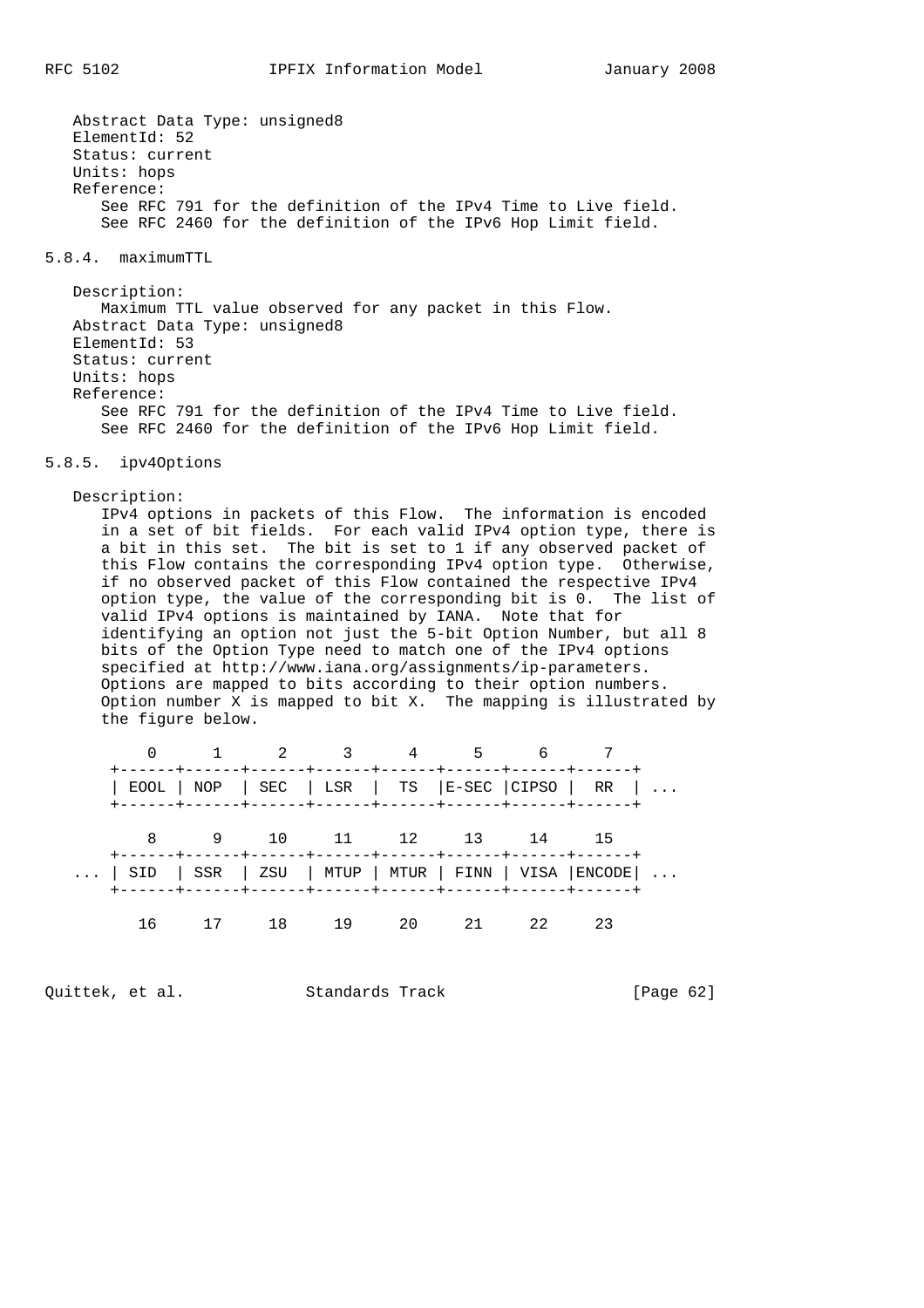|                | IMITD             | EIP                                              | TR                          |                       | ADDEXT RTRALT SDB<br>-----+------+------+-----+------+ |    | NSAPA   DPS |    |  |
|----------------|-------------------|--------------------------------------------------|-----------------------------|-----------------------|--------------------------------------------------------|----|-------------|----|--|
|                | 24                | 25                                               | 26                          | 27 —                  | 28                                                     | 29 | 30          | 31 |  |
|                |                   |                                                  |                             |                       | ------+------+------+-----+----                        |    |             |    |  |
|                | UMP               | QS                                               |                             |                       | to be assigned by IANA   EXP                           |    |             |    |  |
|                | Type<br>Bit Value | Option<br>Name<br>---+-----+-------+------------ |                             | Reference             |                                                        |    |             |    |  |
| 0              | 0                 | EOOL                                             |                             |                       | End of Options List, RFC 791                           |    |             |    |  |
| $\mathbf 1$    | $\mathbf 1$       | NOP                                              |                             |                       | No Operation, RFC 791                                  |    |             |    |  |
| $\overline{a}$ | 130               | SEC                                              | Security, RFC 1108          |                       |                                                        |    |             |    |  |
| 3              | 131               | LSR                                              | Loose Source Route, RFC 791 |                       |                                                        |    |             |    |  |
| $\overline{4}$ | 68                | TS                                               |                             | Time Stamp, RFC 791   |                                                        |    |             |    |  |
| 5              | 133               | $E-SEC$                                          |                             |                       | Extended Security, RFC 1108                            |    |             |    |  |
| 6              | 134               | CIPSO                                            |                             | Commercial Security   |                                                        |    |             |    |  |
| 7              | 7                 | RR                                               |                             | Record Route, RFC 791 |                                                        |    |             |    |  |
| 8              | 136               | SID                                              | Stream ID, RFC 791          |                       |                                                        |    |             |    |  |
| 9              | 137               | SSR                                              |                             |                       | Strict Source Route, RFC 791                           |    |             |    |  |
| 10             | 10                | ZSU                                              |                             |                       | Experimental Measurement                               |    |             |    |  |
| 11             | 11                | MTUP                                             |                             |                       | (obsoleted) MTU Probe, RFC 1191                        |    |             |    |  |
| 12             | 12                | MTUR                                             |                             |                       | (obsoleted) MTU Reply, RFC 1191                        |    |             |    |  |
| 13             | 205               | FINN                                             |                             |                       | Experimental Flow Control                              |    |             |    |  |
| 14             | 142               | VISA                                             |                             |                       | Experimental Access Control                            |    |             |    |  |
| 15             | 15                | <b>ENCODE</b>                                    |                             |                       |                                                        |    |             |    |  |
| 16             | 144               | IMITD                                            |                             |                       | IMI Traffic Descriptor                                 |    |             |    |  |
| 17             | 145               | EIP                                              |                             |                       | Extended Internet Protocol, RFC 1385                   |    |             |    |  |
| 18             | 82                | TR                                               |                             |                       | Traceroute, RFC 3193                                   |    |             |    |  |
| 19             | 147               | ADDEXT                                           |                             | Address Extension     |                                                        |    |             |    |  |
| 20             | 148               | RTRALT                                           |                             |                       | Router Alert, RFC 2113                                 |    |             |    |  |
| 21             | 149               | SDB                                              |                             |                       | Selective Directed Broadcast                           |    |             |    |  |
| 22             | 150               | NSAPA                                            |                             | NSAP Address          |                                                        |    |             |    |  |
| 23             | 151               | DPS                                              |                             |                       | Dynamic Packet State                                   |    |             |    |  |
| 24             | 152               | UMP                                              |                             |                       | Upstream Multicast Pkt.                                |    |             |    |  |
| 25             | 25                | QS                                               |                             | Quick-Start           |                                                        |    |             |    |  |
| 30             | 30                | EXP                                              |                             |                       | RFC3692-style Experiment                               |    |             |    |  |
| 30             | 94                | EXP                                              |                             |                       | RFC3692-style Experiment                               |    |             |    |  |
| 30             | 158               | EXP                                              |                             |                       | RFC3692-style Experiment                               |    |             |    |  |
| 30             | 222               | EXP                                              |                             |                       | RFC3692-style Experiment                               |    |             |    |  |
| $\cdots$       | $\cdots$          | $\cdots$                                         |                             |                       | Further options numbers<br>may be assigned by IANA     |    |             |    |  |

 Abstract Data Type: unsigned32 Data Type Semantics: flags ElementId: 208

Quittek, et al. Standards Track [Page 63]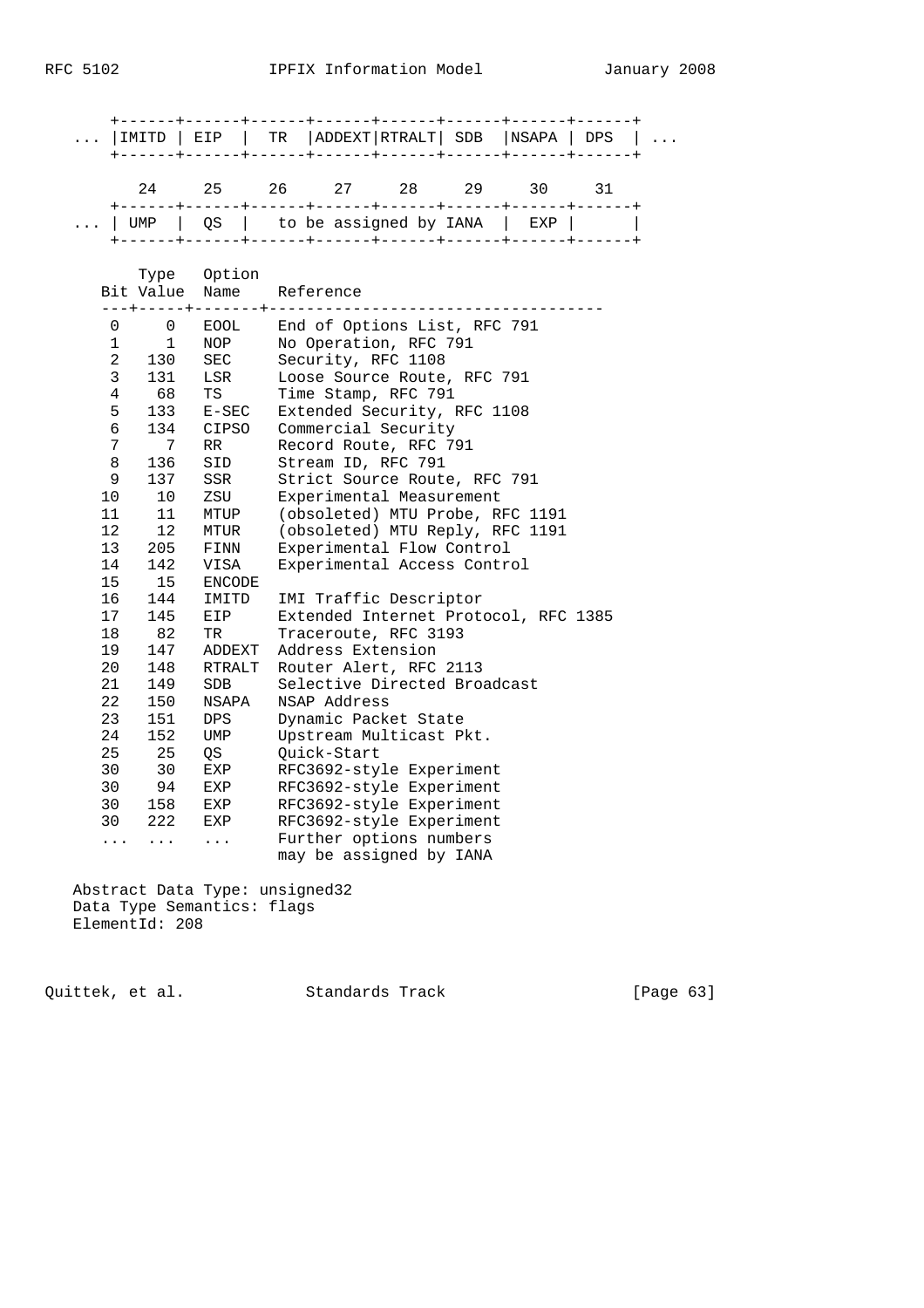Status: current Reference: See RFC 791 for the definition of IPv4 options. See the list of IPv4 option numbers assigned by IANA at http://www.iana.org/assignments/ip-parameters.

5.8.6. ipv6ExtensionHeaders

Description:

 IPv6 extension headers observed in packets of this Flow. The information is encoded in a set of bit fields. For each IPv6 option header, there is a bit in this set. The bit is set to 1 if any observed packet of this Flow contains the corresponding IPv6 extension header. Otherwise, if no observed packet of this Flow contained the respective IPv6 extension header, the value of the corresponding bit is 0.

|          |                                    |          | $\begin{array}{cccccccccccccc} 1 & 2 & 3 & 4 & 5 & 6 \end{array}$ |  |  |                                           |
|----------|------------------------------------|----------|-------------------------------------------------------------------|--|--|-------------------------------------------|
|          |                                    |          | Res   FRA1  RH   FRA0  UNK   Res   HOP   DST                      |  |  |                                           |
|          |                                    |          | 8 9 10 11 12 13 14 15                                             |  |  |                                           |
|          | $\ldots$ PAY   AH   ESP   Reserved |          |                                                                   |  |  |                                           |
|          |                                    |          | 16 17 18 19 20 21 22 23                                           |  |  |                                           |
|          |                                    |          | Reserved                                                          |  |  |                                           |
|          |                                    |          | 24 25 26 27 28 29 30 31                                           |  |  |                                           |
| $\cdots$ |                                    |          | Reserved                                                          |  |  |                                           |
|          | Bit IPv6 Option Description        |          |                                                                   |  |  |                                           |
|          | 0, Res<br>1, FRA1<br>2, RH         | 44<br>43 | Reserved<br>Routing header                                        |  |  | Fragmentation header - not first fragment |

|  | 2, RH   | 43 | Routing header                         |
|--|---------|----|----------------------------------------|
|  | 3, FRA0 | 44 | Fragment header - first fragment       |
|  | 4. UNK  |    | Unknown Layer 4 header                 |
|  |         |    | (compressed, encrypted, not supported) |
|  | 5, Res  |    | Reserved                               |
|  | 6, HOP  |    | Hop-by-hop option header               |
|  | 7, DST  | 60 | Destination option header              |
|  |         |    |                                        |

| Quittek, et al. | Standards Track | [Page $64$ ] |
|-----------------|-----------------|--------------|
|-----------------|-----------------|--------------|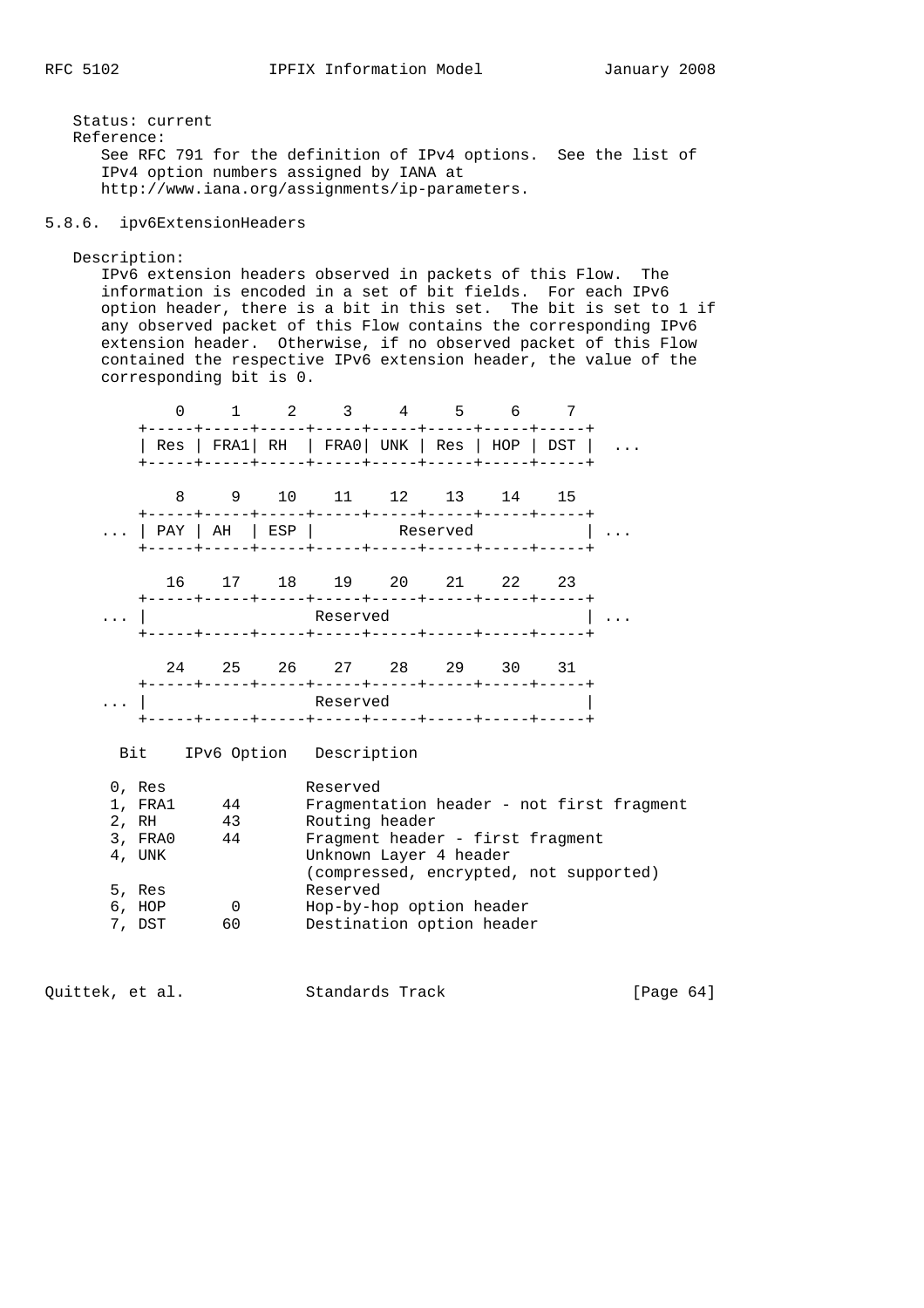| 8, PAY                | 108 | Payload compression header             |
|-----------------------|-----|----------------------------------------|
| 9. AH                 | 51  | Authentication Header                  |
| $10.$ ESP<br>11 to 31 | 50  | Encrypted security payload<br>Reserved |

 Abstract Data Type: unsigned32 Data Type Semantics: flags ElementId: 64 Status: current Reference: See RFC 2460 for the general definition of IPv6 extension headers and for the specification of the hop-by-hop options header, the routing header, the fragment header, and the destination options header. See RFC 4302 for the specification of the authentication header. See RFC 4303 for the specification of the encapsulating security payload.

5.8.7. tcpControlBits

Description:

 TCP control bits observed for packets of this Flow. The information is encoded in a set of bit fields. For each TCP control bit, there is a bit in this set. A bit is set to 1 if any observed packet of this Flow has the corresponding TCP control bit set to 1. A value of 0 for a bit indicates that the corresponding bit was not set in any of the observed packets of this Flow.

 0 1 2 3 4 5 6 7 +-----+-----+-----+-----+-----+-----+-----+-----+ | Reserved | URG | ACK | PSH | RST | SYN | FIN | +-----+-----+-----+-----+-----+-----+-----+-----+

 Reserved: Reserved for future use by TCP. Must be zero. URG: Urgent Pointer field significant ACK: Acknowledgment field significant PSH: Push Function RST: Reset the connection SYN: Synchronize sequence numbers FIN: No more data from sender

 Abstract Data Type: unsigned8 Data Type Semantics: flags ElementId: 6 Status: current Reference: See RFC 793 for the definition of the TCP control bits in the TCP header.

Quittek, et al. Standards Track [Page 65]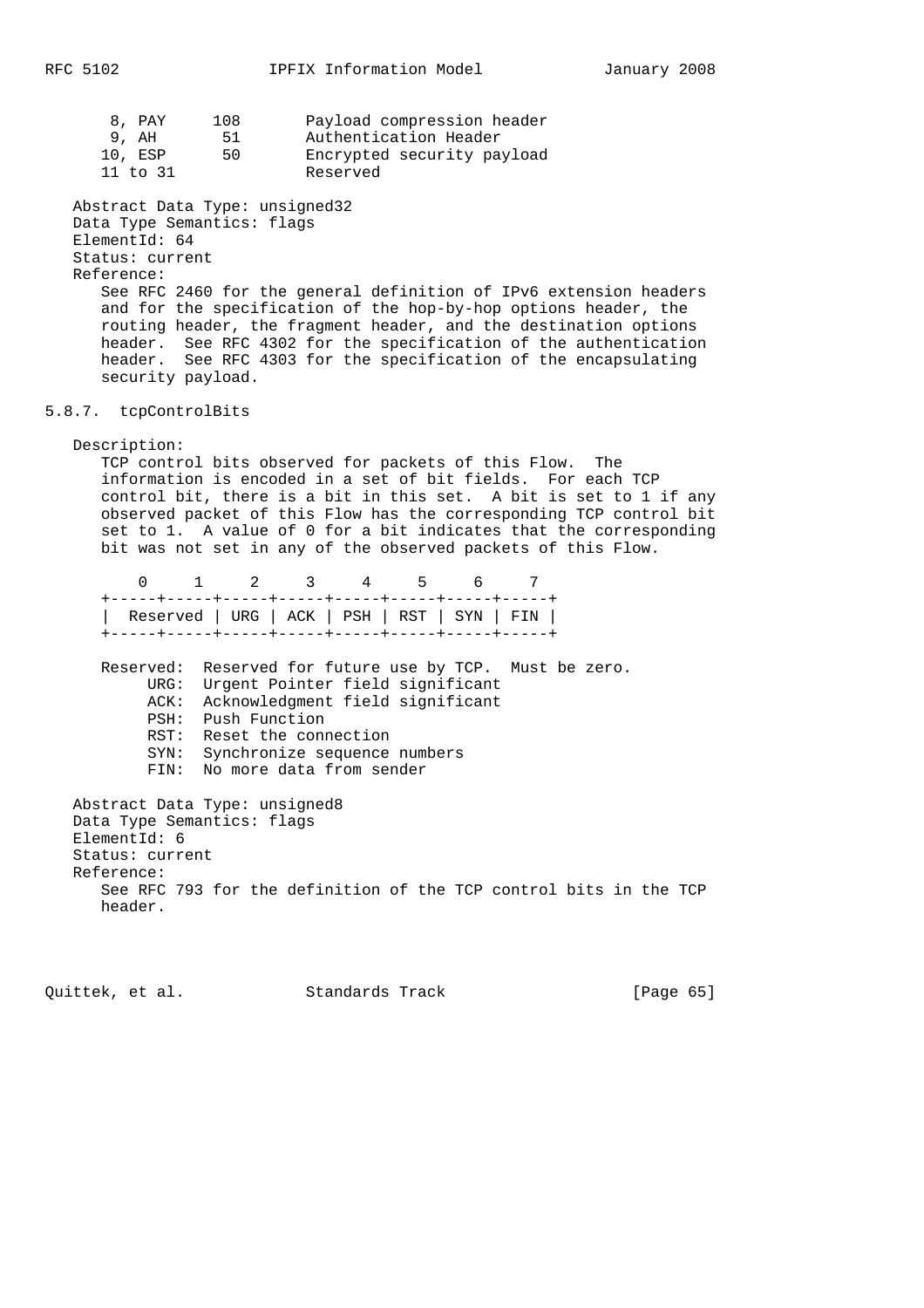## 5.8.8. tcpOptions

# Description: TCP options in packets of this Flow. The information is encoded in a set of bit fields. For each TCP option, there is a bit in this set. The bit is set to 1 if any observed packet of this Flow contains the corresponding TCP option. Otherwise, if no observed packet of this Flow contained the respective TCP option, the value of the corresponding bit is 0. Options are mapped to bits according to their option numbers. Option number X is mapped to bit X. TCP option numbers are maintained by IANA. 0 1 2 3 4 5 6 7 +-----+-----+-----+-----+-----+-----+-----+-----+ | 0 | 1 | 2 | 3 | 4 | 5 | 6 | 7 | ... +-----+-----+-----+-----+-----+-----+-----+-----+ 8 9 10 11 12 13 14 15 +-----+-----+-----+-----+-----+-----+-----+-----+ ... | 8 | 9 | 10 | 11 | 12 | 13 | 14 | 15 |... +-----+-----+-----+-----+-----+-----+-----+-----+ 16 17 18 19 20 21 22 23 +-----+-----+-----+-----+-----+-----+-----+-----+  $\ldots$  | 16 | 17 | 18 | 19 | 20 | 21 | 22 | 23 | $\ldots$  +-----+-----+-----+-----+-----+-----+-----+-----+ . . . 56 57 58 59 60 61 62 63 +-----+-----+-----+-----+-----+-----+-----+-----+ ... | 56 | 57 | 58 | 59 | 60 | 61 | 62 | 63 | +-----+-----+-----+-----+-----+-----+-----+-----+ Abstract Data Type: unsigned64 Data Type Semantics: flags ElementId: 209 Status: current Reference: See RFC 793 for the definition of TCP options. See the list of TCP option numbers assigned by IANA at http://www.iana.org/assignments/tcp-parameters.

Quittek, et al. Standards Track [Page 66]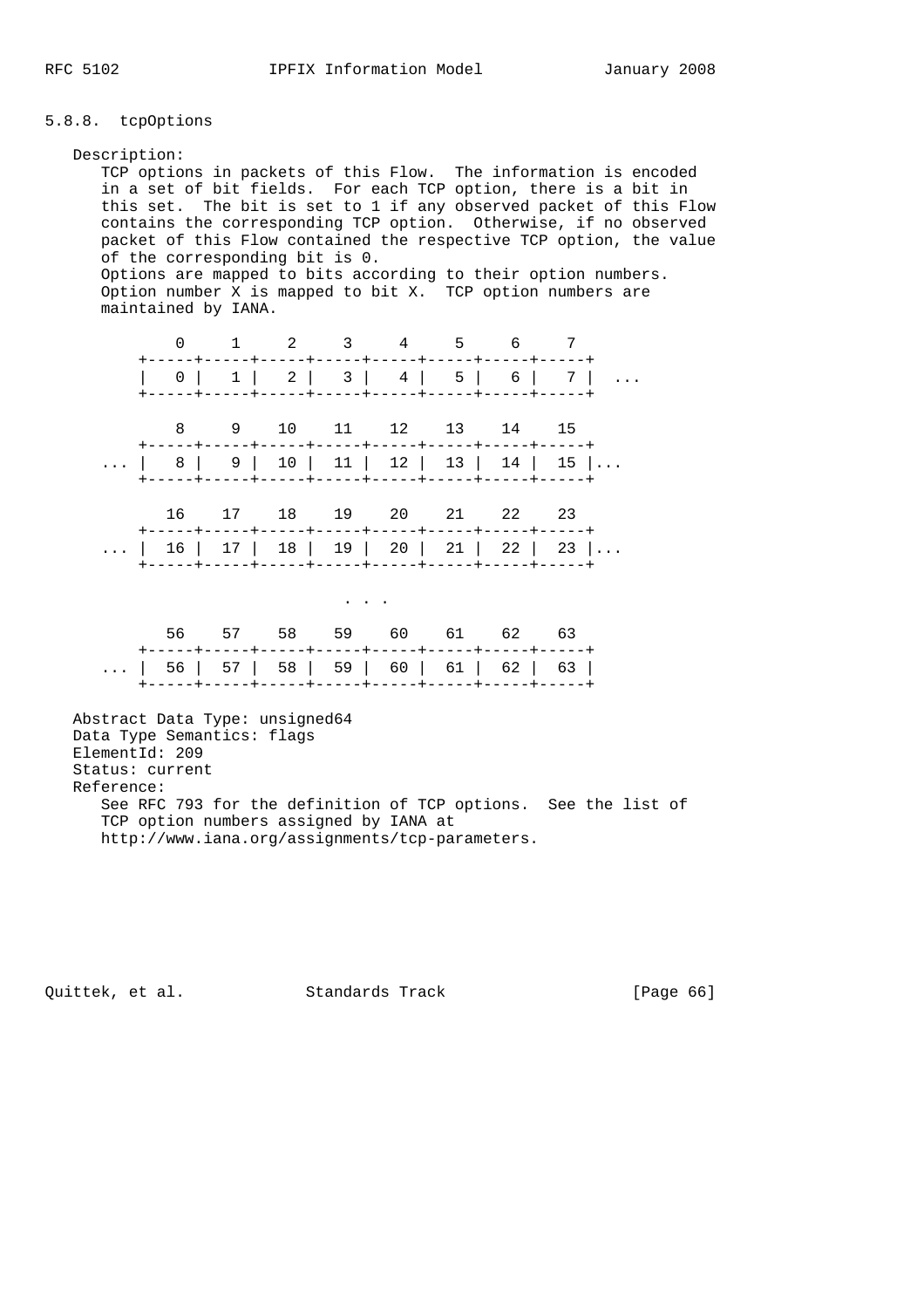#### 5.9. Flow Timestamps

Information Elements in this section are timestamps of events.

 Timestamps flowStartSeconds, flowEndSeconds, flowStartMilliseconds, flowEndMilliseconds, flowStartMicroseconds, flowEndMicroseconds, flowStartNanoseconds, flowEndNanoseconds, and systemInitTimeMilliseconds are absolute and have a well-defined fixed time base, such as, for example, the number of seconds since 0000 UTC Jan 1st 1970.

 Timestamps flowStartDeltaMicroseconds and flowEndDeltaMicroseconds are relative timestamps only valid within the scope of a single IPFIX Message. They contain the negative time offsets relative to the export time specified in the IPFIX Message Header. The maximum time offset that can be encoded by these delta counters is 1 hour, 11 minutes, and 34.967295 seconds.

 Timestamps flowStartSysUpTime and flowEndSysUpTime are relative timestamps indicating the time relative to the last (re- )initialization of the IPFIX Device. For reporting the time of the last (re-)initialization, systemInitTimeMilliseconds can be reported, for example, in Data Records defined by Option Templates.

| TD  | Name                  | ΙD  | Name                       |
|-----|-----------------------|-----|----------------------------|
| 150 | flowStartSeconds      | 156 | flowStartNanoseconds       |
| 151 | flowEndSeconds        | 157 | flowEndNanoseconds         |
| 152 | flowStartMilliseconds | 158 | flowStartDeltaMicroseconds |
| 153 | flowEndMilliseconds   | 159 | flowEndDeltaMicroseconds   |
| 154 | flowStartMicroseconds | 160 | systemInitTimeMilliseconds |
| 155 | flowEndMicroseconds   | 22  | flowStartSysUpTime         |
|     |                       | 21  | flowEndSysUpTime           |

5.9.1. flowStartSeconds

 Description: The absolute timestamp of the first packet of this Flow. Abstract Data Type: dateTimeSeconds ElementId: 150 Status: current Units: seconds

Quittek, et al. Standards Track [Page 67]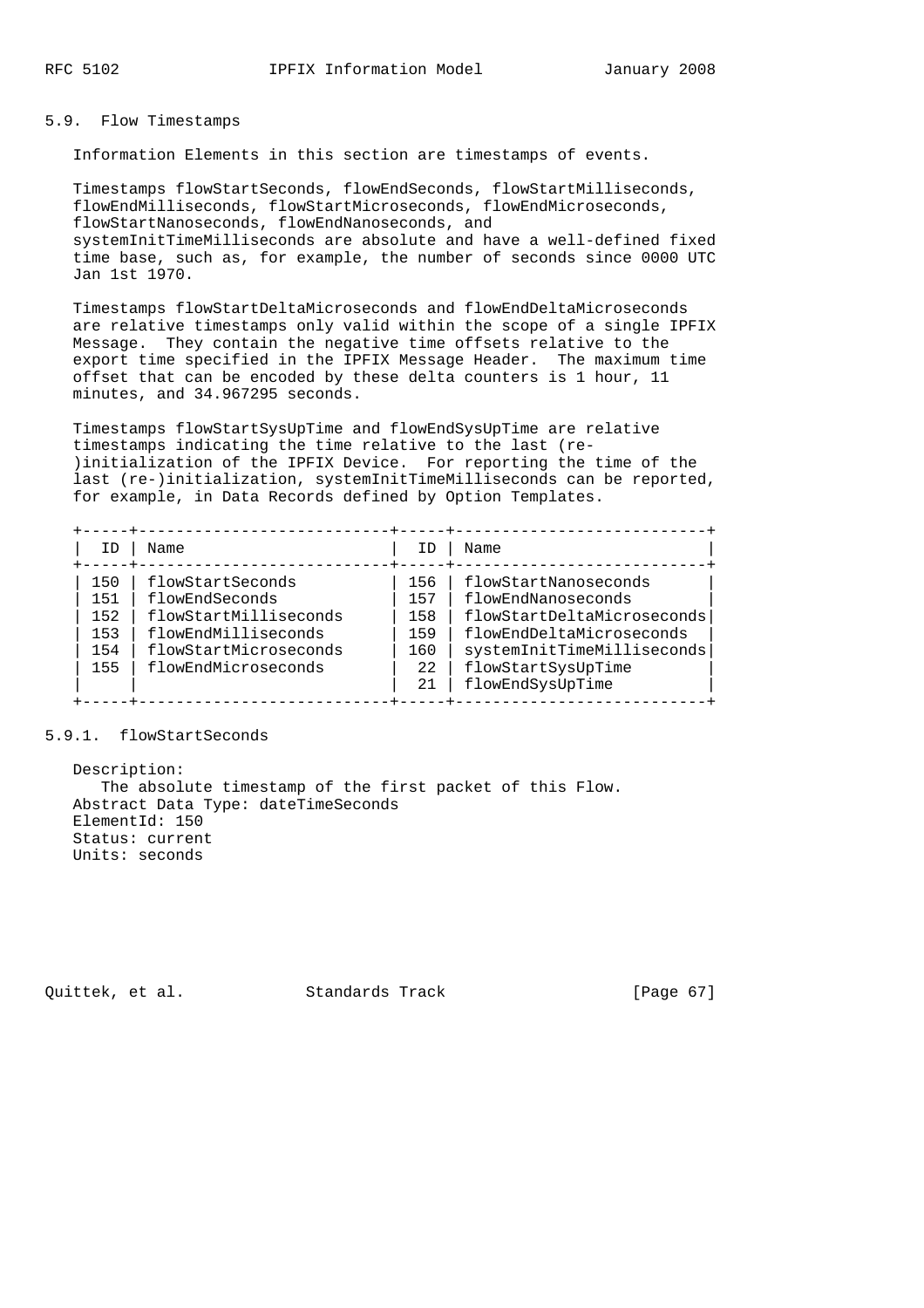5.9.2. flowEndSeconds

```
 Description:
  The absolute timestamp of the last packet of this Flow.
Abstract Data Type: dateTimeSeconds
ElementId: 151
Status: current
Units: seconds
```
#### 5.9.3. flowStartMilliseconds

 Description: The absolute timestamp of the first packet of this Flow. Abstract Data Type: dateTimeMilliseconds ElementId: 152 Status: current Units: milliseconds

5.9.4. flowEndMilliseconds

```
 Description:
   The absolute timestamp of the last packet of this Flow.
Abstract Data Type: dateTimeMilliseconds
ElementId: 153
Status: current
Units: milliseconds
```
5.9.5. flowStartMicroseconds

```
 Description:
  The absolute timestamp of the first packet of this Flow.
Abstract Data Type: dateTimeMicroseconds
ElementId: 154
Status: current
Units: microseconds
```
5.9.6. flowEndMicroseconds

 Description: The absolute timestamp of the last packet of this Flow. Abstract Data Type: dateTimeMicroseconds ElementId: 155 Status: current Units: microseconds

Quittek, et al. Standards Track [Page 68]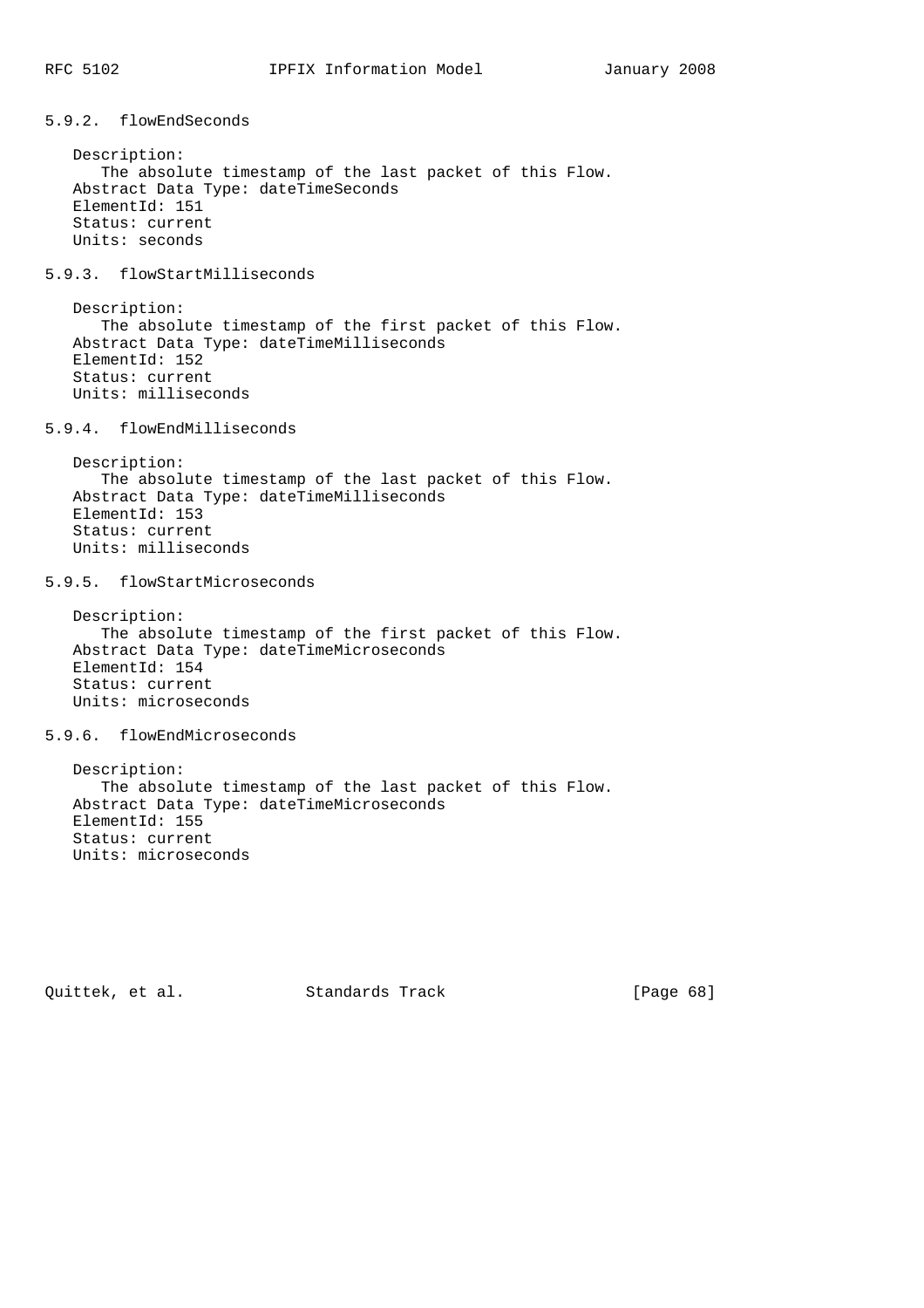5.9.7. flowStartNanoseconds Description: The absolute timestamp of the first packet of this Flow. Abstract Data Type: dateTimeNanoseconds ElementId: 156 Status: current Units: nanoseconds 5.9.8. flowEndNanoseconds Description: The absolute timestamp of the last packet of this Flow. Abstract Data Type: dateTimeNanoseconds ElementId: 157 Status: current Units: nanoseconds 5.9.9. flowStartDeltaMicroseconds Description: This is a relative timestamp only valid within the scope of a single IPFIX Message. It contains the negative time offset of the first observed packet of this Flow relative to the export time specified in the IPFIX Message Header. Abstract Data Type: unsigned32 ElementId: 158 Status: current Units: microseconds Reference: See the IPFIX protocol specification [RFC5101] for the definition of the IPFIX Message Header. 5.9.10. flowEndDeltaMicroseconds Description: This is a relative timestamp only valid within the scope of a single IPFIX Message. It contains the negative time offset of the last observed packet of this Flow relative to the export time specified in the IPFIX Message Header. Abstract Data Type: unsigned32 ElementId: 159 Status: current Units: microseconds Reference: See the IPFIX protocol specification [RFC5101] for the definition of the IPFIX Message Header.

Quittek, et al. Standards Track [Page 69]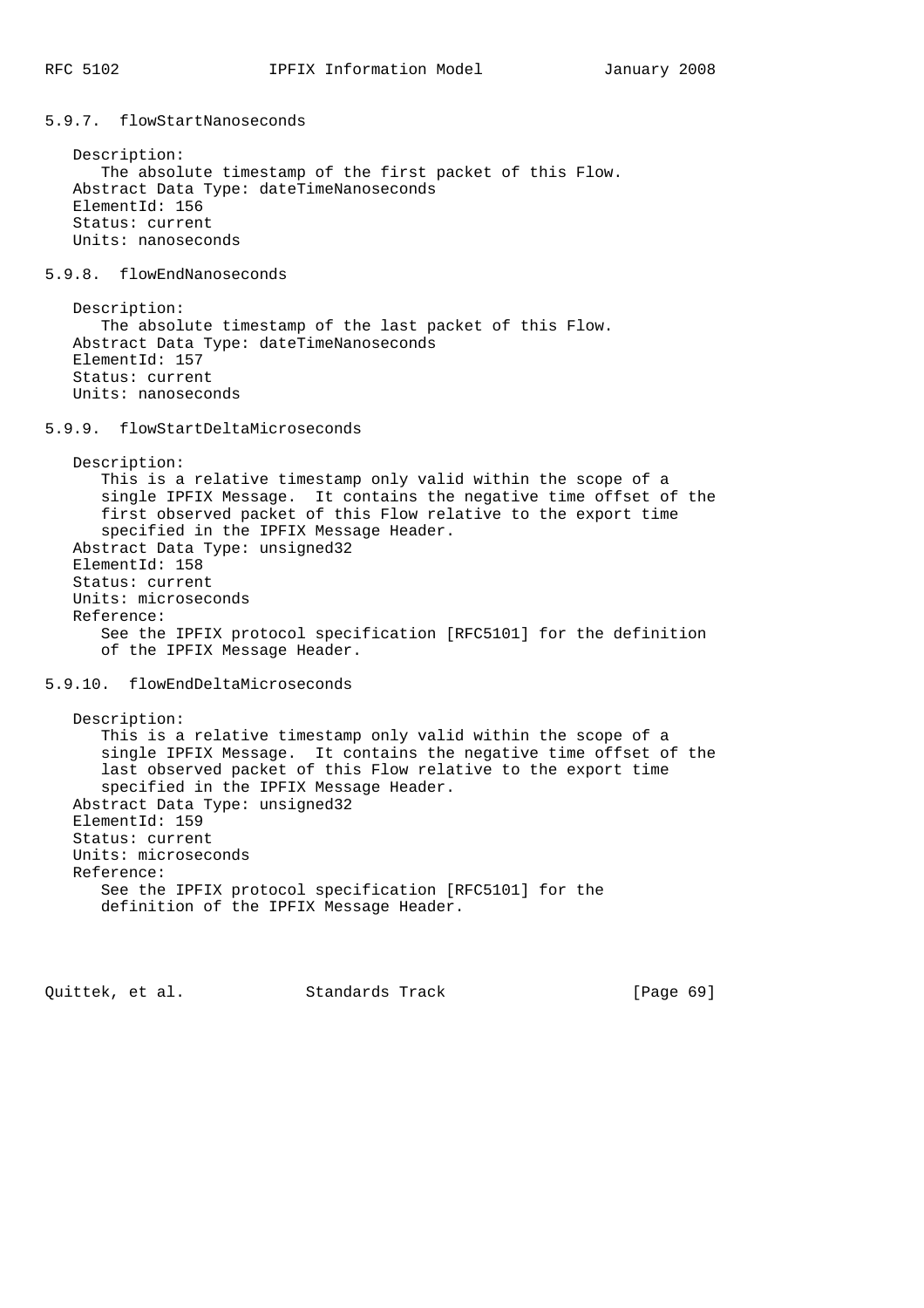5.9.11. systemInitTimeMilliseconds

 Description: The absolute timestamp of the last (re-)initialization of the IPFIX Device. Abstract Data Type: dateTimeMilliseconds ElementId: 160 Status: current Units: milliseconds

5.9.12. flowStartSysUpTime

 Description: The relative timestamp of the first packet of this Flow. It indicates the number of milliseconds since the last (re-)initialization of the IPFIX Device (sysUpTime). Abstract Data Type: unsigned32 ElementId: 22 Status: current Units: milliseconds

5.9.13. flowEndSysUpTime

 Description: The relative timestamp of the last packet of this Flow. It indicates the number of milliseconds since the last (re-)initialization of the IPFIX Device (sysUpTime). Abstract Data Type: unsigned32 ElementId: 21 Status: current Units: milliseconds

5.10. Per-Flow Counters

 Information Elements in this section are counters all having integer values. Their values may change for every report they are used in. They cannot serve as part of a Flow Key used for mapping packets to Flows. However, potentially they can be used for selecting exported Flows, for example, by only exporting Flows with more than a threshold number of observed octets.

 There are running counters and delta counters. Delta counters are reset to zero each time their values are exported. Running counters continue counting independently of the Exporting Process.

 There are per-Flow counters and counters related to the Metering Process and/or the Exporting Process. Per-Flow counters are Flow properties that potentially change each time a packet belonging to

Quittek, et al. Standards Track [Page 70]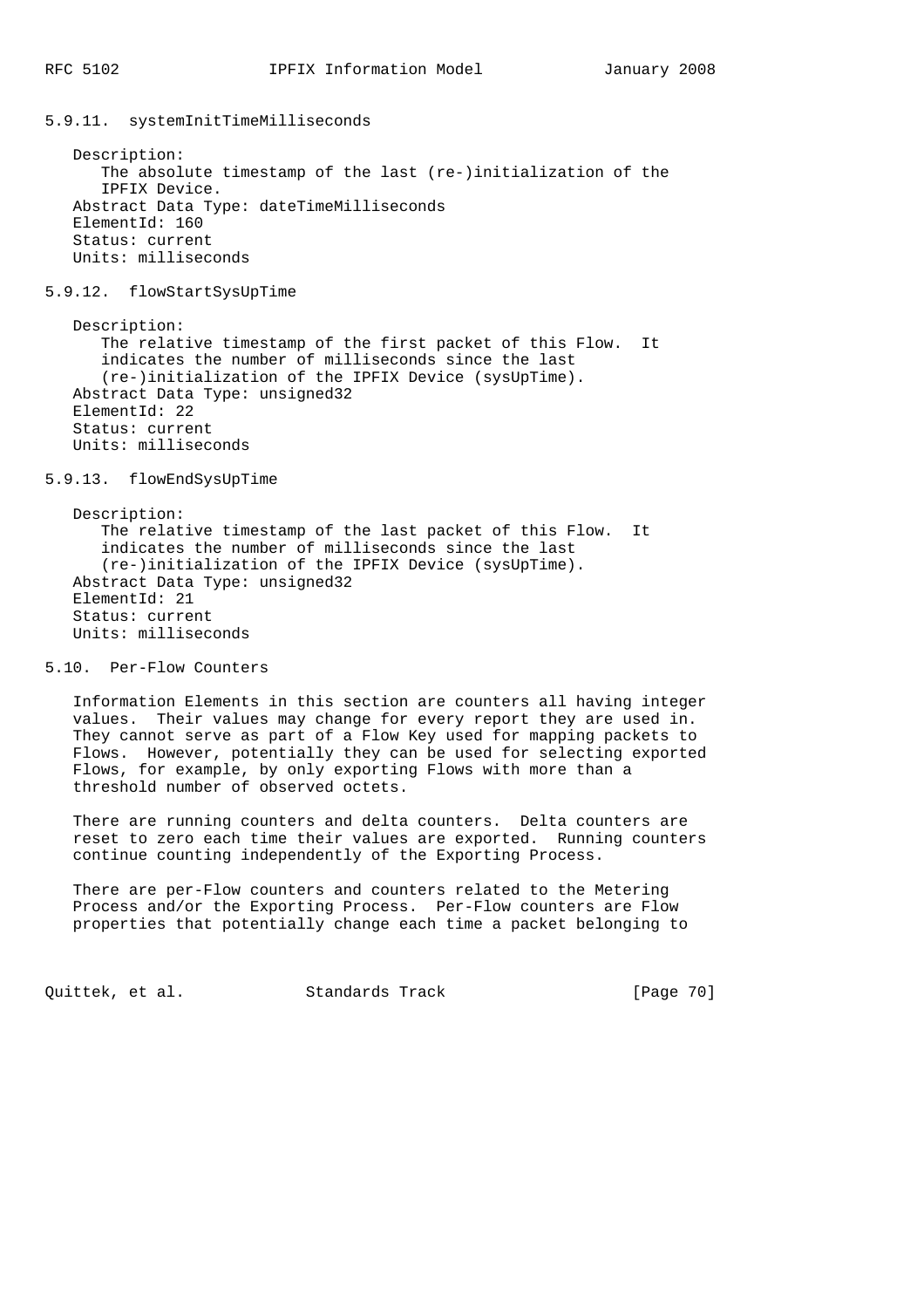the Flow is observed. The set of per-Flow counters includes the Information Elements listed in the table below. Counters related to the Metering Process and/or the Exporting Process are described in Section 5.3.

| ΙD             | Name                    | ΙD  | Name                      |
|----------------|-------------------------|-----|---------------------------|
|                | octetDeltaCount         | 134 | droppedOctetTotalCount    |
| 23             | postOctetDeltaCount     | 135 | droppedPacketTotalCount   |
| 198            | octetDeltaSumOfSquares  | 19  | postMCastPacketDeltaCount |
| 85             | octetTotalCount         | 20  | postMCastOctetDeltaCount  |
| 171            | postOctetTotalCount     | 174 | postMCastPacketTotalCount |
| 199            | octetTotalSumOfSquares  | 175 | postMCastOctetTotalCount  |
| $\mathfrak{D}$ | packetDeltaCount        | 218 | tcpSynTotalCount          |
| 24             | postPacketDeltaCount    | 219 | tcpFinTotalCount          |
| 86             | packetTotalCount        | 220 | tcpRstTotalCount          |
| 172.           | postPacketTotalCount    | 221 | tcpPshTotalCount          |
| 132            | droppedOctetDeltaCount  | 222 | tcpAckTotalCount          |
| 133            | droppedPacketDeltaCount | 223 | tcpUrqTotalCount          |

5.10.1. octetDeltaCount

 Description: The number of octets since the previous report (if any) in incoming packets for this Flow at the Observation Point. The number of octets includes IP header(s) and IP payload. Abstract Data Type: unsigned64 Data Type Semantics: deltaCounter ElementId: 1 Status: current Units: octets

5.10.2. postOctetDeltaCount

 Description: The definition of this Information Element is identical to the definition of Information Element 'octetDeltaCount', except that it reports a potentially modified value caused by a middlebox function after the packet passed the Observation Point. Abstract Data Type: unsigned64 Data Type Semantics: deltaCounter ElementId: 23 Status: current Units: octets

Quittek, et al. Standards Track [Page 71]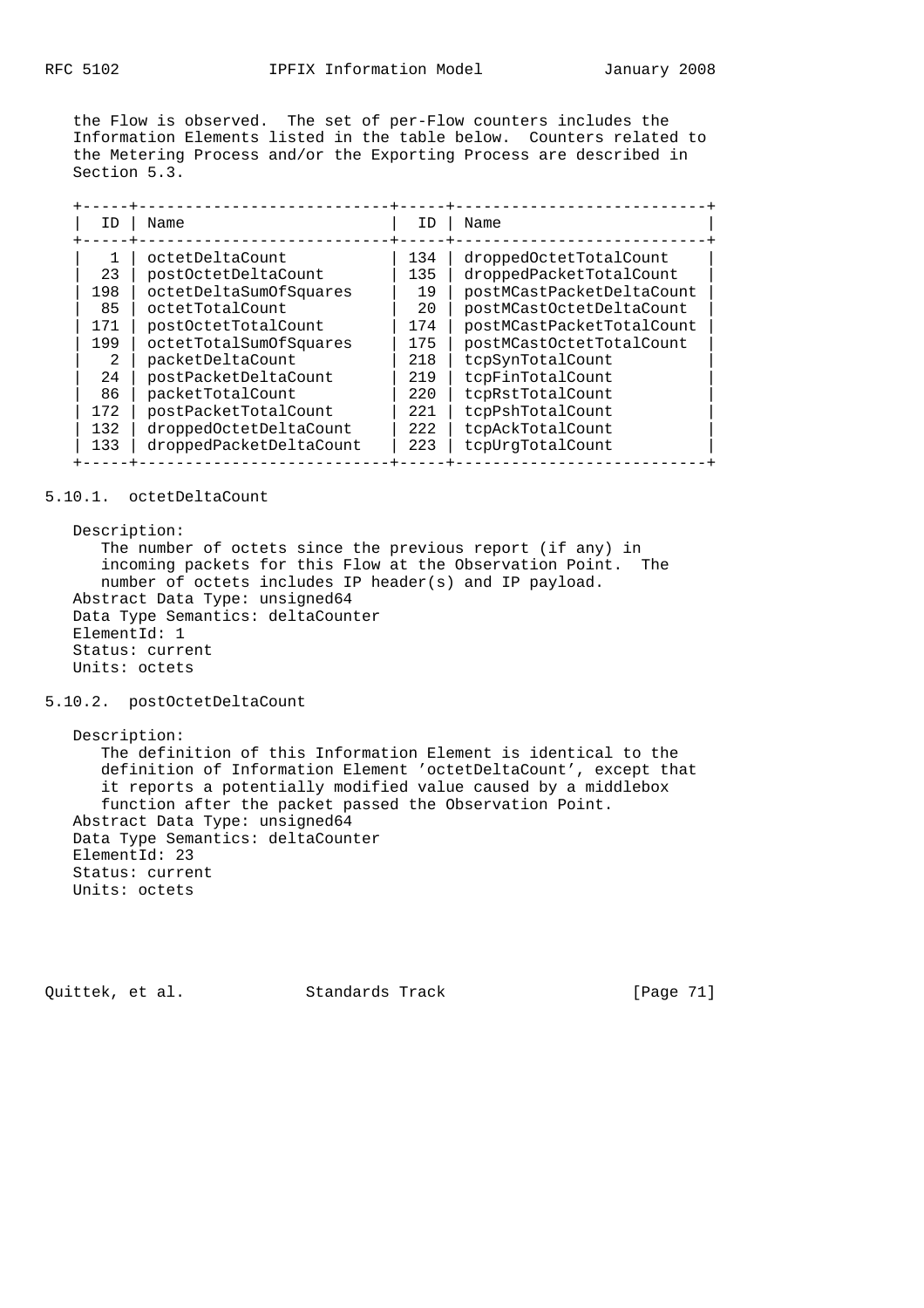5.10.3. octetDeltaSumOfSquares

 Description: The sum of the squared numbers of octets per incoming packet since the previous report (if any) for this Flow at the Observation Point. The number of octets includes IP header(s) and IP payload. Abstract Data Type: unsigned64 ElementId: 198 Status: current 5.10.4. octetTotalCount Description: The total number of octets in incoming packets for this Flow at the Observation Point since the Metering Process (re-)initialization for this Observation Point. The number of octets includes IP header(s) and IP payload. Abstract Data Type: unsigned64 Data Type Semantics: totalCounter ElementId: 85 Status: current Units: octets 5.10.5. postOctetTotalCount Description: The definition of this Information Element is identical to the definition of Information Element 'octetTotalCount', except that it reports a potentially modified value caused by a middlebox function after the packet passed the Observation Point. Abstract Data Type: unsigned64 Data Type Semantics: totalCounter ElementId: 171 Status: current Units: octets 5.10.6. octetTotalSumOfSquares Description: The total sum of the squared numbers of octets in incoming packets for this Flow at the Observation Point since the Metering Process (re-)initialization for this Observation Point. The number of octets includes IP header(s) and IP payload. Abstract Data Type: unsigned64 ElementId: 199 Status: current Units: octets Quittek, et al. Standards Track [Page 72]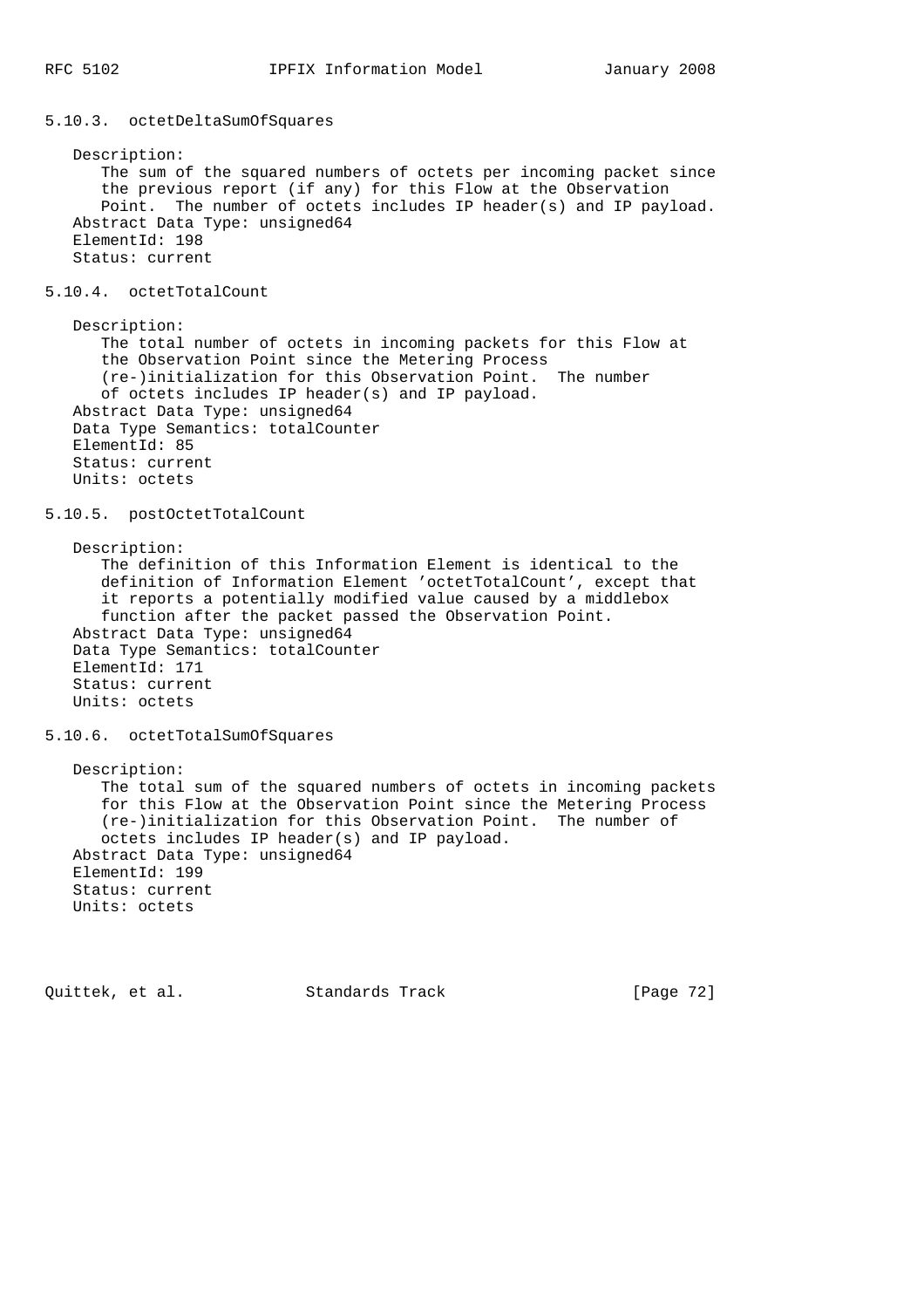5.10.7. packetDeltaCount

 Description: The number of incoming packets since the previous report (if any) for this Flow at the Observation Point.

```
 Abstract Data Type: unsigned64
Data Type Semantics: deltaCounter
ElementId: 2
Status: current
Units: packets
```
5.10.8. postPacketDeltaCount

 Description: The definition of this Information Element is identical to the definition of Information Element 'packetDeltaCount', except that it reports a potentially modified value caused by a middlebox function after the packet passed the Observation Point. Abstract Data Type: unsigned64 Data Type Semantics: deltaCounter ElementId: 24 Status: current Units: packets

5.10.9. packetTotalCount

 Description: The total number of incoming packets for this Flow at the Observation Point since the Metering Process (re-)initialization for this Observation Point. Abstract Data Type: unsigned64 Data Type Semantics: totalCounter ElementId: 86 Status: current Units: packets

Quittek, et al. Standards Track [Page 73]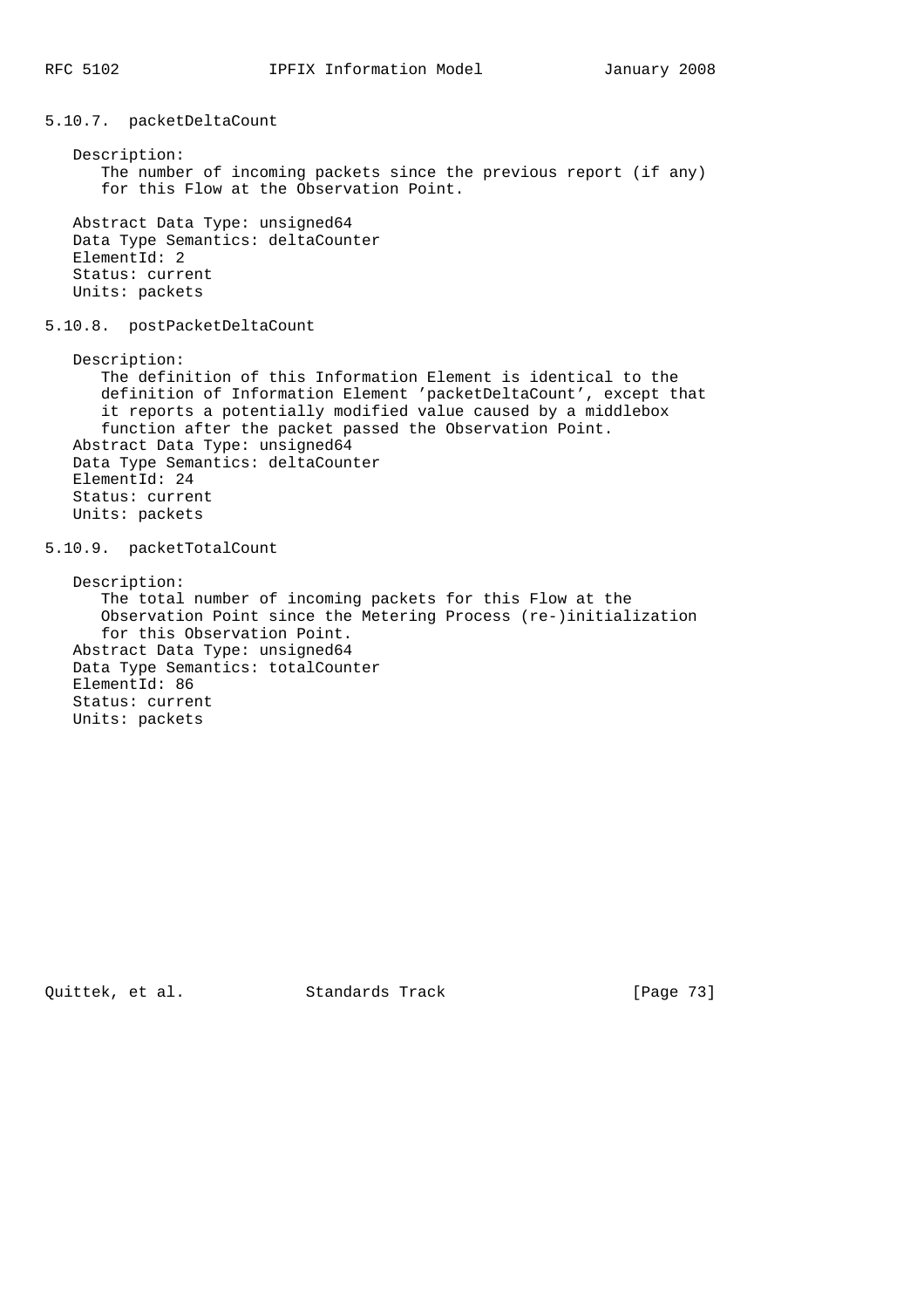5.10.10. postPacketTotalCount Description: The definition of this Information Element is identical to the definition of Information Element 'packetTotalCount', except that it reports a potentially modified value caused by a middlebox function after the packet passed the Observation Point. Abstract Data Type: unsigned64 Data Type Semantics: totalCounter ElementId: 172 Status: current Units: packets 5.10.11. droppedOctetDeltaCount Description: The number of octets since the previous report (if any) in packets of this Flow dropped by packet treatment. The number of octets includes IP header(s) and IP payload. Abstract Data Type: unsigned64 Data Type Semantics: deltaCounter ElementId: 132 Status: current Units: octets 5.10.12. droppedPacketDeltaCount Description: The number of packets since the previous report (if any) of this Flow dropped by packet treatment. Abstract Data Type: unsigned64 Data Type Semantics: deltaCounter ElementId: 133 Status: current Units: packets 5.10.13. droppedOctetTotalCount Description: The total number of octets in packets of this Flow dropped by packet treatment since the Metering Process (re-)initialization for this Observation Point. The number of octets includes IP header(s) and IP payload. Abstract Data Type: unsigned64 Data Type Semantics: totalCounter ElementId: 134 Status: current Units: octets

Quittek, et al. Standards Track [Page 74]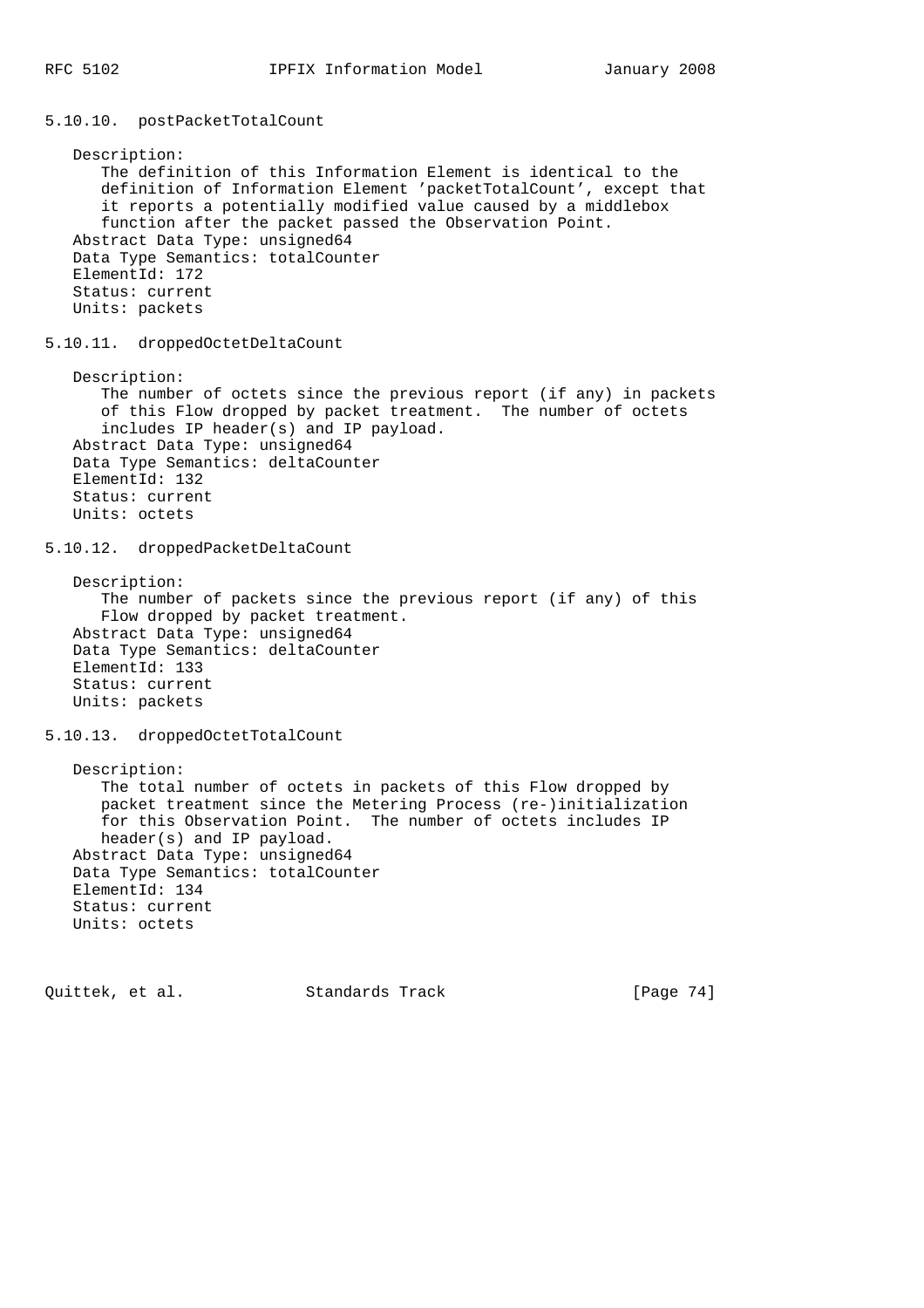5.10.14. droppedPacketTotalCount

 Description: The number of packets of this Flow dropped by packet treatment since the Metering Process (re-)initialization for this Observation Point. Abstract Data Type: unsigned64 Data Type Semantics: totalCounter ElementId: 135 Status: current Units: packets

5.10.15. postMCastPacketDeltaCount

Description:

 The number of outgoing multicast packets since the previous report (if any) sent for packets of this Flow by a multicast daemon within the Observation Domain. This property cannot necessarily be observed at the Observation Point, but may be retrieved by other means. Abstract Data Type: unsigned64 Data Type Semantics: deltaCounter ElementId: 19 Status: current Units: packets

5.10.16. postMCastOctetDeltaCount

 Description: The number of octets since the previous report (if any) in outgoing multicast packets sent for packets of this Flow by a multicast daemon within the Observation Domain. This property cannot necessarily be observed at the Observation Point, but may be retrieved by other means. The number of octets includes IP header(s) and IP payload. Abstract Data Type: unsigned64 Data Type Semantics: deltaCounter ElementId: 20 Status: current Units: octets

Quittek, et al. Standards Track [Page 75]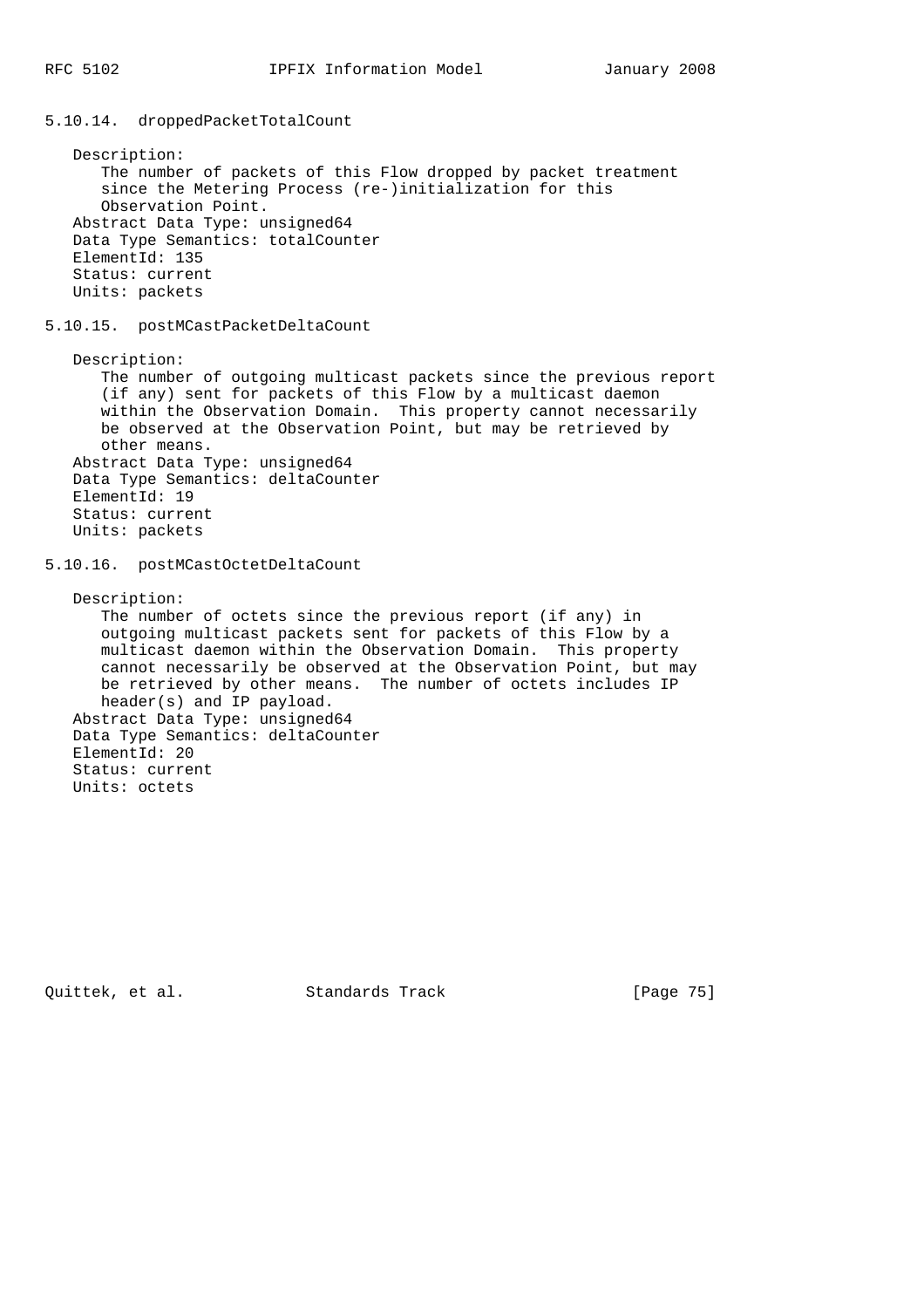### 5.10.17. postMCastPacketTotalCount

 Description: The total number of outgoing multicast packets sent for packets of this Flow by a multicast daemon within the Observation Domain since the Metering Process (re-)initialization. This property cannot necessarily be observed at the Observation Point, but may be retrieved by other means. Abstract Data Type: unsigned64 Data Type Semantics: totalCounter ElementId: 174 Status: current Units: packets

5.10.18. postMCastOctetTotalCount

Description:

 The total number of octets in outgoing multicast packets sent for packets of this Flow by a multicast daemon in the Observation Domain since the Metering Process (re-)initialization. This property cannot necessarily be observed at the Observation Point, but may be retrieved by other means. The number of octets includes IP header(s) and IP payload. Abstract Data Type: unsigned64 Data Type Semantics: totalCounter ElementId: 175 Status: current Units: octets

5.10.19. tcpSynTotalCount

 Description: The total number of packets of this Flow with TCP "Synchronize sequence numbers" (SYN) flag set. Abstract Data Type: unsigned64 Data Type Semantics: totalCounter ElementId: 218 Status: current Units: packets Reference: See RFC 793 for the definition of the TCP SYN flag.

Quittek, et al. Standards Track [Page 76]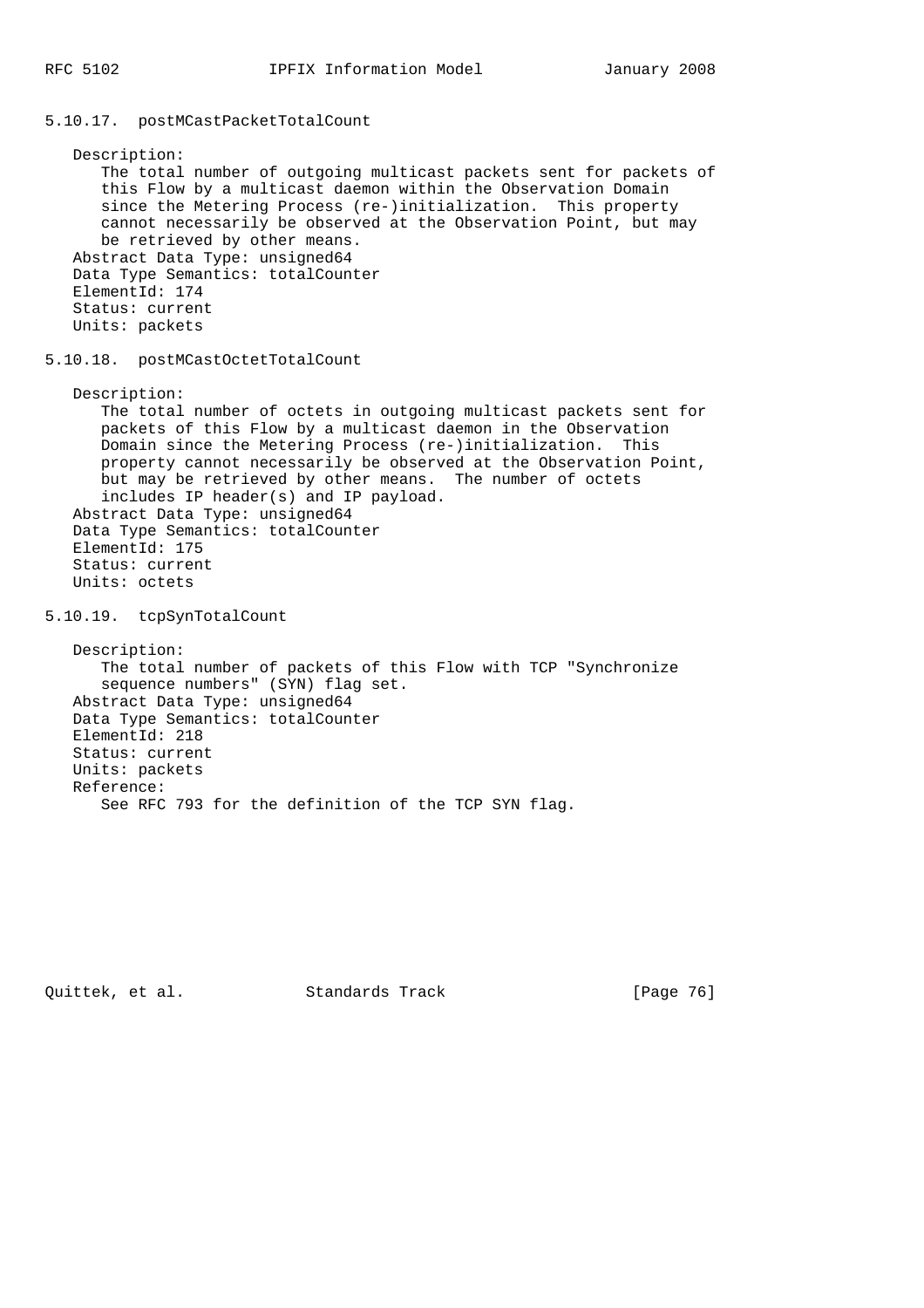5.10.20. tcpFinTotalCount Description: The total number of packets of this Flow with TCP "No more data from sender" (FIN) flag set. Abstract Data Type: unsigned64 Data Type Semantics: totalCounter ElementId: 219 Status: current Units: packets Reference: See RFC 793 for the definition of the TCP FIN flag. 5.10.21. tcpRstTotalCount Description: The total number of packets of this Flow with TCP "Reset the connection" (RST) flag set. Abstract Data Type: unsigned64 Data Type Semantics: totalCounter ElementId: 220 Status: current Units: packets Reference: See RFC 793 for the definition of the TCP RST flag. 5.10.22. tcpPshTotalCount Description: The total number of packets of this Flow with TCP "Push Function" (PSH) flag set. Abstract Data Type: unsigned64 Data Type Semantics: totalCounter ElementId: 221 Status: current Units: packets Reference: See RFC 793 for the definition of the TCP PSH flag.

Quittek, et al. Standards Track [Page 77]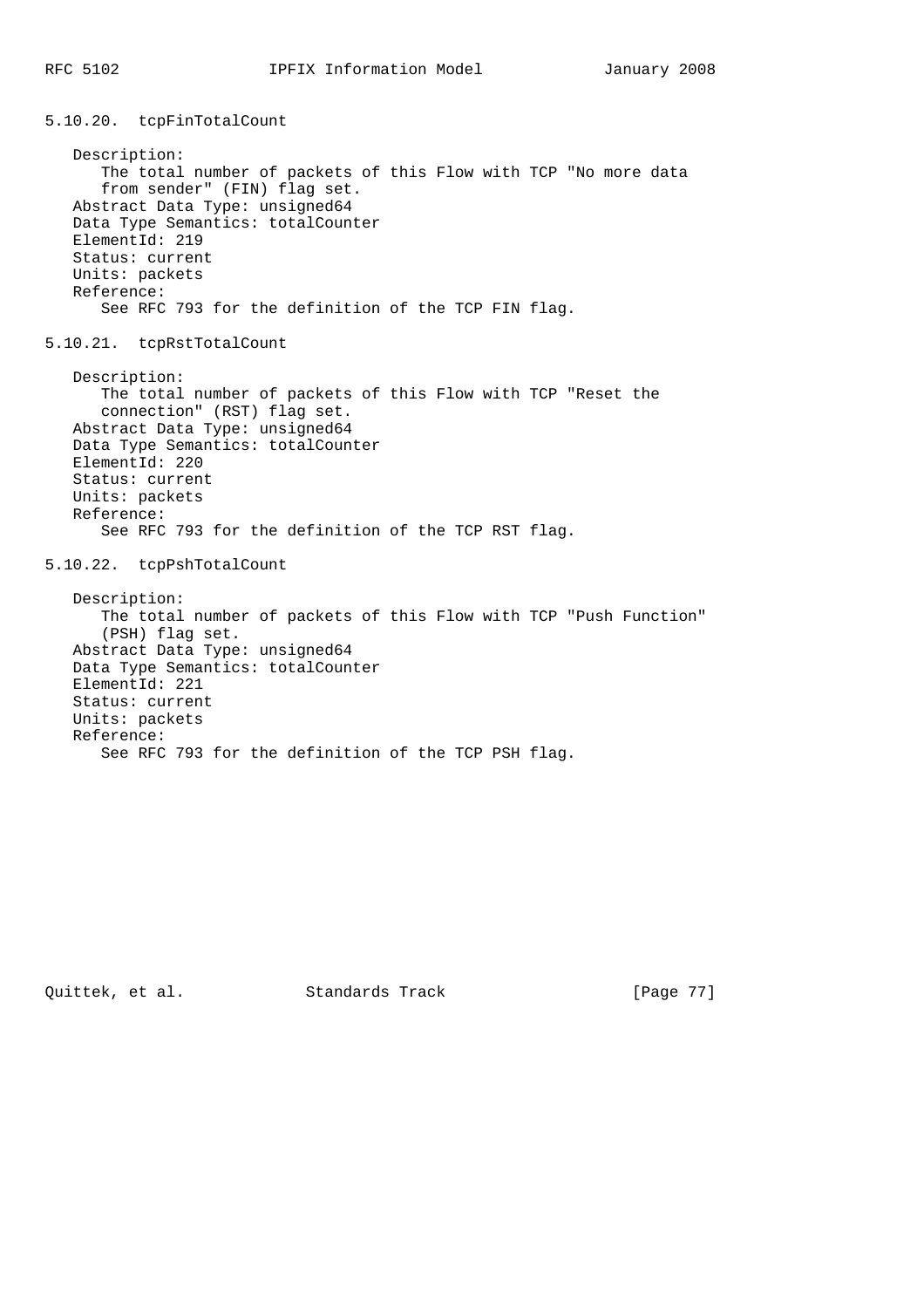5.10.23. tcpAckTotalCount

 Description: The total number of packets of this Flow with TCP "Acknowledgment field significant" (ACK) flag set. Abstract Data Type: unsigned64 Data Type Semantics: totalCounter ElementId: 222 Status: current Units: packets Reference: See RFC 793 for the definition of the TCP ACK flag.

5.10.24. tcpUrgTotalCount

 Description: The total number of packets of this Flow with TCP "Urgent Pointer field significant" (URG) flag set. Abstract Data Type: unsigned64 Data Type Semantics: totalCounter ElementId: 223 Status: current Units: packets Reference: See RFC 793 for the definition of the TCP URG flag.

5.11. Miscellaneous Flow Properties

 Information Elements in this section describe properties of Flows that are related to Flow start, Flow duration, and Flow termination, but they are not timestamps as the Information Elements in Section 5.9 are.

| ID. | Name                   |     | Name                           |
|-----|------------------------|-----|--------------------------------|
|     | 36   flowActiveTimeout |     | 161   flowDurationMilliseconds |
| 37  | flowIdleTimeout        | 162 | flowDurationMicroseconds       |
|     | 136   flowEndReason    |     | 61   flowDirection             |

Quittek, et al. Standards Track [Page 78]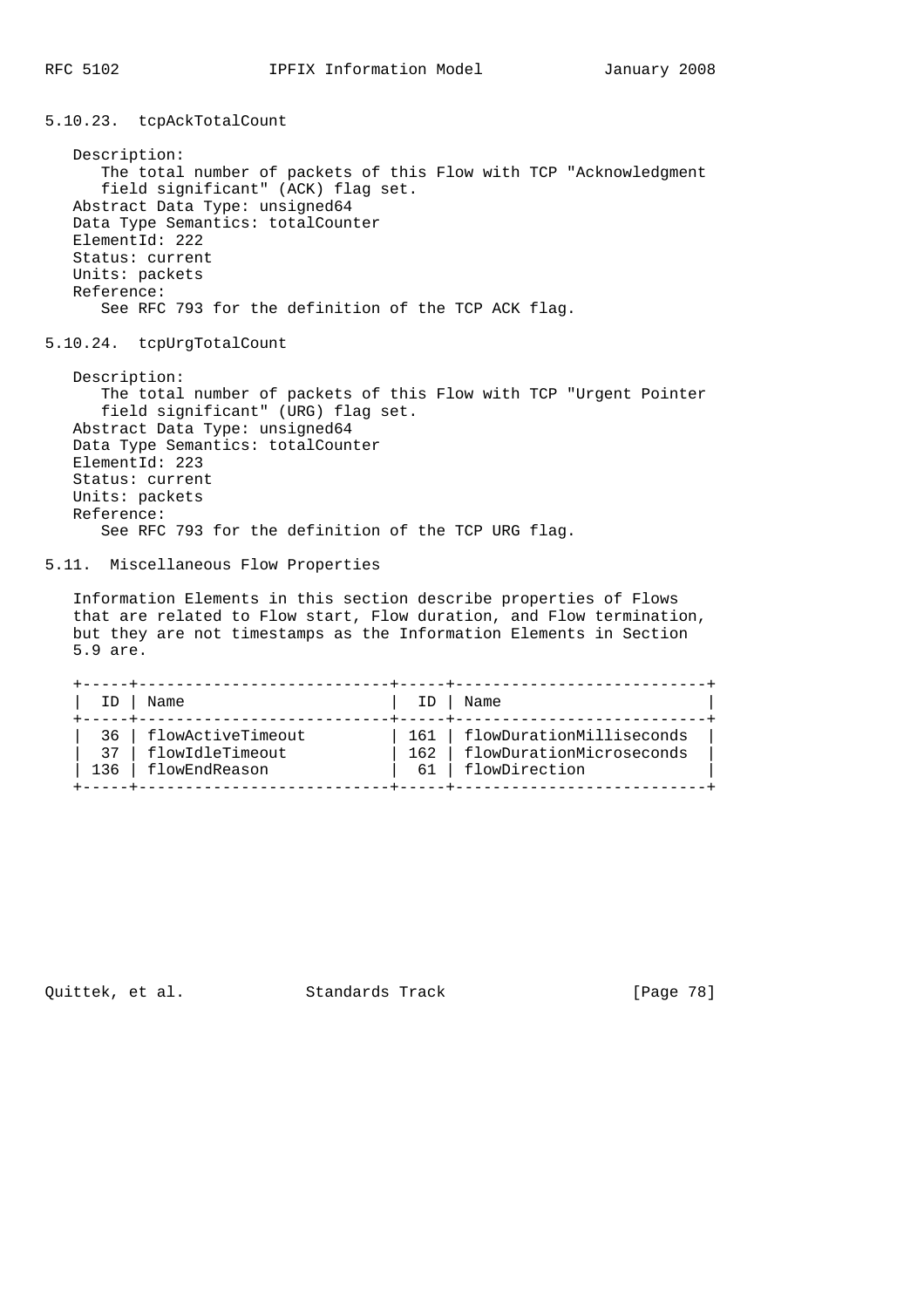5.11.1. flowActiveTimeout

 Description: The number of seconds after which an active Flow is timed out anyway, even if there is still a continuous flow of packets. Abstract Data Type: unsigned16 ElementId: 36 Status: current Units: seconds

5.11.2. flowIdleTimeout

 Description: A Flow is considered to be timed out if no packets belonging to the Flow have been observed for the number of seconds specified by this field. Abstract Data Type: unsigned16 ElementId: 37 Status: current Units: seconds

5.11.3. flowEndReason

 Description: The reason for Flow termination. The range of values includes the following:

- 0x01: idle timeout The Flow was terminated because it was considered to be idle.
- 0x02: active timeout The Flow was terminated for reporting purposes while it was still active, for example, after the maximum lifetime of unreported Flows was reached.
- 0x03: end of Flow detected The Flow was terminated because the Metering Process detected signals indicating the end of the Flow, for example, the TCP FIN flag.
- 0x04: forced end The Flow was terminated because of some external event, for example, a shutdown of the Metering Process initiated by a network management application.

Quittek, et al. Standards Track [Page 79]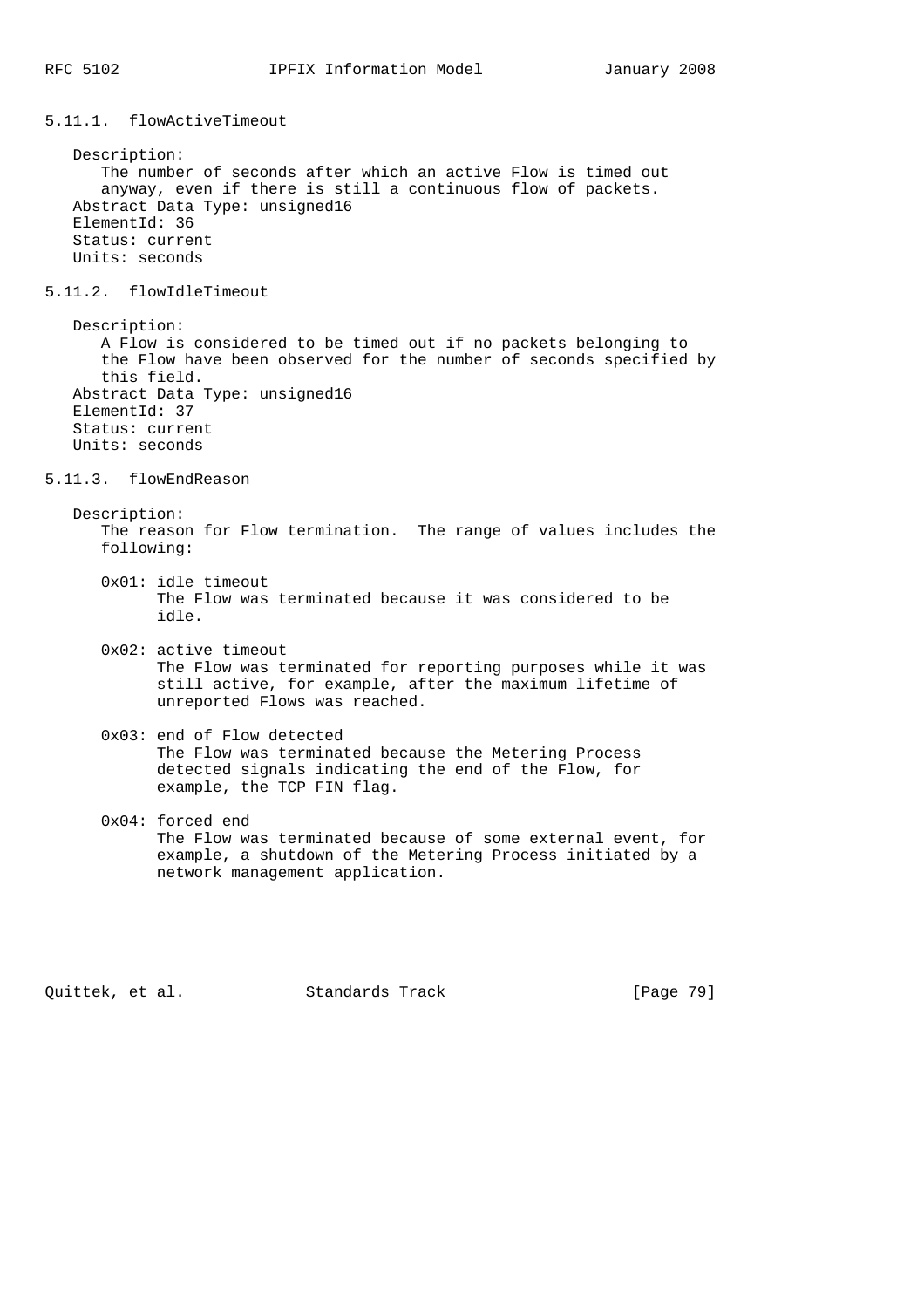0x05: lack of resources The Flow was terminated because of lack of resources available to the Metering Process and/or the Exporting Process. Abstract Data Type: unsigned8 Data Type Semantics: identifier ElementId: 136 Status: current 5.11.4. flowDurationMilliseconds Description: The difference in time between the first observed packet of this Flow and the last observed packet of this Flow. Abstract Data Type: unsigned32 ElementId: 161 Status: current Units: milliseconds 5.11.5. flowDurationMicroseconds Description: The difference in time between the first observed packet of this Flow and the last observed packet of this Flow. Abstract Data Type: unsigned32 ElementId: 162 Status: current Units: microseconds 5.11.6. flowDirection Description: The direction of the Flow observed at the Observation Point. There are only two values defined. 0x00: ingress flow 0x01: egress flow Abstract Data Type: unsigned8 Data Type Semantics: identifier ElementId: 61 Status: current 5.12. Padding This section contains a single Information Element that can be used for padding of Flow Records.

Quittek, et al. Standards Track [Page 80]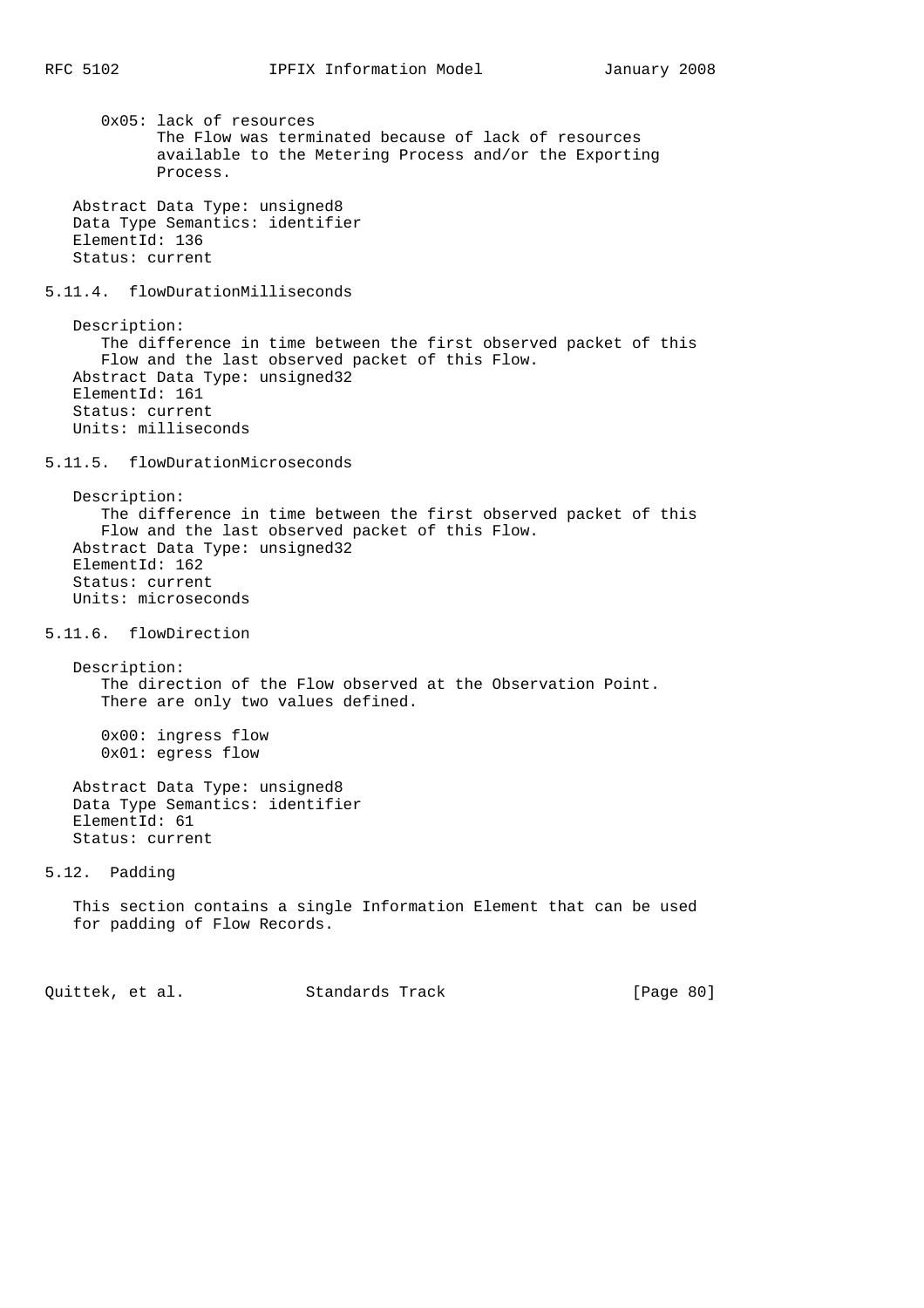IPFIX implementations may wish to align Information Elements within Data Records or to align entire Data Records to 4-octet or 8-octet boundaries. This can be achieved by including one or more paddingOctets Information Elements in a Data Record.

| ID   Name           | $ID \mid Name$ |
|---------------------|----------------|
| 210   paddingOctets |                |

5.12.1. paddingOctets

 Description: The value of this Information Element is always a sequence of 0x00 values. Abstract Data Type: octetArray ElementId: 210 Status: current

6. Extending the Information Model

 A key requirement for IPFIX is to allow for extending the set of Information Elements that are reported. This section defines the mechanism for extending this set.

 Extension can be done by defining new Information Elements. Each new Information Element MUST be assigned a unique Information Element identifier as part of its definition. These unique Information Element identifiers are the connection between the record structure communicated by the protocol using Templates and a consuming application. For generally applicable Information Elements, using IETF and IANA mechanisms to extend the information model is RECOMMENDED.

 Names of new Information Elements SHOULD be chosen according to the naming conventions given in Section 2.3.

 For extensions, the type space defined in Section 3 can be used. If required, new abstract data types can be added. New abstract data types MUST be defined in IETF Standards Track documents.

 Enterprises may wish to define Information Elements without registering them with IANA. IPFIX explicitly supports enterprise-specific Information Elements. Enterprise-specific Information Elements are described in Sections 2.1 and 4.

Quittek, et al. Standards Track [Page 81]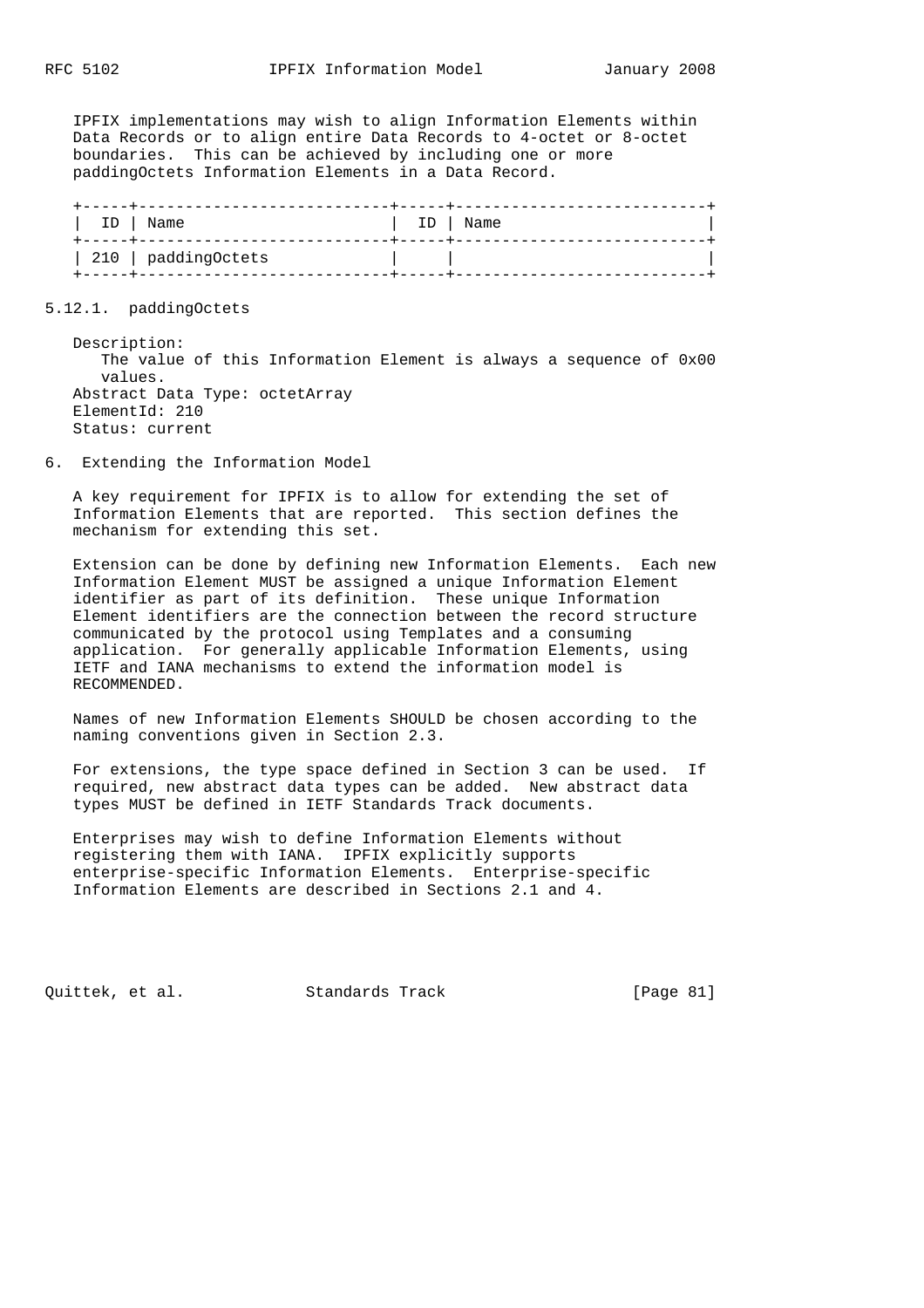However, before creating enterprise-specific Information Elements, the general applicability of such Information Elements should be considered. IPFIX does not support enterprise-specific abstract data types.

### 7. IANA Considerations

## 7.1. IPFIX Information Elements

 This document specifies an initial set of IPFIX Information Elements. The list of these Information Elements with their identifiers is given in Section 4. The Internet Assigned Numbers Authority (IANA) has created a new registry for IPFIX Information Element identifiers and filled it with the initial list in Section 4.

 New assignments for IPFIX Information Elements will be administered by IANA through Expert Review [RFC2434], i.e., review by one of a group of experts designated by an IETF Area Director. The group of experts MUST check the requested Information Element for completeness and accuracy of the description and for correct naming according to the naming conventions in Section 2.3. Requests for Information Elements that duplicate the functionality of existing Information Elements SHOULD be declined. The smallest available identifier SHOULD be assigned to a new Information Element.

 The specification of new IPFIX Information Elements MUST use the template specified in Section 2.1 and MUST be published using a well-established and persistent publication medium. The experts will initially be drawn from the Working Group Chairs and document editors of the IPFIX and PSAMP Working Groups.

# 7.2. MPLS Label Type Identifier

 Information Element #46, named mplsTopLabelType, carries MPLS label types. Values for 5 different types have initially been defined. For ensuring extensibility of this information, IANA has created a new registry for MPLS label types and filled it with the initial list from the description Information Element #46, mplsTopLabelType.

 New assignments for MPLS label types will be administered by IANA through Expert Review [RFC2434], i.e., review by one of a group of experts designated by an IETF Area Director. The group of experts must double check the label type definitions with already defined label types for completeness, accuracy, and redundancy. The specification of new MPLS label types MUST be published using a well-established and persistent publication medium.

Quittek, et al. Standards Track [Page 82]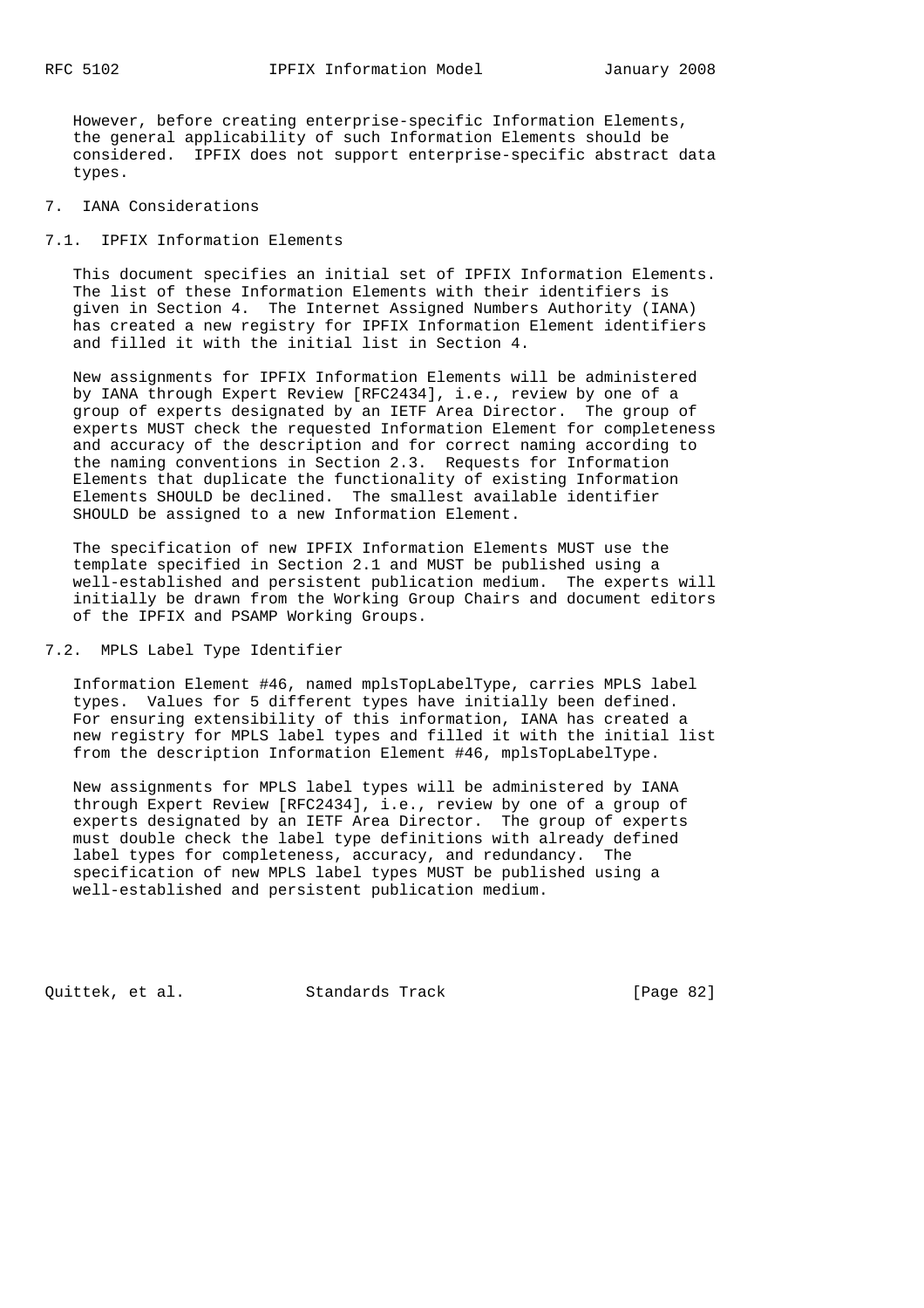# 7.3. XML Namespace and Schema

 Appendix B defines an XML schema for IPFIX Information Element definitions. All Information Elements specified in this document are defined by the XML specification in Appendix A that is a valid XML record according to the schema in Appendix B. This schema may also be used for specifying further Information Elements in future extensions of the IPFIX information model in a machine-readable way.

 Appendix B uses URNs to describe an XML namespace and an XML schema for IPFIX Information Elements conforming to a registry mechanism described in [RFC3688]. Two URI assignments have been made.

- 1. Registration for the IPFIX information model namespace
	- \* URI: urn:ietf:params:xml:ns:ipfix-info-15
	- \* Registrant Contact: IETF IPFIX Working Group <ipfix@ietf.org>, as designated by the IESG <iesg@ietf.org>.
	- \* XML: None. Namespace URIs do not represent an XML.
- 2. Registration for the IPFIX information model schema
	- URI: urn:ietf:params:xml:schema:ipfix-info-15
	- Registrant Contact: IETF IPFIX Working Group <ipfix@ietf.org>, as designated by the IESG <iesg@ietf.org>.
	- \* XML: See Appendix B of this document.

### 8. Security Considerations

 The IPFIX information model itself does not directly introduce security issues. Rather, it defines a set of attributes that may for privacy or business issues be considered sensitive information.

 For example, exporting values of header fields may make attacks possible for the receiver of this information, which would otherwise only be possible for direct observers of the reported Flows along the data path.

 The underlying protocol used to exchange the information described here must therefore apply appropriate procedures to guarantee the integrity and confidentiality of the exported information. Such protocols are defined in separate documents, specifically the IPFIX protocol document [RFC5101].

 This document does not specify any Information Element carrying keying material. If future extensions will do so, then appropriate precautions need to be taken for properly protecting such sensitive information.

Quittek, et al. Standards Track [Page 83]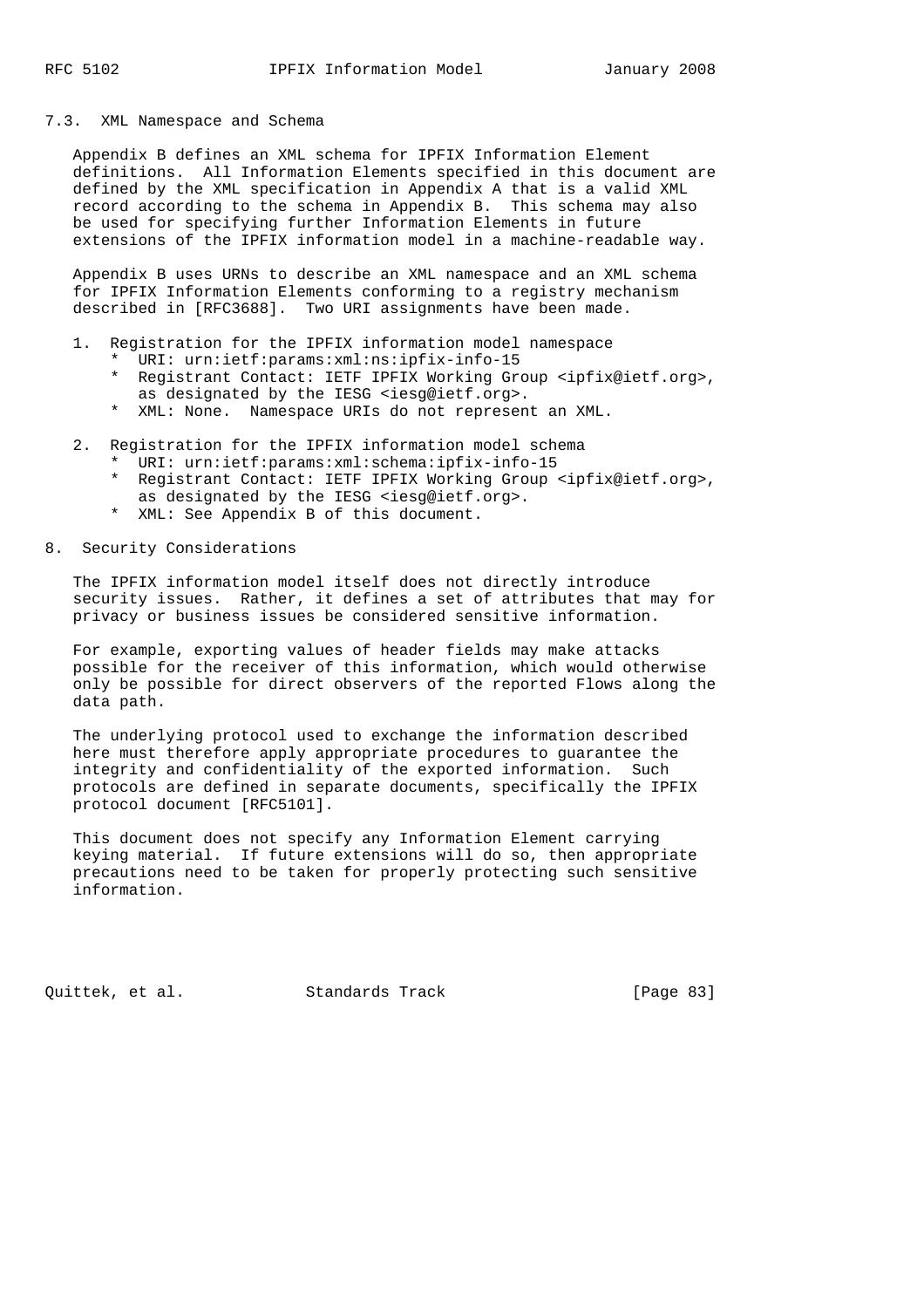# 9. Acknowledgements

 The editors thank Paul Callato for creating the initial version of this document, and Thomas Dietz for developing the XSLT scripts that generate large portions of the text part of this document from the XML appendices.

### 10. References

- 10.1. Normative References
	- [RFC2119] Bradner, S., "Key words for use in RFCs to Indicate Requirement Levels", BCP 14, RFC 2119, March 1997.
	- [RFC5101] Claise, B., "Specification of the IPFIX Protocol for the Exchange", RFC 5101, January 2008.
- 10.2. Informative References
	- [IEEE.754.1985]

 Institute of Electrical and Electronics Engineers, "Standard for Binary Floating-Point Arithmetic", IEEE Standard 754, August 1985.

### [IEEE.802-11.1999]

 "Information technology - Telecommunications and information exchange between systems - Local and metropolitan area networks - Specific requirements - Part 11: Wireless LAN Medium Access Control (MAC) and Physical Layer (PHY) specifications", IEEE Standard 802.11, 1999, <http://standards.ieee.org/getieee802/download/802.11- 1999.pdF>.

## [IEEE.802-1Q.2003]

 Institute of Electrical and Electronics Engineers, "Local and Metropolitan Area Networks: Virtual Bridged Local Area Networks", IEEE Standard 802.1Q, March 2003.

### [IEEE.802-3.2002]

 "Information technology - Telecommunications and information exchange between systems - Local and metropolitan area networks - Specific requirements - Part 3: Carrier sense multiple access with collision detection (CSMA/CD) access method and physical layer specifications", IEEE Standard 802.3, September 2002.

Quittek, et al. Standards Track [Page 84]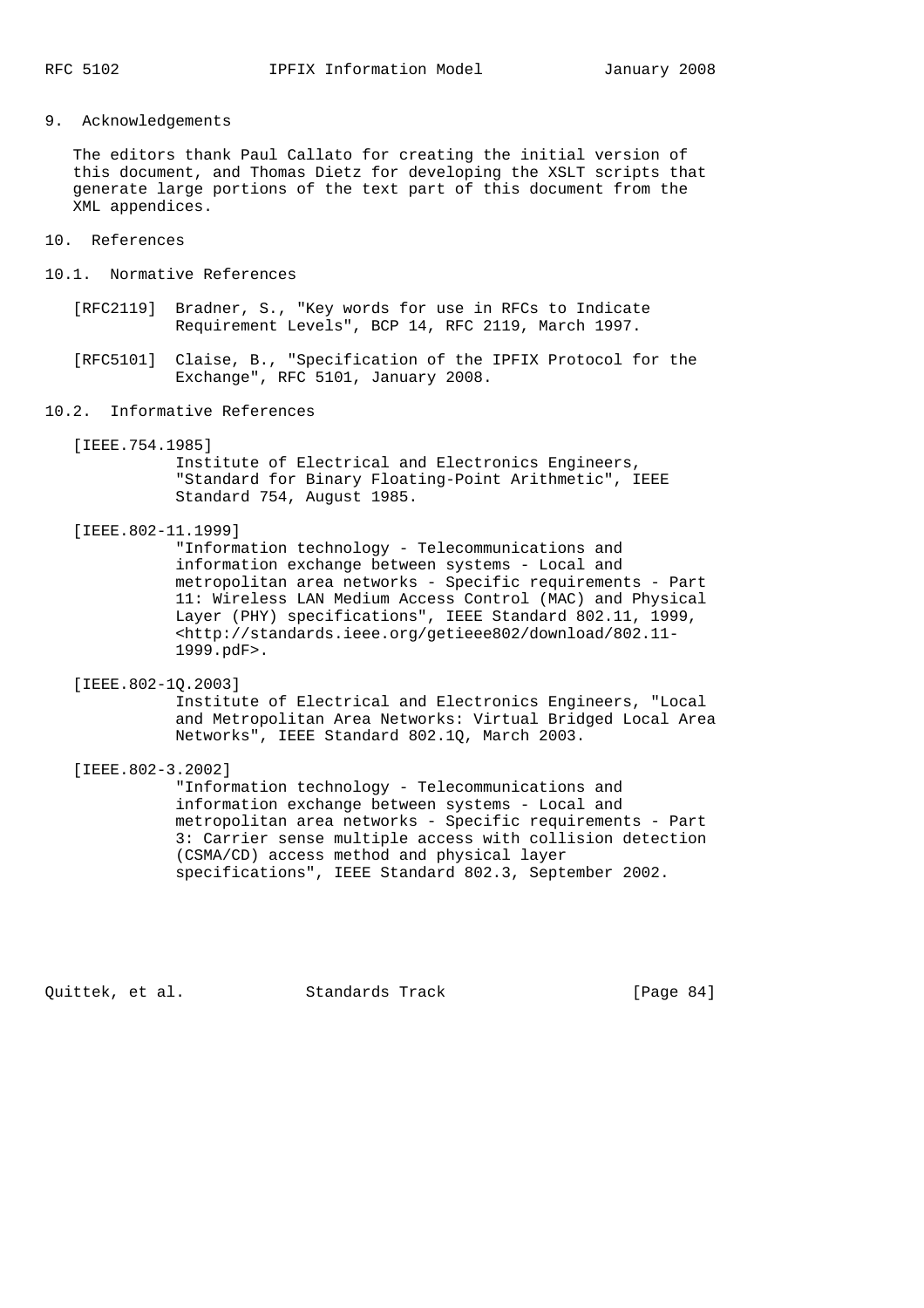| $[ISO.10646-1.1993]$ | International Organization for Standardization,<br>"Information Technology - Universal Multiple-octet coded<br>Character Set (UCS) - Part 1: Architecture and Basic<br>Multilingual Plane", ISO Standard 10646-1, May 1993. |
|----------------------|-----------------------------------------------------------------------------------------------------------------------------------------------------------------------------------------------------------------------------|
| [ISO.646.1991]       | International Organization for Standardization,<br>"Information technology - ISO 7-bit coded character set<br>for information interchange", ISO Standard 646, 1991.                                                         |
| [RFC0768]            | Postel, J., "User Datagram Protocol", STD 6, RFC 768,<br>August 1980.                                                                                                                                                       |
| [RFC0791]            | Postel, J., "Internet Protocol", STD 5, RFC 791, September<br>1981.                                                                                                                                                         |
| [RFC0792]            | Postel, J., "Internet Control Message Protocol", STD 5,<br>RFC 792, September 1981.                                                                                                                                         |
| [RFC0793]            | Postel, J., "Transmission Control Protocol", STD 7, RFC<br>793, September 1981.                                                                                                                                             |
| [RFC1108]            | Kent, S., "U.S. Department of Defense Security Options for<br>the Internet Protocol", RFC 1108, November 1991.                                                                                                              |
| [RFC1112]            | Deering, S., "Host extensions for IP multicasting", STD 5,<br>RFC 1112, August 1989.                                                                                                                                        |
| [RFC1191]            | Mogul, J. and S. Deering, "Path MTU discovery", RFC 1191,<br>November 1990.                                                                                                                                                 |
| [RFC1323]            | Jacobson, V., Braden, R., and D. Borman, "TCP Extensions<br>for High Performance", RFC 1323, May 1992.                                                                                                                      |
| [RFC1385]            | Wang, Z., "EIP: The Extended Internet Protocol", RFC 1385,<br>November 1992.                                                                                                                                                |
| [RFC1812]            | Baker, F., Ed., "Requirements for IP Version 4 Routers",<br>RFC 1812, June 1995.                                                                                                                                            |
| [RFC1930]            | Hawkinson, J. and T. Bates, "Guidelines for creation,<br>selection, and registration of an Autonomous System (AS)",<br>BCP 6, RFC 1930, March 1996.                                                                         |
| [RFC2113]            | Katz, D., "IP Router Alert Option", RFC 2113, February<br>1997.                                                                                                                                                             |

Quittek, et al. Standards Track [Page 85]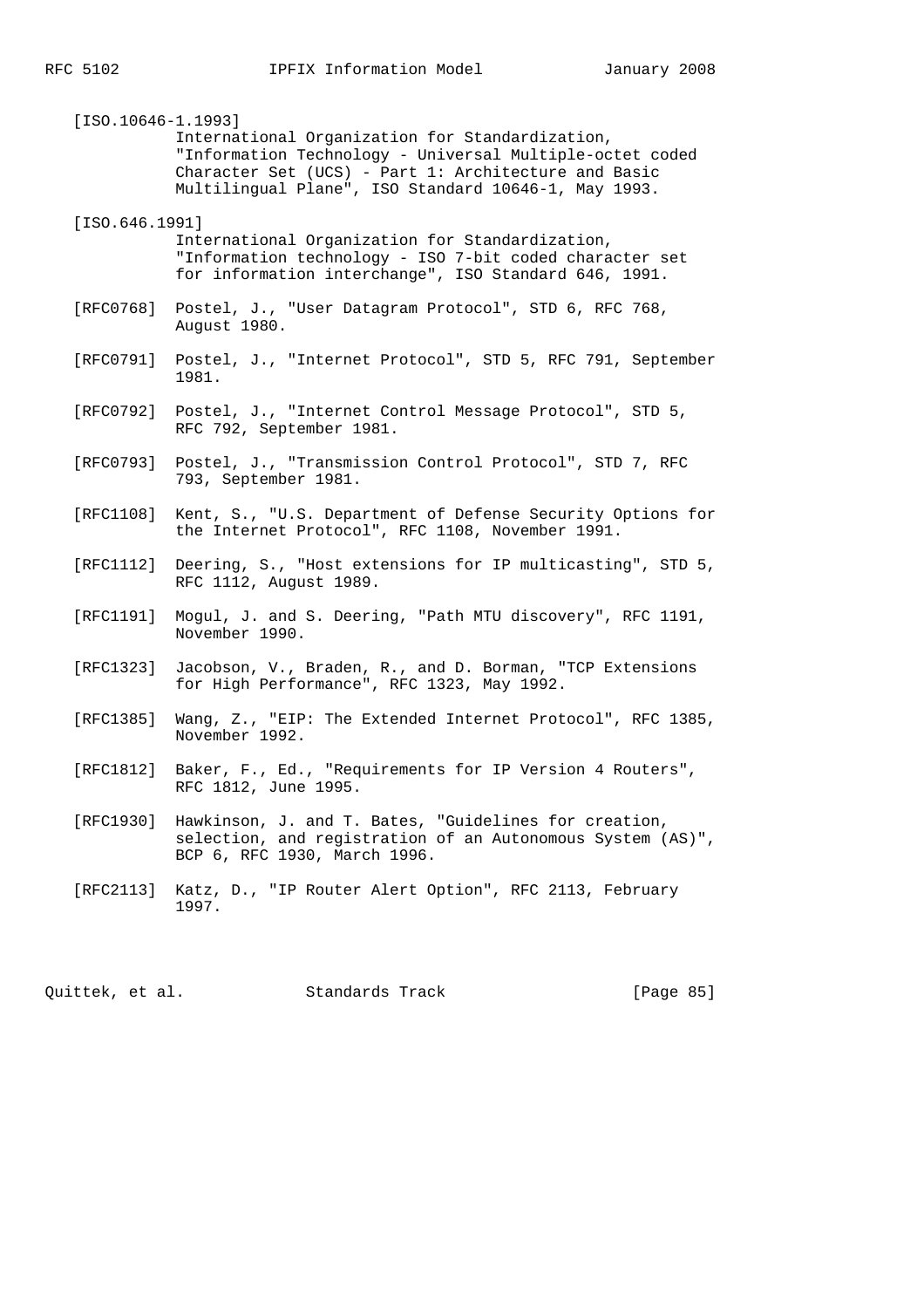- [RFC2434] Narten, T. and H. Alvestrand, "Guidelines for Writing an IANA Considerations Section in RFCs", BCP 26, RFC 2434, October 1998.
- [RFC2460] Deering, S. and R. Hinden, "Internet Protocol, Version 6 (IPv6) Specification", RFC 2460, December 1998.
- [RFC2578] McCloghrie, K., Perkins, D., and J. Schoenwaelder, "Structure of Management Information Version 2 (SMIv2)", STD 58, RFC 2578, April 1999.
- [RFC2629] Rose, M., "Writing I-Ds and RFCs using XML", RFC 2629, June 1999.
- [RFC2675] Borman, D., Deering, S., and R. Hinden, "IPv6 Jumbograms", RFC 2675, August 1999.
- [RFC2863] McCloghrie, K. and F. Kastenholz, "The Interfaces Group MIB", RFC 2863, June 2000.
- [RFC3031] Rosen, E., Viswanathan, A., and R. Callon, "Multiprotocol Label Switching Architecture", RFC 3031, January 2001.
- [RFC3032] Rosen, E., Tappan, D., Fedorkow, G., Rekhter, Y., Farinacci, D., Li, T., and A. Conta, "MPLS Label Stack Encoding", RFC 3032, January 2001.
- [RFC3193] Patel, B., Aboba, B., Dixon, W., Zorn, G., and S. Booth, "Securing L2TP using IPsec", RFC 3193, November 2001.
- [RFC3234] Carpenter, B. and S. Brim, "Middleboxes: Taxonomy and Issues", RFC 3234, February 2002.
- [RFC3260] Grossman, D., "New Terminology and Clarifications for Diffserv", RFC 3260, April 2002.
- [RFC3270] Le Faucheur, F., Wu, L., Davie, B., Davari, S., Vaananen, P., Krishnan, R., Cheval, P., and J. Heinanen, "Multi- Protocol Label Switching (MPLS) Support of Differentiated Services", RFC 3270, May 2002.
- [RFC3376] Cain, B., Deering, S., Kouvelas, I., Fenner, B., and A. Thyagarajan, "Internet Group Management Protocol, Version 3", RFC 3376, October 2002.
- [RFC3444] Pras, A. and J. Schoenwaelder, "On the Difference between Information Models and Data Models", RFC 3444, January 2003.

Quittek, et al. Standards Track [Page 86]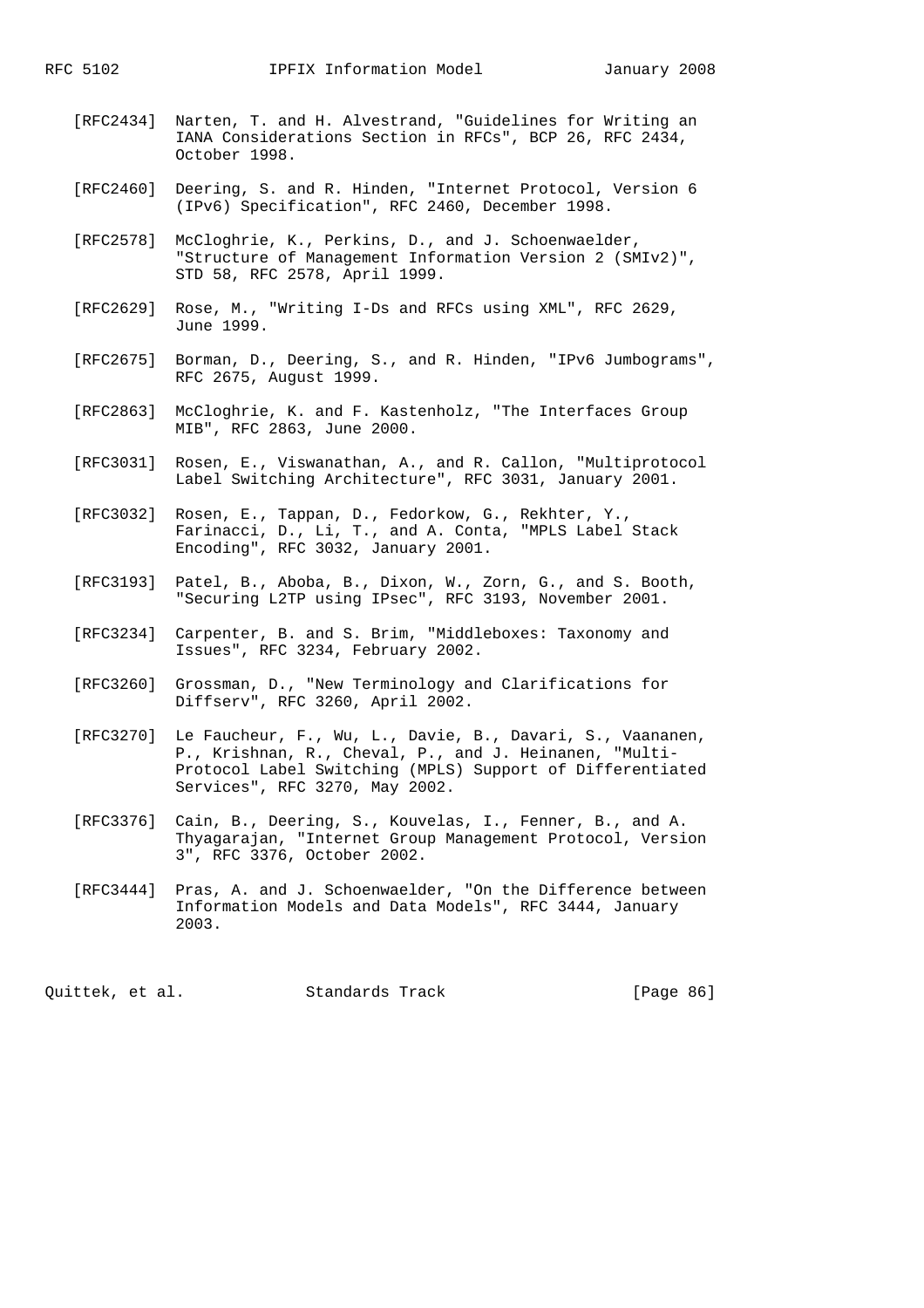- [RFC3688] Mealling, M., "The IETF XML Registry", BCP 81, RFC 3688, January 2004.
- [RFC3954] Claise, B., Ed., "Cisco Systems NetFlow Services Export Version 9", RFC 3954, October 2004.
- [RFC4271] Rekhter, Y., Ed., Li, T., Ed., and S. Hares, Ed., "A Border Gateway Protocol 4 (BGP-4)", RFC 4271, January 2006.
- [RFC4291] Hinden, R. and S. Deering, "IP Version 6 Addressing Architecture", RFC 4291, February 2006.
- [RFC4302] Kent, S., "IP Authentication Header", RFC 4302, December 2005.
- [RFC4303] Kent, S., "IP Encapsulating Security Payload (ESP)", RFC 4303, December 2005.
- [RFC4364] Rosen, E. and Y. Rekhter, "BGP/MPLS IP Virtual Private Networks (VPNs)", RFC 4364, February 2006.
- [RFC4382] Nadeau, T., Ed., and H. van der Linde, Ed., "MPLS/BGP Layer 3 Virtual Private Network (VPN) Management Information Base", RFC 4382, February 2006.
- [RFC4443] Conta, A., Deering, S., and M. Gupta, Ed., "Internet Control Message Protocol (ICMPv6) for the Internet Protocol Version 6 (IPv6) Specification", RFC 4443, March 2006.
- [RFC4960] Stewart, R., Ed., "Stream Control Transmission Protocol", RFC 4960, September 2007.
- [RFC5036] Andersson, L., Ed., Minei, I., Ed., and B. Thomas, Ed., "LDP Specification", RFC 5036, October 2007.

Quittek, et al. Standards Track [Page 87]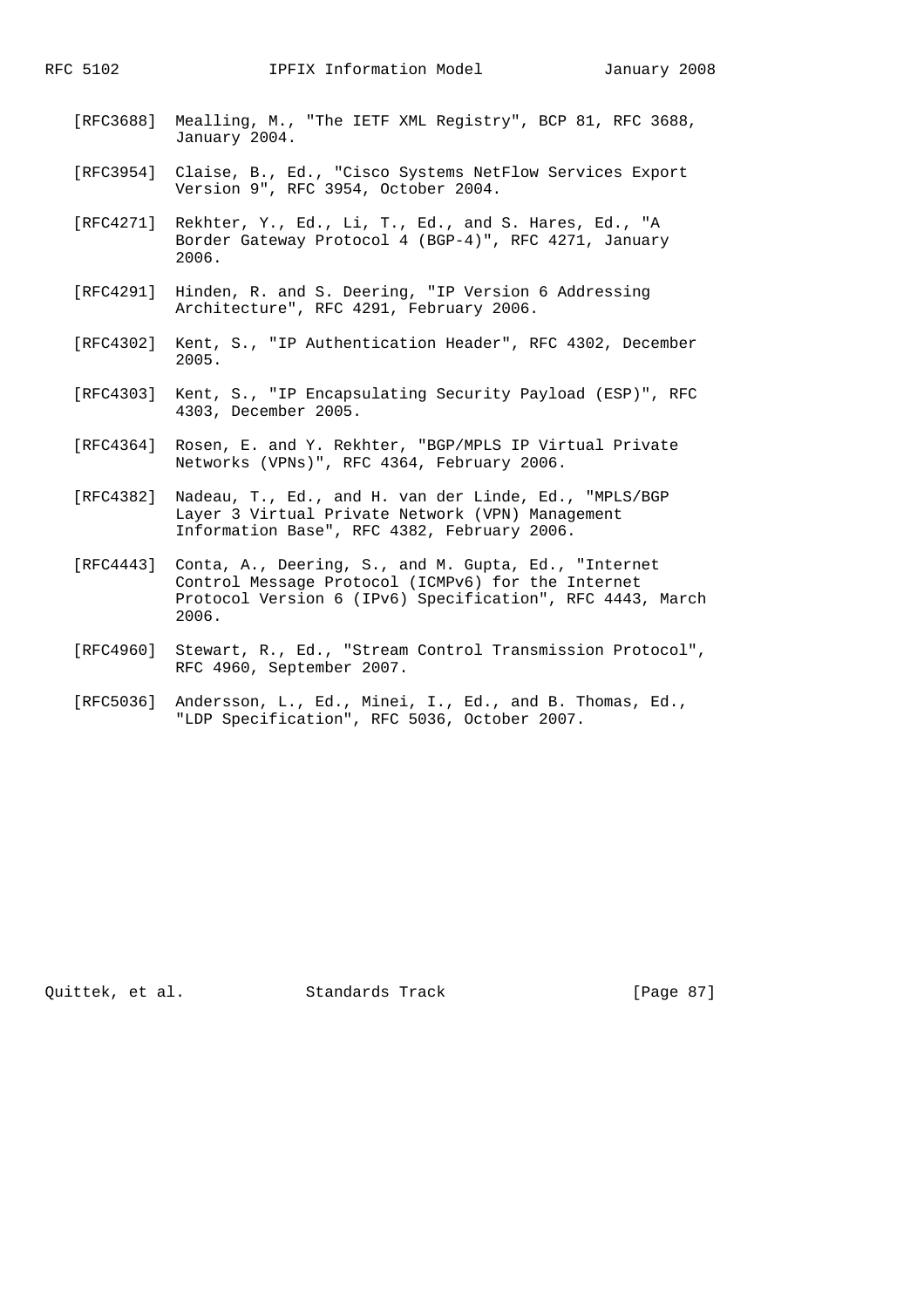Appendix A. XML Specification of IPFIX Information Elements

 This appendix contains a machine-readable description of the IPFIX information model coded in XML. Note that this appendix is of informational nature, while the text in Section 4 (generated from this appendix) is normative.

 Using a machine-readable syntax for the information model enables the creation of IPFIX-aware tools that can automatically adapt to extensions to the information model, by simply reading updated information model specifications.

 The wide availability of XML-aware tools and libraries for client devices is a primary consideration for this choice. In particular, libraries for parsing XML documents are readily available. Also, mechanisms such as the Extensible Stylesheet Language (XSL) allow for transforming a source XML document into other documents. This document was authored in XML and transformed according to [RFC2629].

 It should be noted that the use of XML in Exporters, Collectors, or other tools is not mandatory for the deployment of IPFIX. In particular, Exporting Processes do not produce or consume XML as part of their operation. It is expected that IPFIX Collectors MAY take advantage of the machine readability of the information model vs. hard coding their behavior or inventing proprietary means for accommodating extensions.

<?xml version="1.0" encoding="UTF-8"?>

```
 <fieldDefinitions xmlns="urn:ietf:params:xml:ns:ipfix-info"
             xmlns:xsi="http://www.w3.org/2001/XMLSchema-instance"
             xsi:schemaLocation="urn:ietf:params:xml:ns:ipfix-info
             ipfix-info.xsd">
```
 <field name="lineCardId" dataType="unsigned32" group="scope" dataTypeSemantics="identifier" elementId="141" applicability="option" status="current"> <description> <paragraph> An identifier of a line card that is unique per IPFIX Device hosting an Observation Point. Typically, this Information Element is used for limiting the scope of other Information Elements. </paragraph> </description> </field> <field name="portId" dataType="unsigned32"

Quittek, et al. Standards Track [Page 88]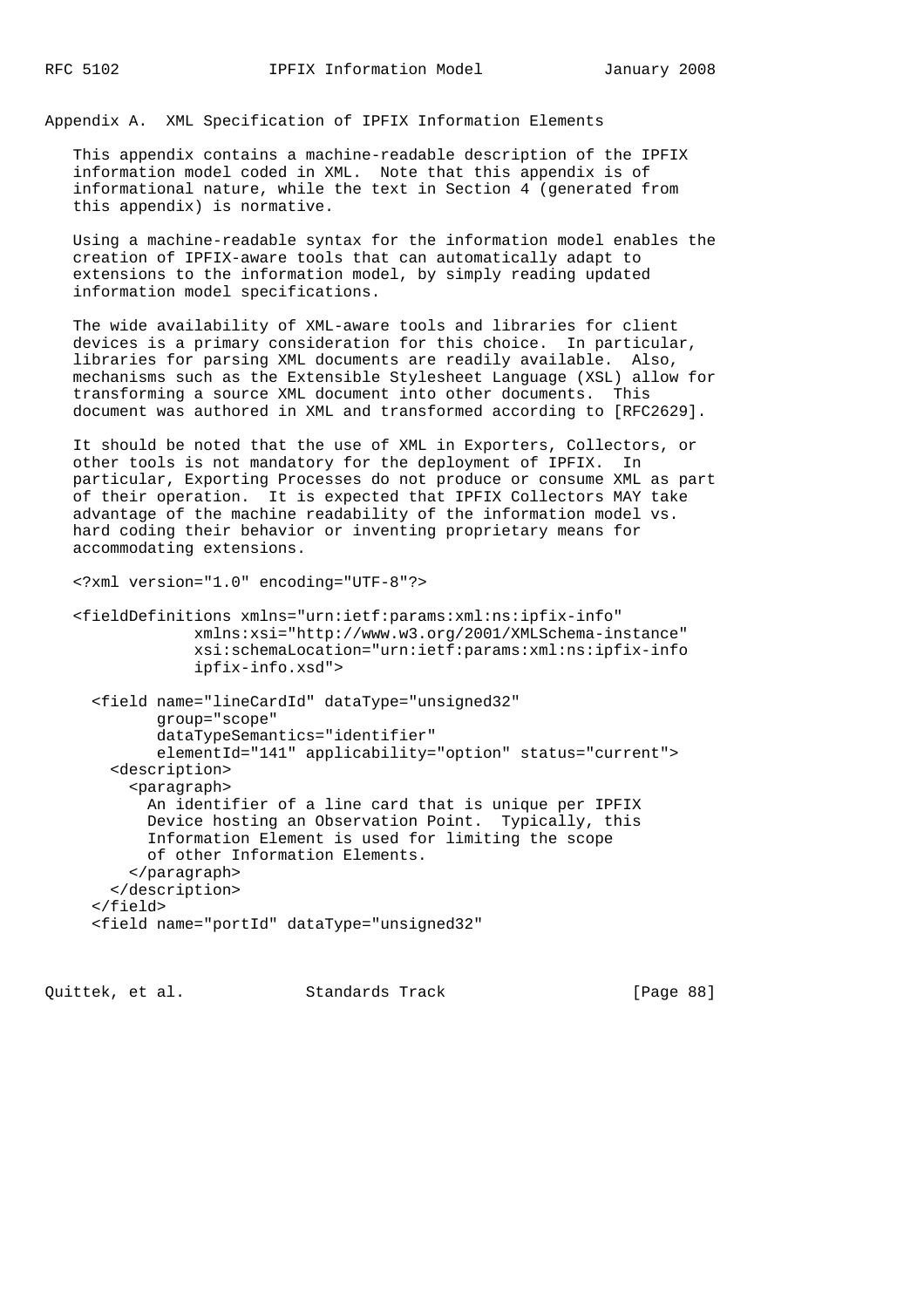```
 group="scope"
       dataTypeSemantics="identifier"
       elementId="142" applicability="option" status="current">
 <description>
    <paragraph>
     An identifier of a line port that is unique per IPFIX
     Device hosting an Observation Point. Typically, this
      Information Element is used for limiting the scope
     of other Information Elements.
    </paragraph>
  </description>
</field>
<field name="ingressInterface" dataType="unsigned32"
       group="scope"
       dataTypeSemantics="identifier"
       elementId="10" applicability="all" status="current">
  <description>
    <paragraph>
      The index of the IP interface where packets of this Flow
      are being received. The value matches the value of managed
      object 'ifIndex' as defined in RFC 2863.
     Note that ifIndex values are not assigned statically to an
      interface and that the interfaces may be renumbered every
      time the device's management system is re-initialized, as
     specified in RFC 2863.
    </paragraph>
 </description>
 <reference>
    <paragraph>
   See RFC 2863 for the definition of the ifIndex object.
   </paragraph>
 </reference>
</field>
<field name="egressInterface" dataType="unsigned32"
       group="scope"
       dataTypeSemantics="identifier"
       elementId="14" applicability="all" status="current">
 <description>
    <paragraph>
      The index of the IP interface where packets of
      this Flow are being sent. The value matches the value of
     managed object 'ifIndex' as defined in RFC 2863.
     Note that ifIndex values are not assigned statically to an
      interface and that the interfaces may be renumbered every
      time the device's management system is re-initialized, as
      specified in RFC 2863.
```
Quittek, et al. Standards Track [Page 89]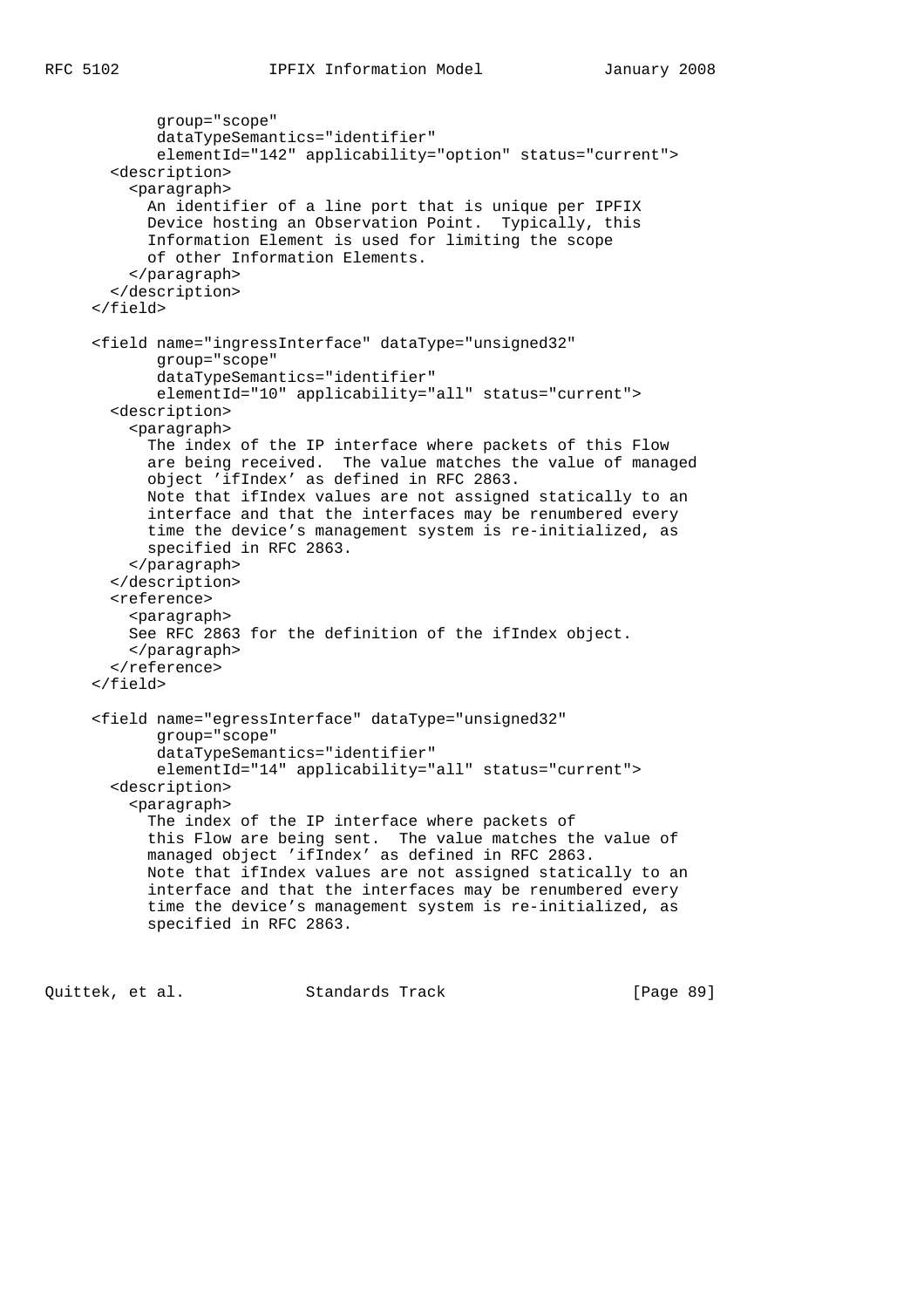</paragraph> </description> <reference> <paragraph> See RFC 2863 for the definition of the ifIndex object. </paragraph> </reference> </field> <field name="meteringProcessId" dataType="unsigned32" group="scope" dataTypeSemantics="identifier" elementId="143" applicability="option" status="current"> <description> <paragraph> An identifier of a Metering Process that is unique per IPFIX Device. Typically, this Information Element is used for limiting the scope of other Information Elements. Note that process identifiers are typically assigned dynamically. The Metering Process may be re-started with a different ID. </paragraph> </description> </field> <field name="exportingProcessId" dataType="unsigned32" group="scope" dataTypeSemantics="identifier" elementId="144" applicability="option" status="current"> <description> <paragraph> An identifier of an Exporting Process that is unique per IPFIX Device. Typically, this Information Element is used for limiting the scope of other Information Elements. Note that process identifiers are typically assigned dynamically. The Exporting Process may be re-started with a different ID. </paragraph> </description> </field> <field name="flowId" dataType="unsigned64" group="scope" dataTypeSemantics="identifier" elementId="148" applicability="option" status="current"> <description> <paragraph> An identifier of a Flow that is unique within an Observation

Quittek, et al. Standards Track [Page 90]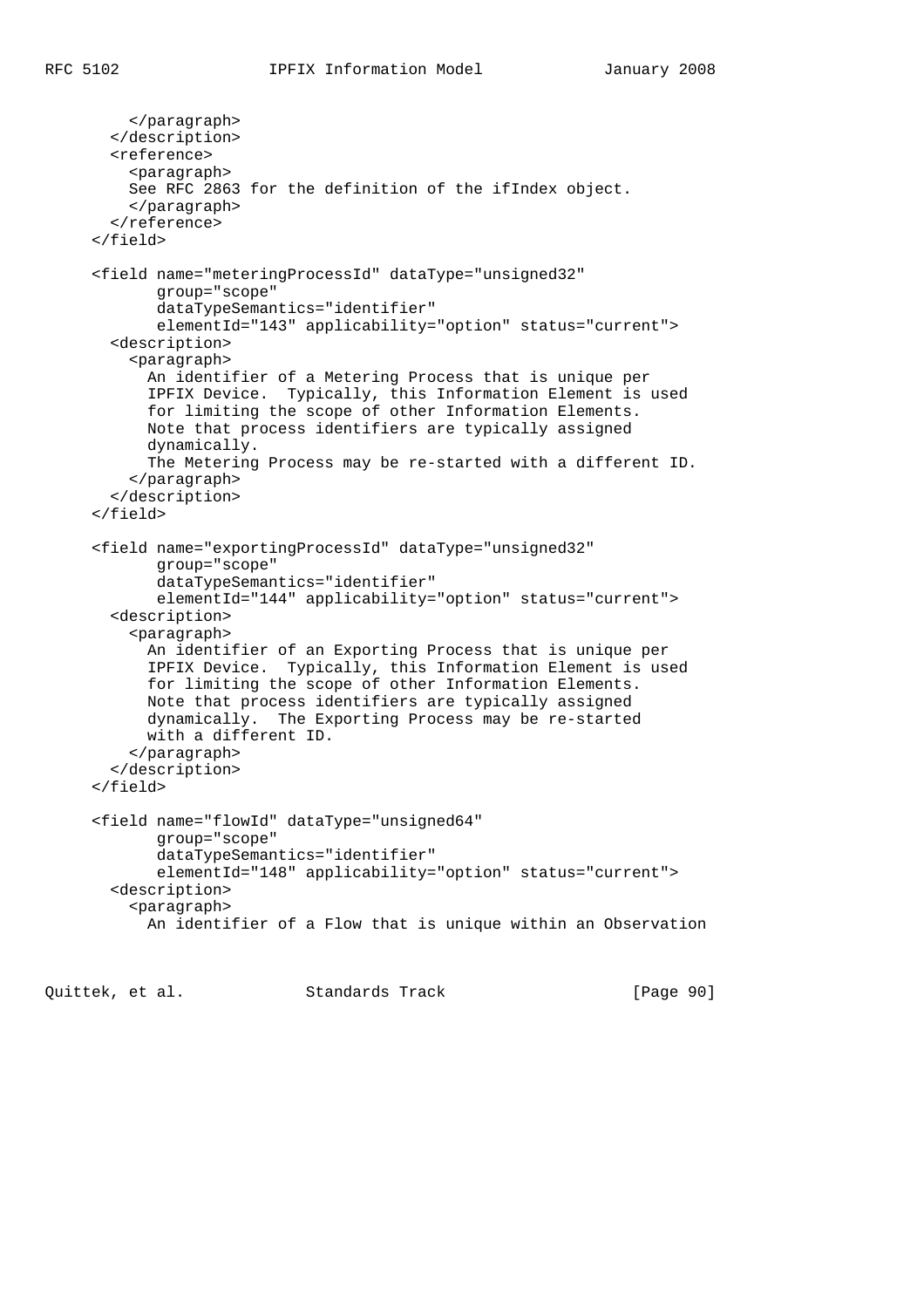```
 Domain. This Information Element can be used to distinguish
      between different Flows if Flow Keys such as IP addresses and
     port numbers are not reported or are reported in separate
     records.
    </paragraph>
  </description>
</field>
<field name="templateId" dataType="unsigned16"
       group="scope"
       dataTypeSemantics="identifier"
       elementId="145" applicability="option" status="current">
  <description>
    <paragraph>
      An identifier of a Template that is locally unique within a
      combination of a Transport session and an Observation Domain.
    </paragraph>
    <paragraph>
      Template IDs 0-255 are reserved for Template Sets, Options
      Template Sets, and other reserved Sets yet to be created.
      Template IDs of Data Sets are numbered from 256 to 65535.
    </paragraph>
    <paragraph>
      Typically, this Information Element is used for limiting
      the scope of other Information Elements.
     Note that after a re-start of the Exporting Process Template
     identifiers may be re-assigned.
    </paragraph>
  </description>
</field>
<field name="observationDomainId" dataType="unsigned32"
       group="scope"
      dataTypeSemantics="identifier"
       elementId="149" applicability="option" status="current">
  <description>
    <paragraph>
      An identifier of an Observation Domain that is locally
      unique to an Exporting Process. The Exporting Process uses
      the Observation Domain ID to uniquely identify to the
     Collecting Process the Observation Domain where Flows
     were metered. It is RECOMMENDED that this identifier is
     also unique per IPFIX Device.
    </paragraph>
    <paragraph>
      A value of 0 indicates that no specific Observation Domain
      is identified by this Information Element.
    </paragraph>
```
Quittek, et al. Standards Track [Page 91]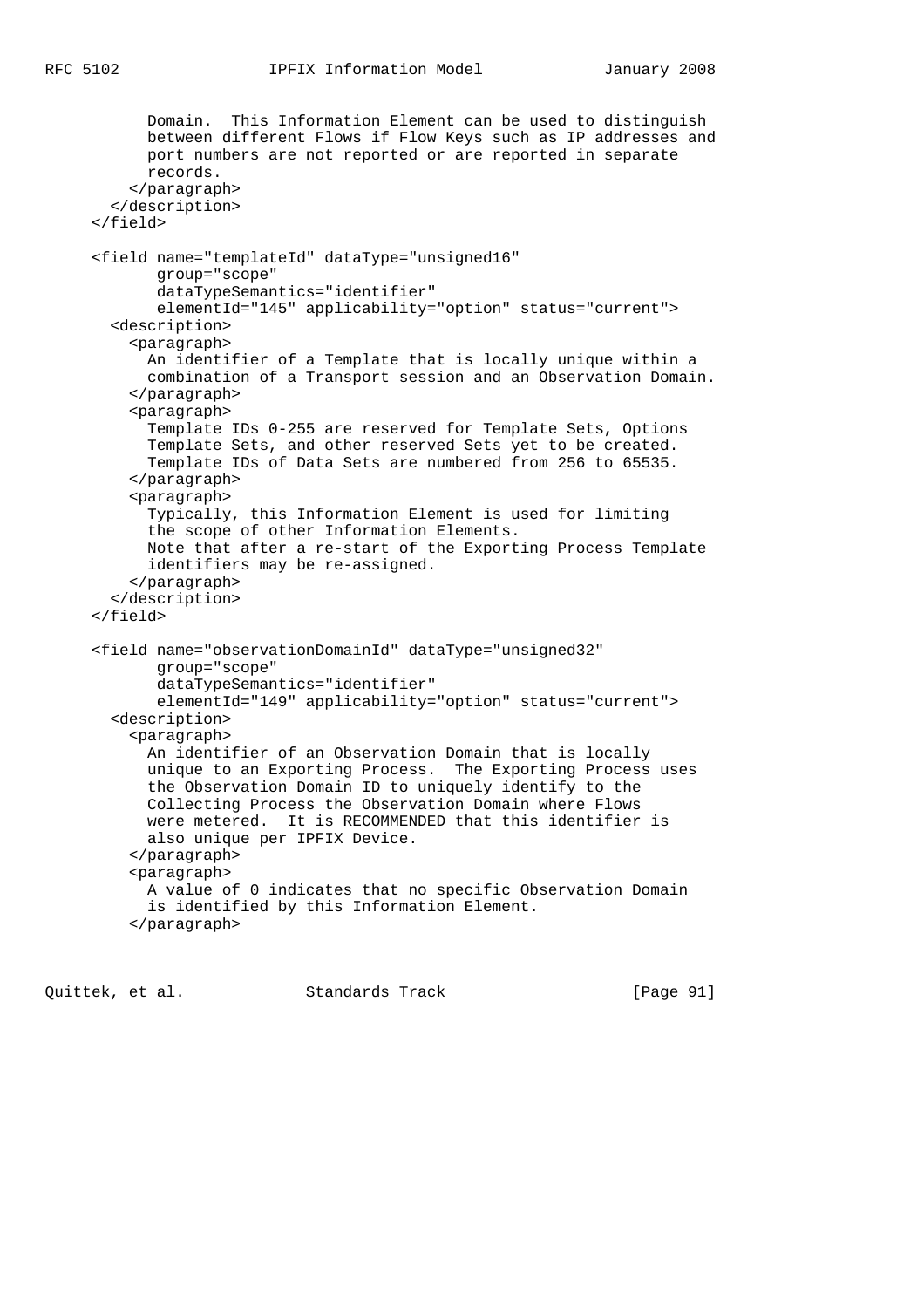```
 <paragraph>
      Typically, this Information Element is used for limiting
      the scope of other Information Elements.
    </paragraph>
  </description>
</field>
<field name="observationPointId" dataType="unsigned32"
       group="scope"
       dataTypeSemantics="identifier"
       elementId="138" applicability="option" status="current">
  <description>
    <paragraph>
    An identifier of an Observation Point that is unique per
   Observation Domain. It is RECOMMENDED that this identifier is
   also unique per IPFIX Device. Typically, this Information
   Element is used for limiting the scope of other Information
   Elements.
   </paragraph>
  </description>
</field>
<field name="commonPropertiesId" dataType="unsigned64"
       group="scope"
       dataTypeSemantics="identifier"
       elementId="137" applicability="option" status="current">
  <description>
    <paragraph>
      An identifier of a set of common properties that is
      unique per Observation Domain and Transport Session.
      Typically, this Information Element is used to link to
      information reported in separate Data Records.
    </paragraph>
  </description>
</field>
<field name="exporterIPv4Address" dataType="ipv4Address"
       dataTypeSemantics="identifier"
       group="config"
       elementId="130" applicability="all" status="current">
  <description>
    <paragraph>
    The IPv4 address used by the Exporting Process. This is used
   by the Collector to identify the Exporter in cases where the
    identity of the Exporter may have been obscured by the use of
    a proxy.
    </paragraph>
  </description>
</field>
```
Quittek, et al. Standards Track [Page 92]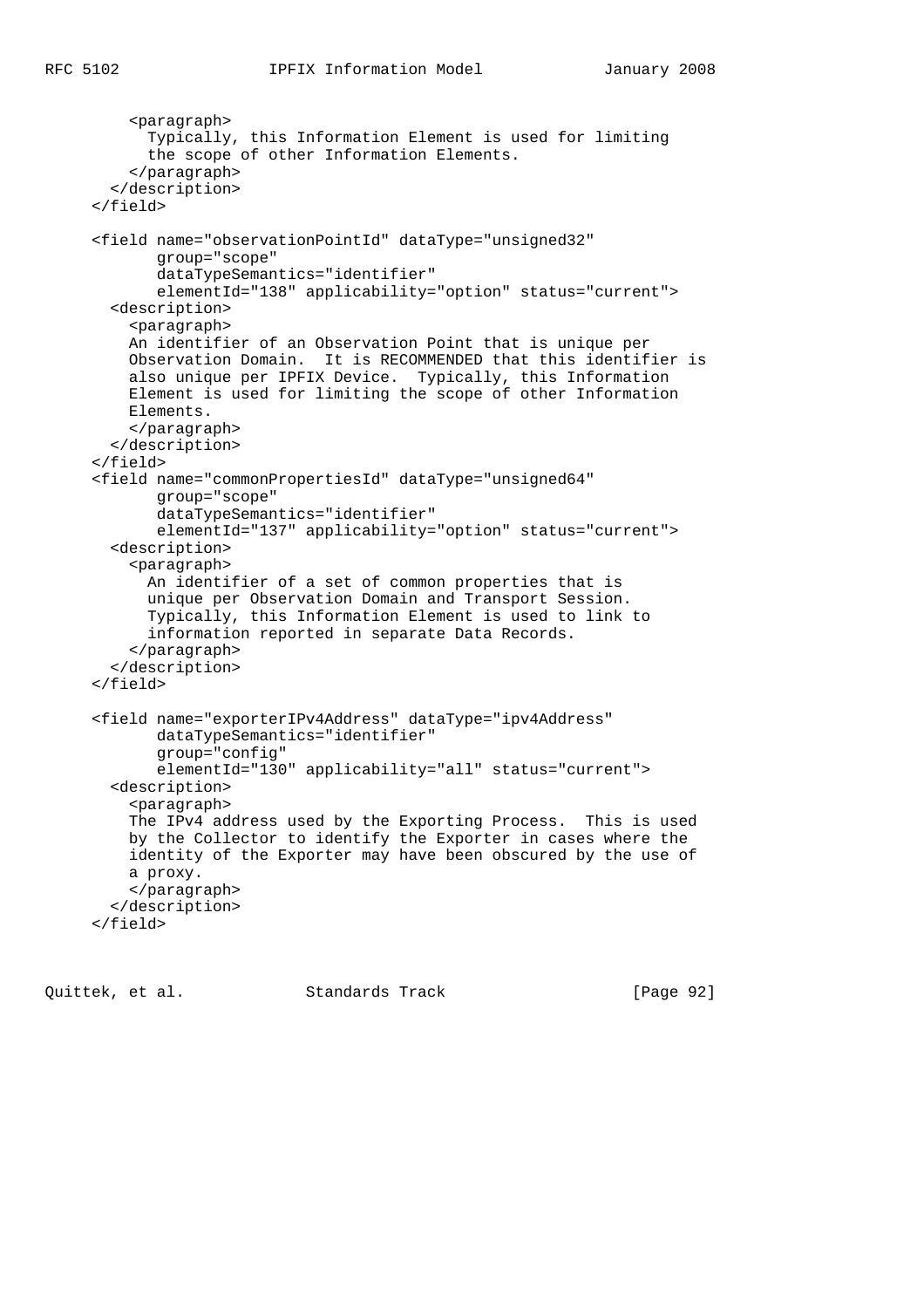```
 <field name="exporterIPv6Address" dataType="ipv6Address"
       dataTypeSemantics="identifier"
       group="config"
       elementId="131" applicability="all" status="current">
  <description>
    <paragraph>
    The IPv6 address used by the Exporting Process. This is used
   by the Collector to identify the Exporter in cases where the
   identity of the Exporter may have been obscured by the use of
   a proxy.
    </paragraph>
  </description>
</field>
<field name="exporterTransportPort" dataType="unsigned16"
       group="config"
       dataTypeSemantics="identifier"
       elementId="217" applicability="all" status="current">
  <description>
    <paragraph>
    The source port identifier from which the Exporting
    Process sends Flow information. For the transport protocols
    UDP, TCP, and SCTP, this is the source port number.
   This field MAY also be used for future transport protocols
    that have 16-bit source port identifiers. This field may
   be useful for distinguishing multiple Exporting Processes
   that use the same IP address.
    </paragraph>
  </description>
  <reference>
    <paragraph>
   See RFC 768 for the definition of the UDP
   source port field.
   See RFC 793 for the definition of the TCP
   source port field.
   See RFC 4960 for the definition of SCTP.
    </paragraph>
    <paragraph>
   Additional information on defined UDP and TCP port numbers can
   be found at http://www.iana.org/assignments/port-numbers.
   </paragraph>
  </reference>
</field>
<field name="collectorIPv4Address" dataType="ipv4Address"
       dataTypeSemantics="identifier"
       group="config"
       elementId="211" applicability="all" status="current">
```
Quittek, et al. Standards Track [Page 93]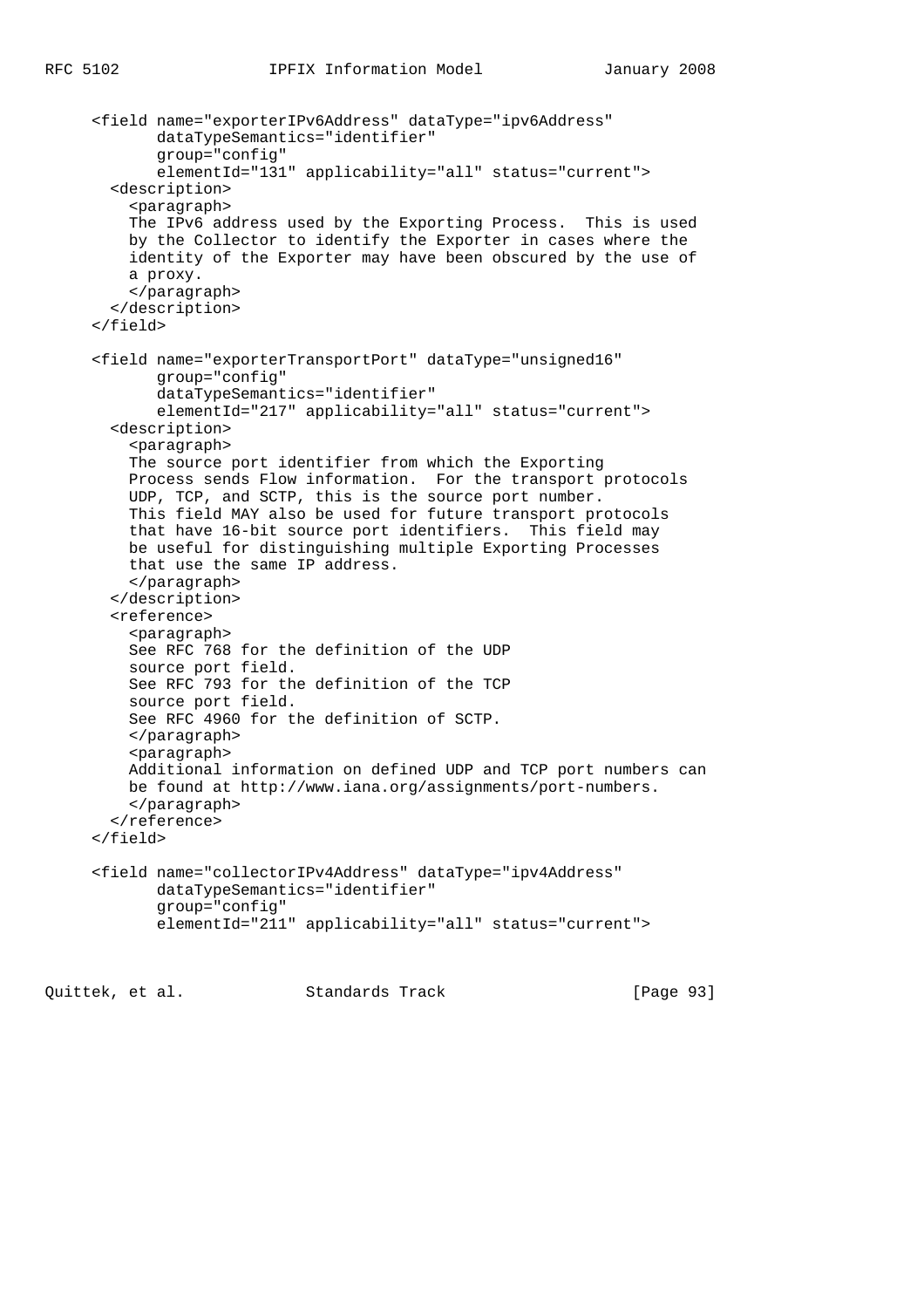```
 <description>
    <paragraph>
    An IPv4 address to which the Exporting Process sends Flow
   information.
    </paragraph>
  </description>
</field>
<field name="collectorIPv6Address" dataType="ipv6Address"
       dataTypeSemantics="identifier"
       group="config"
       elementId="212" applicability="all" status="current">
  <description>
    <paragraph>
   An IPv6 address to which the Exporting Process sends Flow
   information.
    </paragraph>
  </description>
</field>
<field name="exportInterface" dataType="unsigned32"
       group="config"
       dataTypeSemantics="identifier"
       elementId="213" applicability="all" status="current">
  <description>
    <paragraph>
      The index of the interface from which IPFIX Messages sent
      by the Exporting Process to a Collector leave the IPFIX
      Device. The value matches the value of
      managed object 'ifIndex' as defined in RFC 2863.
      Note that ifIndex values are not assigned statically to an
      interface and that the interfaces may be renumbered every
      time the device's management system is re-initialized, as
      specified in RFC 2863.
    </paragraph>
  </description>
  <reference>
    <paragraph>
   See RFC 2863 for the definition of the ifIndex object.
    </paragraph>
  </reference>
</field>
<field name="exportProtocolVersion" dataType="unsigned8"
       dataTypeSemantics="identifier"
       group="config"
       elementId="214" applicability="all" status="current">
  <description>
```
Quittek, et al. Standards Track [Page 94]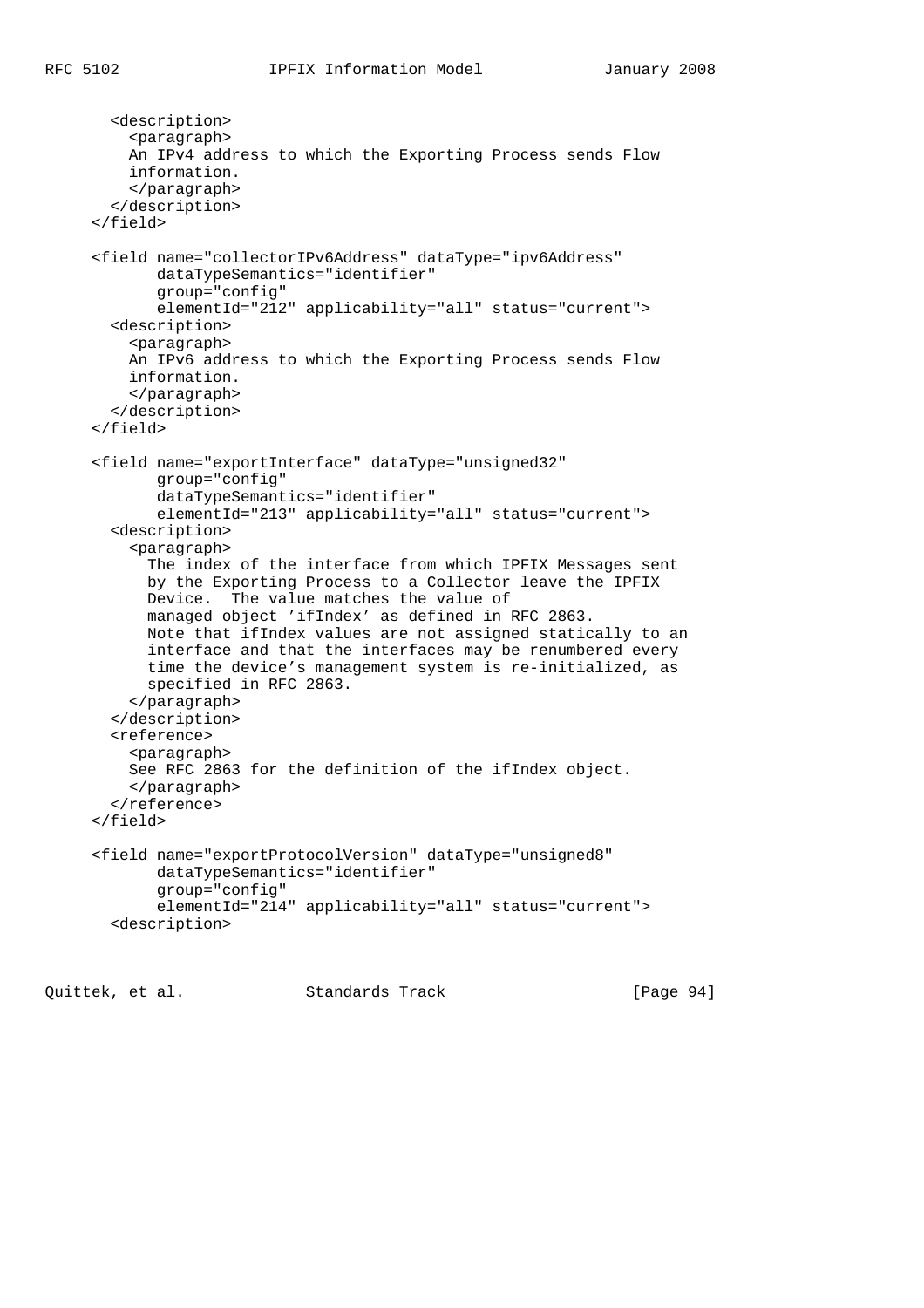```
 <paragraph>
      The protocol version used by the Exporting Process for
      sending Flow information. The protocol version is given
     by the value of the Version Number field in the Message
     Header.
    </paragraph>
    <paragraph>
     The protocol version is 10 for IPFIX and 9 for NetFlow
     version 9.
     A value of 0 indicates that no export protocol is in use.
    </paragraph>
 </description>
  <reference>
    <paragraph>
   See the IPFIX protocol specification [RFC5101] for the
   definition of the IPFIX Message Header.
   </paragraph>
   <paragraph>
   See RFC 3954 for the definition of the NetFlow
   version 9 message header.
    </paragraph>
  </reference>
</field>
<field name="exportTransportProtocol" dataType="unsigned8"
       group="config"
      dataTypeSemantics="identifier"
      elementId="215" applicability="all" status="current">
 <description>
    <paragraph>
   The value of the protocol number used by the Exporting Process
   for sending Flow information.
   The protocol number identifies the IP packet payload type.
   Protocol numbers are defined in the IANA Protocol Numbers
   registry.
   </paragraph>
   <paragraph>
   In Internet Protocol version 4 (IPv4), this is carried in the
   Protocol field. In Internet Protocol version 6 (IPv6), this
   is carried in the Next Header field in the last extension
   header of the packet.
   </paragraph>
 </description>
  <reference>
    <paragraph>
   See RFC 791 for the specification of the IPv4
   protocol field.
```
Quittek, et al. Standards Track [Page 95]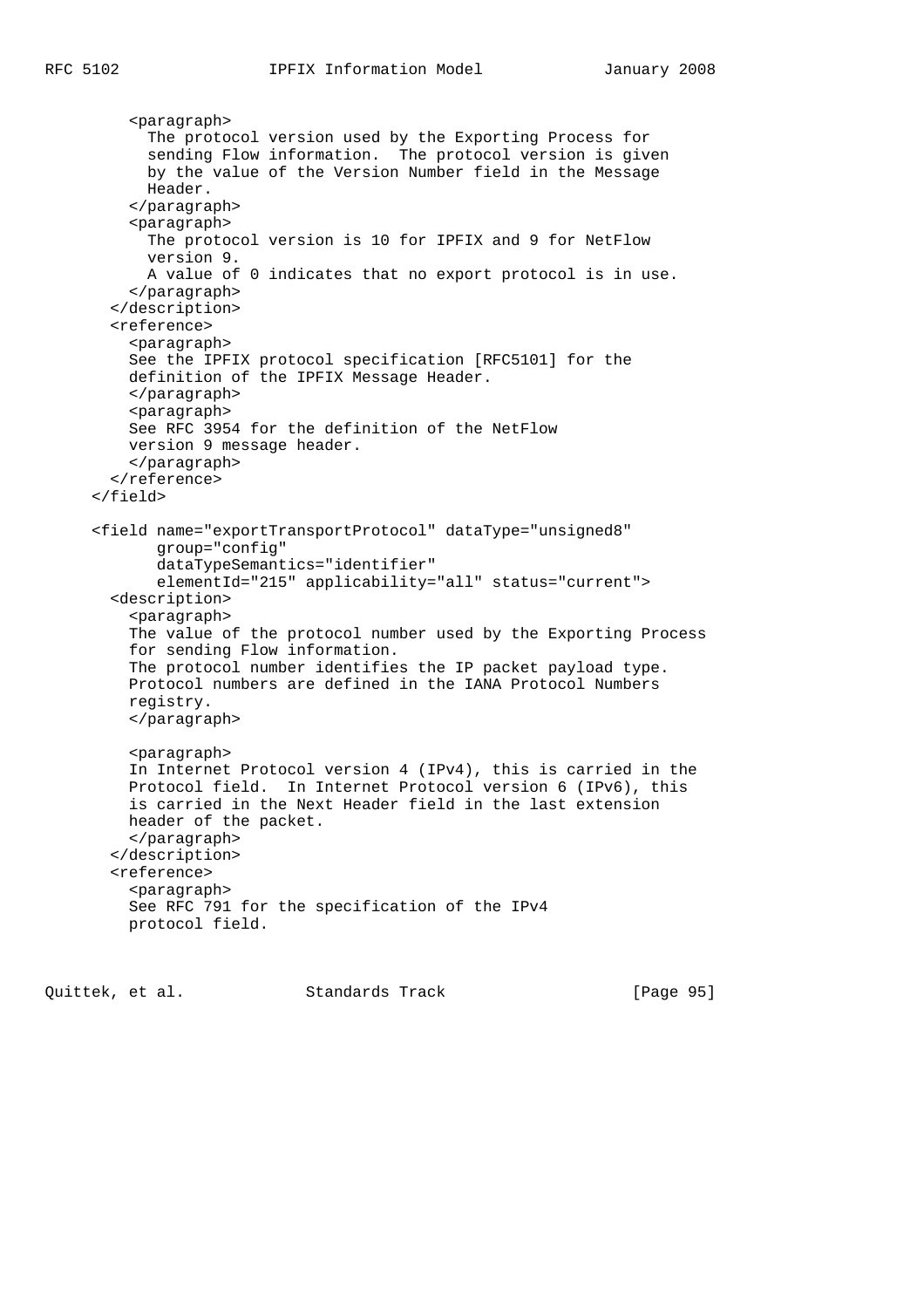```
 See RFC 2460 for the specification of the IPv6
   protocol field.
   See the list of protocol numbers assigned by IANA at
   http://www.iana.org/assignments/protocol-numbers.
    </paragraph>
  </reference>
</field>
<field name="collectorTransportPort" dataType="unsigned16"
       group="config"
       dataTypeSemantics="identifier"
       elementId="216" applicability="all" status="current">
  <description>
    <paragraph>
   The destination port identifier to which the Exporting
   Process sends Flow information. For the transport protocols
   UDP, TCP, and SCTP, this is the destination port number.
   This field MAY also be used for future transport protocols
   that have 16-bit source port identifiers.
    </paragraph>
 </description>
  <reference>
    <paragraph>
   See RFC 768 for the definition of the UDP
   destination port field.
   See RFC 793 for the definition of the TCP
   destination port field.
   See RFC 4960 for the definition of SCTP.
   </paragraph>
    <paragraph>
   Additional information on defined UDP and TCP port numbers can
   be found at http://www.iana.org/assignments/port-numbers.
    </paragraph>
  </reference>
</field>
<field name="flowKeyIndicator" dataType="unsigned64"
       dataTypeSemantics="flags"
       group="config"
       elementId="173" applicability="all" status="current">
 <description>
    <paragraph>
   This set of bit fields is used for marking the Information
   Elements of a Data Record that serve as Flow Key. Each bit
   represents an Information Element in the Data Record with
   the n-th bit representing the n-th Information Element.
   A bit set to value 1 indicates that the corresponding
    Information Element is a Flow Key of the reported Flow.
```
Quittek, et al. Standards Track [Page 96]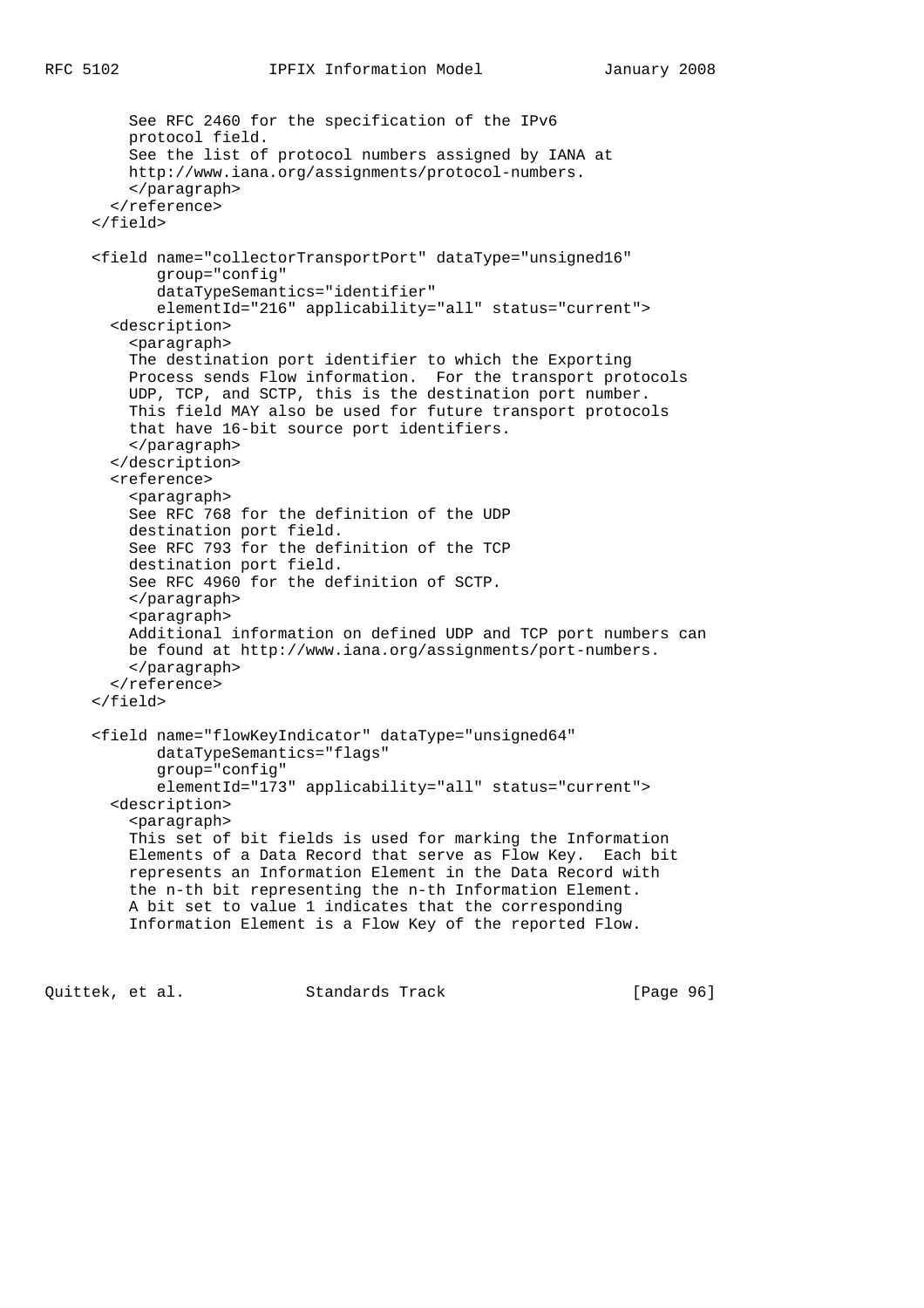```
 A bit set to value 0 indicates that this is not the case.
    </paragraph>
    <paragraph>
    If the Data Record contains more than 64 Information Elements,
    the corresponding Template SHOULD be designed such that all
   Flow Keys are among the first 64 Information Elements, because
   the flowKeyIndicator only contains 64 bits. If the Data Record
   contains less than 64 Information Elements, then the bits in
    the flowKeyIndicator for which no corresponding Information
   Element exists MUST have the value 0.
    </paragraph>
  </description>
</field>
<field name="exportedMessageTotalCount" dataType="unsigned64"
       dataTypeSemantics="totalCounter"
       group="processCounter"
       elementId="41" applicability="data" status="current">
  <description>
    <paragraph>
      The total number of IPFIX Messages that the Exporting Process
      has sent since the Exporting Process (re-)initialization to
      a particular Collecting Process.
      The reported number excludes the IPFIX Message that carries
      the counter value.
      If this Information Element is sent to a particular
      Collecting Process, then by default it specifies the number
     of IPFIX Messages sent to this Collecting Process.
    </paragraph>
  </description>
  <units>messages</units>
</field>
<field name="exportedOctetTotalCount" dataType="unsigned64"
       dataTypeSemantics="totalCounter"
       group="processCounter"
       elementId="40" applicability="data" status="current">
  <description>
    <paragraph>
      The total number of octets that the Exporting Process
     has sent since the Exporting Process (re-)initialization
      to a particular Collecting Process.
      The value of this Information Element is calculated by
      summing up the IPFIX Message Header length values of all
      IPFIX Messages that were successfully sent to the Collecting
      Process. The reported number excludes octets in the IPFIX
     Message that carries the counter value.
      If this Information Element is sent to a particular
```
Quittek, et al. Standards Track [Page 97]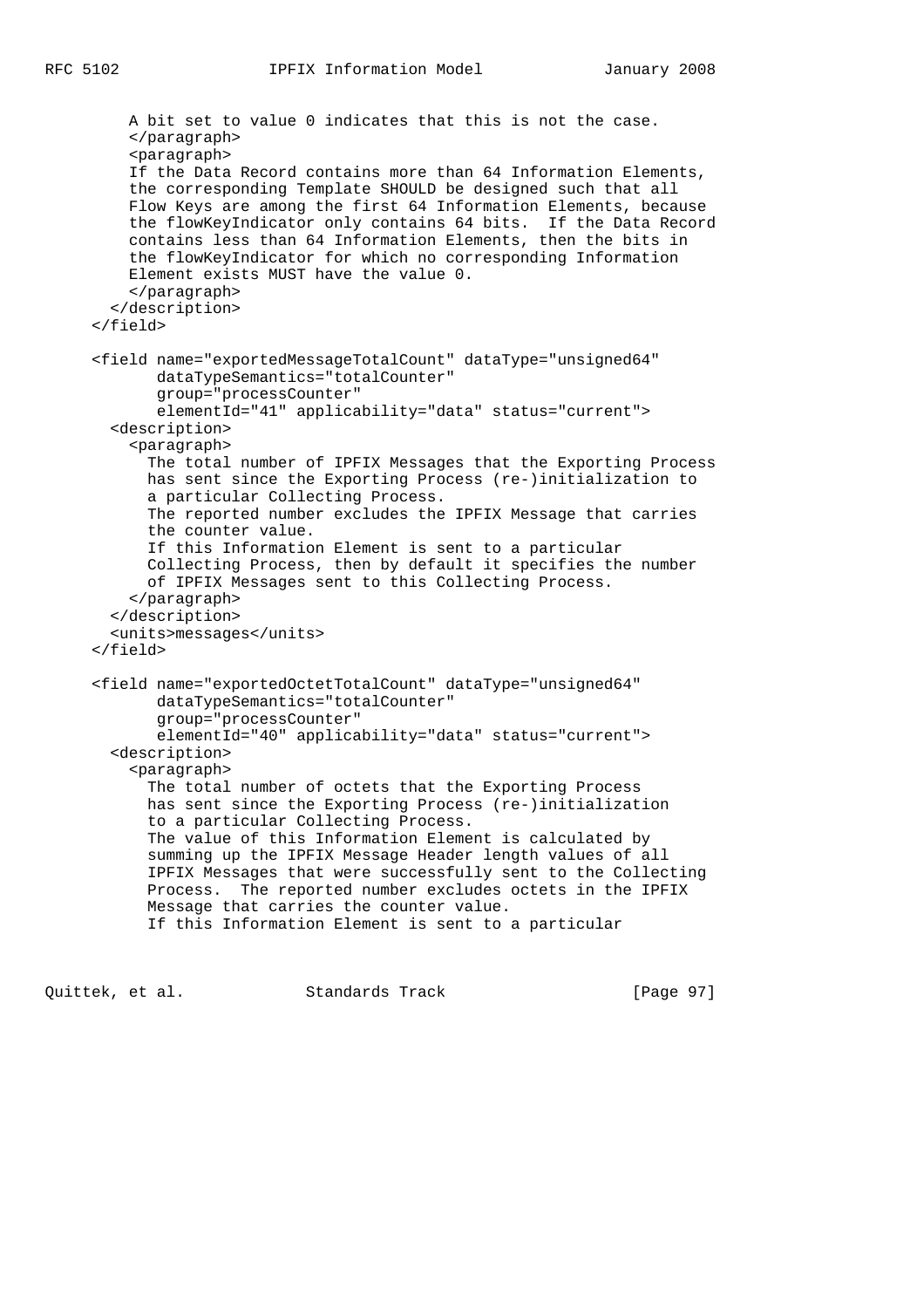```
 Collecting Process, then by default it specifies the number
      of octets sent to this Collecting Process.
    </paragraph>
  </description>
  <units>octets</units>
</field>
<field name="exportedFlowRecordTotalCount" dataType="unsigned64"
       group="processCounter"
       dataTypeSemantics="totalCounter"
       elementId="42" applicability="data" status="current">
  <description>
    <paragraph>
      The total number of Flow Records that the Exporting
      Process has sent as Data Records since the Exporting
      Process (re-)initialization to a particular Collecting
      Process. The reported number excludes Flow Records in
      the IPFIX Message that carries the counter value.
      If this Information Element is sent to a particular
      Collecting Process, then by default it specifies the number
      of Flow Records sent to this process.
    </paragraph>
  </description>
  <units>flows</units>
</field>
<field name="observedFlowTotalCount" dataType="unsigned64"
       dataTypeSemantics="totalCounter"
       group="processCounter"
       elementId="163" applicability="data" status="current">
  <description>
    <paragraph>
    The total number of Flows observed in the Observation Domain
   since the Metering Process (re-)initialization for this
   Observation Point.
    </paragraph>
  </description>
  <units>flows</units>
</field>
<field name="ignoredPacketTotalCount" dataType="unsigned64"
       dataTypeSemantics="totalCounter"
       group="processCounter"
       elementId="164" applicability="data" status="current">
  <description>
    <paragraph>
       The total number of observed IP packets that the
       Metering Process did not process since the
```
Quittek, et al. Standards Track [Page 98]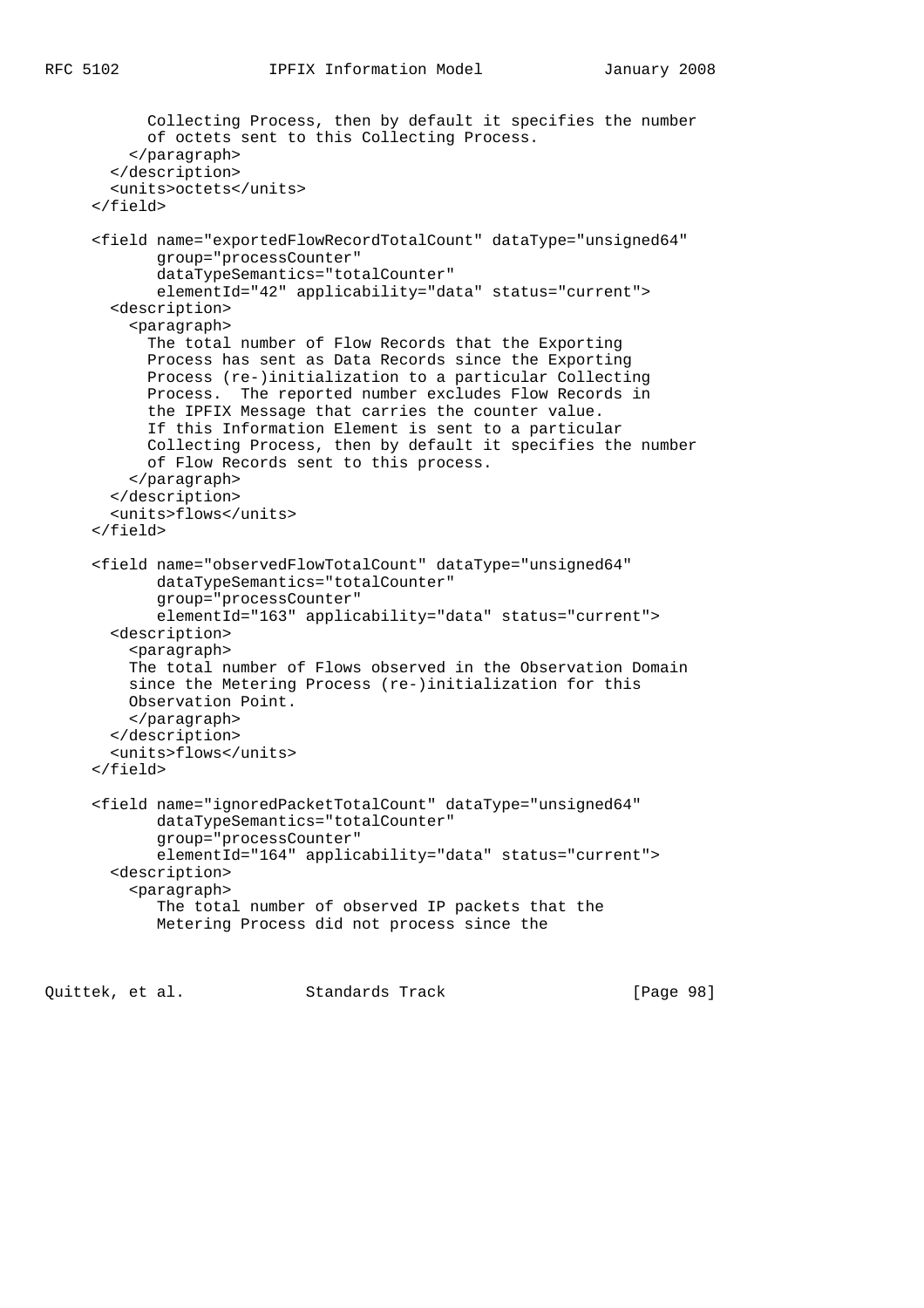```
 (re-)initialization of the Metering Process.
    </paragraph>
  </description>
  <units>packets</units>
</field>
<field name="ignoredOctetTotalCount" dataType="unsigned64"
       dataTypeSemantics="totalCounter"
       group="processCounter"
       elementId="165" applicability="data" status="current">
  <description>
    <paragraph>
       The total number of octets in observed IP packets
       (including the IP header) that the Metering Process
       did not process since the (re-)initialization of the
       Metering Process.
    </paragraph>
  </description>
  <units>octets</units>
</field>
<field name="notSentFlowTotalCount" dataType="unsigned64"
       dataTypeSemantics="totalCounter"
       group="processCounter"
       elementId="166" applicability="data" status="current">
  <description>
    <paragraph>
       The total number of Flow Records that were generated by the
       Metering Process and dropped by the Metering Process or
       by the Exporting Process instead of being sent to the
       Collecting Process. There are several potential reasons for
       this including resource shortage and special Flow export
       policies.
    </paragraph>
  </description>
  <units>flows</units>
</field>
<field name="notSentPacketTotalCount" dataType="unsigned64"
       dataTypeSemantics="totalCounter"
       group="processCounter"
       elementId="167" applicability="data" status="current">
  <description>
    <paragraph>
       The total number of packets in Flow Records that were
       generated by the Metering Process and dropped
       by the Metering Process or by the Exporting Process
       instead of being sent to the Collecting Process.
```
Quittek, et al. Standards Track [Page 99]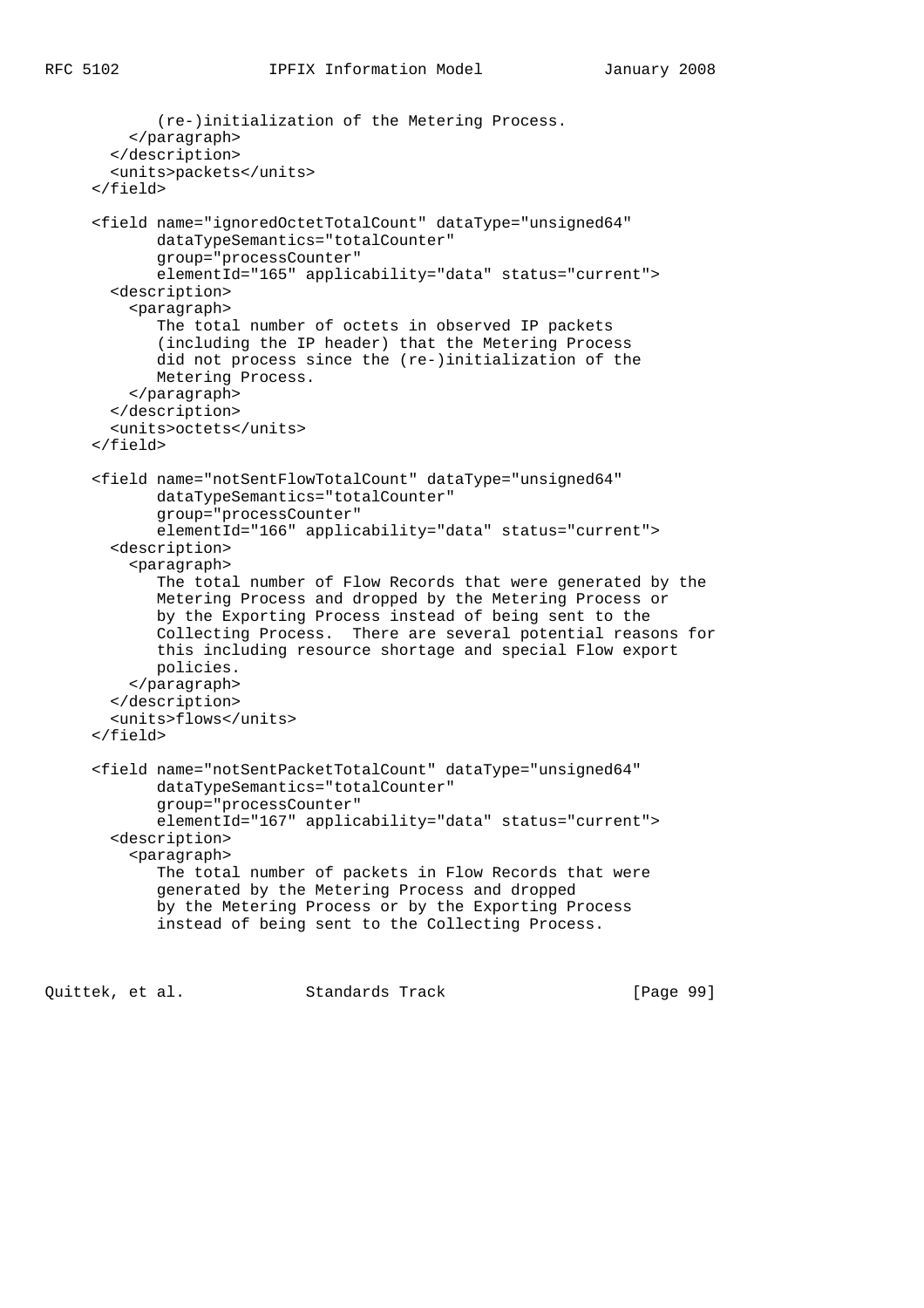```
 There are several potential reasons for this including
       resource shortage and special Flow export policies.
    </paragraph>
 </description>
  <units>packets</units>
</field>
<field name="notSentOctetTotalCount" dataType="unsigned64"
       dataTypeSemantics="totalCounter"
       group="processCounter"
       elementId="168" applicability="data" status="current">
  <description>
    <paragraph>
       The total number of octets in packets in Flow Records
       that were generated by the Metering Process and
       dropped by the Metering Process or by the Exporting
       Process instead of being sent to the Collecting Process.
      There are several potential reasons for this including
      resource shortage and special Flow export policies.
    </paragraph>
 </description>
  <units>octets</units>
</field>
<field name="ipVersion" dataType="unsigned8"
       group="ipHeader"
      dataTypeSemantics="identifier"
      elementId="60" applicability="all" status="current">
 <description>
    <paragraph>
   The IP version field in the IP packet header.
    </paragraph>
 </description>
  <reference>
    <paragraph>
   See RFC 791 for the definition of the version field
   in the IPv4 packet header.
   See RFC 2460 for the definition of the version field
   in the IPv6 packet header.
   Additional information on defined version numbers
   can be found at
   http://www.iana.org/assignments/version-numbers.
   </paragraph>
 </reference>
</field>
<field name="sourceIPv4Address" dataType="ipv4Address"
       group="ipHeader"
```
Quittek, et al. Standards Track [Page 100]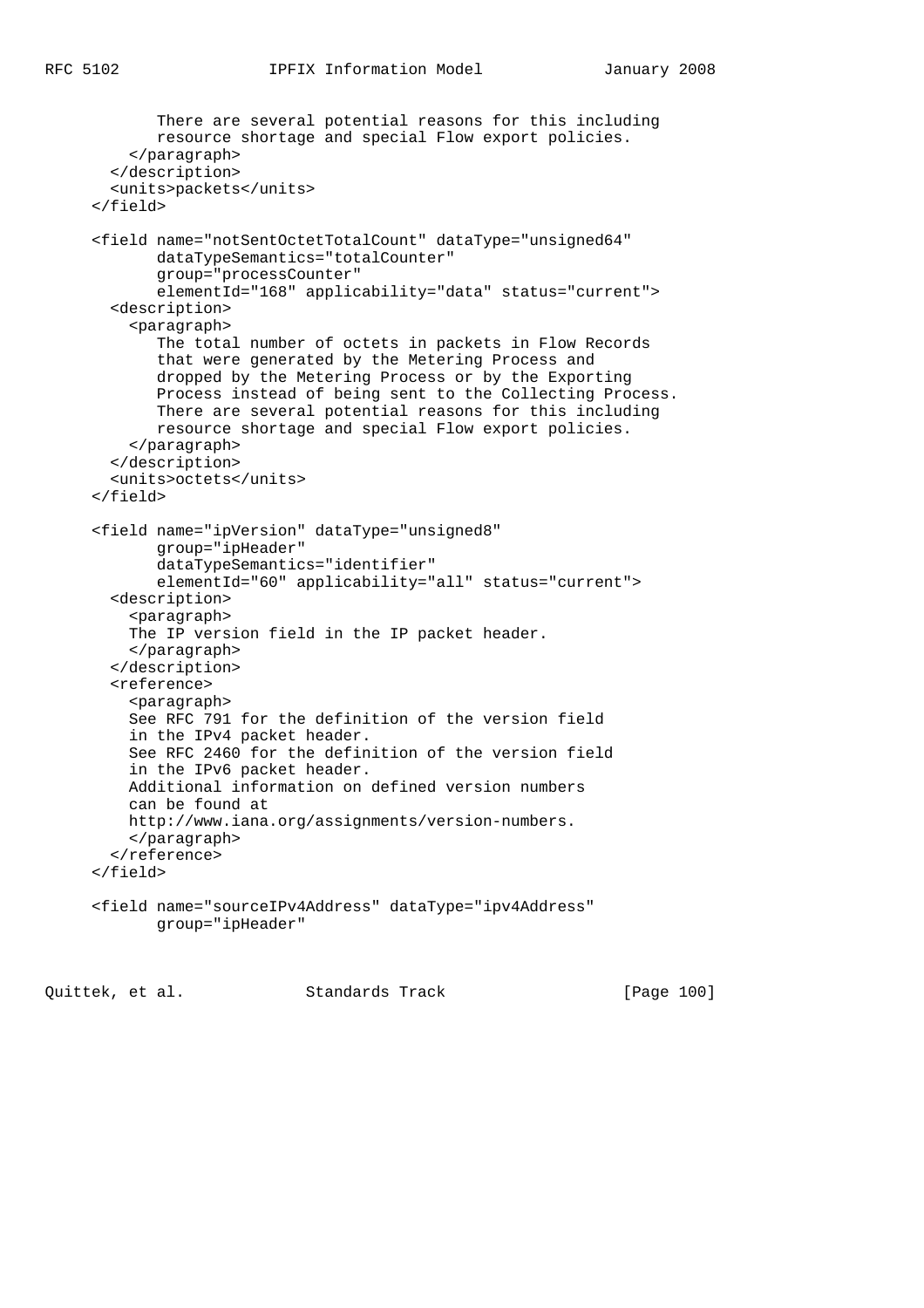```
 dataTypeSemantics="identifier"
       elementId="8" applicability="all" status="current">
  <description>
    <paragraph>
    The IPv4 source address in the IP packet header.
    </paragraph>
  </description>
  <reference>
    <paragraph>
    See RFC 791 for the definition of the IPv4 source
   address field.
    </paragraph>
  </reference>
</field>
<field name="sourceIPv6Address" dataType="ipv6Address"
       group="ipHeader"
       dataTypeSemantics="identifier"
       elementId="27" applicability="all" status="current">
  <description>
   <paragraph>
   The IPv6 source address in the IP packet header.
    </paragraph>
  </description>
  <reference>
    <paragraph>
   See RFC 2460 for the definition of the
   Source Address field in the IPv6 header.
    </paragraph>
  </reference>
</field>
<field name="sourceIPv4PrefixLength" dataType="unsigned8"
       group="ipHeader"
       elementId="9" applicability="option" status="current">
  <description>
    <paragraph>
   The number of contiguous bits that are relevant in the
   sourceIPv4Prefix Information Element.
    </paragraph>
  </description>
  <units>bits</units>
  <range>0-32</range>
</field>
<field name="sourceIPv6PrefixLength" dataType="unsigned8"
       group="ipHeader"
       elementId="29" applicability="option" status="current">
```
Quittek, et al. Standards Track [Page 101]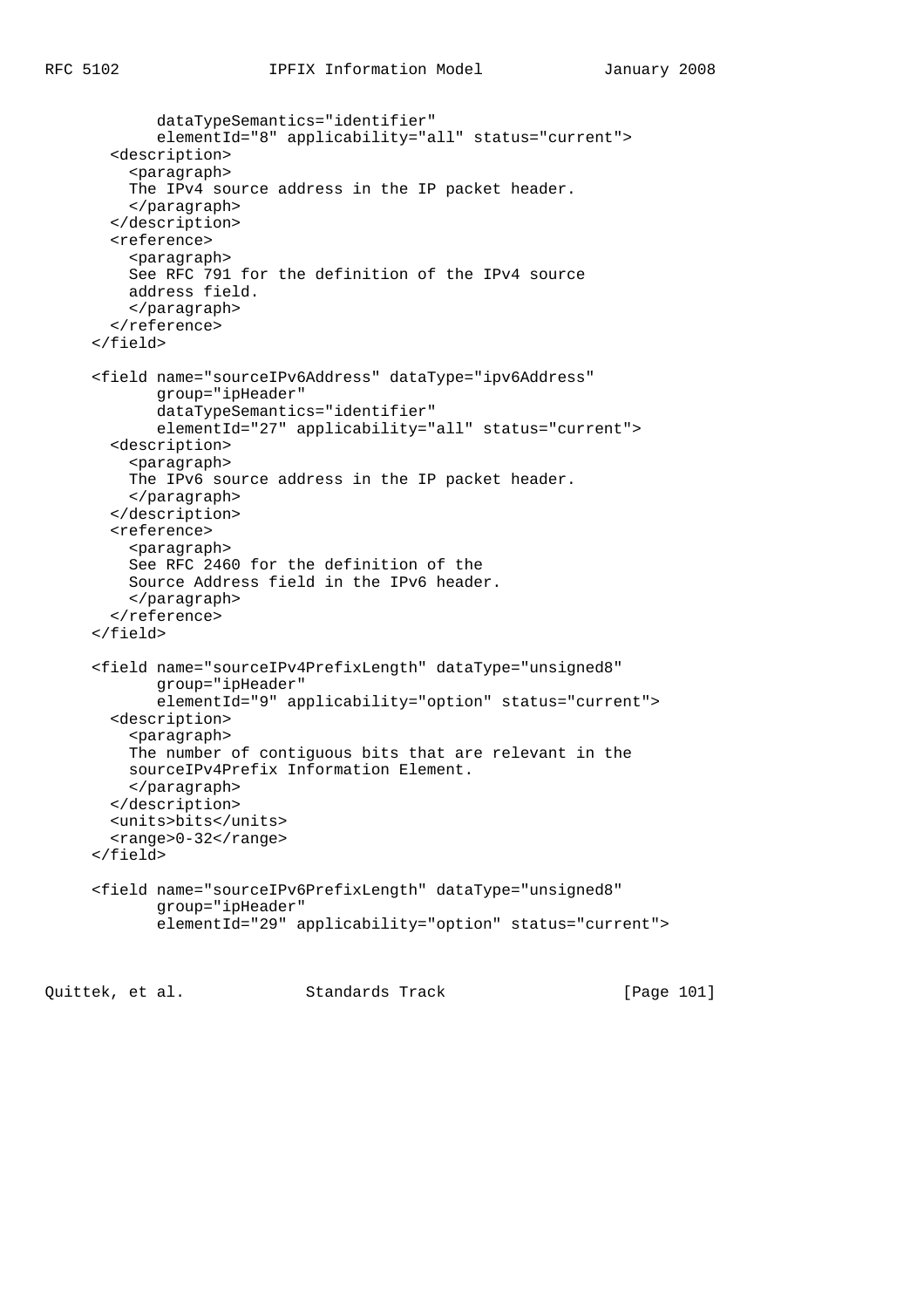```
 <description>
    <paragraph>
    The number of contiguous bits that are relevant in the
    sourceIPv6Prefix Information Element.
    </paragraph>
  </description>
  <units>bits</units>
  <range>0-128</range>
</field>
<field name="sourceIPv4Prefix" dataType="ipv4Address"
       group="ipHeader"
       elementId="44" applicability="data" status="current">
  <description>
    <paragraph>
    IPv4 source address prefix.
    </paragraph>
  </description>
</field>
<field name="sourceIPv6Prefix" dataType="ipv6Address"
       group="ipHeader"
       elementId="170" applicability="data" status="current">
  <description>
    <paragraph>
    IPv6 source address prefix.
    </paragraph>
  </description>
</field>
<field name="destinationIPv4Address" dataType="ipv4Address"
       group="ipHeader"
       dataTypeSemantics="identifier"
       elementId="12" applicability="all" status="current">
  <description>
    <paragraph>
    The IPv4 destination address in the IP packet header.
    </paragraph>
  </description>
  <reference>
    <paragraph>
    See RFC 791 for the definition of the IPv4
    destination address field.
    </paragraph>
  </reference>
</field>
<field name="destinationIPv6Address" dataType="ipv6Address"
```
Quittek, et al. Standards Track [Page 102]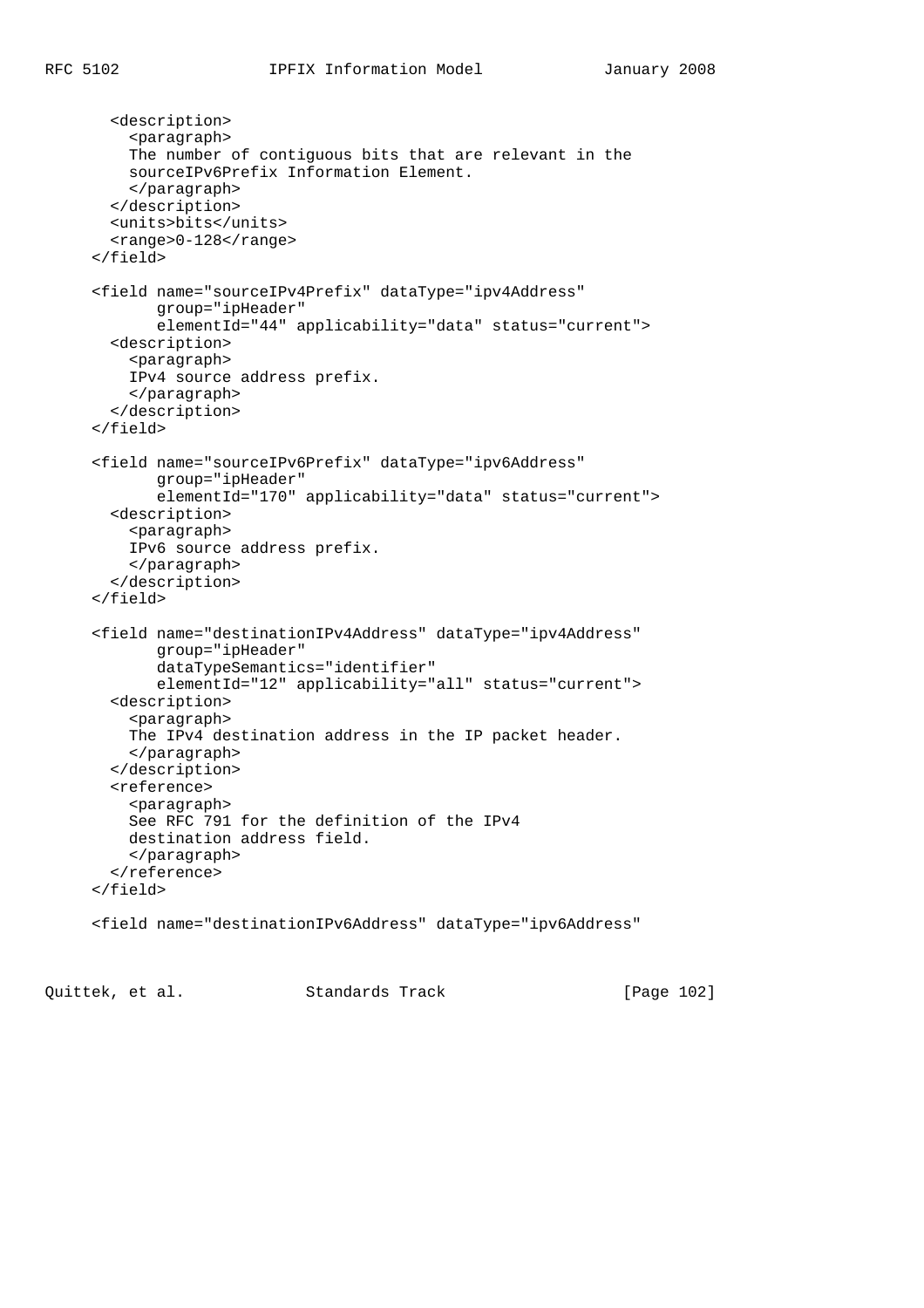```
 group="ipHeader"
       dataTypeSemantics="identifier"
       elementId="28" applicability="all" status="current">
  <description>
    <paragraph>
    The IPv6 destination address in the IP packet header.
    </paragraph>
  </description>
  <reference>
    <paragraph>
    See RFC 2460 for the definition of the
   Destination Address field in the IPv6 header.
    </paragraph>
  </reference>
</field>
<field name="destinationIPv4PrefixLength" dataType="unsigned8"
       group="ipHeader"
       elementId="13" applicability="option" status="current">
  <description>
   <paragraph>
    The number of contiguous bits that are relevant in the
    destinationIPv4Prefix Information Element.
    </paragraph>
  </description>
  <units>bits</units>
  <range>0-32</range>
</field>
<field name="destinationIPv6PrefixLength" dataType="unsigned8"
       group="ipHeader"
       elementId="30" applicability="option" status="current">
  <description>
    <paragraph>
   The number of contiguous bits that are relevant in the
   destinationIPv6Prefix Information Element.
    </paragraph>
  </description>
  <units>bits</units>
  <range>0-128</range>
</field>
<field name="destinationIPv4Prefix" dataType="ipv4Address"
       group="ipHeader"
       elementId="45" applicability="data" status="current">
  <description>
    <paragraph> IPv4 destination address prefix. </paragraph>
  </description>
```
Quittek, et al. Standards Track [Page 103]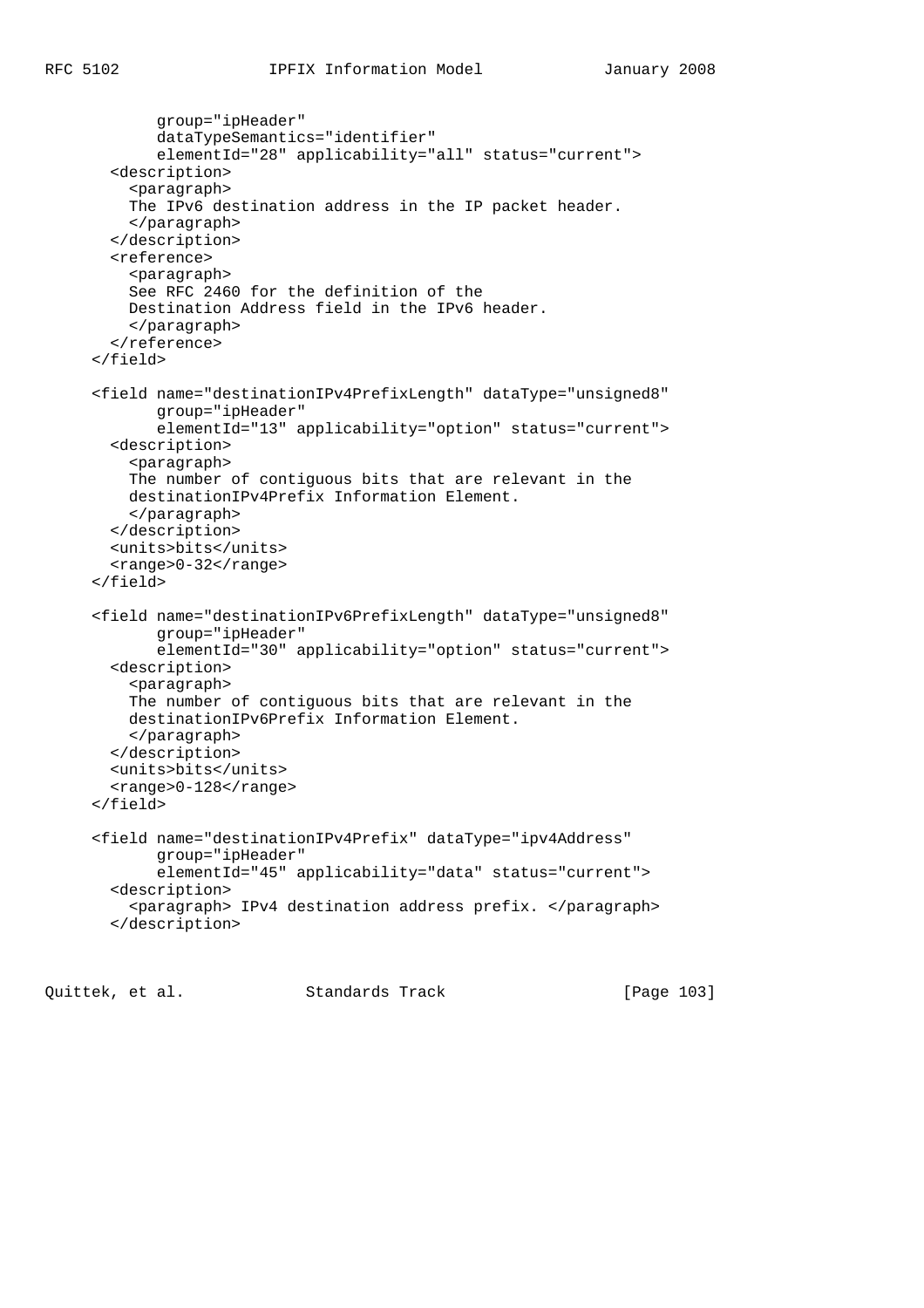</field> <field name="destinationIPv6Prefix" dataType="ipv6Address" group="ipHeader" elementId="169" applicability="data" status="current"> <description> <paragraph> IPv6 destination address prefix. </paragraph> </description> </field> <field name="ipTTL" dataType="unsigned8" group="ipHeader" elementId="192" applicability="all" status="current"> <description> <paragraph> For IPv4, the value of the Information Element matches the value of the Time to Live (TTL) field in the IPv4 packet header. For IPv6, the value of the Information Element matches the value of the Hop Limit field in the IPv6 packet header. </paragraph> </description> <reference> <paragraph> See RFC 791 for the definition of the IPv4 Time to Live field. See RFC 2460 for the definition of the IPv6 Hop Limit field. </paragraph> </reference> <units>hops</units> </field> <field name="protocolIdentifier" dataType="unsigned8" group="ipHeader" dataTypeSemantics="identifier" elementId="4" applicability="all" status="current"> <description> <paragraph> The value of the protocol number in the IP packet header. The protocol number identifies the IP packet payload type. Protocol numbers are defined in the IANA Protocol Numbers registry. </paragraph> <paragraph> In Internet Protocol version 4 (IPv4), this is carried in the Protocol field. In Internet Protocol version 6 (IPv6), this

Quittek, et al. Standards Track [Page 104]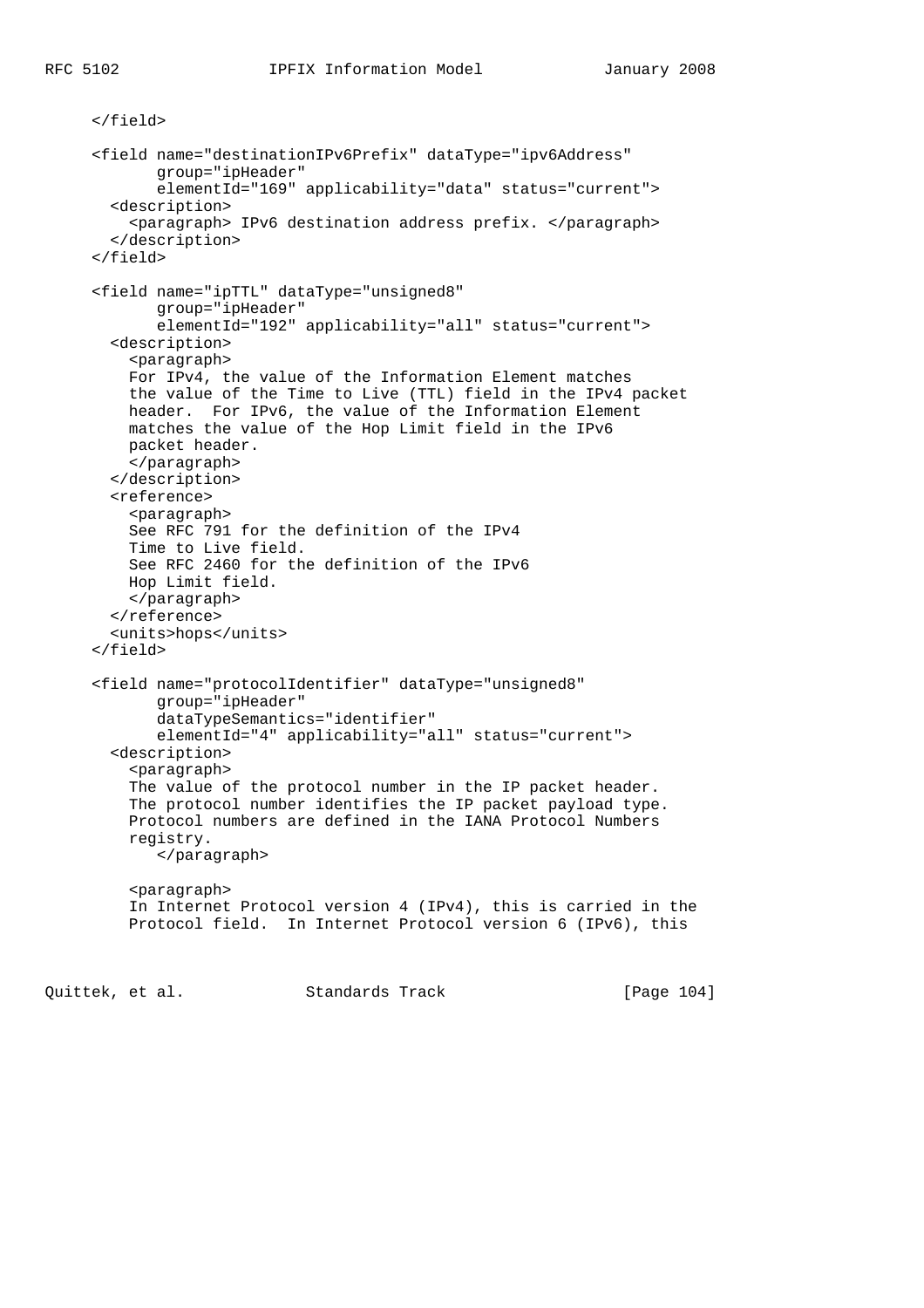```
 is carried in the Next Header field in the last extension
   header of the packet.
      </paragraph>
  </description>
  <reference>
    <paragraph>
    See RFC 791 for the specification of the IPv4
   protocol field.
   See RFC 2460 for the specification of the IPv6
   protocol field.
   See the list of protocol numbers assigned by IANA at
   http://www.iana.org/assignments/protocol-numbers.
    </paragraph>
  </reference>
</field>
<field name="nextHeaderIPv6" dataType="unsigned8"
       group="ipHeader"
       elementId="193" applicability="all" status="current">
  <description>
    <paragraph>
    The value of the Next Header field of the IPv6 header.
    The value identifies the type of the following IPv6
    extension header or of the following IP payload.
   Valid values are defined in the IANA
   Protocol Numbers registry.
    </paragraph>
  </description>
  <reference>
    <paragraph>
   See RFC 2460 for the definition of the IPv6
   Next Header field.
   See the list of protocol numbers assigned by IANA at
   http://www.iana.org/assignments/protocol-numbers.
    </paragraph>
  </reference>
</field>
<field name="ipDiffServCodePoint" dataType="unsigned8"
       group="ipHeader"
       dataTypeSemantics="identifier"
       elementId="195" applicability="all" status="current">
  <description>
    <paragraph>
    The value of a Differentiated Services Code Point (DSCP)
    encoded in the Differentiated Services field. The
    Differentiated Services field spans the most significant
    6 bits of the IPv4 TOS field or the IPv6 Traffic Class
```
Quittek, et al. Standards Track [Page 105]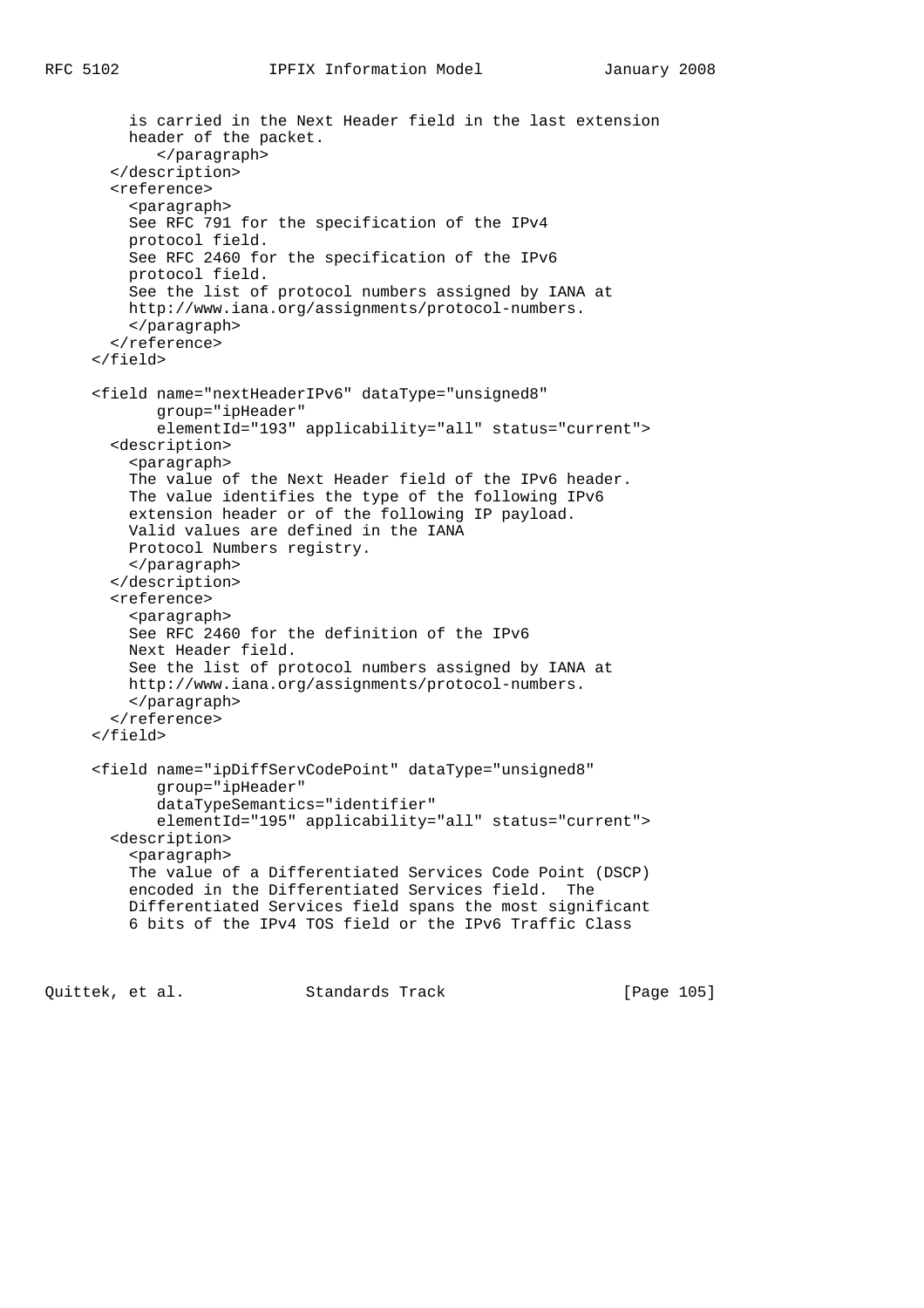field, respectively. </paragraph> <paragraph> This Information Element encodes only the 6 bits of the Differentiated Services field. Therefore, its value may range from 0 to 63. </paragraph> </description> <reference> <paragraph> See RFC 3260 for the definition of the Differentiated Services field. See RFC 1812 (Section 5.3.2) and RFC 791 for the definition of the IPv4 TOS field. See RFC 2460 for the definition of the IPv6 Traffic Class field. </paragraph> </reference> <range>0-63</range> </field> <field name="ipPrecedence" dataType="unsigned8" group="ipHeader" dataTypeSemantics="identifier" elementId="196" applicability="all" status="current"> <description> <paragraph> The value of the IP Precedence. The IP Precedence value is encoded in the first 3 bits of the IPv4 TOS field or the IPv6 Traffic Class field, respectively. </paragraph> <paragraph> This Information Element encodes only these 3 bits. Therefore, its value may range from 0 to 7. </paragraph> </description> <reference> <paragraph> See RFC 1812 (Section 5.3.3) and RFC 791 for the definition of the IP Precedence. See RFC 1812 (Section 5.3.2) and RFC 791 for the definition of the IPv4 TOS field. See RFC 2460 for the definition of the IPv6 Traffic Class field. </paragraph> </reference> <range>0-7</range> </field>

Quittek, et al. Standards Track [Page 106]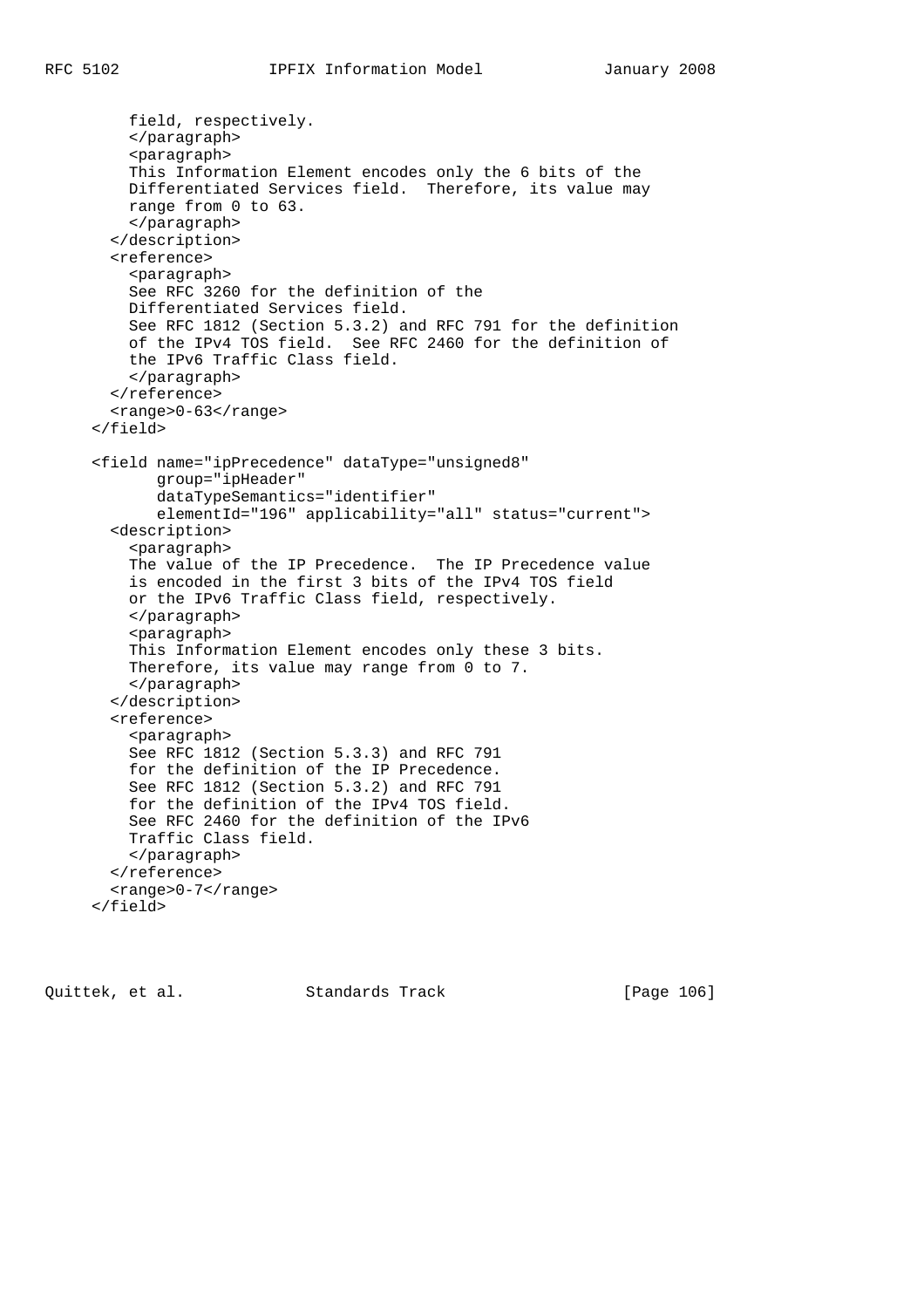```
 <field name="ipClassOfService" dataType="unsigned8"
       group="ipHeader"
       dataTypeSemantics="identifier"
       elementId="5" applicability="all" status="current">
 <description>
    <paragraph>
   For IPv4 packets, this is the value of the TOS field in
   the IPv4 packet header. For IPv6 packets, this is the
   value of the Traffic Class field in the IPv6 packet header.
    </paragraph>
 </description>
  <reference>
    <paragraph>
   See RFC 1812 (Section 5.3.2) and RFC 791
   for the definition of the IPv4 TOS field.
   See RFC 2460 for the definition of the IPv6
   Traffic Class field.
    </paragraph>
 </reference>
</field>
<field name="postIpClassOfService" dataType="unsigned8"
       group="ipHeader"
       dataTypeSemantics="identifier"
      elementId="55" applicability="all" status="current">
  <description>
    <paragraph>
   The definition of this Information Element is identical
   to the definition of Information Element
    'ipClassOfService', except that it reports a
   potentially modified value caused by a middlebox
   function after the packet passed the Observation Point.
   </paragraph>
 </description>
 <reference>
    <paragraph>
   See RFC 791 for the definition of the IPv4
   TOS field.
   See RFC 2460 for the definition of the IPv6
   Traffic Class field.
   See RFC 3234 for the definition of middleboxes.
    </paragraph>
 </reference>
</field>
<field name="flowLabelIPv6" dataType="unsigned32"
       group="ipHeader"
       dataTypeSemantics="identifier"
```
Quittek, et al. Standards Track [Page 107]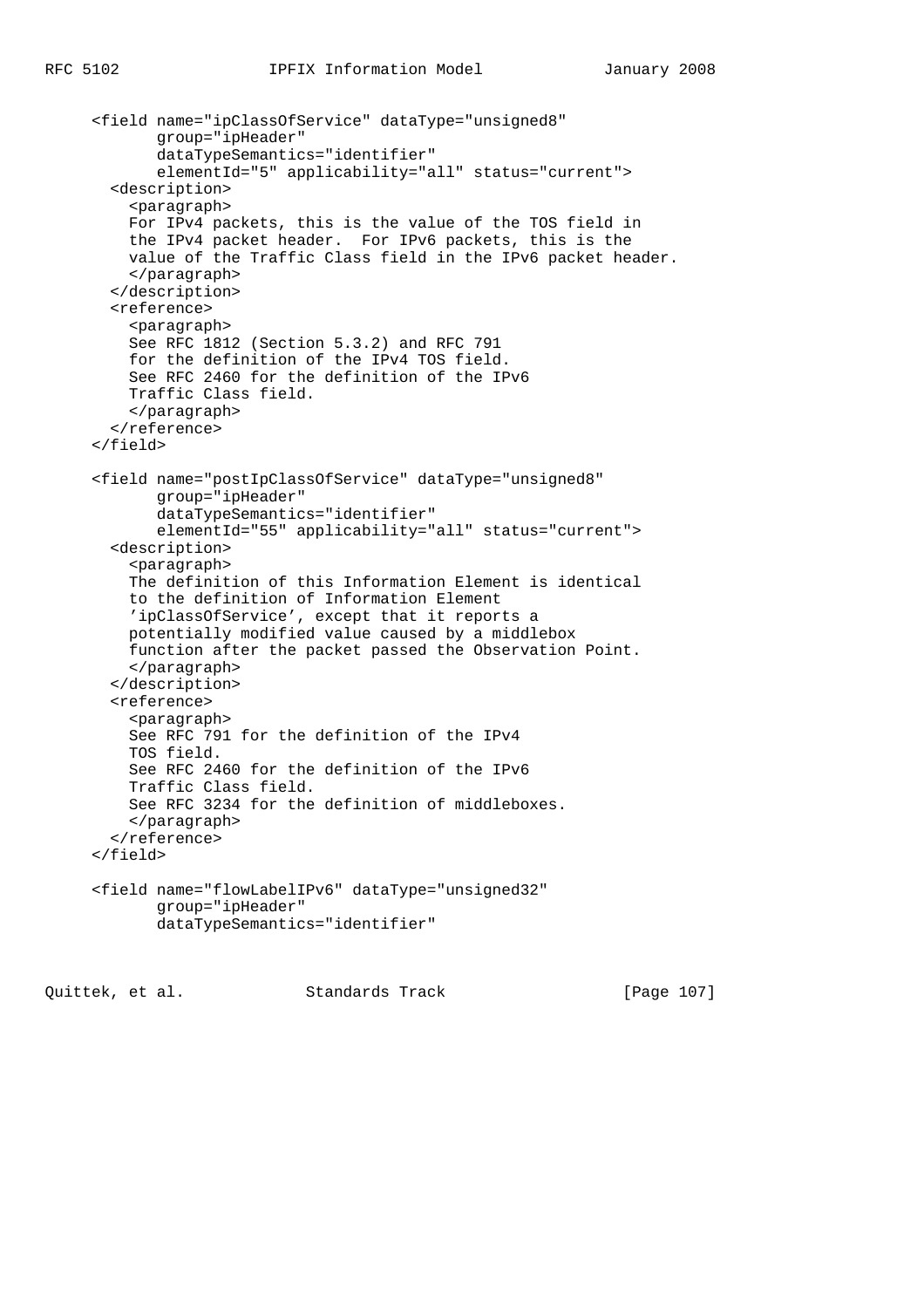```
 elementId="31" applicability="all" status="current">
  <description>
    <paragraph>
    The value of the IPv6 Flow Label field in the IP packet header.
    </paragraph>
  </description>
  <reference>
    <paragraph>
   See RFC 2460 for the definition of the
   Flow Label field in the IPv6 packet header.
   </paragraph>
  </reference>
</field>
<field name="isMulticast" dataType="unsigned8"
      group="ipHeader"
       dataTypeSemantics="flags"
      elementId="206" applicability="data" status="current">
  <description>
    <paragraph>
      If the IP destination address is not a reserved multicast
      address, then the value of all bits of the octet (including
      the reserved ones) is zero.
    </paragraph>
    <paragraph>
      The first bit of this octet is set to 1 if the Version
      field of the IP header has the value 4 and if the
     Destination Address field contains a reserved multicast
     address in the range from 224.0.0.0 to 239.255.255.255.
     Otherwise, this bit is set to 0.
    </paragraph>
    <paragraph>
     The second and third bits of this octet are reserved for
     future use.
    </paragraph>
    <paragraph>
     The remaining bits of the octet are only set to values
      other than zero if the IP Destination Address is a
     reserved IPv6 multicast address. Then the fourth bit
     of the octet is set to the value of the T flag in the
     IPv6 multicast address and the remaining four bits are
     set to the value of the scope field in the IPv6
     multicast address.
    </paragraph>
    <artwork>
      0 1 2 3 4 5 6 7
     +------+------+------+------+------+------+------+------+
    | MCv4 | RES. | RES. | T | IPv6 multicast scope |
```
Quittek, et al. Standards Track [Page 108]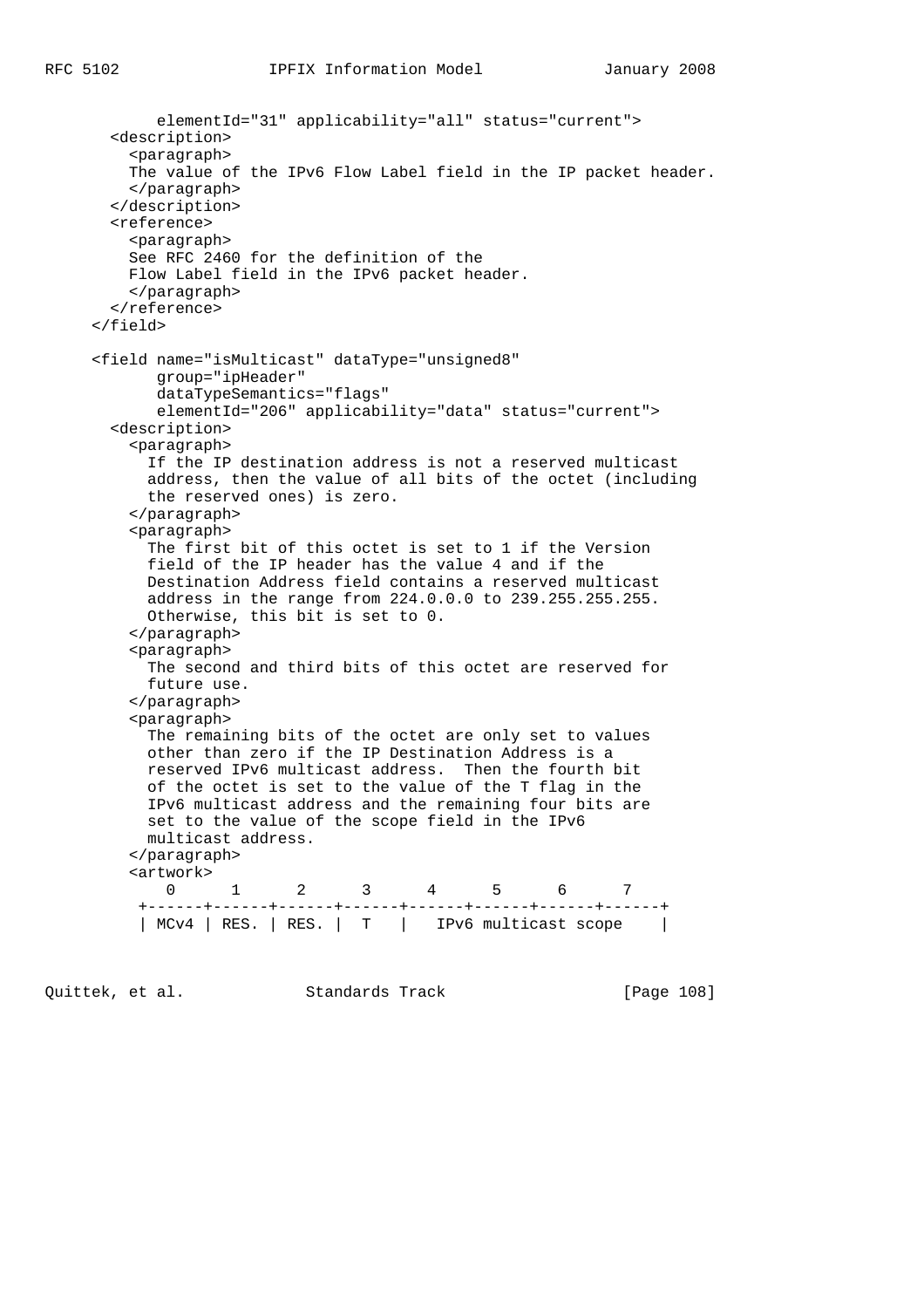```
 +------+------+------+------+------+------+------+------+
    Bit 0: set to 1 if IPv4 multicast
    Bits 1-2: reserved for future use
    Bit 4: set to value of T flag, if IPv6 multicast
    Bits 4-7: set to value of multicast scope if IPv6 multicast
    </artwork>
 </description>
  <reference>
    <paragraph>
   See RFC 1112 for the specification of reserved
   IPv4 multicast addresses.
   See RFC 4291 for the specification of reserved
   IPv6 multicast addresses and the definition of the T flag
   and the IPv6 multicast scope.
   </paragraph>
 </reference>
</field>
<field name="fragmentIdentification" dataType="unsigned32"
       group="ipHeader"
       dataTypeSemantics="identifier"
      elementId="54" applicability="data" status="current">
  <description>
    <paragraph>
   The value of the Identification field
   in the IPv4 packet header or in the IPv6 Fragment header,
   respectively. The value is 0 for IPv6 if there is
   no fragment header.
    </paragraph>
 </description>
 <reference>
    <paragraph>
   See RFC 791 for the definition of the IPv4
   Identification field.
   See RFC 2460 for the definition of the
   Identification field in the IPv6 Fragment header.
    </paragraph>
  </reference>
</field>
<field name="fragmentOffset" dataType="unsigned16"
      group="ipHeader"
       dataTypeSemantics="identifier"
      elementId="88" applicability="all" status="current">
 <description>
    <paragraph>
    The value of the IP fragment offset field in the
```
Quittek, et al. Standards Track [Page 109]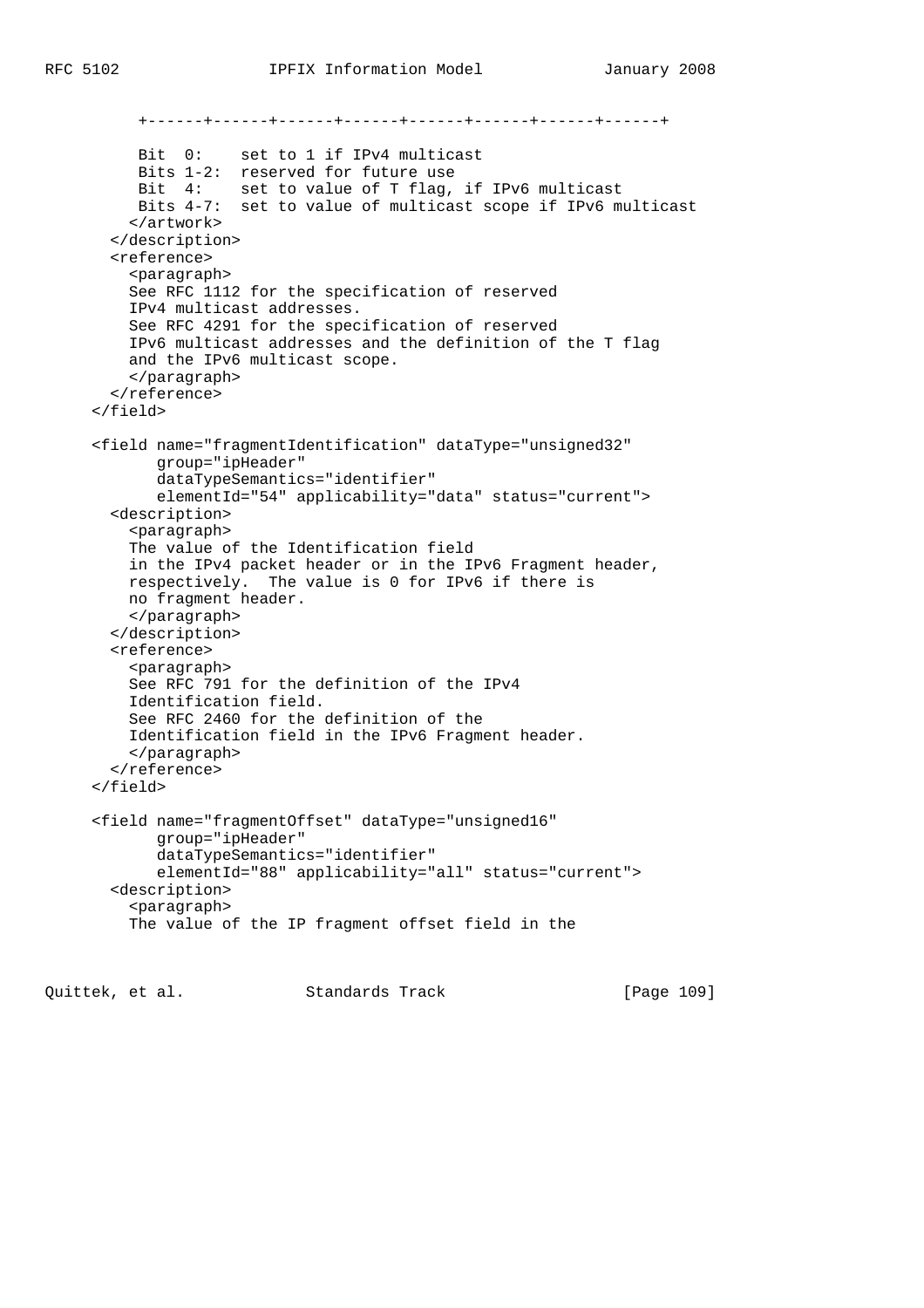```
 IPv4 packet header or the IPv6 Fragment header,
   respectively. The value is 0 for IPv6 if there is
   no fragment header.
    </paragraph>
  </description>
  <reference>
    <paragraph>
   See RFC 791 for the specification of the
   fragment offset in the IPv4 header.
   See RFC 2460 for the specification of the
   fragment offset in the IPv6 Fragment header.
    </paragraph>
  </reference>
</field>
<field name="fragmentFlags" dataType="unsigned8"
      group="ipHeader"
       dataTypeSemantics="flags"
      elementId="197" applicability="all" status="current">
  <description>
    <paragraph>
     Fragmentation properties indicated by flags in the IPv4
     packet header or the IPv6 Fragment header, respectively.
    </paragraph>
    <artwork>
   Bit 0: (RS) Reserved.
              The value of this bit MUST be 0 until specified
              otherwise.
  Bit 1: (DF) 0 = May Fragment, 1 = Don't Fragment.
              Corresponds to the value of the DF flag in the
              IPv4 header. Will always be 0 for IPv6 unless
             a "don't fragment" feature is introduced to IPv6.
   Bit 2: (MF) 0 = Last Fragment, 1 = More Fragments.
              Corresponds to the MF flag in the IPv4 header
              or to the M flag in the IPv6 Fragment header,
              respectively. The value is 0 for IPv6 if there
              is no fragment header.
   Bits 3-7: (DC) Don't Care.
              The values of these bits are irrelevant.
       0 1 2 3 4 5 6 7
      +---+---+---+---+---+---+---+---+
      | R | D | M | D | D | D | D | D |
      | S | F | F | C | C | C | C | C |
     +---+---+---+---+---+---+---+---+
    </artwork>
  </description>
```
Quittek, et al. Standards Track [Page 110]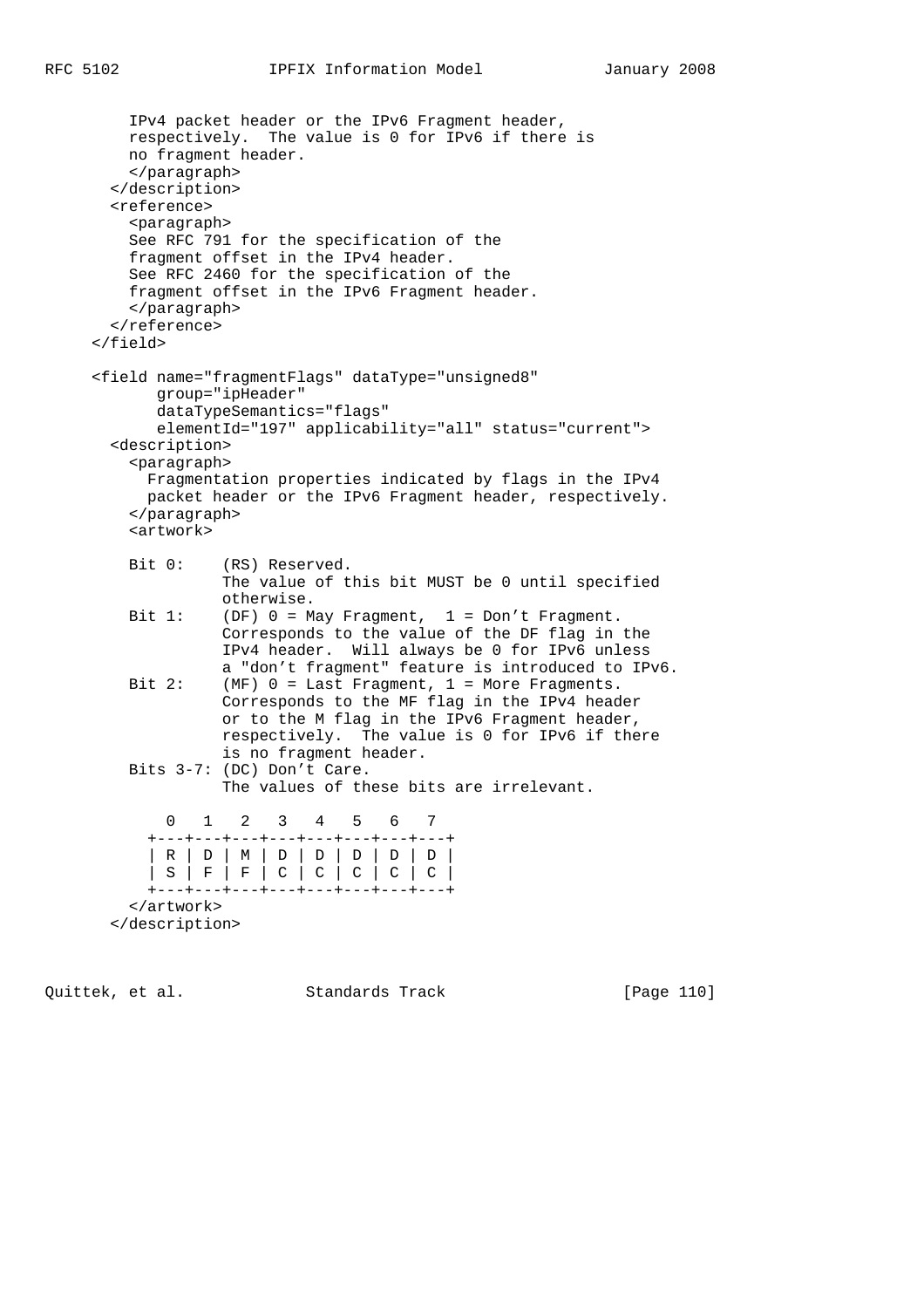<reference> <paragraph> See RFC 791 for the specification of the IPv4 fragment flags. See RFC 2460 for the specification of the IPv6 Fragment header. </paragraph> </reference> </field> <field name="ipHeaderLength" dataType="unsigned8" group="ipHeader" elementId="189" applicability="all" status="current"> <description> <paragraph> The length of the IP header. For IPv6, the value of this Information Element is 40. </paragraph> </description> <reference> <paragraph> See RFC 791 for the specification of the IPv4 header. See RFC 2460 for the specification of the IPv6 header. </paragraph> </reference> <units>octets</units> </field> <field name="ipv4IHL" dataType="unsigned8" group="ipHeader" elementId="207" applicability="all" status="current"> <description> <paragraph> The value of the Internet Header Length (IHL) field in the IPv4 header. It specifies the length of the header in units of 4 octets. Please note that its unit is different from most of the other Information Elements reporting length values. </paragraph> </description> <reference> <paragraph> See RFC 791 for the specification of the IPv4 header. </paragraph> </reference>

Quittek, et al. Standards Track [Page 111]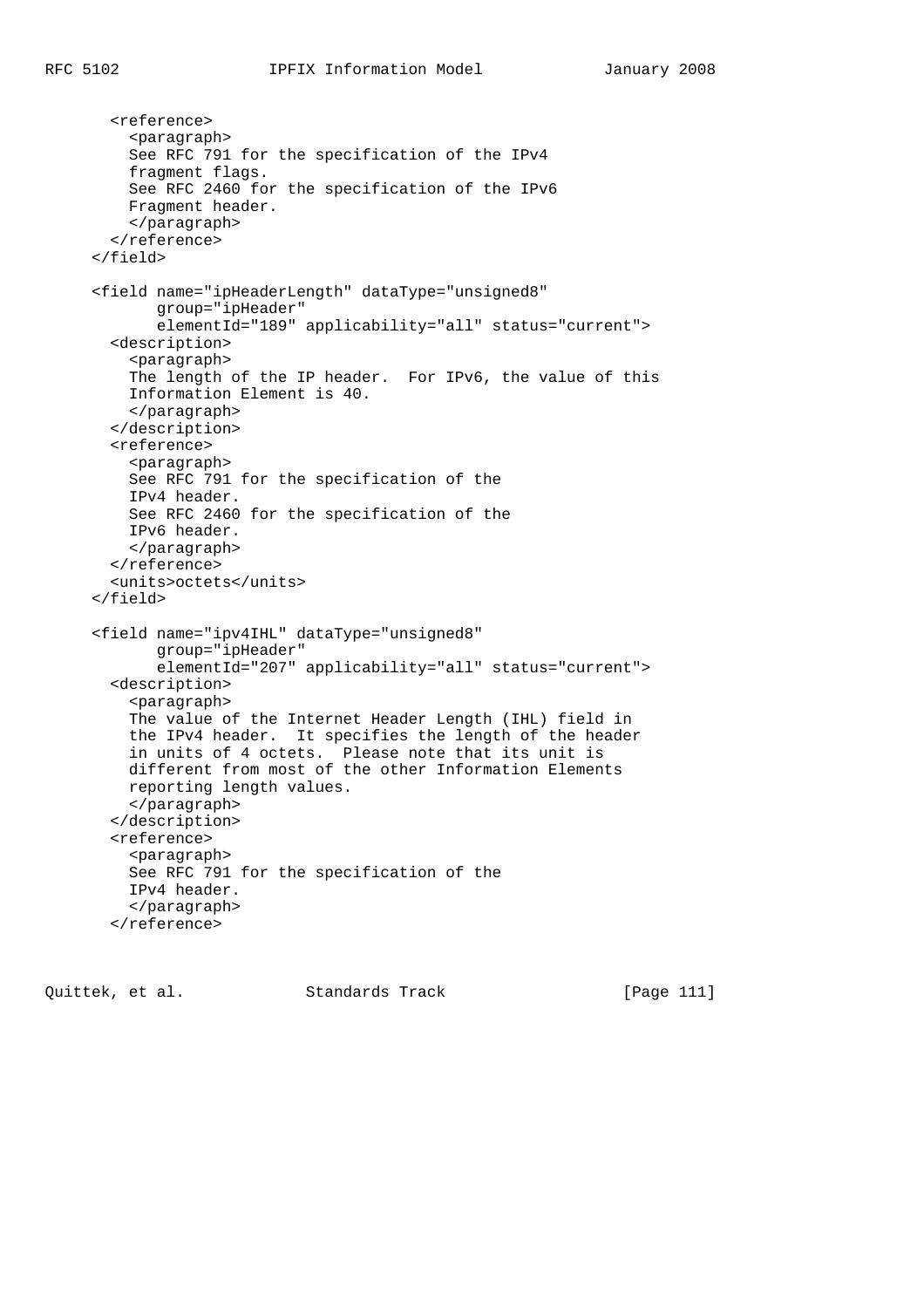```
 <units>4 octets</units>
</field>
<field name="totalLengthIPv4" dataType="unsigned16"
       group="ipHeader"
       elementId="190" applicability="all" status="current">
  <description>
    <paragraph>
   The total length of the IPv4 packet.
   </paragraph>
  </description>
  <reference>
    <paragraph>
   See RFC 791 for the specification of the
   IPv4 total length.
   </paragraph>
  </reference>
  <units>octets</units>
</field>
<field name="ipTotalLength" dataType="unsigned64"
       group="ipHeader"
       elementId="224" applicability="all" status="current">
  <description>
    <paragraph>
    The total length of the IP packet.
    </paragraph>
  </description>
  <reference>
    <paragraph>
   See RFC 791 for the specification of the
   IPv4 total length.
   See RFC 2460 for the specification of the
   IPv6 payload length.
   See RFC 2675 for the specification of the
   IPv6 jumbo payload length.
    </paragraph>
  </reference>
  <units>octets</units>
</field>
<field name="payloadLengthIPv6" dataType="unsigned16"
       group="ipHeader"
       elementId="191" applicability="all" status="current">
  <description>
    <paragraph>
    This Information Element reports the value of the Payload
   Length field in the IPv6 header. Note that IPv6 extension
```
Quittek, et al. Standards Track [Page 112]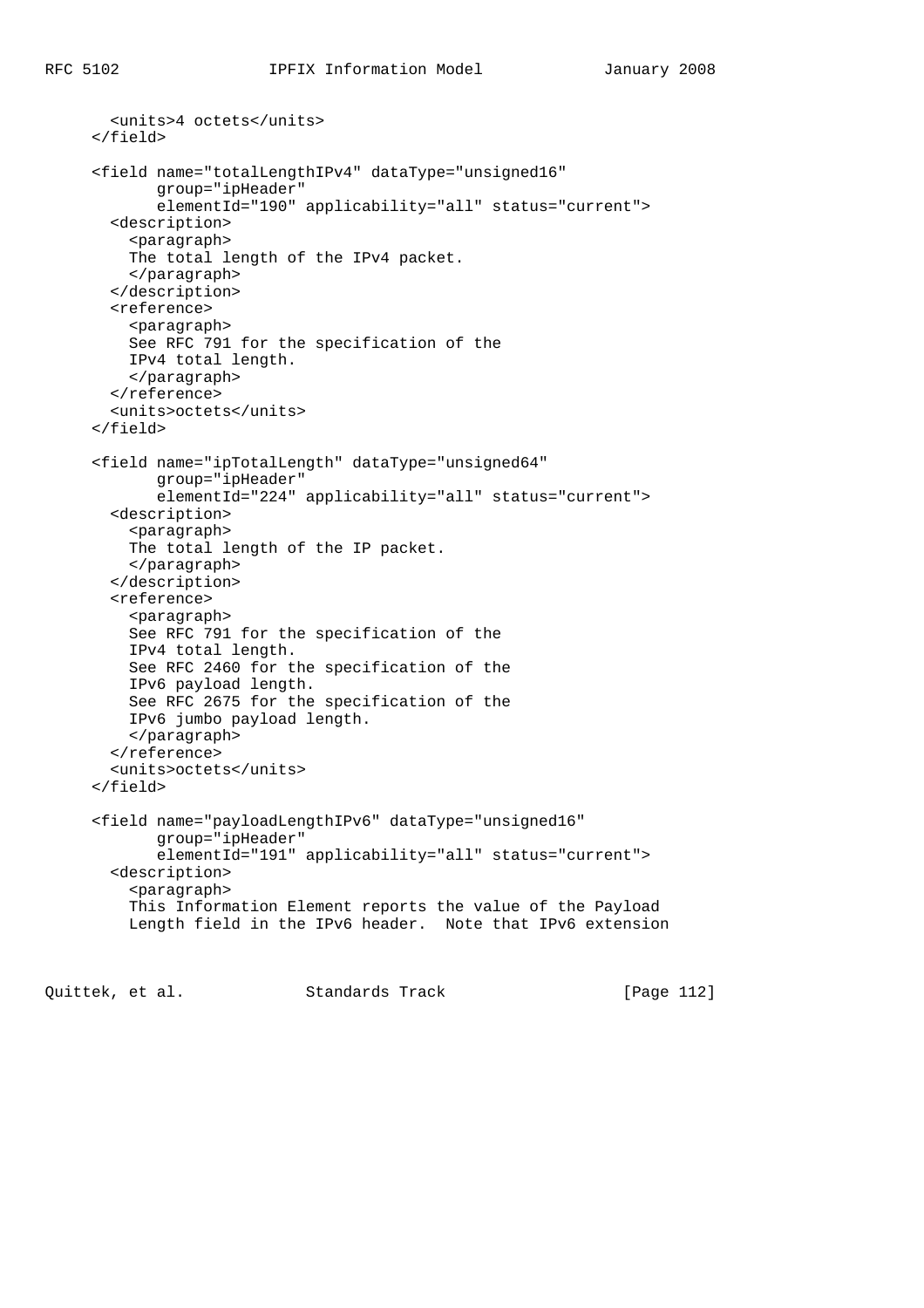```
 headers belong to the payload. Also note that in case of a
    jumbo payload option the value of the Payload Length field in
    the IPv6 header is zero and so will be the value reported
   by this Information Element.
    </paragraph>
 </description>
  <reference>
    <paragraph>
   See RFC 2460 for the specification of the
   IPv6 payload length.
   See RFC 2675 for the specification of the
   IPv6 jumbo payload option.
   </paragraph>
  </reference>
  <units>octets</units>
</field>
<field name="sourceTransportPort" dataType="unsigned16"
       group="transportHeader"
       dataTypeSemantics="identifier"
       elementId="7" applicability="all" status="current">
  <description>
    <paragraph>
   The source port identifier in the transport header.
   For the transport protocols UDP, TCP, and SCTP, this is the
   source port number given in the respective header. This
   field MAY also be used for future transport protocols that
   have 16-bit source port identifiers.
    </paragraph>
 </description>
 <reference>
    <paragraph>
   See RFC 768 for the definition of the UDP
   source port field.
   See RFC 793 for the definition of the TCP
   source port field.
   See RFC 4960 for the definition of SCTP.
   </paragraph>
    <paragraph>
   Additional information on defined UDP and TCP port numbers can
   be found at http://www.iana.org/assignments/port-numbers.
    </paragraph>
 </reference>
</field>
<field name="destinationTransportPort" dataType="unsigned16"
       group="transportHeader"
       dataTypeSemantics="identifier"
```
Quittek, et al. Standards Track [Page 113]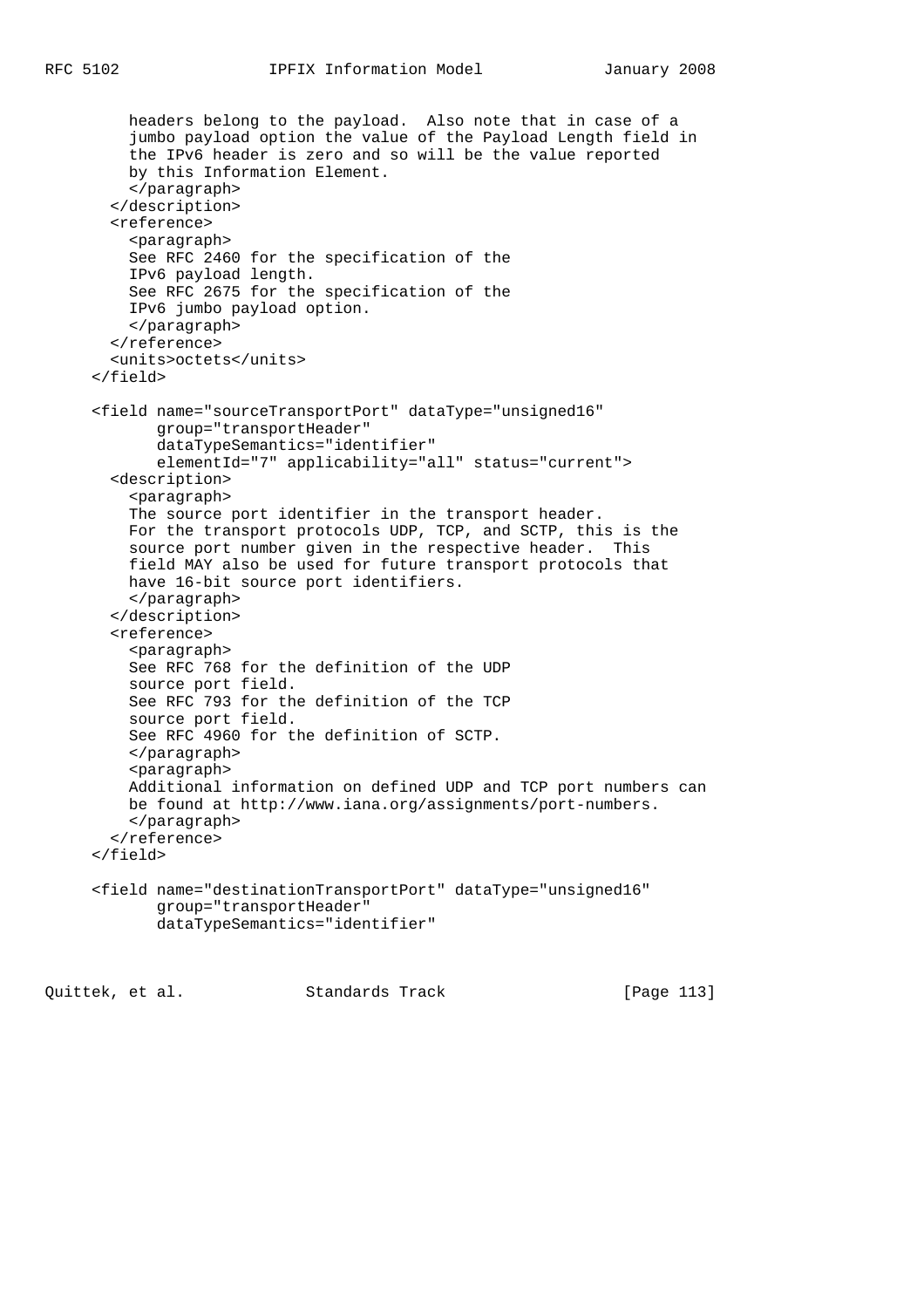```
 elementId="11" applicability="all" status="current">
  <description>
    <paragraph>
    The destination port identifier in the transport header.
   For the transport protocols UDP, TCP, and SCTP, this is the
   destination port number given in the respective header.
   This field MAY also be used for future transport protocols
   that have 16-bit destination port identifiers.
    </paragraph>
 </description>
  <reference>
    <paragraph>
   See RFC 768 for the definition of the UDP
   destination port field.
   See RFC 793 for the definition of the TCP
   destination port field.
   See RFC 4960 for the definition of SCTP.
   </paragraph>
   <paragraph>
   Additional information on defined UDP and TCP port numbers can
   be found at http://www.iana.org/assignments/port-numbers.
    </paragraph>
  </reference>
</field>
<field name="udpSourcePort" dataType="unsigned16"
       group="transportHeader"
       dataTypeSemantics="identifier"
      elementId="180" applicability="all" status="current">
 <description>
    <paragraph>
   The source port identifier in the UDP header.
    </paragraph>
 </description>
 <reference>
    <paragraph>
   See RFC 768 for the definition of the
   UDP source port field.
   Additional information on defined UDP port numbers can
   be found at http://www.iana.org/assignments/port-numbers.
   </paragraph>
 </reference>
</field>
<field name="udpDestinationPort" dataType="unsigned16"
       group="transportHeader"
       dataTypeSemantics="identifier"
       elementId="181" applicability="all" status="current">
```
Quittek, et al. Standards Track [Page 114]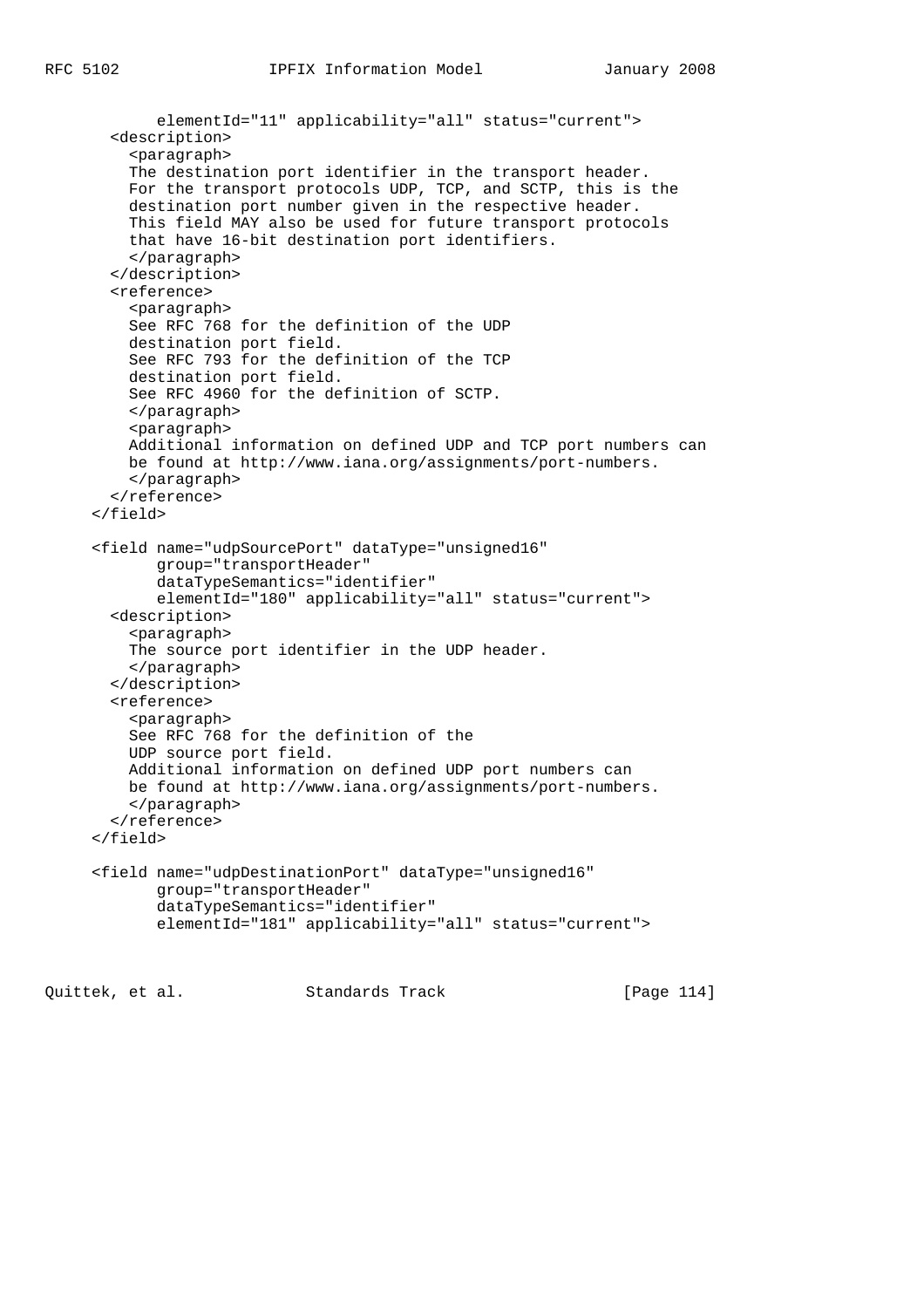```
 <description>
    <paragraph>
    The destination port identifier in the UDP header.
    </paragraph>
  </description>
  <reference>
    <paragraph>
   See RFC 768 for the definition of the
   UDP destination port field.
   Additional information on defined UDP port numbers can
   be found at http://www.iana.org/assignments/port-numbers.
    </paragraph>
  </reference>
</field>
<field name="udpMessageLength" dataType="unsigned16"
       group="transportHeader"
       elementId="205" applicability="all" status="current">
  <description>
    <paragraph>
    The value of the Length field in the UDP header.
    </paragraph>
  </description>
  <reference>
    <paragraph>
   See RFC 768 for the specification of the
   UDP header.
    </paragraph>
  </reference>
  <units>octets</units>
</field>
<field name="tcpSourcePort" dataType="unsigned16"
       group="transportHeader"
       dataTypeSemantics="identifier"
       elementId="182" applicability="all" status="current">
  <description>
    <paragraph>
    The source port identifier in the TCP header.
    </paragraph>
  </description>
  <reference>
    <paragraph>
   See RFC 793 for the definition of the TCP
   source port field.
   Additional information on defined TCP port numbers can
   be found at http://www.iana.org/assignments/port-numbers.
    </paragraph>
```
Quittek, et al. Standards Track [Page 115]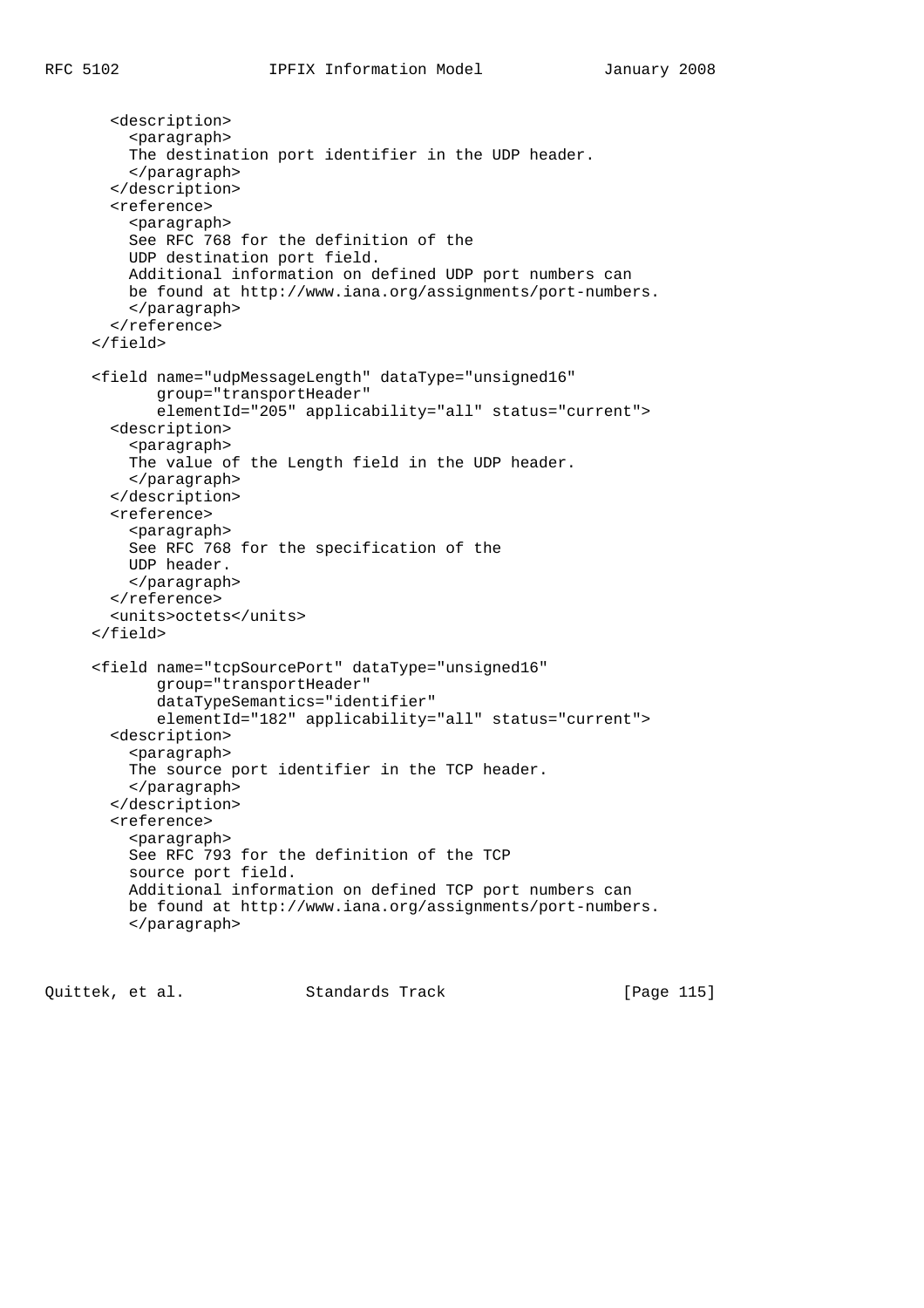</reference>

```
 </field>
<field name="tcpDestinationPort" dataType="unsigned16"
       group="transportHeader"
       dataTypeSemantics="identifier"
       elementId="183" applicability="all" status="current">
  <description>
    <paragraph>
   The destination port identifier in the TCP header.
    </paragraph>
  </description>
  <reference>
    <paragraph>
   See RFC 793 for the definition of the TCP
   source port field.
   Additional information on defined TCP port numbers can
   be found at http://www.iana.org/assignments/port-numbers.
   </paragraph>
  </reference>
</field>
<field name="tcpSequenceNumber" dataType="unsigned32"
       group="transportHeader"
       elementId="184" applicability="all" status="current">
  <description>
    <paragraph>
    The sequence number in the TCP header.
    </paragraph>
  </description>
  <reference>
    <paragraph>
   See RFC 793 for the definition of the TCP
   sequence number.
   </paragraph>
  </reference>
</field>
<field name="tcpAcknowledgementNumber" dataType="unsigned32"
       group="transportHeader"
       elementId="185" applicability="all" status="current">
  <description>
    <paragraph>
   The acknowledgement number in the TCP header.
    </paragraph>
  </description>
  <reference>
    <paragraph>
```
Quittek, et al. Standards Track [Page 116]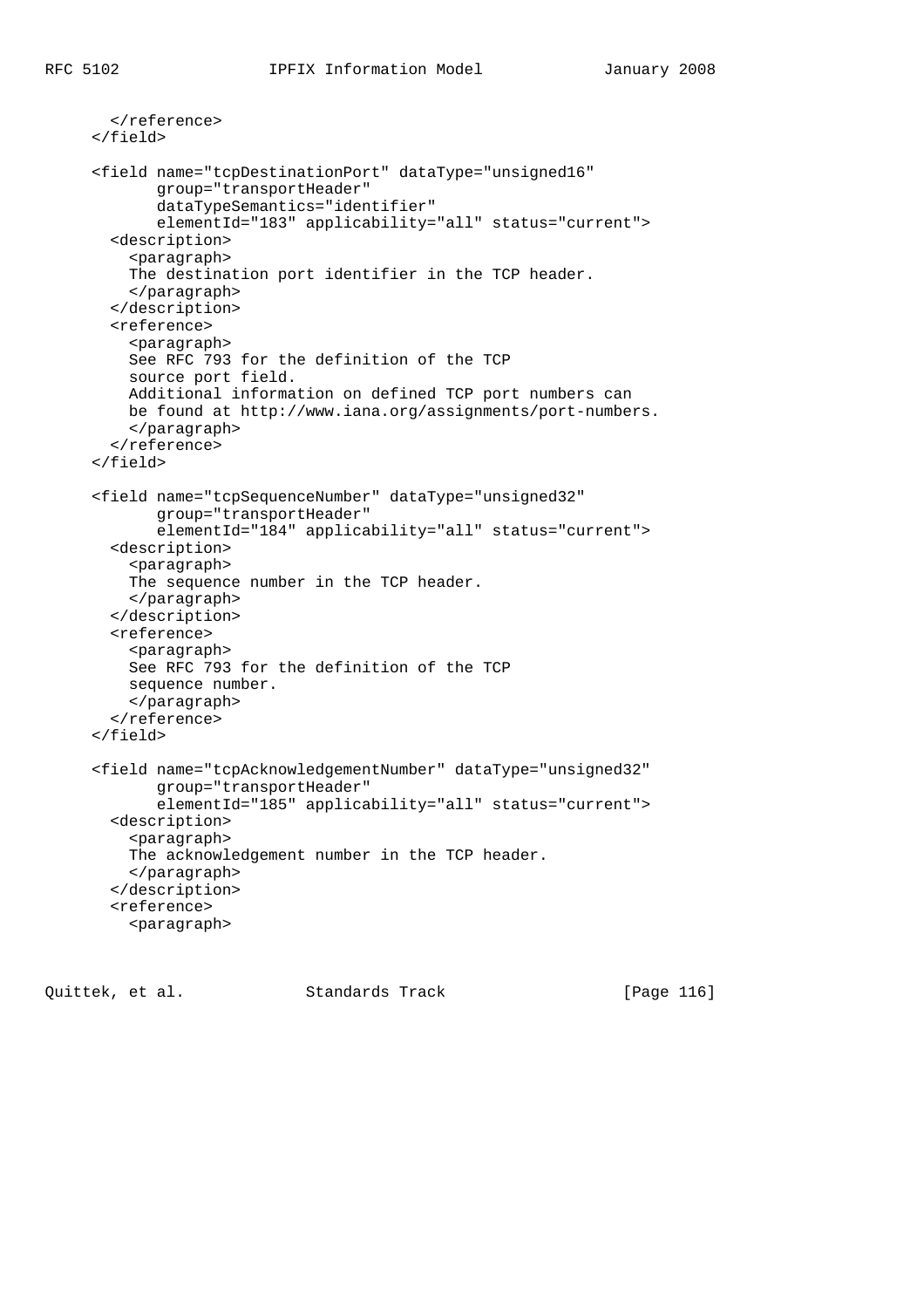```
 See RFC 793 for the definition of the TCP
    acknowledgement number.
    </paragraph>
  </reference>
</field>
<field name="tcpWindowSize" dataType="unsigned16"
       group="transportHeader"
       elementId="186" applicability="all" status="current">
  <description>
    <paragraph>
    The window field in the TCP header.
    If the TCP window scale is supported,
    then TCP window scale must be known
   to fully interpret the value of this information.
    </paragraph>
  </description>
  <reference>
    <paragraph>
   See RFC 793 for the definition of the TCP window field.
   See RFC 1323 for the definition of the TCP window scale.
    </paragraph>
  </reference>
</field>
<field name="tcpWindowScale" dataType="unsigned16"
       group="transportHeader"
       elementId="238" applicability="all" status="current">
  <description>
    <paragraph>
   The scale of the window field in the TCP header.
    </paragraph>
  </description>
  <reference>
   <paragraph>
   See RFC 1323 for the definition of the TCP window scale.
    </paragraph>
  </reference>
</field>
<field name="tcpUrgentPointer" dataType="unsigned16"
       group="transportHeader"
       elementId="187" applicability="all" status="current">
  <description>
    <paragraph>
   The urgent pointer in the TCP header.
    </paragraph>
  </description>
```
Quittek, et al. Standards Track [Page 117]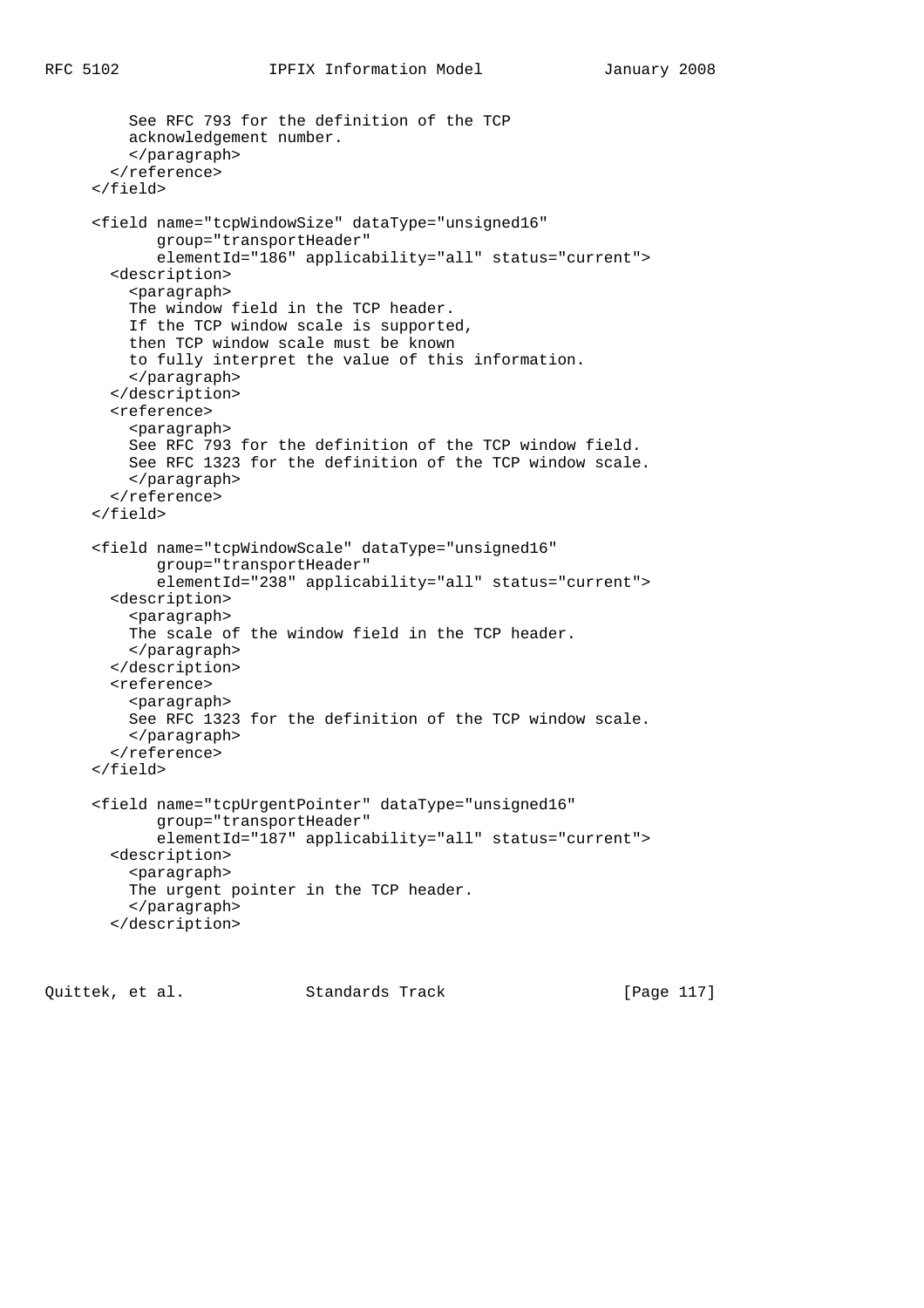```
 <reference>
    <paragraph>
    See RFC 793 for the definition of the TCP
   urgent pointer.
    </paragraph>
  </reference>
</field>
<field name="tcpHeaderLength" dataType="unsigned8"
       group="transportHeader"
       elementId="188" applicability="all" status="current">
  <description>
    <paragraph>
    The length of the TCP header. Note that the value of this
    Information Element is different from the value of the Data
   Offset field in the TCP header. The Data Offset field
    indicates the length of the TCP header in units of 4 octets.
   This Information Elements specifies the length of the TCP
   header in units of octets.
   </paragraph>
  </description>
  <reference>
    <paragraph>
   See RFC 793 for the definition of the
   TCP header.
    </paragraph>
  </reference>
  <units>octets</units>
</field>
<field name="icmpTypeCodeIPv4" dataType="unsigned16"
       group="transportHeader"
       dataTypeSemantics="identifier"
       elementId="32" applicability="all" status="current">
  <description>
    <paragraph>
   Type and Code of the IPv4 ICMP message. The combination of
   both values is reported as (ICMP type * 256) + ICMP code.
    </paragraph>
  </description>
  <reference>
    <paragraph>
   See RFC 792 for the definition of the IPv4 ICMP
       type and code fields.
   </paragraph>
 </reference>
</field>
```
Quittek, et al. Standards Track [Page 118]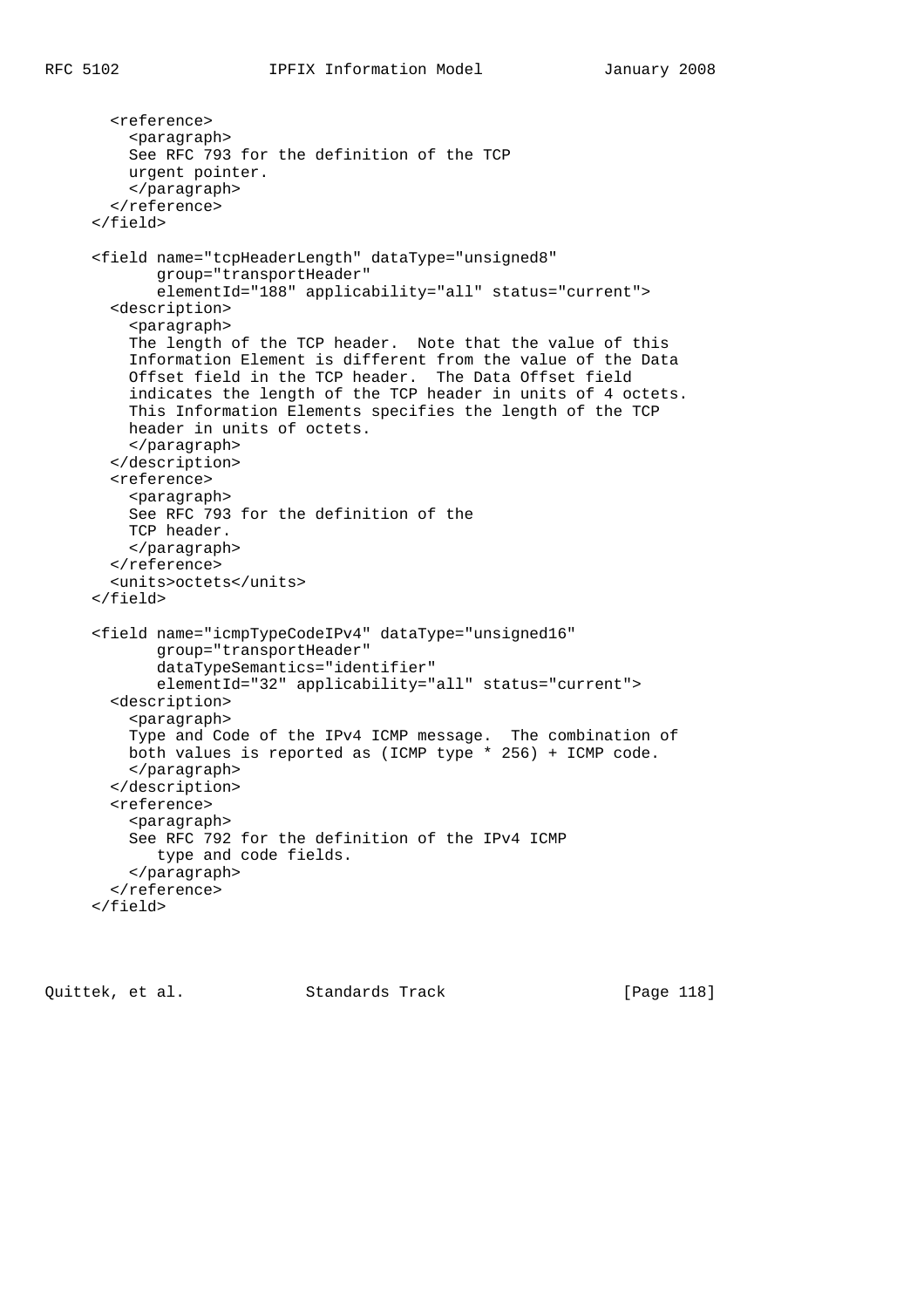```
 <field name="icmpTypeIPv4" dataType="unsigned8"
       group="transportHeader"
       dataTypeSemantics="identifier"
       elementId="176" applicability="all" status="current">
  <description>
    <paragraph>
    Type of the IPv4 ICMP message.
    </paragraph>
  </description>
  <reference>
    <paragraph>
    See RFC 792 for the definition of the IPv4 ICMP
   type field.
    </paragraph>
  </reference>
</field>
<field name="icmpCodeIPv4" dataType="unsigned8"
       group="transportHeader"
       dataTypeSemantics="identifier"
       elementId="177" applicability="all" status="current">
  <description>
    <paragraph>
    Code of the IPv4 ICMP message.
    </paragraph>
  </description>
  <reference>
    <paragraph>
   See RFC 792 for the definition of the IPv4
   ICMP code field.
    </paragraph>
  </reference>
</field>
<field name="icmpTypeCodeIPv6" dataType="unsigned16"
       group="transportHeader"
       dataTypeSemantics="identifier"
       elementId="139" applicability="all" status="current">
  <description>
    <paragraph>
    Type and Code of the IPv6 ICMP message. The combination of
   both values is reported as (ICMP type * 256) + ICMP code.
    </paragraph>
  </description>
  <reference>
    <paragraph>
    See RFC 4443 for the definition of the IPv6
    ICMP type and code fields.
```
Quittek, et al. Standards Track [Page 119]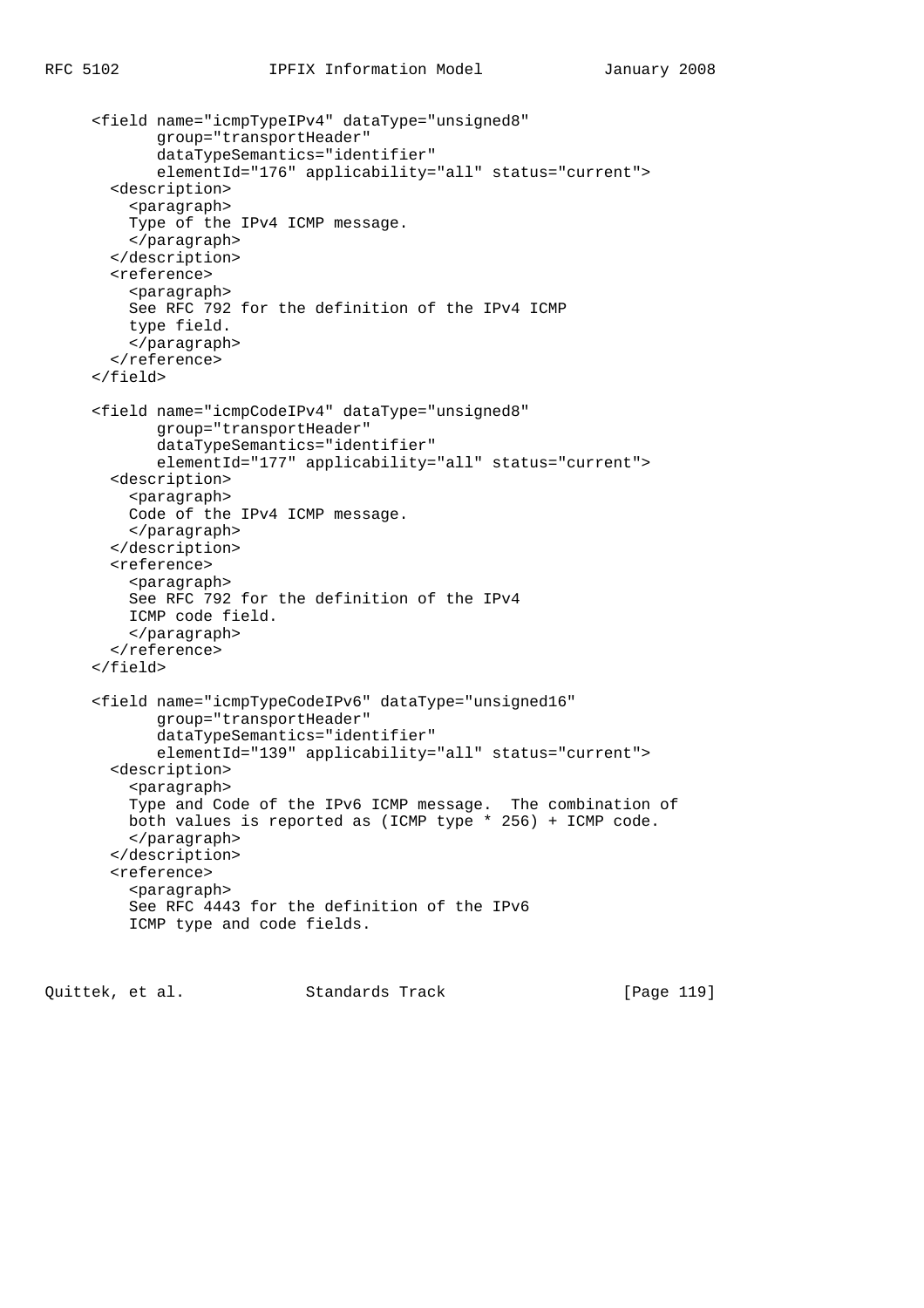```
 </paragraph>
  </reference>
</field>
<field name="icmpTypeIPv6" dataType="unsigned8"
       group="transportHeader"
       dataTypeSemantics="identifier"
       elementId="178" applicability="all" status="current">
  <description>
    <paragraph>
    Type of the IPv6 ICMP message.
    </paragraph>
  </description>
  <reference>
    <paragraph>
   See RFC 4443 for the definition of the IPv6
   ICMP type field.
    </paragraph>
  </reference>
</field>
<field name="icmpCodeIPv6" dataType="unsigned8"
       group="transportHeader"
       dataTypeSemantics="identifier"
       elementId="179" applicability="all" status="current">
  <description>
    <paragraph>
   Code of the IPv6 ICMP message.
    </paragraph>
  </description>
  <reference>
    <paragraph>
   See RFC 4443 for the definition of the IPv6
   ICMP code field.
   </paragraph>
  </reference>
</field>
<field name="igmpType" dataType="unsigned8"
       group="transportHeader"
       dataTypeSemantics="identifier"
       elementId="33" applicability="all" status="current">
 <description>
    <paragraph>
    The type field of the IGMP message.
    </paragraph>
  </description>
  <reference>
```
Quittek, et al. Standards Track [Page 120]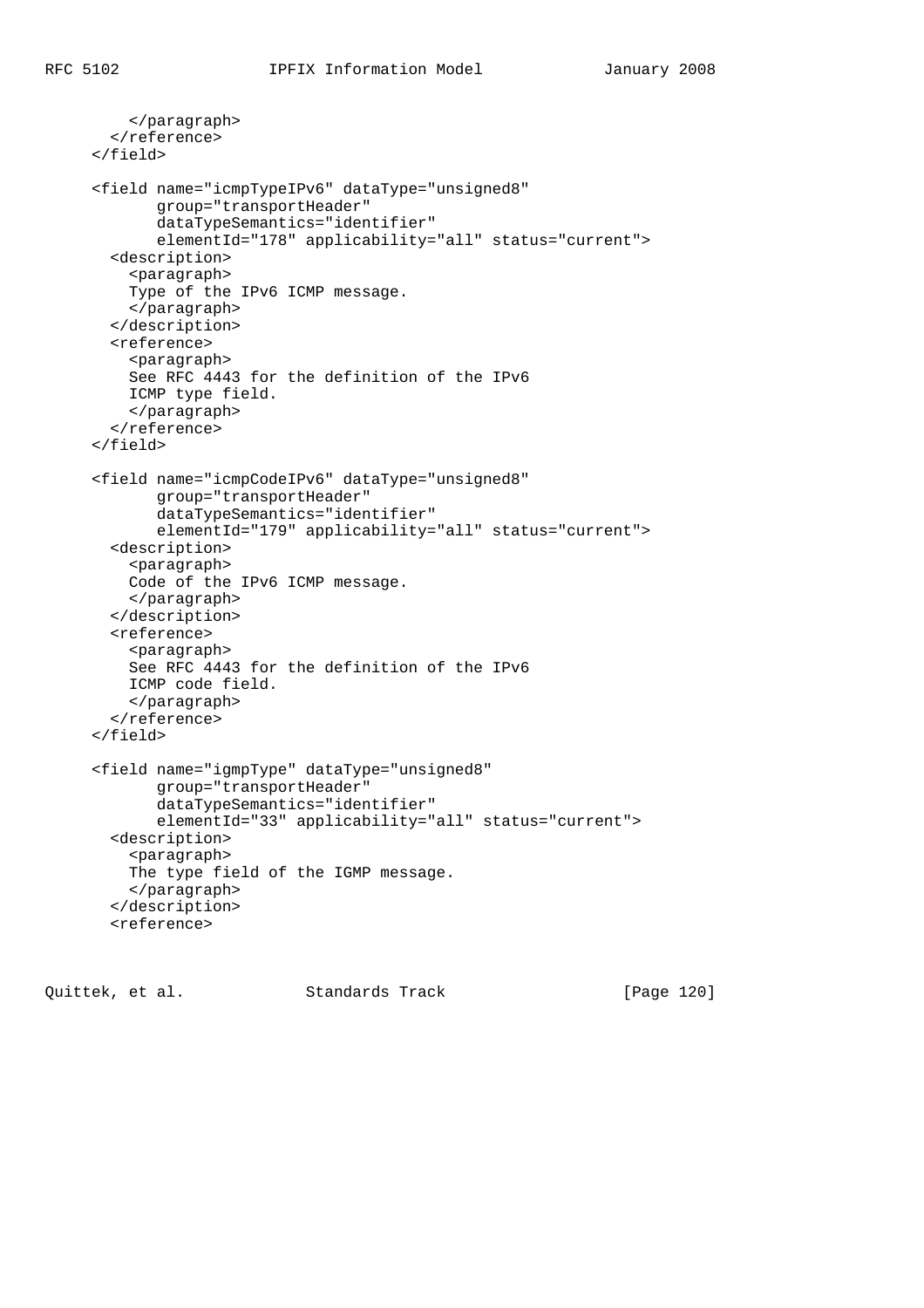```
 <paragraph>
    See RFC 3376 for the definition of the IGMP
    type field.
    </paragraph>
 </reference>
</field>
<field name="sourceMacAddress" dataType="macAddress"
       group="subIpHeader"
       dataTypeSemantics="identifier"
       elementId="56" applicability="data" status="current">
  <description>
    <paragraph>
     The IEEE 802 source MAC address field.
    </paragraph>
 </description>
 <reference>
    <paragraph>
   See IEEE.802-3.2002.
   </paragraph>
  </reference>
</field>
<field name="postSourceMacAddress" dataType="macAddress"
       group="subIpHeader"
       dataTypeSemantics="identifier"
       elementId="81" applicability="data" status="current">
 <description>
    <paragraph>
   The definition of this Information Element is identical
   to the definition of Information Element
   'sourceMacAddress', except that it reports a
   potentially modified value caused by a middlebox
   function after the packet passed the Observation Point.
   </paragraph>
 </description>
 <reference>
    <paragraph>
   See IEEE.802-3.2002.
   </paragraph>
 </reference>
</field>
<field name="vlanId" dataType="unsigned16"
       group="subIpHeader"
       dataTypeSemantics="identifier"
       elementId="58" applicability="data" status="current">
 <description>
```
Quittek, et al. Standards Track [Page 121]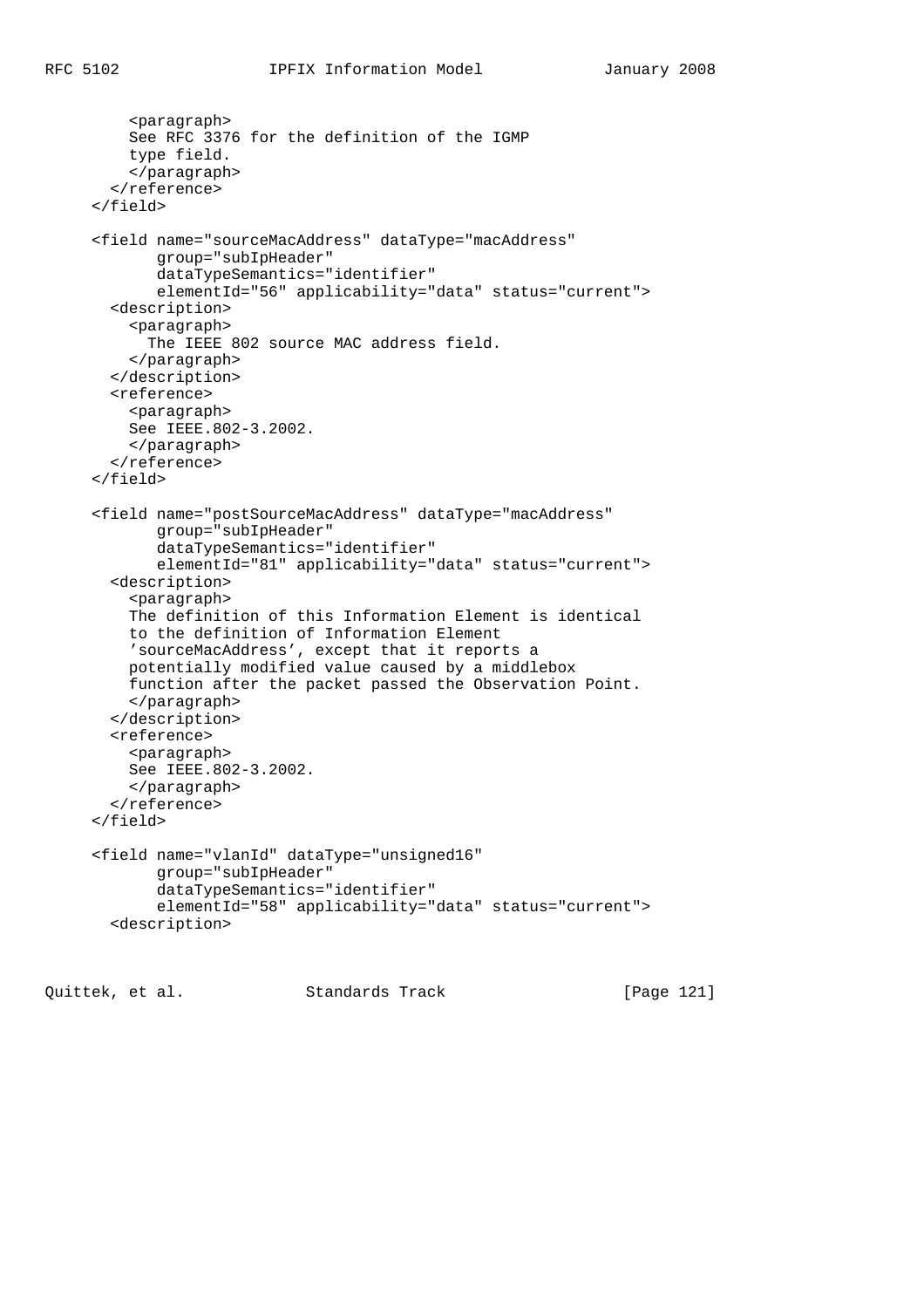```
 <paragraph>
      The IEEE 802.1Q VLAN identifier (VID) extracted from the Tag
      Control Information field that was attached to the IP packet.
    </paragraph>
  </description>
  <reference>
    <paragraph>
   See IEEE.802-1Q.2003.
   </paragraph>
  </reference>
</field>
<field name="postVlanId" dataType="unsigned16"
       group="subIpHeader"
       dataTypeSemantics="identifier"
       elementId="59" applicability="data" status="current">
  <description>
    <paragraph>
   The definition of this Information Element is identical
   to the definition of Information Element
    'vlanId', except that it reports a
   potentially modified value caused by a middlebox
   function after the packet passed the Observation Point.
    </paragraph>
  </description>
  <reference>
    <paragraph>
   See IEEE.802-1Q.2003.
   </paragraph>
  </reference>
</field>
<field name="destinationMacAddress" dataType="macAddress"
       group="subIpHeader"
       dataTypeSemantics="identifier"
       elementId="80" applicability="data" status="current">
  <description>
    <paragraph>
      The IEEE 802 destination MAC address field.
    </paragraph>
  </description>
  <reference>
   <paragraph>
   See IEEE.802-3.2002.
   </paragraph>
 </reference>
</field>
```
Quittek, et al. Standards Track [Page 122]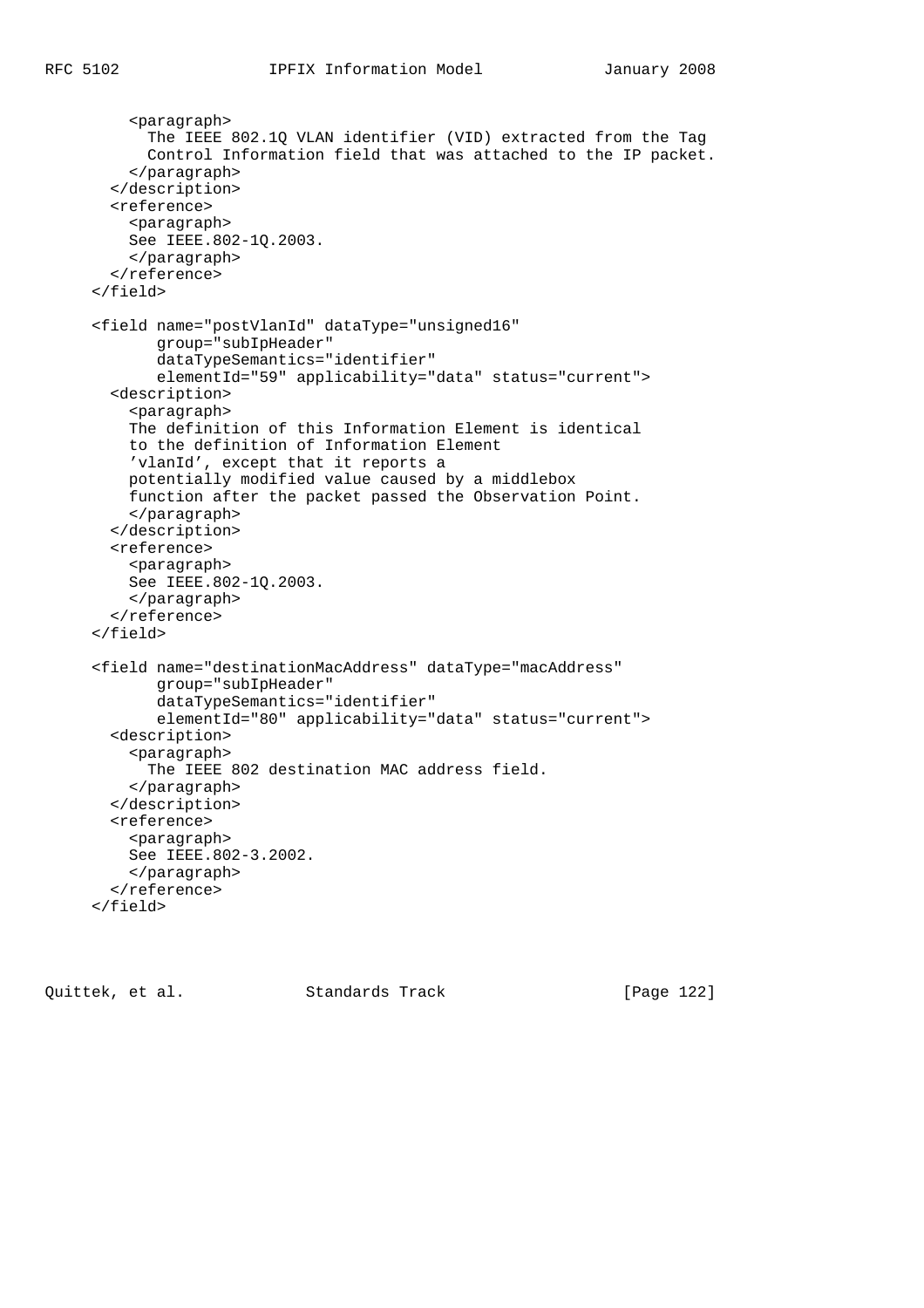```
 <field name="postDestinationMacAddress" dataType="macAddress"
       group="subIpHeader"
       dataTypeSemantics="identifier"
       elementId="57" applicability="data" status="current">
  <description>
    <paragraph>
   The definition of this Information Element is identical
   to the definition of Information Element
    'destinationMacAddress', except that it reports a
   potentially modified value caused by a middlebox
   function after the packet passed the Observation Point.
    </paragraph>
  </description>
  <reference>
   <paragraph>
   See IEEE.802-3.2002.
   </paragraph>
  </reference>
</field>
<field name="wlanChannelId" dataType="unsigned8"
       group="subIpHeader"
       dataTypeSemantics="identifier"
       elementId="146" applicability="data" status="current">
  <description>
    <paragraph>
      The identifier of the 802.11 (Wi-Fi) channel used.
    </paragraph>
  </description>
  <reference>
   <paragraph>
   See IEEE.802-11.1999.
   </paragraph>
  </reference>
</field>
<field name="wlanSSID" dataType="string"
       group="subIpHeader"
       elementId="147" applicability="data" status="current">
  <description>
    <paragraph>
      The Service Set IDentifier (SSID) identifying an 802.11
      (Wi-Fi) network used. According to IEEE.802-11.1999, the
      SSID is encoded into a string of up to 32 characters.
    </paragraph>
  </description>
  <reference>
    <paragraph>
```
Quittek, et al. Standards Track [Page 123]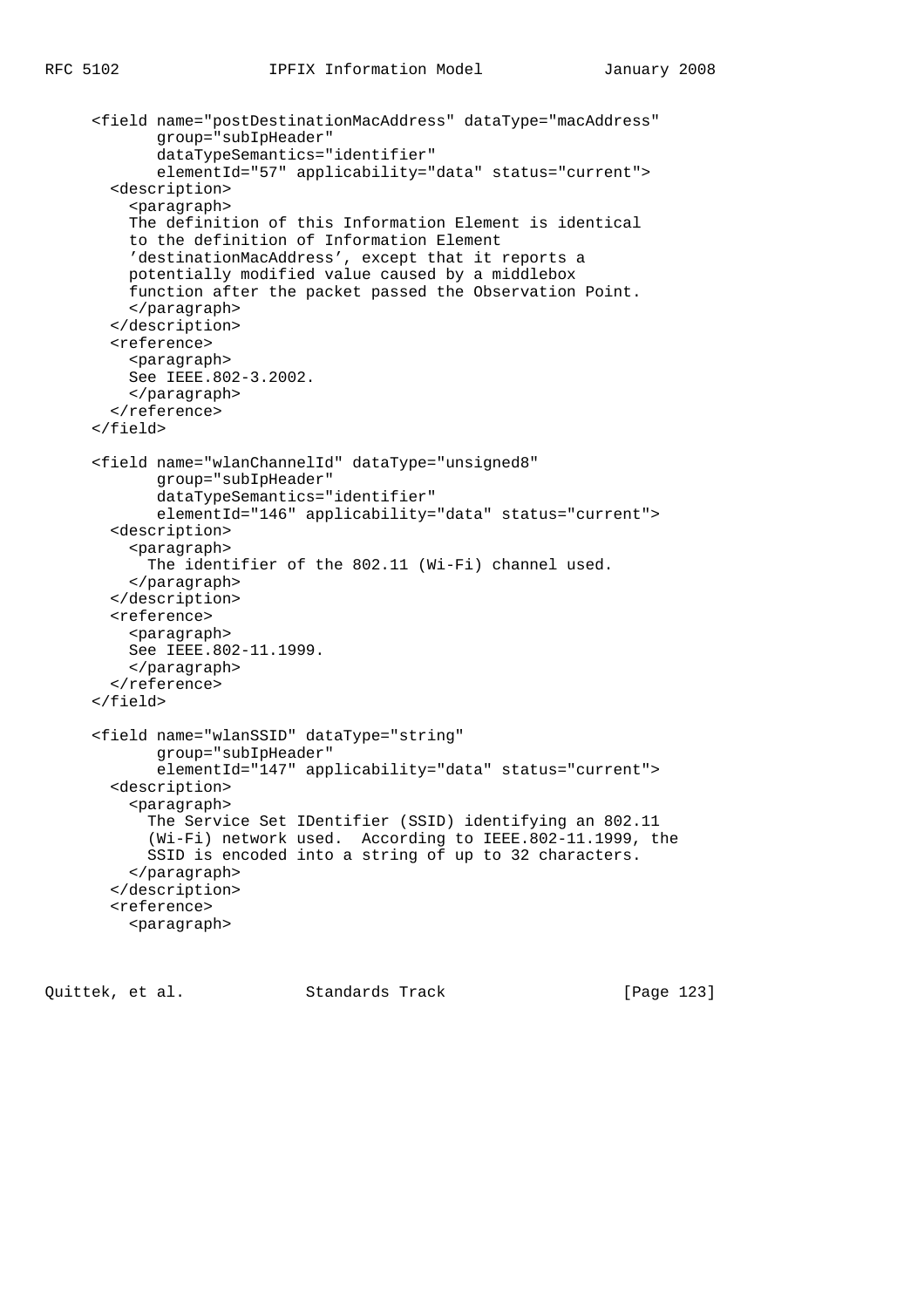```
 See IEEE.802-11.1999.
    </paragraph>
 </reference>
</field>
<field name="mplsTopLabelTTL" dataType="unsigned8"
      group="subIpHeader"
      elementId="200" applicability="all" status="current">
 <description>
   <paragraph>
   The TTL field from the top MPLS label stack entry,
   i.e., the last label that was pushed.
   </paragraph>
 </description>
 <reference>
   <paragraph>
   See RFC 3032 for the specification of the
   TTL field.
   </paragraph>
 </reference>
 <units>hops</units>
</field>
<field name="mplsTopLabelExp" dataType="unsigned8"
       group="subIpHeader"
      dataTypeSemantics="flags"
      elementId="203" applicability="all" status="current">
 <description>
    <paragraph>
   The Exp field from the top MPLS label stack entry,
   i.e., the last label that was pushed.
   </paragraph>
   <artwork>
   Bits 0-4: Don't Care, value is irrelevant.
   Bits 5-7: MPLS Exp field.
        0 1 2 3 4 5 6 7
      +---+---+---+---+---+---+---+---+
      | don't care | Exp |
      +---+---+---+---+---+---+---+---+
    </artwork>
 </description>
 <reference>
    <paragraph>
   See RFC 3032 for the specification of the Exp field.
   See RFC 3270 for usage of the Exp field.
   </paragraph>
  </reference>
```
Quittek, et al. Standards Track [Page 124]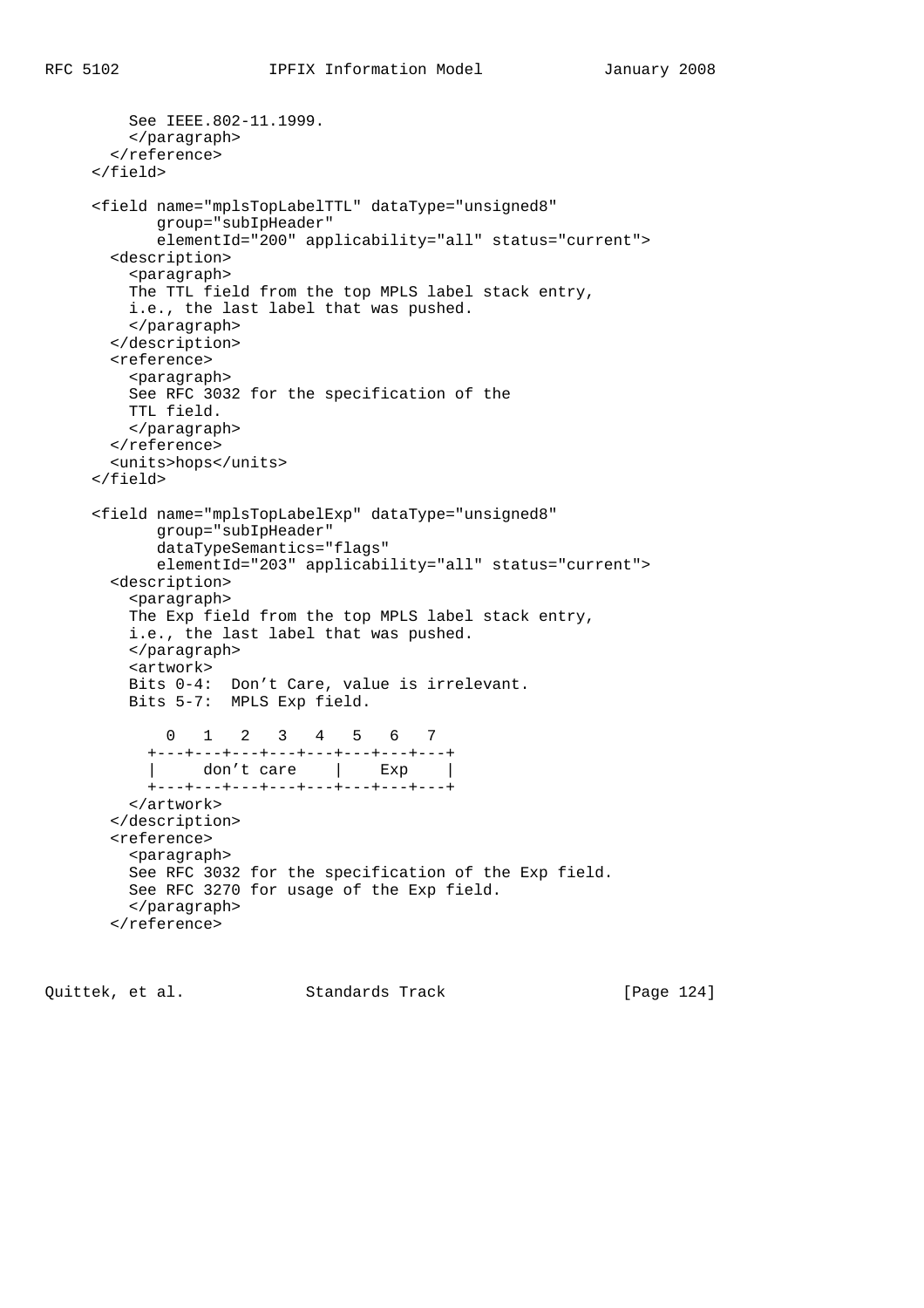</field>

```
 <field name="postMplsTopLabelExp" dataType="unsigned8"
       group="subIpHeader"
       dataTypeSemantics="flags"
       elementId="237" applicability="all" status="current">
  <description>
    <paragraph>
    The definition of this Information Element is identical to the
   definition of Information Element 'mplsTopLabelExp', except
    that it reports a potentially modified value caused by a
   middlebox function after the packet passed the Observation
   Point.
    </paragraph>
  </description>
  <reference>
    <paragraph>
   See RFC 3032 for the specification of the Exp field.
   See RFC 3270 for usage of the Exp field.
    </paragraph>
  </reference>
</field>
<field name="mplsLabelStackDepth" dataType="unsigned32"
       group="subIpHeader"
       elementId="202" applicability="all" status="current">
  <description>
    <paragraph>
    The number of labels in the MPLS label stack.
    </paragraph>
  </description>
  <reference>
    <paragraph>
   See RFC 3032 for the specification of
   the MPLS label stack.
    </paragraph>
  </reference>
  <units>label stack entries</units>
</field>
<field name="mplsLabelStackLength" dataType="unsigned32"
       group="subIpHeader"
       elementId="201" applicability="all" status="current">
  <description>
    <paragraph>
    The length of the MPLS label stack in units of octets.
    </paragraph>
  </description>
```
Quittek, et al. Standards Track [Page 125]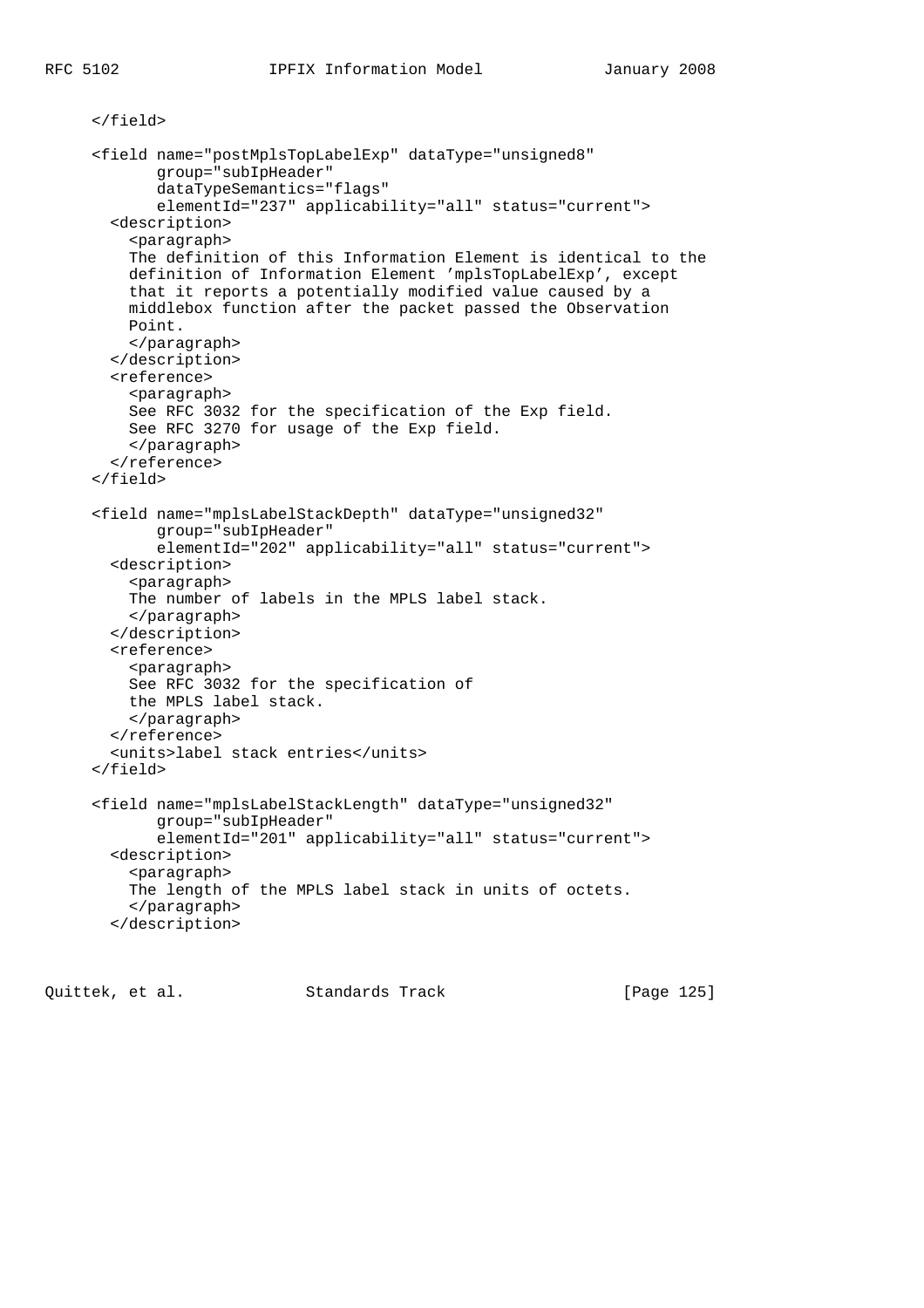<reference> <paragraph> See RFC 3032 for the specification of the MPLS label stack. </paragraph> </reference> <units>octets</units> </field> <field name="mplsPayloadLength" dataType="unsigned32" group="subIpHeader" elementId="194" applicability="all" status="current"> <description> <paragraph> The size of the MPLS packet without the label stack. </paragraph> </description> <reference> <paragraph> See RFC 3031 for the specification of MPLS packets. See RFC 3032 for the specification of the MPLS label stack. </paragraph> </reference> <units>octets</units> </field> <field name="mplsTopLabelStackSection" dataType="octetArray" group="subIpHeader" dataTypeSemantics="identifier" elementId="70" applicability="all" status="current"> <description> <paragraph> The Label, Exp, and S fields from the top MPLS label stack entry, i.e., from the last label that was pushed. </paragraph> <paragraph> The size of this Information Element is 3 octets. </paragraph> <artwork>  $0$  1 2 0 1 2 3 4 5 6 7 8 9 0 1 2 3 4 5 6 7 8 9 0 1 2 3

 +-+-+-+-+-+-+-+-+-+-+-+-+-+-+-+-+-+-+-+-+-+-+-+-+  $Label$ +-+-+-+-+-+-+-+-+-+-+-+-+-+-+-+-+-+-+-+-+-+-+-+-+

Label: Label Value, 20 bits

Quittek, et al. Standards Track [Page 126]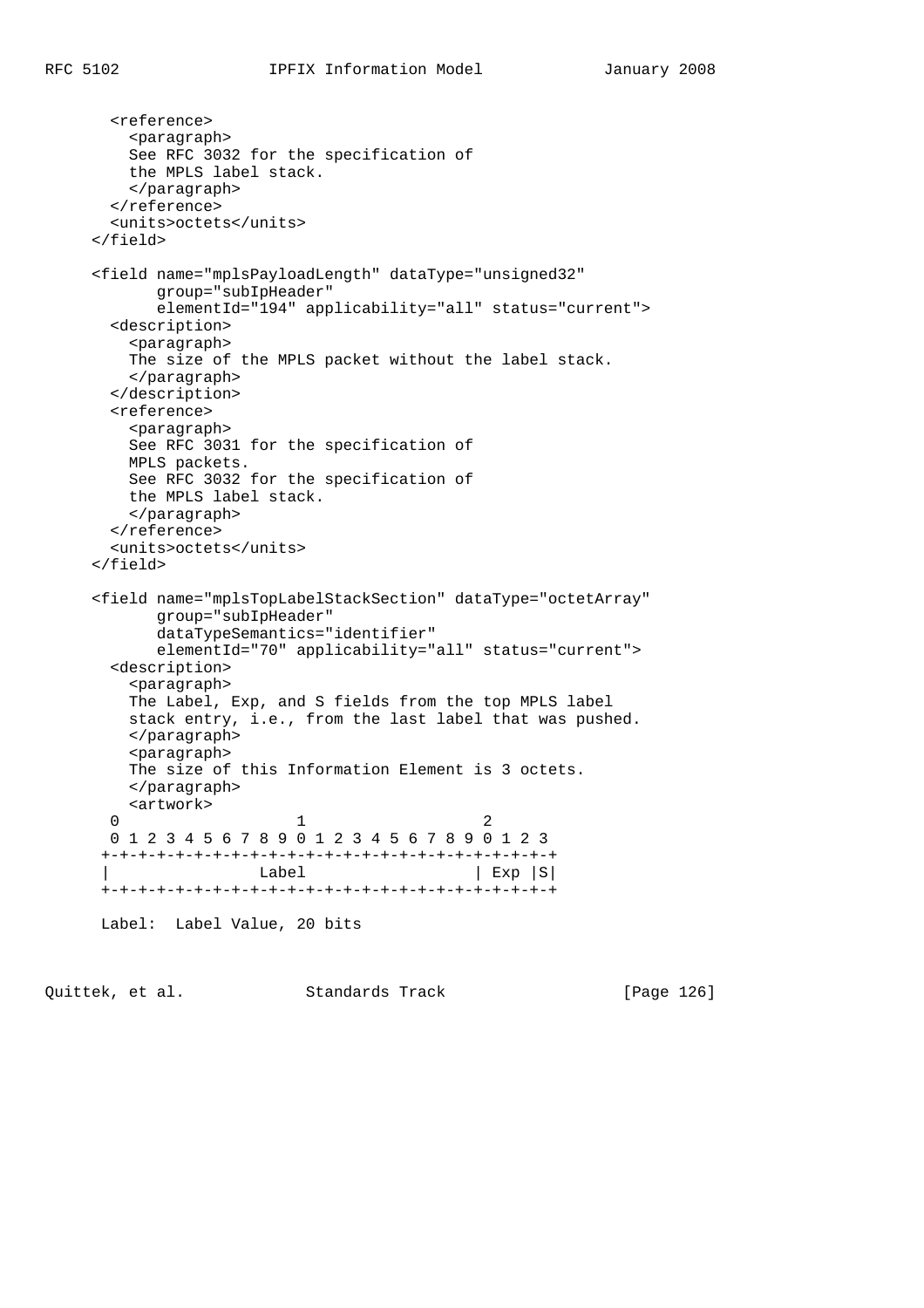```
 Exp: Experimental Use, 3 bits
S: Bottom of Stack, 1 bit
   </artwork>
 </description>
 <reference>
   <paragraph>
   See RFC 3032.
   </paragraph>
 </reference>
</field>
<field name="mplsLabelStackSection2" dataType="octetArray"
      group="subIpHeader"
       dataTypeSemantics="identifier"
       elementId="71" applicability="all" status="current">
 <description>
    <paragraph>
   The Label, Exp, and S fields from the label stack entry that
   was pushed immediately before the label stack entry that would
   be reported by mplsTopLabelStackSection. See the definition of
   mplsTopLabelStackSection for further details.
   </paragraph>
   <paragraph>
  The size of this Information Element is 3 octets.
    </paragraph>
 </description>
 <reference>
    <paragraph>
   See RFC 3032.
   </paragraph>
 </reference>
</field>
<field name="mplsLabelStackSection3" dataType="octetArray"
       group="subIpHeader"
       dataTypeSemantics="identifier"
       elementId="72" applicability="all" status="current">
  <description>
    <paragraph>
   The Label, Exp, and S fields from the label stack entry that
   was pushed immediately before the label stack entry that would
   be reported by mplsLabelStackSection2. See the definition of
   mplsTopLabelStackSection for further details.
   </paragraph>
    <paragraph>
   The size of this Information Element is 3 octets.
    </paragraph>
 </description>
```
Quittek, et al. Standards Track [Page 127]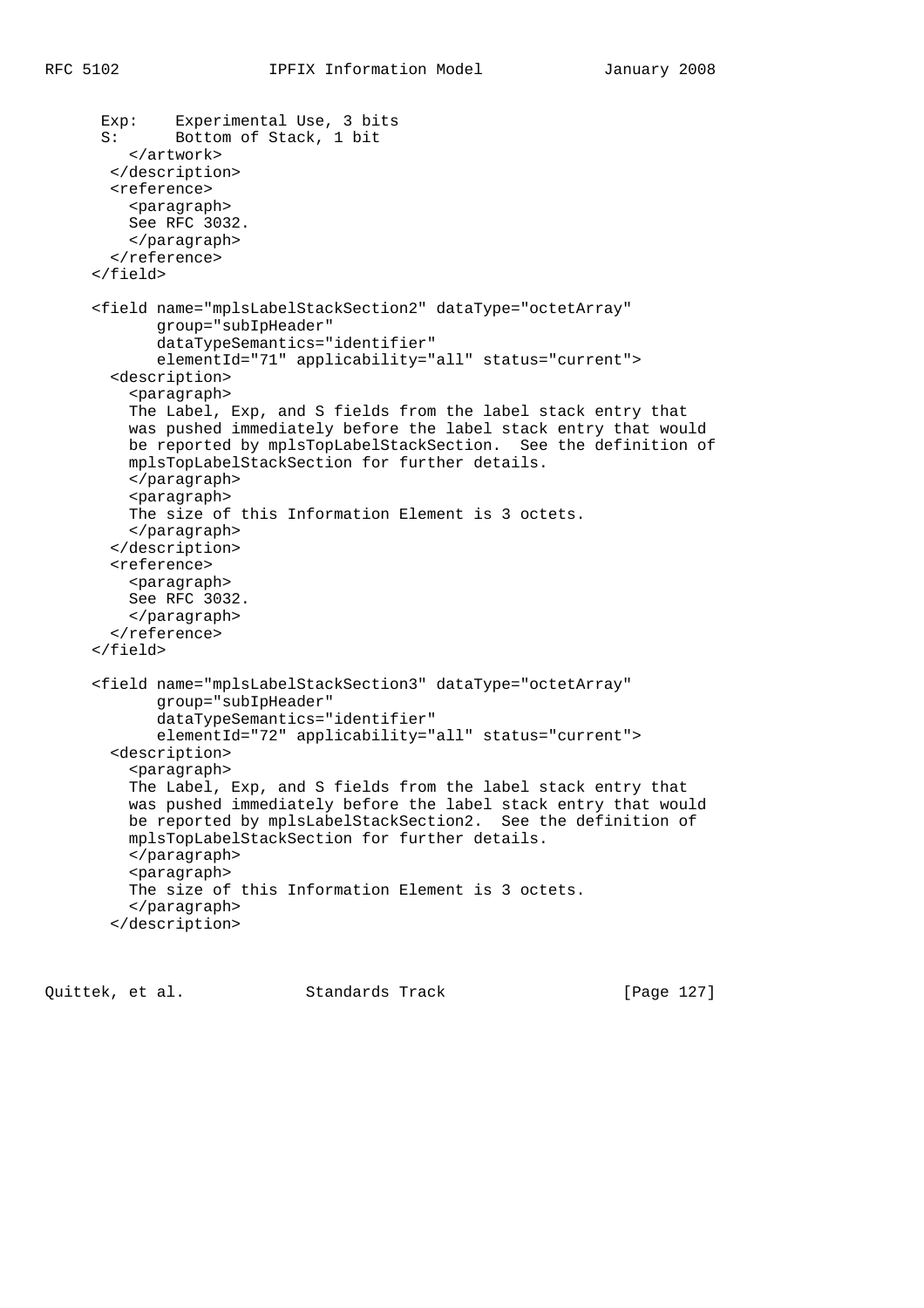```
 <reference>
    <paragraph>
   See RFC 3032.
   </paragraph>
  </reference>
</field>
<field name="mplsLabelStackSection4" dataType="octetArray"
       group="subIpHeader"
       dataTypeSemantics="identifier"
       elementId="73" applicability="all" status="current">
  <description>
    <paragraph>
    The Label, Exp, and S fields from the label stack entry that
   was pushed immediately before the label stack entry that would
   be reported by mplsLabelStackSection3. See the definition of
   mplsTopLabelStackSection for further details.
    </paragraph>
   <paragraph>
   The size of this Information Element is 3 octets.
    </paragraph>
  </description>
  <reference>
    <paragraph>
   See RFC 3032.
    </paragraph>
  </reference>
</field>
<field name="mplsLabelStackSection5" dataType="octetArray"
       group="subIpHeader"
       dataTypeSemantics="identifier"
       elementId="74" applicability="all" status="current">
  <description>
    <paragraph>
   The Label, Exp, and S fields from the label stack entry that
   was pushed immediately before the label stack entry that would
   be reported by mplsLabelStackSection4. See the definition of
   mplsTopLabelStackSection for further details.
    </paragraph>
    <paragraph>
   The size of this Information Element is 3 octets.
    </paragraph>
  </description>
  <reference>
    <paragraph>
    See RFC 3032.
    </paragraph>
```
Quittek, et al. Standards Track [Page 128]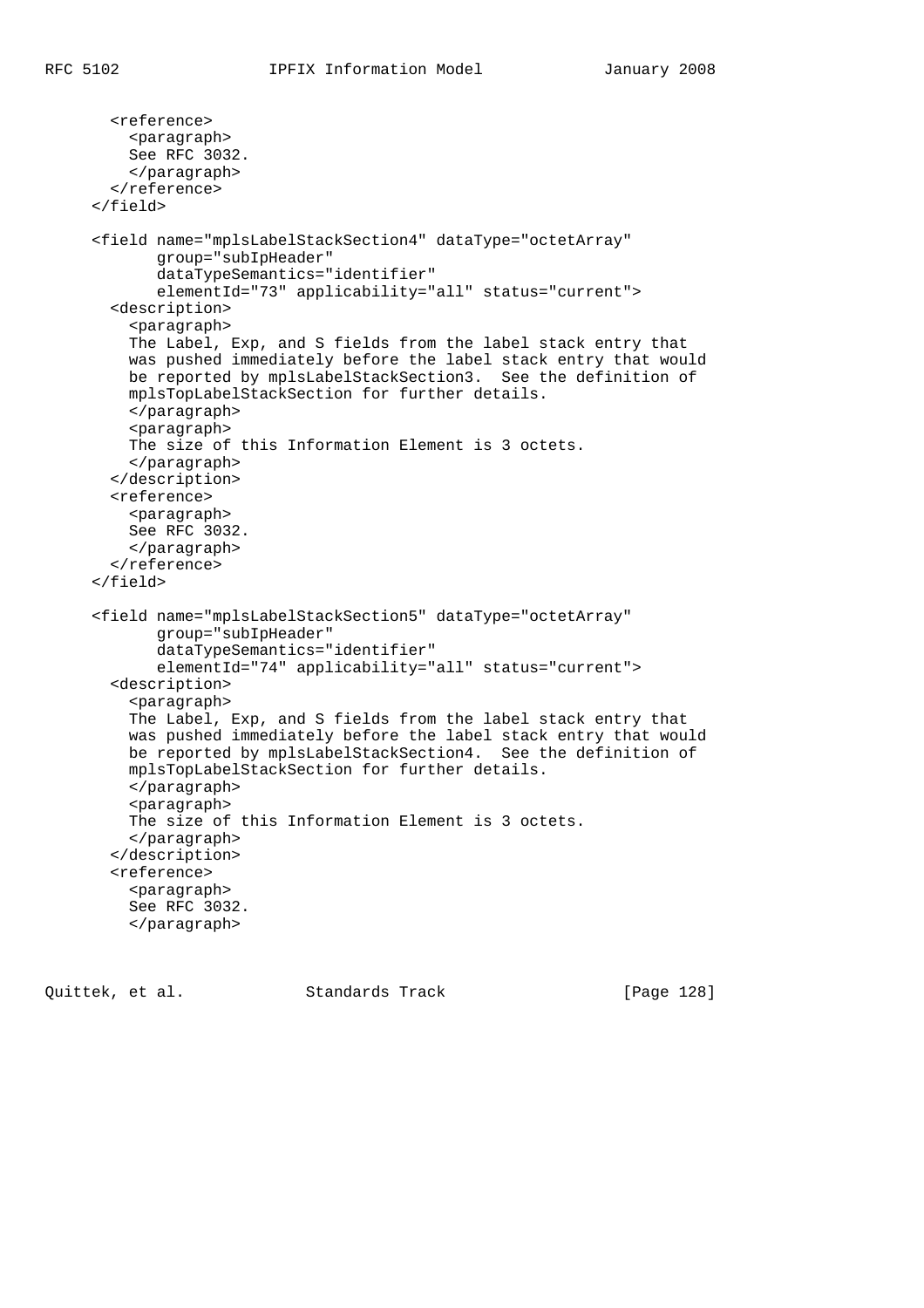```
 </reference>
</field>
<field name="mplsLabelStackSection6" dataType="octetArray"
       group="subIpHeader"
       dataTypeSemantics="identifier"
       elementId="75" applicability="all" status="current">
  <description>
    <paragraph>
    The Label, Exp, and S fields from the label stack entry that
   was pushed immediately before the label stack entry that would
   be reported by mplsLabelStackSection5. See the definition of
   mplsTopLabelStackSection for further details.
    </paragraph>
   <paragraph>
   The size of this Information Element is 3 octets.
    </paragraph>
  </description>
  <reference>
    <paragraph>
   See RFC 3032.
   </paragraph>
  </reference>
</field>
<field name="mplsLabelStackSection7" dataType="octetArray"
       group="subIpHeader"
       dataTypeSemantics="identifier"
       elementId="76" applicability="all" status="current">
  <description>
    <paragraph>
   The Label, Exp, and S fields from the label stack entry that
   was pushed immediately before the label stack entry that would
   be reported by mplsLabelStackSection6. See the definition of
   mplsTopLabelStackSection for further details.
    </paragraph>
    <paragraph>
   The size of this Information Element is 3 octets.
    </paragraph>
  </description>
  <reference>
   <paragraph>
   See RFC 3032.
   </paragraph>
  </reference>
</field>
<field name="mplsLabelStackSection8" dataType="octetArray"
```
Quittek, et al. Standards Track [Page 129]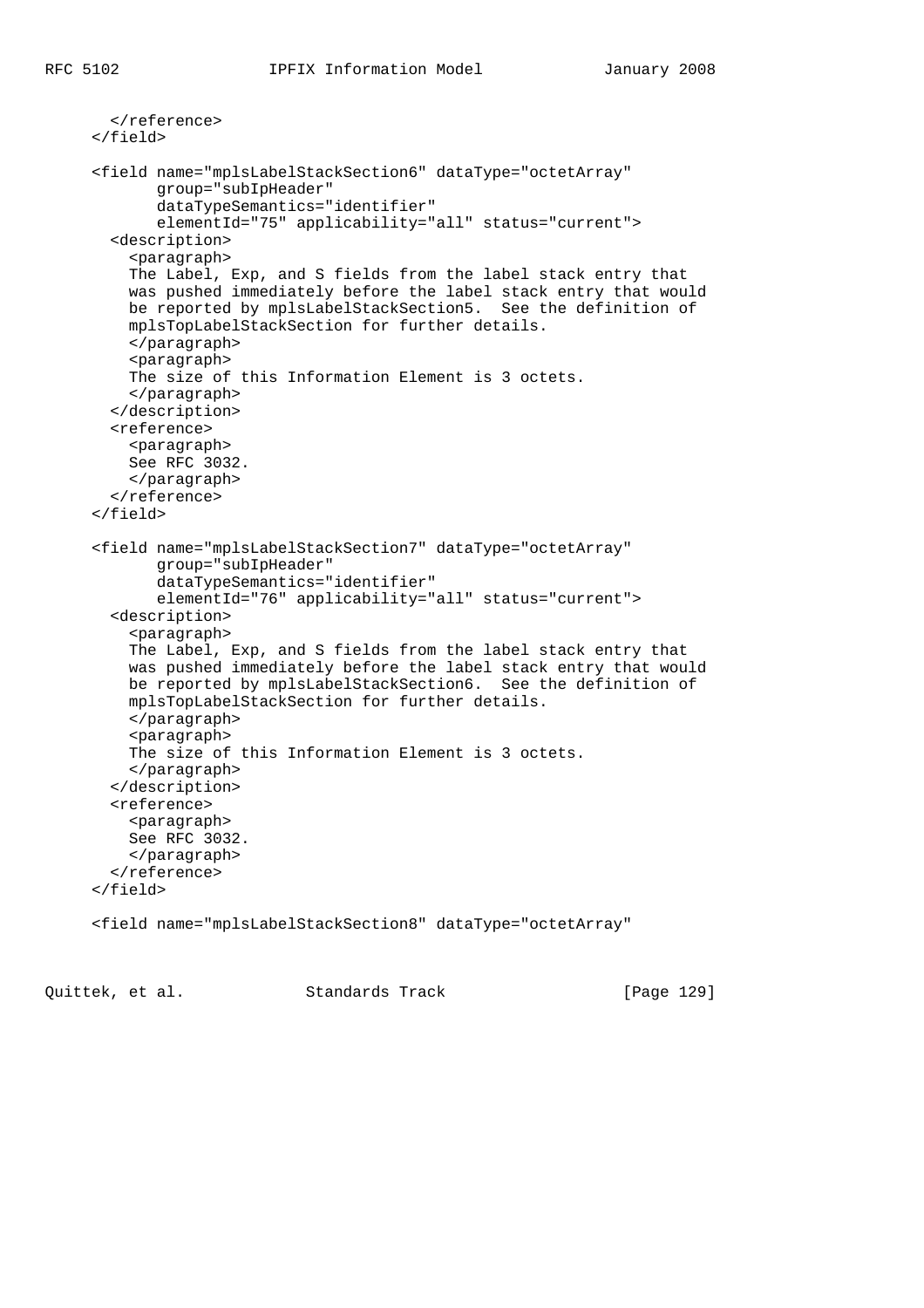```
 group="subIpHeader"
       dataTypeSemantics="identifier"
       elementId="77" applicability="all" status="current">
 <description>
    <paragraph>
   The Label, Exp, and S fields from the label stack entry that
   was pushed immediately before the label stack entry that would
   be reported by mplsLabelStackSection7. See the definition of
   mplsTopLabelStackSection for further details.
   </paragraph>
    <paragraph>
   The size of this Information Element is 3 octets.
    </paragraph>
 </description>
 <reference>
    <paragraph>
   See RFC 3032.
   </paragraph>
 </reference>
</field>
<field name="mplsLabelStackSection9" dataType="octetArray"
       group="subIpHeader"
       dataTypeSemantics="identifier"
       elementId="78" applicability="all" status="current">
  <description>
    <paragraph>
   The Label, Exp, and S fields from the label stack entry that
   was pushed immediately before the label stack entry that would
   be reported by mplsLabelStackSection8. See the definition of
   mplsTopLabelStackSection for further details.
   </paragraph>
    <paragraph>
   The size of this Information Element is 3 octets.
   </paragraph>
 </description>
 <reference>
    <paragraph>
   See RFC 3032.
   </paragraph>
 </reference>
</field>
<field name="mplsLabelStackSection10" dataType="octetArray"
       group="subIpHeader"
       dataTypeSemantics="identifier"
       elementId="79" applicability="all" status="current">
 <description>
```
Quittek, et al. Standards Track [Page 130]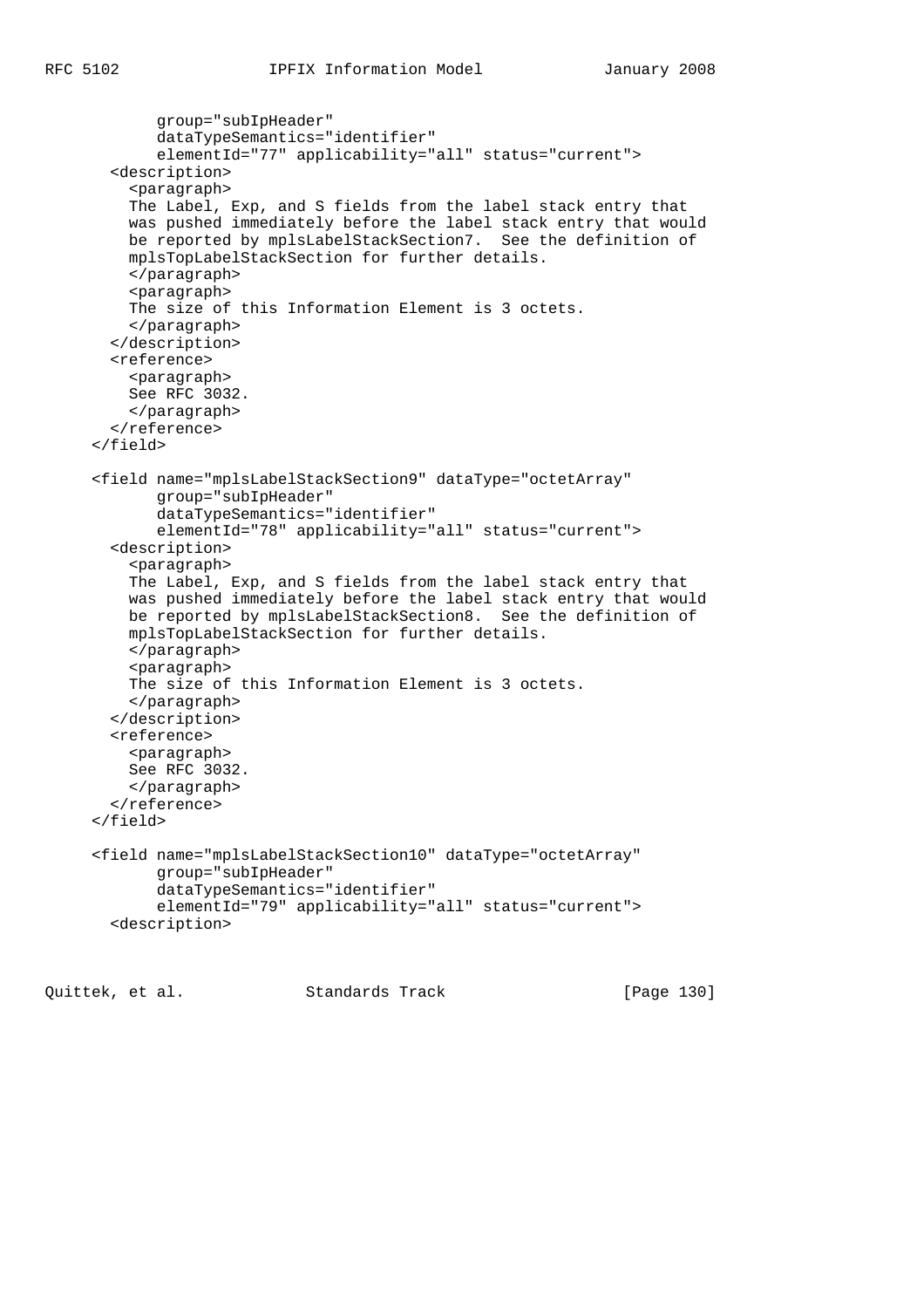```
 <paragraph>
    The Label, Exp, and S fields from the label stack entry that
   was pushed immediately before the label stack entry that would
   be reported by mplsLabelStackSection9. See the definition of
   mplsTopLabelStackSection for further details.
    </paragraph>
    <paragraph>
   The size of this Information Element is 3 octets.
   </paragraph>
 </description>
 <reference>
    <paragraph>
   See RFC 3032.
   </paragraph>
 </reference>
</field>
<field name="ipPayloadLength" dataType="unsigned32"
      group="derived"
       elementId="204" applicability="all" status="current">
  <description>
    <paragraph>
    The effective length of the IP payload.
    </paragraph>
    <paragraph>
   For IPv4 packets, the value of this Information Element is
   the difference between the total length of the IPv4 packet
    (as reported by Information Element totalLengthIPv4) and the
   length of the IPv4 header (as reported by Information Element
   headerLengthIPv4).
   </paragraph>
    <paragraph>
   For IPv6, the value of the Payload Length field
   in the IPv6 header is reported except in the case that
   the value of this field is zero and that there is a valid
    jumbo payload option. In this case, the value of the
   Jumbo Payload Length field in the jumbo payload option
   is reported.
    </paragraph>
 </description>
 <reference>
    <paragraph>
   See RFC 791 for the specification of
   IPv4 packets.
   See RFC 2460 for the specification of the
    IPv6 payload length.
    See RFC 2675 for the specification of the
    IPv6 jumbo payload length.
```
Quittek, et al. Standards Track [Page 131]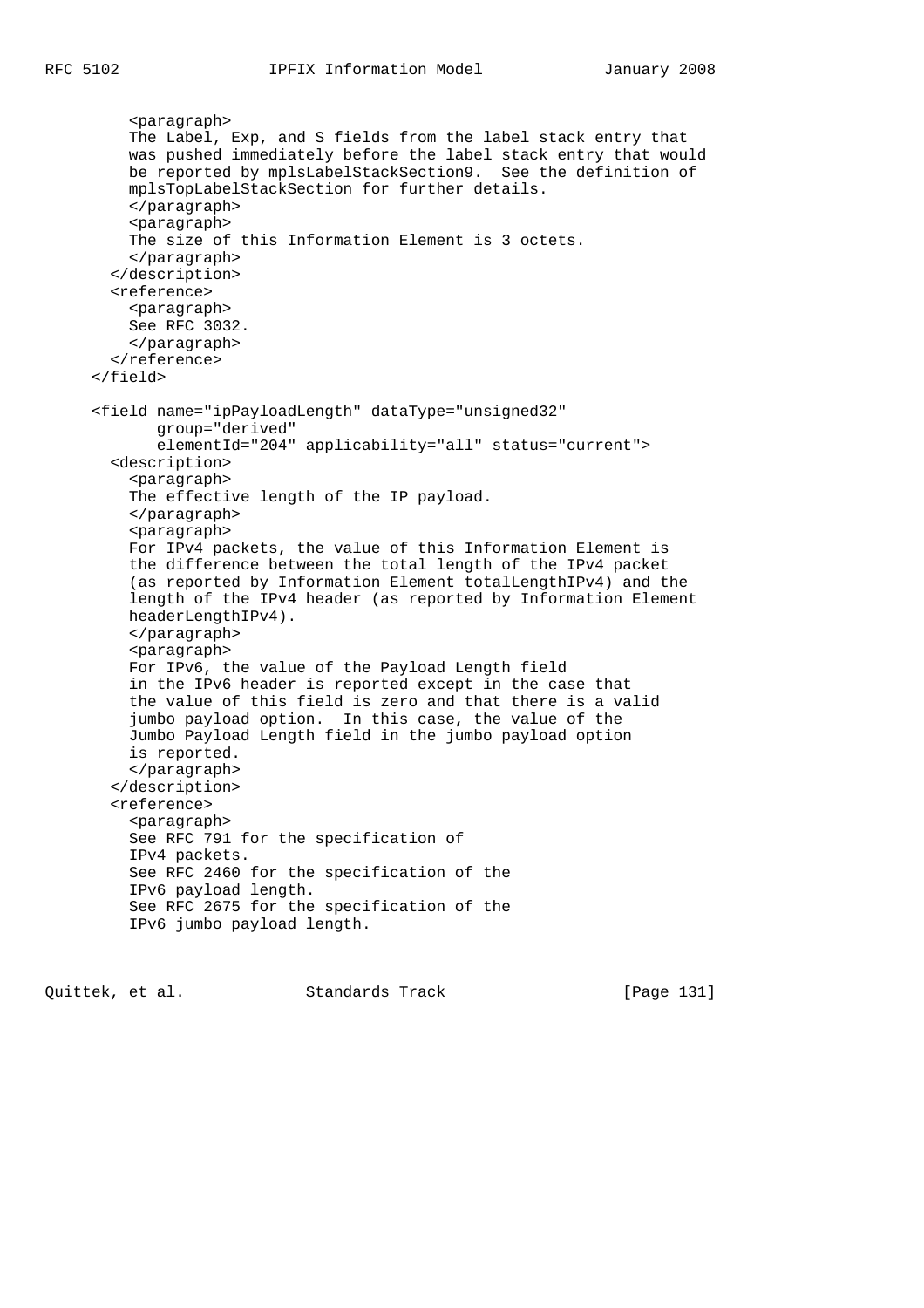```
 </paragraph>
  </reference>
  <units>octets</units>
</field>
<field name="ipNextHopIPv4Address" dataType="ipv4Address"
       group="derived"
       dataTypeSemantics="identifier"
       elementId="15" applicability="data" status="current">
  <description>
    <paragraph>
    The IPv4 address of the next IPv4 hop.
    </paragraph>
  </description>
</field>
<field name="ipNextHopIPv6Address" dataType="ipv6Address"
       group="derived"
       dataTypeSemantics="identifier"
       elementId="62" applicability="data" status="current">
  <description>
    <paragraph>
    The IPv6 address of the next IPv6 hop.
    </paragraph>
  </description>
</field>
<field name="bgpSourceAsNumber" dataType="unsigned32"
       group="derived"
       dataTypeSemantics="identifier"
       elementId="16" applicability="all" status="current">
  <description>
    <paragraph>
   The autonomous system (AS) number of the source IP address.
   If AS path information for this Flow is only available as
   an unordered AS set (and not as an ordered AS sequence),
   then the value of this Information Element is 0.
    </paragraph>
  </description>
  <reference>
    <paragraph>
    See RFC 4271 for a description of BGP-4, and see RFC 1930
   for the definition of the AS number.
    </paragraph>
  </reference>
</field>
<field name="bgpDestinationAsNumber" dataType="unsigned32"
```
Quittek, et al. Standards Track [Page 132]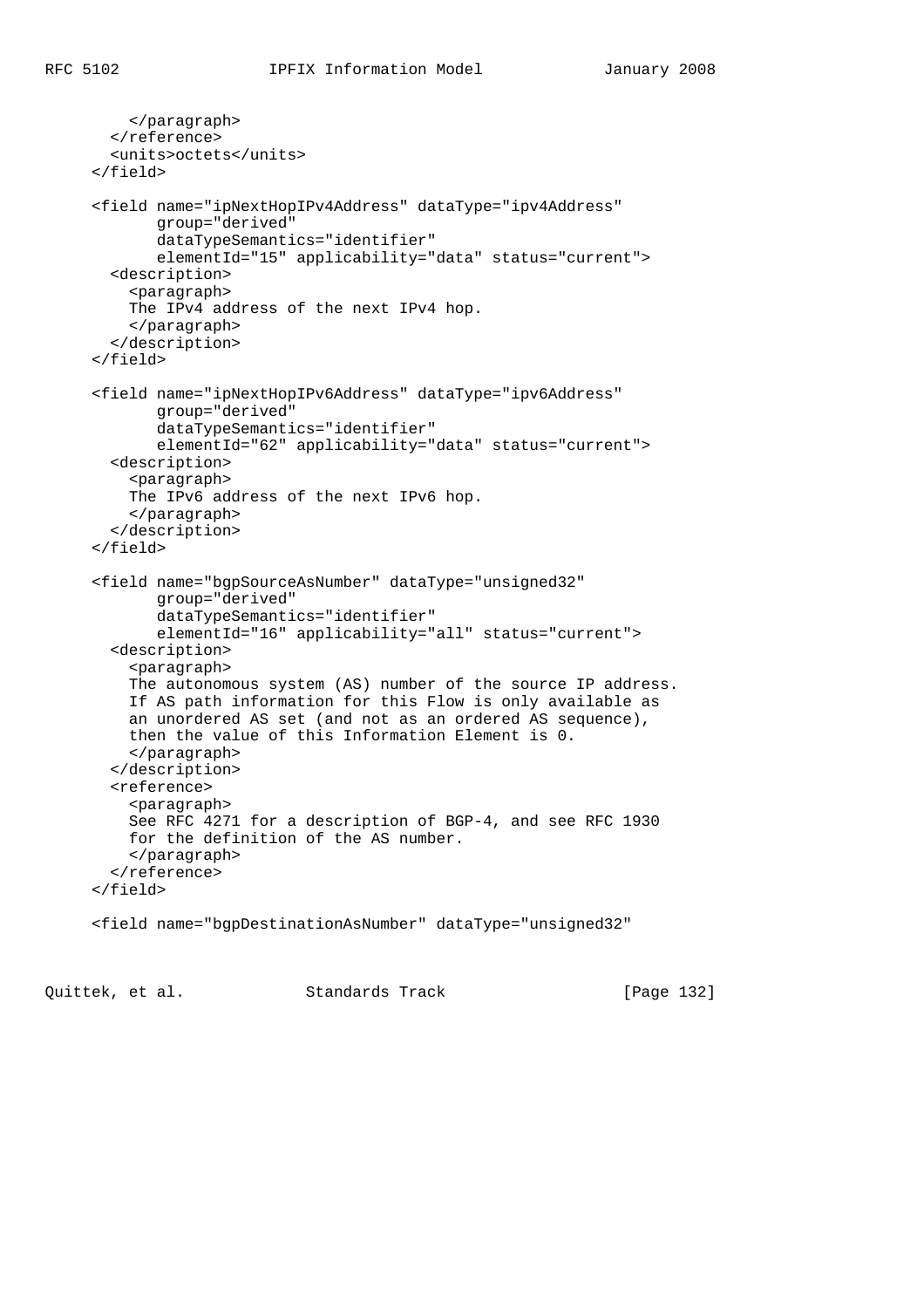```
 group="derived"
            dataTypeSemantics="identifier"
            elementId="17" applicability="all" status="current">
       <description>
         <paragraph>
        The autonomous system (AS) number of the destination IP
        address. If AS path information for this Flow is only
        available as an unordered AS set (and not as an ordered AS
        sequence), then the value of this Information Element is 0.
        </paragraph>
       </description>
       <reference>
         <paragraph>
         See RFC 4271 for a description of BGP-4, and see RFC 1930 for
            the definition of the AS number.
         </paragraph>
       </reference>
     </field>
     <field name="bgpNextAdjacentAsNumber" dataType="unsigned32"
            group="derived"
            dataTypeSemantics="identifier"
           elementId="128" applicability="all" status="current">
       <description>
         <paragraph>
        The autonomous system (AS) number of the first AS in the AS
        path to the destination IP address. The path is deduced
        by looking up the destination IP address of the Flow in the
BGP routing information base. If AS path information for
this Flow is only available as an unordered AS set (and not
        as an ordered AS sequence), then the value of this Information
        Element is 0.
       </paragraph>
       </description>
       <reference>
         <paragraph>
        See RFC 4271 for a description of BGP-4, and
        see RFC 1930 for the definition of the AS number.
         </paragraph>
       </reference>
     </field>
     <field name="bgpPrevAdjacentAsNumber" dataType="unsigned32"
           group="derived"
            dataTypeSemantics="identifier"
            elementId="129" applicability="all" status="current">
       <description>
         <paragraph>
```
Quittek, et al. Standards Track [Page 133]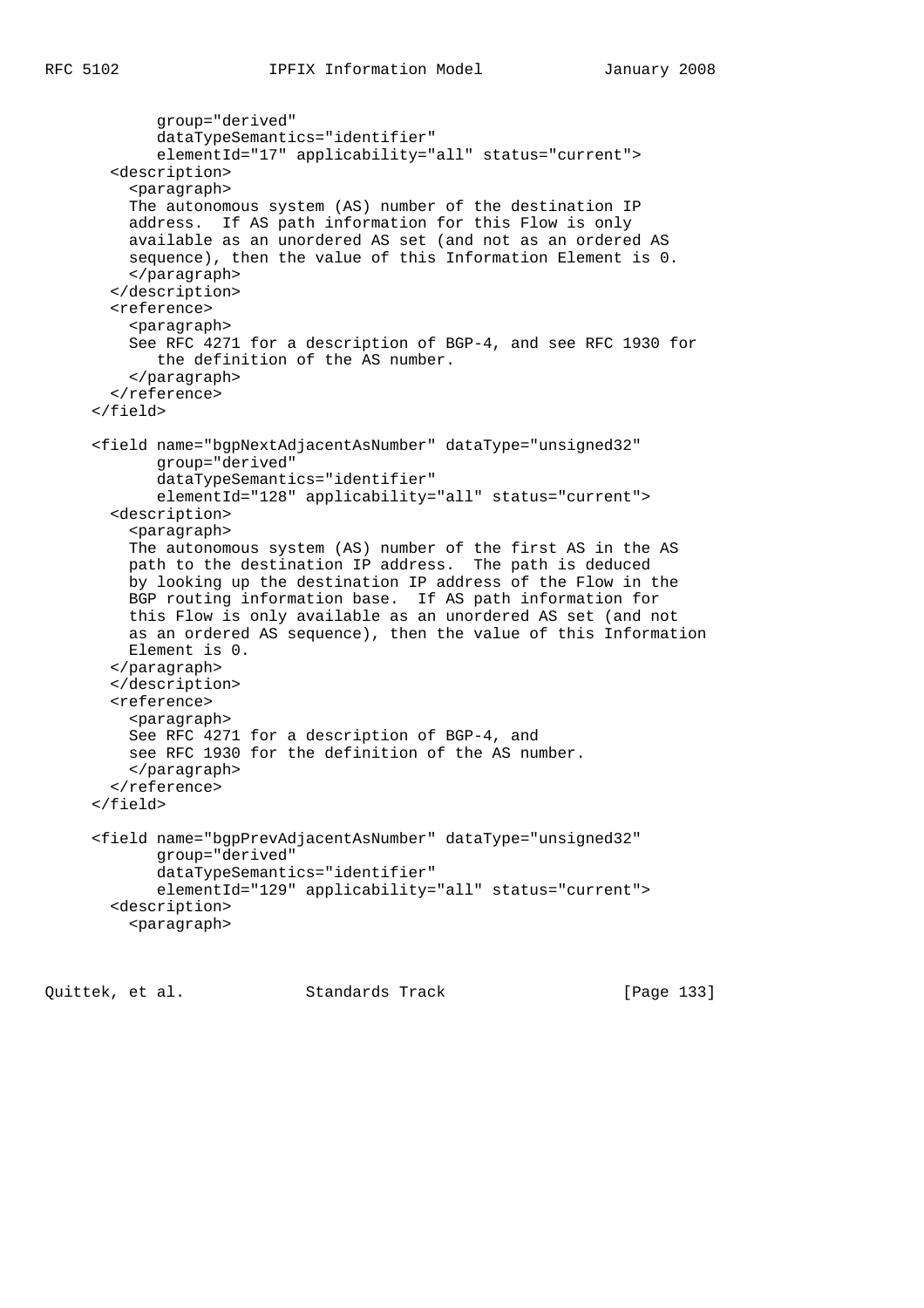The autonomous system (AS) number of the last AS in the AS path from the source IP address. The path is deduced by looking up the source IP address of the Flow in the BGP routing information base. If AS path information for this Flow is only available as an unordered AS set (and not as an ordered AS sequence), then the value of this Information Element is 0. In case of BGP asymmetry, the bgpPrevAdjacentAsNumber might not be able to report the correct value. </paragraph> </description> <reference> <paragraph> See RFC 4271 for a description of BGP-4, and see RFC 1930 for the definition of the AS number. </paragraph> </reference> </field> <field name="bgpNextHopIPv4Address" dataType="ipv4Address" group="derived" dataTypeSemantics="identifier" elementId="18" applicability="all" status="current"> <description> <paragraph> The IPv4 address of the next (adjacent) BGP hop. </paragraph> </description> <reference> <paragraph> See RFC 4271 for a description of BGP-4. </paragraph> </reference> </field> <field name="bgpNextHopIPv6Address" dataType="ipv6Address" group="derived" dataTypeSemantics="identifier" elementId="63" applicability="all" status="current"> <description> <paragraph> The IPv6 address of the next (adjacent) BGP hop. </paragraph> </description> <reference> <paragraph> See RFC 4271 for a description of BGP-4. </paragraph>

Quittek, et al. Standards Track [Page 134]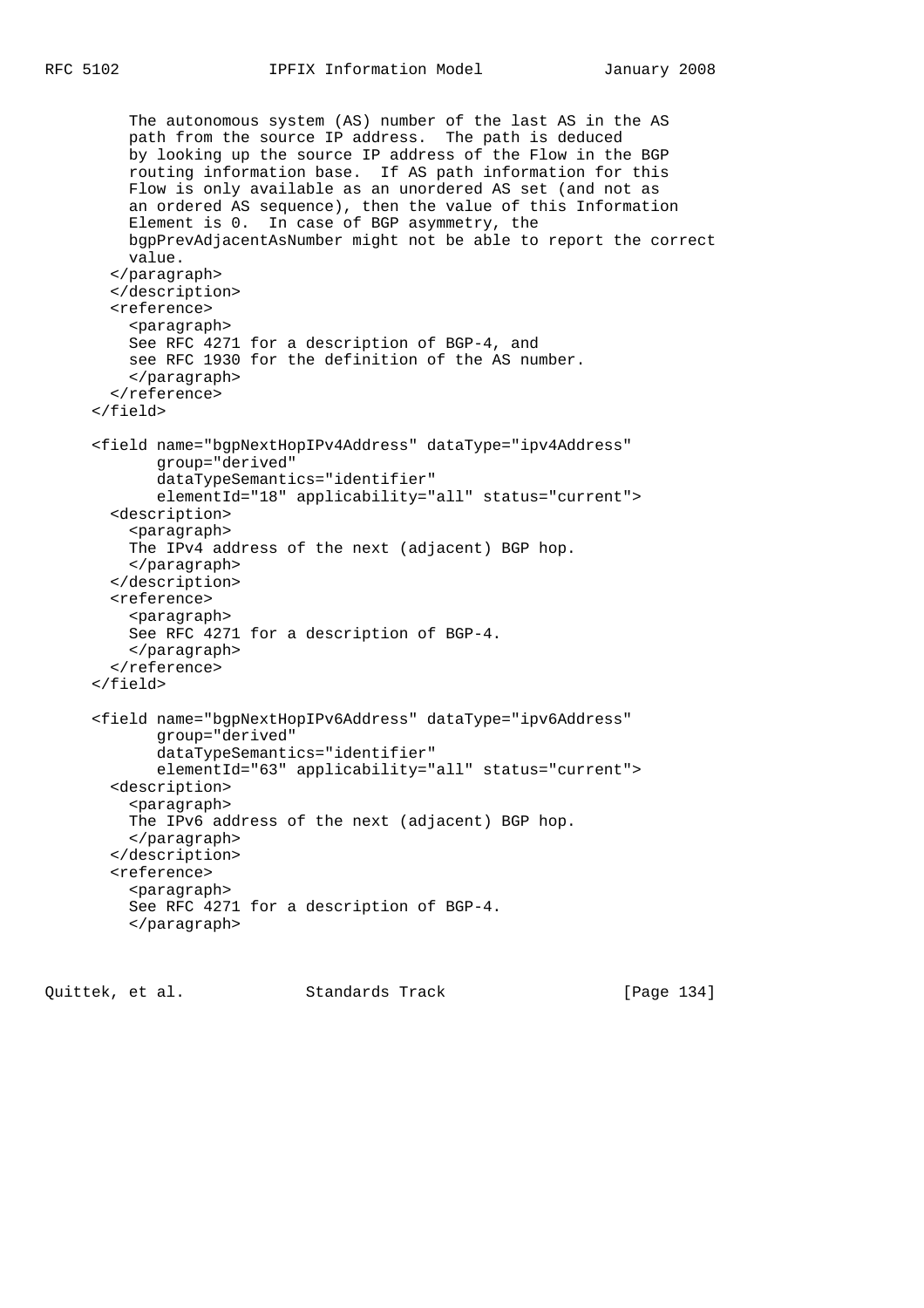```
 </reference>
</field>
<field name="mplsTopLabelType" dataType="unsigned8"
       group="derived"
       dataTypeSemantics="identifier"
       elementId="46" applicability="data" status="current">
  <description>
    <paragraph>
    This field identifies the control protocol that allocated the
    top-of-stack label. Initial values for this field are
    listed below. Further values may be assigned by IANA in
   the MPLS label type registry.
   </paragraph>
   <artwork>
   - 0x01 TE-MIDPT: Any TE tunnel mid-point or tail label
   - 0x02 Pseudowire: Any PWE3 or Cisco AToM based label
   - 0x03 VPN: Any label associated with VPN
   - 0x04 BGP: Any label associated with BGP or BGP routing
   - 0x05 LDP: Any label associated with dynamically assigned
               labels using LDP
    </artwork>
  </description>
  <reference>
    <paragraph>
    See RFC 3031 for the MPLS label structure.
   See RFC 4364 for the association of MPLS labels
   with Virtual Private Networks (VPNs).
   See RFC 4271 for BGP and BGP routing.
   See RFC 5036 for Label Distribution Protocol (LDP).
   See the list of MPLS label types assigned by IANA at
   http://www.iana.org/assignments/mpls-label-values.
    </paragraph>
  </reference>
</field>
<field name="mplsTopLabelIPv4Address" dataType="ipv4Address"
       group="derived"
       dataTypeSemantics="identifier"
       elementId="47" applicability="data" status="current">
  <description>
    <paragraph>
      The IPv4 address of the system that the MPLS top label will
      cause this Flow to be forwarded to.
    </paragraph>
  </description>
  <reference>
    <paragraph>
```
Quittek, et al. Standards Track [Page 135]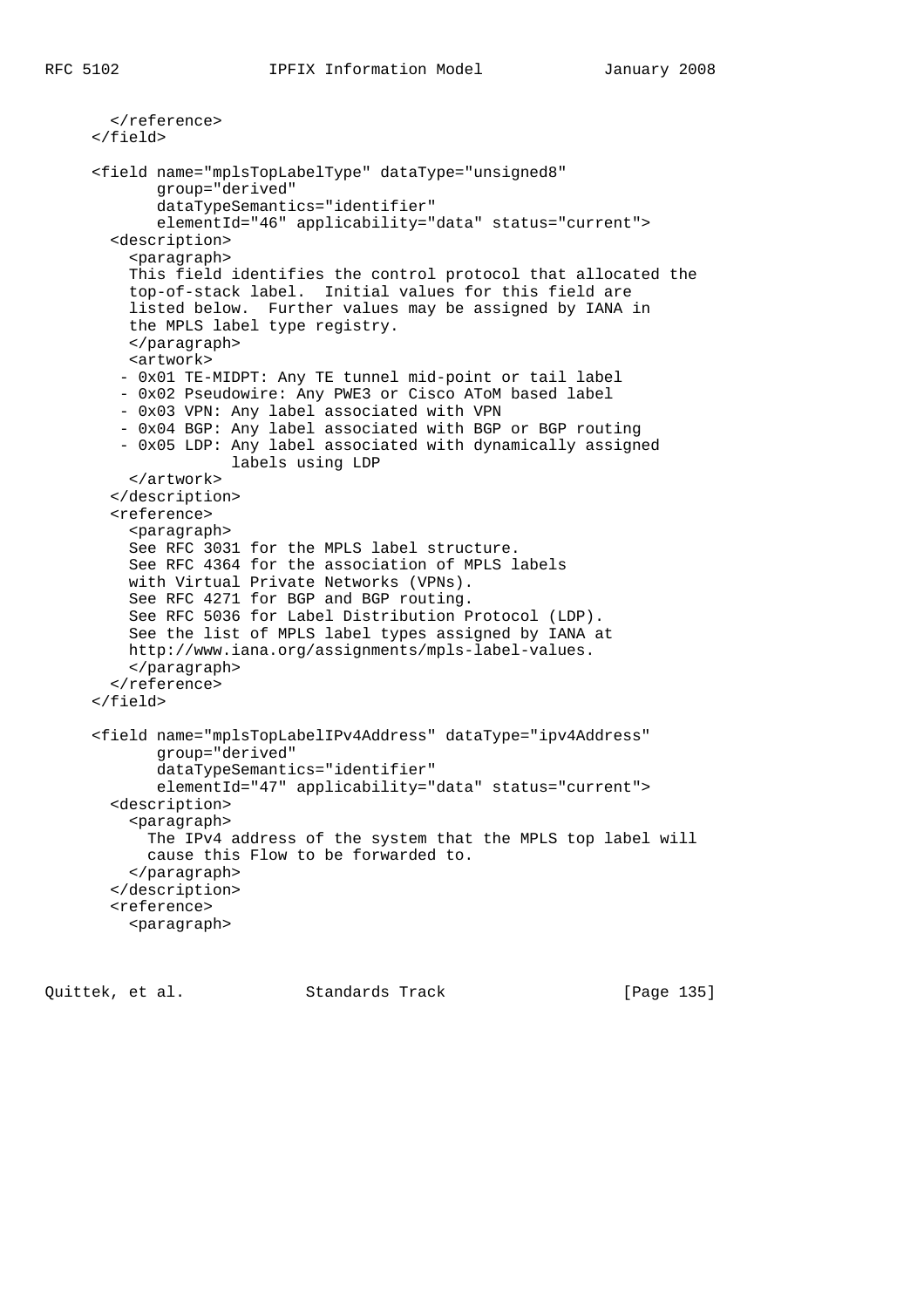```
 See RFC 3031 for the association between
   MPLS labels and IP addresses.
    </paragraph>
  </reference>
</field>
<field name="mplsTopLabelIPv6Address" dataType="ipv6Address"
       group="derived"
       dataTypeSemantics="identifier"
       elementId="140" applicability="data" status="current">
  <description>
    <paragraph>
     The IPv6 address of the system that the MPLS top label will
     cause this Flow to be forwarded to.
    </paragraph>
  </description>
  <reference>
    <paragraph>
   See RFC 3031 for the association between
   MPLS labels and IP addresses.
    </paragraph>
  </reference>
</field>
<field name="mplsVpnRouteDistinguisher" dataType="octetArray"
       group="derived"
       dataTypeSemantics="identifier"
       elementId="90" applicability="all" status="current">
  <description>
    <paragraph>
    The value of the VPN route distinguisher of a corresponding
   entry in a VPN routing and forwarding table. Route
   distinguisher ensures that the same address can be used in
   several different MPLS VPNs and that it is possible for BGP to
   carry several completely different routes to that address, one
   for each VPN. According to RFC 4364, the size of
   mplsVpnRouteDistinguisher is 8 octets. However, in RFC 4382 an
   octet string with flexible length was chosen for representing a
   VPN route distinguisher by object MplsL3VpnRouteDistinguisher.
   This choice was made in order to be open to future changes of
   the size. This idea was adopted when choosing octetArray as
   abstract data type for this Information Element. The maximum
    length of this Information Element is 256 octets.
    </paragraph>
  </description>
  <reference>
    <paragraph>
    See RFC 4364 for the specification of the route
```
Quittek, et al. Standards Track [Page 136]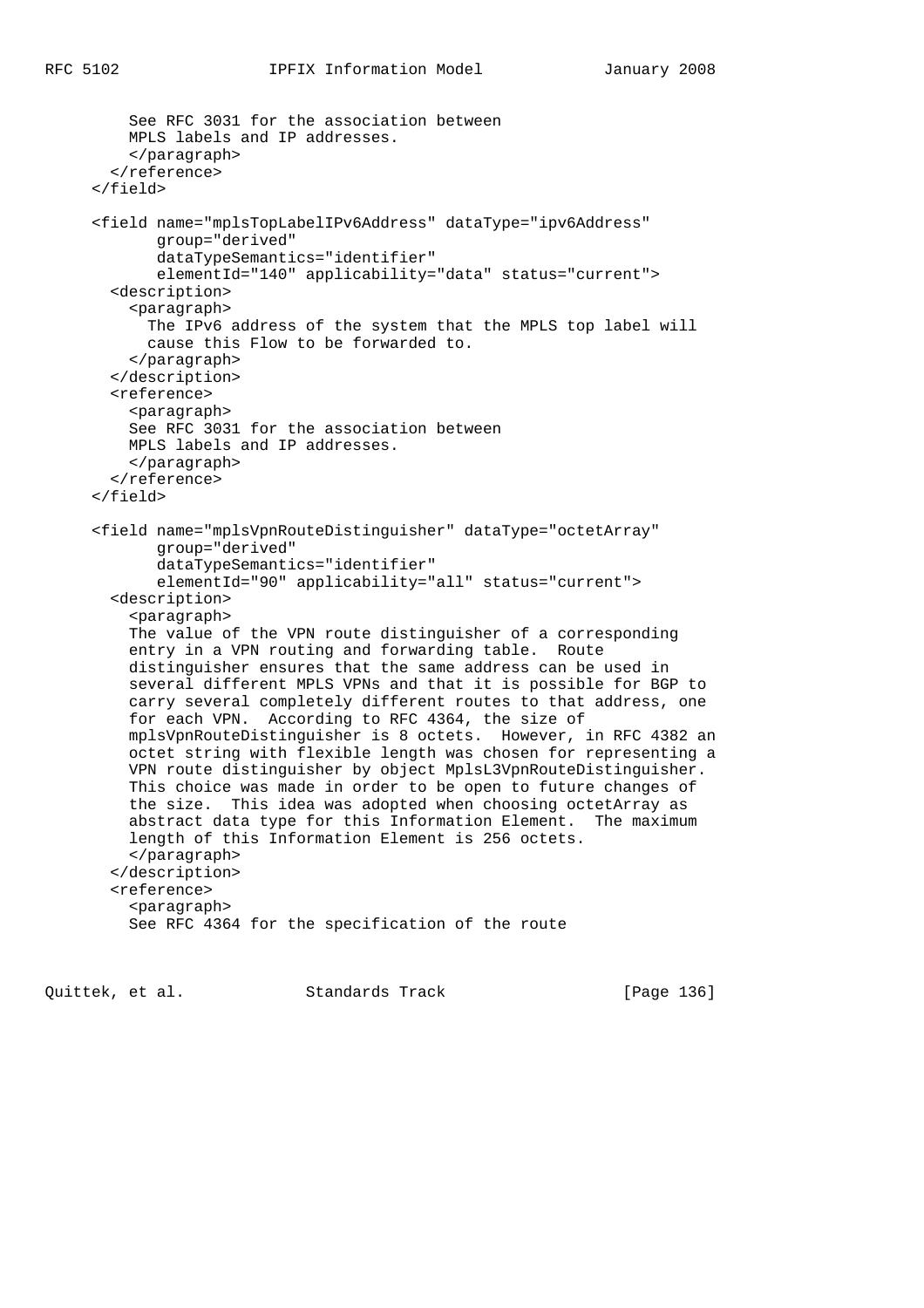```
 distinguisher. See RFC 4382 for the specification
    of the MPLS/BGP Layer 3 Virtual Private Network (VPN)
   Management Information Base.
   </paragraph>
 </reference>
</field>
<field name="minimumIpTotalLength" dataType="unsigned64"
       group="minMax"
       elementId="25" applicability="all" status="current">
 <description>
    <paragraph>
   Length of the smallest packet observed for this Flow.
   The packet length includes the IP header(s) length and
   the IP payload length.
    </paragraph>
 </description>
 <reference>
    <paragraph>
   See RFC 791 for the specification of the
   IPv4 total length.
   See RFC 2460 for the specification of the
   IPv6 payload length.
   See RFC 2675 for the specification of the
   IPv6 jumbo payload length.
    </paragraph>
 </reference>
 <units>octets</units>
</field>
<field name="maximumIpTotalLength" dataType="unsigned64"
       group="minMax"
       elementId="26" applicability="all" status="current">
 <description>
   <paragraph>
   Length of the largest packet observed for this Flow.
   The packet length includes the IP header(s) length and
   the IP payload length.
    </paragraph>
 </description>
 <reference>
    <paragraph>
   See RFC 791 for the specification of the
   IPv4 total length.
   See RFC 2460 for the specification of the
   IPv6 payload length.
   See RFC 2675 for the specification of the
    IPv6 jumbo payload length.
```
Quittek, et al. Standards Track [Page 137]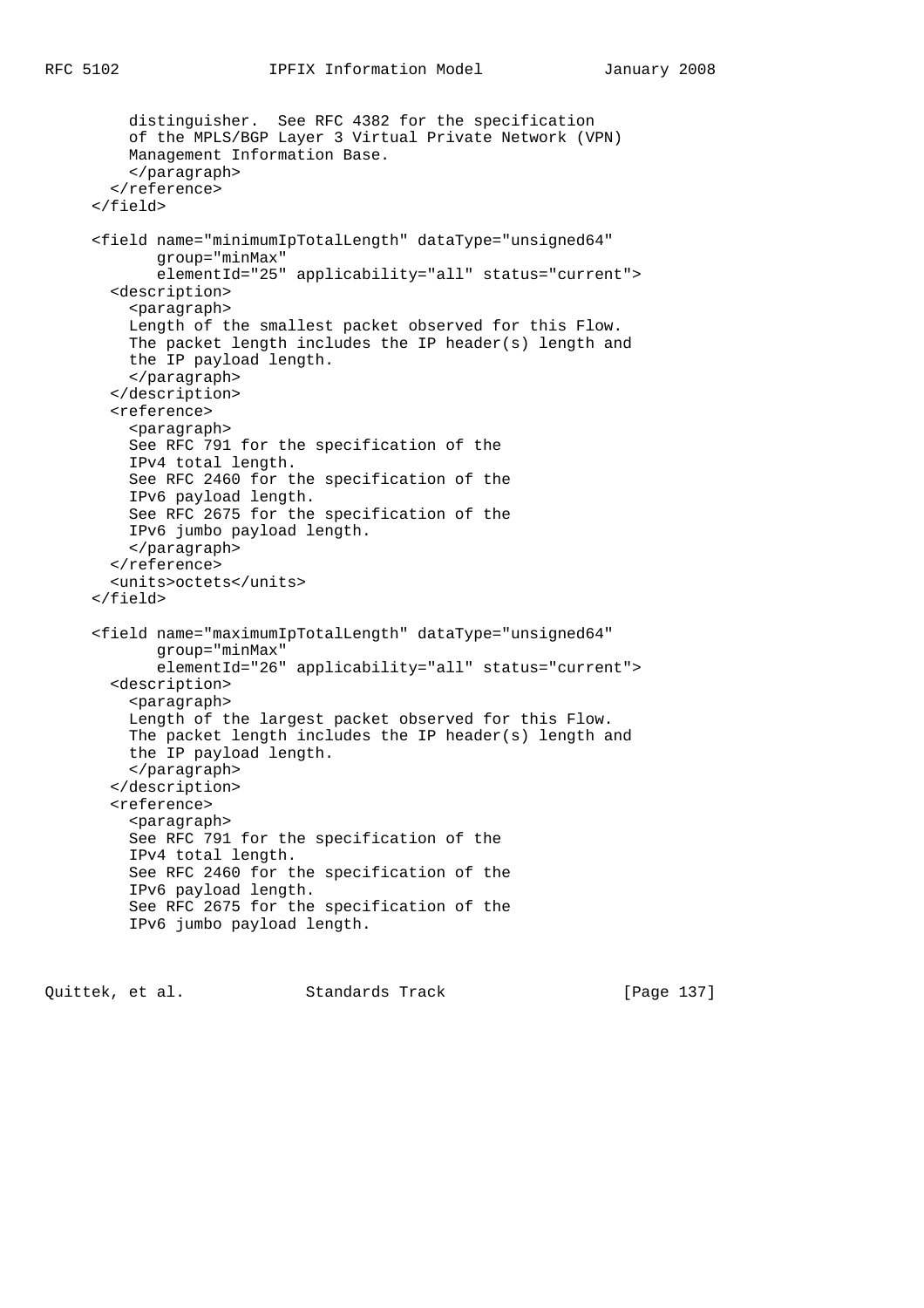```
 </paragraph>
  </reference>
  <units>octets</units>
</field>
<field name="minimumTTL" dataType="unsigned8"
       group="minMax"
       elementId="52" applicability="data" status="current">
  <description>
    <paragraph>
     Minimum TTL value observed for any packet in this Flow.
    </paragraph>
  </description>
  <reference>
    <paragraph>
    See RFC 791 for the definition of the IPv4
    Time to Live field.
    See RFC 2460 for the definition of the IPv6
    Hop Limit field.
    </paragraph>
  </reference>
  <units>hops</units>
</field>
<field name="maximumTTL" dataType="unsigned8"
       group="minMax"
       elementId="53" applicability="data" status="current">
  <description>
    <paragraph>
      Maximum TTL value observed for any packet in this Flow.
    </paragraph>
  </description>
  <reference>
   <paragraph>
  See RFC 791 for the definition of the IPv4
  Time to Live field.
  See RFC 2460 for the definition of the IPv6
  Hop Limit field.
  </paragraph>
  </reference>
  <units>hops</units>
</field>
<field name="ipv4Options" dataType="unsigned32"
       dataTypeSemantics="flags"
       group="minMax"
       elementId="208" applicability="all" status="current">
  <description>
```
Quittek, et al. Standards Track [Page 138]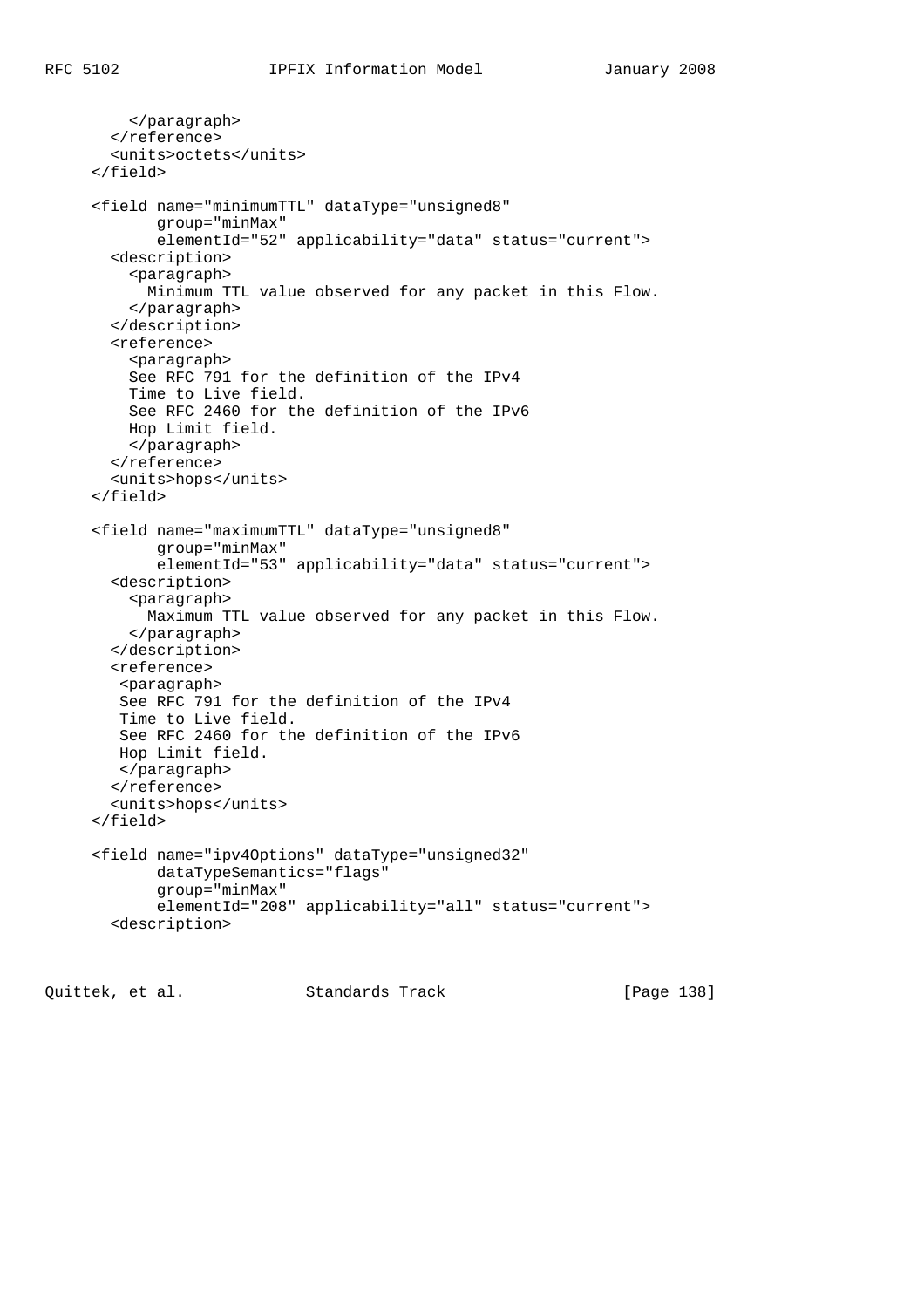<paragraph> IPv4 options in packets of this Flow. The information is encoded in a set of bit fields. For each valid IPv4 option type, there is a bit in this set. The bit is set to 1 if any observed packet of this Flow contains the corresponding IPv4 option type. Otherwise, if no observed packet of this Flow contained the respective IPv4 option type, the value of the corresponding bit is 0. </paragraph> <paragraph> The list of valid IPv4 options is maintained by IANA. Note that for identifying an option not just the 5-bit Option Number, but all 8 bits of the Option Type need to match one of the IPv4 options specified at http://www.iana.org/assignments/ip-parameters. </paragraph> <paragraph> Options are mapped to bits according to their option numbers. Option number X is mapped to bit X. The mapping is illustrated by the figure below. </paragraph> <artwork> 0 1 2 3 4 5 6 7 +------+------+------+------+------+------+------+------+ | EOOL | NOP | SEC | LSR | TS |E-SEC |CIPSO | RR | ... +------+------+------+------+------+------+------+------+ 8 9 10 11 12 13 14 15 +------+------+------+------+------+------+------+------+ ... | SID | SSR | ZSU | MTUP | MTUR | FINN | VISA |ENCODE| ... +------+------+------+------+------+------+------+------+ 16 17 18 19 20 21 22 23 +------+------+------+------+------+------+------+------+ ... |IMITD | EIP | TR |ADDEXT|RTRALT| SDB |NSAPA | DPS | ... +------+------+------+------+------+------+------+------+ 24 25 26 27 28 29 30 31 +------+------+------+------+------+------+------+------+ ... | UMP | QS | to be assigned by IANA | EXP | | +------+------+------+------+------+------+------+------+ Type Option Bit Value Name Reference ---+-----+-------+------------------------------------ 0 0 EOOL End of Options List, RFC 791 1 1 NOP No Operation, RFC 791

Quittek, et al. Standards Track [Page 139]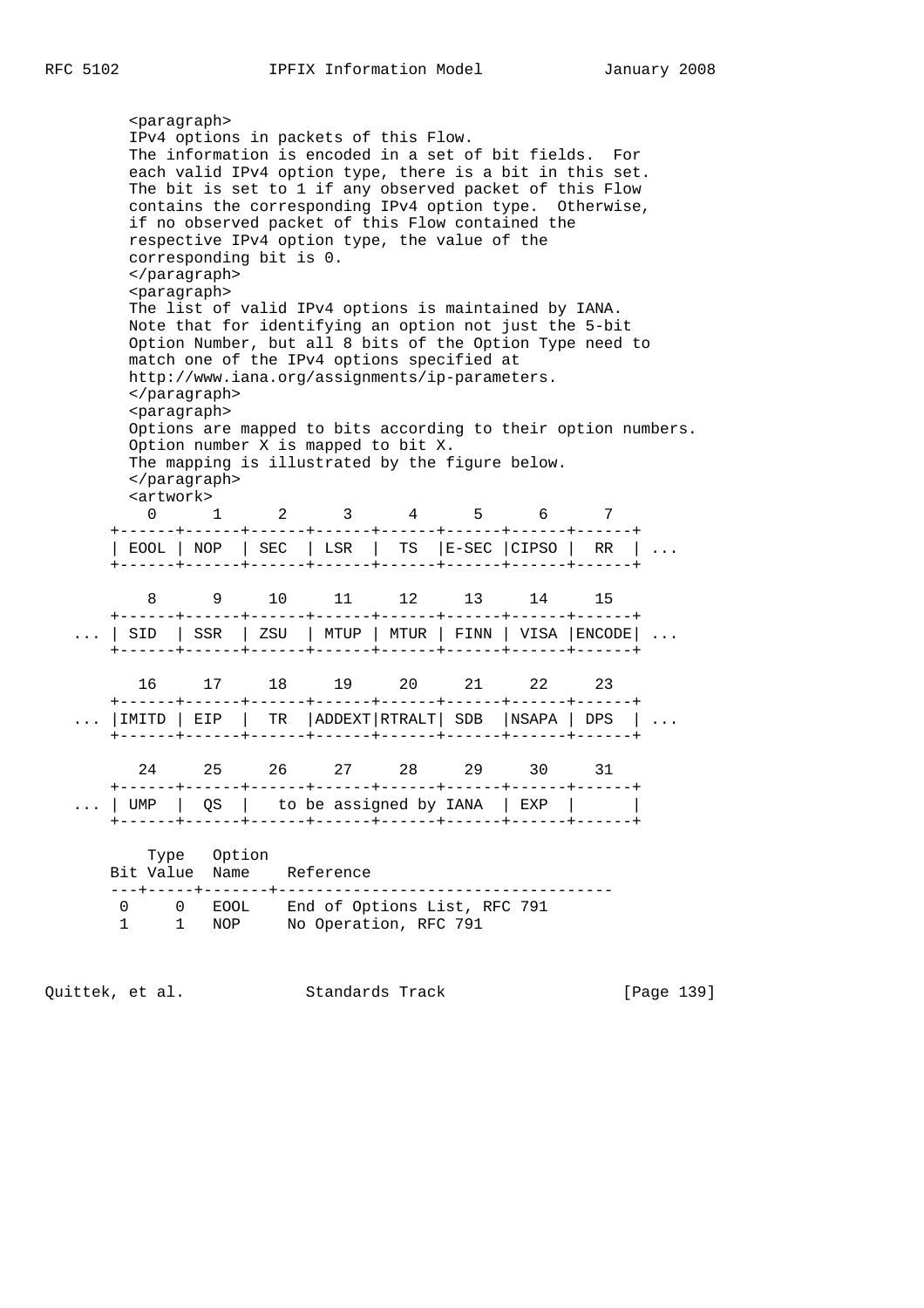|                                                                              | $\sqrt{2}$                                        | 130                         | <b>SEC</b> | Security, RFC 1108                   |  |
|------------------------------------------------------------------------------|---------------------------------------------------|-----------------------------|------------|--------------------------------------|--|
|                                                                              | 3                                                 | 131                         | LSR        | Loose Source Route, RFC 791          |  |
|                                                                              | 4                                                 | 68                          | TS         | Time Stamp, RFC 791                  |  |
|                                                                              | 5                                                 | 133                         | $E-SEC$    | Extended Security, RFC 1108          |  |
|                                                                              | 6                                                 | 134                         | CIPSO      | Commercial Security                  |  |
|                                                                              | 7                                                 | 7                           | RR         | Record Route, RFC 791                |  |
|                                                                              | 8                                                 | 136                         | SID        | Stream ID, RFC 791                   |  |
|                                                                              | 9                                                 | 137                         | SSR        | Strict Source Route, RFC 791         |  |
|                                                                              | 10                                                | 10                          | ZSU        | Experimental Measurement             |  |
|                                                                              | 11                                                | 11                          | MTUP       | (obsoleted) MTU Probe, RFC 1191      |  |
|                                                                              | 12                                                | 12                          | MTUR       | (obsoleted) MTU Reply, RFC 1191      |  |
|                                                                              | 13                                                | 205                         | FINN       | Experimental Flow Control            |  |
|                                                                              | 14                                                | 142                         | VISA       | Experimental Access Control          |  |
|                                                                              | 15                                                | 15                          | ENCODE     |                                      |  |
|                                                                              | 16                                                | 144                         | IMITD      | IMI Traffic Descriptor               |  |
|                                                                              | 17                                                | 145                         | EIP        | Extended Internet Protocol, RFC 1385 |  |
|                                                                              | 18                                                | 82                          | TR         | Traceroute, RFC 3193                 |  |
|                                                                              | 19                                                | 147                         | ADDEXT     | Address Extension                    |  |
|                                                                              | 20                                                | 148                         | RTRALT     | Router Alert, RFC 2113               |  |
|                                                                              | 21                                                | 149                         | <b>SDB</b> | Selective Directed Broadcast         |  |
|                                                                              | 22                                                | 150                         | NSAPA      | NSAP Address                         |  |
|                                                                              | 23                                                | 151                         | DPS        | Dynamic Packet State                 |  |
|                                                                              | 24                                                | 152                         | UMP        | Upstream Multicast Pkt.              |  |
|                                                                              | 25                                                | 25                          | QS         | Quick-Start                          |  |
|                                                                              | 30                                                | 30                          | EXP        | RFC3692-style Experiment             |  |
|                                                                              | 30                                                | 94                          | EXP        | RFC3692-style Experiment             |  |
|                                                                              | 30                                                | 158                         | EXP        | RFC3692-style Experiment             |  |
|                                                                              | 30                                                | 222                         | EXP        | RFC3692-style Experiment             |  |
|                                                                              | $\cdots$                                          | $\cdots$                    | .          | Further options numbers              |  |
|                                                                              |                                                   |                             |            | may be assigned by IANA              |  |
|                                                                              |                                                   |                             |            |                                      |  |
|                                                                              |                                                   |                             |            |                                      |  |
|                                                                              |                                                   |                             |            |                                      |  |
| <reference></reference>                                                      |                                                   |                             |            |                                      |  |
| <paragraph></paragraph>                                                      |                                                   |                             |            |                                      |  |
| See RFC 791 for the definition of IPv4 options.                              |                                                   |                             |            |                                      |  |
| See the list of IPv4 option numbers assigned by IANA                         |                                                   |                             |            |                                      |  |
|                                                                              | at http://www.iana.org/assignments/ip-parameters. |                             |            |                                      |  |
|                                                                              |                                                   |                             |            |                                      |  |
|                                                                              |                                                   |                             |            |                                      |  |
|                                                                              |                                                   |                             |            |                                      |  |
|                                                                              |                                                   |                             |            |                                      |  |
| <field <="" datatype="unsigned32" name="ipv6ExtensionHeaders" td=""></field> |                                                   |                             |            |                                      |  |
| dataTypeSemantics="flags"                                                    |                                                   |                             |            |                                      |  |
|                                                                              | group="minMax"                                    |                             |            |                                      |  |
| elementId="64" applicability="all" status="current">                         |                                                   |                             |            |                                      |  |
|                                                                              |                                                   | <description></description> |            |                                      |  |
| <paragraph></paragraph>                                                      |                                                   |                             |            |                                      |  |
|                                                                              |                                                   |                             |            |                                      |  |

Quittek, et al. Standards Track [Page 140]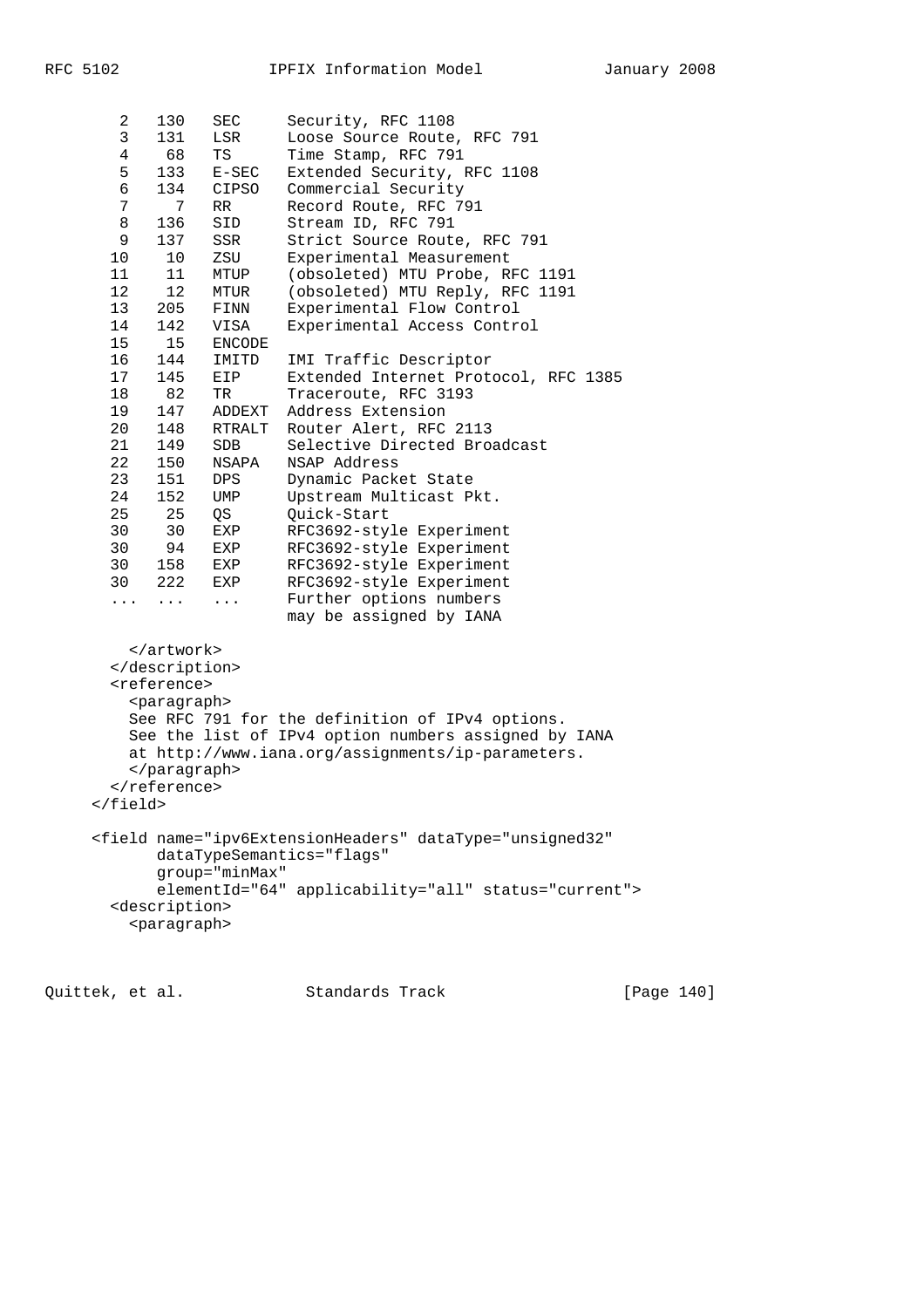IPv6 extension headers observed in packets of this Flow. The information is encoded in a set of bit fields. For each IPv6 option header, there is a bit in this set. The bit is set to 1 if any observed packet of this Flow contains the corresponding IPv6 extension header. Otherwise, if no observed packet of this Flow contained the respective IPv6 extension header, the value of the corresponding bit is 0. </paragraph> <artwork> Part Work 2 3 4 5 6 7 +-----+-----+-----+-----+-----+-----+-----+-----+ | Res | FRA1| RH | FRA0| UNK | Res | HOP | DST | ... +-----+-----+-----+-----+-----+-----+-----+-----+ 8 9 10 11 12 13 14 15 +-----+-----+-----+-----+-----+-----+-----+-----+ ... | PAY | AH | ESP | Reserved | ... +-----+-----+-----+-----+-----+-----+-----+-----+ 16 17 18 19 20 21 22 23 +-----+-----+-----+-----+-----+-----+-----+-----+ ... | Reserved +-----+-----+-----+-----+-----+-----+-----+-----+ 24 25 26 27 28 29 30 31 +-----+-----+-----+-----+-----+-----+-----+-----+ ... | Reserved +-----+-----+-----+-----+-----+-----+-----+-----+ Bit IPv6 Option Description 0, Res Reserved 1, FRA1 44 Fragmentation header - not first fragment 2, RH 43 Routing header 3, FRA0 44 Fragment header - first fragment 4, UNK Unknown Layer 4 header (compressed, encrypted, not supported) 5, Res Reserved 6, HOP 0 Hop-by-hop option header 7, DST 60 Destination option header 8, PAY 108 Payload compression header 9, AH 51 Authentication Header 10, ESP 50 Encrypted security payload 11 to 31 Reserved </artwork> </description> <reference> <paragraph> See RFC 2460 for the general definition of

Quittek, et al. Standards Track [Page 141]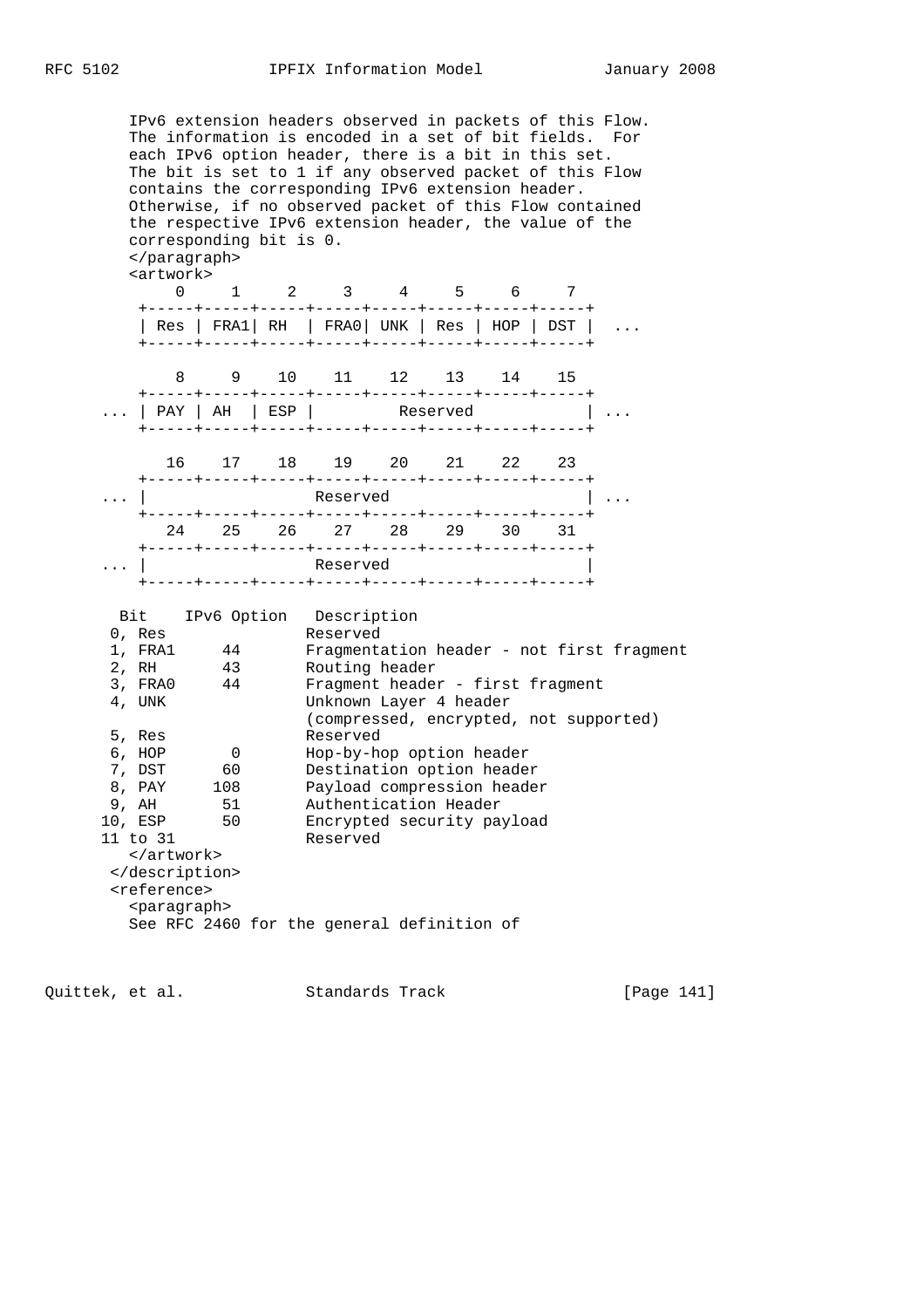```
 IPv6 extension headers and for the specification of
        the hop-by-hop options header, the routing header,
        the fragment header, and the destination options header.
        See RFC 4302 for the specification of the
        authentication header.
        See RFC 4303 for the specification of the
        encapsulating security payload.
        </paragraph>
      </reference>
    </field>
    <field name="tcpControlBits" dataType="unsigned8"
           dataTypeSemantics="flags"
           group="minMax"
           elementId="6" applicability="all" status="current">
      <description>
        <paragraph>
        TCP control bits observed for packets of this Flow.
        The information is encoded in a set of bit fields.
For each TCP control bit, there is a bit in this
set. A bit is set to 1 if any observed packet of this
        Flow has the corresponding TCP control bit set to 1.
        A value of 0 for a bit indicates that the corresponding
        bit was not set in any of the observed packets
        of this Flow.
        </paragraph>
        <artwork>
        0 1 2 3 4 5 6 7
     +-----+-----+-----+-----+-----+-----+-----+-----+
     | Reserved | URG | ACK | PSH | RST | SYN | FIN |
     +-----+-----+-----+-----+-----+-----+-----+-----+
     Reserved: Reserved for future use by TCP. Must be zero.
          URG: Urgent Pointer field significant
          ACK: Acknowledgment field significant
          PSH: Push Function
          RST: Reset the connection
          SYN: Synchronize sequence numbers
          FIN: No more data from sender
        </artwork>
      </description>
      <reference>
        <paragraph>
        See RFC 793 for the definition of
        the TCP control bits in the TCP header.
        </paragraph>
      </reference>
    </field>
```
Quittek, et al. Standards Track [Page 142]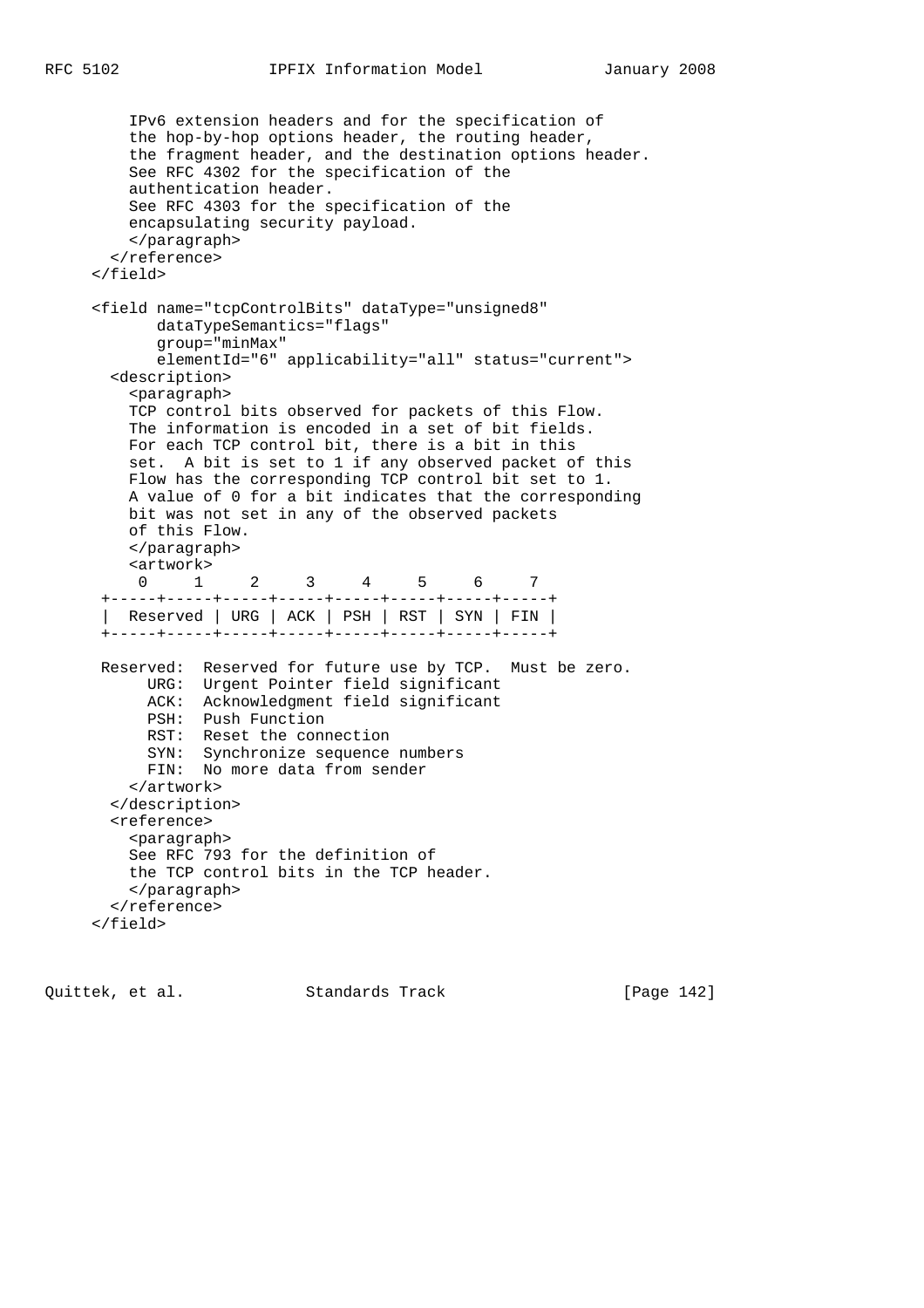```
 <field name="tcpOptions" dataType="unsigned64"
      dataTypeSemantics="flags"
      group="minMax"
      elementId="209" applicability="all" status="current">
 <description>
   <paragraph>
  TCP options in packets of this Flow.
  The information is encoded in a set of bit fields. For
  each TCP option, there is a bit in this set.
 The bit is set to 1 if any observed packet of this Flow
  contains the corresponding TCP option.
  Otherwise, if no observed packet of this Flow contained
  the respective TCP option, the value of the
  corresponding bit is 0.
   </paragraph>
   <paragraph>
   Options are mapped to bits according to their option
   numbers. Option number X is mapped to bit X.
   TCP option numbers are maintained by IANA.
   </paragraph>
   <artwork>
      0 1 2 3 4 5 6 7
    +-----+-----+-----+-----+-----+-----+-----+-----+
    | 0 | 1 | 2 | 3 | 4 | 5 | 6 | 7 | ...
    +-----+-----+-----+-----+-----+-----+-----+-----+
      8 9 10 11 12 13 14 15
    +-----+-----+-----+-----+-----+-----+-----+-----+
\ldots | 8 | 9 | 10 | 11 | 12 | 13 | 14 | 15 |...
    +-----+-----+-----+-----+-----+-----+-----+-----+
     16 17 18 19 20 21 22 23
    +-----+-----+-----+-----+-----+-----+-----+-----+
... | 16 | 17 | 18 | 19 | 20 | 21 | 22 | 23 |...
    +-----+-----+-----+-----+-----+-----+-----+-----+
                        . . .
      56 57 58 59 60 61 62 63
    +-----+-----+-----+-----+-----+-----+-----+-----+
 ... | 56 | 57 | 58 | 59 | 60 | 61 | 62 | 63 |
    +-----+-----+-----+-----+-----+-----+-----+-----+
   </artwork>
 </description>
 <reference>
   <paragraph>
   See RFC 793 for the definition of TCP options.
   See the list of TCP option numbers assigned by IANA
```
Quittek, et al. Standards Track [Page 143]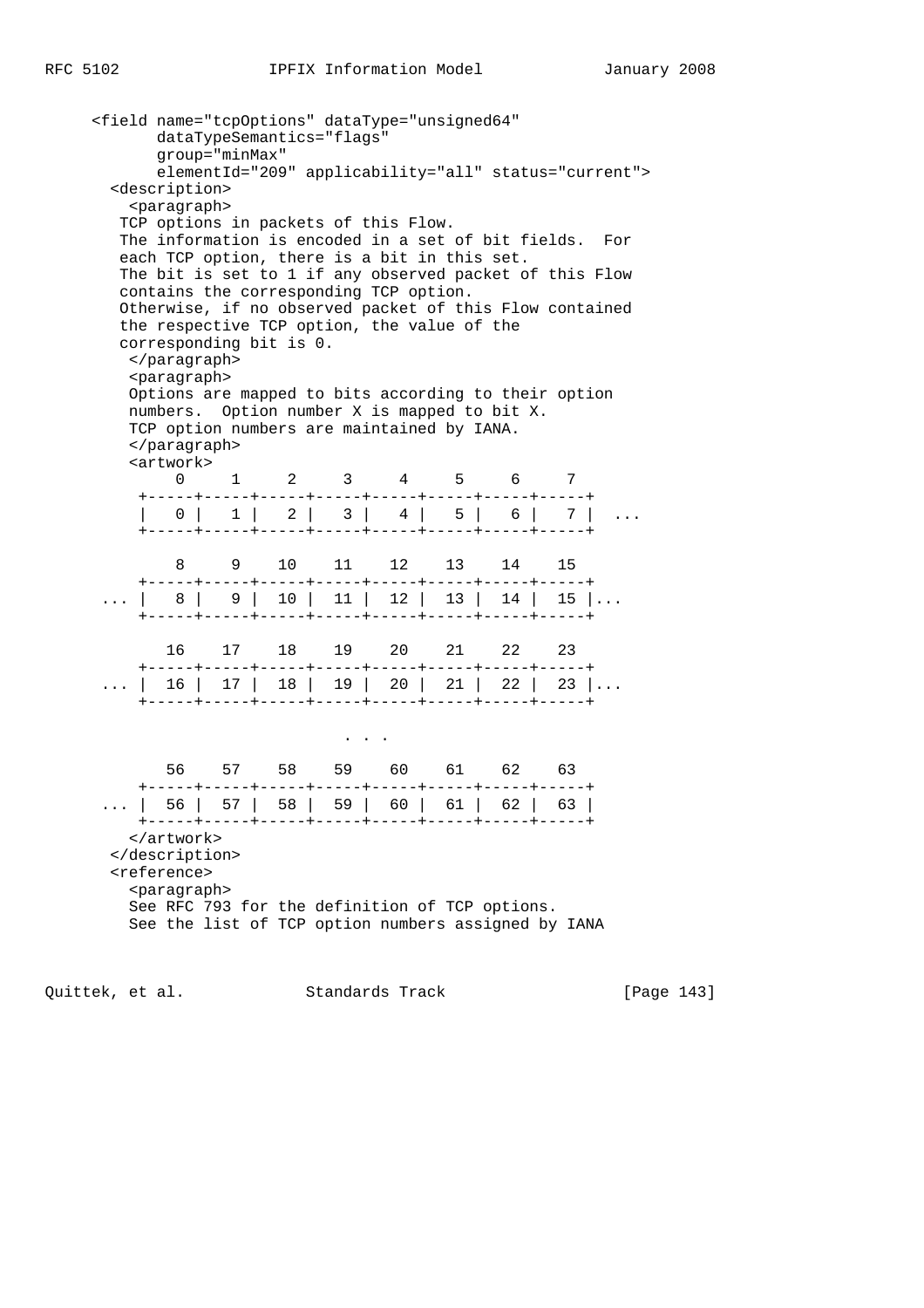```
 at http://www.iana.org/assignments/tcp-parameters.
    </paragraph>
  </reference>
</field>
<field name="flowStartSeconds" dataType="dateTimeSeconds"
       group="timestamp"
       elementId="150" applicability="data" status="current">
  <description>
    <paragraph>
    The absolute timestamp of the first packet of this Flow.
    </paragraph>
  </description>
  <units>seconds</units>
</field>
<field name="flowEndSeconds" dataType="dateTimeSeconds"
       group="timestamp"
       elementId="151" applicability="data" status="current">
  <description>
   <paragraph>
    The absolute timestamp of the last packet of this Flow.
    </paragraph>
  </description>
  <units>seconds</units>
</field>
<field name="flowStartMilliseconds" dataType="dateTimeMilliseconds"
       group="timestamp"
       elementId="152" applicability="data" status="current">
  <description>
    <paragraph>
   The absolute timestamp of the first packet of this Flow.
    </paragraph>
  </description>
  <units>milliseconds</units>
</field>
<field name="flowEndMilliseconds" dataType="dateTimeMilliseconds"
       group="timestamp"
       elementId="153" applicability="data" status="current">
  <description>
    <paragraph>
   The absolute timestamp of the last packet of this Flow.
    </paragraph>
  </description>
  <units>milliseconds</units>
</field>
```
Quittek, et al. Standards Track [Page 144]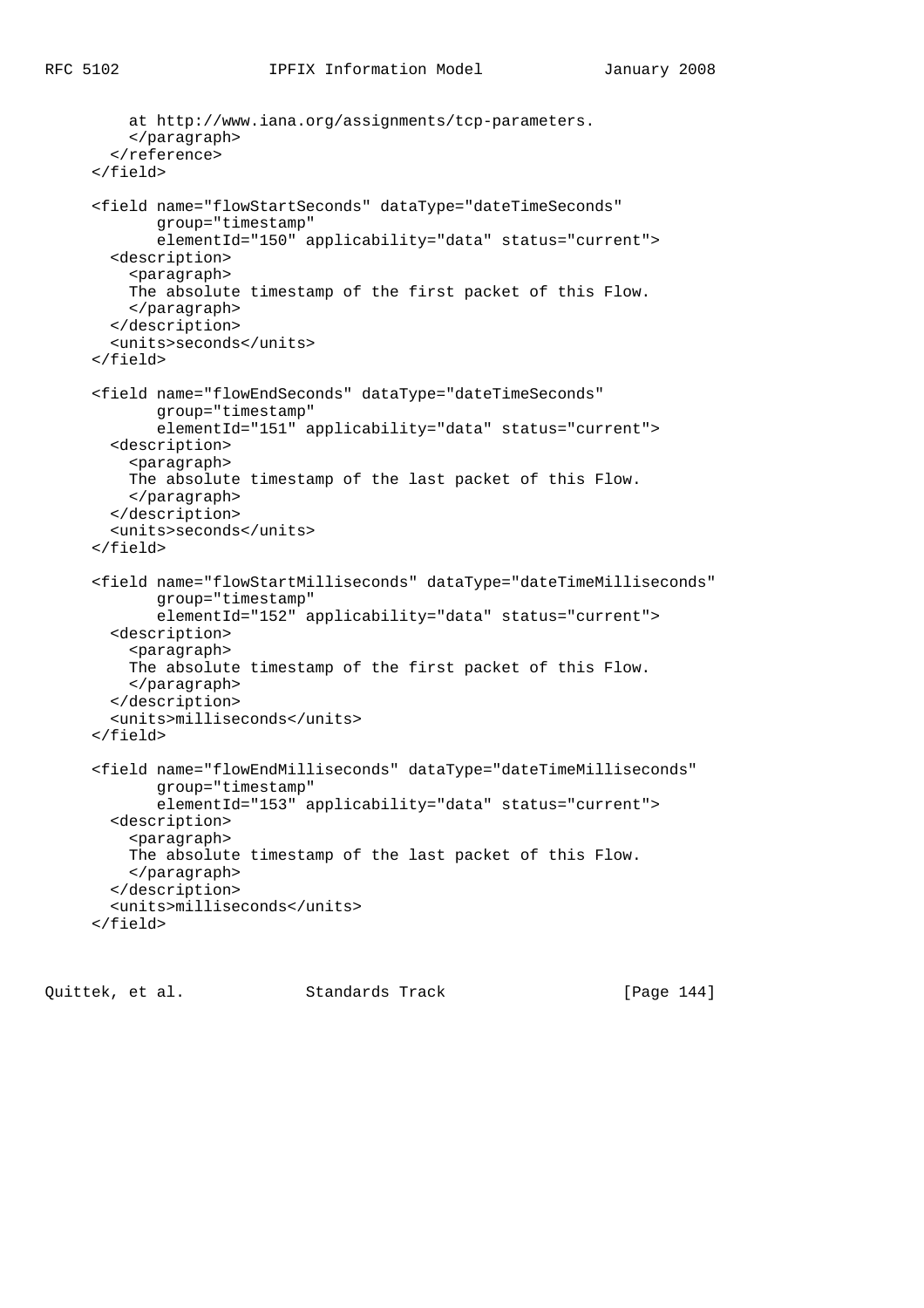```
 <field name="flowStartMicroseconds" dataType="dateTimeMicroseconds"
       group="timestamp"
       elementId="154" applicability="data" status="current">
 <description>
    <paragraph>
   The absolute timestamp of the first packet of this Flow.
    </paragraph>
 </description>
  <units>microseconds</units>
</field>
<field name="flowEndMicroseconds" dataType="dateTimeMicroseconds"
       group="timestamp"
       elementId="155" applicability="data" status="current">
 <description>
    <paragraph>
   The absolute timestamp of the last packet of this Flow.
    </paragraph>
 </description>
 <units>microseconds</units>
</field>
<field name="flowStartNanoseconds" dataType="dateTimeNanoseconds"
       group="timestamp"
       elementId="156" applicability="data" status="current">
 <description>
    <paragraph>
   The absolute timestamp of the first packet of this Flow.
    </paragraph>
 </description>
 <units>nanoseconds</units>
</field>
<field name="flowEndNanoseconds" dataType="dateTimeNanoseconds"
       group="timestamp"
       elementId="157" applicability="data" status="current">
 <description>
    <paragraph>
   The absolute timestamp of the last packet of this Flow.
    </paragraph>
 </description>
 <units>nanoseconds</units>
</field>
<field name="flowStartDeltaMicroseconds" dataType="unsigned32"
       group="timestamp"
       elementId="158" applicability="data" status="current">
 <description>
```
Quittek, et al. Standards Track [Page 145]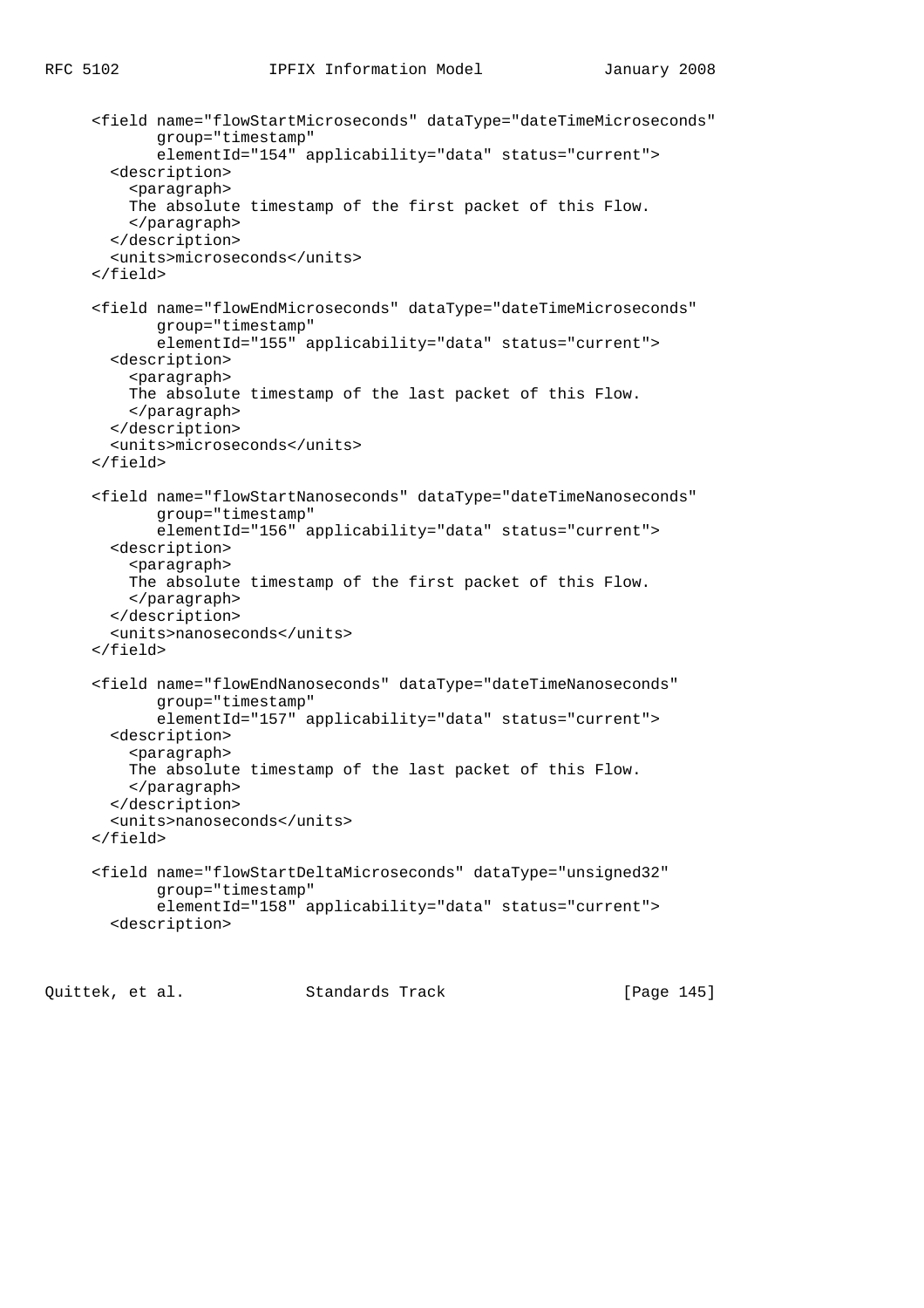```
 <paragraph>
         This is a relative timestamp only valid within the scope
        of a single IPFIX Message. It contains the negative time
        offset of the first observed packet of this Flow relative
         to the export time specified in the IPFIX Message Header.
         </paragraph>
       </description>
       <reference>
         <paragraph>
        See the IPFIX protocol specification [RFC5101] for the
        definition of the IPFIX Message Header.
         </paragraph>
       </reference>
       <units>microseconds</units>
    </field>
    <field name="flowEndDeltaMicroseconds" dataType="unsigned32"
            group="timestamp"
            elementId="159" applicability="data" status="current">
       <description>
         <paragraph>
         This is a relative timestamp only valid within the scope
of a single IPFIX Message. It contains the negative time
offset of the last observed packet of this Flow relative
         to the export time specified in the IPFIX Message Header.
         </paragraph>
       </description>
       <reference>
         <paragraph>
        See the IPFIX protocol specification [RFC5101] for the
        definition of the IPFIX Message Header.
        </paragraph>
       </reference>
       <units>microseconds</units>
     </field>
     <field name="systemInitTimeMilliseconds"
            dataType="dateTimeMilliseconds"
            group="timestamp"
            elementId="160" applicability="data" status="current">
       <description>
         <paragraph>
         The absolute timestamp of the last (re-)initialization of the
         IPFIX Device.
         </paragraph>
       </description>
       <units>milliseconds</units>
     </field>
```
Quittek, et al. Standards Track [Page 146]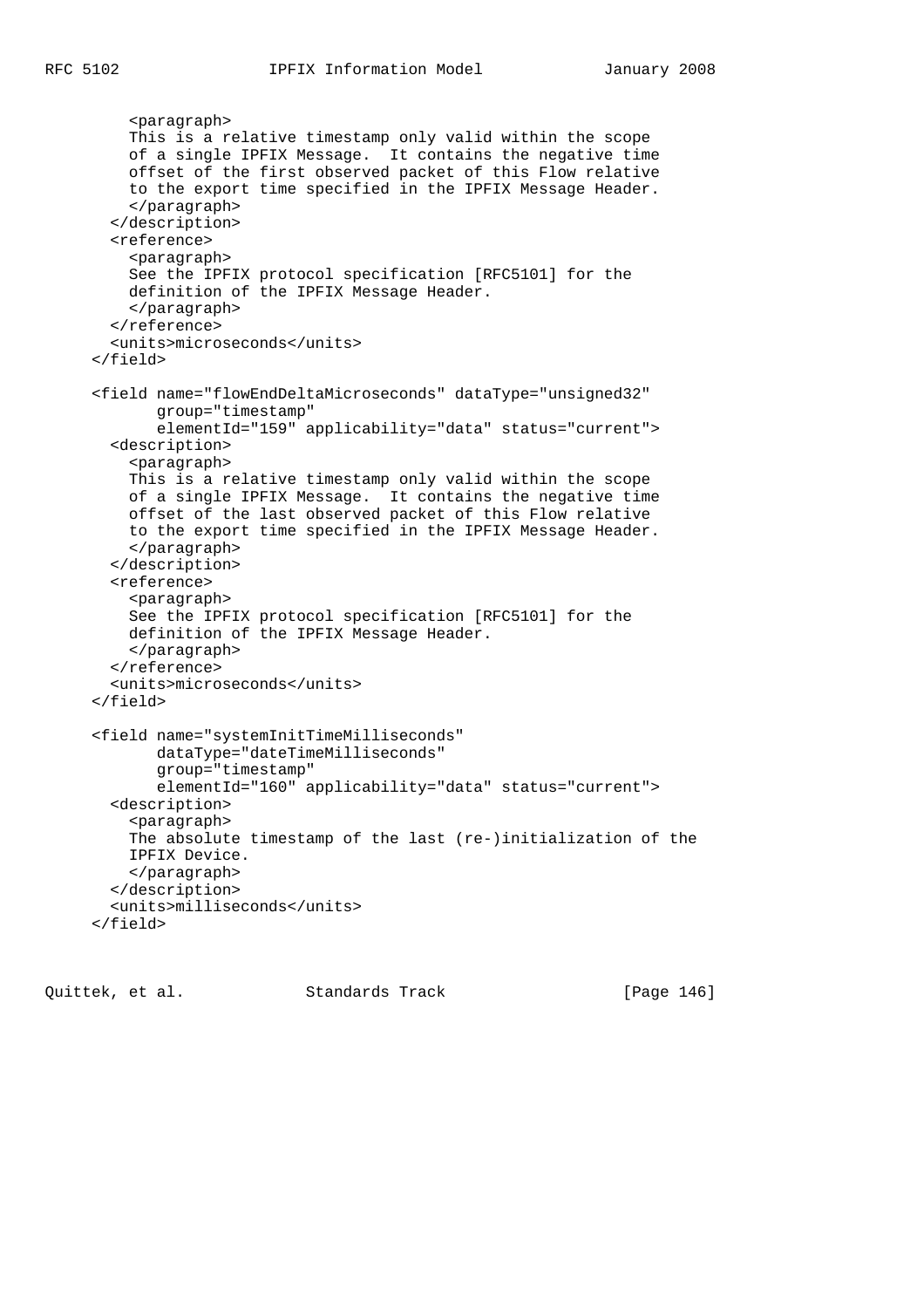```
 <field name="flowStartSysUpTime" dataType="unsigned32"
       group="timestamp"
       elementId="22" applicability="data" status="current">
  <description>
    <paragraph>
    The relative timestamp of the first packet of this Flow.
    It indicates the number of milliseconds since the
    last (re-)initialization of the IPFIX Device (sysUpTime).
    </paragraph>
  </description>
  <units>milliseconds</units>
</field>
<field name="flowEndSysUpTime" dataType="unsigned32"
       group="timestamp"
       elementId="21" applicability="data" status="current">
  <description>
    <paragraph>
    The relative timestamp of the last packet of this Flow.
    It indicates the number of milliseconds since the
    last (re-)initialization of the IPFIX Device (sysUpTime).
    </paragraph>
  </description>
  <units>milliseconds</units>
</field>
<field name="octetDeltaCount" dataType="unsigned64"
       dataTypeSemantics="deltaCounter"
       group="flowCounter"
       elementId="1" applicability="data" status="current">
  <description>
    <paragraph>
   The number of octets since the previous report (if any)
   in incoming packets for this Flow at the Observation Point.
   The number of octets includes IP header(s) and IP payload.
    </paragraph>
  </description>
  <units>octets</units>
</field>
<field name="postOctetDeltaCount" dataType="unsigned64"
       dataTypeSemantics="deltaCounter"
       group="flowCounter"
       elementId="23" applicability="data" status="current">
  <description>
    <paragraph>
    The definition of this Information Element is identical
    to the definition of Information Element
```
Quittek, et al. Standards Track [Page 147]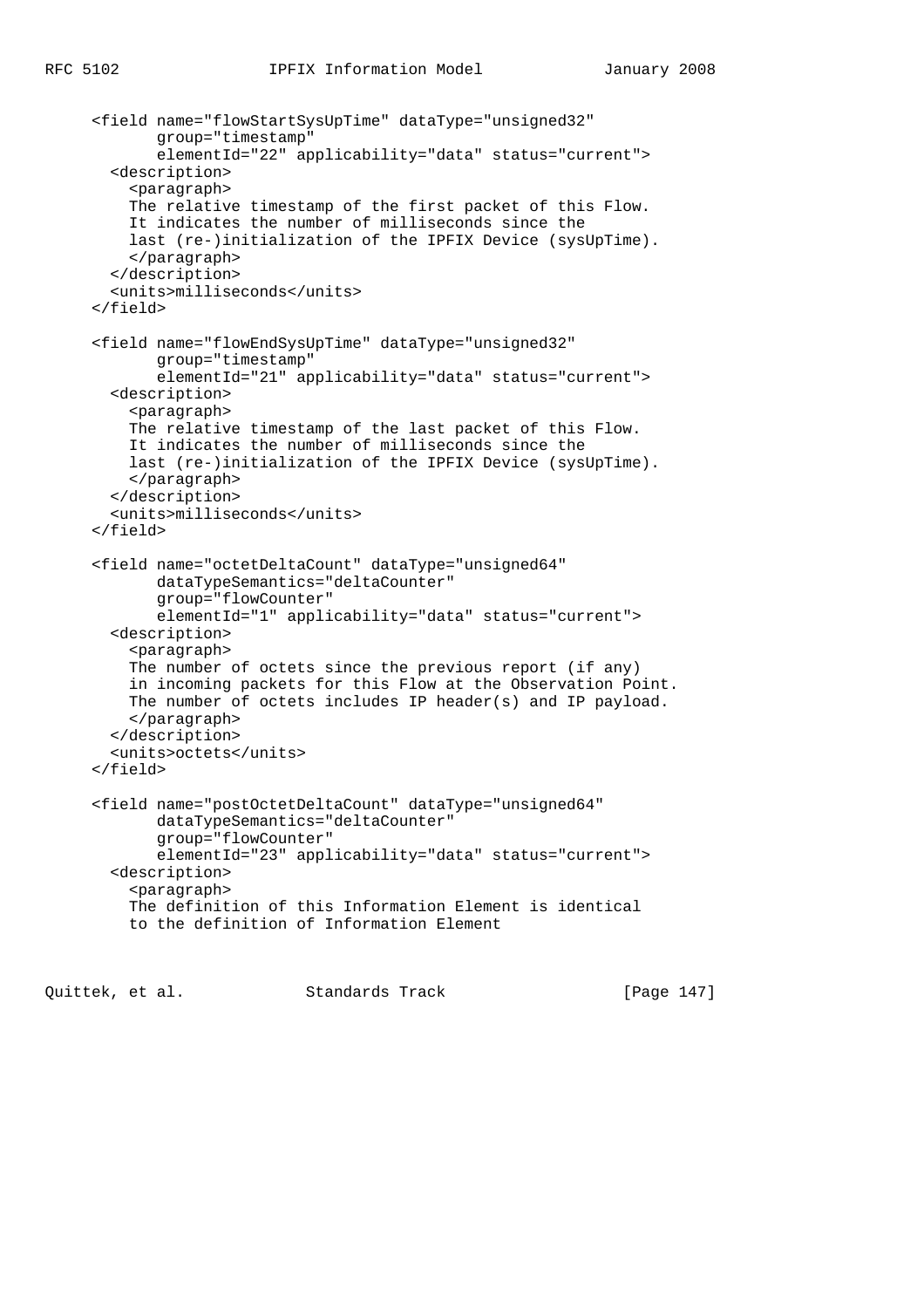```
 'octetDeltaCount', except that it reports a
    potentially modified value caused by a middlebox
   function after the packet passed the Observation Point.
    </paragraph>
  </description>
  <units>octets</units>
</field>
<field name="octetDeltaSumOfSquares" dataType="unsigned64"
       group="flowCounter"
       elementId="198" applicability="data" status="current">
  <description>
    <paragraph>
    The sum of the squared numbers of octets per incoming
   packet since the previous report (if any) for this
   Flow at the Observation Point.
   The number of octets includes IP header(s) and IP payload.
    </paragraph>
  </description>
</field>
<field name="octetTotalCount" dataType="unsigned64"
       dataTypeSemantics="totalCounter"
       group="flowCounter"
       elementId="85" applicability="all" status="current">
  <description>
    <paragraph>
    The total number of octets in incoming packets
   for this Flow at the Observation Point since the Metering
   Process (re-)initialization for this Observation Point. The
   number of octets includes IP header(s) and IP payload.
    </paragraph>
  </description>
  <units>octets</units>
</field>
<field name="postOctetTotalCount" dataType="unsigned64"
       dataTypeSemantics="totalCounter"
       group="flowCounter"
       elementId="171" applicability="all" status="current">
  <description>
    <paragraph>
    The definition of this Information Element is identical
    to the definition of Information Element
    'octetTotalCount', except that it reports a
   potentially modified value caused by a middlebox
    function after the packet passed the Observation Point.
    </paragraph>
```
Quittek, et al. Standards Track [Page 148]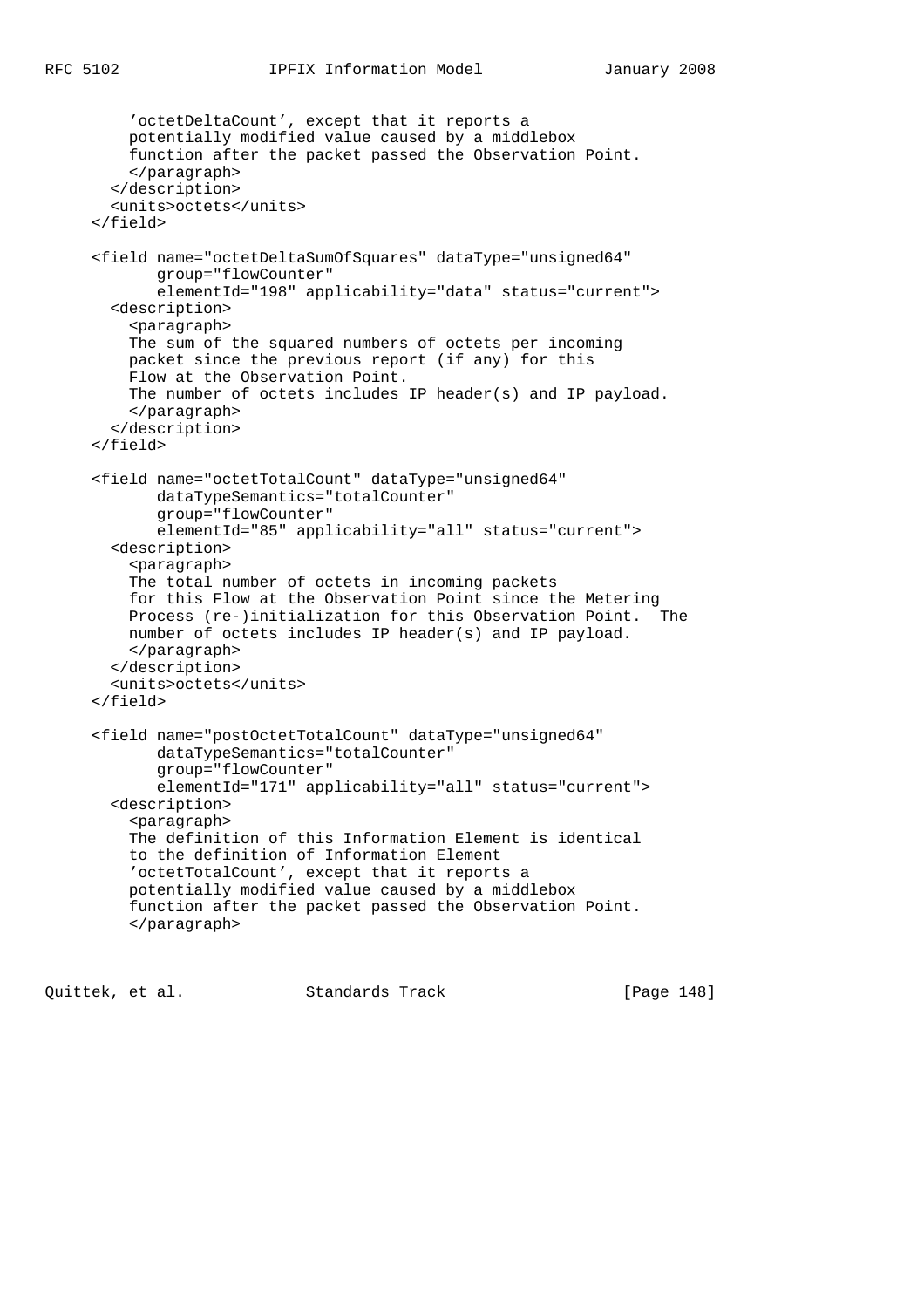</description> <units>octets</units> </field> <field name="octetTotalSumOfSquares" dataType="unsigned64" group="flowCounter" elementId="199" applicability="all" status="current"> <description> <paragraph> The total sum of the squared numbers of octets in incoming packets for this Flow at the Observation Point since the Metering Process (re-)initialization for this Observation Point. The number of octets includes IP header(s) and IP payload. </paragraph> </description> <units>octets</units> </field> <field name="packetDeltaCount" dataType="unsigned64" dataTypeSemantics="deltaCounter" group="flowCounter" elementId="2" applicability="data" status="current"> <description> <paragraph> The number of incoming packets since the previous report (if any) for this Flow at the Observation Point. </paragraph> </description> <units>packets</units> </field> <field name="postPacketDeltaCount" dataType="unsigned64" dataTypeSemantics="deltaCounter" group="flowCounter" elementId="24" applicability="data" status="current"> <description> <paragraph> The definition of this Information Element is identical to the definition of Information Element 'packetDeltaCount', except that it reports a potentially modified value caused by a middlebox function after the packet passed the Observation Point. </paragraph> </description> <units>packets</units> </field>

Quittek, et al. Standards Track [Page 149]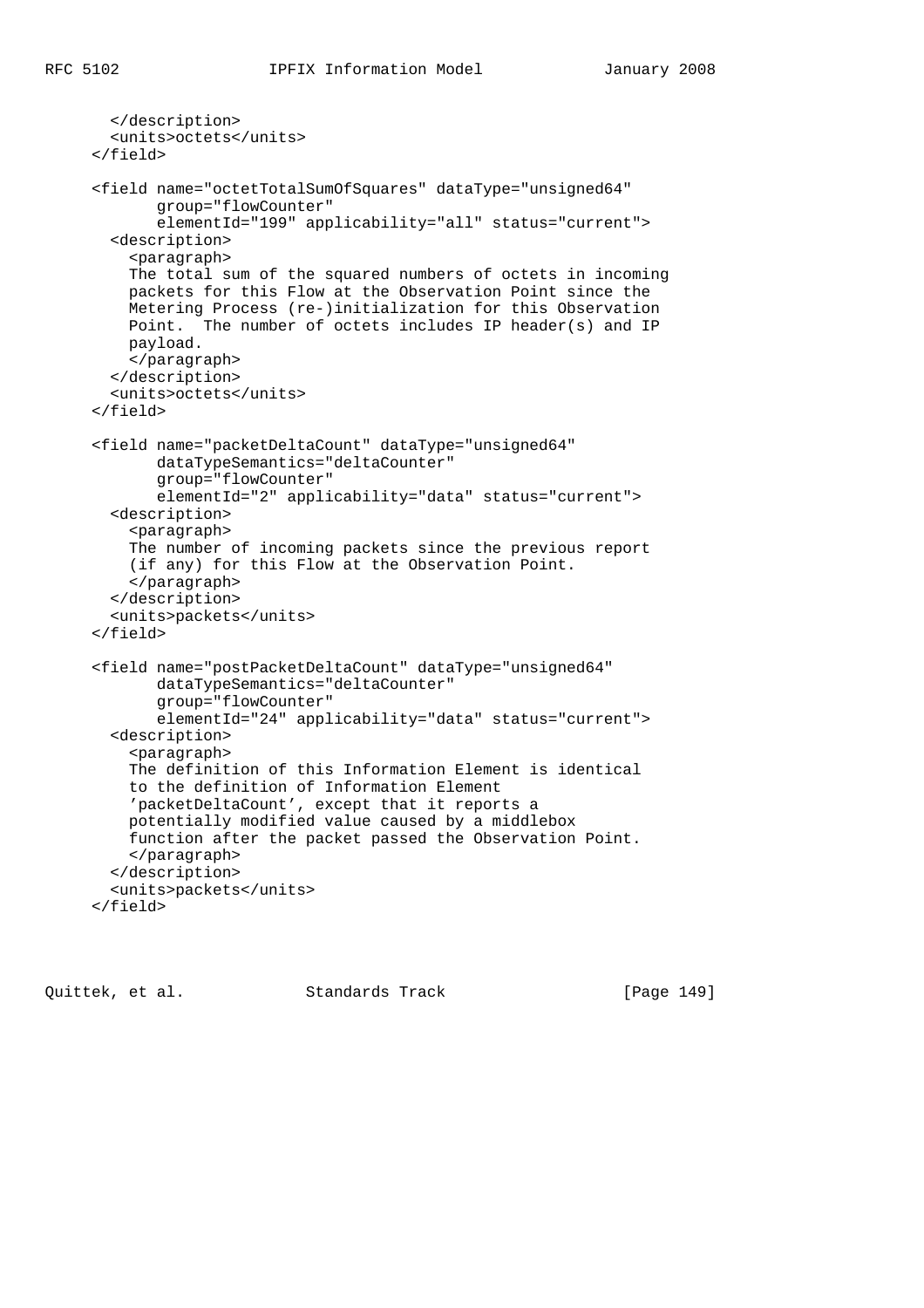```
 <field name="packetTotalCount" dataType="unsigned64"
       dataTypeSemantics="totalCounter"
       group="flowCounter"
       elementId="86" applicability="all" status="current">
  <description>
    <paragraph>
    The total number of incoming packets for this Flow
    at the Observation Point since the Metering Process
    (re-)initialization for this Observation Point.
    </paragraph>
  </description>
  <units>packets</units>
</field>
<field name="postPacketTotalCount" dataType="unsigned64"
       dataTypeSemantics="totalCounter"
       group="flowCounter"
       elementId="172" applicability="all" status="current">
  <description>
    <paragraph>
    The definition of this Information Element is identical
    to the definition of Information Element
    'packetTotalCount', except that it reports a
    potentially modified value caused by a middlebox
    function after the packet passed the Observation Point.
    </paragraph>
  </description>
  <units>packets</units>
</field>
<field name="droppedOctetDeltaCount" dataType="unsigned64"
       dataTypeSemantics="deltaCounter"
       group="flowCounter"
       elementId="132" applicability="data" status="current">
  <description>
    <paragraph>
    The number of octets since the previous report (if any)
    in packets of this Flow dropped by packet treatment.
    The number of octets includes IP header(s) and IP payload.
    </paragraph>
  </description>
  <units>octets</units>
</field>
<field name="droppedPacketDeltaCount" dataType="unsigned64"
       dataTypeSemantics="deltaCounter"
       group="flowCounter"
       elementId="133" applicability="data" status="current">
```
Quittek, et al. Standards Track [Page 150]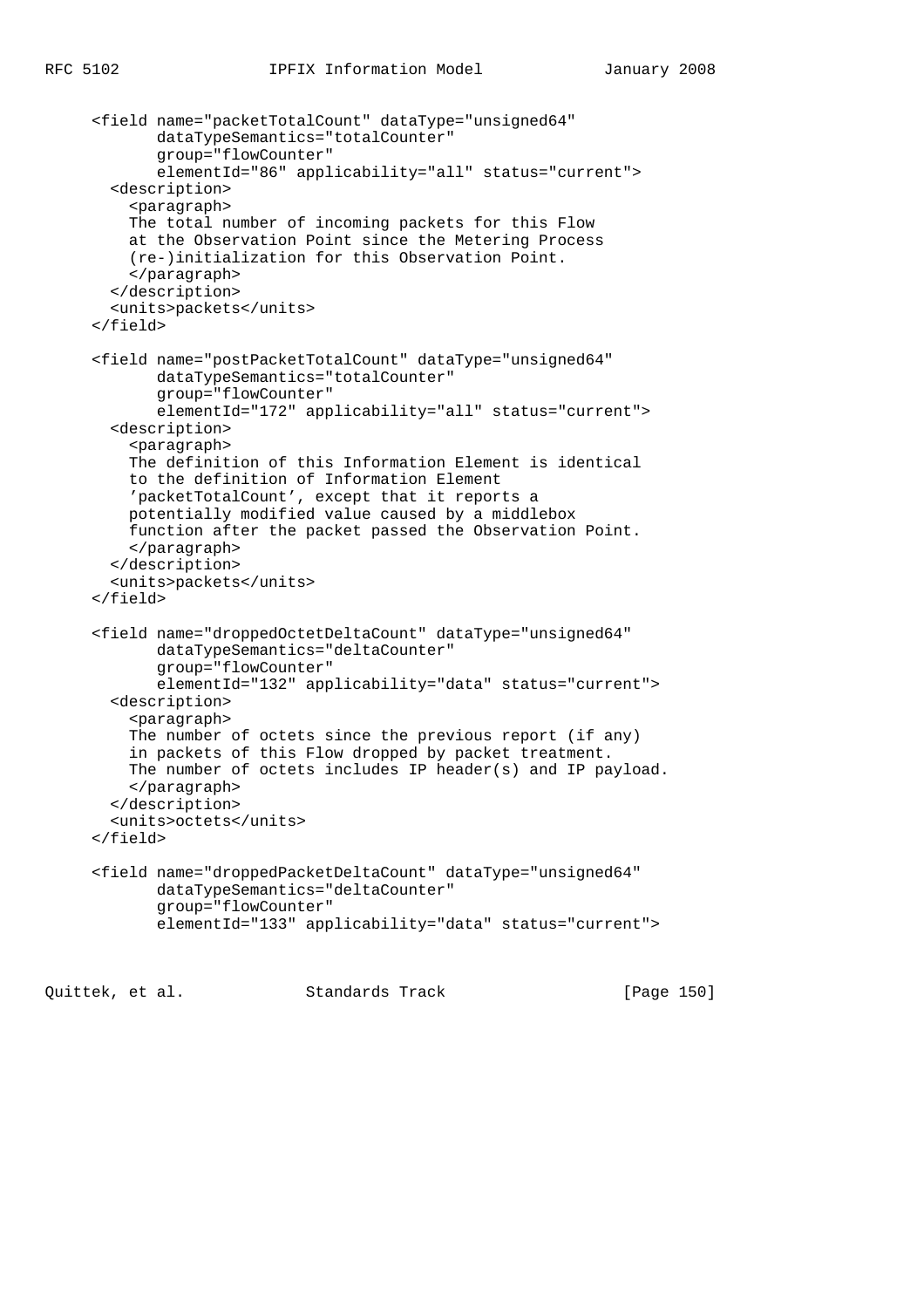```
 <description>
    <paragraph>
    The number of packets since the previous report (if any)
   of this Flow dropped by packet treatment.
    </paragraph>
 </description>
  <units>packets</units>
</field>
<field name="droppedOctetTotalCount" dataType="unsigned64"
       dataTypeSemantics="totalCounter"
       group="flowCounter"
      elementId="134" applicability="data" status="current">
  <description>
    <paragraph>
   The total number of octets in packets of this Flow dropped
   by packet treatment since the Metering Process
    (re-)initialization for this Observation Point.
   The number of octets includes IP header(s) and IP payload.
    </paragraph>
 </description>
  <units>octets</units>
</field>
<field name="droppedPacketTotalCount" dataType="unsigned64"
       dataTypeSemantics="totalCounter"
       group="flowCounter"
       elementId="135" applicability="data" status="current">
 <description>
    <paragraph>
   The number of packets of this Flow dropped by packet
   treatment since the Metering Process
    (re-)initialization for this Observation Point.
    </paragraph>
 </description>
 <units>packets</units>
</field>
<field name="postMCastPacketDeltaCount" dataType="unsigned64"
       dataTypeSemantics="deltaCounter"
       group="flowCounter"
       elementId="19" applicability="data" status="current">
 <description>
    <paragraph>
   The number of outgoing multicast packets since the
   previous report (if any) sent for packets of this Flow
   by a multicast daemon within the Observation Domain.
   This property cannot necessarily be observed at the
```
Quittek, et al. Standards Track [Page 151]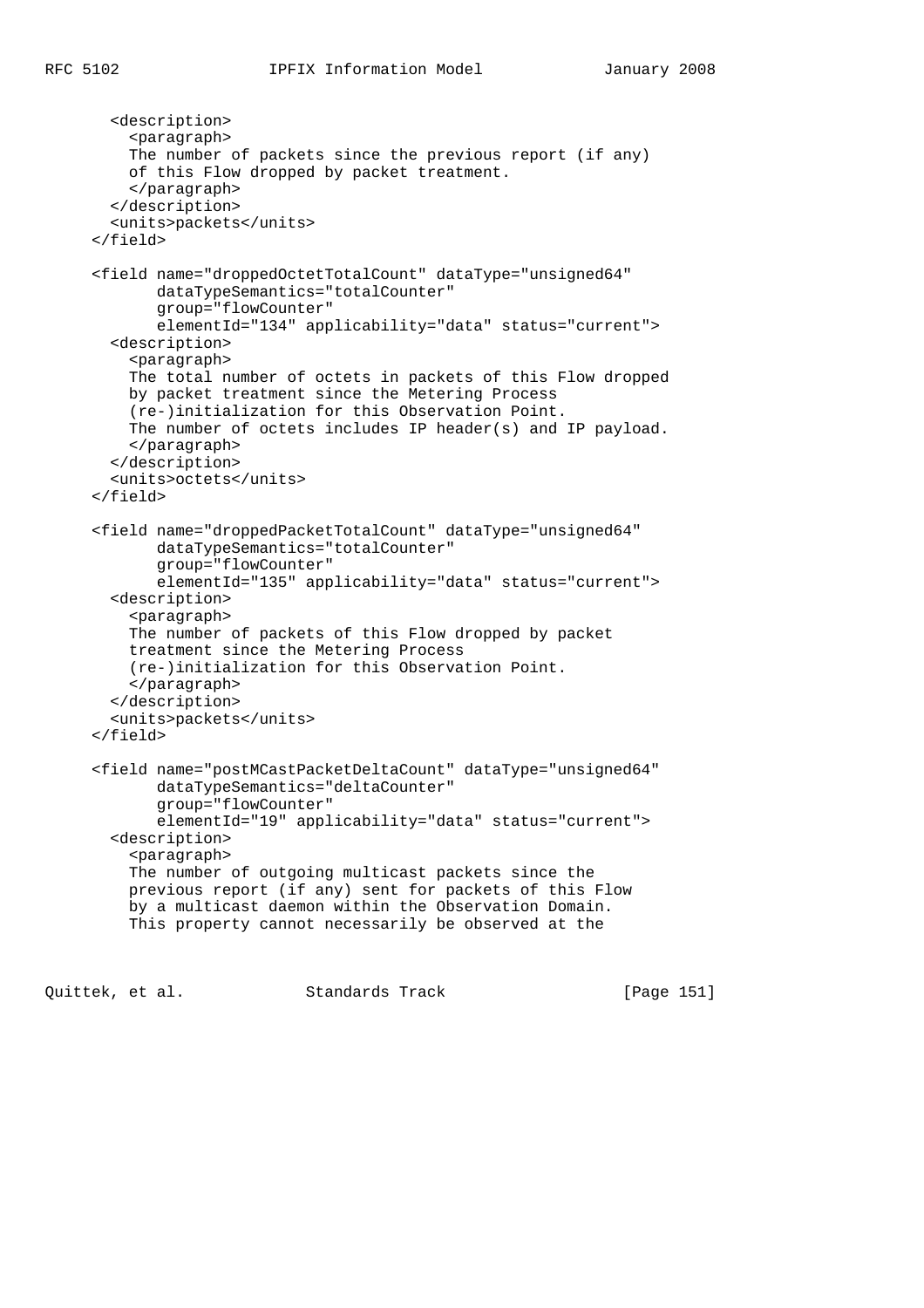```
 Observation Point, but may be retrieved by other means.
    </paragraph>
  </description>
  <units>packets</units>
</field>
<field name="postMCastOctetDeltaCount" dataType="unsigned64"
       dataTypeSemantics="deltaCounter"
       group="flowCounter"
       elementId="20" applicability="data" status="current">
  <description>
    <paragraph>
    The number of octets since the previous report (if any)
    in outgoing multicast packets sent for packets of this
    Flow by a multicast daemon within the Observation Domain.
   This property cannot necessarily be observed at the
    Observation Point, but may be retrieved by other means.
   The number of octets includes IP header(s) and IP payload.
   </paragraph>
  </description>
  <units>octets</units>
</field>
<field name="postMCastPacketTotalCount" dataType="unsigned64"
       dataTypeSemantics="totalCounter"
       group="flowCounter"
       elementId="174" applicability="data" status="current">
  <description>
    <paragraph>
   The total number of outgoing multicast packets sent for
   packets of this Flow by a multicast daemon within the
   Observation Domain since the Metering Process
   (re-)initialization. This property cannot necessarily
   be observed at the Observation Point, but may be retrieved
   by other means.
    </paragraph>
  </description>
  <units>packets</units>
</field>
<field name="postMCastOctetTotalCount" dataType="unsigned64"
       dataTypeSemantics="totalCounter"
       group="flowCounter"
       elementId="175" applicability="data" status="current">
  <description>
    <paragraph>
    The total number of octets in outgoing multicast packets
    sent for packets of this Flow by a multicast daemon in the
```
Quittek, et al. Standards Track [Page 152]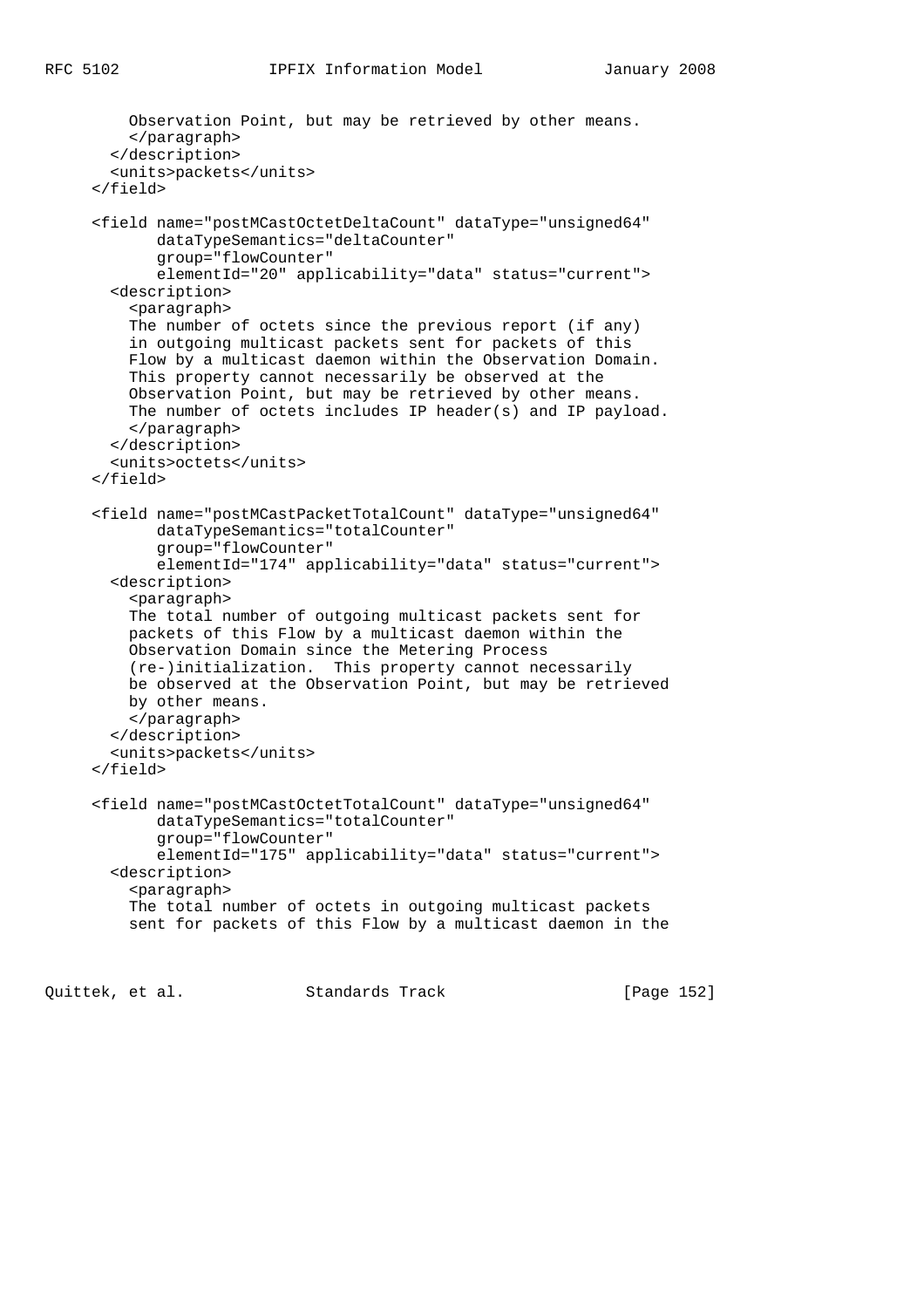```
 Observation Domain since the Metering Process
    (re-)initialization. This property cannot necessarily be
    observed at the Observation Point, but may be retrieved by
    other means.
   The number of octets includes IP header(s) and IP payload.
    </paragraph>
  </description>
  <units>octets</units>
</field>
<field name="tcpSynTotalCount" dataType="unsigned64"
       dataTypeSemantics="totalCounter"
       group="flowCounter"
       elementId="218" applicability="data" status="current">
  <description>
    <paragraph>
     The total number of packets of this Flow with
     TCP "Synchronize sequence numbers" (SYN) flag set.
    </paragraph>
  </description>
  <reference>
    <paragraph>
    See RFC 793 for the definition of the TCP SYN flag.
    </paragraph>
  </reference>
  <units>packets</units>
</field>
<field name="tcpFinTotalCount" dataType="unsigned64"
       dataTypeSemantics="totalCounter"
       group="flowCounter"
       elementId="219" applicability="data" status="current">
  <description>
    <paragraph>
     The total number of packets of this Flow with
     TCP "No more data from sender" (FIN) flag set.
    </paragraph>
  </description>
  <reference>
    <paragraph>
   See RFC 793 for the definition of the TCP FIN flag.
   </paragraph>
  </reference>
  <units>packets</units>
</field>
<field name="tcpRstTotalCount" dataType="unsigned64"
       dataTypeSemantics="totalCounter"
```
Quittek, et al. Standards Track [Page 153]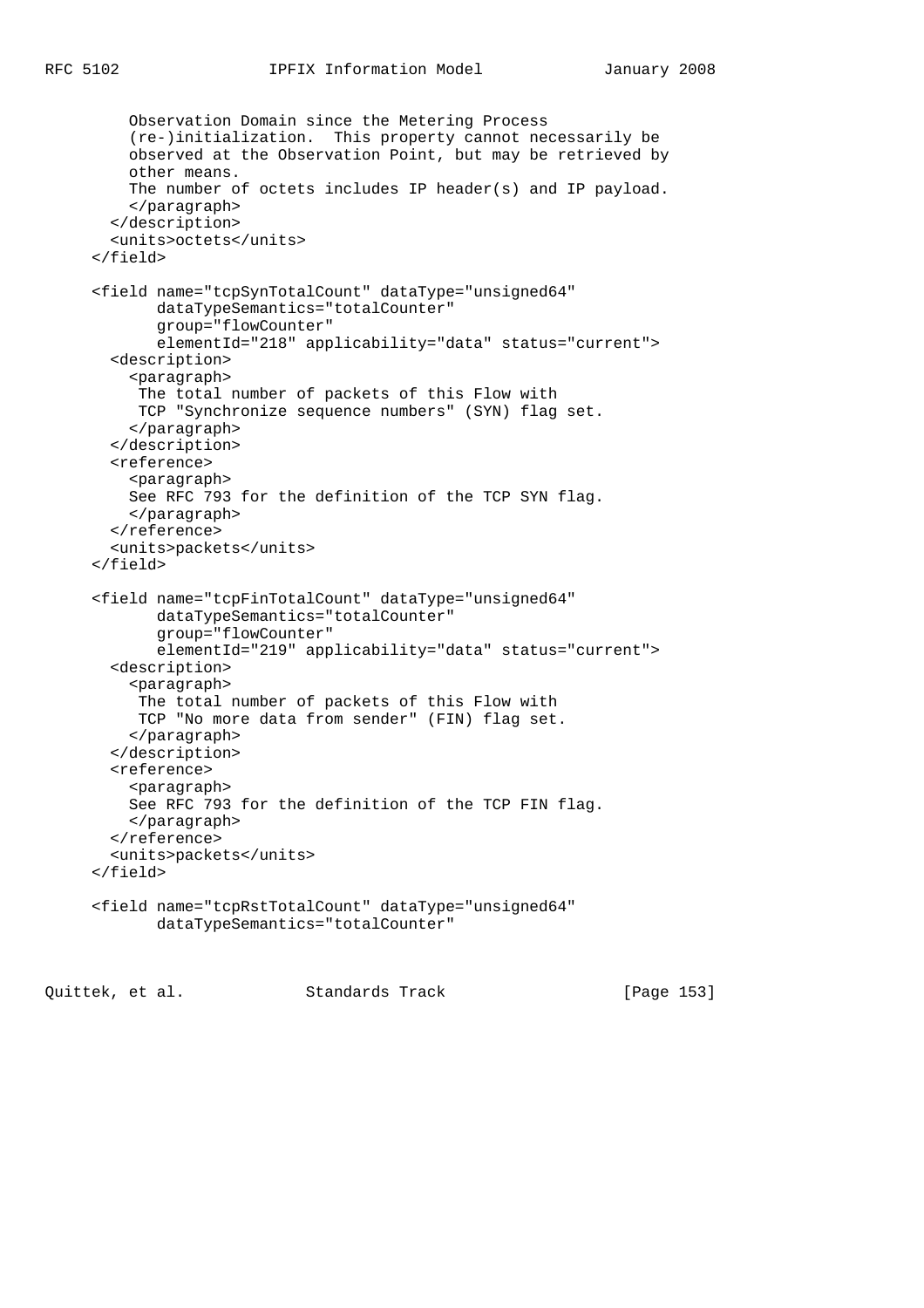```
 group="flowCounter"
       elementId="220" applicability="data" status="current">
  <description>
    <paragraph>
     The total number of packets of this Flow with
     TCP "Reset the connection" (RST) flag set.
    </paragraph>
  </description>
  <reference>
    <paragraph>
    See RFC 793 for the definition of the TCP RST flag.
    </paragraph>
  </reference>
  <units>packets</units>
</field>
<field name="tcpPshTotalCount" dataType="unsigned64"
       dataTypeSemantics="totalCounter"
       group="flowCounter"
       elementId="221" applicability="data" status="current">
  <description>
    <paragraph>
     The total number of packets of this Flow with
     TCP "Push Function" (PSH) flag set.
    </paragraph>
  </description>
  <reference>
    <paragraph>
    See RFC 793 for the definition of the TCP PSH flag.
    </paragraph>
  </reference>
  <units>packets</units>
</field>
<field name="tcpAckTotalCount" dataType="unsigned64"
       dataTypeSemantics="totalCounter"
       group="flowCounter"
       elementId="222" applicability="data" status="current">
  <description>
    <paragraph>
     The total number of packets of this Flow with
     TCP "Acknowledgment field significant" (ACK) flag set.
    </paragraph>
  </description>
  <reference>
    <paragraph>
    See RFC 793 for the definition of the TCP ACK flag.
    </paragraph>
```
Quittek, et al. Standards Track [Page 154]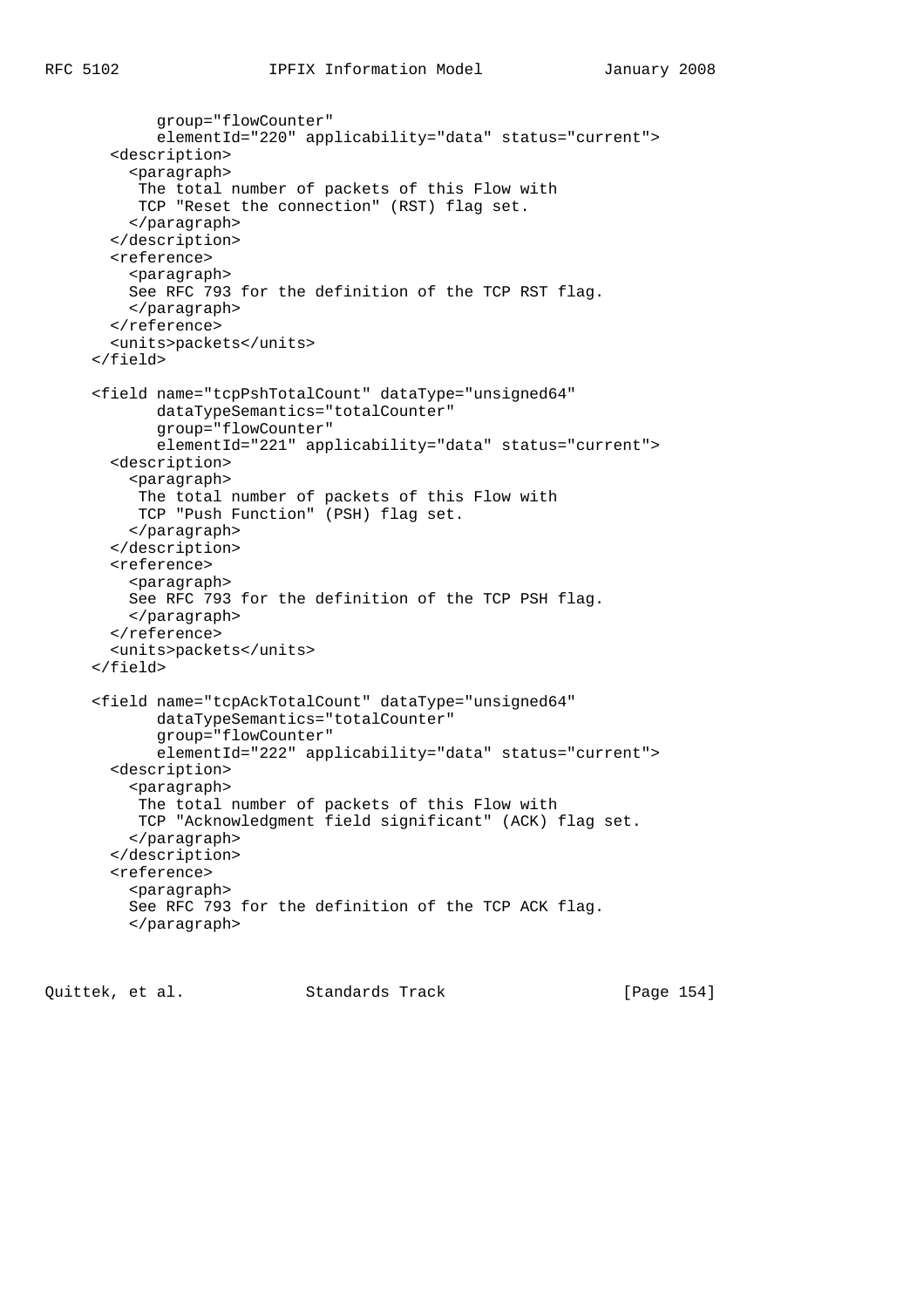```
 </reference>
  <units>packets</units>
</field>
<field name="tcpUrgTotalCount" dataType="unsigned64"
       dataTypeSemantics="totalCounter"
       group="flowCounter"
       elementId="223" applicability="data" status="current">
 <description>
    <paragraph>
    The total number of packets of this Flow with
    TCP "Urgent Pointer field significant" (URG) flag set.
    </paragraph>
 </description>
 <reference>
    <paragraph>
   See RFC 793 for the definition of the TCP URG flag.
   </paragraph>
 </reference>
 <units>packets</units>
</field>
<field name="flowActiveTimeout" dataType="unsigned16"
       group="misc"
       elementId="36" applicability="all" status="current">
 <description>
    <paragraph>
   The number of seconds after which an active Flow is timed out
   anyway, even if there is still a continuous flow of packets.
    </paragraph>
 </description>
 <units>seconds</units>
</field>
<field name="flowIdleTimeout" dataType="unsigned16"
       group="misc"
       elementId="37" applicability="all" status="current">
 <description>
    <paragraph>
    A Flow is considered to be timed out if no packets belonging
    to the Flow have been observed for the number of seconds
    specified by this field.
    </paragraph>
 </description>
 <units>seconds</units>
</field>
<field name="flowEndReason" dataType="unsigned8"
```
Quittek, et al. Standards Track [Page 155]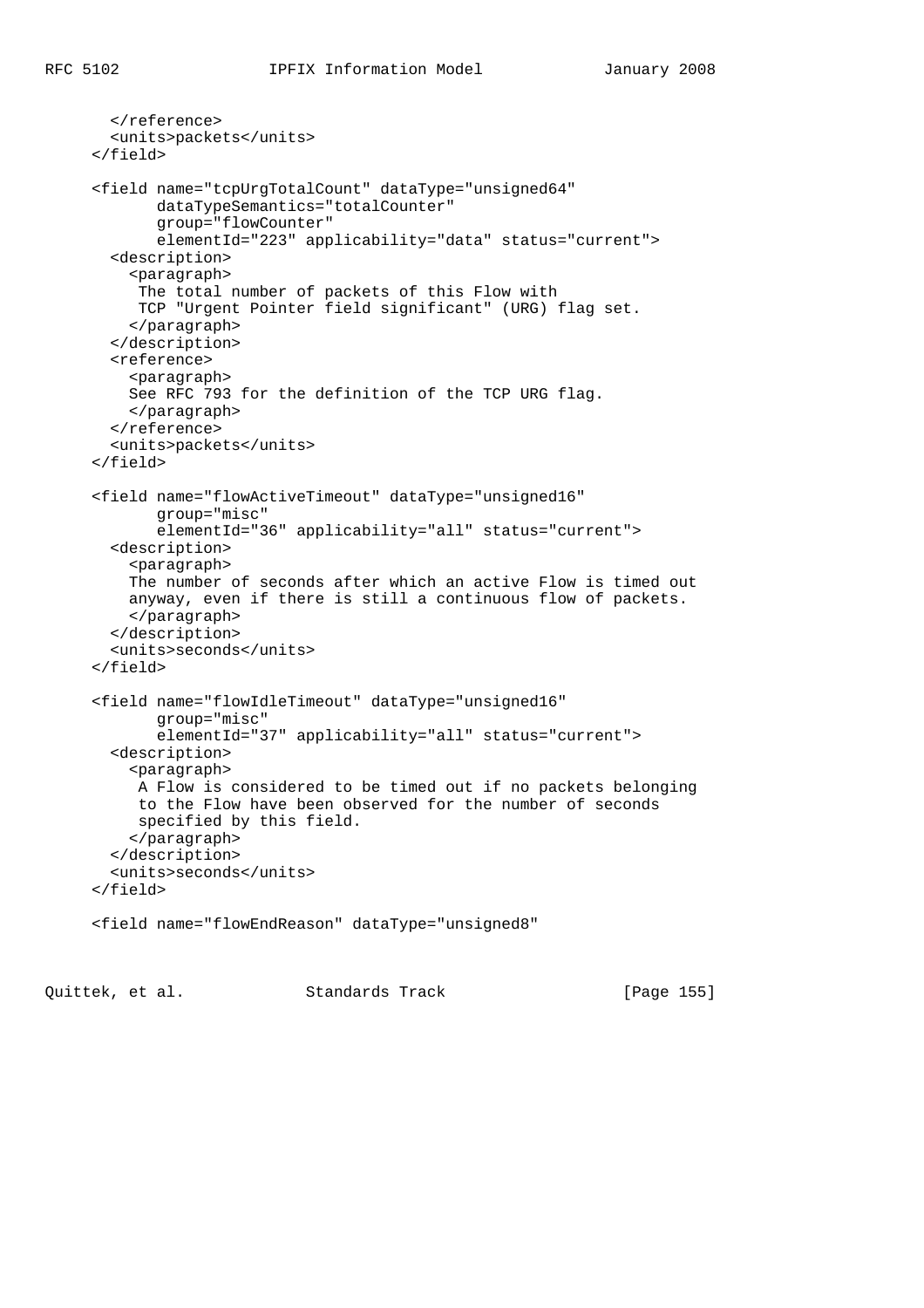group="misc" dataTypeSemantics="identifier" elementId="136" applicability="data" status="current"> <description> <paragraph> The reason for Flow termination. The range of values includes the following: </paragraph> <artwork> 0x01: idle timeout The Flow was terminated because it was considered to be idle. 0x02: active timeout The Flow was terminated for reporting purposes while it was still active, for example, after the maximum lifetime of unreported Flows was reached. 0x03: end of Flow detected The Flow was terminated because the Metering Process detected signals indicating the end of the Flow, for example, the TCP FIN flag. 0x04: forced end The Flow was terminated because of some external event, for example, a shutdown of the Metering Process initiated by a network management application. 0x05: lack of resources The Flow was terminated because of lack of resources available to the Metering Process and/or the Exporting Process. </artwork> </description> </field> <field name="flowDurationMilliseconds" dataType="unsigned32" group="misc" elementId="161" applicability="data" status="current"> <description> <paragraph> The difference in time between the first observed packet of this Flow and the last observed packet of this Flow. </paragraph> </description> <units>milliseconds</units> </field> <field name="flowDurationMicroseconds" dataType="unsigned32" group="misc" elementId="162" applicability="data" status="current"> <description>

Quittek, et al. Standards Track [Page 156]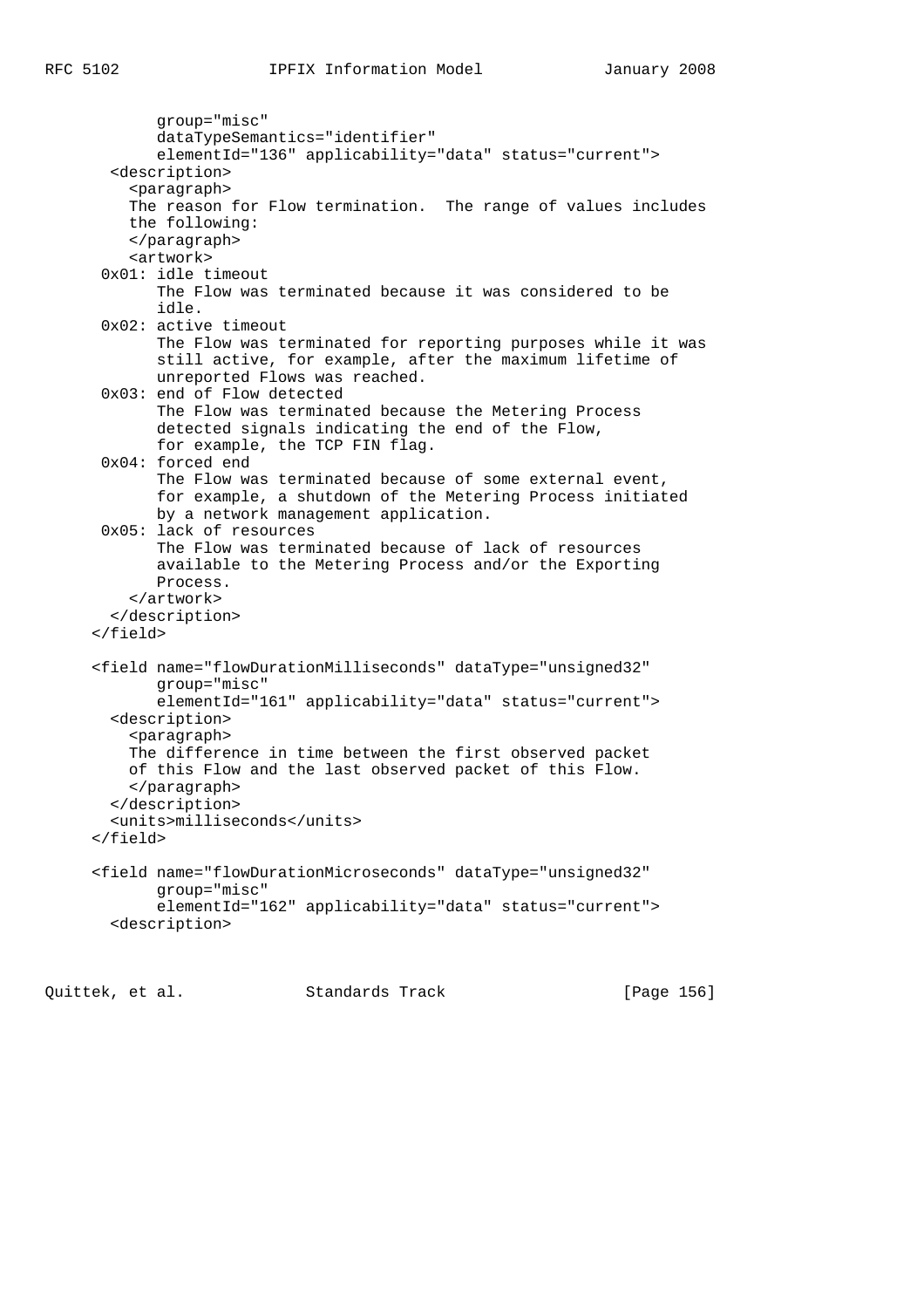```
 <paragraph>
    The difference in time between the first observed packet
    of this Flow and the last observed packet of this Flow.
    </paragraph>
  </description>
  <units>microseconds</units>
</field>
<field name="flowDirection" dataType="unsigned8"
       dataTypeSemantics="identifier"
       group="misc"
       elementId="61" applicability="data" status="current">
  <description>
    <paragraph>
    The direction of the Flow observed at the Observation
   Point. There are only two values defined.
    </paragraph>
    <artwork>
    0x00: ingress flow
    0x01: egress flow
    </artwork>
  </description>
</field>
<field name="paddingOctets" dataType="octetArray"
       group="padding"
       elementId="210" applicability="option" status="current">
```

```
 <description>
```

```
 <paragraph>
    The value of this Information Element is always a sequence of
    0x00 values.
  </paragraph>
</description>
```

```
 </field>
```

```
 </fieldDefinitions>
```
Appendix B. XML Specification of Abstract Data Types

 This appendix contains a machine-readable description of the abstract data types to be used for IPFIX Information Elements and a machine readable description of the template used for defining IPFIX Information Elements. Note that this appendix is of informational nature, while the text in Sections 2 and 3 (generated from this appendix) is normative.

 At the same time, this appendix is also an XML schema that was used for creating the XML specification of Information Elements in

Quittek, et al. Standards Track [Page 157]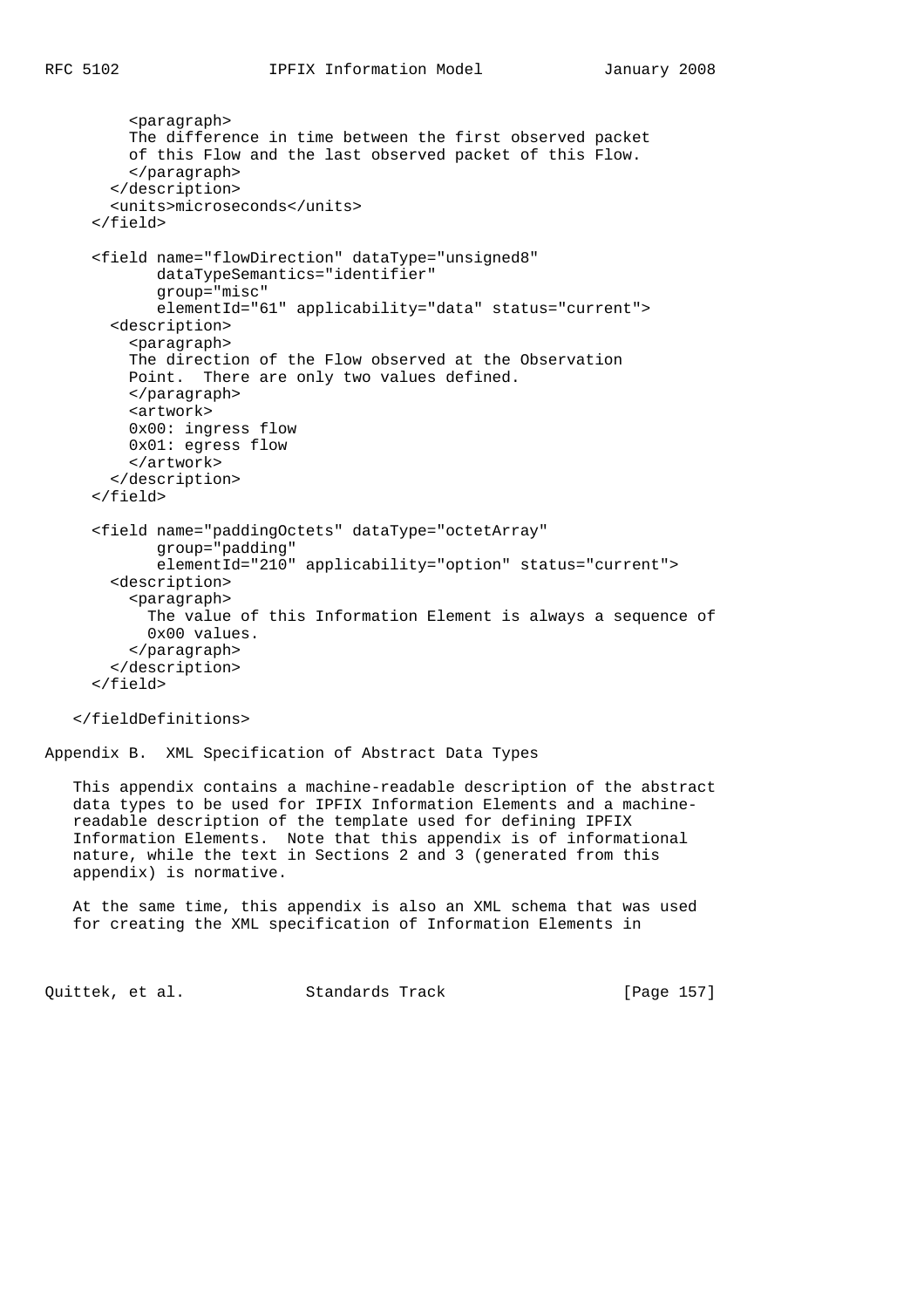```
 Appendix A. It may also be used for specifying further Information
Elements in extensions of the IPFIX information model. This schema
and its namespace are registered by IANA at
http://www.iana.org/assignments/xml-registry/schema/ipfix.xsd.
<?xml version="1.0" encoding="UTF-8"?>
<schema targetNamespace="urn:ietf:params:xml:ns:ipfix-info"
        xmlns:ipfix="urn:ietf:params:xml:ns:ipfix-info"
        xmlns="http://www.w3.org/2001/XMLSchema"
        elementFormDefault="qualified">
  <simpleType name="dataType">
    <restriction base="string">
      <enumeration value="unsigned8">
        <annotation>
          <documentation>The type "unsigned8" represents a
            non-negative integer value in the range of 0 to 255.
          </documentation>
        </annotation>
      </enumeration>
      <enumeration value="unsigned16">
        <annotation>
          <documentation>The type "unsigned16" represents a
            non-negative integer value in the range of 0 to 65535.
          </documentation>
        </annotation>
      </enumeration>
      <enumeration value="unsigned32">
        <annotation>
          <documentation>The type "unsigned32" represents a
             non-negative integer value in the range of 0 to
             4294967295.
          </documentation>
        </annotation>
      </enumeration>
      <enumeration value="unsigned64">
        <annotation>
          <documentation>The type "unsigned64" represents a
            non-negative integer value in the range of 0 to
            18446744073709551615.
          </documentation>
        </annotation>
      </enumeration>
```
Quittek, et al. Standards Track [Page 158]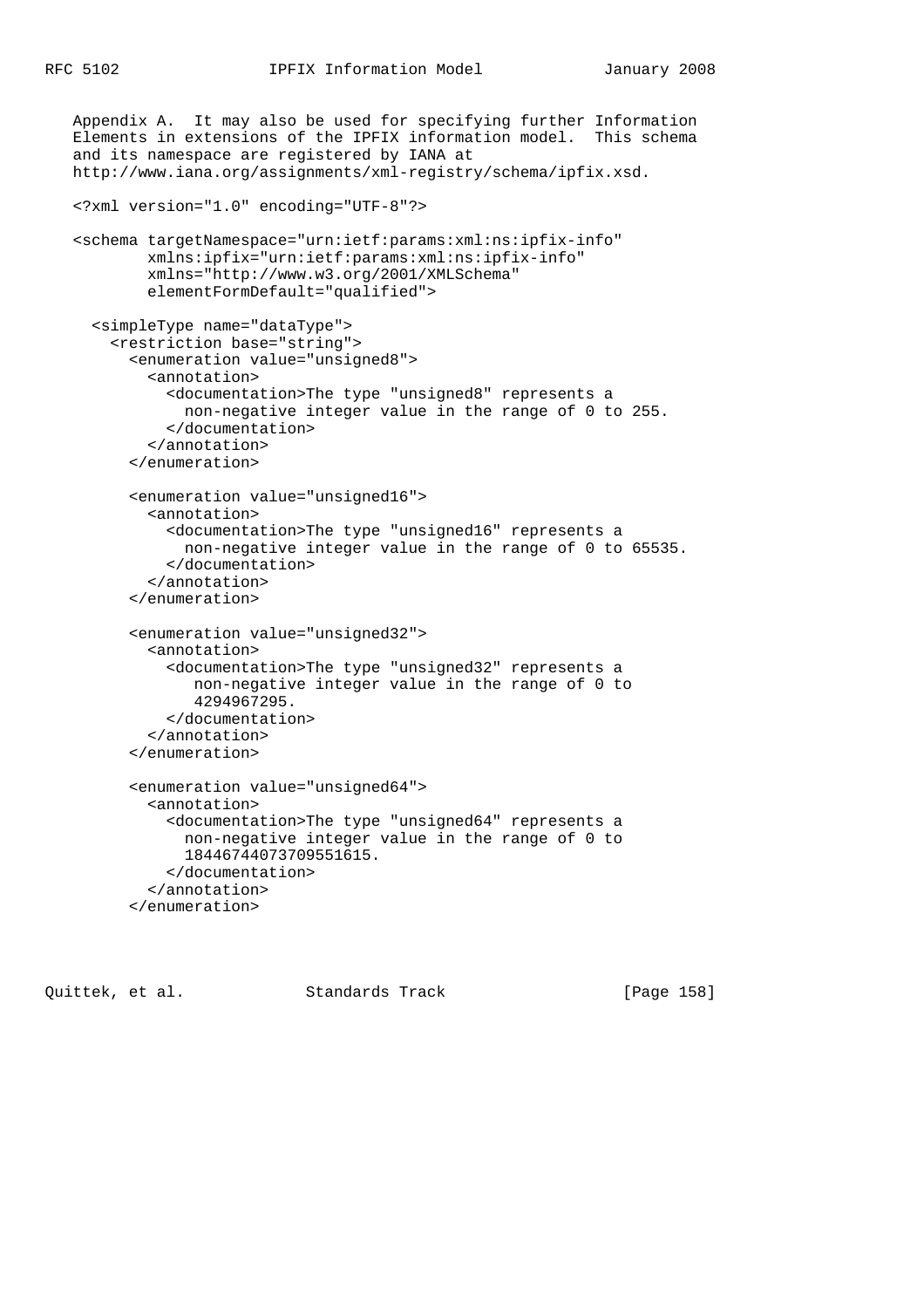```
 <enumeration value="signed8">
  <annotation>
    <documentation>The type "signed8" represents
      an integer value in the range of -128 to 127.
    </documentation>
  </annotation>
</enumeration>
<enumeration value="signed16">
  <annotation>
    <documentation>The type "signed16" represents an
      integer value in the range of -32768 to 32767.
    </documentation>
  </annotation>
</enumeration>
<enumeration value="signed32">
  <annotation>
    <documentation>The type "signed32" represents an
       integer value in the range of -2147483648 to
       2147483647.
    </documentation>
  </annotation>
</enumeration>
<enumeration value="signed64">
  <annotation>
    <documentation>The type "signed64" represents an
       integer value in the range of -9223372036854775808
       to 9223372036854775807.
    </documentation>
  </annotation>
</enumeration>
<enumeration value="float32">
  <annotation>
    <documentation>The type "float32" corresponds to an IEEE
      single-precision 32-bit floating point type as defined
      in [IEEE.754.1985].
    </documentation>
  </annotation>
</enumeration>
<enumeration value="float64">
  <annotation>
    <documentation>The type "float64" corresponds to an IEEE
      double-precision 64-bit floating point type as defined
      in [IEEE.754.1985].
```
Quittek, et al. Standards Track [Page 159]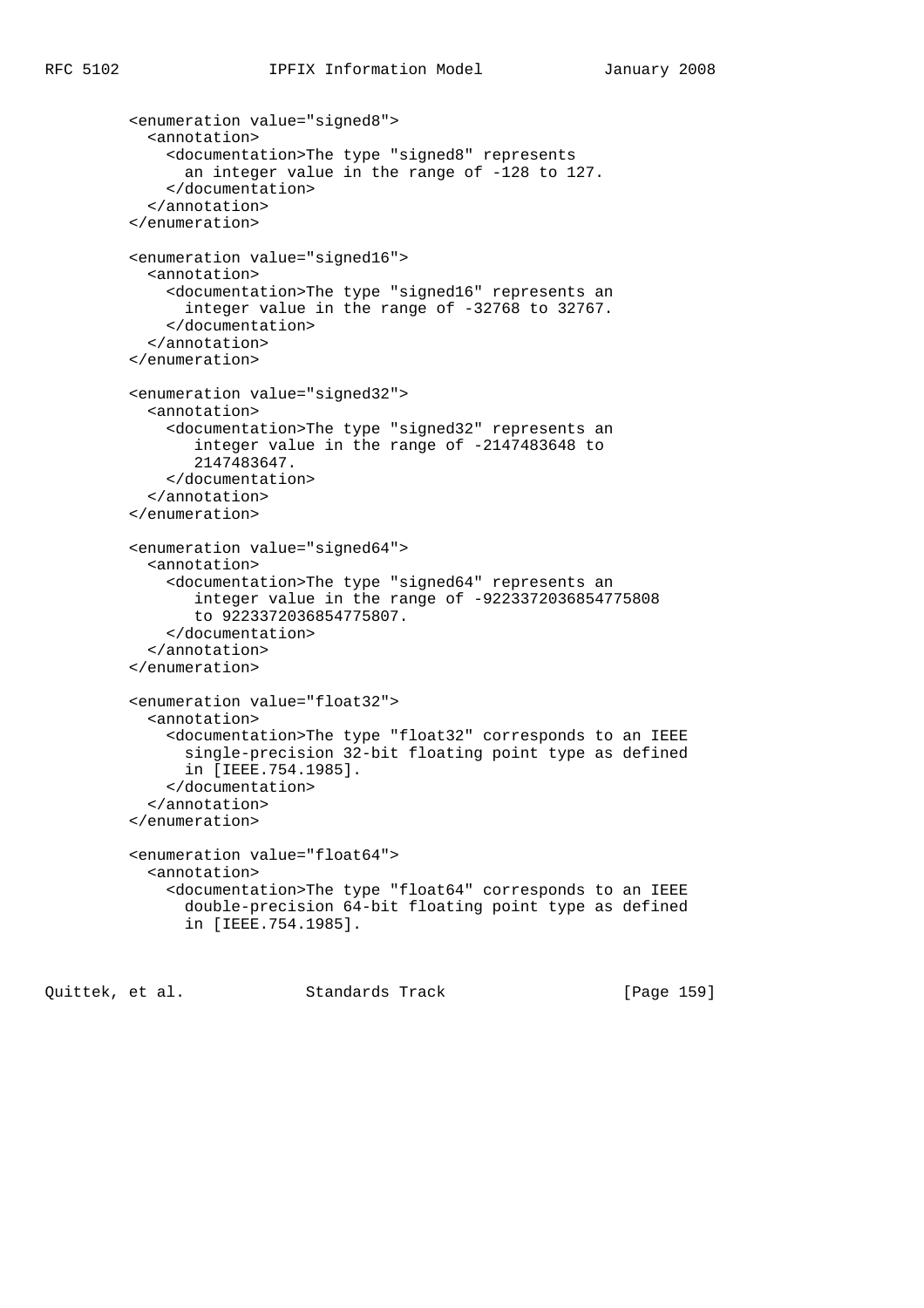```
 </documentation>
  </annotation>
</enumeration>
<enumeration value="boolean">
  <annotation>
    <documentation>The type "boolean" represents a binary
      value. The only allowed values are "true" and "false".
    </documentation>
  </annotation>
</enumeration>
<enumeration value="macAddress">
  <annotation>
   <documentation>The type "macAddress" represents a
     string of 6 octets.
    </documentation>
  </annotation>
</enumeration>
<enumeration value="octetArray">
  <annotation>
    <documentation>The type "octetArray" represents a
   finite-length string of octets.
    </documentation>
```

```
 </annotation>
</enumeration>
```

```
 <enumeration value="string">
  <annotation>
    <documentation>
     The type "string" represents a finite-length string
     of valid characters from the Unicode character encoding
     set [ISO.10646-1.1993]. Unicode allows for ASCII
    [ISO.646.1991] and many other international character
     sets to be used.
    </documentation>
  </annotation>
</enumeration>
<enumeration value="dateTimeSeconds">
  <annotation>
    <documentation>
     The type "dateTimeSeconds" represents a time value
      in units of seconds based on coordinated universal time
      (UTC). The choice of an epoch, for example, 00:00 UTC,
      January 1, 1970, is left to corresponding encoding
      specifications for this type, for example, the IPFIX
```

```
Quittek, et al. Standards Track [Page 160]
```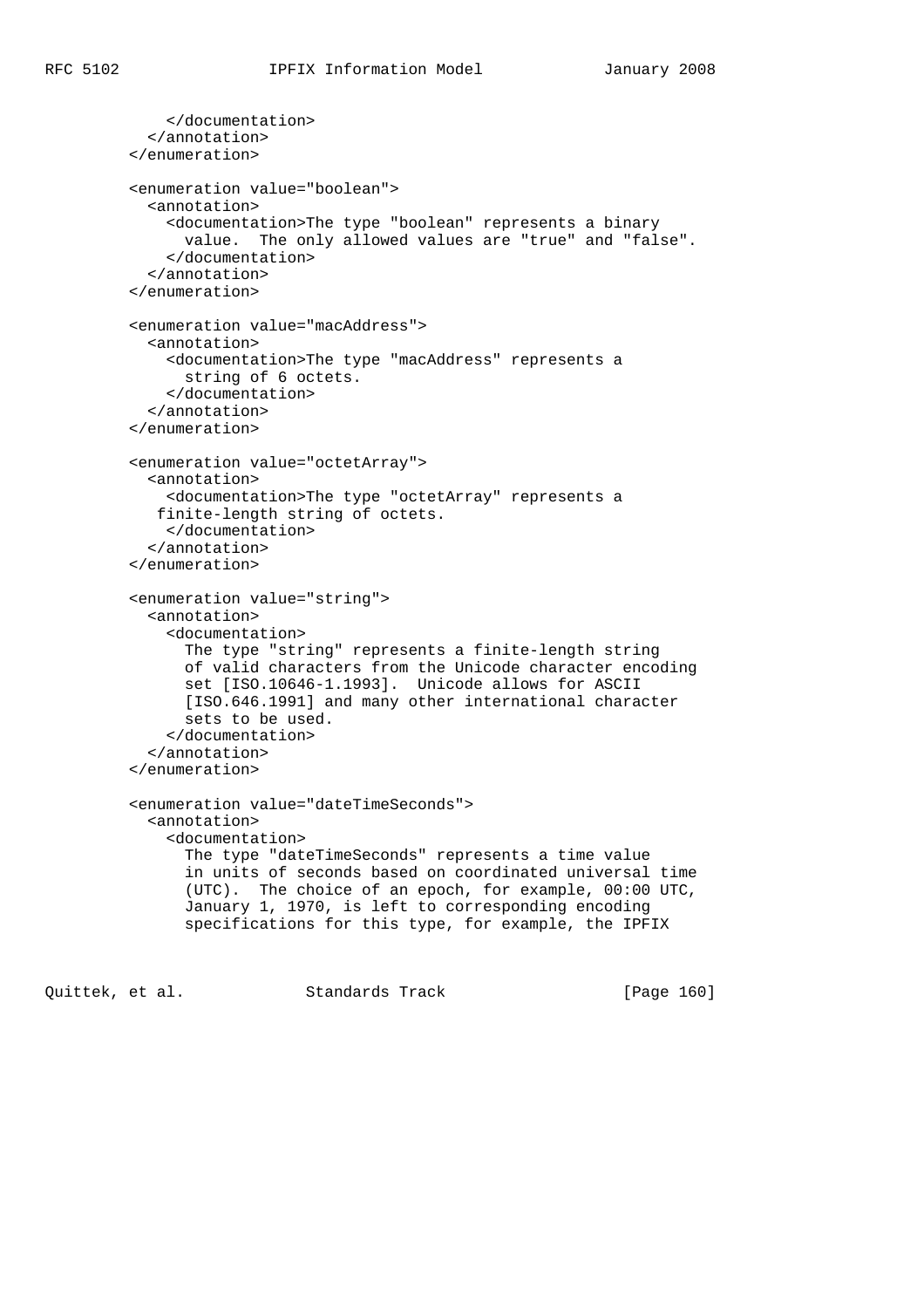```
 protocol specification. Leap seconds are excluded.
      Note that transformation of values might be required
     between different encodings if different epoch values
      are used.
    </documentation>
  </annotation>
</enumeration>
<enumeration value="dateTimeMilliseconds">
  <annotation>
    <documentation>The type "dateTimeMilliseconds" represents
      a time value in units of milliseconds
      based on coordinated universal time (UTC).
    The choice of an epoch, for example, 00:00 UTC,
      January 1, 1970, is left to corresponding encoding
      specifications for this type, for example, the IPFIX
      protocol specification. Leap seconds are excluded.
     Note that transformation of values might be required
     between different encodings if different epoch values
     are used.
    </documentation>
  </annotation>
</enumeration>
<enumeration value="dateTimeMicroseconds">
  <annotation>
    <documentation>The type "dateTimeMicroseconds" represents
      a time value in units of microseconds
     based on coordinated universal time (UTC).
    The choice of an epoch, for example, 00:00 UTC,
     January 1, 1970, is left to corresponding encoding
     specifications for this type, for example, the IPFIX
     protocol specification. Leap seconds are excluded.
     Note that transformation of values might be required
     between different encodings if different epoch values
     are used.
    </documentation>
  </annotation>
</enumeration>
<enumeration value="dateTimeNanoseconds">
  <annotation>
    <documentation>The type "dateTimeNanoseconds" represents
      a time value in units of nanoseconds
      based on coordinated universal time (UTC).
     The choice of an epoch, for example, 00:00 UTC,
      January 1, 1970, is left to corresponding encoding
      specifications for this type, for example, the IPFIX
```
Quittek, et al. Standards Track [Page 161]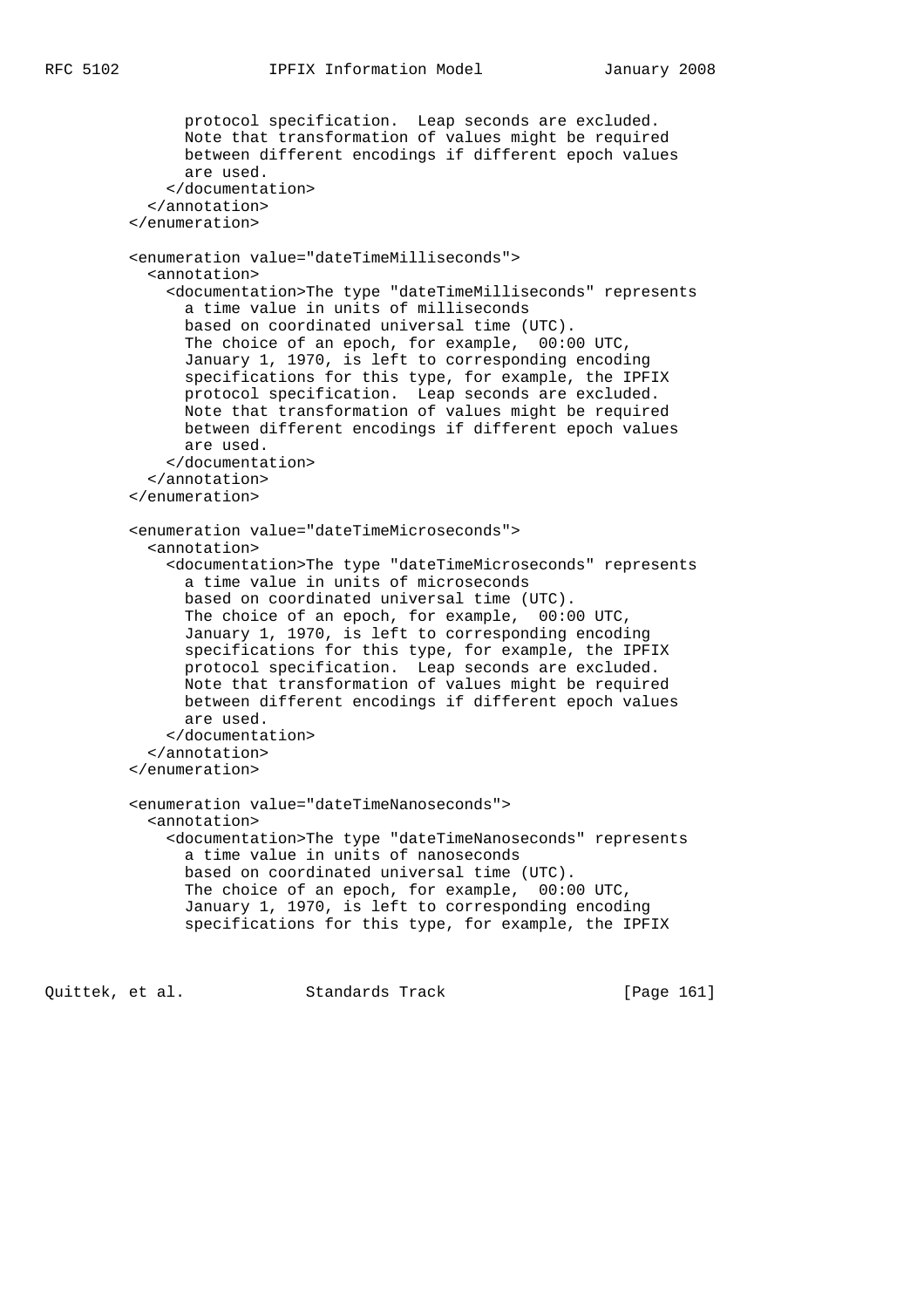```
 protocol specification. Leap seconds are excluded.
          Note that transformation of values might be required
          between different encodings if different epoch values
          are used.
        </documentation>
      </annotation>
    </enumeration>
    <enumeration value="ipv4Address">
      <annotation>
        <documentation>The type "ipv4Address" represents a value
          of an IPv4 address.
        </documentation>
      </annotation>
    </enumeration>
    <enumeration value="ipv6Address">
      <annotation>
        <documentation>The type "ipv6Address" represents a value
          of an IPv6 address.
        </documentation>
      </annotation>
    </enumeration>
  </restriction>
</simpleType>
<simpleType name="dataTypeSemantics">
  <restriction base="string">
    <enumeration value="quantity">
      <annotation>
        <documentation>
          A quantity value represents a discrete
          measured value pertaining to the record. This is
         distinguished from counters that represent an ongoing
         measured value whose "odometer" reading is captured as
         part of a given record. If no semantic qualifier is
         given, the Information Elements that have an integral
          data type should behave as a quantity.
        </documentation>
      </annotation>
    </enumeration>
    <enumeration value="totalCounter">
      <annotation>
        <documentation>
          An integral value reporting the value of a counter.
          Counters are unsigned and wrap back to zero after
          reaching the limit of the type. For example, an
          unsigned64 with counter semantics will continue to
```
Quittek, et al. Standards Track [Page 162]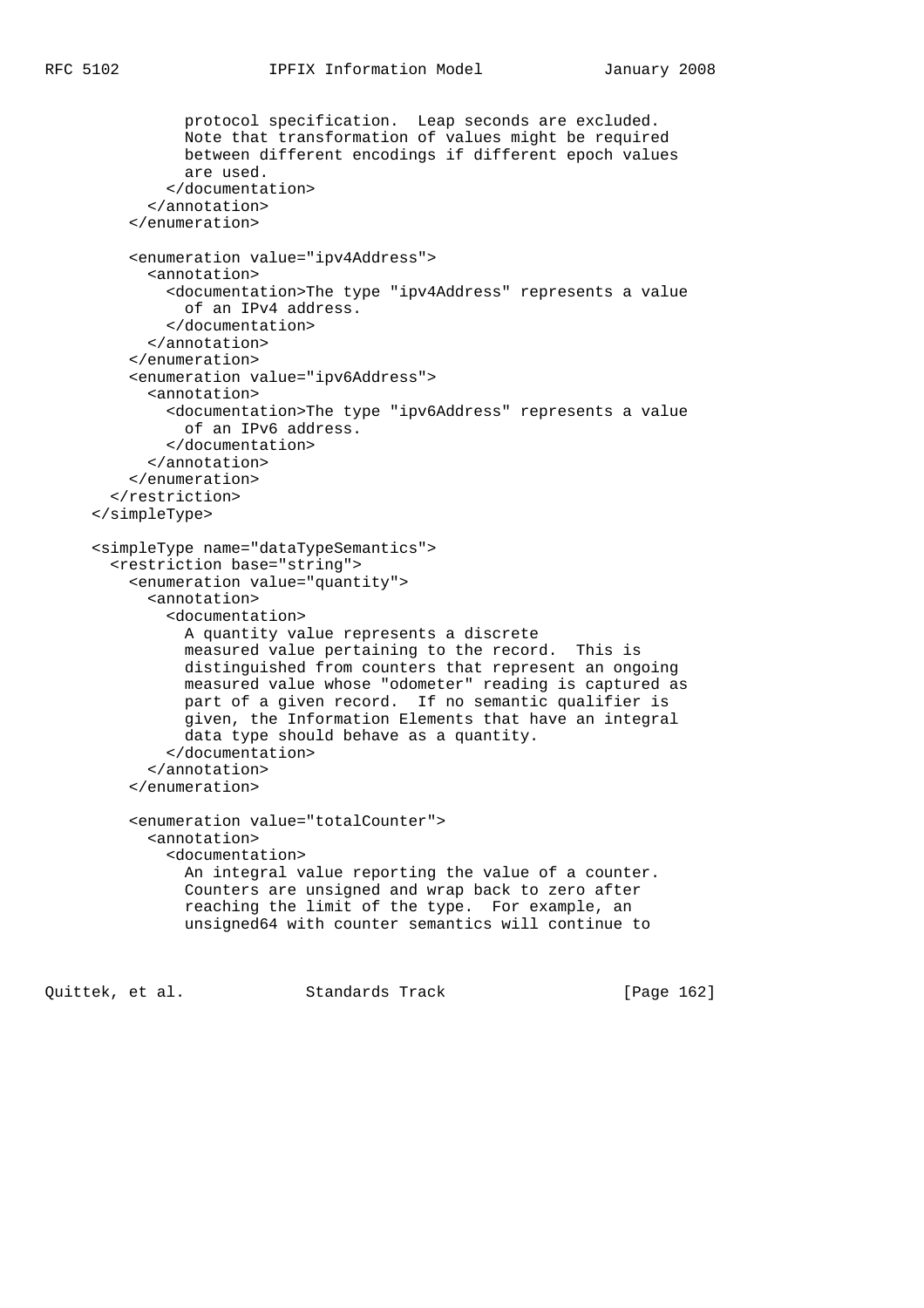```
 increment until reaching the value of 2**64 - 1. At
      this point, the next increment will wrap its value to
      zero and continue counting from zero. The semantics
      of a total counter is similar to the semantics of
      counters used in SNMP, such as Counter32 defined in
     RFC 2578 [RFC2578]. The only difference between total
     counters and counters used in SNMP is that the total
      counters have an initial value of 0. A total counter
      counts independently of the export of its value.
    </documentation>
  </annotation>
</enumeration>
<enumeration value="deltaCounter">
  <annotation>
    <documentation>
      An integral value reporting the value of a counter.
      Counters are unsigned and wrap back to zero after
     reaching the limit of the type. For example, an
     unsigned64 with counter semantics will continue to
      increment until reaching the value of 2**64 - 1. At
      this point, the next increment will wrap its value to
      zero and continue counting from zero. The semantics
      of a delta counter is similar to the semantics of
      counters used in SNMP, such as Counter32 defined in
     RFC 2578 [RFC2578]. The only difference between delta
     counters and counters used in SNMP is that the delta
     counters have an initial value of 0. A delta counter
     is reset to 0 each time its value is exported.
    </documentation>
  </annotation>
</enumeration>
<enumeration value="identifier">
  <annotation>
    <documentation>
      An integral value that serves as an identifier.
      Specifically, mathematical operations on two
      identifiers (aside from the equality operation) are
     meaningless. For example, Autonomous System ID 1 *
     Autonomous System ID 2 is meaningless.
    </documentation>
  </annotation>
</enumeration>
<enumeration value="flags">
 <annotation>
    <documentation>
```
Quittek, et al. Standards Track [Page 163]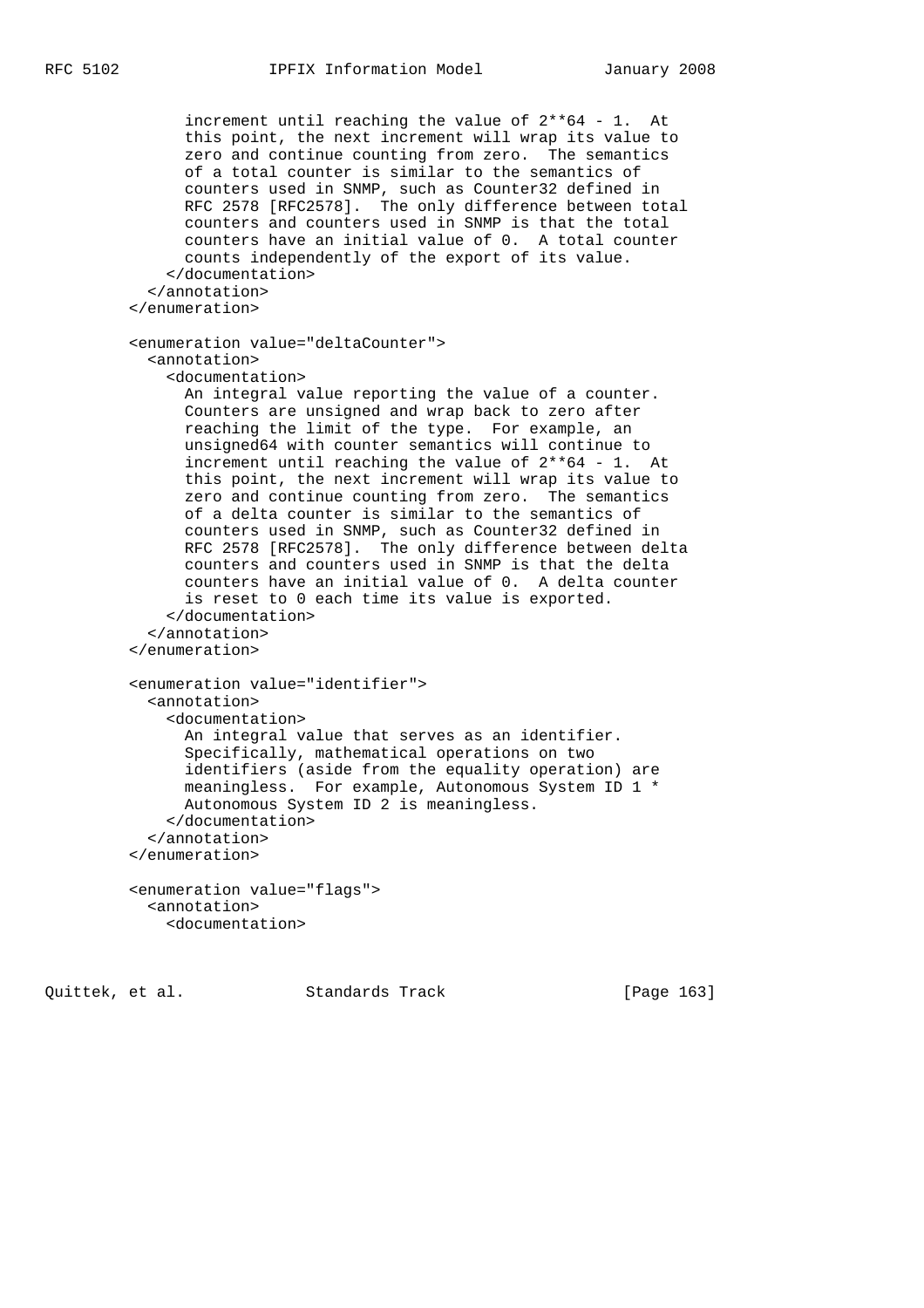```
 An integral value that actually represents a set of
bit fields. Logical operations are appropriate on
such values, but not other mathematical operations.
               Flags should always be of an unsigned type.
             </documentation>
           </annotation>
         </enumeration>
       </restriction>
     </simpleType>
     <simpleType name="applicability">
       <restriction base="string">
         <enumeration value="data">
           <annotation>
             <documentation>
               Used for Information Elements that are applicable to
               Flow Records only.
             </documentation>
           </annotation>
         </enumeration>
         <enumeration value="option">
           <annotation>
             <documentation>
               Used for Information Elements that are applicable to
               option records only.
             </documentation>
           </annotation>
         </enumeration>
         <enumeration value="all">
           <annotation>
             <documentation>
               Used for Information Elements that are applicable to
               Flow Records as well as to option records.
             </documentation>
           </annotation>
         </enumeration>
       </restriction>
     </simpleType>
     <simpleType name="status">
       <restriction base="string">
         <enumeration value="current">
           <annotation>
             <documentation>
               Indicates that the Information Element definition
               is current and valid.
```
Quittek, et al. Standards Track [Page 164]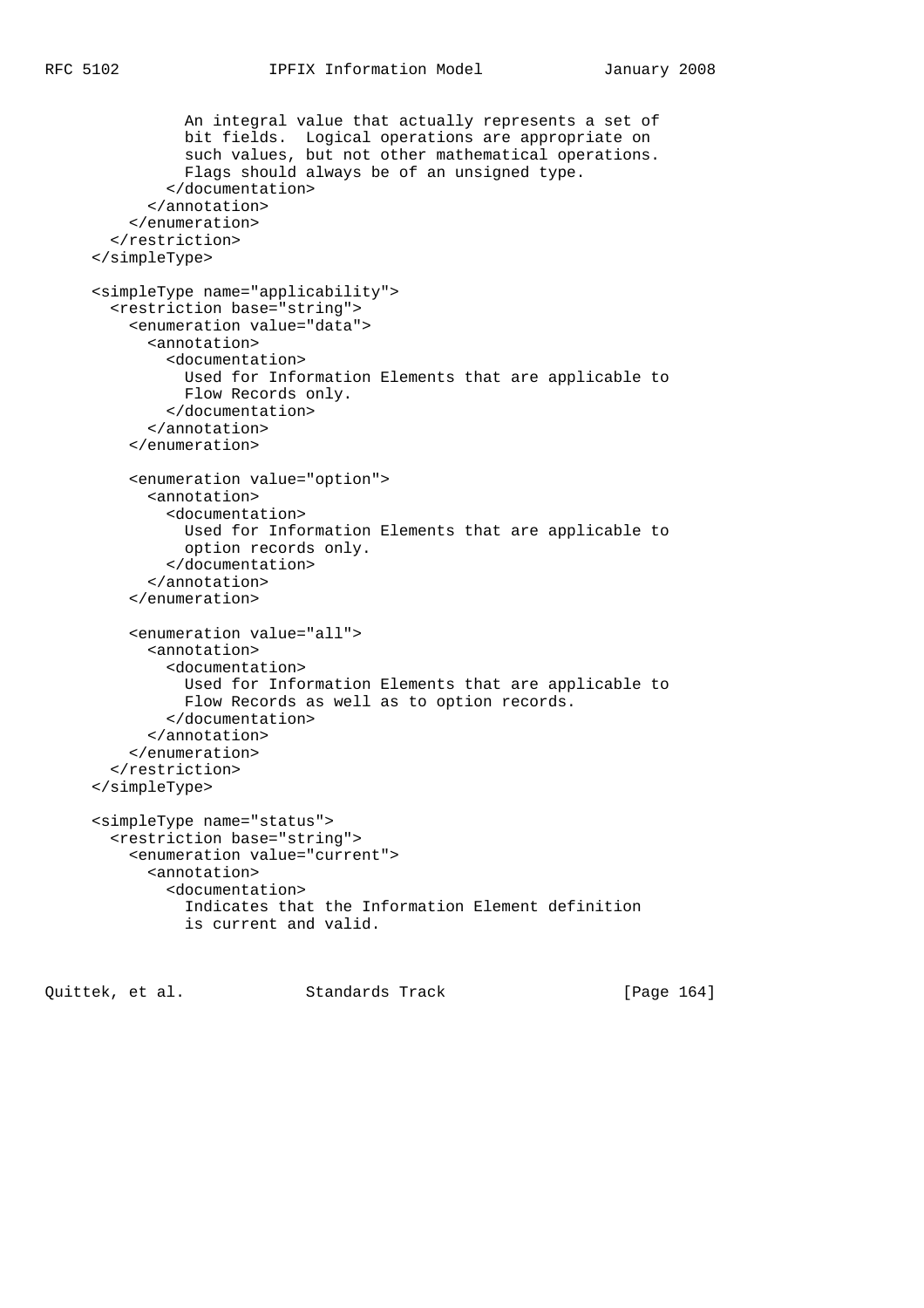```
 </documentation>
      </annotation>
    </enumeration>
    <enumeration value="deprecated">
      <annotation>
        <documentation>
          Indicates that the Information Element definition is
          obsolete, but it permits new/continued implementation
          in order to foster interoperability with older/existing
          implementations.
        </documentation>
      </annotation>
    </enumeration>
    <enumeration value="obsolete">
      <annotation>
        <documentation>
          Indicates that the Information Element definition is
          obsolete and should not be implemented and/or can be
          removed if previously implemented.
        </documentation>
      </annotation>
    </enumeration>
  </restriction>
</simpleType>
<complexType name="text">
  <choice maxOccurs="unbounded" minOccurs="0">
    <element name="paragraph">
      <complexType mixed="true">
        <sequence>
           <element maxOccurs="unbounded" minOccurs="0"
             name="xref">
             <complexType>
               <attribute name="target" type="string"
                 use="required"/>
             </complexType>
           </element>
        </sequence>
      </complexType>
    </element>
    <element name="artwork">
      <simpleType>
        <restriction base="string"/>
      </simpleType>
    </element>
  </choice>
</complexType>
```
Quittek, et al. Standards Track [Page 165]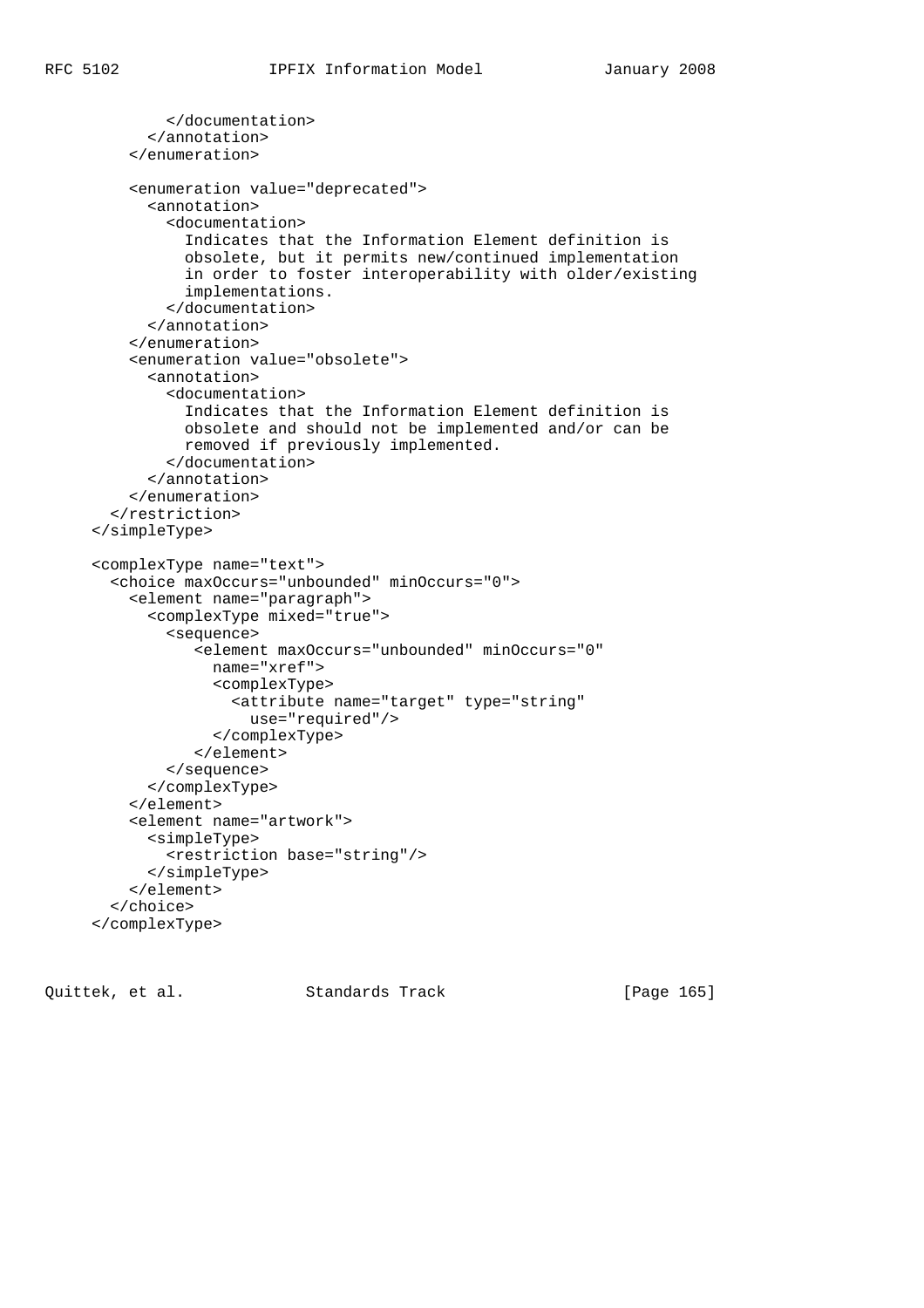```
 <simpleType name="range">
  <restriction base="string"/>
</simpleType>
<element name="fieldDefinitions">
 <complexType>
    <sequence>
      <element maxOccurs="unbounded" minOccurs="1" name="field">
        <complexType>
          <sequence>
            <element maxOccurs="1" minOccurs="1" name="description"
                     type="ipfix:text">
              <annotation>
                <documentation>
                  The semantics of this Information Element.
                  Describes how this Information Element is
                  derived from the Flow or other information
                  available to the observer.
                </documentation>
              </annotation>
            </element>
            <element maxOccurs="1" minOccurs="0" name="reference"
                      type="ipfix:text">
              <annotation>
                <documentation>
                  Identifies additional specifications that more
                  precisely define this item or provide additional
                  context for its use.
                </documentation>
              </annotation>
            </element>
            <element maxOccurs="1" minOccurs="0" name="units"
                     type="string">
              <annotation>
                <documentation>
                  If the Information Element is a measure of some
                  kind, the units identify what the measure is.
                </documentation>
              </annotation>
            </element>
            <element maxOccurs="1" minOccurs="0" name="range"
                      type="ipfix:range">
              <annotation>
                <documentation>
                  Some Information Elements may only be able to
                  take on a restricted set of values that can be
```
Quittek, et al. Standards Track [Page 166]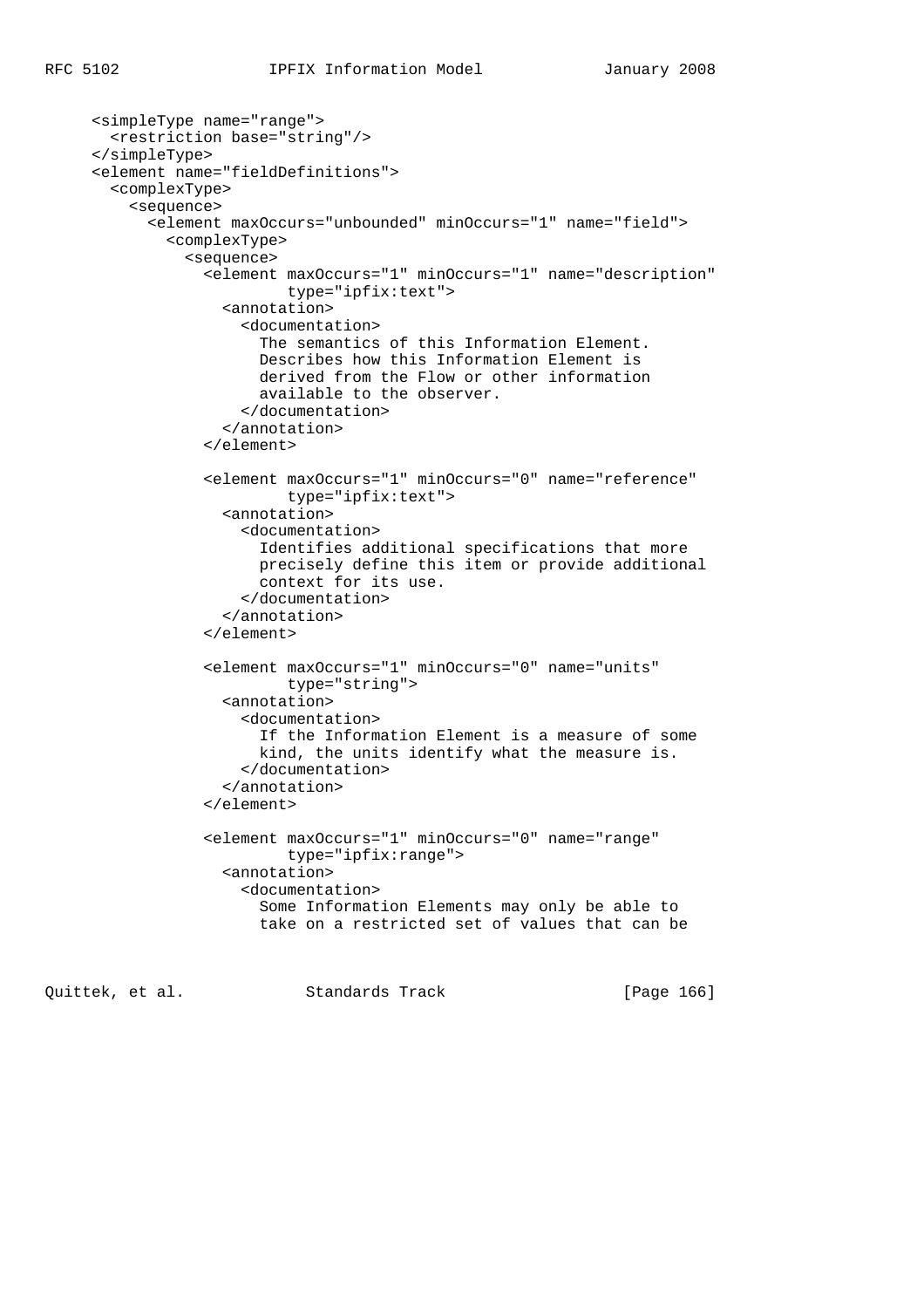```
 expressed as a range (e.g., 0 through 511
        inclusive). If this is the case, the valid
        inclusive range should be specified.
      </documentation>
    </annotation>
  </element>
</sequence>
<attribute name="name" type="string" use="required">
  <annotation>
    <documentation>
      A unique and meaningful name for the Information
      Element.
    </documentation>
  </annotation>
</attribute>
<attribute name="dataType" type="ipfix:dataType"
          use="required">
  <annotation>
    <documentation>
      One of the types listed in Section 3.1 of this
      document or in a future extension of the
      information model. The type space for attributes
      is constrained to facilitate implementation. The
      existing type space does however encompass most
      basic types used in modern programming languages,
      as well as some derived types (such as ipv4Address)
      that are common to this domain and useful
      to distinguish.
    </documentation>
  </annotation>
</attribute>
<attribute name="dataTypeSemantics"
           type="ipfix:dataTypeSemantics" use="optional">
  <annotation>
    <documentation>
      The integral types may be qualified by additional
      semantic details. Valid values for the data type
      semantics are specified in Section 3.2 of this
      document or in a future extension of the
      information model.
    </documentation>
  </annotation>
</attribute>
<attribute name="elementId" type="nonNegativeInteger"
```
Quittek, et al. Standards Track [Page 167]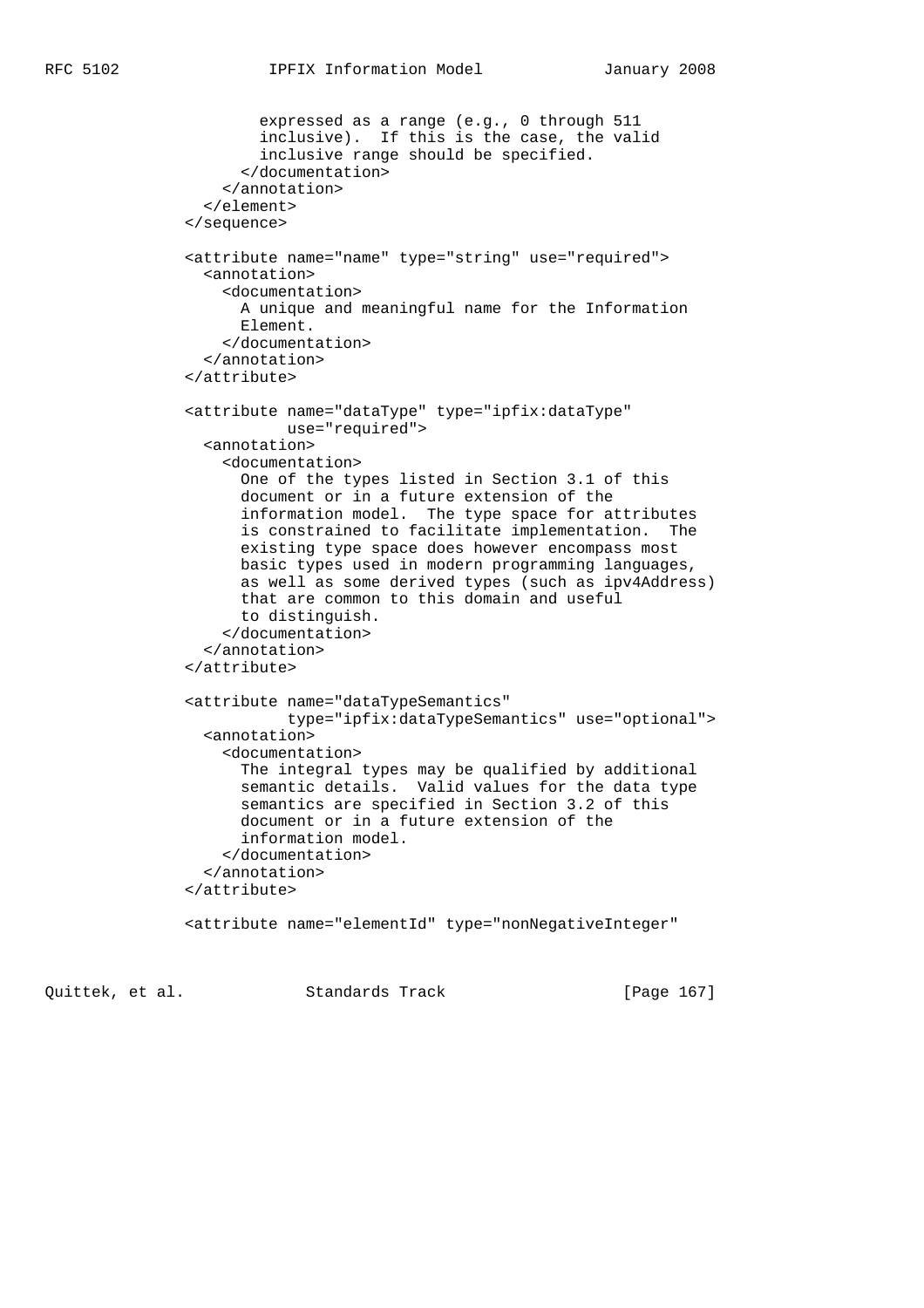```
 use="required">
  <annotation>
    <documentation>
     A numeric identifier of the Information Element.
      If this identifier is used without an enterprise
      identifier (see [RFC5101] and
     enterpriseId below), then it is globally unique
     and the list of allowed values is administered by
      IANA. It is used for compact identification of an
      Information Element when encoding Templates in the
     protocol.
    </documentation>
  </annotation>
</attribute>
<attribute name="enterpriseId" type="nonNegativeInteger"
          use="optional">
  <annotation>
    <documentation>
      Enterprises may wish to define Information Elements
      without registering them with IANA, for example,
      for enterprise-internal purposes. For such
      Information Elements, the Information Element
      identifier described above is not sufficient when
      the Information Element is used outside the
      enterprise. If specifications of
     enterprise-specific Information Elements are made
     public and/or if enterprise-specific identifiers
     are used by the IPFIX protocol outside the
     enterprise, then the enterprise-specific
     identifier MUST be made globally unique by
     combining it with an enterprise identifier.
     Valid values for the enterpriseId are
     defined by IANA as Structure of Management
     Information (SMI) network management private
      enterprise codes. They are defined at
     http://www.iana.org/assignments/enterprise-numbers.
    </documentation>
  </annotation>
</attribute>
<attribute name="applicability"
          type="ipfix:applicability" use="optional">
  <annotation>
    <documentation>
      This property of an Information
      Element indicates in which kind of records the
      Information Element can be used.
```
Quittek, et al. Standards Track [Page 168]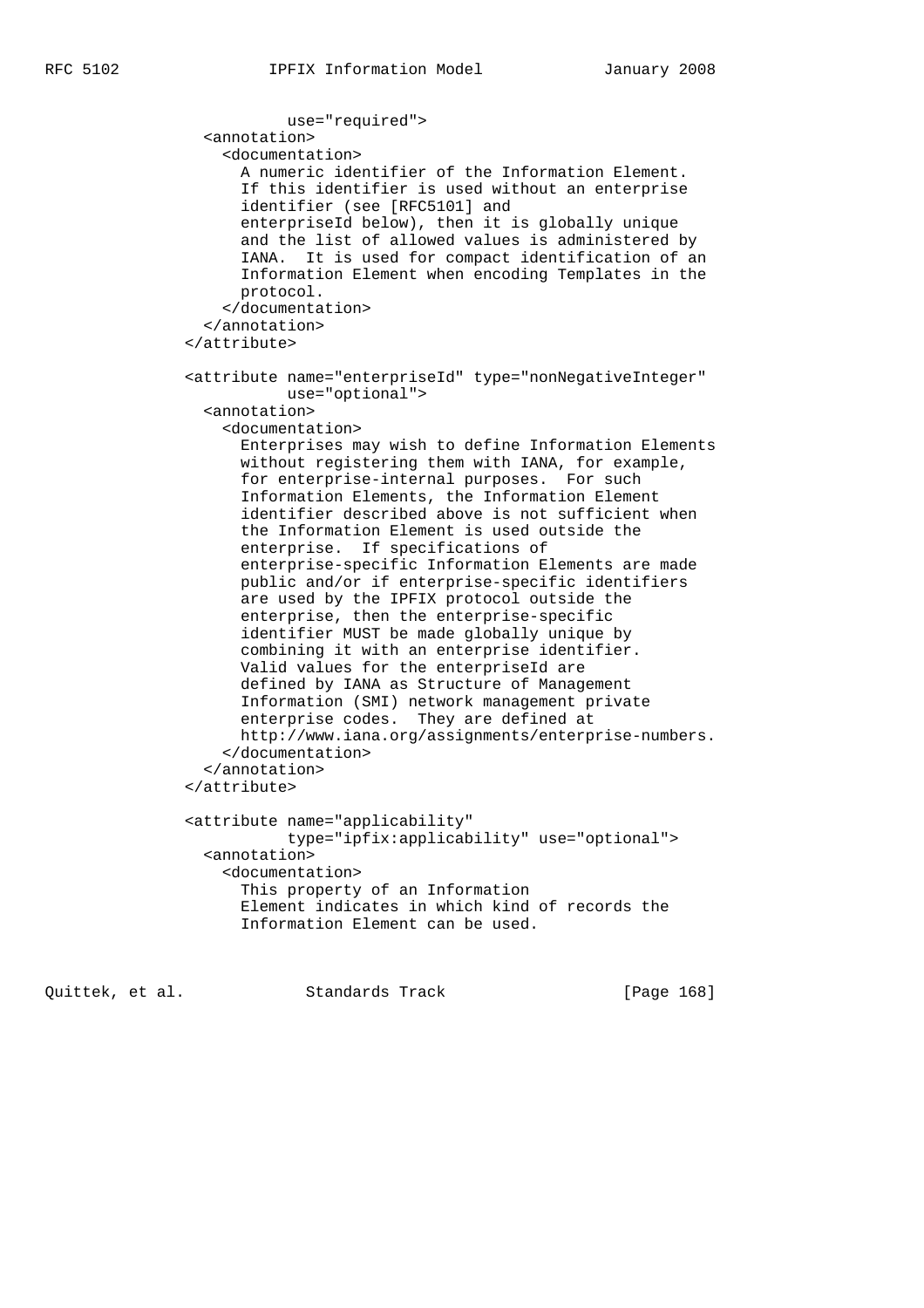```
 Allowed values for this property are 'data',
                   'option', and 'all'.
                </documentation>
              </annotation>
            </attribute>
            <attribute name="status" type="ipfix:status"
                       use="required">
              <annotation>
                <documentation>
                  The status of the specification of this
                   Information Element. Allowed values are 'current',
                   'deprecated', and 'obsolete'.
                </documentation>
              </annotation>
            </attribute>
            <attribute name="group" type="string"
                        use="required">
              <annotation>
                <documentation>to be done ...</documentation>
              </annotation>
            </attribute>
          </complexType>
        </element>
      </sequence>
    </complexType>
    <unique name="infoElementIdUnique">
      <selector xpath="field"/>
     <field xpath="elementId"/>
    </unique>
  </element>
</schema>
```
Quittek, et al. Standards Track [Page 169]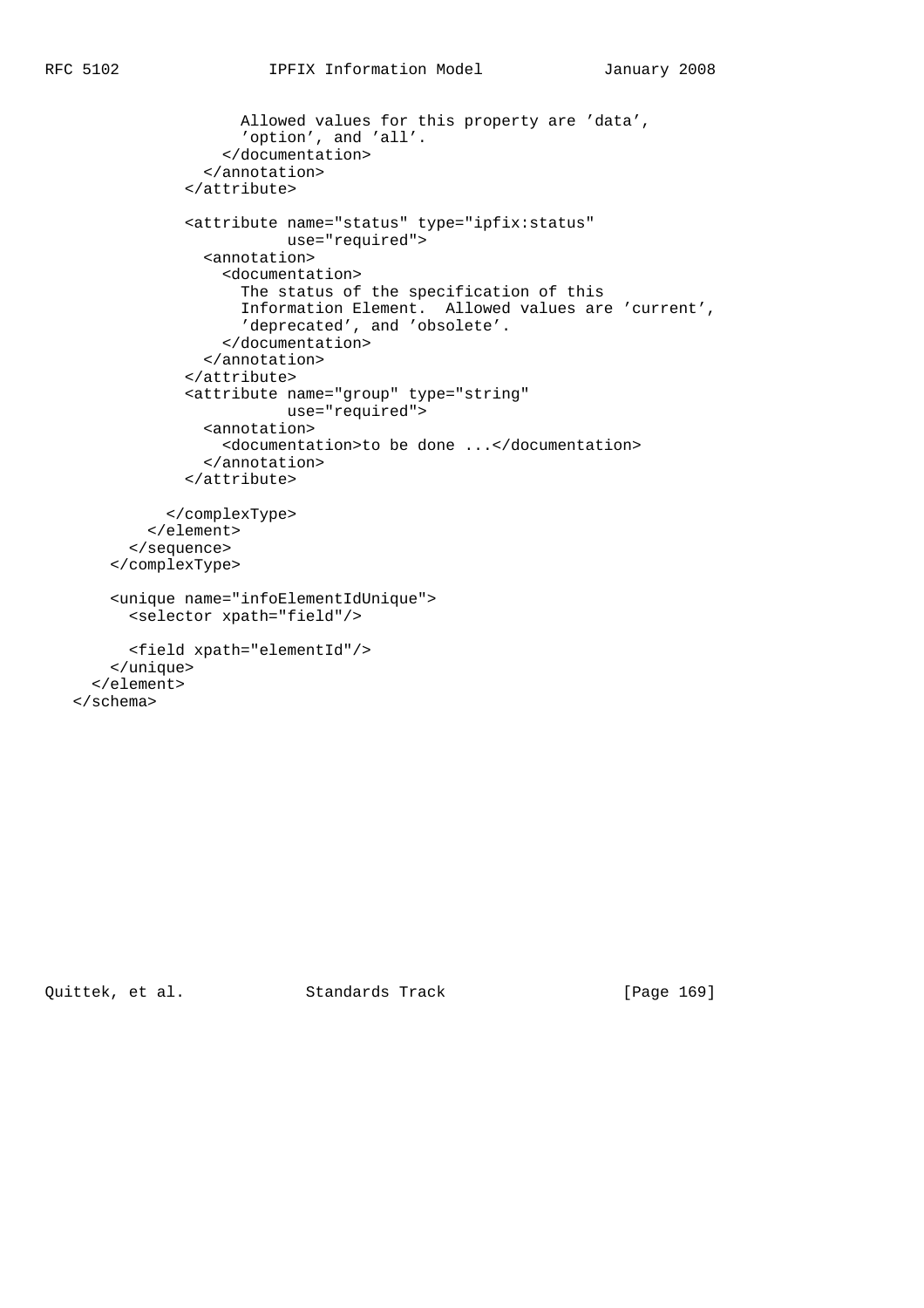Authors' Addresses Juergen Quittek NEC Kurfuersten-Anlage 36 Heidelberg 69115 Germany Phone: +49 6221 90511-15 EMail: quittek@nw.neclab.eu URI: http://www.neclab.eu/ Stewart Bryant Cisco Systems, Inc. 250, Longwater Ave., Green Park Reading RG2 6GB United Kingdom EMail: stbryant@cisco.com Benoit Claise Cisco Systems, Inc. De Kleetlaan 6a b1 Diegem 1831 Belgium Phone: +32 2 704 5622 EMail: bclaise@cisco.com Paul Aitken Cisco Systems, Inc. 96 Commercial Quay Edinburgh EH6 6LX Scotland Phone: +44 131 561 3616 EMail: paitken@cisco.com Jeff Meyer PayPal 2211 N. First St. San Jose, CA 95131-2021 US Phone: +1 408 976-9149 EMail: jemeyer@paypal.com<br>URI: http://www.paypal.o http://www.paypal.com

Quittek, et al. Standards Track [Page 170]